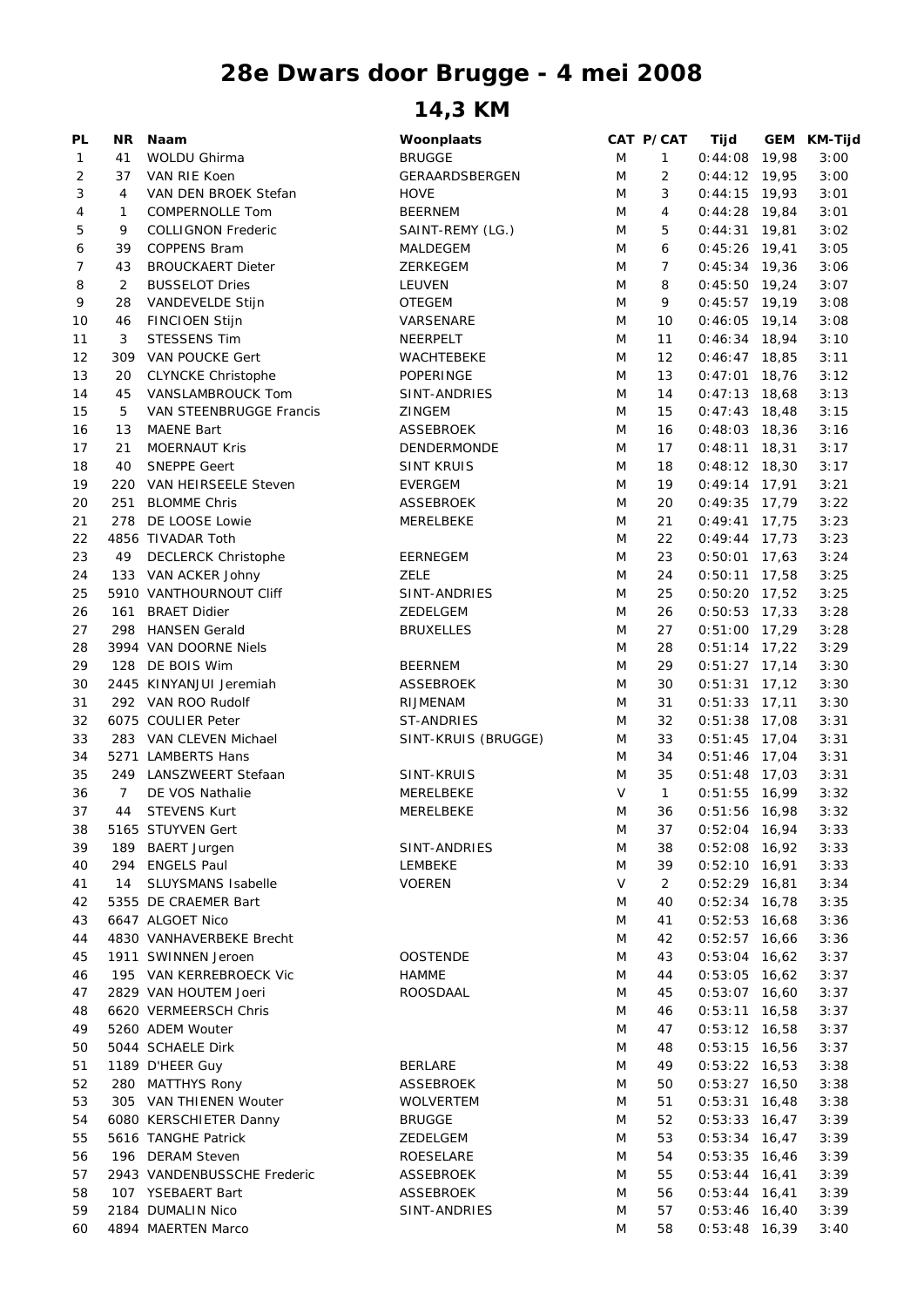| PL  | NR. | Naam                        | Woonplaats           |        | CAT P/CAT | Tijd            | GEM KM-Tijd |
|-----|-----|-----------------------------|----------------------|--------|-----------|-----------------|-------------|
| 61  |     | 5835 MATTON Sonny           | <b>OOSTENDE</b>      | M      | 59        | $0:53:53$ 16,37 | 3:40        |
| 62  |     | 222 MAENHOUT Dieter         | <b>BLANKENBERGE</b>  | M      | 60        | $0:54:06$ 16,30 | 3:41        |
| 63  |     | 237 SCHEIRENS Jorge         | <b>BRUGGE</b>        | M      | 61        | $0:54:12$ 16,27 | 3:41        |
| 64  |     | 297 CRAPS Paul              | <b>JETTE</b>         | M      | 62        | $0:54:16$ 16,25 | 3:41        |
| 65  |     | 6081 MAES Bart              | <b>ST-MICHIELS</b>   | M      | 63        | $0:54:27$ 16,20 | 3:42        |
|     | 126 | <b>DECLERCK Peter</b>       | <b>SIJSELE</b>       | M      | 64        | $0:54:30$ 16,18 | 3:42        |
| 66  |     |                             |                      |        |           |                 |             |
| 67  | 152 | <b>BEIRNAERT Erik</b>       | <b>ZELE</b>          | M      | 65        | $0:54:34$ 16,16 | 3:43        |
| 68  | 129 | DE BRAUWER Henk             | WAARSCHOOT           | M      | 66        | $0:54:41$ 16,13 | 3:43        |
| 69  |     | 146 DE MEYER Freddy         | <b>DUDZELE</b>       | M      | 67        | $0:54:42$ 16,12 | 3:43        |
| 70  |     | 149 HEERWEGH Johan          | <b>TEMSE</b>         | M      | 68        | $0:54:45$ 16,11 | 3:43        |
| 71  |     | 5784 GOETGHEBEUR Eduard     | <b>BRUGGE</b>        | M      | 69        | $0:54:49$ 16,09 | 3:44        |
| 72  |     | 1618 BRUYNINCKX Rudy        | <b>MELDERT</b>       | M      | 70        | $0:54:49$ 16,09 | 3:44        |
| 73  |     | 4256 LANO Franc             |                      | M      | 71        | $0:54:50$ 16,09 | 3:44        |
| 74  |     | 113 DERINCK Alain           | <b>OOSTDUINKERKE</b> | M      | 72        | $0:54:52$ 16,08 | 3:44        |
| 75  |     | 5814 LAGROU Jonas           | <b>ASSEBROEK</b>     | M      | 73        | $0:54:52$ 16,08 | 3:44        |
|     |     |                             |                      |        |           |                 |             |
| 76  | 47  | VAN DE CAUTER Erwin         | <b>DENDERMONDE</b>   | M      | 74        | $0:54:59$ 16,04 | 3:44        |
| 77  | 6   | AFONJUSCHKINA Ludmilla      | LANDEN               | $\vee$ | 3         | $0:54:59$ 16,04 | 3:44        |
| 78  |     | 6606 DEVISSLAER Jan         |                      | M      | 75        | $0:55:01$ 16,03 | 3:45        |
| 79  |     | 2969 NR 2969                |                      | M      | 76        | $0:55:06$ 16,01 | 3:45        |
| 80  |     | 243 PANIS Jurgen            | <b>SCHENDELBEKE</b>  | M      | 77        | $0:55:08$ 16,00 | 3:45        |
| 81  |     | 114 VAN ZUNDERT Dirk        | <b>EVERE</b>         | M      | 78        | $0:55:09$ 15,99 | 3:45        |
| 82  |     | 4273 BULCKAEN Bart          |                      | M      | 79        | $0:55:11$ 15,98 | 3:45        |
| 83  |     | 5630 ROOSE Geert            | <b>JABBEKE</b>       | M      | 80        | $0:55:12$ 15,98 | 3:45        |
|     |     | 238 GYSELS Dirk             |                      | M      |           | $0:55:13$ 15,97 |             |
| 84  |     |                             | AARTSELAAR           |        | 81        |                 | 3:45        |
| 85  | 121 | <b>BRUSSEEL Luc</b>         | <b>GENT</b>          | M      | 82        | $0:55:15$ 15,96 | 3:46        |
| 86  |     | 111 PRIMO Gino              | SINT-AMANDSBERG      | M      | 83        | $0:55:16$ 15,96 | 3:46        |
| 87  |     | 5998 CASIER Joris           | <b>BRUGGE</b>        | M      | 84        | $0:55:18$ 15,95 | 3:46        |
| 88  |     | 295 BASSLE Eddy             | <b>BRUGGE</b>        | M      | 85        | $0:55:20$ 15,94 | 3:46        |
| 89  |     | 4247 DELA RUELLE Marc       |                      | M      | 86        | $0:55:22$ 15,93 | 3:46        |
| 90  |     | 307 DE WACHTER Sven         | LONDERZEEL           | M      | 87        | $0:55:22$ 15,93 | 3:46        |
| 91  |     | 4046 VANOUDENHOVE Johan     |                      | M      | 88        | $0:55:23$ 15,93 | 3:46        |
| 92  |     | 4921 VAN DAMME Dirk         |                      | M      | 89        | $0:55:23$ 15,93 | 3:46        |
|     |     |                             |                      |        |           |                 |             |
| 93  |     | 3894 ELKHATTAS Youssef      |                      | M      | 90        | $0:55:23$ 15,93 | 3:46        |
| 94  |     | 6221 GEKIERE Stefaan        | <b>ASSEBROEK</b>     | M      | 91        | $0:55:24$ 15,92 | 3:46        |
| 95  |     | 209 THIENPONT Ria           | <b>BRUGGE</b>        | V      | 4         | $0:55:27$ 15,91 | 3:46        |
| 96  |     | 6437 DHONT Christiaan       | MALDEGEM             | M      | 92        | $0:55:30$ 15,89 | 3:47        |
| 97  |     | 6032 ROEKENS Pascal         | <b>DUDZELE</b>       | M      | 93        | $0:55:31$ 15,89 | 3:47        |
| 98  |     | 210 HEYTENS Johan           | <b>BRUGGE</b>        | M      | 94        | $0:55:51$ 15,79 | 3:48        |
| 99  |     | 2902 VAN ZAELEN Marco       | <b>DEURNE</b>        | M      | 95        | $0:55:58$ 15,76 | 3:48        |
| 100 |     | 167 VANBESIEN Didier        | <b>TORHOUT</b>       | M      | 96        | $0:56:00$ 15,75 | 3:49        |
| 101 |     | 4897 VLAMINCK Patrick       |                      | M      | 97        | $0:56:01$ 15,75 | 3:49        |
|     |     | 293 VAN DEN BOGAERT Tom     |                      | M      | 98        | $0:56:02$ 15,74 |             |
| 102 |     |                             | <b>WICHELEN</b>      |        |           |                 | 3:49        |
| 103 |     | 5530 VERRIEST Christophe    |                      | M      | 99        | $0:56:03$ 15,74 | 3:49        |
| 104 |     | 6197 HERREBOUT Stefaan      | SINT-MICHIELS        | M      | 100       | $0:56:04$ 15,73 | 3:49        |
| 105 |     | 5214 VANHULLE Tijs          |                      | M      | 101       | $0:56:14$ 15,68 | 3:50        |
| 106 |     | 206 DERYNCK Geert           | VARSENARE            | M      | 102       | $0:56:14$ 15,68 | 3:50        |
| 107 |     | 124 CARDON Jurgen           | <b>BEERNEM</b>       | M      | 103       | 0:56:16 15,68   | 3:50        |
| 108 |     | 5393 SARENS Stijn           |                      | M      | 104       | $0:56:18$ 15,67 | 3:50        |
| 109 |     | 6412 DESMIDT Ivan           | SINT-ANDRIES         | M      | 105       | $0:56:18$ 15,67 | 3:50        |
|     |     |                             |                      |        |           |                 |             |
| 110 |     | 147 POLLET Geert            | <b>BRUGGE</b>        | M      | 106       | $0:56:19$ 15,66 | 3:50        |
| 111 |     | 308 DE VOGELAERE Joris      | WAREGEM              | M      | 107       | $0:56:22$ 15,65 | 3:50        |
| 112 |     | 169 STEYAERT Geert          | <b>OOSTKAMP</b>      | M      | 108       | $0:56:24$ 15,64 | 3:50        |
| 113 |     | 4757 LANGERAET Knjell       |                      | M      | 109       | $0:56:28$ 15,62 | 3:50        |
| 114 |     | 253 DE BROUWER Geert        | EREMBODEGEM          | M      | 110       | $0:56:30$ 15,61 | 3:51        |
| 115 |     | 5663 VAN DEN MEERSCHAUT Jan | <b>OOSTKAMP</b>      | M      | 111       | $0:56:31$ 15,61 | 3:51        |
| 116 |     | 135 DE BACKER Erwin         | ANTWERPEN 1          | M      | 112       | $0:56:37$ 15,58 | 3:51        |
| 117 |     | 179 JANSSEN Peter           | <b>VEURNE</b>        | M      | 113       | $0:56:39$ 15,57 | 3:51        |
| 118 |     | 2023 DEVOS Jelle            | <b>BRUGGE</b>        | M      | 114       | $0:56:40$ 15,56 | 3:51        |
|     |     |                             |                      |        |           |                 |             |
| 119 |     | 6522 NR 6522                |                      | M      | 115       | $0:56:42$ 15,56 | 3:51        |
| 120 |     | 4063 BRYSBAERT Kevin        |                      | M      | 116       | $0:56:43$ 15,55 | 3:51        |
| 121 |     | 5267 LAGAST Pascal          |                      | M      | 117       | $0:56:46$ 15,54 | 3:52        |
| 122 |     | 4026 VERBESSELT Tony        |                      | M      | 118       | $0:56:47$ 15,53 | 3:52        |
| 123 |     | 284 PUYSTJENS Gino          | LOMBARDSIJDE         | M      | 119       | $0:56:51$ 15,51 | 3:52        |
| 124 |     | 6002 DELVAEL Patricia       | ROLLEGEM-KAPELLE     | V      | 5         | $0:56:54$ 15,50 | 3:52        |
|     |     |                             |                      |        |           |                 |             |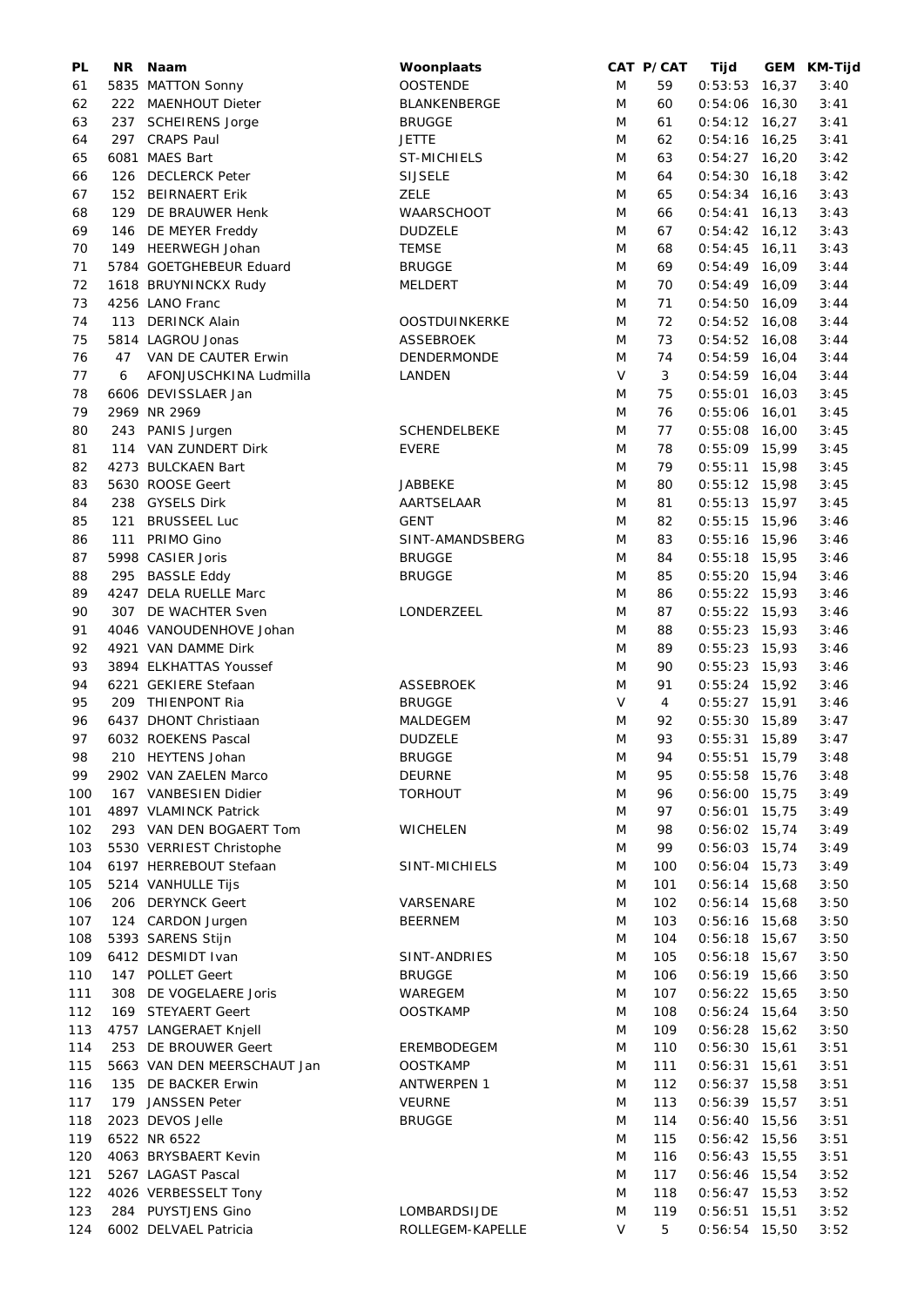| PL  | NR. | Naam                                  | Woonplaats               |        | CAT P/CAT        | Tijd            |       | GEM KM-Tijd |
|-----|-----|---------------------------------------|--------------------------|--------|------------------|-----------------|-------|-------------|
| 125 |     | 4086 KNOCKAERT Pascal                 |                          | M      | 120              | $0:56:56$ 15,49 |       | 3:52        |
| 126 |     | 4154 BEERNAERT Pedro                  |                          | M      | 121              | $0:56:58$ 15,48 |       | 3:53        |
| 127 |     | 4906 SPAEY Roeland                    |                          | M      | 122              | $0:56:59$ 15,48 |       | 3:53        |
| 128 |     | 273 DERUWEZ Filip                     | RENINGELST               | M      | 123              | $0:57:04$ 15,46 |       | 3:53        |
| 129 |     | 1974 VAN KERSCHAVER Mathias           | <b>SIJSELE</b>           | M      | 124              | $0:57:06$ 15,45 |       | 3:53        |
| 130 |     | 6426 BAERT Stefaan                    | SINT-KRUIS (BRUGGE)      | M      | 125              | $0:57:14$ 15,41 |       | 3:54        |
| 131 |     | 171 VAN DEN MEERSCHE Ringo            | ERPE-MERE                | M      | 126              | $0:57:18$ 15,39 |       | 3:54        |
| 132 |     | 5546 VANOVERSCHELDE Stijn             |                          | M      | 127              | $0:57:20$ 15,38 |       | 3:54        |
| 133 |     | 117 SCHEERLINCK Lodewijk              | <b>BRUGGE</b>            | M      | 128              | $0:57:21$ 15,38 |       | 3:54        |
| 134 |     | 4877 VAN DE WALLE Youri               |                          | M      | 129              | $0:57:21$ 15,38 |       | 3:54        |
| 135 |     | 227 VERBANCK Thomas                   | ROESELARE                | M      | 130              | $0:57:30$ 15,34 |       | 3:55        |
| 136 |     | 5217 DE BRAUWEN Leo                   |                          | M      | 131              | $0:57:30$ 15,34 |       | 3:55        |
| 137 |     | 5275 VERMEERSCH Brecht                |                          | M      | 132              | $0:57:36$ 15,31 |       | 3:55        |
| 138 |     | 191 SEYNAEVE Jan                      | GENT                     | M      | 133              | $0:57:37$ 15,31 |       | 3:55        |
| 139 |     | 4887 VAN DRIESSCHE Nico               |                          | M      | 134              | $0:57:39$ 15,30 |       | 3:55        |
| 140 | 151 | <b>SOENENS Lode</b>                   | <b>BRUGGE</b>            | M      | 135              | $0:57:40$ 15,29 |       | 3:55        |
| 141 | 48  |                                       | PLOEGSTEERT              | M      | 136              | $0:57:42$ 15,29 |       | 3:56        |
| 142 |     | SAVOCA Anthony<br>3048 DE PRINS Johan |                          | M      | 137              | $0:57:44$ 15,28 |       | 3:56        |
|     |     | 162 BROES Ben                         | MERKSEM (ANTW.)          |        |                  |                 |       |             |
| 143 |     |                                       | <b>BRUGGE SINT-KRUIS</b> | M      | 138              | $0:57:47$ 15,26 |       | 3:56        |
| 144 | 125 | <b>BLONDEEL Bert</b>                  | <b>BRUGGE</b>            | M      | 139              | $0:57:49$ 15,26 |       | 3:56        |
| 145 |     | 5350 BRANDT Franky                    |                          | M      | 140              | $0:57:50$ 15,25 |       | 3:56        |
| 146 |     | 2736 VAN BUGGENHOUT Matthias          | LONDERZEEL               | M      | 141              | $0:57:52$ 15,24 |       | 3:56        |
| 147 |     | 248 VEREYCK Wim                       | <b>BRUGGE</b>            | M      | 142              | $0:57:52$ 15,24 |       | 3:56        |
| 148 |     | 6781 HHYSMAN Stephan                  |                          | M      | 143              | $0:57:53$ 15,24 |       | 3:56        |
| 149 |     | 4125 VANDERMOORTELE Patrick           |                          | M      | 144              | $0:57:54$ 15,23 |       | 3:56        |
| 150 |     | 242 DUCHEYNE Filip                    | <b>BRUGGE</b>            | M      | 145              | $0:57:58$ 15,22 |       | 3:57        |
| 151 |     | 5815 SYPRE Dries                      | OEDELEM                  | M      | 146              | $0:58:00$ 15,21 |       | 3:57        |
| 152 |     | 261 VAN DRIESSCHE Jurgen              | ZWALM                    | M      | 147              | $0:58:01$ 15,20 |       | 3:57        |
| 153 |     | 236 VERMEERSCH Filip                  | <b>BRUGGE</b>            | M      | 148              | $0:58:01$ 15,20 |       | 3:57        |
| 154 |     | 5589 DEBOUVER Danny                   |                          | M      | 149              | $0:58:02$ 15,20 |       | 3:57        |
| 155 |     | 5246 MAGNUS Jan                       |                          | M      | 150              | $0:58:03$ 15,19 |       | 3:57        |
| 156 | 29  | <b>BOSSUYT Lieselot</b>               | <b>OTEGEM</b>            | $\vee$ | $\boldsymbol{6}$ | $0:58:05$ 15,19 |       | 3:57        |
| 157 |     | 1996 ROS Nico                         | WAARSCHOOT               | M      | 151              | $0:58:08$ 15,17 |       | 3:57        |
| 158 |     | 5656 VRANCKEN Jacky                   | <b>BREDENE</b>           | M      | 152              | $0:58:10$ 15,16 |       | 3:57        |
| 159 |     | 5795 VERBURGH Patrick                 | <b>ASSEBROEK</b>         | M      | 153              | $0:58:10$ 15,16 |       | 3:57        |
| 160 |     | 199 CALLIAUW Tim                      | <b>OOSTKAMP</b>          | M      | 154              | $0:58:11$ 15,16 |       | 3:57        |
| 161 |     | 163 VAN FRAEYENHOVEN Benny            | <b>HOVE</b>              | M      | 155              | $0:58:11$ 15,16 |       | 3:57        |
| 162 |     | 276 VANNEROM Peter                    | NAZARETH                 | M      | 156              | $0:58:14$ 15,15 |       | 3:58        |
| 163 |     | 6187 STRUBBE Pascal                   | <b>BRUGGE</b>            | M      | 157              | $0:58:14$ 15,15 |       | 3:58        |
| 164 |     | 1704 VERBEKE Kurt                     | ASSENEDE                 | M      | 158              | $0:58:16$ 15,14 |       | 3:58        |
| 165 |     | 5954 VANWELDEN Sander                 | <b>ASSEBROEK</b>         | M      | 159              | $0:58:16$ 15,14 |       | 3:58        |
| 166 |     | 218 JONCKHEERE Koen                   | <b>OOSTENDE</b>          | M      | 160              | $0:58:17$ 15,13 |       | 3:58        |
| 167 |     | 110 SAELEN Alex                       | ROESELARE                | M      | 161              | $0:58:18$ 15,13 |       | 3:58        |
| 168 |     | 154 GHESQUIERE Kurt                   | <b>ASSEBROEK</b>         | M      | 162              | $0:58:21$ 15,12 |       | 3:58        |
| 169 |     | 5418 PLANCQUEEL Nico                  |                          | M      | 163              | 0:58:23         | 15,11 | 3:58        |
| 170 |     | 281 TANGHE Stefaan                    | OEDELEM                  | M      | 164              | 0:58:25         | 15,10 | 3:58        |
| 171 |     | 185 GLORIE Romeo                      | OOSTDUINKERKE            | M      | 165              | $0:58:25$ 15,10 |       | 3:58        |
| 172 |     | 241 DESTOOP Hein                      | <b>RUDDERVOORDE</b>      | M      | 166              | 0:58:26         | 15,09 | 3:59        |
| 173 |     | 6483 BAERT Johan                      | ZERKEGEM                 | M      | 167              | $0:58:27$ 15,09 |       | 3:59        |
| 174 |     | 165 MOREEL Merijn                     | SINT-ANDRIES             | M      | 168              | 0:58:28         | 15,09 | 3:59        |
| 175 |     | 5817 MESTDAGH Tony                    | <b>ASSEBROEK</b>         | M      | 169              | $0:58:29$ 15,08 |       | 3:59        |
| 176 |     | 6223 BOGAERT Mike                     | <b>BRUGGE</b>            | M      | 170              | $0:58:29$ 15,08 |       | 3:59        |
| 177 |     | 198 DEMEYER Tom                       | <b>STALHILLE</b>         | M      | 171              | $0:58:30$ 15,08 |       | 3:59        |
| 178 |     | 3868 SEGERS Jan                       |                          | M      | 172              | $0:58:31$ 15,07 |       | 3:59        |
| 179 |     | 235 VERMEULEN Bram                    | WONDELGEM                | M      | 173              | $0:58:33$ 15,06 |       | 3:59        |
| 180 |     | 6631 FINAUT Sebastien                 |                          |        | 174              | $0:58:36$ 15,05 |       | 3:59        |
|     |     |                                       |                          | M      |                  |                 |       |             |
| 181 |     | 1808 SCHOOFS Johan                    | <b>KOERSEL</b>           | M      | 175              | $0:58:38$ 15,04 |       | 3:59        |
| 182 |     | 6058 DEVOS Martin                     | <b>BEERNEM</b>           | M      | 176              | $0:58:38$ 15,04 |       | 3:59        |
| 183 |     | 6799 DE VOS Glenn                     |                          | M      | 177              | $0:58:38$ 15,04 |       | 3:59        |
| 184 |     | 2091 INGELBRECHT Tom                  | <b>BRUGGE</b>            | M      | 178              | $0:58:42$ 15,03 |       | 4:00        |
| 185 |     | 4796 HEYMAN Frederik                  |                          | M      | 179              | $0:58:42$ 15,03 |       | 4:00        |
| 186 |     | 259 VANDENBOSSCHE Gunther             | AALST                    | M      | 180              | $0:58:43$ 15,02 |       | 4:00        |
| 187 |     | 1039 VANSTEENKISTE Koen               | <b>GISTEL</b>            | M      | 181              | $0:58:44$ 15,02 |       | 4:00        |
| 188 |     | 131 DE FEYTER Peter                   | <b>BUGGENHOUT</b>        | M      | 182              | $0:58:45$ 15,01 |       | 4:00        |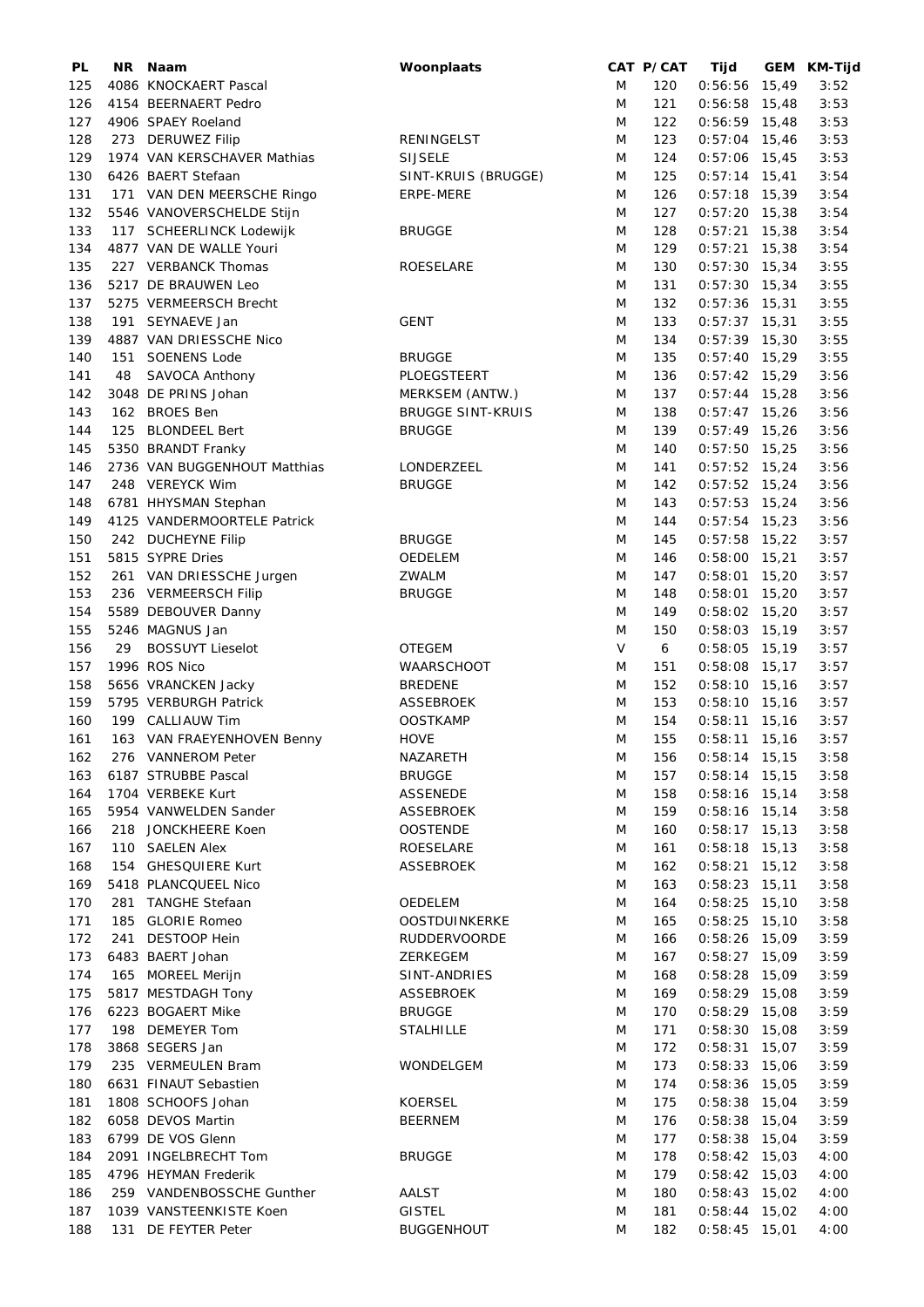| PL  | NR. | Naam                                     | Woonplaats                |        | CAT P/CAT   | Tijd            | GEM KM-Tijd |
|-----|-----|------------------------------------------|---------------------------|--------|-------------|-----------------|-------------|
| 189 |     | 132 RAEDEMAEKER Gino                     | <b>BUGGENHOUT</b>         | M      | 183         | $0:58:45$ 15,01 | 4:00        |
| 190 |     | 5336 VERSTRAETE Johan                    |                           | M      | 184         | $0:58:46$ 15,01 | 4:00        |
| 191 |     | 262 MATHIJS Johan                        | <b>HOMBEEK</b>            | M      | 185         | $0:58:48$ 15,00 | 4:00        |
| 192 |     | 170 DE VUYST Luc                         | ZOTTEGEM                  | M      | 186         | $0:58:49$ 15,00 | 4:00        |
| 193 |     | 204 ROELENS Benny                        | SINT-ANDRIES              | M      | 187         | $0:58:51$ 14,99 | 4:00        |
| 194 |     | 2249 MATERNE Daan                        | DEURNE (ANTW.)            | M      | 188         | $0:58:51$ 14,99 | 4:00        |
| 195 |     | 270 VERSTRAETE Henk                      | ASSEBROEK                 | M      | 189         | $0:58:54$ 14,97 | 4:00        |
| 196 |     | 2306 VISPOEL Ruben                       | <b>EEKLO</b>              | M      | 190         | $0:58:57$ 14,96 | 4:01        |
| 197 |     |                                          |                           |        |             | $0:59:00$ 14,95 |             |
|     |     | 203 DUPON Kristof                        | SINT-MICHIELS             | M      | 191         |                 | 4:01        |
| 198 |     | 4008 SOENENS Ruben                       |                           | M      | 192         | $0:59:00$ 14,95 | 4:01        |
| 199 |     | 202 COBBAERT Marino                      | <b>BEKEGEM</b>            | M      | 193         | $0:59:03$ 14,94 | 4:01        |
| 200 |     | 139 BAUWENS Nils                         | SINT-AMANDSBERG           | M      | 194         | $0:59:09$ 14,91 | 4:01        |
| 201 |     | 223 VAN LEIRSBERGHE Tim                  | ASSEBROEK                 | M      | 195         | $0:59:16$ 14,88 | 4:02        |
| 202 |     | 201 CLIERINCK Geert                      | <b>LOCHRISTI</b>          | M      | 196         | $0:59:16$ 14,88 | 4:02        |
| 203 |     | 157 VERGISON Johnny                      | <b>ASSEBROEK</b>          | M      | 197         | $0:59:17$ 14,88 | 4:02        |
| 204 |     | 2727 DECLERCQ Hans                       | SINT-KRUIS (BRUGGE)       | M      | 198         | $0:59:19$ 14,87 | 4:02        |
| 205 |     | 4970 REUNBROUCK Luc                      |                           | M      | 199         | $0:59:19$ 14,87 | 4:02        |
| 206 |     | 200 GONZALEZ Sebastian                   | ETTERBEEK                 | M      | 200         | $0:59:23$ 14,85 | 4:02        |
| 207 |     | 6042 DUBOIS Frederic                     | <b>IZEGEM</b>             | M      | 201         | $0:59:27$ 14,84 | 4:03        |
| 208 |     | 182 HARINCK David                        | WAREGEM                   | M      | 202         | $0:59:29$ 14,83 | 4:03        |
| 209 |     | 4800 DESOT Miguel                        |                           | M      | 203         | $0:59:32$ 14,82 | 4:03        |
| 210 |     | 289 DE WAELE Filip                       | SINT ANDRIES              | M      | 204         | $0:59:33$ 14,81 | 4:03        |
| 211 |     | 5996 LAENENS Gunter                      | <b>BREDENE</b>            | M      | 205         | $0:59:34$ 14,81 | 4:03        |
| 212 |     | 2784 AMEEL Steven                        | <b>TORHOUT</b>            | M      | 206         | $0:59:35$ 14,80 | 4:03        |
| 213 |     | 239 POPPE Jan                            | DENDERMONDE               | M      | 207         | $0:59:39$ 14,79 | 4:03        |
| 214 |     | 4947 VAN KREMDONCK Henri                 |                           | M      | 208         | $0:59:41$ 14,78 | 4:04        |
| 215 |     | 1556 BYLLE Bjorn                         | SINT-ANDRIES              | M      | 209         | $0:59:44$ 14,77 | 4:04        |
| 216 |     | 2886 BOSMAN Geert                        | LEBBEKE                   | M      | 210         | $0:59:46$ 14,76 | 4:04        |
| 217 |     | 207 DECOSTER Ivan                        | ZWEVEGEM                  | M      | 211         | $0:59:46$ 14,76 | 4:04        |
| 218 |     | 5894 BALLEGEER Johan                     | <b>ASSEBROEK</b>          | M      | 212         | $0:59:47$ 14,75 | 4:04        |
| 219 |     | 6473 PLOVIE Gunnar                       |                           |        | 213         | $0:59:49$ 14,75 | 4:04        |
| 220 |     | 122 DE JONGHE Luc                        | HAMME (O.-VL.)<br>JABBEKE | M<br>M | 214         | $0:59:51$ 14,74 | 4:04        |
| 221 |     | 224 VAN WONTERGHEM Christophe            | <b>SCHOTEN</b>            | M      | 215         | $0:59:53$ 14,73 | 4:04        |
|     |     |                                          |                           |        |             | $0:59:53$ 14,73 |             |
| 222 |     | 186 DEL NERO Andreas<br>1563 MARENT Gill | <b>BRUGGE</b>             | M      | 216         | $0:59:55$ 14,72 | 4:04        |
| 223 |     |                                          | <b>GISTEL</b>             | M      | 217         |                 | 4:05        |
| 224 |     | 1707 MAES Jo                             | VARSENARE                 | M      | 218         | $0:59:56$ 14,72 | 4:05        |
| 225 |     | 159 WILLEM Joktan                        | <b>ASSEBROEK</b>          | M      | 219         | $0:59:59$ 14,70 | 4:05        |
| 226 |     | 5980 WINTEIN Filip                       | <b>DUDZELE</b>            | M      | 220         | 1:00:02 14,69   | 4:05        |
| 227 |     | 6126 DELRUE Jonas                        | <b>BRUGGE</b>             | M      | 221         | $1:00:02$ 14,69 | 4:05        |
| 228 |     | 2081 VANLANGENDONCK Nelle                | ZAVENTEM                  | M      | 222         | $1:00:03$ 14,69 | 4:05        |
| 229 |     | 2827 TEMMERMAN Patrick                   | KAPRIJKE                  | M      | 223         | $1:00:07$ 14,67 | 4:05        |
| 230 |     | 1070 LACOMBE Christiane                  | LA CLUSAZ                 | V      | $7^{\circ}$ | $1:00:07$ 14,67 | 4:05        |
| 231 |     | 2062 VANDENHEEDE Xavier                  | WAREGEM                   | M      | 224         | 1:00:08 14,67   | 4:05        |
| 232 |     | 172 TORREKENS Kris                       | <b>NINOVE</b>             | M      | 225         | $1:00:09$ 14,66 | 4:06        |
| 233 |     | 112 DE TEMMERMAN Lieven                  | OUDENAARDE                | M      | 226         | $1:00:10$ 14,66 | 4:06        |
| 234 |     | 2250 DE BOEVER Thierry                   | AARSELE                   | M      | 227         | $1:00:10$ 14,66 | 4:06        |
| 235 |     | 2345 VANDAELE Stein                      | ASSEBROEK                 | M      | 228         | $1:00:11$ 14,66 | 4:06        |
| 236 |     | 5043 PENEZ Bart                          |                           | M      | 229         | $1:00:11$ 14,66 | 4:06        |
| 237 |     | 287 DE PANDELAERE Dirk                   | <b>ZWALM</b>              | M      | 230         | $1:00:12$ 14,65 | 4:06        |
| 238 |     | 1449 DE DECKER Mathieu                   | <b>BRUXELLES 2</b>        | M      | 231         | $1:00:13$ 14,65 | 4:06        |
| 239 |     | 141 DEBRUYNE Olivier                     | ASSEBROEK                 | M      | 232         | $1:00:14$ 14,64 | 4:06        |
| 240 |     | 1511 VASTENAVONDT Luc                    | <b>BUGGENHOUT</b>         | M      | 233         | $1:00:15$ 14,64 | 4:06        |
| 241 |     | 5943 DECALUWE Steve                      | <b>BRUGGE</b>             | M      | 234         | $1:00:16$ 14,63 | 4:06        |
| 242 |     | 5803 DENYFT Erik                         | ZUIENKERKE                | M      | 235         | $1:00:16$ 14,63 | 4:06        |
| 243 |     | 291 DE BELS Eddy                         | WAREGEM                   | M      | 236         | $1:00:18$ 14,63 | 4:06        |
| 244 |     | 279 VAN HECKE Patrick                    | AALST                     | M      | 237         | $1:00:19$ 14,62 | 4:06        |
| 245 |     | 5472 LOST Stijn                          |                           | M      | 238         | $1:00:19$ 14,62 | 4:06        |
| 246 |     | 254 MOERENHOUT Bart                      | EREMBODEGEM               | M      | 239         | $1:00:21$ 14,61 | 4:06        |
| 247 |     | 2309 VISPOEL Brecht                      | <b>EEKLO</b>              | M      | 240         | $1:00:22$ 14,61 | 4:06        |
| 248 |     | 2494 VERPLANCKE Benjamin                 | OUDENBURG                 | M      | 241         | $1:00:23$ 14,61 | 4:06        |
| 249 |     | 1914 TACK Steven                         | GAVERE                    | M      | 242         | $1:00:23$ 14,61 | 4:06        |
| 250 |     | 176 DE MUNCK Johan                       | LOKEREN                   | M      | 243         | $1:00:23$ 14,61 | 4:06        |
| 251 |     | 155 BOEHME Christian                     | KNOKKE                    | M      | 244         | $1:00:25$ 14,60 | 4:07        |
| 252 |     | 3882 DEVOLDER Eddy                       |                           | M      | 245         | 1:00:25 14,60   | 4:07        |
|     |     |                                          |                           |        |             |                 |             |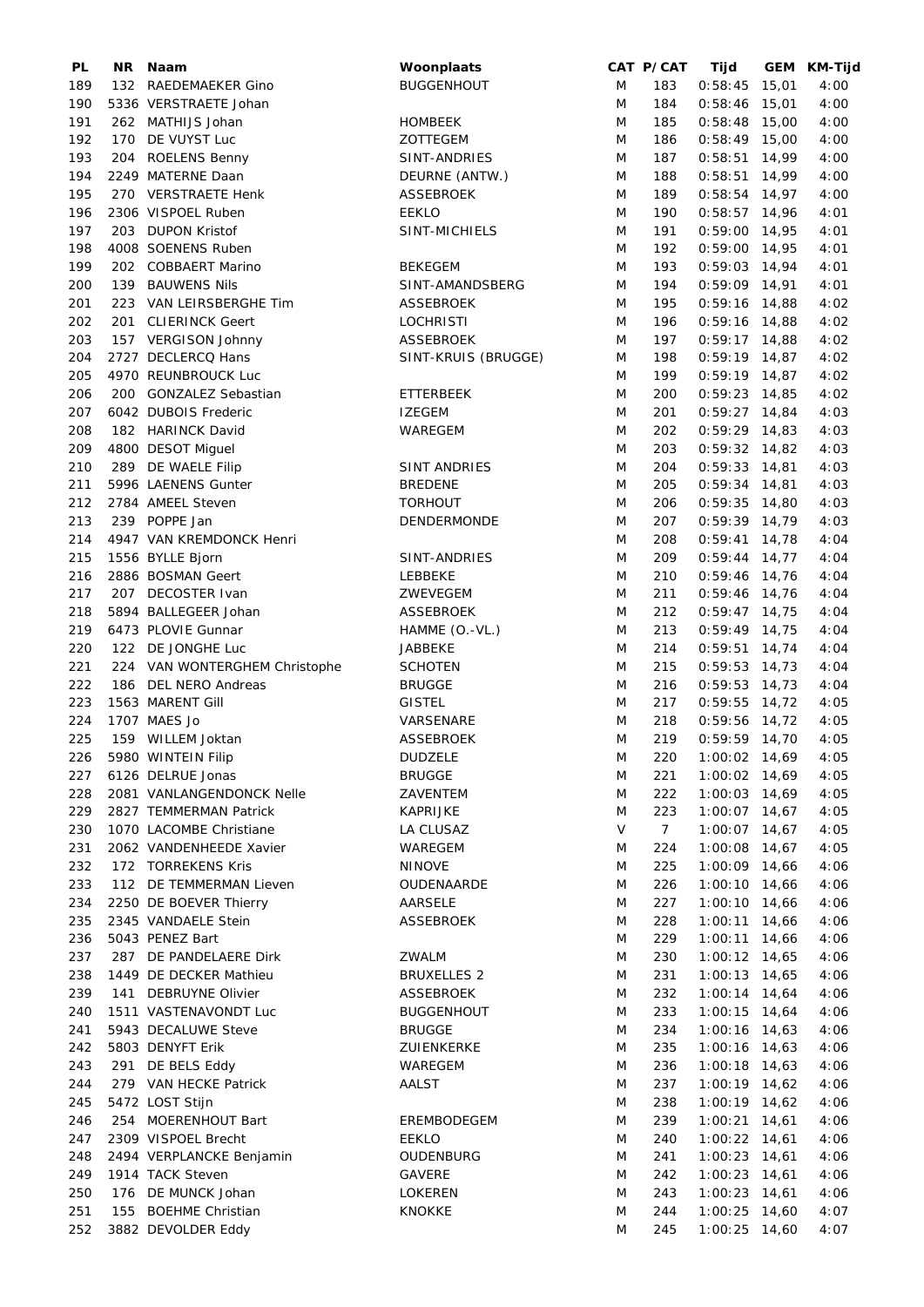| PL  | NR. | Naam                         | Woonplaats           |   | CAT P/CAT | Tijd            | GEM KM-Tijd |
|-----|-----|------------------------------|----------------------|---|-----------|-----------------|-------------|
| 253 | 271 | <b>FUNK Erwin</b>            | <b>DILSEN</b>        | M | 246       | $1:00:25$ 14,60 | 4:07        |
| 254 |     | 265 MICHIELS Rudy            | <b>OOSTERZELE</b>    | M | 247       | 1:00:26 14,59   | 4:07        |
| 255 |     | 5798 CARELS Patrick          | DAMME - VIVENKAPELLE | M | 248       | $1:00:27$ 14,59 | 4:07        |
| 256 |     | 5823 DEWILDE Eric            | VARSENARE            | M | 249       | 1:00:28 14,59   | 4:07        |
| 257 |     | 5449 ROBEYNS Sebastiaan      |                      | M | 250       | $1:00:28$ 14,59 | 4:07        |
| 258 |     | 5818 HOMBLE Peter            | WENDUINE             | M | 251       | $1:00:29$ 14,58 | 4:07        |
| 259 |     | 4318 VENNESTE Stefaan        |                      | M | 252       | $1:00:29$ 14,58 | 4:07        |
| 260 |     | 6753 PEETERS Chris           |                      | V | 8         | $1:00:30$ 14,58 | 4:07        |
|     |     |                              | KNOKKE-HEIST         |   |           |                 |             |
| 261 |     | 120 CASSELMAN Dirk           |                      | M | 253       | $1:00:30$ 14,58 | 4:07        |
| 262 |     | 2682 RONSSE Kurt             | <b>GAVERE</b>        | M | 254       | $1:00:31$ 14,57 | 4:07        |
| 263 |     | 190 DEBEVER Hein             | TIELT                | M | 255       | $1:00:31$ 14,57 | 4:07        |
| 264 |     | 260 DE MAN Patrick           | AALST                | M | 256       | $1:00:34$ 14,56 | 4:07        |
| 265 |     | 173 GOETHALS Pascal          | <b>SLEIDINGE</b>     | M | 257       | $1:00:35$ 14,56 | 4:07        |
| 266 |     | 263 SCHREEL Jeroen           | SINT-ANDRIES         | M | 258       | $1:00:37$ 14,55 | 4:07        |
| 267 |     | 4087 SERVAEGE Vincent        |                      | M | 259       | $1:00:38$ 14,55 | 4:07        |
| 268 |     | 6287 VANDENBUSSCHE Ben       | <b>BRUGGE</b>        | M | 260       | $1:00:39$ 14,54 | 4:08        |
| 269 |     | 5711 STEFFEN Alexandre       | KNOKKE-HEIST         | M | 261       | $1:00:41$ 14,53 | 4:08        |
| 270 |     | 2232 VANDEKERCKHOVE Bram     | <b>BLANKENBERGE</b>  | M | 262       | $1:00:42$ 14,53 | 4:08        |
| 271 |     | 160 DE BOIS Roland           | SINT-JORIS           | M | 263       | $1:00:42$ 14,53 | 4:08        |
| 272 |     | 258 DE SCHRIJVER Hendrik     | <b>AALST</b>         | M | 264       | $1:00:43$ 14,53 | 4:08        |
| 273 |     | 277 CIERS Joost              | <b>HULSTE</b>        | M | 265       | $1:00:43$ 14,53 | 4:08        |
| 274 |     | 4255 DE KEYZER Patriek       |                      | M | 266       | $1:00:43$ 14,53 | 4:08        |
| 275 |     | 5396 VERROENS Peter          |                      | M | 267       | $1:00:44$ 14,52 | 4:08        |
|     |     |                              |                      |   |           |                 |             |
| 276 |     | 2466 CLAEYS Wim              | <b>OOSTDUINKERKE</b> | M | 268       | $1:00:45$ 14,52 | 4:08        |
| 277 |     | 2634 COPPEJANS Patrick       | <b>BRUGGE</b>        | M | 269       | $1:00:46$ 14,51 | 4:08        |
| 278 |     | 5536 DE SACDELEER Bernard    |                      | M | 270       | $1:00:48$ 14,51 | 4:08        |
| 279 |     | 177 LOOS Jerome              | BLANKENBERGE         | M | 271       | $1:00:49$ 14,50 | 4:08        |
| 280 |     | 1695 VERMANDER Davy          | <b>BRUSSEL</b>       | M | 272       | $1:00:50$ 14,50 | 4:08        |
| 281 |     | 256 TO Chun Fai              | <b>AALST</b>         | M | 273       | $1:00:53$ 14,49 | 4:09        |
| 282 |     | 4752 BOUDUIN Stefaan         |                      | M | 274       | $1:00:55$ 14,48 | 4:09        |
| 283 |     | 116 MERTENS Philippe         | <b>GENTBRUGGE</b>    | M | 275       | $1:00:56$ 14,47 | 4:09        |
| 284 |     | 5698 LANGENBICK Wim          | SINT-KRUIS (BRUGGE)  | M | 276       | $1:00:56$ 14,47 | 4:09        |
| 285 |     | 306 VAN THIENEN Jef          | <b>MEISE</b>         | M | 277       | $1:00:56$ 14,47 | 4:09        |
| 286 |     | 5563 DEROUS Stefaan          |                      | M | 278       | $1:00:56$ 14,47 | 4:09        |
| 287 |     | 983 VAN DE WIELE Tom         |                      | M | 279       | $1:00:57$ 14,47 | 4:09        |
| 288 |     | 5452 NELIS Marc              |                      | M | 280       | $1:00:58$ 14,47 | 4:09        |
| 289 |     | 2247 VAN DE WALLE Bram       | <b>OOSTKAMP</b>      | M | 281       | 1:00:59 14,46   | 4:09        |
| 290 |     | 5438 VAN DIJCK Rob           |                      | M | 282       | $1:01:00$ 14,46 | 4:09        |
| 291 |     | 164 RYHEUL Ignace            | WAARDAMME            | M | 283       | $1:01:02$ 14,45 | 4:09        |
| 292 |     | 5725 PLUVIER Nathalie        | ZERKEGEM             | V | 9         | $1:01:05$ 14,44 | 4:09        |
|     |     |                              |                      |   |           |                 |             |
| 293 |     | 5166 HOORNAERT Bert          |                      | M | 284       | $1:01:05$ 14,44 | 4:09        |
| 294 |     | 5208 VAN DER BRUGGEN Geert   |                      | M | 285       | $1:01:05$ 14,44 | 4:09        |
| 295 |     | 988 PEIRSMAN Yves            |                      | M | 286       | $1:01:06$ 14,44 | 4:09        |
| 296 |     | 3897 TANGHE Philippe         |                      | M | 287       | $1:01:06$ 14,44 | 4:09        |
| 297 |     | 6146 GOBEYN Luc              | <b>DAMME</b>         | M | 288       | $1:01:08$ 14,43 | 4:10        |
| 298 |     | 1822 DECLERCK Jan            | ZEEBRUGGE (BRUGGE)   | M | 289       | $1:01:09$ 14,42 | 4:10        |
| 299 |     | 2421 VAN DE WINCKEL Gerry    | <b>NINOVE</b>        | M | 290       | $1:01:09$ 14,42 | 4:10        |
| 300 |     | 6425 PATTIJN Pedro           | SINT-MICHIELS        | M | 291       | $1:01:10$ 14,42 | 4:10        |
| 301 |     | 4141 VAN DE VELDE Joris      |                      | M | 292       | $1:01:14$ 14,40 | 4:10        |
| 302 |     | 228 VAN DAMME Kurt           | <b>BRUGGE</b>        | M | 293       | $1:01:15$ 14,40 | 4:10        |
| 303 |     | 5687 VANDELOOK Koen          | ASSEBROEK            | M | 294       | $1:01:15$ 14,40 | 4:10        |
| 304 |     | 5284 DE CUBBER Luc           |                      | M | 295       | $1:01:18$ 14,39 | 4:10        |
| 305 |     | 181 PACQUE Hans              | NIEUWPOORT           | M | 296       | $1:01:22$ 14,37 | 4:10        |
| 306 |     | 6155 DECOCK Peter            | AALTER               | M | 297       | $1:01:22$ 14,37 | 4:10        |
| 307 |     | 192 PAPIN Jerome             | SINT MICHIELSBRUGGE  | M | 298       | $1:01:22$ 14,37 | 4:10        |
| 308 |     | 1128 VAN DEN BROECK Frederik | <b>GENT</b>          | M | 299       | $1:01:23$ 14,37 | 4:11        |
| 309 |     | 168 VERGAUWE Philippe        | ZWEVEGEM             | M | 300       | $1:01:24$ 14,36 | 4:11        |
| 310 |     | 2740 VANDENBERGHE Philip     | KOEKELARE            | M | 301       | $1:01:27$ 14,35 | 4:11        |
| 311 |     | 4181 BOSTOEN Karel           |                      | M | 302       | $1:01:29$ 14,35 |             |
|     |     |                              |                      |   |           |                 | 4:11        |
| 312 |     | 6757 DUPONT Anne-Marie       |                      | V | 10        | $1:01:29$ 14,35 | 4:11        |
| 313 |     | 3917 DE BACKER Mattias       |                      | M | 303       | $1:01:34$ 14,33 | 4:11        |
| 314 |     | 6160 DE RUYSSCHER Steven     | <b>GENT</b>          | M | 304       | $1:01:35$ 14,32 | 4:11        |
| 315 |     | 303 VALENTIN Jacques         | Χ                    | M | 305       | $1:01:37$ 14,31 | 4:11        |
| 316 | 137 | <b>DEVILDER Patrick</b>      | SINT ANDRIES BRUGGE  | Μ | 306       | $1:01:38$ 14,31 | 4:12        |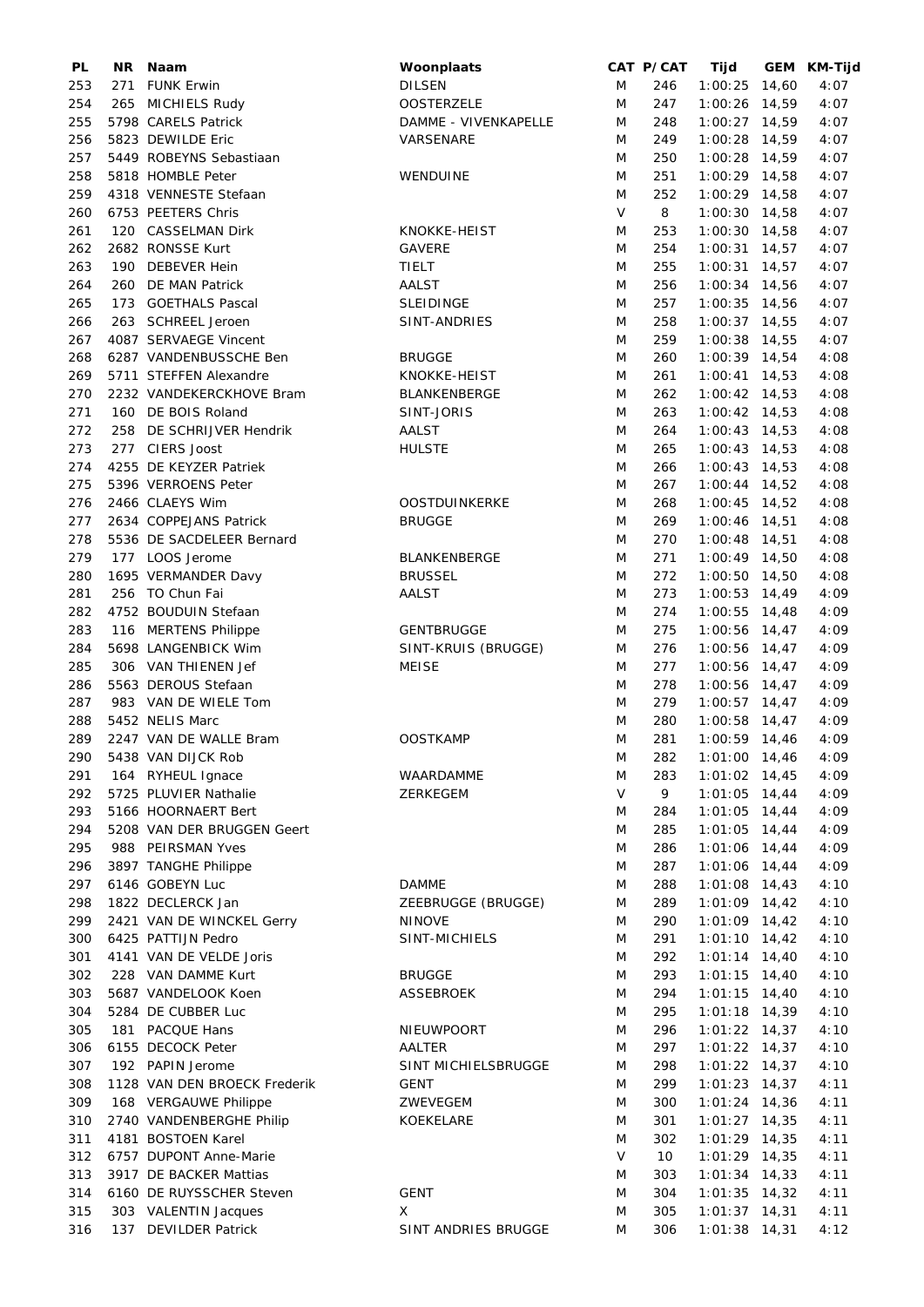| PL  | NR Naam                     | Woonplaats            |        | CAT P/CAT | Tijd            | GEM KM-Tijd |
|-----|-----------------------------|-----------------------|--------|-----------|-----------------|-------------|
| 317 | 5328 VERSTRAETE Gylian      |                       | M      | 307       | $1:01:38$ 14,31 | 4:12        |
| 318 | 2025 TEERLINCK Peter        | <b>KASTERLEE</b>      | M      | 308       | $1:01:39$ 14,31 | 4:12        |
| 319 | 1155 NOPPE Ferdy            | BERCHEM-SAINTE-AGATHE | M      | 309       | $1:01:39$ 14,31 | 4:12        |
| 320 | 6393 AZIL Mhamed            | SINT-MICHIELS         | M      | 310       | $1:01:40$ 14,30 | 4:12        |
| 321 | 1797 VANDENBERGHE Koen      | LISSEWEGE             | M      | 311       | $1:01:40$ 14,30 | 4:12        |
| 322 | 976 BOERO Roberto           |                       | M      | 312       | $1:01:40$ 14,30 | 4:12        |
|     |                             |                       |        |           |                 |             |
| 323 | 6639 VANDOORN Winny         |                       | M      | 313       | $1:01:42$ 14,29 | 4:12        |
| 324 | 6140 LAEBENS Marc           | <b>TORHOUT</b>        | M      | 314       | $1:01:43$ 14,29 | 4:12        |
| 325 | 226 VAN MOORHEM Ewan        | <b>BEERNEM</b>        | M      | 315       | $1:01:44$ 14,29 | 4:12        |
| 326 | 2764 KUYSTERMANS Tom        | <b>ANTWERPEN 5</b>    | M      | 316       | $1:01:45$ 14,28 | 4:12        |
| 327 | 2221 VANDEURSEN Thijs       | SINT-KRUIS (BRUGGE)   | M      | 317       | $1:01:46$ 14,28 | 4:12        |
| 328 | 1061 NAERT Marc             | <b>OOSTENDE</b>       | M      | 318       | $1:01:46$ 14,28 | 4:12        |
| 329 | 1324 DE HAUWERE Robin       | MERELBEKE             | M      | 319       | $1:01:48$ 14,27 | 4:12        |
| 330 | 1484 FROONINCKX Luc         | MERKSEM (ANTW.)       | M      | 320       | $1:01:49$ 14,27 | 4:12        |
| 331 | 1750 BEAUMON Joris          | <b>GENT</b>           | M      | 321       | $1:01:51$ 14,26 | 4:12        |
| 332 | 290 WILLEMS Jan             | <b>GENTBRUGGE</b>     | M      | 322       | $1:01:52$ 14,26 | 4:13        |
| 333 | 156 CLAEYS Ann-Sofie        | <b>BEERNEM</b>        | V      | 11        | $1:01:55$ 14,24 | 4:13        |
| 334 | 2933 VERMOTE Maarten        | <b>TIELT</b>          | M      | 323       | $1:01:57$ 14,24 | 4:13        |
| 335 | 4044 BRUTEIN Yvo            |                       | M      | 324       | $1:01:58$ 14,23 | 4:13        |
|     | 4929 SMETS Wim              |                       | M      |           |                 |             |
| 336 |                             |                       |        | 325       | $1:02:01$ 14,22 | 4:13        |
| 337 | 5026 VAN HOOREBEECK Jelle   |                       | M      | 326       | $1:02:01$ 14,22 | 4:13        |
| 338 | 6472 VAN EKERT Ludwig       | <b>HAMME</b>          | M      | 327       | $1:02:01$ 14,22 | 4:13        |
| 339 | 2012 DE SMET Filip          | <b>OUDENAARDE</b>     | M      | 328       | $1:02:03$ 14,21 | 4:13        |
| 340 | 2484 BIJTTEBIER Sebastian   | ANTWERPEN             | M      | 329       | $1:02:03$ 14,21 | 4:13        |
| 341 | 1742 HERNOU Lucas           | <b>SIJSELE</b>        | M      | 330       | $1:02:04$ 14,21 | 4:13        |
| 342 | 5108 DERRE Stijn            |                       | M      | 331       | $1:02:04$ 14,21 | 4:13        |
| 343 | 4925 VERHONSTRAETE Daan     |                       | M      | 332       | $1:02:05$ 14,21 | 4:13        |
| 344 | 2275 DE RICK Bart           | <b>LEDE</b>           | M      | 333       | $1:02:05$ 14,21 | 4:13        |
| 345 | 3986 KLIMCKAERT Jeroen      |                       | M      | 334       | 1:02:06 14,20   | 4:13        |
| 346 | 4263 CLAES Bert             |                       | M      | 335       | $1:02:10$ 14,19 | 4:14        |
| 347 | 6033 ROEKENS Bram           | <b>DUDZELE</b>        | M      | 336       | $1:02:14$ 14,17 | 4:14        |
| 348 | 4031 KEDZIERSKI Michel      |                       | M      | 337       |                 | 4:14        |
|     |                             |                       |        |           | $1:02:14$ 14,17 |             |
| 349 | 1065 CHAMPIER Nadine        | <b>FEIGERES</b>       | V      | 12        | $1:02:16$ 14,16 | 4:14        |
| 350 | 6657 CEUNIS Bruno           |                       | M      | 338       | $1:02:17$ 14,16 | 4:14        |
| 351 | 1045 DE BREE Frank          | <b>SIJSELE</b>        | M      | 339       | $1:02:18$ 14,16 | 4:14        |
| 352 | 6789 DEPAEPE Geert          |                       | M      | 340       | $1:02:18$ 14,16 | 4:14        |
| 353 | 1103 DAL BOSCO Jean         | WILRIJK (ANTW.)       | M      | 341       | $1:02:20$ 14,15 | 4:14        |
|     | 354 6123 DECOSTERE Dirk     | WAREGEM               | M      | 342       | 1:02:20 14,15   | 4:14        |
| 355 | 1468 CLEYMAN Georges        | EKE                   | Μ      | 343       | $1:02:23$ 14,14 | 4:15        |
| 356 | 2322 DE VRIENDT Sven        | <b>OOSTERZELE</b>     | M      | 344       | $1:02:24$ 14,13 | 4:15        |
| 357 | 6556 SEGERS Christophe      |                       | M      | 345       | $1:02:27$ 14,12 | 4:15        |
| 358 | 5488 HENDRICKX Laurenzo     |                       | V      | 13        | $1:02:27$ 14,12 | 4:15        |
| 359 | 5970 VANDERSCHAEGHE Roland  | <b>BEERNEM</b>        | Μ      | 346       | $1:02:28$ 14,12 | 4:15        |
| 360 | 5577 MOREL Henk             |                       | M      | 347       | $1:02:28$ 14,12 | 4:15        |
| 361 | 4853 VLIEBERGH Hendrik      |                       | M      | 348       | $1:02:28$ 14,12 | 4:15        |
| 362 | 2891 TAGHON Kurt            | ZOMERGEM              | M      | 349       | $1:02:29$ 14,12 | 4:15        |
| 363 | 304 STEELANT Florian        | SINT-KRUIS (BRUGGE)   | M      | 350       | $1:02:31$ 14,11 |             |
|     |                             |                       |        |           |                 | 4:15        |
| 364 | 4784 BOUCHIKER Mohamed      |                       | Μ      | 351       | $1:02:32$ 14,10 | 4:15        |
| 365 | 2612 MISSANT Bruno          | WAREGEM               | M      | 352       | $1:02:34$ 14,10 | 4:15        |
| 366 | 187 DE BRUYCKER Carine      | <b>SIJSELE</b>        | $\vee$ | 14        | $1:02:34$ 14,10 | 4:15        |
| 367 | 5192 MUYS Jeroen            |                       | Μ      | 353       | $1:02:39$ 14,08 | 4:16        |
| 368 | 6045 PROVOST Rik            | <b>OOSTENDE</b>       | M      | 354       | $1:02:40$ 14,07 | 4:16        |
| 369 | 6697 VAN HULLE Pascal       |                       | M      | 355       | $1:02:41$ 14,07 | 4:16        |
| 370 | 1134 SEGERS Jurgen          | MERELBEKE             | M      | 356       | $1:02:42$ 14,07 | 4:16        |
| 371 | 4742 VAN NESTE Franck       |                       | Μ      | 357       | $1:02:44$ 14,06 | 4:16        |
| 372 | 1188 VANDERMERSCH Frederik  | LINDEN                | M      | 358       | $1:02:44$ 14,06 | 4:16        |
| 373 | 2361 LIERMAN Branco         | <b>ASSEBROEK</b>      | M      | 359       | $1:02:45$ 14,06 | 4:16        |
| 374 | 5020 DE CUYPER Glenn        |                       | M      | 360       | 1:02:46 14,05   | 4:16        |
| 375 | 3982 BRUYLANT Marc          |                       | M      | 361       | $1:02:46$ 14,05 | 4:16        |
| 376 | 1788 FUNK Alfred            | OPGLABBEEK            | M      | 362       | $1:02:48$ 14,04 | 4:16        |
|     |                             |                       |        |           |                 |             |
| 377 | 4305 VAN DEN BOSSCHE Wesley |                       | Μ      | 363       | $1:02:48$ 14,04 | 4:16        |
| 378 | 5779 DANNEELS Jacques       | KNOKKE-HEIST          | M      | 364       | $1:02:48$ 14,04 | 4:16        |
| 379 | 1566 BERTHELS Tom           | WAASMUNSTER           | M      | 365       | $1:02:48$ 14,04 | 4:16        |
| 380 | 208 DUYCK Jody              | MEULEBEKE             | M      | 366       | $1:02:49$ 14,04 | 4:16        |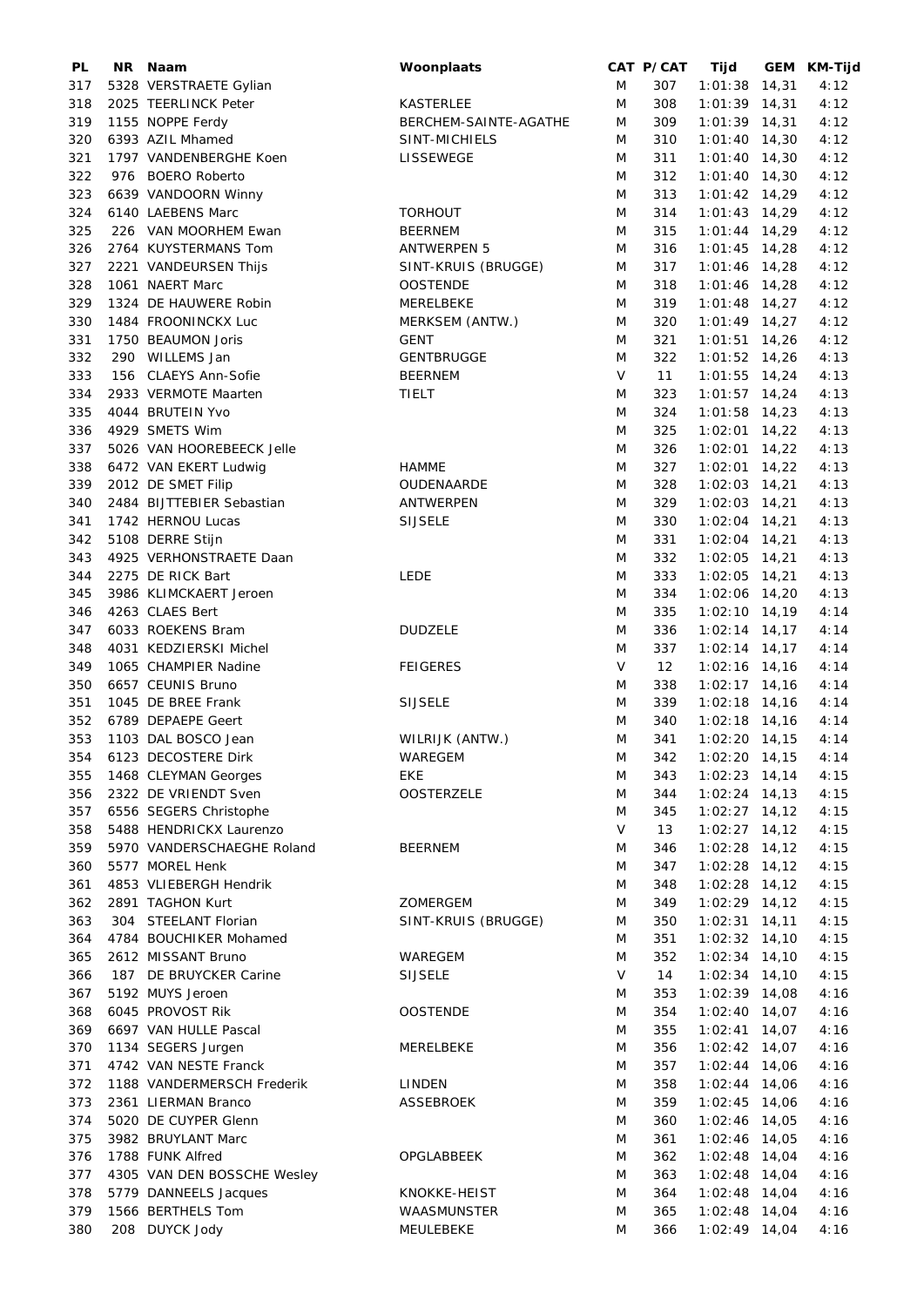| PL  | NR. | Naam                           | Woonplaats          |   | CAT P/CAT | Tijd            |       | GEM KM-Tijd |
|-----|-----|--------------------------------|---------------------|---|-----------|-----------------|-------|-------------|
| 381 |     | 5741 CROIS Dirk                | <b>BRUGGE</b>       | M | 367       | $1:02:49$ 14,04 |       | 4:16        |
| 382 |     | 4839 RAHAN Philippe            |                     | M | 368       | $1:02:52$ 14,03 |       | 4:17        |
| 383 |     | 4904 LEHMANN David             |                     | M | 369       | $1:02:52$ 14,03 |       | 4:17        |
| 384 |     | 102 GEERTS Pascal              | <b>DEURNE</b>       | M | 370       | $1:02:52$ 14,03 |       | 4:17        |
| 385 |     | 6189 VANBECELAERE Jef          | <b>HOOGLEDE</b>     | M | 371       | $1:02:53$ 14,03 |       | 4:17        |
| 386 |     | 6498 VANTORRE Daniel           | <b>BRUGGE</b>       | M | 372       | $1:02:53$ 14,03 |       | 4:17        |
| 387 |     | 1854 DE ZUTTER Christophe      | <b>OOSTENDE</b>     | M | 373       | $1:02:54$ 14,02 |       | 4:17        |
| 388 |     | 2692 VAN CLEEMPUTTE Jo         | LIERDE              | M | 374       | $1:02:54$ 14,02 |       | 4:17        |
| 389 |     | 2641 PLASMAN Ronny             | <b>BRUGGE</b>       | M | 375       | 1:02:55 14,02   |       | 4:17        |
| 390 |     | 5832 PIETERS Klaas             | <b>LOPPEM</b>       | M | 376       | $1:02:56$ 14,01 |       | 4:17        |
| 391 |     | 601 MATHIEU Jeroen             |                     | M | 377       | $1:02:57$ 14,01 |       | 4:17        |
| 392 |     | 221 VIAENE Christ              | <b>VEURNE</b>       | M | 378       | 1:02:58 14,01   |       | 4:17        |
| 393 |     | 5049 DECOENIE Frederik         |                     | M | 379       | $1:02:59$ 14,00 |       | 4:17        |
| 394 |     | 232 CARDON Pascal              | OEDELEM             | M | 380       | $1:03:01$ 14,00 |       | 4:17        |
| 395 |     | 123 VEREECKE Stefaan           | <b>DAMME</b>        | M | 381       | 1:03:02 13,99   |       | 4:17        |
| 396 |     | 6338 VANDECASTEELE Shaun       | <b>OOSTKAMP</b>     | M | 382       | 1:03:03 13,99   |       | 4:17        |
| 397 |     | 180 DE CLERCQ Johan            | KNOKKE-HEIST        | M | 383       | 1:03:05 13,98   |       | 4:17        |
| 398 |     | 2958 NR 2958                   |                     | M | 384       | 1:03:08 13,97   |       | 4:18        |
| 399 |     | 285 STEEMAN Ward               |                     |   |           |                 |       |             |
|     |     |                                | <b>BRUGGE</b>       | M | 385       | 1:03:09 13,97   |       | 4:18        |
| 400 |     | 5658 CARDON Jurgen             | LISSEWEGE           | M | 386       | 1:03:09 13,97   |       | 4:18        |
| 401 |     | 6440 DEMEYER Luc               | MALDEGEM            | M | 387       | 1:03:10 13,96   |       | 4:18        |
| 402 |     | 5512 SEYS leter                |                     | M | 388       | 1:03:10 13,96   |       | 4:18        |
| 403 |     | 1887 VANDEMOORTELE Stefan      | SINT-KRUIS (BRUGGE) | M | 389       | 1:03:11 13,96   |       | 4:18        |
| 404 |     | 5034 BEYAERT Bruno             |                     | M | 390       | 1:03:11 13,96   |       | 4:18        |
| 405 |     | 109 VAN VLIERBERGHE Romain     | <b>STEKENE</b>      | M | 391       | 1:03:12 13,96   |       | 4:18        |
| 406 |     | 296 NR 296                     |                     | M | 392       | $1:03:13$ 13,95 |       | 4:18        |
| 407 |     | 212 CORTVRIENDT Kris           | SINT-MICHIELS       | M | 393       | $1:03:13$ 13,95 |       | 4:18        |
| 408 |     | 4836 SKEELS Pascal             |                     | M | 394       | 1:03:14 13,95   |       | 4:18        |
| 409 |     | 2695 HOGIE Wim                 | SINT-KRUIS (BRUGGE) | M | 395       | $1:03:15$ 13,94 |       | 4:18        |
| 410 |     | 106 DEPOORTER Chris            | <b>HOUTHULST</b>    | M | 396       | $1:03:18$ 13,93 |       | 4:18        |
| 411 |     | 3975 COPPENS Filip             |                     | M | 397       | $1:03:20$ 13,93 |       | 4:19        |
| 412 |     | 4022 VELDEMAN Dirk             |                     | M | 398       | 1:03:22 13,92   |       | 4:19        |
| 413 |     | 6055 VERSCHAETSE Geert         | MEETKERKE           | M | 399       | 1:03:22 13,92   |       | 4:19        |
| 414 |     | 150 VERMEERSCH Nicole          | BLANKENBERGE        | V | 15        | $1:03:24$ 13,91 |       | 4:19        |
| 415 |     | 1837 DE RIDDER Koen            | <b>EEKLO</b>        | M | 400       | 1:03:26 13,90   |       | 4:19        |
| 416 |     | 174 DE BOIS Brecht             | SINT-ANDRIES        | M | 401       | $1:03:27$ 13,90 |       | 4:19        |
| 417 |     | 4980 GOETHALS Bart             |                     | M | 402       | 1:03:28 13,90   |       | 4:19        |
| 418 |     | 266 VAN HIMBEECK Kurt          | WIEZE               | M | 403       | 1:03:29 13,89   |       | 4:19        |
| 419 |     | 1095 WITTEBROODT Saddy         | ZOTTEGEM            | Μ | 404       | $1:03:31$ 13,89 |       | 4:19        |
| 420 |     | 3896 VAN DEN STEEN Jozef       |                     | M | 405       | $1:03:33$ 13,88 |       | 4:19        |
| 421 |     | 288 DE WAEL Hugo               | AALST               | M | 406       | $1:03:34$ 13,88 |       | 4:19        |
| 422 |     | 205 MOERNAUT Jeroen            | <b>GENT</b>         | M | 407       | $1:03:36$ 13,87 |       | 4:20        |
| 423 |     | 5329 DE GRANDE Bjorn           |                     | M | 408       | $1:03:36$ 13,87 |       | 4:20        |
| 424 |     | 2864 VAN DROOGENBROECK Raymond | ASSE                | M | 409       | 1:03:38 13,86   |       | 4:20        |
| 425 |     | 4739 KERCKHOVE Koenraad        |                     | M | 410       | 1:03:38 13,86   |       | 4:20        |
| 426 |     | 6006 VAN ACKER Marjan          | <b>EEKLO</b>        | V | 16        | $1:03:41$ 13,85 |       | 4:20        |
| 427 |     | 5995 MASSELUS Tom              | <b>IEPER</b>        | M | 411       | $1:03:42$ 13,85 |       | 4:20        |
| 428 |     | 5437 BROECKMEERS Andy          |                     | Μ | 412       | 1:03:43 13,84   |       | 4:20        |
| 429 |     | 605 VANDENBERGHE Patrick       | <b>BRUGGE</b>       | M | 413       | $1:03:45$ 13,84 |       | 4:20        |
| 430 |     | 1256 BOUTEN Diederik           | <b>DESSELGEM</b>    | M | 414       | 1:03:46 13,83   |       | 4:20        |
| 431 |     | 6524 MARTENS Frederik          | <b>ASSEBROEK</b>    | M | 415       | $1:03:47$ 13,83 |       | 4:20        |
| 432 |     | 140 VAN DEN BRULLE Roland      | ZOTTEGEM            | M | 416       | $1:03:47$ 13,83 |       | 4:20        |
| 433 |     | 4825 DEVOS Frédéric            |                     | M | 417       | $1:03:47$ 13,83 |       | 4:20        |
| 434 |     | 2775 PASTOOR Silvester         | <b>MAARSSEN</b>     | M | 418       | $1:03:48$ 13,82 |       | 4:20        |
| 435 |     | 105 CEULEMANS Philippe         | SINT-AMANDSBERG     | M | 419       | $1:03:48$ 13,82 |       | 4:20        |
| 436 |     | 4254 VERKUYEN Yvon             |                     | M | 420       | $1:03:49$ 13,82 |       | 4:20        |
|     |     |                                |                     |   |           |                 |       |             |
| 437 |     | 5038 VANNESTE Gino             |                     | M | 421       | 1:03:50 13,82   |       | 4:21        |
| 438 |     | 2234 VAN KERSCHAVER Wouter     | <b>BRUGGE</b>       | M | 422       | $1:03:51$ 13,81 |       | 4:21        |
| 439 |     | 2817 DE GROOTE Jurgen          | LOMBARDSIJDE        | M | 423       | 1:03:51         | 13,81 | 4:21        |
| 440 |     | 1237 EVERAERT Geert            | SINT-ANDRIES        | M | 424       | $1:03:53$ 13,81 |       | 4:21        |
| 441 |     | 130 DE SUTTER Patrick          | <b>STEKENE</b>      | M | 425       | $1:03:53$ 13,81 |       | 4:21        |
| 442 |     | 5572 SPITAELS Herwig           |                     | M | 426       | 1:03:54 13,80   |       | 4:21        |
| 443 |     | 119 DEMEULEMEESTER Frank       | KOOLKERKE           | M | 427       | $1:03:54$ 13,80 |       | 4:21        |
| 444 |     | 1524 BOETE Rien                | MALDEGEM            | M | 428       | 1:03:55 13,80   |       | 4:21        |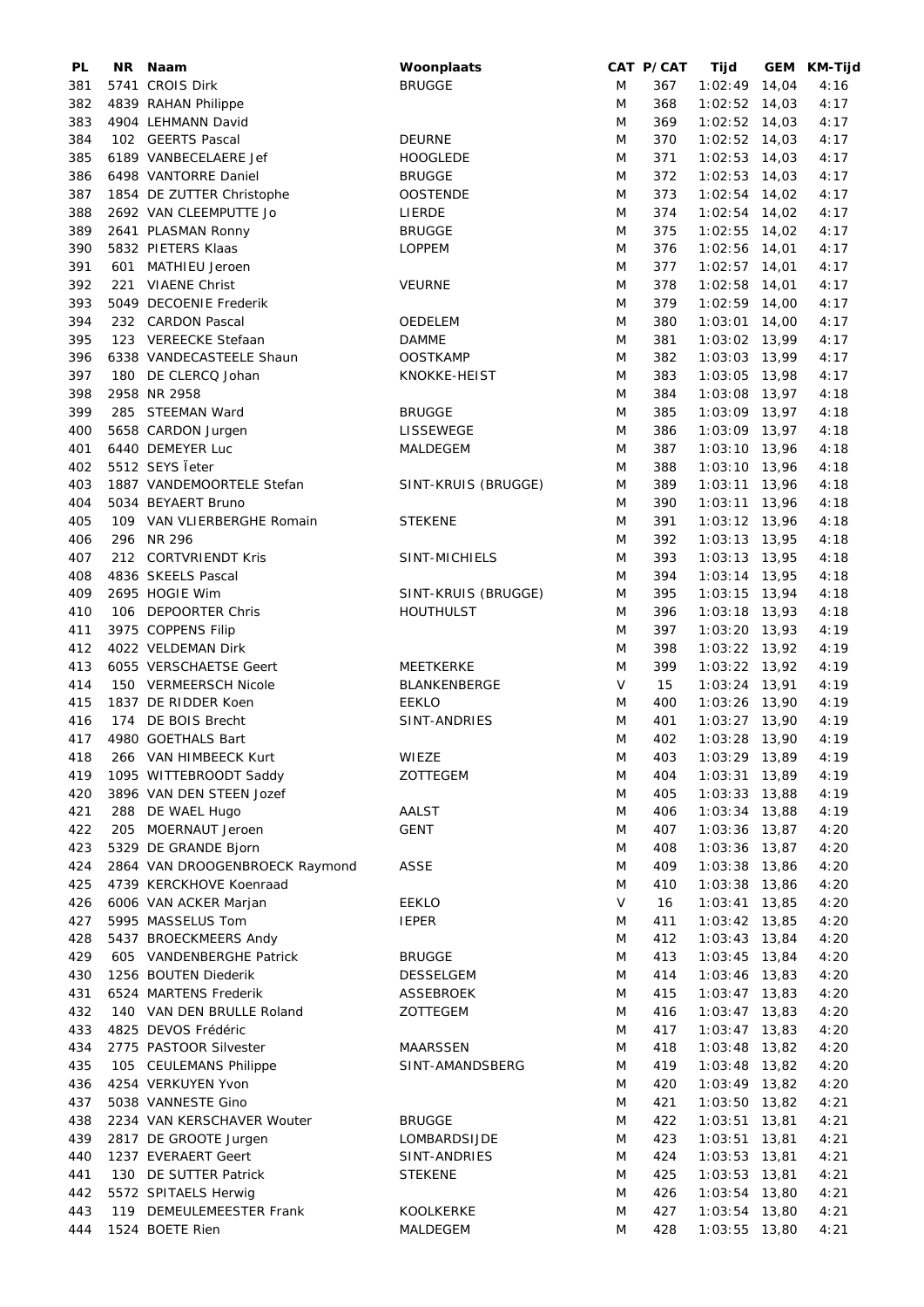| PL  | NR Naam                     | Woonplaats            |        | CAT P/CAT | Tijd            | GEM KM-Tijd |
|-----|-----------------------------|-----------------------|--------|-----------|-----------------|-------------|
| 445 | 5714 CLEPPE Tanja           | <b>BRUGGE</b>         | $\vee$ | 17        | $1:03:55$ 13,80 | 4:21        |
| 446 | 623 COOLS Stijn             |                       | M      | 429       | 1:03:56 13,80   | 4:21        |
| 447 | 1623 CHRISTIAENS Michel     | <b>EERNEGEM</b>       | M      | 430       | 1:03:59 13,78   | 4:21        |
| 448 | 5993 BAELE Carl             | <b>BEERNEM</b>        | M      | 431       | 1:03:59 13,78   | 4:21        |
| 449 | 4926 VERBEKE Laurens        |                       | M      | 432       | 1:04:00 13,78   | 4:21        |
| 450 | 5229 DUBUISSON Francis      |                       | M      | 433       | 1:04:00 13,78   | 4:21        |
| 451 | 6074 VOSSAERT Jef           | <b>OOSTKAMP</b>       | M      | 434       | $1:04:01$ 13,78 | 4:21        |
| 452 | 214 MAEBE Jo                | <b>RUISELEDE</b>      | M      | 435       | $1:04:02$ 13,77 | 4:21        |
| 453 | 3867 DISPERSEM Jeroen       |                       | M      | 436       | 1:04:02 13,77   | 4:21        |
| 454 | 4888 DERRE Dirk             |                       | M      | 437       | $1:04:03$ 13,77 | 4:21        |
| 455 | 1729 CHANTEREAU Cyrille     | BRAINE-L'ALLEUD       | M      | 438       | $1:04:03$ 13,77 | 4:21        |
| 456 | 1701 VAN DEN PLAS Leo       | <b>ZOERSEL</b>        | M      | 439       | 1:04:05 13,76   | 4:22        |
| 457 | 1770 GUERFAL Mouna          | <b>GENT</b>           | V      | 18        | 1:04:07 13,76   | 4:22        |
| 458 | 980 HONLET Robin            |                       | M      | 440       | 1:04:09 13,75   | 4:22        |
| 459 | 6060 VAN OYEN Jan           | <b>OUDENBURG</b>      | M      | 441       | 1:04:09 13,75   | 4:22        |
| 460 | 5689 ROGGEMAN Els           | SINT-ANDRIES          | $\vee$ | 19        | $1:04:10$ 13,75 | 4:22        |
| 461 | 6128 BORNY Filip            | DE HAAN               | M      | 442       | $1:04:11$ 13,74 | 4:22        |
| 462 | 2642 STEYAERT Liselotte     |                       | V      | 20        | $1:04:12$ 13,74 | 4:22        |
|     | 5705 DARTHET Paul           | SINT-KRUIS (BRUGGE)   | M      |           |                 | 4:22        |
| 463 |                             | SINT-ANDRIES          |        | 443       | $1:04:12$ 13,74 |             |
| 464 | 5836 MAERTENS Koen          | <b>SNELLEGEM</b>      | M      | 444       | $1:04:13$ 13,73 | 4:22        |
| 465 | 5264 STEEN Bart             |                       | M      | 445       | $1:04:13$ 13,73 | 4:22        |
| 466 | 5580 SCHOTAERT Michael      |                       | M      | 446       | $1:04:13$ 13,73 | 4:22        |
| 467 | 4868 ENGELS Stijn           |                       | M      | 447       | $1:04:15$ 13,73 | 4:22        |
| 468 | 6670 VLAEMYNCK Dieter       |                       | M      | 448       | $1:04:16$ 13,72 | 4:22        |
| 469 | 1073 MICHLER Christophe     | ST.JULIEN EN GENEVOIS | M      | 449       | $1:04:16$ 13,72 | 4:22        |
| 470 | 2937 CAPPELLE Jo            | <b>BRUGGE</b>         | Μ      | 450       | $1:04:18$ 13,72 | 4:22        |
| 471 | 5273 BONNE Michael          |                       | M      | 451       | $1:04:19$ 13,71 | 4:23        |
| 472 | 4895 GOETHALS Peter         |                       | M      | 452       | $1:04:19$ 13,71 | 4:23        |
| 473 | 257 SCHOLLAERT Peter        | <b>AALST</b>          | M      | 453       | 1:04:22 13,70   | 4:23        |
| 474 | 6059 VAN OYEN Jonas         | <b>OUDENBURG</b>      | M      | 454       | 1:04:24 13,70   | 4:23        |
| 475 | 4150 CLAUWS Marc            |                       | M      | 455       | $1:04:24$ 13,70 | 4:23        |
| 476 | 2422 VAN VALCKENBORGH Jelle | <b>NINOVE</b>         | M      | 456       | 1:04:26 13,69   | 4:23        |
| 477 | 4017 DE SCHUITENEER Edgard  |                       | M      | 457       | $1:04:29$ 13,68 | 4:23        |
| 478 | 1631 VERMEESCH Fernand      | DE HAAN               | M      | 458       | $1:04:29$ 13,68 | 4:23        |
| 479 | 6073 SANDERS Henk           | SINT-ANDRIES          | M      | 459       | $1:04:30$ 13,67 | 4:23        |
| 480 | 6152 DESMET Daniel          | JABBEKE               | M      | 460       | $1:04:31$ 13,67 | 4:23        |
| 481 | 1901 DE MEYERE Patrick      | <b>SIJSELE</b>        | M      | 461       | $1:04:32$ 13,67 | 4:23        |
| 482 | 5889 LUST Johan             | <b>OOSTKAMP</b>       | M      | 462       | $1:04:32$ 13,67 | 4:23        |
| 483 | 2739 T'SEYEN Kris           | LISSEWEGE             | M      | 463       | $1:04:35$ 13,66 | 4:24        |
| 484 | 3911 MONBALLIEW Michiel     |                       | M      | 464       | $1:04:35$ 13,66 | 4:24        |
| 485 | 6110 DE POTTER Johan        | ZOTTEGEM              | V      | 21        | $1:04:36$ 13,65 | 4:24        |
| 486 | 5091 VOET Nico              |                       | M      | 465       | $1:04:37$ 13,65 | 4:24        |
| 487 | 3017 VANMULLEM Christoph    | EERNEGEM              | M      | 466       | $1:04:40$ 13,64 | 4:24        |
| 488 | 217 VIANE Ruth              | BLANKENBERGE          | V      | 22        | $1:04:44$ 13,63 | 4:24        |
| 489 | 5031 JORDENS Wim            |                       | M      | 467       | $1:04:46$ 13,62 | 4:24        |
| 490 | 2687 DE SCHAMPHELAERE Jan   | <b>OOSTERZELE</b>     | M      | 468       | $1:04:46$ 13,62 | 4:24        |
| 491 | 1994 MEERSMAN Renaat        | WAKKEN                | M      | 469       | $1:04:47$ 13,61 | 4:24        |
| 492 | 1442 MEEUWS Jan             | <b>BRUGGE</b>         | M      | 470       | $1:04:48$ 13,61 | 4:24        |
| 493 | 2661 GUILLEMAERE Jean-Marie | LIERDE                | M      | 471       | $1:04:48$ 13,61 | 4:24        |
| 494 | 3903 DE CONINCK Bernard     |                       | M      | 472       | $1:04:48$ 13,61 | 4:24        |
| 495 | 2706 HOEBEKE Wim            | ZWALM                 | M      | 473       | $1:04:48$ 13,61 | 4:24        |
| 496 | 1119 SLABBAERT Lorenzo      | ZELE                  | M      | 474       | $1:04:50$ 13,60 | 4:25        |
| 497 | 6351 CAESTECKER Axel        | KNOKKE-HEIST          | M      | 475       | $1:04:51$ 13,60 | 4:25        |
| 498 | 6703 DELOOF Stefaan         |                       | M      | 476       | $1:04:52$ 13,60 | 4:25        |
| 499 | 6797 SLABBINCK Karl         |                       | M      | 477       | $1:04:53$ 13,59 | 4:25        |
|     | 5317 MAES Diederik          |                       |        | 478       | $1:04:54$ 13,59 |             |
| 500 | 6345 BEN CHIKHA Karim       |                       | M      | 479       |                 | 4:25        |
| 501 |                             | SINT-KRUIS (BRUGGE)   | M      |           | $1:04:55$ 13,59 | 4:25        |
| 502 | 5233 DEVROEDE Norbert       |                       | M      | 480       | $1:04:55$ 13,59 | 4:25        |
| 503 | 6238 LAGAESE Ludo           | <b>BRUGGE</b>         | M      | 481       | $1:04:56$ 13,58 | 4:25        |
| 504 | 1748 HOUVENAEGHEL Alain     | EERNEGEM              | M      | 482       | $1:04:56$ 13,58 | 4:25        |
| 505 | 3853 VERBEKE Dieter         |                       | M      | 483       | $1:05:00$ 13,57 | 4:25        |
| 506 | 3015 VANDENBERGHE Arn       | ZEEBRUGGE             | M      | 484       | 1:05:02 13,56   | 4:25        |
| 507 | 6668 DEKNUDT Mario          |                       | M      | 485       | $1:05:03$ 13,56 | 4:26        |
| 508 | 5301 PRAET Steven           |                       | M      | 486       | $1:05:04$ 13,56 | 4:26        |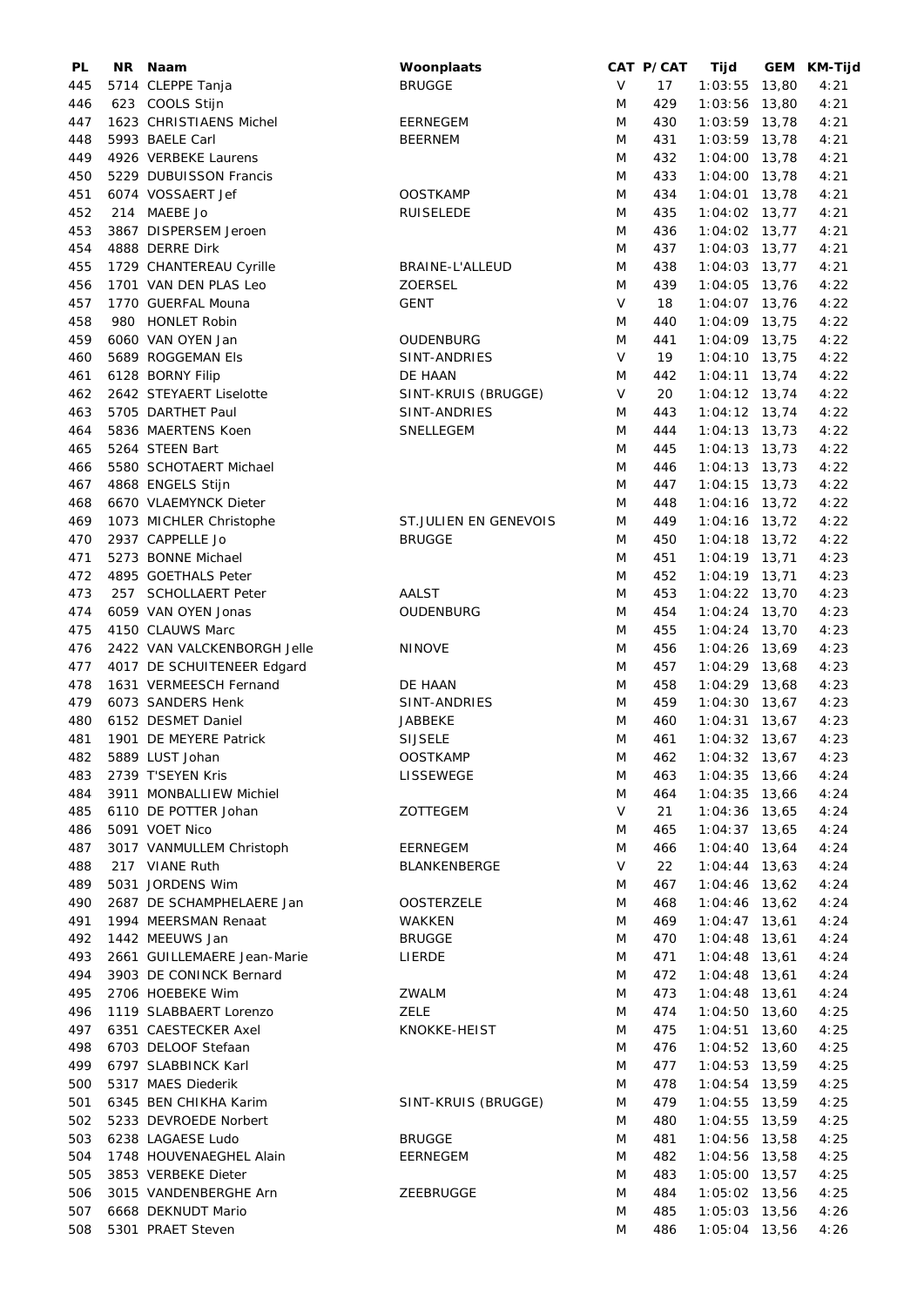| PL  | NR Naam                     | Woonplaats          |   | CAT P/CAT | Tijd            | GEM KM-Tijd |
|-----|-----------------------------|---------------------|---|-----------|-----------------|-------------|
| 509 | 142 LAMBERT Maximÿ          | JABBEKE             | M | 487       | 1:05:04 13,56   | 4:26        |
| 510 | 240 SLABBINCK Wouter        | KNOKKE-HEIST        | M | 488       | 1:05:06 13,55   | 4:26        |
| 511 | 6506 DUTRIEUX Frederik      | ST-ANDRIES          | M | 489       | 1:05:07 13,54   | 4:26        |
| 512 | 2121 DENEYS Dirk            | DENDERLEEUW         | M | 490       | 1:05:08 13,54   | 4:26        |
| 513 | 2839 DEREEPER Dieter        | <b>STALHILLE</b>    | M | 491       | 1:05:08 13,54   | 4:26        |
| 514 | 6370 LOEYS Timothy          | <b>BRUGGE</b>       | M | 492       | $1:05:08$ 13,54 | 4:26        |
|     |                             |                     |   |           |                 |             |
| 515 | 5649 VANMAELE Thomas        | ROESELARE           | M | 493       | 1:05:09 13,54   | 4:26        |
| 516 | 3973 MARTIN Ivan            |                     | M | 494       | $1:05:11$ 13,53 | 4:26        |
| 517 | 5159 WAUTERS Jens           |                     | M | 495       | $1:05:11$ 13,53 | 4:26        |
| 518 | 6203 VANDEREYSE Guido       | <b>DAMME</b>        | M | 496       | $1:05:12$ 13,53 | 4:26        |
| 519 | 1055 DE MEYER Bram          | <b>GENT</b>         | M | 497       | $1:05:12$ 13,53 | 4:26        |
| 520 | 1909 DE PAUW Marc           | OVERIJSE            | M | 498       | $1:05:12$ 13,53 | 4:26        |
| 521 | 6014 BEUTEN Maarten         | SINT-ANDRIES        | M | 499       | $1:05:12$ 13,53 | 4:26        |
| 522 | 2894 LEMANT Stefaan         | <b>AALST</b>        | M | 500       | $1:05:13$ 13,52 | 4:26        |
| 523 | 4997 INGELBRECHT Pieter     |                     | M | 501       | $1:05:15$ 13,52 | 4:26        |
| 524 | 6417 VANDE WALLE Anne       | <b>BRUGGE</b>       | V | 23        | $1:05:15$ 13,52 | 4:26        |
| 525 | 6538 DE COENSEL Karel       |                     | M | 502       | $1:05:15$ 13,52 | 4:26        |
| 526 | 118 DALLE Marc              | <b>DAMME</b>        | M | 503       | $1:05:16$ 13,51 | 4:26        |
|     |                             |                     |   |           |                 |             |
| 527 | 4790 VAN DER LINDEN Tinkel  |                     | V | 24        | $1:05:16$ 13,51 | 4:26        |
| 528 | 3892 LAVENS Bart            |                     | M | 504       | $1:05:18$ 13,51 | 4:27        |
| 529 | 1634 DE VLIEGHERE Pieter    | KNOKKE-HEIST        | M | 505       | $1:05:18$ 13,51 | 4:27        |
| 530 | 1646 WESTDORP David         | ALMERE              | M | 506       | 1:05:19 13,50   | 4:27        |
| 531 | 6723 PINTELON Johan         |                     | M | 507       | $1:05:20$ 13,50 | 4:27        |
| 532 | 2425 GOOSSENS Tom           | SINT-KRUIS (BRUGGE) | M | 508       | $1:05:22$ 13,49 | 4:27        |
| 533 | 2989 TANGE Johan            | MIDDELKERKE         | M | 509       | $1:05:22$ 13,49 | 4:27        |
| 534 | 1506 SERMEUS Philippe       | <b>BEVER</b>        | M | 510       | $1:05:23$ 13,49 | 4:27        |
| 535 | 2265 DE SMIDT Gerrie        | <b>SLUIS</b>        | M | 511       | $1:05:23$ 13,49 | 4:27        |
| 536 | 6608 HOSTE Bart             |                     | M | 512       | $1:05:23$ 13,49 | 4:27        |
| 537 | 252 DHONDT Sven             | <b>BRUGGE</b>       | M | 513       | $1:05:24$ 13,49 | 4:27        |
|     |                             |                     |   |           |                 |             |
| 538 | 2611 LEMMENS Dieter         | WINGENE             | M | 514       | $1:05:28$ 13,47 | 4:27        |
| 539 | 6741 TAVERNIER Jef          |                     | M | 515       | $1:05:29$ 13,47 | 4:27        |
| 540 | 2639 MONTEYNE Marleen       | <b>OOSTKAMP</b>     | V | 25        | $1:05:30$ 13,47 | 4:27        |
| 541 | 5322 VILYN Michel           |                     | M | 516       | $1:05:30$ 13,47 | 4:27        |
| 542 | 2755 BEKAERT Dominiek       | <b>BAVIKHOVE</b>    | M | 517       | $1:05:30$ 13,47 | 4:27        |
| 543 | 1425 DE RON Gunther         | <b>MEERHOUT</b>     | M | 518       | 1:05:32 13,46   | 4:27        |
| 544 | 1640 VAN DAMME Christof     | WIEZE               | M | 519       | $1:05:32$ 13,46 | 4:27        |
| 545 | 1639 COOREMAN Katrien       | WIEZE               | M | 520       | $1:05:32$ 13,46 | 4:27        |
|     | 546 1130 DE POORTER Heidi   | GENT(SA)            | V | 26        | 1:05:34 13,45   | 4:28        |
| 547 | 2202 GLORIEUX Frederic      | ANDERLECHT          | M | 521       | $1:05:35$ 13,45 | 4:28        |
| 548 | 1369 WATERSCHOOT Hans       | <b>GENT</b>         | M | 522       | $1:05:38$ 13,44 | 4:28        |
| 549 | 5266 DE MUYT Kurt           |                     | M | 523       | $1:05:39$ 13,43 | 4:28        |
| 550 | 2481 BORREMANS Eric         | WOLUWE-SAINT-PIERRE | M | 524       | $1:05:40$ 13,43 | 4:28        |
|     | 2684 DEJONGHE Jean-Pierre   |                     |   |           |                 |             |
| 551 |                             | ASSEBROEK           | M | 525       | $1:05:42$ 13,42 | 4:28        |
| 552 | 2065 VANDEKERCKHOVE Jan     | <b>WOLVERTEM</b>    | M | 526       | $1:05:42$ 13,42 | 4:28        |
| 553 | 5516 VAN PARYS Luc          |                     | M | 527       | $1:05:43$ 13,42 | 4:28        |
| 554 | 4808 SIMOENS Kurt           |                     | M | 528       | $1:05:44$ 13,42 | 4:28        |
| 555 | 2337 AMEZ Patrick           | WAREGEM             | M | 529       | $1:05:44$ 13,42 | 4:28        |
| 556 | 2254 VAN KERSCHAEVER Koen   | <b>OOSTENDE</b>     | M | 530       | $1:05:44$ 13,42 | 4:28        |
| 557 | 1708 ADAMS Frederiek        | ZULTE               | M | 531       | $1:05:44$ 13,42 | 4:28        |
| 558 | 4794 BRUGGEMAN Rik          |                     | M | 532       | $1:05:45$ 13,41 | 4:28        |
| 559 | 4004 DE SMET Jordi          |                     | M | 533       | $1:05:47$ 13,41 | 4:29        |
| 560 | 5332 CUYPERS Dirk           |                     | M | 534       | $1:05:48$ 13,40 | 4:29        |
| 561 | 2146 DE BRUYN Stephane      | AALST               | M | 535       | $1:05:49$ 13,40 | 4:29        |
| 562 | 2898 BUYCK Ruth             | <b>EEKLO</b>        | V | 27        | $1:05:49$ 13,40 | 4:29        |
| 563 | 5923 VERBECKE Stephen       |                     |   | 536       | $1:05:50$ 13,40 |             |
|     |                             | SINT-ANDRIES        | M |           |                 | 4:29        |
| 564 | 166 DE LOOF Pieter          | MALDEGEM            | M | 537       | $1:05:50$ 13,40 | 4:29        |
| 565 | 4705 KIZA Shaila            |                     | M | 538       | $1:05:51$ 13,39 | 4:29        |
| 566 | 2223 QUIRYNEN Sven          | WUUSTWEZEL          | M | 539       | $1:05:53$ 13,39 | 4:29        |
| 567 | 2912 MOERMAN David          | <b>ST-MICHIELS</b>  | M | 540       | $1:05:53$ 13,39 | 4:29        |
| 568 | 1265 LAGAST Kurt            | <b>GENT</b>         | Μ | 541       | $1:05:54$ 13,38 | 4:29        |
| 569 | 1674 VANDERSCHAEGHE Pascal  | <b>OOSTKAMP</b>     | M | 542       | 1:05:55 13,38   | 4:29        |
| 570 | 4138 DELNEUFCOURT Jean-Paul |                     | M | 543       | 1:05:55 13,38   | 4:29        |
| 571 | 5508 VANDEURSEN Hugo        |                     | M | 544       | $1:05:56$ 13,38 | 4:29        |
| 572 | 1814 HEYVAERT Pascal        | MOLLEM-ASSE         | M | 545       | $1:05:56$ 13,38 | 4:29        |
|     |                             |                     |   |           |                 |             |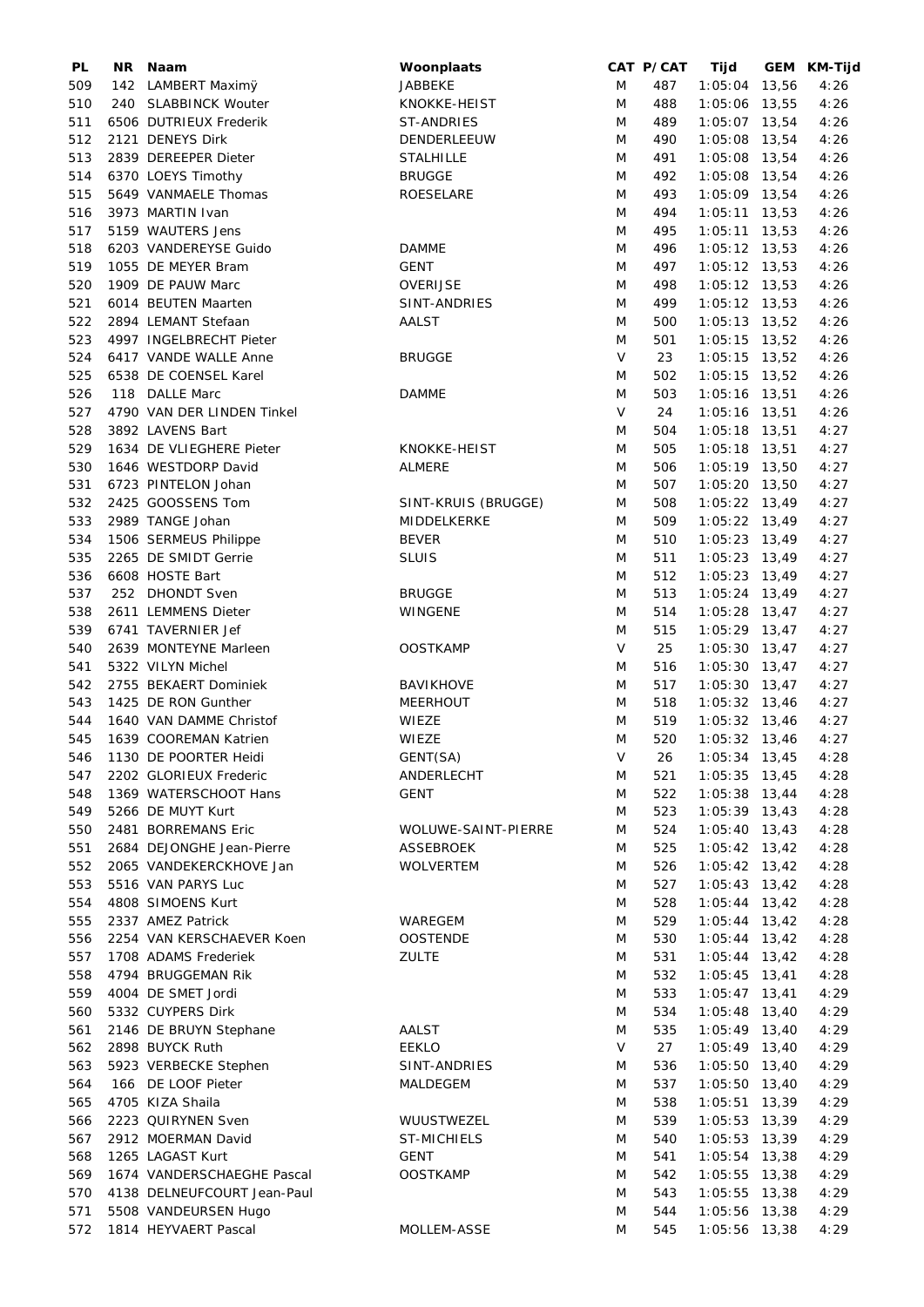| PL  | NR. | Naam                        | Woonplaats                   |   | CAT P/CAT | Tijd            | GEM KM-Tijd  |
|-----|-----|-----------------------------|------------------------------|---|-----------|-----------------|--------------|
| 573 |     | 4977 DESOETE Johan          |                              | M | 546       | $1:05:58$ 13,37 | 4:29         |
| 574 |     | 1136 DRYEPONDT Peter        | <b>DUDZELE</b>               | M | 547       | $1:05:59$ 13,37 | 4:29         |
| 575 |     | 6652 MAYENS Robert          |                              | M | 548       | $1:06:01$ 13,36 | 4:29         |
| 576 |     | 2771 MEYNS Maarten          | <b>BRUGGE</b>                | M | 549       | $1:06:01$ 13,36 | 4:29         |
| 577 |     | 234 LIBBRECHT Lieven        | <b>GENT</b>                  | M | 550       | 1:06:02 13,36   | 4:30         |
| 578 |     | 5794 PICCU Francis          | <b>BRUGGE</b>                | M | 551       | $1:06:03$ 13,35 | 4:30         |
| 579 |     | 2019 SEAMAN Barrie          | LONDON                       | M | 552       | $1:06:05$ 13,35 | 4:30         |
| 580 |     | 5496 DE SUTTER Rudy         |                              | M | 553       | 1:06:05 13,35   | 4:30         |
| 581 |     | 2323 DE VRIENDT Nils        | ERPE-MERE                    | M | 554       | $1:06:07$ 13,34 | 4:30         |
| 582 |     | 1492 CHYS Pieter            | <b>OOSTKAMP</b>              | M | 555       | 1:06:08 13,34   | 4:30         |
| 583 |     | 6475 WENSCH Stefaan         | ZEDELGEM                     | M | 556       | 1:06:10 13,33   | 4:30         |
| 584 |     | 1635 MANHAEVE Bengi         | <b>OOIGEM</b>                | M | 557       | $1:06:11$ 13,33 | 4:30         |
| 585 |     | 4880 DE LEEUW Dirk          |                              | M | 558       | $1:06:12$ 13,32 | 4:30         |
| 586 |     | 5846 DE BOE Dirk            | ZOTTEGEM                     | M | 559       | $1:06:12$ 13,32 | 4:30         |
| 587 |     | 1741 NAEYAERT Peter         | <b>BRAKEL</b>                | M | 560       | $1:06:12$ 13,32 | 4:30         |
| 588 |     | 6698 STRYMER Jan            |                              | M | 561       | $1:06:12$ 13,32 |              |
| 589 |     | 4982 DEKEYNE Wim            |                              | M | 562       | $1:06:14$ 13,32 | 4:30<br>4:30 |
|     |     | 1022 ALENS Jan              |                              |   |           |                 |              |
| 590 |     |                             | <b>ZOERSEL</b>               | M | 563       | 1:06:14 13,32   | 4:30         |
| 591 |     | 5190 VAN DE CASTEELE Hannes |                              | M | 564       | $1:06:15$ 13,31 | 4:30         |
| 592 |     | 2327 VAN DEN ABEELE Thomas  | <b>DAMME</b>                 | M | 565       | $1:06:15$ 13,31 | 4:30         |
| 593 |     | 5067 THOMAS Jean-Luc        |                              | M | 566       | $1:06:15$ 13,31 | 4:30         |
| 594 |     | 2927 STEEN Valerie          | ZWEVEGEM                     | V | 28        | $1:06:15$ 13,31 | 4:30         |
| 595 |     | 4712 DECLERCK Johan         |                              | M | 567       | 1:06:16 13,31   | 4:30         |
| 596 |     | 1069 GUERRIER Mireille      | <b>ST.JULIEN EN GENEVOIS</b> | V | 29        | $1:06:17$ 13,31 | 4:31         |
| 597 |     | 2997 FEYS Wim               | <b>BRUGGE</b>                | M | 568       | $1:06:18$ 13,30 | 4:31         |
| 598 |     | 5258 VANDERHAEGEN Glenn     |                              | M | 569       | $1:06:18$ 13,30 | 4:31         |
| 599 |     | 6584 VERBRUGGHE Philippe    |                              | M | 570       | $1:06:20$ 13,30 | 4:31         |
| 600 |     | 1106 BRUYNEELS Ronny        | BORSBEEK (ANTW.)             | M | 571       | 1:06:21 13,29   | 4:31         |
| 601 |     | 1721 BUSSCHAERT Luc         | POPERINGE                    | M | 572       | 1:06:22 13,29   | 4:31         |
| 602 |     | 1335 MONARD Koen            | <b>BORGLOON</b>              | M | 573       | 1:06:22 13,29   | 4:31         |
| 603 |     | 1906 JOOSTENS Wilfried      | LANDEN                       | M | 574       | $1:06:22$ 13,29 | 4:31         |
| 604 |     | 6406 ERARD Caroline         | <b>LOPPEM</b>                | V | 30        | 1:06:22 13,29   | 4:31         |
| 605 |     | 1372 STUEREBAUT Marc        | <b>OPWIJK</b>                | M | 575       | 1:06:24 13,28   | 4:31         |
| 606 |     | 2169 KEYMEULEN Joris        | DENDERLEEUW                  | M | 576       | 1:06:26 13,28   | 4:31         |
| 607 |     | 2263 MEULEMAN Robert        | VLIERZELE                    | M | 577       | $1:06:27$ 13,27 | 4:31         |
| 608 |     | 5874 DE MAESSCHALCK Jan     | KNOKKE-HEIST                 | M | 578       | 1:06:27 13,27   | 4:31         |
| 609 |     | 1455 DRION Daniel           | <b>HASSELT</b>               | M | 579       | $1:06:28$ 13,27 | 4:31         |
| 610 |     | 2600 VEKEMAN Nico           | ZOTTEGEM                     | M | 580       | $1:06:30$ 13,26 | 4:31         |
| 611 |     | 193 ARRYN Stefaan           | LOKEREN                      | M | 581       | $1:06:31$ 13,26 | 4:31         |
| 612 |     | 6730 JANSSENS Alain         |                              | M | 582       | $1:06:31$ 13,26 | 4:31         |
| 613 |     | 4755 VANDEVELDE Thomas      |                              | M | 583       | $1:06:31$ 13,26 | 4:31         |
| 614 |     | 6447 BONTE Stefaan          | SINT-KRUIS (BRUGGE)          | M | 584       | $1:06:32$ 13,26 | 4:32         |
| 615 |     | 6161 BLYAERT Stefan         | <b>BRUGGE</b>                | M | 585       | $1:06:33$ 13,25 | 4:32         |
| 616 |     | 6477 HILLEWAERE Dries       | <b>OOSTKAMP</b>              | M | 586       | $1:06:34$ 13,25 | 4:32         |
| 617 |     | 3995 BOUTEN Thijs           |                              | M | 587       | $1:06:35$ 13,25 | 4:32         |
| 618 |     | 5997 BAUWENS Brandon        | BLANKENBERGE                 | M | 588       | $1:06:35$ 13,25 | 4:32         |
| 619 |     | 4178 POLLET Bart            |                              | M | 589       | $1:06:35$ 13,25 | 4:32         |
| 620 |     | 6077 BAELE Dominiek         | SINT-ANDRIES                 | M | 590       | $1:06:36$ 13,24 | 4:32         |
| 621 |     | 4764 FONTAINE Christophe    |                              | M | 591       | $1:06:37$ 13,24 | 4:32         |
| 622 |     | 2463 CORNELIS Bart          | <b>HAMME</b>                 | M | 592       | 1:06:38 13,24   | 4:32         |
| 623 |     | 1679 VANNESTE Sebastien     | <b>GULLEGEM</b>              | M | 593       | 1:06:38 13,24   | 4:32         |
| 624 |     | 215 WESTERLINCK Stefaan     | KORTRIJK                     | M | 594       | $1:06:39$ 13,23 | 4:32         |
| 625 |     | 1601 ROGIERS Luc            | LEDE                         | M | 595       | $1:06:39$ 13,23 | 4:32         |
|     |     | 1722 REUSE Luc              | <b>NINOVE</b>                |   | 596       | $1:06:40$ 13,23 |              |
| 626 |     |                             |                              | M |           |                 | 4:32         |
| 627 |     | 1968 STAELENS Arne          | <b>OOSTENDE</b>              | M | 597       | $1:06:42$ 13,22 | 4:32         |
| 628 |     | 5084 HERREGODTS Frank       |                              | M | 598       | $1:06:42$ 13,22 | 4:32         |
| 629 |     | 6512 GYSELINCK Kurt         | <b>ASSEBROEK</b>             | M | 599       | $1:06:43$ 13,22 | 4:32         |
| 630 |     | 6340 VANDIERENDONCK Freek   | KNOKKE-HEIST                 | M | 600       | $1:06:43$ 13,22 | 4:32         |
| 631 |     | 4878 DE GENT Pieter         |                              | M | 601       | $1:06:44$ 13,22 | 4:32         |
| 632 |     | 5736 VAN POUCKE Niek        | SINT-KRUIS (BRUGGE)          | M | 602       | $1:06:44$ 13,22 | 4:32         |
| 633 |     | 2790 DEKEYSER Steven        | <b>LOCHRISTI</b>             | M | 603       | $1:06:46$ 13,21 | 4:33         |
| 634 |     | 6389 SUCAET Alex            | SNELLEGEM                    | M | 604       | $1:06:46$ 13,21 | 4:33         |
| 635 |     | 194 HONOREZ Wim             | <b>SIJSELE</b>               | M | 605       | $1:06:46$ 13,21 | 4:33         |
| 636 |     | 6636 VANDAMME Jeroen        |                              | M | 606       | $1:06:47$ 13,21 | 4:33         |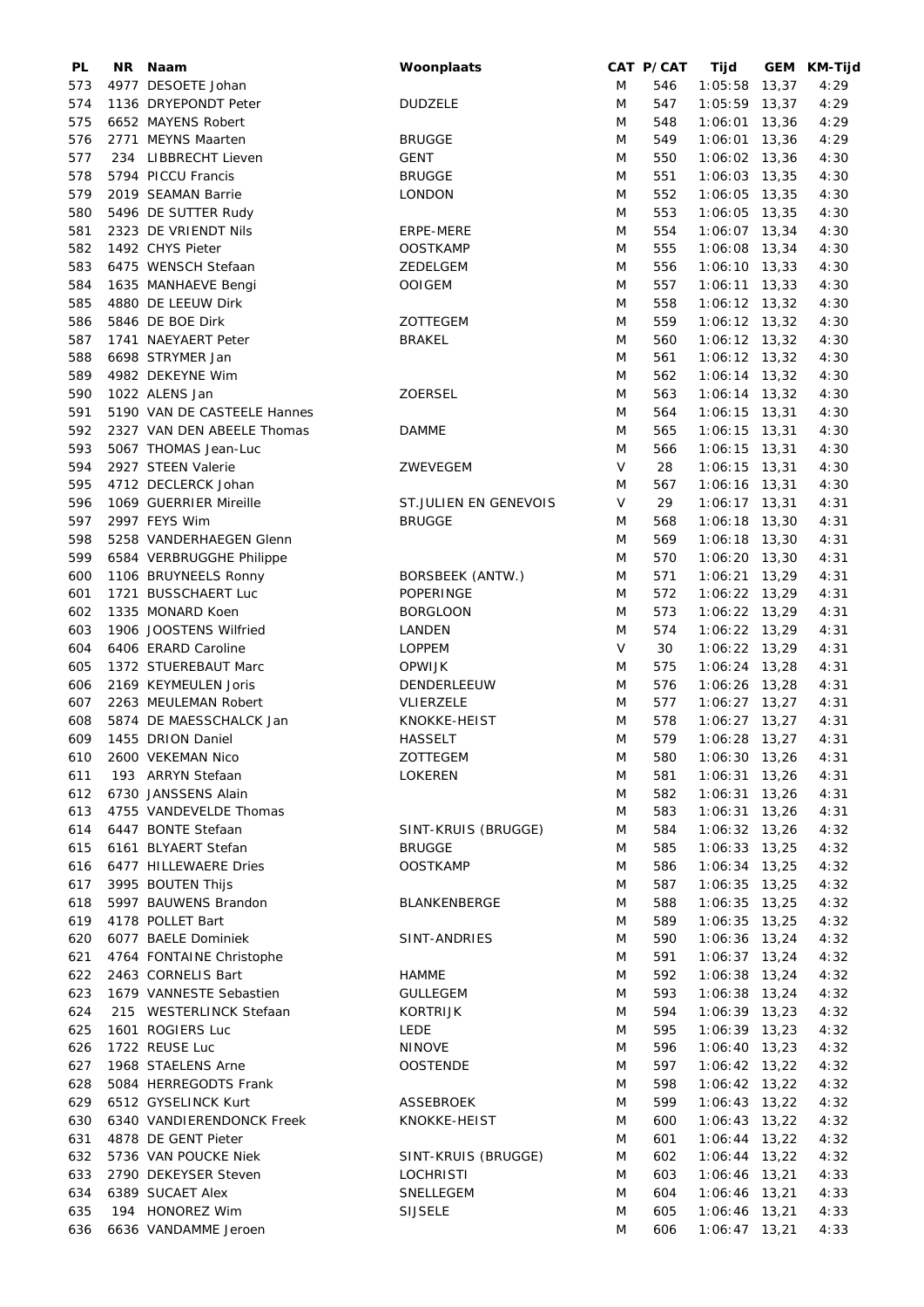| PL  | ΝR | Naam                         | Woonplaats            |        | CAT P/CAT | Tijd            |       | GEM KM-Tijd |
|-----|----|------------------------------|-----------------------|--------|-----------|-----------------|-------|-------------|
| 637 |    | 4961 DERYNCK Daniel          |                       | M      | 607       | $1:06:49$ 13,20 |       | 4:33        |
| 638 |    | 2228 VANDENABEELE Maarten    | <b>OOSTENDE</b>       | M      | 608       | $1:06:49$ 13,20 |       | 4:33        |
| 639 |    | 2082 ONGENA Nico             | MERELBEKE             | M      | 609       | $1:06:49$ 13,20 |       | 4:33        |
| 640 |    | 2646 BAKALI Ahamed           | ANDERLECHT            | M      | 610       | $1:06:50$ 13,20 |       | 4:33        |
| 641 |    | 2535 PLOVIE Tim              | AARTRIJKE             | M      | 611       | $1:06:50$ 13,20 |       | 4:33        |
| 642 |    | 4996 GHEERAERT Sven          |                       | M      | 612       | 1:06:50 13,20   |       | 4:33        |
|     |    |                              |                       |        |           |                 |       |             |
| 643 |    | 6572 DEPREZ Jerry            |                       | M      | 613       | $1:06:50$ 13,20 |       | 4:33        |
| 644 |    | 5575 CARDINAEL Jules         |                       | M      | 614       | 1:06:52 13,19   |       | 4:33        |
| 645 |    | 2446 VERHEYE Ingo            | <b>ZULTE</b>          | M      | 615       | 1:06:53 13,19   |       | 4:33        |
| 646 |    | 1114 VAN PEER Marc           | VOSSELAAR             | M      | 616       | $1:06:54$ 13,18 |       | 4:33        |
| 647 |    | 5095 DE KONINCK Guido        |                       | M      | 617       | 1:06:56 13,18   |       | 4:33        |
| 648 |    | 1167 MOORS Hans              | <b>GENT</b>           | M      | 618       | 1:06:56 13,18   |       | 4:33        |
| 649 |    | 965 DEHEEGHER Wim            |                       | M      | 619       | 1:06:56 13,18   |       | 4:33        |
| 650 |    | 6135 ROELS Peter             | SINT-ANDRIES          | M      | 620       | 1:06:56 13,18   |       | 4:33        |
| 651 |    | 2756 CALANT Marc             | ANZEGEM               | M      | 621       | $1:06:57$ 13,17 |       | 4:33        |
| 652 |    | 6127 DELRUE Steven           | <b>BRUGGE</b>         | M      | 622       | $1:06:58$ 13,17 |       | 4:33        |
| 653 |    | 4325 MAERTENS David          |                       | M      | 623       | $1:06:58$ 13,17 |       | 4:33        |
|     |    |                              |                       | V      |           |                 |       |             |
| 654 |    | 2195 HAEST Nancy             | <b>KORTEMARK</b>      |        | 31        | $1:06:59$ 13,17 |       | 4:33        |
| 655 |    | 5255 COUVREUR Hans           |                       | M      | 624       | $1:07:00$ 13,16 |       | 4:33        |
| 656 |    | 3977 DOORNAERT Patrick       |                       | M      | 625       | $1:07:02$ 13,16 |       | 4:34        |
| 657 |    | 5880 TIMMERMAN Filip         | <b>BEERNEM</b>        | M      | 626       | $1:07:03$ 13,15 |       | 4:34        |
| 658 |    | 101 DE VOCHT Luc             | WOMMELGEM             | M      | 627       | $1:07:03$ 13,15 |       | 4:34        |
| 659 |    | 5515 WILDEMEERSCH Marc       |                       | M      | 628       | $1:07:03$ 13,15 |       | 4:34        |
| 660 |    | 5421 HESSENS Liesbeth        |                       | V      | 32        | $1:07:08$ 13,14 |       | 4:34        |
| 661 |    | 5274 WELLENS Guido           |                       | M      | 629       | $1:07:08$ 13,14 |       | 4:34        |
| 662 |    | 1767 DEPREZ Dirk             | <b>BRUGGE</b>         | M      | 630       | $1:07:08$ 13,14 |       | 4:34        |
| 663 |    | 4769 POLLET Filip            |                       | M      | 631       | $1:07:09$ 13,13 |       | 4:34        |
| 664 |    | 2389 DANNEELS Frederic       | BLANKENBERGE          | M      | 632       | $1:07:09$ 13,13 |       | 4:34        |
|     |    |                              |                       |        |           |                 |       |             |
| 665 |    | 2174 CALLEBAUT Willy         | NIEUWERKERKEN (AALST) | M      | 633       | $1:07:10$ 13,13 |       | 4:34        |
| 666 |    | 6145 CLOUS Imar              | <b>OOSTKAMP</b>       | M      | 634       | $1:07:11$ 13,13 |       | 4:34        |
| 667 |    | 1317 DEMUYNCK Annelies       | <b>BREDENE</b>        | $\vee$ | 33        | $1:07:12$ 13,13 |       | 4:34        |
| 668 |    | 5045 KOOIMAN Wim             |                       | M      | 635       | $1:07:13$ 13,12 |       | 4:34        |
| 669 |    | 3909 DEGRAEVE Ruben          |                       | M      | 636       | $1:07:14$ 13,12 |       | 4:34        |
| 670 |    | 1464 BLOEMEN Christian       | <b>SCHILDE</b>        | M      | 637       | $1:07:14$ 13,12 |       | 4:34        |
| 671 |    | 2246 NEYTS Tommy             | SINT-ANDRIES BRUGGE   | M      | 638       | $1:07:15$ 13,12 |       | 4:34        |
| 672 |    | 5407 KEMELSOET Jo            |                       | M      | 639       | $1:07:16$ 13,11 |       | 4:35        |
| 673 |    | 5743 VERDUYN Filip           | SINT-ANDRIES          | M      | 640       | $1:07:17$ 13,11 |       | 4:35        |
| 674 |    | 4076 DE JAEGHER Bart         |                       | M      | 641       | $1:07:17$ 13,11 |       | 4:35        |
| 675 |    | 2572 CLOET Lieven            | SINT-MICHIELS         | M      | 642       | $1:07:17$ 13,11 |       | 4:35        |
|     |    | 6734 HALLEMEESSCH Norbert    |                       |        |           |                 |       |             |
| 676 |    |                              |                       | M      | 643       | $1:07:18$ 13,11 |       | 4:35        |
| 677 |    | 5395 VAN DER PLA Koen        |                       | M      | 644       | $1:07:19$ 13,10 |       | 4:35        |
| 678 |    | 4071 ANNICAERT Paul          |                       | M      | 645       | $1:07:20$ 13,10 |       | 4:35        |
| 679 |    | 2760 BOES Ronny              | AARSCHOT              | M      | 646       | $1:07:20$ 13,10 |       | 4:35        |
| 680 |    | 4797 VANDERMEERSCH Siegfried |                       | M      | 647       | $1:07:20$ 13,10 |       | 4:35        |
| 681 |    | 4710 KERCKAERT Ward          |                       | M      | 648       | $1:07:20$ 13,10 |       | 4:35        |
| 682 |    | 2773 VERBRUGGHE Stefaan      | <b>OOSTKAMP</b>       | M      | 649       | 1:07:21         | 13,10 | 4:35        |
| 683 |    | 5701 MEESE Laurent           | <b>BRUGGE</b>         | M      | 650       | $1:07:22$ 13,09 |       | 4:35        |
| 684 |    | 6613 DE BAENE Nancy          |                       | V      | 34        | 1:07:22 13,09   |       | 4:35        |
| 685 |    | 6716 PLOVIER Dimitrie        |                       | M      | 651       | 1:07:24         | 13,09 | 4:35        |
| 686 |    | 6677 STRUBBE Frank           |                       | M      | 652       | $1:07:25$ 13,08 |       | 4:35        |
|     |    |                              |                       |        |           |                 |       |             |
| 687 |    | 4974 VANDERSCHELDEN Filip    |                       | M      | 653       | $1:07:25$ 13,08 |       | 4:35        |
| 688 |    | 6747 PIETERS Paul            |                       | M      | 654       | $1:07:27$ 13,08 |       | 4:35        |
| 689 |    | 2713 YSERBYT Mia             | ZWEVEGEM              | V      | 35        | 1:07:30 13,07   |       | 4:36        |
| 690 |    | 5753 VERCRUYSSE Filip        | <b>BRUGGE</b>         | M      | 655       | $1:07:30$ 13,07 |       | 4:36        |
| 691 |    | 1071 MINIER Dominique        | <b>THONES</b>         | M      | 656       | $1:07:32$ 13,06 |       | 4:36        |
| 692 |    | 1824 MARREYT Chris           | ZEEBRUGGE (BRUGGE)    | M      | 657       | $1:07:34$ 13,05 |       | 4:36        |
| 693 |    | 6085 TUTS Piet               | SINT-KRUIS (BRUGGE)   | M      | 658       | $1:07:36$ 13,05 |       | 4:36        |
| 694 |    | 5220 VERMINCK Sander         |                       | M      | 659       | 1:07:36 13,05   |       | 4:36        |
| 695 |    | 4007 DAVID Thomas            |                       | M      | 660       | $1:07:38$ 13,04 |       | 4:36        |
| 696 |    | 6485 DE MEY Yves             | <b>BRUGGE</b>         | M      | 661       | $1:07:39$ 13,04 |       | 4:36        |
| 697 |    | 286 SIX Wim                  | <b>ASSE</b>           | M      | 662       | $1:07:40$ 13,03 |       | 4:36        |
| 698 |    | 5057 D'HALLUWEYN Francis     |                       |        | 663       |                 |       |             |
|     |    |                              |                       | M      |           | $1:07:40$ 13,03 |       | 4:36        |
| 699 |    | 2271 SCHATTEMAN Patrick      | <b>DRONGEN</b>        | M      | 664       | $1:07:40$ 13,03 |       | 4:36        |
| 700 |    | 2213 MAEBE Jo                | <b>LEDE</b>           | M      | 665       | 1:07:40 13,03   |       | 4:36        |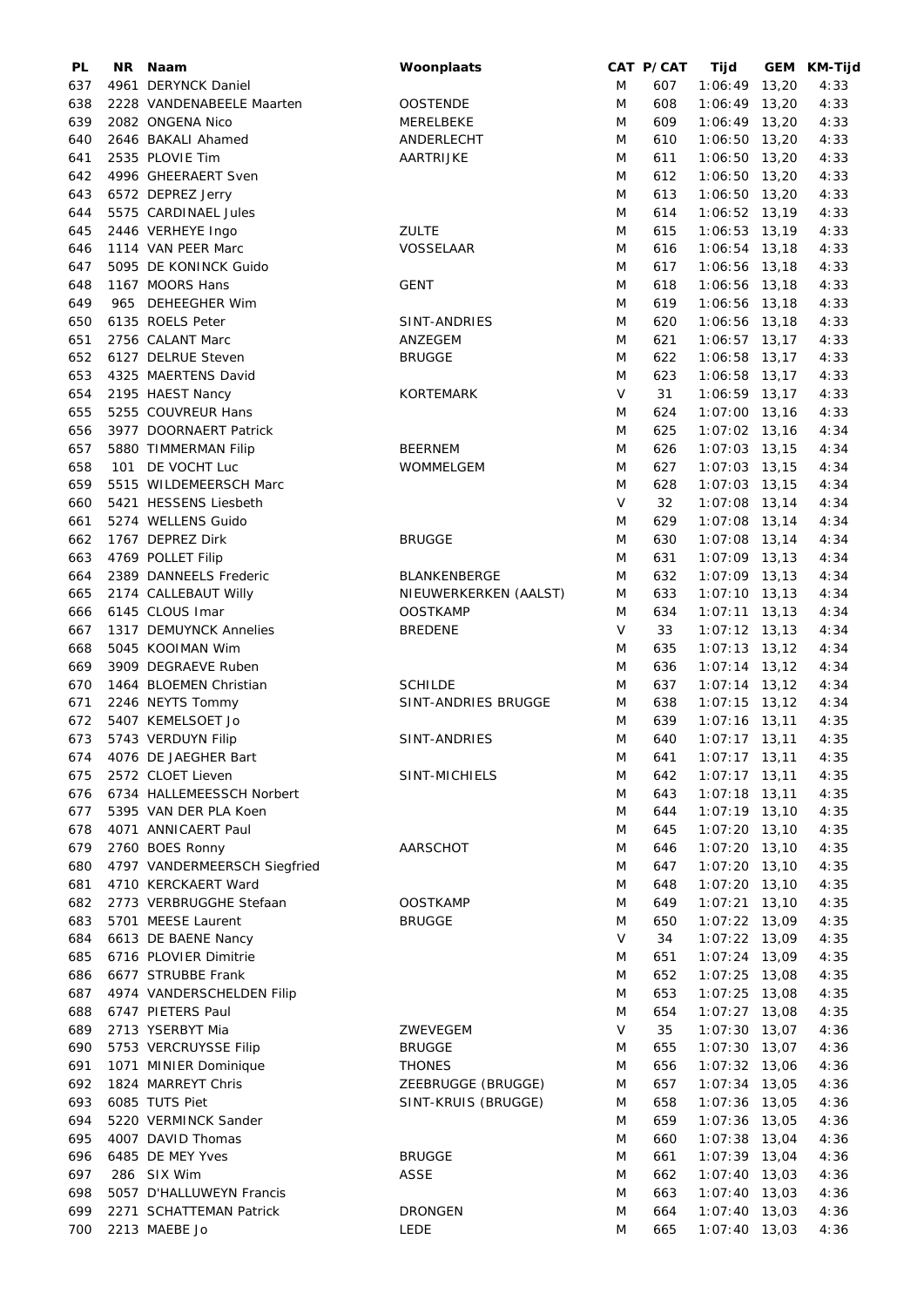| PL  | NR Naam                      | Woonplaats               |   | CAT P/CAT | Tijd                               |       | GEM KM-Tijd |
|-----|------------------------------|--------------------------|---|-----------|------------------------------------|-------|-------------|
| 701 | 2277 VAN BELLEGHEM Arne      | <b>BRUGGE (ST-KRUIS)</b> | M | 666       | 1:07:41                            | 13,03 | 4:36        |
| 702 | 4321 MEERSMAEKERS Hendrik    |                          | M | 667       | $1:07:43$ 13,02                    |       | 4:36        |
| 703 | 2188 VANDEGHINSTE Sam        | <b>IEPER</b>             | M | 668       | $1:07:45$ 13,02                    |       | 4:37        |
| 704 | 5206 TACCOEN Peter           |                          | M | 669       | $1:07:45$ 13,02                    |       | 4:37        |
| 705 | 2457 VERPLANCKE Matthias     | <b>OUDENBURG</b>         | M | 670       | $1:07:46$ 13,02                    |       | 4:37        |
| 706 | 1649 ALLY Laurens            | <b>HOOGLEDE</b>          | M | 671       | $1:07:47$ 13,01                    |       | 4:37        |
| 707 | 4253 VAN ROY Wim             |                          | M | 672       | $1:07:48$ 13,01                    |       | 4:37        |
| 708 | 6441 DE WULF Rik             | <b>BEERNEM</b>           | M | 673       | $1:07:48$ 13,01                    |       | 4:37        |
| 709 | 5201 VANSTEENKISTE Maarten   |                          | M | 674       | $1:07:51$ 13,00                    |       | 4:37        |
| 710 | 4814 VAN NIEUWENHUYSE Hubert |                          | M | 675       | $1:07:51$ 13,00                    |       | 4:37        |
| 711 | 2456 DECLERCK Marc           | HARELBEKE                | M | 676       | $1:07:52$ 13,00                    |       | 4:37        |
| 712 | 5700 CARDON Bart             | LISSEWEGE                | M | 677       | $1:07:52$ 13,00                    |       | 4:37        |
| 713 | 3989 VERSTRAETE Pascal       |                          | M | 678       | $1:07:52$ 13,00                    |       | 4:37        |
| 714 |                              | SINT-ANDRIES             | M | 679       | $1:07:52$ 13,00                    |       | 4:37        |
|     | 6347 BOSCH Benjamin          |                          |   |           |                                    |       |             |
| 715 | 6056 KEUKELEIRE Dirk         | <b>BRUGGE</b>            | M | 680       | $1:07:52$ 13,00                    |       | 4:37        |
| 716 | 4128 BUYSROGGE Niels         |                          | M | 681       | $1:07:53$ 12,99                    |       | 4:37        |
| 717 | 2738 T'SEVEN Jeroen          | LISSEWEGE                | M | 682       | $1:07:53$ 12,99                    |       | 4:37        |
| 718 | 4023 VYNCKE Peter            |                          | M | 683       | $1:07:53$ 12,99                    |       | 4:37        |
| 719 | 3010 LAUWERS Koen            | <b>BRUGGE</b>            | M | 684       | $1:07:54$ 12,99                    |       | 4:37        |
| 720 | 1291 BUGAJSKI Adam           | <b>BRUXELLES 20</b>      | M | 685       | $1:07:57$ 12,98                    |       | 4:37        |
| 721 | 4133 WERQUIN Guy             |                          | M | 686       | 1:07:58 12,98                      |       | 4:37        |
| 722 | 2452 VANPOUCKE Fabian        | OEDELEM                  | M | 687       | 1:07:58 12,98                      |       | 4:37        |
| 723 | 5375 VROMAN Herwig           |                          | M | 688       | $1:07:59$ 12,97                    |       | 4:37        |
| 724 | 2493 TANGHE Nancy            | KNESSELARE               | V | 36        | 1:08:01 12,97                      |       | 4:38        |
| 725 | 5401 BUSSCHAERT Nico         |                          | M | 689       | $1:08:01$ 12,97                    |       | 4:38        |
| 726 | 3907 MEERT Rudy              |                          | M | 690       | $1:08:01$ 12,97                    |       | 4:38        |
| 727 | 6507 WILLE Ann               | <b>ST ANDRIES</b>        | V | 37        | 1:08:02 12,96                      |       | 4:38        |
| 728 | 5476 VANBESIEN Ria           |                          | V | 38        | 1:08:03 12,96                      |       | 4:38        |
| 729 | 4265 VAN HAUERMAET Cecile    |                          | M | 691       | 1:08:04 12,96                      |       | 4:38        |
| 730 | 985 ROSSEEL Steven           |                          | M | 692       | 1:08:04 12,96                      |       | 4:38        |
| 731 | 6701 CARPENTER Jonas         |                          | M | 693       | 1:08:05 12,95                      |       | 4:38        |
| 732 | 1532 DE POTTER Bernard       | NIEUWERKERKEN (AALST)    | M | 694       | 1:08:05 12,95                      |       | 4:38        |
| 733 | 4807 DANNEELS Frederick      |                          | M | 695       | 1:08:06 12,95                      |       | 4:38        |
| 734 | 4306 VERVAEKE Johan          |                          | M | 696       | 1:08:06 12,95                      |       | 4:38        |
| 735 | 213 VECAEMST Ward            | ZUIENKERKE               | M | 697       | 1:08:07 12,95                      |       | 4:38        |
| 736 | 6025 LIEVENS Karel           | <b>BRUGGE</b>            | M | 698       | 1:08:07 12,95                      |       | 4:38        |
| 737 | 5100 VAN HAVERE Boudewijn    |                          | M | 699       | 1:08:08 12,95                      |       | 4:38        |
| 738 | 4803 HEYDE Viggo             |                          | M | 700       | 1:08:08 12,95                      |       | 4:38        |
|     | 4252 BERGAMINI Ennio         |                          |   |           |                                    |       |             |
| 739 |                              |                          | M | 701       | $1:08:10$ 12,94<br>$1:08:10$ 12,94 |       | 4:38        |
| 740 | 1776 LINTHOUT Gert           | <b>GENT</b>              | M | 702       |                                    |       | 4:38        |
| 741 | 2783 PYCK Michael            | ERPE-MERE                | M | 703       | $1:08:11$ 12,94                    |       | 4:38        |
| 742 | 1090 DE GENDT Jan            | <b>TEMSE</b>             | M | 704       | $1:08:11$ 12,94                    |       | 4:38        |
| 743 | 1068 GARNIER Daniel          | BALLAISON                | M | 705       | $1:08:12$ 12,93                    |       | 4:38        |
| 744 | 1751 HAENTJENS Kris          | BERCHEM (ANTW.)          | M | 706       | $1:08:12$ 12,93                    |       | 4:38        |
| 745 | 1196 EGGERMONT Didier        | <b>GENT</b>              | M | 707       | $1:08:12$ 12,93                    |       | 4:38        |
| 746 | 5287 BOSSCHAERT Luc          |                          | M | 708       | $1:08:13$ 12,93                    |       | 4:38        |
| 747 | 5243 VANHAECKE Ronny         |                          | M | 709       | $1:08:15$ 12,92                    |       | 4:39        |
| 748 | 2568 WILLE Jasper            | <b>LOPPEM</b>            | M | 710       | $1:08:16$ 12,92                    |       | 4:39        |
| 749 | 1358 VANDEKEYBUS Wim         | <b>ESSEN</b>             | M | 711       | $1:08:17$ 12,92                    |       | 4:39        |
| 750 | 2605 PERREMAN Frans          | ZOTTEGEM                 | M | 712       | $1:08:17$ 12,92                    |       | 4:39        |
| 751 | 6289 VANKERSSCHAEVER Klaas   | ODELEM                   | M | 713       | 1:08:18 12,91                      |       | 4:39        |
| 752 | 5640 MAEYENS Nele            | <b>RUDDERVOORDE</b>      | V | 39        | 1:08:19 12,91                      |       | 4:39        |
| 753 | 1536 FEYS Koen               | EERNEGEM                 | M | 714       | 1:08:19 12,91                      |       | 4:39        |
| 754 | 2085 DE CRAEMER Jean-Pierre  | <b>DUDZELE</b>           | M | 715       | 1:08:19 12,91                      |       | 4:39        |
| 755 | 5014 BICKETSOM Patrick       |                          | M | 716       | 1:08:20 12,91                      |       | 4:39        |
| 756 | 6250 BLOMME Kenny            | <b>GISTEL</b>            | M | 717       | 1:08:21 12,90                      |       | 4:39        |
| 757 | 2469 VAN DEN BOSSCHE David   | <b>OPWIJK</b>            | M | 718       | 1:08:21 12,90                      |       | 4:39        |
| 758 | 2057 LAMOTE David            | HEIST-AAN-ZEE            | M | 719       | $1:08:22$ 12,90                    |       | 4:39        |
| 759 | 3998 DE BOEVER Koen          |                          | M | 720       | 1:08:25 12,89                      |       | 4:39        |
| 760 | 5625 VANHAUTER Marnix        | <b>SYSELE</b>            | M | 721       | 1:08:26 12,89                      |       | 4:39        |
| 761 | 5912 SIMOENS Robert          | <b>BRUGGE 2</b>          | M | 722       | 1:08:27 12,89                      |       | 4:39        |
| 762 | 1973 VAN GOMPEL Kristoff     | ASSEBROEK                | M | 723       | 1:08:30 12,88                      |       | 4:40        |
| 763 | 1956 DUPON Jasper            | SINT-KRUIS               | M | 724       | $1:08:30$ 12,88                    |       | 4:40        |
| 764 | 6430 HALLAERT Romain         | <b>BEERNEM</b>           | M | 725       | $1:08:31$ 12,87                    |       | 4:40        |
|     |                              |                          |   |           |                                    |       |             |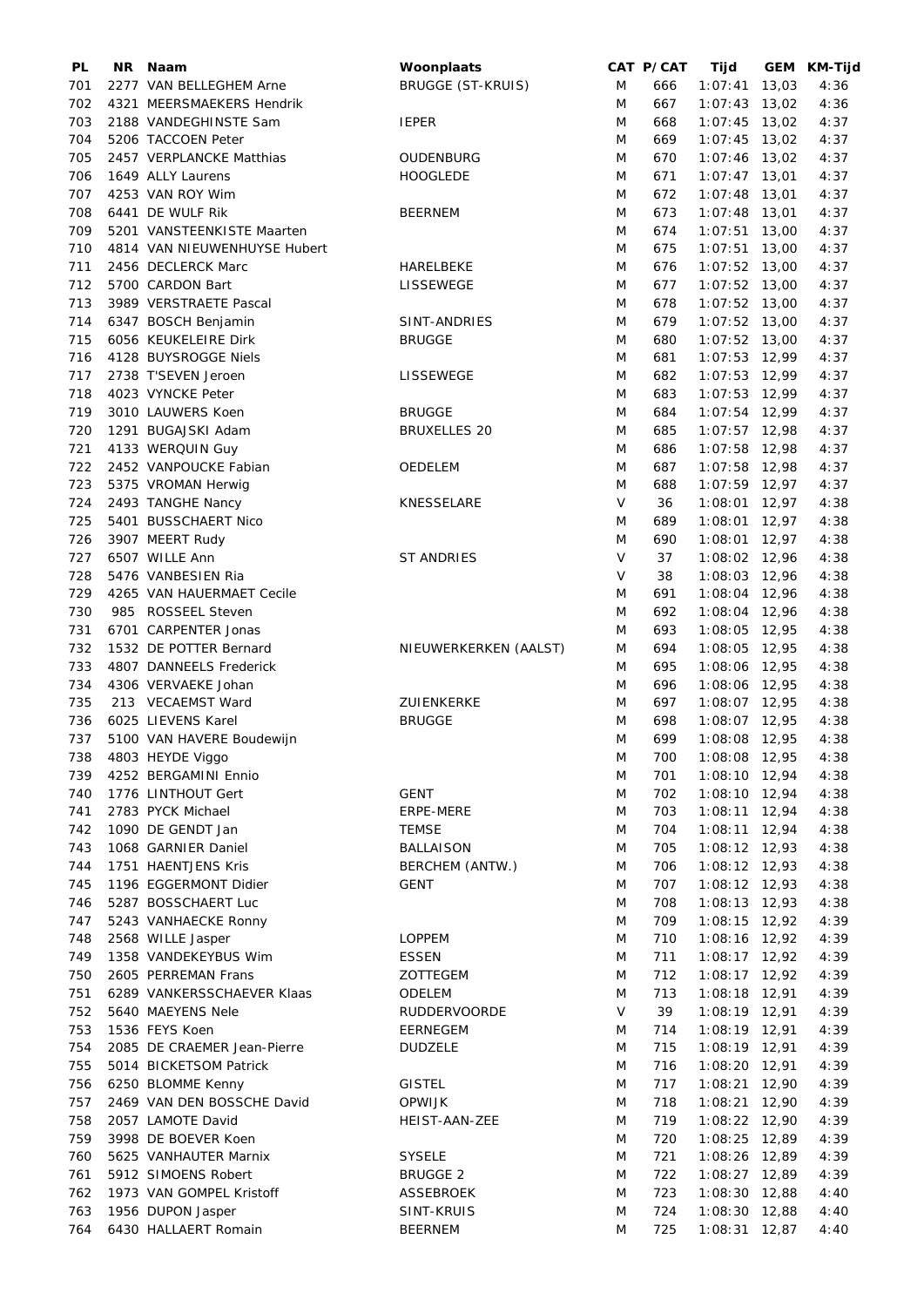| PL  | NR Naam                                  | Woonplaats            |     | CAT P/CAT | Tijd                               | GEM KM-Tijd |
|-----|------------------------------------------|-----------------------|-----|-----------|------------------------------------|-------------|
| 765 | 2340 VANSEVENANT Lukas                   | <b>BRUGGE</b>         | M   | 726       | $1:08:32$ 12,87                    | 4:40        |
| 766 | 5645 BELIEN Marc                         | LUMMEN                | M   | 727       | $1:08:32$ 12,87                    | 4:40        |
| 767 | 4036 JUNGBLUTH Rudy                      |                       | M   | 728       | $1:08:33$ 12,87                    | 4:40        |
| 768 | 6664 VAN HOEFFAERT Roland                |                       | M   | 729       | $1:08:33$ 12,87                    | 4:40        |
| 769 | 3913 VAN DAMME Geert                     |                       | M   | 730       | $1:08:33$ 12,87                    | 4:40        |
| 770 | 6278 VANCOMPERNOLLE Jonas                | <b>BREDENE</b>        | M   | 731       | $1:08:34$ 12,86                    | 4:40        |
| 771 | 1064 BROUARD Sylviane                    | ST.JULIEN EN GENEVOIS | V   | 40        | $1:08:35$ 12,86                    | 4:40        |
| 772 | 5127 BRECKPOT Leslie                     |                       | M   | 732       | $1:08:37$ 12,85                    | 4:40        |
| 773 | 4745 DEWILDE Patrick                     |                       | M   | 733       | 1:08:39 12,85                      | 4:40        |
| 774 | 1902 MAEBE Freija                        | <b>RUISELEDE</b>      | V   | 41        | $1:08:40$ 12,84                    | 4:40        |
| 775 | 6266 CLAESSENS Christof                  | BLANKENBERGE          | M   | 734       | $1:08:41$ 12,84                    | 4:40        |
| 776 | 5489 MATTHELUWS Lieven                   |                       | M   | 735       | $1:08:42$ 12,84                    | 4:40        |
| 777 | 5285 GOORMAN Jeroen                      |                       | M   | 736       | $1:08:43$ 12,84                    | 4:40        |
| 778 | 5553 LOGGHE Jan                          |                       | M   | 737       | $1:08:44$ 12,83                    | 4:41        |
| 779 | 2287 LEYS Kristof                        | ASSEBROEK             | M   | 738       | $1:08:44$ 12,83                    | 4:41        |
| 780 | 5373 RIJNBERG Niel                       |                       | M   | 739       | $1:08:45$ 12,83                    | 4:41        |
| 781 | 5023 VLEMINX Rudi                        |                       | M   | 740       | $1:08:45$ 12,83                    | 4:41        |
|     |                                          | MALDEGEM              |     |           |                                    |             |
| 782 | 2231 BOMMELE Koen                        |                       | M   | 741       | $1:08:46$ 12,83<br>$1:08:46$ 12,83 | 4:41        |
| 783 | 4192 COOL Mike                           |                       | M   | 742       |                                    | 4:41        |
| 784 | 4975 GOEMINNE Thomas                     |                       | M   | 743       | $1:08:47$ 12,82                    | 4:41        |
| 785 | 1533 DE WULF Frank                       | LANDEGEM              | M   | 744       | $1:08:47$ 12,82                    | 4:41        |
| 786 | 1680 BUYCK Etienne                       | HOBOKEN (ANTW.)       | M   | 745       | $1:08:48$ 12,82                    | 4:41        |
| 787 | 5055 MATTHEEUSSEN Peter                  |                       | M   | 746       | $1:08:48$ 12,82                    | 4:41        |
| 788 | 6272 SCHELLAERT Wim                      | <b>DRONGEN</b>        | M   | 747       | $1:08:48$ 12,82                    | 4:41        |
| 789 | 2876 DENYS Bart                          | ASSEBROEK             | M   | 748       | $1:08:48$ 12,82                    | 4:41        |
| 790 | 6241 VAN MOORTEL Patrick                 | <b>ASSEBROEK</b>      | M   | 749       | $1:08:48$ 12,82                    | 4:41        |
| 791 | 2424 DE CALUWE Fabienne                  | SINT-ANDRIES          | V   | 42        | $1:08:49$ 12,82                    | 4:41        |
| 792 | 1139 VANMULLEM Lode                      | KNOKKE                | M   | 750       | $1:08:50$ 12,81                    | 4:41        |
| 793 | 5364 DOORNEBOSCH Pascal                  |                       | M   | 751       | $1:08:51$ 12,81                    | 4:41        |
| 794 | 2039 JACOBUS Roel                        | WINGENE               | M   | 752       | 1:08:54 12,80                      | 4:41        |
| 795 | 2063 VANDENHEEDE Vincent                 | WAREGEM               | M   | 753       | 1:08:54 12,80                      | 4:41        |
| 796 | 4785 SCHOONJANS Gert                     |                       | M   | 754       | 1:08:54 12,80                      | 4:41        |
| 797 | 5406 DE BLAUWE Bob                       |                       | M   | 755       | 1:08:55 12,80                      | 4:41        |
| 798 | 4791 HOOGHE Kenneth                      |                       | M   | 756       | $1:08:55$ 12,80                    | 4:41        |
| 799 | 4905 SUVEE Lieven                        |                       | V   | 43        | $1:08:55$ 12,80                    | 4:41        |
| 800 | 1983 VAN DE VEIRE Jens                   | AALTER                | M   | 757       | 1:08:56 12,79                      | 4:41        |
| 801 | 1080 COENE Bart                          | DEINZE                | M   | 758       | 1:08:56 12,79                      | 4:41        |
| 802 | 108 DAENEKYNT Isabel                     | SINT-ANDRIES          | V – | 44        | 1:08:56 12,79                      | 4:41        |
| 803 | 5697 DUMON Jan                           | SINT-KRUIS (BRUGGE)   | M   | 759       | 1:08:56 12,79                      | 4:41        |
| 804 | 5797 RIETMAECKER Patrick                 | SINT-KRUIS (BRUGGE)   | M   | 760       | 1:08:58 12,79                      | 4:41        |
| 805 | 6016 DE BRUYNE Frank                     | <b>BRUGGE</b>         | M   | 761       | 1:08:58 12,79                      | 4:41        |
| 806 | 2940 THIEREN Marnix                      | <b>LEFFINGE</b>       | M   | 762       | $1:08:58$ 12,79                    | 4:41        |
| 807 | 1643 ISENBORGHS Benny                    | SINT-ANDRIES BRUGGE   | M   | 763       | $1:08:59$ 12,79                    | 4:42        |
| 808 | 1111 DELANNOY Albert                     | KNOKKE-HEIST          | M   | 764       | $1:09:02$ 12,78                    | 4:42        |
| 809 | 5820 VANDEWIELE Vincent                  | SINT-ANDRIES          | M   | 765       | $1:09:03$ 12,77                    | 4:42        |
| 810 | 6751 LOMBAERT Frank                      |                       | M   | 766       | $1:09:04$ 12,77                    | 4:42        |
| 811 | 5710 VANCOPPENOLLE Karl                  | <b>HEVERLEE</b>       | M   | 767       | 1:09:06 12,76                      | 4:42        |
| 812 | 1113 DEBUSSCHERE Ludo                    | SNAASKERKE            | M   | 768       | 1:09:07 12,76                      | 4:42        |
| 813 | 4859 BALDUYCK Johan                      |                       | M   | 769       | 1:09:09 12,75                      | 4:42        |
| 814 | 1773 VAN DE GENACHTE Eddy                | <b>EEKLO</b>          | M   | 770       | 1:09:09 12,75                      | 4:42        |
| 815 | 5938 VANDERSCHAEGHE Filip                | SINT-KRUIS            | M   | 771       | $1:09:11$ $12,75$                  | 4:42        |
| 816 | 6193 VAN MOERBEKE Dirk                   | OEDELEM               | M   | 772       | $1:09:11$ $12,75$                  | 4:42        |
| 817 | 5568 GEVAERT Franky                      |                       | M   | 773       | $1:09:12$ 12,75                    | 4:42        |
| 818 | 1186 WAUTERS Jacques                     | LANDEN                | M   | 774       | $1:09:12$ 12,75                    | 4:42        |
| 819 | 4116 DELEENER Bernard                    |                       | M   | 775       | $1:09:12$ 12,75                    | 4:42        |
| 820 | 4714 DALLE Benjamin                      |                       | M   | 776       | $1:09:13$ 12,74                    | 4:43        |
|     | 4282 DECROUBELE loris                    |                       | M   | 777       | $1:09:13$ 12,74                    |             |
| 821 |                                          |                       |     |           |                                    | 4:43        |
| 822 | 1818 VAN GOCH Dick                       | <b>DILBEEK</b>        | M   | 778       | $1:09:14$ 12,74                    | 4:43        |
| 823 | 2280 BONTE Jan<br>4987 VAN DAMME Olivier | <b>DAMME</b>          | M   | 779       | $1:09:16$ 12,73                    | 4:43        |
| 824 |                                          |                       | M   | 780       | $1:09:17$ 12,73                    | 4:43        |
| 825 | 4920 TEMSAMAWI Mohammed                  |                       | M   | 781       | 1:09:18 12,73                      | 4:43        |
| 826 | 3996 LEFERE Jurgen                       |                       | M   | 782       | 1:09:19 12,72                      | 4:43        |
| 827 | 1422 SAELENS Gregory                     | MARKE                 | M   | 783       | 1:09:20 12,72                      | 4:43        |
| 828 | 2701 BAEYENS Ronny                       | <b>ERPE MERE</b>      | M   | 784       | 1:09:21 12,72                      | 4:43        |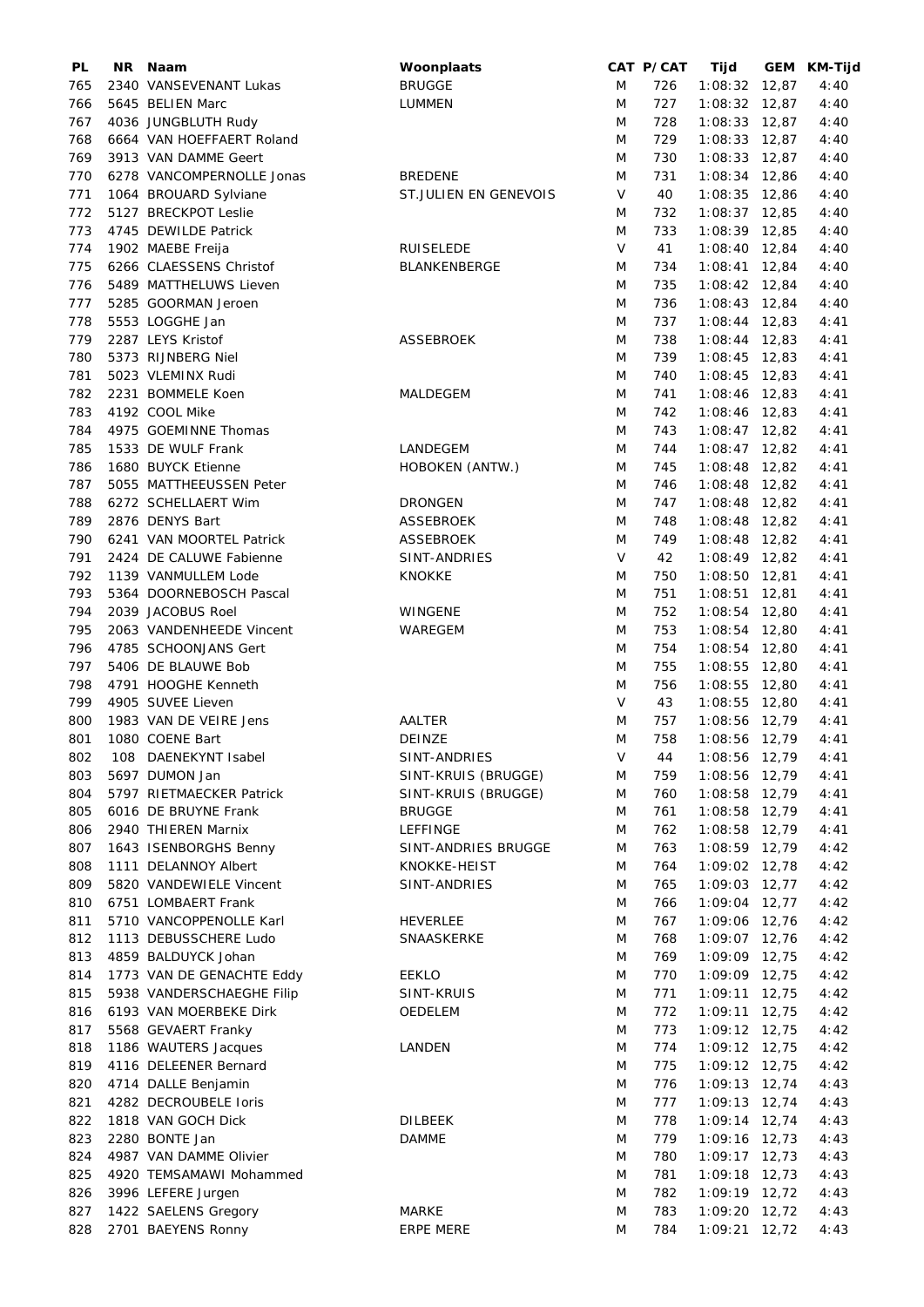| PL  | NR. | Naam                        | Woonplaats          |   | CAT P/CAT | Tijd              | GEM KM-Tijd |
|-----|-----|-----------------------------|---------------------|---|-----------|-------------------|-------------|
| 829 |     | 2017 PAUWELS Pablo          | DEINZE              | M | 785       | $1:09:21$ 12,72   | 4:43        |
| 830 |     | 2479 DE RIJCK Gaston        | <b>ASSE</b>         | M | 786       | $1:09:21$ 12,72   | 4:43        |
| 831 |     | 5891 VANDROMME Bram         | <b>GENT</b>         | M | 787       | $1:09:21$ 12,72   | 4:43        |
| 832 |     | 5547 DEFRUYT Tort           |                     | M | 788       | 1:09:21 12,72     | 4:43        |
|     |     |                             |                     |   |           |                   |             |
| 833 |     | 4039 HADFIELD Richard       |                     | M | 789       | 1:09:22 12,72     | 4:43        |
| 834 |     | 1957 CARDOEN Alain          | <b>OUTER</b>        | M | 790       | 1:09:22 12,72     | 4:43        |
| 835 |     | 6111 VAN DEN BERGE Vera     | ZOTTEGEM            | V | 45        | 1:09:23 12,71     | 4:43        |
| 836 |     | 5892 DE LAENDER Nico        | <b>BRUGGE</b>       | M | 791       | 1:09:24 12,71     | 4:43        |
| 837 |     | 2173 DE RIDDER Tom          | Χ                   | M | 792       | 1:09:24 12,71     | 4:43        |
| 838 |     | 1003 VAN HAVER Eric         | ZUIENKERKE          | M | 793       | $1:09:25$ 12,71   | 4:43        |
| 839 |     | 1874 DEKINDER Peter         | <b>MOL</b>          | M | 794       | $1:09:25$ 12,71   | 4:43        |
| 840 |     | 6261 HELSMOORTEL Michel     | ASSEBROEK           | M | 795       | 1:09:26 12,70     | 4:43        |
| 841 |     | 2165 VIERENDEELS Tijl       | HAALTERT            | M | 796       | 1:09:26 12,70     | 4:43        |
| 842 |     | 2592 POPPE Lucien           | KAPELLEN (ANTW.)    | M | 797       | 1:09:28 12,70     | 4:44        |
|     |     |                             |                     |   |           |                   |             |
| 843 |     | 5842 VERSLUYS Leopold       | <b>OEDELEM</b>      | M | 798       | 1:09:28 12,70     | 4:44        |
| 844 |     | 6235 DE LOOF Asger          | SINT-MICHIELS       | M | 799       | $1:09:32$ 12,68   | 4:44        |
| 845 |     | 6195 VERZELE Willy          | DEINZE              | M | 800       | $1:09:33$ 12,68   | 4:44        |
| 846 |     | 2532 BEUCKELS Stijn         | SINT-ANDRIES        | M | 801       | $1:09:33$ 12,68   | 4:44        |
| 847 |     | 4283 TARNEA Andrei          |                     | M | 802       | $1:09:34$ 12,68   | 4:44        |
| 848 |     | 1841 DE COSTER Iris         | <b>HEVERLEE</b>     | V | 46        | $1:09:36$ 12,67   | 4:44        |
| 849 |     | 6635 BUYSSE Tom             |                     | M | 803       | $1:09:36$ 12,67   | 4:44        |
| 850 |     | 2690 DEMAEGHT Wouter        | <b>GISTEL</b>       | M | 804       | $1:09:37$ 12,67   | 4:44        |
| 851 |     | 1904 PRIEM Stefaan          | SINT-MICHIELS       | M | 805       | $1:09:37$ 12,67   | 4:44        |
|     |     |                             |                     |   |           |                   |             |
| 852 |     | 1121 DEVOS Peter            | <b>RUISELEDE</b>    | M | 806       | $1:09:38$ 12,67   | 4:44        |
| 853 |     | 2303 VAN WASSENHOVE Yannick | ASSEBROEK           | M | 807       | $1:09:38$ 12,67   | 4:44        |
| 854 |     | 6725 HAECK Bertrand         |                     | M | 808       | $1:09:38$ 12,67   | 4:44        |
| 855 |     | 2272 LELIAERT Jonathan      | ASSEBROEK           | M | 809       | 1:09:40 12,66     | 4:44        |
| 856 |     | 5069 VANDENBERGHE Peter     |                     | M | 810       | 1:09:42 12,65     | 4:44        |
| 857 |     | 1884 LEFEVERE Jan           | HEIST-AAN-ZEE       | M | 811       | $1:09:42$ 12,65   | 4:44        |
| 858 |     | 5968 KNOCKAERT Georgette    | <b>OOSTKAMP</b>     | V | 47        | $1:09:44$ 12,65   | 4:45        |
| 859 |     | 2834 DE SMET Luc            | SINT-LIEVENS-HOUTEM | M | 812       | $1:09:44$ 12,65   | 4:45        |
|     |     |                             |                     |   |           |                   |             |
| 860 |     | 4732 DOUGLAS Guerrero       |                     | M | 813       | $1:09:45$ 12,65   | 4:45        |
| 861 |     | 4077 T'JAMPENS Roeland      |                     | M | 814       | $1:09:45$ 12,65   | 4:45        |
| 862 |     | 1098 TANGHE Stephane        | PITTEM              | M | 815       | $1:09:47$ 12,64   | 4:45        |
| 863 |     | 2037 WYLLEMAN Guy           | <b>BRAKEL</b>       | M | 816       | $1:09:47$ 12,64   | 4:45        |
| 864 |     | 3025 DESANGHERE Bart        | ZEDELGEM            | M | 817       | $1:09:47$ 12,64   | 4:45        |
| 865 |     | 5245 VANHOLLEMEERSCH Klaas  |                     | M | 818       | $1:09:50$ 12,63   | 4:45        |
| 866 |     | 5648 LAMOTE Francis         | SINT-ANDRIES        | M | 819       | 1:09:50 12,63     | 4:45        |
| 867 |     | 2825 VAN LOO Gino           | LAARNE              | M | 820       | $1:09:51$ 12,63   | 4:45        |
| 868 |     | 5967 GHELDOF Koen           | SINT-ANDRIES        | M | 821       | $1:09:51$ 12,63   | 4:45        |
|     |     |                             |                     |   |           |                   |             |
| 869 |     | 1548 DEVISCH Kris           | SINT-ANDRIES        | M | 822       | $1:09:52$ 12,62   | 4:45        |
| 870 |     | 5740 SUFFYS Lieve           | <b>BRUGGE</b>       | V | 48        | $1:09:52$ 12,62   | 4:45        |
| 871 |     | 4817 NONNEMAN Luk           |                     | M | 823       | 1:09:52 12,62     | 4:45        |
| 872 |     | 268 SIERENS Tim             | <b>BRUGGE</b>       | M | 824       | $1:09:53$ 12,62   | 4:45        |
| 873 |     | 1381 VAN WAMBEKE Koen       | <b>SCHORISSE</b>    | M | 825       | $1:09:53$ 12,62   | 4:45        |
| 874 |     | 5613 ANTHIERENS Geert       | SINT-KRUIS (BRUGGE) | M | 826       | 1:09:56 12,61     | 4:45        |
| 875 |     | 4033 LAUWERS Nick           |                     | M | 827       | $1:09:57$ 12,61   | 4:46        |
| 876 |     | 1736 VERHAEGHE Stefaan      | SINT-KRUIS (BRUGGE) | M | 828       | 1:09:59 12,60     | 4:46        |
| 877 |     | 4018 PROVOOST Johan         |                     | M | 829       | $1:10:01$ 12,60   | 4:46        |
|     |     |                             |                     |   |           |                   |             |
| 878 |     | 6632 FRANSSENS Kevin        |                     | M | 830       | 1:10:01 12,60     | 4:46        |
| 879 |     | 5399 WELVAERT David         |                     | M | 831       | $1:10:03$ 12,59   | 4:46        |
| 880 |     | 2606 WATTE Willy            | ZOTTEGEM            | M | 832       | $1:10:03$ 12,59   | 4:46        |
| 881 |     | 4744 VYVEY Bregt            |                     | M | 833       | 1:10:04 12,59     | 4:46        |
| 882 |     | 6671 DEKETELAERE Albert     |                     | M | 834       | $1:10:04$ 12,59   | 4:46        |
| 883 |     | 1318 NEYRINCK Sofie         | <b>RUISELEDE</b>    | V | 49        | $1:10:04$ 12,59   | 4:46        |
| 884 |     | 6020 SPILEERS Patrick       | <b>BRUGGE</b>       | M | 835       | $1:10:04$ 12,59   | 4:46        |
| 885 |     | 1826 BILLIET Jeroen         | SINT-ANDRIES        | M | 836       | 1:10:04 12,59     | 4:46        |
| 886 |     | 5405 PIRARD Lucas           |                     | M | 837       | 1:10:06 12,58     | 4:46        |
| 887 |     | 3051 VANHAECKE Robbe        | <b>ASSEBROEK</b>    | M | 838       | 1:10:06 12,58     | 4:46        |
|     |     |                             |                     |   |           |                   |             |
| 888 |     | 1021 RYSERHOVE Thomas       | <b>ASSEBROEK</b>    | M | 839       | $1:10:07$ 12,58   | 4:46        |
| 889 |     | 4969 GYSELBRECHT Hugo       |                     | M | 840       | $1:10:09$ 12,57   | 4:46        |
| 890 |     | 1282 VALLAEY Matthias       | SINT-ANDRIES BRUGGE | M | 841       | $1:10:09$ 12,57   | 4:46        |
| 891 |     | 1856 SPILEERS Geert         | SAINT-SAUVEUR       | M | 842       | $1:10:09$ 12,57   | 4:46        |
| 892 |     | 6192 VANEYGEN Rudi          | <b>ASSEBROEK</b>    | M | 843       | $1:10:10$ $12,57$ | 4:46        |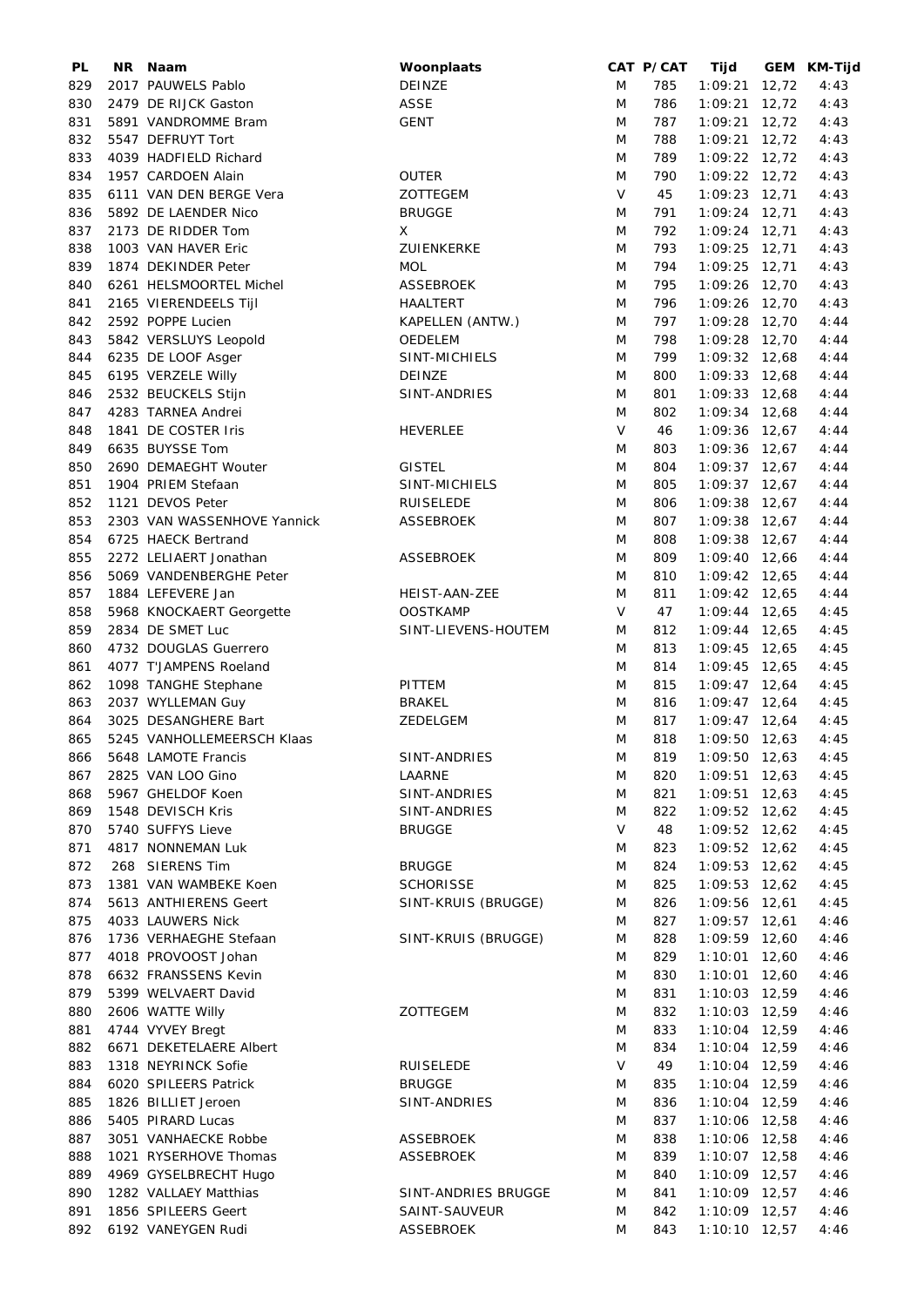| PL  | NR Naam                     | Woonplaats                 |        | CAT P/CAT | Tijd            | GEM KM-Tijd |
|-----|-----------------------------|----------------------------|--------|-----------|-----------------|-------------|
| 893 | 5122 ALLY Koen              |                            | M      | 844       | 1:10:12 12,56   | 4:47        |
| 894 | 4053 JANSSENS Heidi         |                            | V      | 50        | $1:10:12$ 12,56 | 4:47        |
| 895 | 5382 VER EECKE Stefaan      |                            | M      | 845       | $1:10:12$ 12,56 | 4:47        |
| 896 | 1219 VAN DOREN Peter        | <b>ESSEN</b>               | M      | 846       | $1:10:13$ 12,56 | 4:47        |
| 897 | 4760 DEL'HAYE Geert         |                            | M      | 847       | $1:10:13$ 12,56 | 4:47        |
| 898 | 1266 DE PLECKER Sarah       | <b>OOSTENDE</b>            | V      | 51        | $1:10:14$ 12,56 | 4:47        |
| 899 | 4962 HERZEEL Ronny          |                            | M      | 848       | $1:10:14$ 12,56 | 4:47        |
| 900 | 2279 VAN DEN BOSSCHE Geert  | DESTELBERGEN               | M      | 849       | 1:10:16 12,55   | 4:47        |
| 901 | 5050 DERWEDUWEN An          |                            | M      | 850       | 1:10:17 12,55   | 4:47        |
|     |                             |                            |        |           |                 |             |
| 902 | 5831 NEYSKENS Guido         | HERTSBERGE                 | M      | 851       | $1:10:18$ 12,55 | 4:47        |
| 903 | 1384 MYS Vincent            | <b>DRONGEN</b>             | M      | 852       | 1:10:20 12,54   | 4:47        |
| 904 | 1319 ONKELINX Ludovic       | WALEM                      | M      | 853       | $1:10:23$ 12,53 | 4:47        |
| 905 | 3895 VERHELST Andre         |                            | M      | 854       | $1:10:23$ 12,53 | 4:47        |
| 906 | 2549 VAN DEN BOSSCHE Tim    | <b>BRUGGE SINT-ANDRIES</b> | M      | 855       | $1:10:24$ 12,53 | 4:47        |
| 907 | 2533 BEUCKELS Jaan          | SINT-ANDRIES               | M      | 856       | $1:10:24$ 12,53 | 4:47        |
| 908 | 6106 RYCHOORT Pieter        | MARKE (KORTRIJK)           | M      | 857       | $1:10:25$ 12,53 | 4:47        |
| 909 | 2238 VAN VYNCKT Christiaan  | LANDEGEM                   | M      | 858       | $1:10:25$ 12,53 | 4:47        |
| 910 | 1226 BAUWENS Nick           | <b>EEKLO</b>               | M      | 859       | 1:10:26 12,52   | 4:47        |
| 911 | 2268 DE BLOCK Piet          | <b>DEINE</b>               | M      | 860       | $1:10:27$ 12,52 | 4:48        |
| 912 | 5529 MICHIELS Gilles        |                            | M      | 861       | $1:10:28$ 12,52 | 4:48        |
| 913 | 5854 CHAVATTE Roger         | SCHENDELBEKE               | M      | 862       | $1:10:28$ 12,52 | 4:48        |
| 914 | 5254 DE SMET Sebastiaan     |                            | M      | 863       | $1:10:29$ 12,51 | 4:48        |
| 915 | 2788 FROYMAN Johan          | ROESELARE                  | M      | 864       | $1:10:31$ 12,51 | 4:48        |
| 916 | 2522 ADRIAENS Paul          | DAMME SIJSELE              | M      | 865       | $1:10:31$ 12,51 | 4:48        |
| 917 | 5302 JEEWOOTH Wesley        |                            | M      | 866       | $1:10:33$ 12,50 | 4:48        |
|     |                             |                            |        |           |                 |             |
| 918 | 1275 TACK Karel             | <b>EEKLO</b>               | M      | 867       | $1:10:35$ 12,50 | 4:48        |
| 919 | 5691 OSSIEUR Patrick        | WENDUINE                   | M      | 868       | $1:10:36$ 12,49 | 4:48        |
| 920 | 4000 VANDROMME Wim          |                            | M      | 869       | $1:10:37$ 12,49 | 4:48        |
| 921 | 1627 VAN KERSCHAVER Rudi    | <b>SIJSELE</b>             | M      | 870       | $1:10:37$ 12,49 | 4:48        |
| 922 | 6769 NR 6769                |                            | M      | 871       | $1:10:38$ 12,49 | 4:48        |
| 923 | 1173 SAELAERT Didier        | ASSEBROEK                  | M      | 872       | $1:10:38$ 12,49 | 4:48        |
| 924 | 6548 DECLERCQ Johan         |                            | M      | 873       | $1:10:40$ 12,48 | 4:48        |
| 925 | 6424 DOSSCHE Wouter         | <b>NEVELE</b>              | M      | 874       | $1:10:41$ 12,48 | 4:49        |
| 926 | 1918 ANDRIES Dieter         | <b>BRUGGE</b>              | M      | 875       | $1:10:42$ 12,48 | 4:49        |
| 927 | 6133 COTTYN Jonas           | <b>BRUGGE</b>              | M      | 876       | $1:10:42$ 12,48 | 4:49        |
| 928 | 5349 DEVOS Michiel          |                            | M      | 877       | $1:10:42$ 12,48 | 4:49        |
| 929 | 2719 VERMEIREN Guy          | DEINZE                     | M      | 878       | $1:10:42$ 12,48 | 4:49        |
| 930 | 1314 OREEL Danny            | EEKLO                      | M      | 879       | $1:10:43$ 12,47 | 4:49        |
| 931 | 2252 CORTES CALABUIG Alvaro | LEUVEN                     | M      | 880       | $1:10:43$ 12,47 | 4:49        |
| 932 | 1657 DE LANGE Etienne       | <b>BRASSCHAAT</b>          | M      | 881       | $1:10:44$ 12,47 | 4:49        |
| 933 | 986 PEELMAN Bart            |                            | M      | 882       | $1:10:45$ 12,47 | 4:49        |
| 934 | 2924 BRUSSELMANS Dorothee   | <b>EDINGEN</b>             | V      | 52        | $1:10:45$ 12,47 | 4:49        |
| 935 | 2705 MEJIAS Boriss          | <b>GINGELOM</b>            | M      | 883       | $1:10:46$ 12,46 | 4:49        |
|     |                             |                            |        |           |                 |             |
| 936 | 2693 HEINKENS Thibault      | <b>BRUGGE</b>              | M      | 884       | $1:10:47$ 12,46 | 4:49        |
| 937 | 2999 BEKAERT Piet           | <b>MOERKERKE</b>           | M      | 885       | $1:10:48$ 12,46 | 4:49        |
| 938 | 2430 CANSSE Danny           | ZWALM                      | M      | 886       | $1:10:48$ 12,46 | 4:49        |
| 939 | 6567 VEREECKE Tamara        |                            | $\vee$ | 53        | $1:10:49$ 12,45 | 4:49        |
| 940 | 4908 STEVENS Miel           |                            | M      | 887       | $1:10:49$ 12,45 | 4:49        |
| 941 | 6788 JAECQUES Lieven        |                            | V      | 54        | $1:10:49$ 12,45 | 4:49        |
| 942 | 2555 LABEUR Jesse           | SINT-KRUIS (BRUGGE)        | M      | 888       | $1:10:50$ 12,45 | 4:49        |
| 943 | 1107 PAUWELS Tom            | BERCHEM (ANTW.)            | M      | 889       | $1:10:50$ 12,45 | 4:49        |
| 944 | 2366 VANDEWIELE Niels       | SINT-KRUIS (BRUGGE)        | M      | 890       | $1:10:50$ 12,45 | 4:49        |
| 945 | 5722 ROTSAERT Josip         | KNESSELARE                 | M      | 891       | $1:10:50$ 12,45 | 4:49        |
| 946 | 3005 DECOCK Tom             | <b>BRUGGE</b>              | M      | 892       | $1:10:50$ 12,45 | 4:49        |
| 947 | 4040 KNOCKAERT Ran          |                            | M      | 893       | $1:10:51$ 12,45 | 4:49        |
| 948 | 4160 ROMBAUT Edgard         |                            | M      | 894       | $1:10:51$ 12,45 | 4:49        |
| 949 | 6381 QUAGHEBUER Nielsen     | <b>BRUGGE</b>              | M      | 895       | $1:10:51$ 12,45 | 4:49        |
| 950 | 4102 VAN ISRAEL Peter       |                            | M      | 896       | $1:10:52$ 12,45 | 4:49        |
| 951 | 6103 DUYVER Geert           | OOSTDUINKERKE              | M      | 897       | $1:10:52$ 12,45 | 4:49        |
| 952 | 5012 STEEMAN Wim            |                            | M      | 898       | $1:10:52$ 12,45 | 4:49        |
| 953 | 2704 M'RAD Aime             | <b>FOREST</b>              | M      | 899       | $1:10:54$ 12,44 | 4:49        |
|     |                             |                            |        |           |                 |             |
| 954 | 4151 DE JAEGHER Kristof     |                            | M      | 900       | $1:10:54$ 12,44 | 4:49        |
| 955 | 4809 SOMERS Stijn           |                            | M      | 901       | $1:10:55$ 12,44 | 4:49        |
| 956 | 2294 BOGAERT Maarten        | <b>GENT</b>                | M      | 902       | $1:10:55$ 12,44 | 4:49        |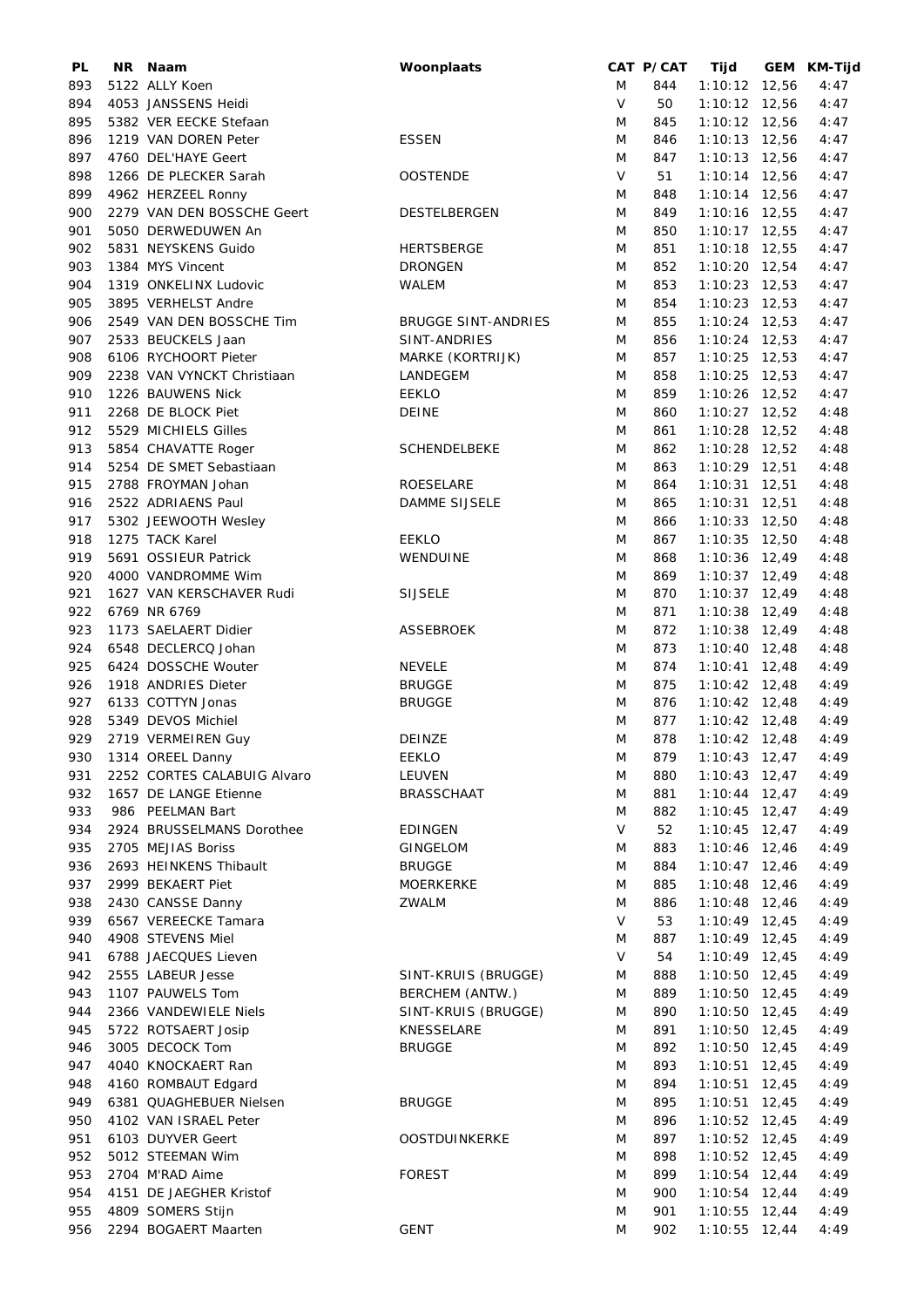| PL   | ΝR | Naam                           | Woonplaats           |        | CAT P/CAT | Tijd            | GEM KM-Tijd |
|------|----|--------------------------------|----------------------|--------|-----------|-----------------|-------------|
| 957  |    | 1398 KHO Kuan                  | LEUVEN               | M      | 903       | $1:10:56$ 12,43 | 4:50        |
| 958  |    | 2031 BOLAM Caroline            | SOUTH RUISLIP, MIDDX | V      | 55        | $1:10:56$ 12,43 | 4:50        |
| 959  |    | 4261 NIMMEGEERS Stef           |                      | M      | 904       | $1:10:56$ 12,43 | 4:50        |
| 960  |    | 2895 SEGERS Gunther            | <b>MOORSEL</b>       | M      | 905       | $1:10:57$ 12,43 | 4:50        |
| 961  |    | 1084 IMMESOETE Peter           | <b>ADEGEM</b>        | M      | 906       | $1:10:57$ 12,43 | 4:50        |
| 962  |    | 2892 DESENDER Matthias         | <b>MOERBRUGGE</b>    | M      | 907       | $1:10:58$ 12,43 | 4:50        |
| 963  |    | 6708 COCQUYT Tijs              |                      | M      | 908       | $1:10:58$ 12,43 | 4:50        |
| 964  |    | 3871 DE PRETRE Nicolas         |                      | M      | 909       | $1:10:59$ 12,43 | 4:50        |
| 965  |    | 5099 LENOIR Thomas             |                      | M      | 910       | $1:11:00$ 12,42 | 4:50        |
| 966  |    | 2492 HUYGEBAERT Hugo           | KNESSELARE           | M      | 911       | $1:11:00$ 12,42 | 4:50        |
| 967  |    | 1538 LAMON Lieven              | ZWALM                | M      | 912       | $1:11:01$ 12,42 | 4:50        |
| 968  |    | 4279 DE MEYERE Ingrid          |                      | V      | 56        | $1:11:01$ 12,42 | 4:50        |
| 969  |    | 2398 DELAERE Ignace            | <b>DIKSMUIDE</b>     | M      | 913       | $1:11:01$ 12,42 | 4:50        |
| 970  |    | 5203 BEKEMANS Jeroen           |                      | M      | 914       | $1:11:03$ 12,41 | 4:50        |
| 971  |    | 5390 DECAE Andy                |                      | M      | 915       | $1:11:05$ 12,41 | 4:50        |
| 972  |    | 2281 DEGRYSE Maarten           | <b>GENT</b>          | M      | 916       | $1:11:05$ 12,41 | 4:50        |
| 973  |    | 6526 GHYSSAERT Benedict        | <b>ASSEBROEK</b>     | M      | 917       | $1:11:05$ 12,41 | 4:50        |
| 974  |    | 5001 PILLEN Luk                |                      | M      | 918       | $1:11:05$ 12,41 | 4:50        |
|      |    |                                |                      |        | 919       |                 |             |
| 975  |    | 6454 STEEN Daley               | ZERKEGEM             | M      |           | $1:11:06$ 12,41 | 4:50        |
| 976  |    | 1937 INSLEGHERS Niels          | <b>SIJSELE</b>       | M      | 920       | $1:11:06$ 12,41 | 4:50        |
| 977  |    | 6149 VANPARIJS Ronny           | <b>TORHOUT</b>       | M      | 921       | $1:11:06$ 12,41 | 4:50        |
| 978  |    | 2284 DEFAUW Filip              | <b>BRUGGE</b>        | M      | 922       | $1:11:08$ 12,40 | 4:50        |
| 979  |    | 1329 VAN DAELE Bart            | <b>BRUGGE</b>        | M      | 923       | $1:11:08$ 12,40 | 4:50        |
| 980  |    | 2507 DEFEVER Michiel           | <b>OOSTENDE</b>      | M      | 924       | $1:11:08$ 12,40 | 4:50        |
| 981  |    | 4267 TANGHE Matthias           |                      | M      | 925       | $1:11:08$ 12,40 | 4:50        |
| 982  |    | 6783 VANDEVELDE Geert          |                      | M      | 926       | $1:11:08$ 12,40 | 4:50        |
| 983  |    | 5860 DEPIERE Glenn             | <b>ASSEBROEK</b>     | M      | 927       | $1:11:09$ 12,40 | 4:50        |
| 984  |    | 6578 VAN HOUCKE Hendrick       |                      | M      | 928       | $1:11:09$ 12,40 | 4:50        |
| 985  |    | 4915 ROSSEL Bart               |                      | M      | 929       | $1:11:10$ 12,39 | 4:50        |
| 986  |    | 1280 DE KONINCK Nicolas        | <b>VELTEM-BEISEM</b> | M      | 930       | $1:11:10$ 12,39 | 4:50        |
| 987  |    | 1885 DEITEREN Johan            | ZWIJNDRECHT          | M      | 931       | $1:11:11$ 12,39 | 4:51        |
| 988  |    | 6312 GERLO Jan                 | SINT-MICHIELS        | M      | 932       | $1:11:11$ 12,39 | 4:51        |
| 989  |    | 5773 BURSSENS Bernard          | <b>VLISSEGEM</b>     | M      | 933       | $1:11:12$ 12,39 | 4:51        |
| 990  |    | 4322 DEHULLU Stefaan           |                      | M      | 934       | $1:11:12$ 12,39 | 4:51        |
| 991  |    | 5574 MAERTENS Filip            |                      | M      | 935       | $1:11:12$ 12,39 | 4:51        |
| 992  |    | 2782 DOUTRELOIGNE Jan          | DEINZE               | M      | 936       | $1:11:13$ 12,38 | 4:51        |
| 993  |    | 5145 VERMEULEN Jo              |                      | M      | 937       | $1:11:15$ 12,38 | 4:51        |
| 994  |    | 3906 VAN VOOREN Tom            |                      | M      | 938       | $1:11:16$ 12,38 | 4:51        |
| 995  |    | 2769 VANDEVYVER Geert          | <b>KORTRIJK</b>      | M      | 939       | $1:11:16$ 12,38 | 4:51        |
| 996  |    | 5288 DEMEY Kris                |                      | M      | 940       | $1:11:17$ 12,37 | 4:51        |
| 997  |    | 1712 DEBAENE Bram              | <b>IZEGEM</b>        | M      | 941       | $1:11:18$ 12,37 | 4:51        |
| 998  |    | 6251 DEVLIEGERE Stefaan        | ZEEBRUGGE            | M      | 942       | $1:11:18$ 12,37 | 4:51        |
| 999  |    | 5699 GHEYSEN Patrick           | SINT-ANDRIES         | M      | 943       | $1:11:19$ 12,37 | 4:51        |
| 1000 |    | 5381 FOCKEDEY Jurgen           |                      | M      | 944       | $1:11:20$ 12,36 | 4:51        |
| 1001 |    | 2830 VAN HOUTEM Roger          | ROOSDAAL             | M      | 945       | $1:11:20$ 12,36 | 4:51        |
| 1002 |    | 5009 HOORNAERT Mattie          |                      | M      | 946       | $1:11:20$ 12,36 | 4:51        |
| 1003 |    | 1766 HAWSON Gregg              | HULDENBERG           | M      | 947       | $1:11:20$ 12,36 | 4:51        |
| 1004 |    | 1272 FORE Thomas               | ADEGEM               | M      | 948       | $1:11:21$ 12,36 | 4:51        |
| 1005 |    | 5276 BAERT Gwenny              |                      | V      | 57        | $1:11:21$ 12,36 | 4:51        |
|      |    |                                |                      |        | 949       |                 |             |
| 1006 |    | 2581 LEJOUR Benoit             | SINT-DENIJS-WESTREM  | M      |           | $1:11:22$ 12,36 | 4:51        |
| 1007 |    | 4130 LONGUEVILLE Birger        |                      | M      | 950       | $1:11:23$ 12,36 | 4:51        |
| 1008 |    | 2049 D'HAESE Rudy              | AAIGEM               | M      | 951       | $1:11:25$ 12,35 | 4:51        |
|      |    | 1009 6623 VANDEKERCKHOVE Paul  |                      | M      | 952       | $1:11:25$ 12,35 | 4:51        |
|      |    | 1010 3971 VAN DE VEIRE Patrick |                      | M      | 953       | $1:11:25$ 12,35 | 4:51        |
| 1011 |    | 4270 VERMEERSCH Matthias       |                      | M      | 954       | $1:11:26$ 12,35 | 4:52        |
|      |    | 1012 6488 HASPESLAGH Jonas     | ASSEBROEK            | M      | 955       | $1:11:26$ 12,35 | 4:52        |
|      |    | 1013 2675 VAN DER KELEN Greta  | LENNIK               | $\vee$ | 58        | $1:11:26$ 12,35 | 4:52        |
|      |    | 1014 5063 CLAEYS Gunther       |                      | M      | 956       | $1:11:27$ 12,34 | 4:52        |
| 1015 |    | 2847 CASSIMAN Benjamin         | ERPE                 | M      | 957       | $1:11:27$ 12,34 | 4:52        |
|      |    | 1016 6527 BURGGRAEVE Bart      |                      | M      | 958       | $1:11:28$ 12,34 | 4:52        |
|      |    | 1017 1092 GALLE Frederik       | <b>OOSTKAMP</b>      | M      | 959       | $1:11:33$ 12,33 | 4:52        |
|      |    | 1018 5731 OHMS Peter           | SINT-ANDRIES         | M      | 960       | $1:11:33$ 12,33 | 4:52        |
|      |    | 1019 2913 COCLE Wim            | BLANKENBERGE         | M      | 961       | $1:11:34$ 12,32 | 4:52        |
|      |    | 1020 4170 GILLIS Dirk          |                      | M      | 962       | $1:11:35$ 12,32 | 4:52        |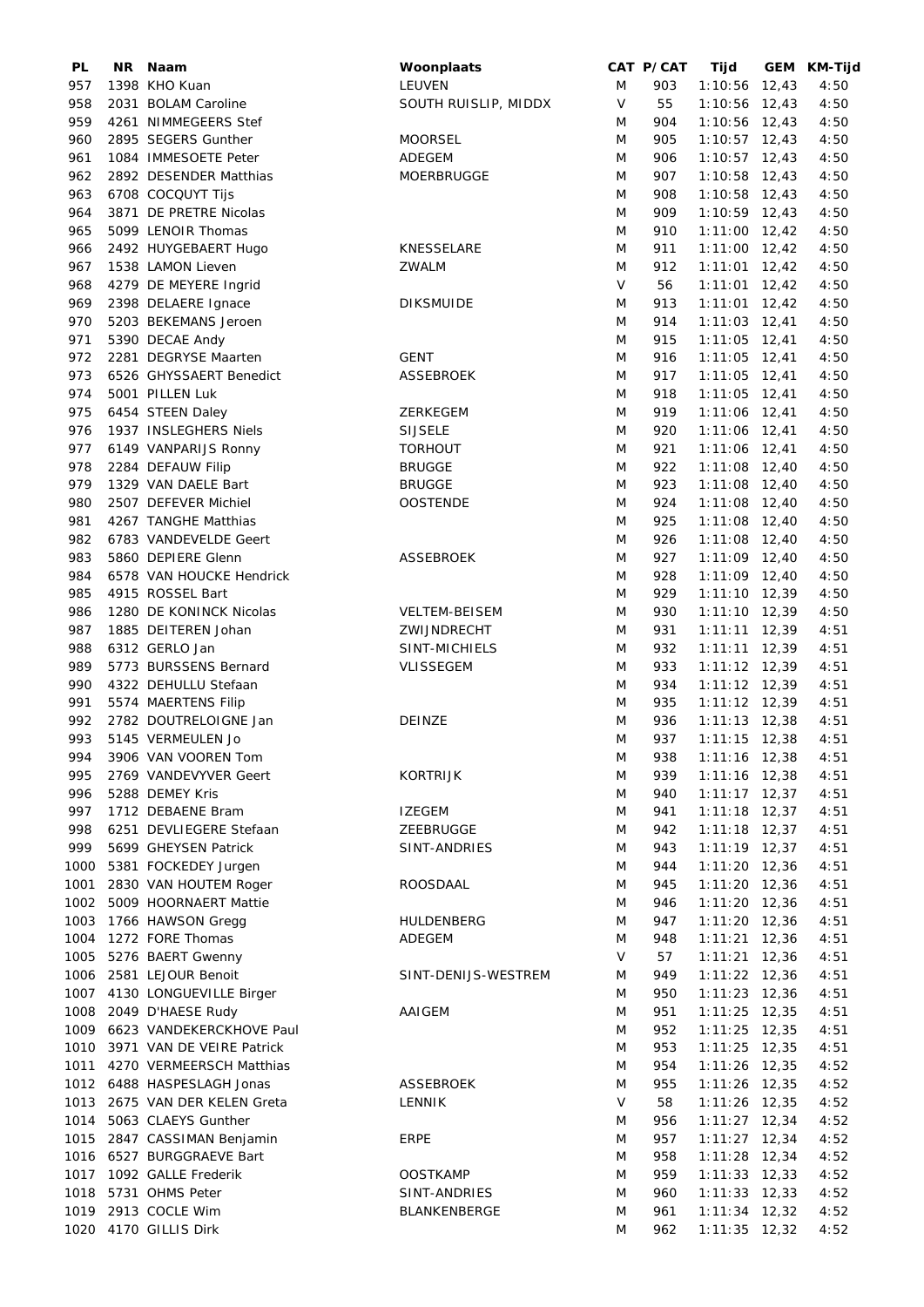| PL   | NR. | Naam                            | Woonplaats            |   | CAT P/CAT | Tijd            | GEM KM-Tijd |
|------|-----|---------------------------------|-----------------------|---|-----------|-----------------|-------------|
| 1021 |     | 2850 TIMMERMAN Wim              | <b>BRUGGE</b>         | M | 963       | $1:11:35$ 12,32 | 4:52        |
| 1022 |     | 3034 VERHOEYE Joost             | LANDEGEM              | M | 964       | $1:11:36$ 12,32 | 4:52        |
| 1023 |     | 1829 TESSENS Guido              | <b>HEUSDEN ZOLDER</b> | M | 965       | $1:11:36$ 12,32 | 4:52        |
| 1024 |     | 5771 DEBOUVER Kobe              | <b>BRUGGE</b>         | M | 966       | $1:11:38$ 12,31 | 4:52        |
| 1025 |     | 5770 DE PUYSSELEYR Rein         | <b>BRUGGE</b>         | V | 59        | $1:11:38$ 12,31 | 4:52        |
| 1026 |     | 2633 COMPERNOLLE Koen           | <b>LOPPEM</b>         | M | 967       | $1:11:39$ 12,31 | 4:52        |
|      |     |                                 |                       |   | 968       |                 |             |
| 1027 |     | 5292 VANDERVORST Stefaan        |                       | M |           | $1:11:39$ 12,31 | 4:52        |
| 1028 |     | 4707 CARPENTIER Matthias        |                       | M | 969       | $1:11:41$ 12,30 | 4:53        |
| 1029 |     | 1514 BAECKELANDT Philip         | <b>TEMSE</b>          | M | 970       | $1:11:41$ 12,30 | 4:53        |
| 1030 |     | 4940 CROMBEZ Geert              |                       | M | 971       | $1:11:43$ 12,30 | 4:53        |
| 1031 |     | 4964 REYBROUCK Andre            |                       | M | 972       | $1:11:43$ 12,30 | 4:53        |
|      |     | 1032 4189 VANDEKINDEREN Stefaan |                       | M | 973       | $1:11:45$ 12,29 | 4:53        |
| 1033 |     | 1228 LOOTENS Karel              | <b>GENT</b>           | M | 974       | $1:11:45$ 12,29 | 4:53        |
| 1034 |     | 275 BOGAERT Wim                 | <b>RUMBEKE</b>        | M | 975       | $1:11:47$ 12,29 | 4:53        |
| 1035 |     | 2720 POPPE Dries                | <b>BIERBEEK</b>       | M | 976       | $1:11:47$ 12,29 | 4:53        |
| 1036 |     | 5400 SIMOENS Frederik           |                       | M | 977       | $1:11:47$ 12,29 | 4:53        |
|      |     | 1037 2728 NAGELS Sophie         | SINT-KATELIJNE-WAVER  | V | 60        | $1:11:47$ 12,29 | 4:53        |
|      |     | 1038 2983 DECROOS Jeroen        | SINT-ANDRIES          | M | 978       | $1:11:48$ 12,28 | 4:53        |
|      |     |                                 |                       |   |           |                 |             |
| 1039 |     | 2260 VANHUYSSE Thomas           | <b>IZEGEM</b>         | M | 979       | $1:11:49$ 12,28 | 4:53        |
| 1040 |     | 2899 VAN DER LINDEN Hendrik     | WETTEREN              | M | 980       | $1:11:49$ 12,28 | 4:53        |
| 1041 |     | 5651 BRUSSELLE Peter            | <b>BRUGGE</b>         | M | 981       | $1:11:49$ 12,28 | 4:53        |
|      |     | 1042 3951 DEJONGHE Simon        |                       | M | 982       | $1:11:49$ 12,28 | 4:53        |
| 1043 |     | 5652 BRUSSELLE Steven           | <b>BRUGGE</b>         | M | 983       | $1:11:49$ 12,28 | 4:53        |
| 1044 |     | 3988 GERMONPRE Koenraad         |                       | M | 984       | $1:11:50$ 12,28 | 4:53        |
| 1045 |     | 2101 VAN BELLE Jan              | <b>BRUGGE</b>         | M | 985       | $1:11:50$ 12,28 | 4:53        |
| 1046 |     | 1379 JANSSENS Patrick           | DENDERMONDE           | M | 986       | $1:11:50$ 12,28 | 4:53        |
| 1047 |     | 2007 STAELENS Tonny             | <b>VICHTE</b>         | M | 987       | $1:11:50$ 12,28 | 4:53        |
| 1048 |     | 6365 GUNST Sam                  | SINT-ANDRIES          | M | 988       | $1:11:50$ 12,28 | 4:53        |
|      |     |                                 |                       |   |           |                 |             |
| 1049 |     | 4743 VANDEHOOPPE Bertie         |                       | M | 989       | $1:11:51$ 12,28 | 4:53        |
| 1050 |     | 5086 VERMEULEN Tom              |                       | M | 990       | $1:11:52$ 12,27 | 4:53        |
| 1051 |     | 2505 AUGUSTIJN Dieter           | <b>BRUGGE</b>         | M | 991       | $1:11:52$ 12,27 | 4:53        |
|      |     | 1052 6137 DENOLF Stephen        | <b>KNOKKE</b>         | M | 992       | $1:11:55$ 12,26 | 4:54        |
| 1053 |     | 5263 MAS Jos                    |                       | M | 993       | $1:11:55$ 12,26 | 4:54        |
| 1054 |     | 5812 DUMON Ann                  | SINT-ANDRIES          | V | 61        | $1:11:55$ 12,26 | 4:54        |
| 1055 |     | 3042 BLIECK Thierry             | MARKE (KORTRIJK)      | M | 994       | $1:11:56$ 12,26 | 4:54        |
|      |     | 1056 6344 WILLEMS Tom           | <b>BRUGGE</b>         | M | 995       | $1:11:57$ 12,26 | 4:54        |
|      |     | 1057 4118 VANBILLEMONT Stijn    |                       | M | 996       | $1:11:58$ 12,26 | 4:54        |
|      |     | 1058 5601 RYCKAERT Dirk         | <b>BRUGGE</b>         | M | 997       | 1:11:58 12,26   | 4:54        |
|      |     | 1059 6702 CLAERHOUT Dieter      |                       | M | 998       | $1:11:59$ 12,25 | 4:54        |
|      |     | 1060 5588 MUYLLE Sven           |                       |   |           | $1:11:59$ 12,25 |             |
|      |     |                                 |                       | M | 999       |                 | 4:54        |
| 1061 |     | 3974 DE VLEMINCK Luc            |                       | M | 1000      | $1:11:59$ 12,25 | 4:54        |
|      |     | 1062 3021 COMPERNOLLE Maxime    | HERTSBERGE            | M | 1001      | $1:12:00$ 12,25 | 4:54        |
|      |     | 1063 1066 DE FOCAULT Jean Louis | ST.JULIEN RN GENEVOIS | M | 1002      | $1:12:00$ 12,25 | 4:54        |
|      |     | 1064 4248 VAN MAELE Niels       |                       | M | 1003      | $1:12:01$ 12,25 | 4:54        |
| 1065 |     | 5559 BOSSU Nicolas              |                       | M | 1004      | $1:12:01$ 12,25 | 4:54        |
|      |     | 1066 4177 WELLENS Yves          |                       | M | 1005      | $1:12:02$ 12,24 | 4:54        |
|      |     | 1067 6574 CLAEYS Jens           |                       | M | 1006      | $1:12:02$ 12,24 | 4:54        |
|      |     | 1068 5973 POLLET Bart           | <b>BREDENE</b>        | M | 1007      | $1:12:03$ 12,24 | 4:54        |
|      |     | 1069 2560 AVCI Sahin            | <b>BRUGGE</b>         | M | 1008      | $1:12:05$ 12,24 | 4:54        |
|      |     | 1070 6268 VANDEPUTTE Thibaut    | LICHTERVELDE          | M | 1009      | $1:12:05$ 12,24 | 4:54        |
| 1071 |     | 2993 DEBAERE Steven             |                       |   | 1010      | $1:12:06$ 12,23 | 4:54        |
|      |     |                                 | KORTRIJK              | M |           |                 |             |
|      |     | 1072 5436 RAMKERS Kenneth       |                       | M | 1011      | $1:12:06$ 12,23 | 4:54        |
|      |     | 1073 2333 ANTHONISSEN Frank     | <b>GENK</b>           | M | 1012      | 1:12:08 12,23   | 4:54        |
|      |     | 1074 1769 DAVEYNE Patrick       | SINT-ANDRIES          | M | 1013      | $1:12:09$ 12,22 | 4:54        |
| 1075 |     | 5333 HAECKELBERGHE Pascal       |                       | M | 1014      | $1:12:11$ 12,22 | 4:55        |
|      |     | 1076 4892 FONTAINE Didier       |                       | M | 1015      | $1:12:12$ 12,22 | 4:55        |
|      |     | 1077 3890 DE CLEEVE Arnout      |                       | M | 1016      | $1:12:12$ 12,22 | 4:55        |
|      |     | 1078 5612 PRIEM Carine          | SINT-KRUIS (BRUGGE)   | V | 62        | $1:12:13$ 12,21 | 4:55        |
| 1079 |     | 5582 TILLON Pieter              |                       | M | 1017      | $1:12:13$ 12,21 | 4:55        |
| 1080 |     | 4064 VAN DEN ABBEELE Peter      |                       | M | 1018      | $1:12:14$ 12,21 | 4:55        |
| 1081 |     | 1206 VERKEST Ronnie             | <b>BLANKENBERGE</b>   | M | 1019      | $1:12:15$ 12,21 | 4:55        |
|      |     | 1082 3002 DE JAEGHER Steven     | ZEDELGEM              | M | 1020      | $1:12:15$ 12,21 | 4:55        |
| 1083 |     | 1263 FEVERY Wouter              | <b>BRUGGE</b>         |   | 1021      | $1:12:15$ 12,21 | 4:55        |
|      |     |                                 |                       | M |           |                 |             |
|      |     | 1084 6172 CLAEYSIER Rita        | OEDELEM               | V | 63        | $1:12:15$ 12,21 | 4:55        |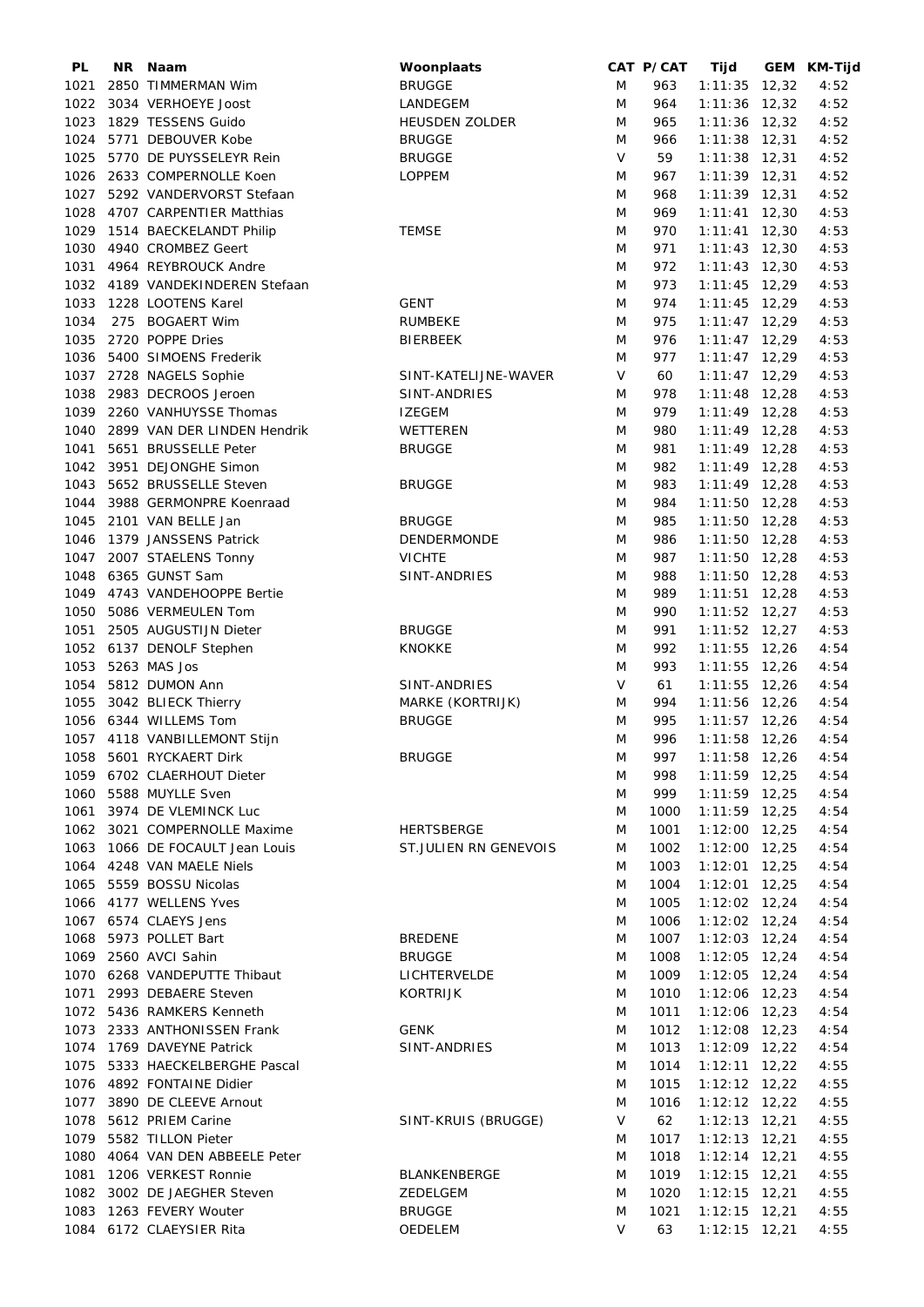| PL   | NR. | Naam                        | Woonplaats          |        | CAT P/CAT | Tijd              | GEM KM-Tijd |
|------|-----|-----------------------------|---------------------|--------|-----------|-------------------|-------------|
| 1085 |     | 6471 PLOVIE Norbert         | <b>OOSTKAMP</b>     | M      | 1022      | $1:12:18$ 12,20   | 4:55        |
| 1086 |     | 4842 DENDOOVEN Karel        |                     | M      | 1023      | $1:12:20$ 12,19   | 4:55        |
| 1087 |     | 1558 GOETHALS Brecht        | <b>ASSEBROEK</b>    | M      | 1024      | $1:12:21$ 12,19   | 4:55        |
|      |     | 1088 2140 TIMMERMANS Nancy  | <b>OUTER</b>        | $\vee$ | 64        | $1:12:21$ 12,19   | 4:55        |
| 1089 |     | 2918 SWIMBERGHE Patrick     | <b>BRUGGE</b>       | M      | 1025      | $1:12:21$ 12,19   | 4:55        |
| 1090 |     | 1803 VANAUDENAERDE Jan      | <b>RUDDERVOORDE</b> | M      | 1026      | $1:12:22$ 12,19   | 4:55        |
|      |     |                             |                     |        |           |                   |             |
| 1091 |     | 5286 PERSYN Philippe        |                     | M      | 1027      | $1:12:22$ 12,19   | 4:55        |
|      |     | 1092 2399 ROELS Frank       | <b>DIKSMUIDE</b>    | M      | 1028      | $1:12:22$ 12,19   | 4:55        |
| 1093 |     | 5085 BOUAÏKHA Essard        |                     | M      | 1029      | $1:12:23$ 12,19   | 4:55        |
| 1094 |     | 6694 TILLEMAN Kurt          |                     | M      | 1030      | $1:12:23$ 12,19   | 4:55        |
| 1095 |     | 6218 EVRARD Vanessa         | <b>VEURNE</b>       | $\vee$ | 65        | $1:12:23$ 12,19   | 4:55        |
| 1096 |     | 5160 JANSSENS Dick          |                     | M      | 1031      | $1:12:23$ 12,19   | 4:55        |
|      |     | 1097 6717 DE KEYSER Franky  |                     | M      | 1032      | $1:12:24$ 12,18   | 4:56        |
| 1098 |     | 5692 CALLEBAUT Piet         | ZERKEGEM            | M      | 1033      | $1:12:25$ 12,18   | 4:56        |
| 1099 |     | 1552 MARGOT Jan             | <b>DILBEEK</b>      | M      | 1034      | $1:12:25$ 12,18   | 4:56        |
| 1100 |     | 1667 LEE-OHLSSON Fredrick   | <b>BRUGES</b>       | M      | 1035      | $1:12:25$ 12,18   | 4:56        |
| 1101 |     | 1337 VANDE GINSTE Steve     | <b>GENT</b>         | M      | 1036      | $1:12:25$ 12,18   | 4:56        |
| 1102 |     | 5030 MERGAERT Daan          |                     |        |           |                   |             |
|      |     |                             |                     | M      | 1037      | $1:12:26$ 12,18   | 4:56        |
| 1103 |     | 5763 DE LANDSHEER Geert     | <b>ASSEBROEK</b>    | M      | 1038      | $1:12:27$ 12,17   | 4:56        |
| 1104 |     | 4829 POCKELÉ Alain          |                     | M      | 1039      | $1:12:27$ 12,17   | 4:56        |
| 1105 |     | 2122 EEMAN Dirk             | <b>OUTER</b>        | M      | 1040      | $1:12:27$ 12,17   | 4:56        |
|      |     | 1106 4951 VANDEN BERGHE Wim |                     | M      | 1041      | $1:12:28$ 12,17   | 4:56        |
|      |     | 1107 5374 LATRUWE Kevin     |                     | M      | 1042      | $1:12:28$ 12,17   | 4:56        |
|      |     | 1108 4901 SARON Kristof     |                     | M      | 1043      | $1:12:29$ 12,17   | 4:56        |
| 1109 |     | 1569 PIETTE Anthony         | <b>OOSTENDE</b>     | M      | 1044      | $1:12:29$ 12,17   | 4:56        |
| 1110 |     | 4169 DE MULDER Pieter       |                     | M      | 1045      | $1:12:30$ 12,17   | 4:56        |
| 1111 |     | 5538 MARTENS Hand           |                     | M      | 1046      | $1:12:30$ 12,17   | 4:56        |
| 1112 |     | 5539 MARTENS Marie          |                     | V      | 66        | $1:12:30$ 12,17   | 4:56        |
|      |     | 1028 VERCAMMEN Erik         |                     |        |           |                   | 4:56        |
| 1113 |     |                             | <b>SLEIDINGE</b>    | M      | 1047      | $1:12:30$ 12,17   |             |
| 1114 |     | 4059 BOUDREZ Pieter         |                     | M      | 1048      | $1:12:30$ 12,17   | 4:56        |
| 1115 |     | 1602 BILLIET Luc            | <b>LEDE</b>         | M      | 1049      | $1:12:31$ 12,16   | 4:56        |
| 1116 |     | 5398 VAN HANTE Karen        |                     | $\vee$ | 67        | $1:12:31$ 12,16   | 4:56        |
|      |     | 1117 5331 MAHIEU Kristof    |                     | M      | 1050      | $1:12:31$ 12,16   | 4:56        |
| 1118 |     | 3064 VAN BRUSSEL Aksel      | <b>ASSEBROEK</b>    | M      | 1051      | $1:12:32$ 12,16   | 4:56        |
|      |     | 1119 4998 VANHAECKE Bert    |                     | M      | 1052      | $1:12:32$ 12,16   | 4:56        |
| 1120 |     | 5706 DE GROOT Kris          | <b>BAMBRUGGE</b>    | M      | 1053      | $1:12:32$ 12,16   | 4:56        |
|      |     | 1121 2370 POELMAN Olivier   | DE PINTE            | M      | 1054      | $1:12:34$ 12,15   | 4:56        |
|      |     | 1122 1862 KNOCKAERT Joachim | GENT                | M      | 1055      | $1:12:35$ $12,15$ | 4:56        |
|      |     | 1123 5537 DESMET Bram       |                     | M      | 1056      | $1:12:36$ 12,15   | 4:56        |
|      |     | 1124 2967 NR 2967           |                     | M      | 1057      | $1:12:36$ 12,15   | 4:56        |
|      |     |                             |                     |        |           |                   |             |
| 1125 |     | 4886 MERGAERT Tom           |                     | M      | 1058      | $1:12:36$ 12,15   | 4:56        |
|      |     | 1126 5584 BOGAERT Wouter    |                     | M      | 1059      | $1:12:37$ 12,15   | 4:56        |
|      |     | 1127 3874 DERUYTER Stijn    |                     | M      | 1060      | $1:12:37$ 12,15   | 4:56        |
| 1128 |     | 1285 WYBOUW Steve           | OEDELEM             | M      | 1061      | $1:12:38$ 12,14   | 4:56        |
| 1129 |     | 1072 MINIER Madeleine       | <b>THONES</b>       | V      | 68        | $1:12:39$ 12,14   | 4:57        |
| 1130 |     | 6779 CATRYSSE Peter-Jan     |                     | M      | 1062      | $1:12:40$ 12,14   | 4:57        |
| 1131 |     | 4100 VLEUGELS Joeri         |                     | M      | 1063      | $1:12:40$ 12,14   | 4:57        |
| 1132 |     | 1843 EEMAN Steven           | NEDERHASSELT        | M      | 1064      | $1:12:41$ 12,13   | 4:57        |
| 1133 |     | 2089 PENSON Johan           | <b>BRUGGE</b>       | M      | 1065      | $1:12:41$ 12,13   | 4:57        |
|      |     | 1134 2722 VERSTRINGE Marco  | <b>GENT</b>         | M      | 1066      | $1:12:42$ 12,13   | 4:57        |
| 1135 |     | 2949 DEFOUR Vincent         | <b>BRUGGE</b>       | M      | 1067      | $1:12:42$ 12,13   | 4:57        |
|      |     |                             |                     |        |           |                   |             |
|      |     | 1136 4119 CALLENS Alex      |                     | M      | 1068      | $1:12:42$ 12,13   | 4:57        |
| 1137 |     | 1221 DE VALCK Bert          | <b>OOSTKAMP</b>     | M      | 1069      | $1:12:42$ 12,13   | 4:57        |
| 1138 |     | 2926 LIETAER Tim            | ZWEVEGEM            | M      | 1070      | $1:12:43$ 12,13   | 4:57        |
|      |     | 1139 2000 PENNINCK Hendrik  | WORTEGEM-PETEGEM    | M      | 1071      | $1:12:43$ 12,13   | 4:57        |
| 1140 |     | 1950 VAN DEN HENDE Stijn    | SINT-ANDRIES        | M      | 1072      | $1:12:44$ 12,13   | 4:57        |
| 1141 |     | 4301 VAN DAELLE Kris        |                     | M      | 1073      | $1:12:45$ 12,12   | 4:57        |
| 1142 |     | 1967 SOETE Toshiyuki        | ROESELARE           | M      | 1074      | $1:12:47$ 12,12   | 4:57        |
| 1143 |     | 970 VERMEERSCH Jeroen       |                     | M      | 1075      | $1:12:47$ 12,12   | 4:57        |
| 1144 |     | 603 VANDENBERGHE Tim        |                     | M      | 1076      | $1:12:47$ 12,12   | 4:57        |
| 1145 |     | 5749 BORET Filip            | <b>BRUGGE</b>       | M      | 1077      | $1:12:47$ 12,12   | 4:57        |
|      |     | 1146 2141 AVOUX Alain       | DENDERWINDEKE       | M      | 1078      | $1:12:48$ 12,12   | 4:57        |
|      |     | 1147 1423 MORIS Marc        | LIER                | M      | 1079      | $1:12:48$ 12,12   | 4:57        |
|      |     | 1148 5426 DE KRETERE Jaimy  |                     | M      | 1080      | $1:12:49$ 12,11   | 4:57        |
|      |     |                             |                     |        |           |                   |             |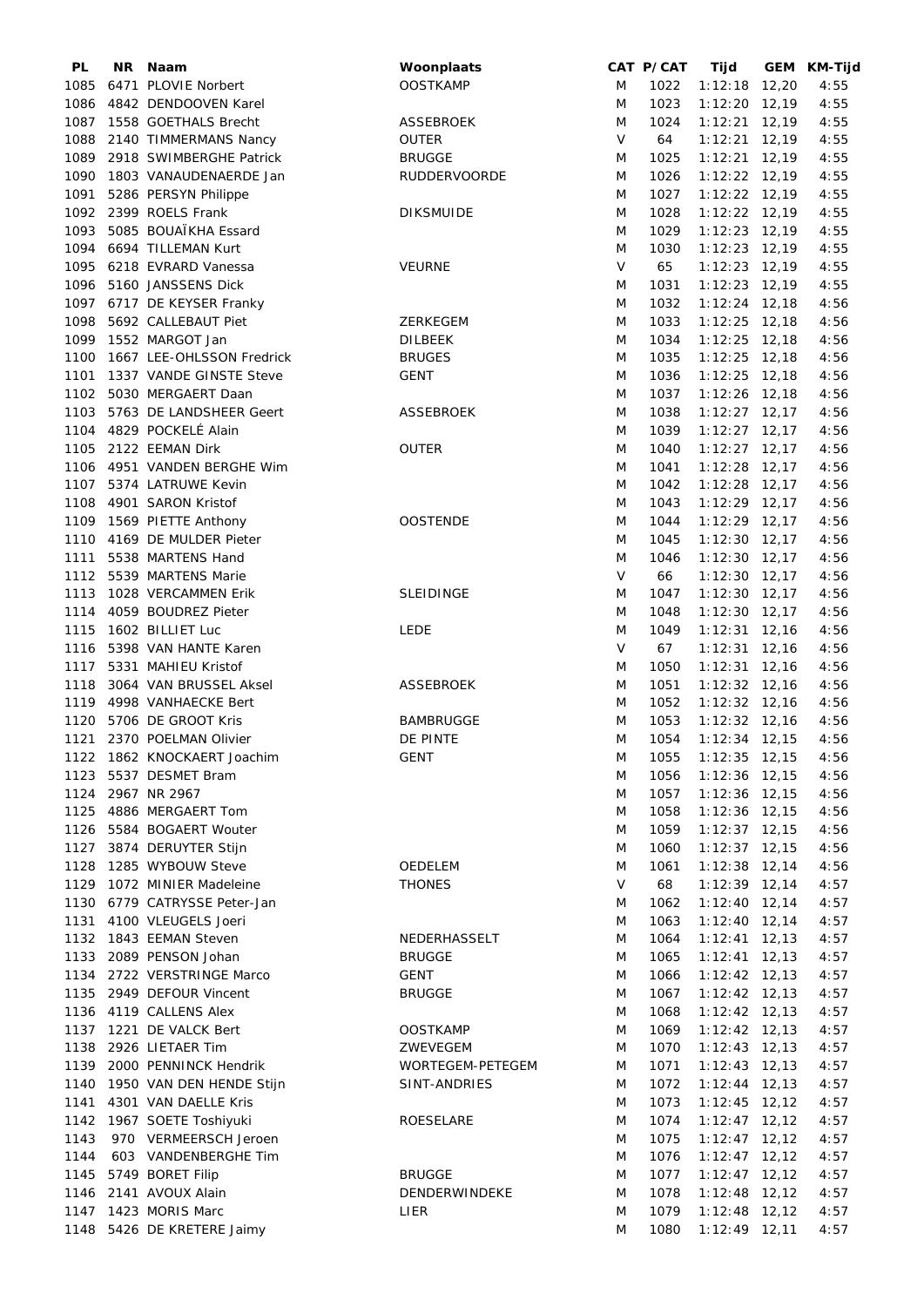| PL   | NR Naam                         | Woonplaats          |        | CAT P/CAT | Tijd               | GEM KM-Tijd |
|------|---------------------------------|---------------------|--------|-----------|--------------------|-------------|
| 1149 | 1890 VERPLANCKE Wim             | SINT-MICHIELS       | M      | 1081      | $1:12:49$ 12,11    | 4:57        |
|      | 1150 6288 MINNEBO Sandy         | KNOKKE HEIST        | $\vee$ | 69        | $1:12:50$ 12,11    | 4:57        |
|      | 1151 1976 VAN PRAET Bram        | <b>RUDDERVOORDE</b> | M      | 1082      | $1:12:50$ 12,11    | 4:57        |
|      | 1152 6403 NR 6403               |                     | M      | 1083      | $1:12:50$ 12,11    | 4:57        |
| 1153 | 1878 VAN HIMST Jurgen           | SINT-GILLIS-WAAS    | M      | 1084      | $1:12:50$ 12,11    | 4:57        |
|      | 1154 4164 LIBBRECHT Jo          |                     | M      | 1085      | $1:12:50$ 12,11    | 4:57        |
|      |                                 |                     |        |           |                    |             |
|      | 1155 5176 DECONINCK Bart        |                     | M      | 1086      | $1:12:51$ 12,11    | 4:57        |
|      | 1156 4869 MAES Jeroen           |                     | M      | 1087      | $1:12:51$ 12,11    | 4:57        |
|      | 1157 1746 THEYSSENS Koen        | MERELBEKE           | M      | 1088      | $1:12:51$ 12,11    | 4:57        |
| 1158 | 5475 MOSOU Etienne              |                     | M      | 1089      | $1:12:52$ 12,10    | 4:57        |
|      | 1159 5744 HOSTE Joost           | <b>ZULTE</b>        | M      | 1090      | $1:12:53$ 12,10    | 4:57        |
|      | 1160 6460 TASSAERT Zorin        | <b>ASTENE</b>       | M      | 1091      | $1:12:53$ 12,10    | 4:57        |
|      | 1161 6097 DEGRIECK Lieven       | <b>KOKSIJDE</b>     | M      | 1092      | $1:12:53$ 12,10    | 4:57        |
|      | 1162 6394 MEULEWATER Dries      | <b>OOSTKAMP</b>     | M      | 1093      | $1:12:54$ 12,10    | 4:58        |
| 1163 | 3009 JACXSENS Jeroen            | <b>BRUGGE</b>       | M      | 1094      | $1:12:54$ 12,10    | 4:58        |
| 1164 | 5341 JOE Dries                  |                     | M      | 1095      | $1:12:54$ 12,10    | 4:58        |
|      | 1165 5454 LE COMTE Maurice      |                     | M      | 1096      | $1:12:55$ 12,10    | 4:58        |
|      | 1166 2749 GUY Benedictus        | BLANKENBERGE        | M      | 1097      | 1:12:56 12,09      | 4:58        |
|      | 1167 6500 ROOSE An              | SNELLEGEM           | V      | 70        | $1:12:56$ 12,09    | 4:58        |
|      |                                 |                     |        |           |                    |             |
| 1168 | 3898 VANBIERVELT Domnique       |                     | M      | 1098      | $1:12:57$ 12,09    | 4:58        |
| 1169 | 2048 D'HOEST Kris               | <b>BRUGGE</b>       | M      | 1099      | $1:12:57$ 12,09    | 4:58        |
|      | 1170 2982 DECROOS Marc          | SINT-MICHIELS       | M      | 1100      | 1:12:58 12,09      | 4:58        |
| 1171 | 4816 FERNAUT Jürgen             |                     | M      | 1101      | 1:12:58 12,09      | 4:58        |
|      | 1172 4278 BRUYNBROECK Tom       |                     | M      | 1102      | $1:12:58$ 12,09    | 4:58        |
| 1173 | 5487 PANNECOUCKE Axel           |                     | M      | 1103      | $1:12:59$ 12,08    | 4:58        |
|      | 1174 2475 VERLINDEN Kris        | <b>ERPS-KWERPS</b>  | M      | 1104      | $1:13:00$ 12,08    | 4:58        |
| 1175 | 6614 TIMMERMAN Nadine           |                     | $\vee$ | 71        | $1:13:00$ 12,08    | 4:58        |
|      | 1176 2734 D'OOSTERLINCK Franky  | <b>DEINZE</b>       | M      | 1105      | 1:13:01 12,08      | 4:58        |
| 1177 | 2194 DECLERCK Peter             | <b>KORTEMARK</b>    | M      | 1106      | 1:13:01 12,08      | 4:58        |
|      | 1178 4737 BOYD David            |                     | M      | 1107      | 1:13:02 12,08      | 4:58        |
|      | 1179 4966 VAN CALCK Tim         |                     | M      | 1108      | $1:13:03$ 12,07    | 4:58        |
|      | 1180 2255 VANHAUWAERT Bert      | LAUWE               | M      | 1109      | $1:13:04$ 12,07    | 4:58        |
|      | 1181 2955 SWIMBERGHE Miguel     | SINT-KRUIS (BRUGGE) | M      | 1110      | $1:13:04$ 12,07    | 4:58        |
|      | 1182 1199 DESTEXHE Peter        | <b>GENT</b>         | M      | 1111      | $1:13:05$ 12,07    | 4:58        |
|      | 1183 2521 VAN LAETHEM Christian |                     |        |           |                    |             |
|      |                                 | SINT-ANDRIES        | M      | 1112      | $1:13:06$ 12,07    | 4:58        |
|      | 1184 4730 LAUREYSSENS Kristof   |                     | M      | 1113      | $1:13:06$ 12,07    | 4:58        |
|      | 1185 6324 HUWEL Bart            | <b>BRUGGE</b>       | M      | 1114      | $1:13:07$ 12,06    | 4:58        |
|      | 1186 6682 VERAART Ronald        |                     | M      |           | 1115 1:13:07 12,06 | 4:58        |
|      | 1187 2562 LEMA Karel            | <b>BRUGGE</b>       | M      | 1116      | 1:13:08 12,06      | 4:59        |
|      | 1188 4188 DE WOLF Niek          |                     | M      | 1117      | $1:13:08$ 12,06    | 4:59        |
|      | 1189 1448 SULAS Filip           | MEISE               | M      | 1118      | $1:13:09$ 12,06    | 4:59        |
|      | 1190 6726 BRUYNEEL Johan        |                     | M      | 1119      | $1:13:09$ 12,06    | 4:59        |
|      | 1191 4945 DECRAEMER Stefan      |                     | M      | 1120      | $1:13:12$ 12,05    | 4:59        |
|      | 1192 6247 CALLEMIEN Gino        | SNELLEGEM           | M      | 1121      | $1:13:12$ 12,05    | 4:59        |
| 1193 | 5757 VANDENBERGE Olivier        | SINT-KRUIS (BRUGGE) | M      | 1122      | $1:13:12$ 12,05    | 4:59        |
| 1194 | 1382 DEFORCHE Kasper            | WAREGEM             | M      | 1123      | $1:13:12$ 12,05    | 4:59        |
| 1195 | 245 VAN DEN ABBEELE Kelly       | PASSENDALE          | V      | 72        | 1:13:12 12,05      | 4:59        |
| 1196 | 244 VAN DEN ABBEELE Kimberly    | ROESELARE           | V      | 73        | $1:13:12$ 12,05    | 4:59        |
|      | 1197 6201 VERBRUGGHE Reinout    | JABBEKE             | M      | 1124      | $1:13:12$ 12,05    | 4:59        |
| 1198 | 1547 HOREMANS Peter             | ANTWERPEN 6         | M      | 1125      | $1:13:12$ 12,05    | 4:59        |
|      | 1199 1572 DECLERCQ David        | <b>WATERLOO</b>     | M      | 1126      | $1:13:12$ 12,05    | 4:59        |
|      | 1200 5519 VAN LEIRSBERGHE Paul  |                     | M      | 1127      | $1:13:13$ 12,05    | 4:59        |
|      |                                 |                     |        |           |                    |             |
| 1201 | 2585 VERSTRINGE Wim             | <b>EVERGEM</b>      | M      | 1128      | $1:13:14$ 12,04    | 4:59        |
|      | 1202 2371 SARON Marco           | <b>BRUGGE</b>       | M      | 1129      | $1:13:14$ 12,04    | 4:59        |
| 1203 | 2383 SELEMI Burhan              | <b>BRUGGE</b>       | M      | 1130      | $1:13:14$ 12,04    | 4:59        |
| 1204 | 2416 SUY Isabelle               | DENDERMONDE         | $\vee$ | 74        | $1:13:15$ 12,04    | 4:59        |
|      | 1205 1799 LANDUYT Nico          | MEULEBEKE           | M      | 1131      | $1:13:15$ 12,04    | 4:59        |
|      | 1206 4112 DE ROECK Jurgen       |                     | M      | 1132      | $1:13:15$ 12,04    | 4:59        |
| 1207 | 1802 VANAUDENAERDE Frank        | RUDDERVOORDE        | M      | 1133      | $1:13:15$ 12,04    | 4:59        |
| 1208 | 2420 VAN HOUTTE Vincent         | DENDERMONDE         | M      | 1134      | $1:13:15$ 12,04    | 4:59        |
|      | 1209 4761 DE RIDDER Steven      |                     | M      | 1135      | $1:13:16$ 12,04    | 4:59        |
|      | 1210 4310 DERAMOUDT Tom         |                     | M      | 1136      | $1:13:16$ 12,04    | 4:59        |
| 1211 | 2602 MACHTELINGS Dirk           | ZOTTEGEM            | M      | 1137      | $1:13:17$ 12,04    | 4:59        |
|      | 1212 6404 DE RUYTER Willy       | MEULEBEKE           | M      | 1138      | $1:13:17$ 12,04    | 4:59        |
|      |                                 |                     |        |           |                    |             |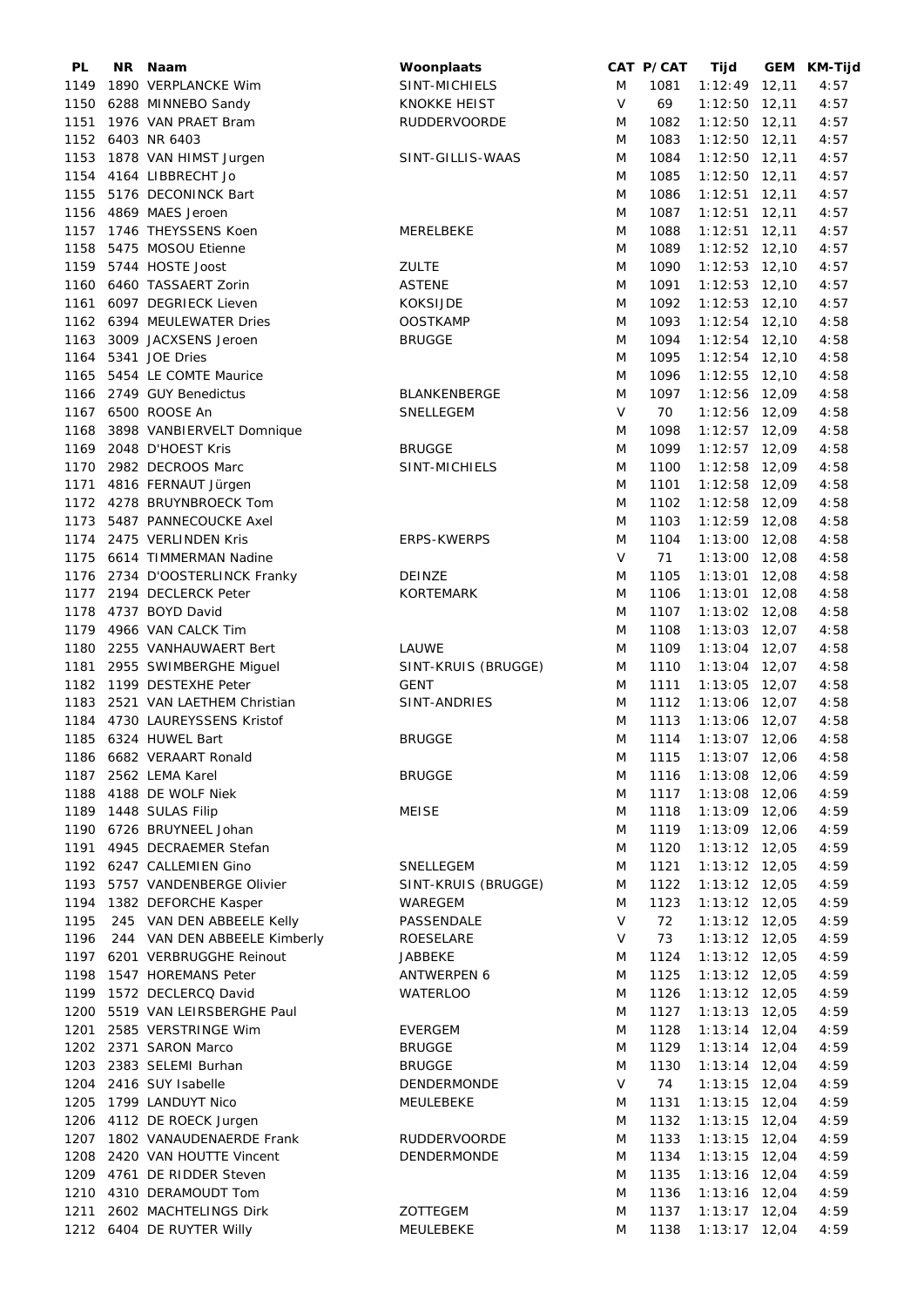| PL   | NR. | Naam                             | Woonplaats       |        | CAT P/CAT | Tijd            | GEM KM-Tijd |
|------|-----|----------------------------------|------------------|--------|-----------|-----------------|-------------|
| 1213 |     | 1827 VAN DER BORGHT Gert         | <b>BOUWEL</b>    | M      | 1139      | $1:13:18$ 12,03 | 4:59        |
|      |     | 1214 6419 SOENENS Jeroen         | SINT-MICHIELS    | M      | 1140      | $1:13:18$ 12,03 | 4:59        |
|      |     | 1215 6213 VANSLAMBROUCK Veerle   | <b>BRUGGE</b>    | $\vee$ | 75        | $1:13:19$ 12,03 | 4:59        |
|      |     | 1216 6523 BRUNEEL Jan            | TIELT            | M      | 1141      | $1:13:19$ 12,03 | 4:59        |
|      |     | 1217 2293 NEIRYNCK Mark          | AALTER           | M      | 1142      | $1:13:20$ 12,03 | 4:59        |
| 1218 |     | 6255 SIERENS Paul                | ZEDELGEM         | M      | 1143      | $1:13:20$ 12,03 | 4:59        |
|      |     |                                  |                  |        |           |                 |             |
| 1219 |     | 5702 SLAGMULDER Guy              | SINT-ANDRIES     | M      | 1144      | $1:13:22$ 12,02 | 4:59        |
| 1220 |     | 2384 DE WEERDT Mark              | HOFSTADE (BT.)   | M      | 1145      | $1:13:22$ 12,02 | 4:59        |
| 1221 |     | 1790 CASTRYCK Geert              | <b>GENT</b>      | M      | 1146      | 1:13:23 12,02   | 5:00        |
| 1222 |     | 5261 BEAUCOURT Philippe          |                  | M      | 1147      | $1:13:23$ 12,02 | 5:00        |
| 1223 |     | 6650 DEMYNCK Evie                |                  | V      | 76        | 1:13:23 12,02   | 5:00        |
| 1224 |     | 4861 VAN PRAET Pierre            |                  | M      | 1148      | $1:13:24$ 12,02 | 5:00        |
| 1225 |     | 4171 VANBIERVLIER Philippe       |                  | M      | 1149      | $1:13:24$ 12,02 | 5:00        |
|      |     | 1226 6116 DEDECKERE Dieter       | <b>BRUGGE</b>    | M      | 1150      | $1:13:24$ 12,02 | 5:00        |
|      |     | 1227 2251 GEVERS Stefan          | HARELBEKE        | M      | 1151      | $1:13:25$ 12,01 | 5:00        |
| 1228 |     | 3985 DE BACKER Eric              |                  | M      | 1152      | $1:13:25$ 12,01 | 5:00        |
| 1229 |     | 5039 VAN MEEL Peter              |                  | M      | 1153      | $1:13:25$ 12,01 | 5:00        |
| 1230 |     | 1591 HELEWAUT Aag                | WEVELGEM         | M      | 1154      | $1:13:27$ 12,01 | 5:00        |
|      |     |                                  |                  |        |           |                 |             |
| 1231 |     | 5573 REYNAERT Peter              |                  | M      | 1155      | $1:13:27$ 12,01 | 5:00        |
|      |     | 1232 4716 DE PAEPE Philippe      |                  | M      | 1156      | $1:13:27$ 12,01 | 5:00        |
| 1233 |     | 5958 VUYLSTEKE Wouter            | <b>ROESELARE</b> | M      | 1157      | $1:13:29$ 12,00 | 5:00        |
| 1234 |     | 1227 ROTSAERT Freddy             | <b>KNOKKE</b>    | M      | 1158      | $1:13:29$ 12,00 | 5:00        |
| 1235 |     | 6191 VAN DEN BUSCHE Johan        | KNESSELARE       | M      | 1159      | $1:13:29$ 12,00 | 5:00        |
| 1236 |     | 4882 RYCKEBOER Kathleen          |                  | V      | 77        | $1:13:29$ 12,00 | 5:00        |
| 1237 |     | 5603 DECUYPER Sofie              | <b>ASSEBROEK</b> | V      | 78        | $1:13:30$ 12,00 | 5:00        |
|      |     | 1238 6573 LAGA Brian             |                  | M      | 1160      | $1:13:31$ 12,00 | 5:00        |
| 1239 |     | 1964 SABBE Nelis                 | ROESELARE        | M      | 1161      | $1:13:32$ 11,99 | 5:00        |
| 1240 |     | 6224 ALLEMEERSCH David           | <b>ASSEBROEK</b> | M      | 1162      | $1:13:32$ 11,99 | 5:00        |
| 1241 |     | 1666 NOTTE Kurt                  | <b>OOSTAKKER</b> | M      | 1163      | $1:13:33$ 11,99 | 5:00        |
| 1242 |     |                                  | SINT-ANDRIES     | V      | 79        | $1:13:34$ 11,99 | 5:00        |
|      |     | 5976 PILE Evangelista Gianluca   |                  |        |           |                 |             |
| 1243 |     | 2512 RYCKAERT Lander             | X                | M      | 1164      | $1:13:34$ 11,99 | 5:00        |
|      |     | 1244 6067 VERCRUYSSE Jonathan    | <b>OOSTKAMP</b>  | M      | 1165      | $1:13:36$ 11,98 | 5:00        |
| 1245 |     | 5071 BRUYLANDT Jean-Jacques      |                  | M      | 1166      | 1:13:36 11,98   | 5:00        |
| 1246 |     | 1530 VANDER PLAETSE Pieter       | <b>ASSEBROEK</b> | M      | 1167      | 1:13:37 11,98   | 5:00        |
| 1247 |     | 2109 DE PESSEMIER Tobias         | <b>GENT</b>      | M      | 1168      | $1:13:37$ 11,98 | 5:00        |
| 1248 |     | 1673 GHEYSEN Alfons              | ROESELARE        | M      | 1169      | 1:13:38 11,98   | 5:01        |
|      |     | 1249 3965 GOVAERTS Filip         |                  | M      | 1170      | $1:13:38$ 11,98 | 5:01        |
|      |     | 1250 5916 IDE Raf                | OEDELEN          | M      | 1171      | 1:13:38 11,98   | 5:01        |
|      |     | 1251 1961 PITTELJON William      | VARSENARE        | M      | 1172      | 1:13:38 11,98   | 5:01        |
|      |     | 1252 5611 REUSE Stefaan          | SINT-MICHIELS    | M      | 1173      | $1:13:39$ 11,98 | 5:01        |
|      |     | 1253 2666 KNAEPEN Robby          | <b>GENT</b>      | M      | 1174      | $1:13:39$ 11,98 | 5:01        |
|      |     | 1254 2443 MILLE Patrick          | <b>BRUGGE</b>    | M      | 1175      | $1:13:40$ 11,97 | 5:01        |
|      |     | 1255 5072 ROGIERS Walter         |                  | M      | 1176      | $1:13:40$ 11,97 | 5:01        |
|      |     |                                  |                  |        |           |                 |             |
| 1256 |     | 136 TRAVERS Joseph               | <b>BRUGGE</b>    | M      | 1177      | $1:13:41$ 11,97 | 5:01        |
| 1257 |     | 5041 LAMBRECHTS Jurgen           |                  | M      | 1178      | $1:13:41$ 11,97 | 5:01        |
|      |     | 1258 2796 BOELENS Eddie          | STROMBEEK-BEVER  | M      | 1179      | $1:13:42$ 11,97 | 5:01        |
|      |     | 1259 4721 DENYS Kris             |                  | M      | 1180      | $1:13:42$ 11,97 | 5:01        |
|      |     | 1260 2813 VANHUYSE Kris          | POPERINGE        | M      | 1181      | $1:13:42$ 11,97 | 5:01        |
| 1261 |     | 4864 WUESTENBERG Curd            |                  | M      | 1182      | $1:13:43$ 11,96 | 5:01        |
|      |     | 1262 5358 PETIT Allain           |                  | M      | 1183      | $1:13:43$ 11,96 | 5:01        |
|      |     | 1263 1494 NOYELLE Hans           | ANZEGEM          | M      | 1184      | 1:13:44 11,96   | 5:01        |
|      |     | 1264 5441 DE COCK Tim            |                  | M      | 1185      | 1:13:44 11,96   | 5:01        |
|      |     | 1265 6737 HUBRECHT Dennis        |                  | M      | 1186      | $1:13:46$ 11,96 | 5:01        |
|      |     | 1266 2901 FEYT Frank             | KAPELLEN (ANTW.) | M      | 1187      | 1:13:46 11,96   | 5:01        |
|      |     | 1267 2116 DE SAEGHER Michel      | MEERBEKE         | M      | 1188      | $1:13:46$ 11,96 | 5:01        |
|      |     | 1268 5196 SCHERPEREEL Karel      |                  | M      | 1189      |                 | 5:01        |
|      |     |                                  |                  |        |           | 1:13:48 11,95   |             |
|      |     | 1269 6544 DECEUNINCK Johnny      |                  | M      | 1190      | $1:13:48$ 11,95 | 5:01        |
|      |     | 1270 4174 OVERSTIJNS Jeroen      |                  | M      | 1191      | $1:13:48$ 11,95 | 5:01        |
|      |     | 1271 6285 DE COESSEMAEKER Pascal | <b>OOSTKAMP</b>  | M      | 1192      | $1:13:49$ 11,95 | 5:01        |
|      |     | 1272 5650 VANMAELE Raymond       | SINT-ANDRIES     | M      | 1193      | $1:13:49$ 11,95 | 5:01        |
|      |     | 1273 6728 DEGRAEVE Olivier       |                  | M      | 1194      | $1:13:49$ 11,95 | 5:01        |
|      |     | 1274 4837 HUYGHEBAERT Isabel     |                  | V      | 80        | $1:13:50$ 11,95 | 5:01        |
|      |     | 1275 6275 SEZILLE Matthew        | DE HAAN          | M      | 1195      | $1:13:50$ 11,95 | 5:01        |
|      |     | 1276 6281 VERBEKE Lowie          | <b>KORTRIJK</b>  | M      | 1196      | $1:13:50$ 11,95 | 5:01        |
|      |     |                                  |                  |        |           |                 |             |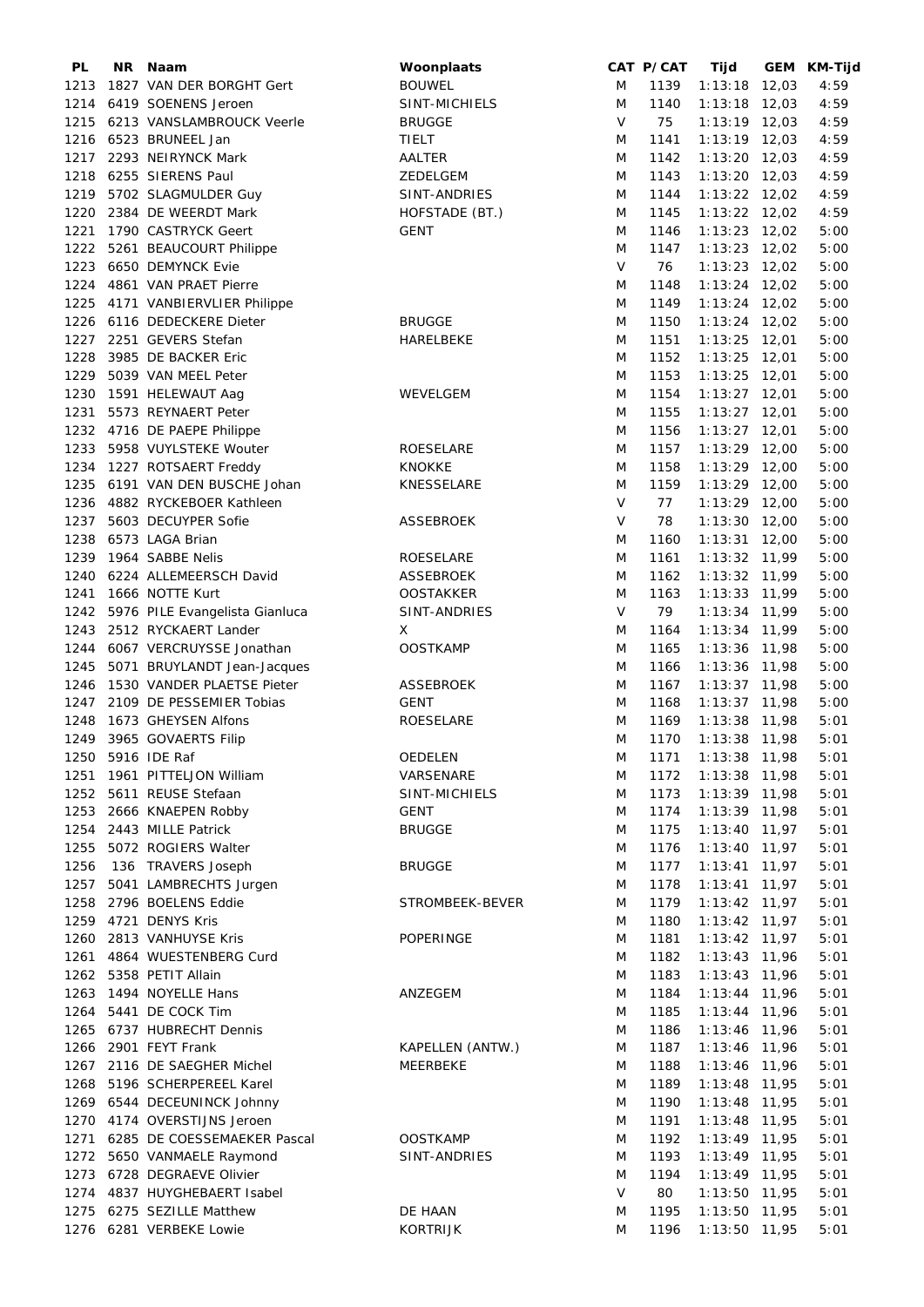| PL   | NR. | Naam                           | Woonplaats          |        | CAT P/CAT | Tijd               | GEM KM-Tijd |
|------|-----|--------------------------------|---------------------|--------|-----------|--------------------|-------------|
| 1277 |     | 2712 BALANCK Tom               | ASSEBROEK           | M      | 1197      | $1:13:50$ 11,95    | 5:01        |
| 1278 |     | 6793 SLOCK Erik                |                     | M      | 1198      | $1:13:51$ 11,94    | 5:01        |
| 1279 |     | 2123 DE JAEGHER Jan            | <b>NINOVE</b>       | M      | 1199      | 1:13:52 11,94      | 5:01        |
| 1280 |     | 4779 MAEBE Donald              |                     | M      | 1200      | 1:13:52 11,94      | 5:01        |
| 1281 |     | 5178 VAN BOXSTAEL Ivan         |                     | M      | 1201      | 1:13:52 11,94      | 5:01        |
| 1282 |     | 2538 FRANCO Philippe           | VARSENARE           | M      | 1202      | $1:13:53$ 11,94    | 5:02        |
| 1283 |     | 2936 PEETERS Glenn             | <b>ZOERSEL</b>      | M      | 1203      | $1:13:53$ 11,94    | 5:02        |
| 1284 |     | 5152 ULRICHTS Hans             |                     | M      | 1204      | 1:13:53 11,94      | 5:02        |
| 1285 |     | 2635 DE CALUWE Jean-Pierre     | <b>BRUGGE</b>       |        | 1205      |                    | 5:02        |
|      |     |                                |                     | M      |           | 1:13:53 11,94      |             |
| 1286 |     | 1076 DEBAERE Brent             | <b>KUURNE</b>       | M      | 1206      | $1:13:53$ 11,94    | 5:02        |
| 1287 |     | 1395 VAN DIENDEREN Stijn       | <b>OVERMERE</b>     | M      | 1207      | $1:13:54$ 11,94    | 5:02        |
| 1288 |     | 4249 VANREYBROUCK Pieter       |                     | M      | 1208      | $1:13:54$ 11,94    | 5:02        |
| 1289 |     | 2996 FEYS Pieter               | <b>BRUGGE</b>       | M      | 1209      | $1:13:54$ 11,94    | 5:02        |
| 1290 |     | 6156 SYMOEN Luc                | <b>GISTEL</b>       | M      | 1210      | $1:13:54$ 11,94    | 5:02        |
| 1291 |     | 1592 HELEWAUT Eric             | SINT-KRUIS (BRUGGE) | M      | 1211      | 1:13:56 11,93      | 5:02        |
| 1292 |     | 2805 VAN ROBAYS Jan            | PITTEM              | M      | 1212      | $1:13:57$ 11,93    | 5:02        |
| 1293 |     | 2574 RAHIER Nick               | <b>BRUGGE</b>       | M      | 1213      | $1:13:57$ 11,93    | 5:02        |
| 1294 |     | 6618 COLPAERT Bernard          |                     | M      | 1214      | 1:14:00 11,92      | 5:02        |
| 1295 |     | 5029 ETEIN Pieter              |                     | M      | 1215      | 1:14:00 11,92      | 5:02        |
| 1296 |     | 272 BRABANT Jos                | <b>MERCHTEM</b>     | M      | 1216      | $1:14:00$ 11,92    | 5:02        |
| 1297 |     | 1832 GULPEN Bart               | <b>OOSTENDE</b>     | M      | 1217      | 1:14:00 11,92      | 5:02        |
| 1298 |     | 5493 VANDENBRAEMBUSSCHE Elever |                     | M      | 1218      | $1:14:01$ 11,92    | 5:02        |
| 1299 |     | 5296 TEUGELS Kris              |                     | M      | 1219      | 1:14:01 11,92      | 5:02        |
| 1300 |     | 5247 COMBES Olivier            |                     | M      | 1220      | $1:14:01$ 11,92    | 5:02        |
| 1301 |     | 5887 VERSAVEL Inge             | <b>BRUGGE</b>       | $\vee$ | 81        | 1:14:02 11,91      | 5:02        |
| 1302 |     | 1791 MERLEVEDE Michael         | WEVELGEM            | M      | 1221      | 1:14:02 11,91      | 5:02        |
| 1303 |     | 2762 HEIJSE Koen               | <b>DRONGEN</b>      | M      | 1222      | $1:14:03$ 11,91    | 5:02        |
| 1304 |     | 5171 TIELEMANS Hans            |                     | M      | 1223      | $1:14:04$ 11,91    | 5:02        |
| 1305 |     | 6739 WYNS Pieter               |                     | M      | 1224      | $1:14:05$ 11,91    | 5:02        |
| 1306 |     | 4140 DE CAUWER Hugo            |                     | M      | 1225      | $1:14:05$ 11,91    | 5:02        |
| 1307 |     | 6557 DELEERSNYDER Olivier      |                     | M      | 1226      | 1:14:06 11,90      | 5:02        |
| 1308 |     | 3954 VERTRIEST Filip           |                     | M      | 1227      | 1:14:06 11,90      | 5:02        |
| 1309 |     | 1259 SMET Marc                 | KEERBERGEN          | M      | 1228      | 1:14:06 11,90      | 5:02        |
| 1310 |     | 1995 COOMAN Johan              | AALST               | M      | 1229      | $1:14:07$ 11,90    | 5:03        |
| 1311 |     | 3990 SOETE Jurgen              |                     | M      | 1230      | $1:14:07$ 11,90    | 5:03        |
| 1312 |     | 1322 SIOEN Geert               | <b>GENT</b>         | M      | 1231      | 1:14:08 11,90      | 5:03        |
|      |     | 1313 1306 VAN STEENBERGHE Bart | <b>ZULTE</b>        | M      | 1232      | 1:14:08 11,90      | 5:03        |
|      |     |                                |                     |        |           | 1233 1:14:09 11,89 |             |
|      |     | 1314 5387 VANKEIRSBILOK Eddy   |                     | M      |           |                    | 5:03        |
|      |     | 1315 1807 FLANNERY Lorraine    | <b>EINDHOVEN</b>    | V      | 82        | $1:14:10$ 11,89    | 5:03        |
|      |     | 1316 4303 SCHOLLAERT Herald    |                     | M      | 1234      | $1:14:10$ 11,89    | 5:03        |
|      |     | 1317 6644 VAN HOLLEBEKE Geert  |                     | M      | 1235      | $1:14:11$ 11,89    | 5:03        |
|      |     | 1318 2026 KERWYN Alain         | <b>OOSTAKKER</b>    | M      | 1236      | $1:14:12$ 11,89    | 5:03        |
|      |     | 1319 1515 DEHEEGHER Philippe   | VLAMERTINGE         | M      | 1237      | $1:14:12$ 11,89    | 5:03        |
| 1320 |     | 4314 DERAMOUDT Marc            |                     | M      | 1238      | $1:14:13$ 11,88    | 5:03        |
| 1321 |     | 6416 VALCKE Tony               | <b>BRUGGE</b>       | M      | 1239      | $1:14:15$ 11,88    | 5:03        |
| 1322 |     | 975 COOREMANS Sven             |                     | M      | 1240      | $1:14:15$ 11,88    | 5:03        |
|      |     | 1323 2289 PLAETINCK Geert      | ST-MARTENS-LATEM    | M      | 1241      | $1:14:16$ 11,88    | 5:03        |
|      |     | 1324 3901 VANOVENACKER Dimitri |                     | M      | 1242      | $1:14:17$ 11,87    | 5:03        |
| 1325 |     | 5168 MASSCHO Bart              |                     | M      | 1243      | $1:14:17$ 11,87    | 5:03        |
| 1326 |     | 1050 DE RIDDER Peter           | <b>BUGGENHOUT</b>   | M      | 1244      | $1:14:17$ 11,87    | 5:03        |
| 1327 |     | 2245 WILLEM Geert              | <b>BRUGGE</b>       | M      | 1245      | $1:14:17$ 11,87    | 5:03        |
| 1328 |     | 2821 MORIS Patrick             | <b>SCHOTEN</b>      | M      | 1246      | $1:14:17$ 11,87    | 5:03        |
|      |     | 1329 1836 VAN DER VEKEN Marc   | KEERBERGEN          | M      | 1247      | $1:14:18$ 11,87    | 5:03        |
| 1330 |     | 3035 BOUCQUET Christophe       | ZWIJNAARDE          | M      | 1248      | $1:14:18$ 11,87    | 5:03        |
|      |     | 1331 6371 LOEYS Nick           | <b>BRUGGE</b>       | M      | 1249      | $1:14:18$ 11,87    | 5:03        |
|      |     | 1332 4262 LAUREYS Pascal       |                     | M      | 1250      | $1:14:19$ 11,87    | 5:03        |
| 1333 |     | 5514 THYS Koen                 |                     | M      | 1251      | $1:14:19$ 11,87    | 5:03        |
|      |     | 1334 2733 PEETERS Stefan       | WILRIJK (ANTW.)     | M      | 1252      | $1:14:19$ 11,87    | 5:03        |
| 1335 |     | 5937 DEPREZ Hermien            | <b>BRUGGE</b>       | V      | 83        | $1:14:19$ 11,87    | 5:03        |
| 1336 |     | 5334 DEPOORTER Olivia          |                     | V      | 84        | $1:14:19$ 11,87    | 5:03        |
| 1337 |     | 5073 BRAEM Glen                |                     | M      | 1253      | $1:14:19$ 11,87    | 5:03        |
| 1338 |     | 1338 SCHOOFS Freddy            | DEURNE (ANTW.)      | M      | 1254      | $1:14:20$ 11,87    | 5:03        |
| 1339 |     | 968 CARVERS Albert             |                     | M      | 1255      | $1:14:20$ 11,87    | 5:03        |
|      |     | 1340 4890 DEULIEGERE Marnix    |                     | M      | 1256      | $1:14:20$ 11,87    | 5:03        |
|      |     |                                |                     |        |           |                    |             |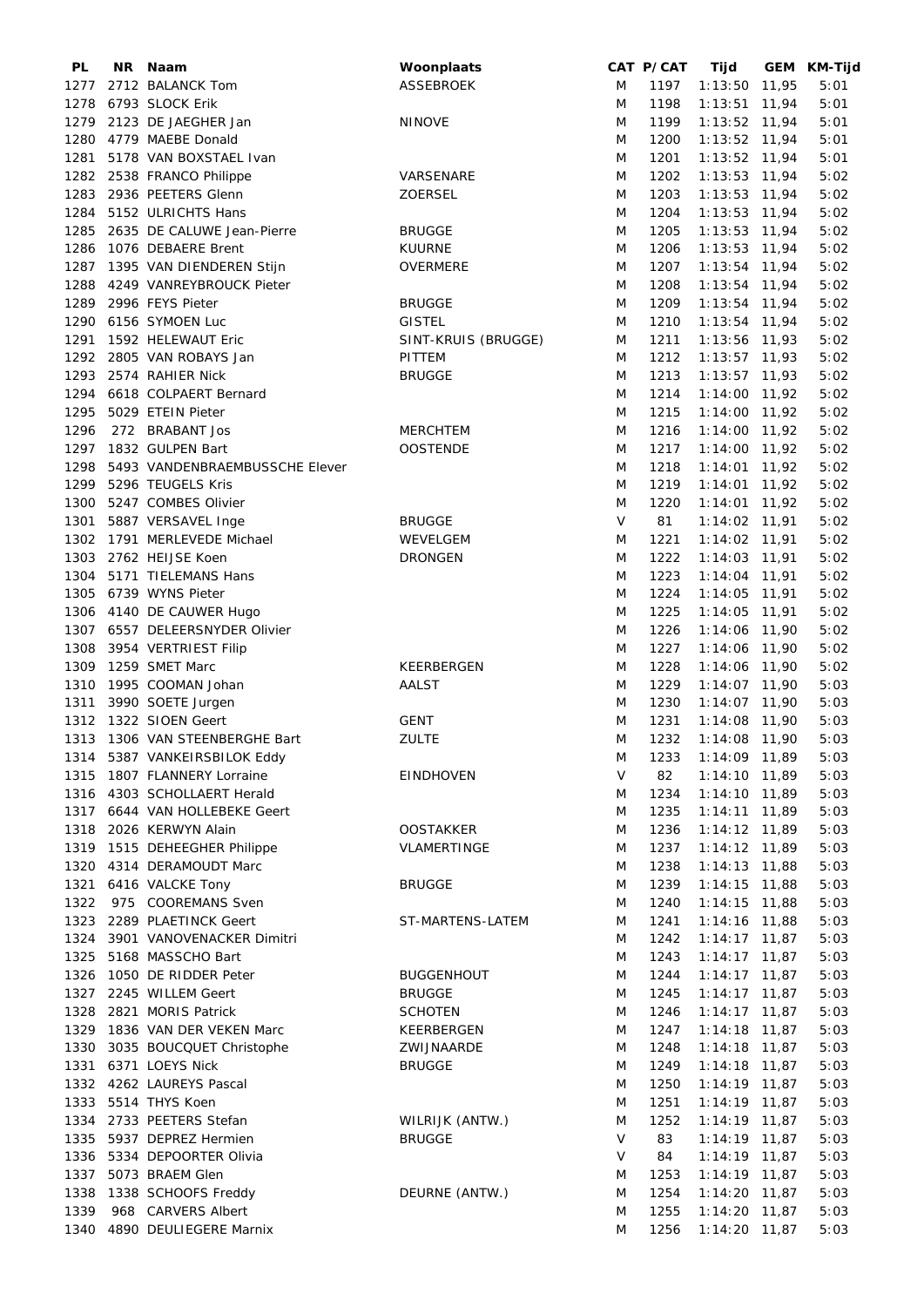| PL   | NR. | Naam                           | Woonplaats          |        | CAT P/CAT | Tijd            |       | GEM KM-Tijd |
|------|-----|--------------------------------|---------------------|--------|-----------|-----------------|-------|-------------|
| 1341 |     | 4903 VERBRUGGHE Jochen         |                     | M      | 1257      | $1:14:20$ 11,87 |       | 5:03        |
| 1342 |     | 4001 DE WITTE Steven           |                     | M      | 1258      | $1:14:20$ 11,87 |       | 5:03        |
| 1343 |     | 3859 GUNS Bart                 |                     | M      | 1259      | $1:14:21$ 11,86 |       | 5:03        |
| 1344 |     | 4902 GEYSEN Jori               |                     | M      | 1260      | 1:14:22 11,86   |       | 5:04        |
| 1345 |     | 5129 LEMAHIEU Karel            |                     | M      | 1261      | $1:14:22$ 11,86 |       | 5:04        |
| 1346 |     | 5571 MESTDAGH Handrik          |                     | M      | 1262      | $1:14:22$ 11,86 |       | 5:04        |
|      |     |                                |                     |        |           |                 |       |             |
| 1347 |     | 2758 VAN PARIJS Peter          | <b>MECHELEN</b>     | M      | 1263      | $1:14:22$ 11,86 |       | 5:04        |
| 1348 |     | 6200 COPPIETERS Tim            | SINT-ANDRIES        | M      | 1264      | 1:14:23 11,86   |       | 5:04        |
| 1349 |     | 2099 DEGRAVE Lies              | AARSELE             | V      | 85        | 1:14:23         | 11,86 | 5:04        |
| 1350 |     | 2822 DE COEN Brecht            | LEDEGEM             | M      | 1265      | $1:14:24$ 11,85 |       | 5:04        |
| 1351 |     | 4135 CORNEILLIE Karel          |                     | M      | 1266      | $1:14:25$ 11,85 |       | 5:04        |
|      |     | 1352 5410 VERSTRAETE Marjolijn |                     | V      | 86        | 1:14:26 11,85   |       | 5:04        |
|      |     | 1353 2455 HINDRYCKX Siebe      | SINT-KRUIS          | M      | 1267      | $1:14:26$ 11,85 |       | 5:04        |
| 1354 |     | 2486 HINDRICKX Wietse          | SINT-KRUIS (BRUGGE) | M      | 1268      | $1:14:26$ 11,85 |       | 5:04        |
| 1355 |     | 2040 DECLERCK Leen             | <b>KOKSIJDE</b>     | V      | 87        | $1:14:27$ 11,85 |       | 5:04        |
| 1356 |     | 5556 VERSCHELDE Bart           |                     | M      | 1269      | $1:14:27$ 11,85 |       | 5:04        |
| 1357 |     | 5024 VANHABCKE Marc            |                     | M      | 1270      | $1:14:27$ 11,85 |       | 5:04        |
| 1358 |     | 5242 ROSSEL Stefaan            |                     | M      | 1271      | $1:14:28$ 11,84 |       | 5:04        |
| 1359 |     | 2516 SOILLE Roland             | <b>MECHELEN</b>     | M      | 1272      | $1:14:29$ 11,84 |       | 5:04        |
|      |     |                                |                     |        |           |                 |       |             |
| 1360 |     | 5859 GERNAEY Jeroen            | <b>WINGENE</b>      | M      | 1273      | $1:14:30$ 11,84 |       | 5:04        |
| 1361 |     | 5191 VAN DE CASTEELE Bernard   |                     | M      | 1274      | $1:14:30$ 11,84 |       | 5:04        |
| 1362 |     | 1354 VAN CAELENBERG Michiel    | <b>LEDE</b>         | M      | 1275      | $1:14:30$ 11,84 |       | 5:04        |
| 1363 |     | 1063 TIJSKENS Guido            | LEEFDAAL            | M      | 1276      | $1:14:32$ 11,83 |       | 5:04        |
| 1364 |     | 5408 DE WEIRDT Matthias        |                     | M      | 1277      | $1:14:32$ 11,83 |       | 5:04        |
| 1365 |     | 5503 LESCRAUWAET Dirk          |                     | M      | 1278      | $1:14:33$ 11,83 |       | 5:04        |
| 1366 |     | 3003 DE SUTTER Gilles          | ZEDELGEM            | M      | 1279      | $1:14:33$ 11,83 |       | 5:04        |
|      |     | 1367 2968 NR 2968              |                     | M      | 1280      | 1:14:34         | 11,83 | 5:04        |
| 1368 |     | 5027 RAES Pepijn               |                     | M      | 1281      | $1:14:34$ 11,83 |       | 5:04        |
| 1369 |     | 2094 VAN LEIRSBERGH Paul       | OEDELEM             | M      | 1282      | $1:14:34$ 11,83 |       | 5:04        |
| 1370 |     | 2400 DE VOLDER Ivan            | WEVELGEM            | M      | 1283      | $1:14:38$ 11,82 |       | 5:05        |
| 1371 |     | 6531 COUFFES Frank             |                     | M      | 1284      | $1:14:38$ 11,82 |       | 5:05        |
|      |     |                                |                     |        |           |                 |       |             |
|      |     | 1372 2205 ROLLING Bruno        | <b>BRUXELLES</b>    | M      | 1285      | $1:14:39$ 11,82 |       | 5:05        |
| 1373 |     | 4834 HERTELEER Olivier         |                     | M      | 1286      | $1:14:40$ 11,81 |       | 5:05        |
| 1374 |     | 1397 VAN DIENDEREN Bert        | OVERMERE            | M      | 1287      | $1:14:41$ 11,81 |       | 5:05        |
| 1375 |     | 1257 DE RIDDER Danny           | <b>BRUSSEL 9</b>    | M      | 1288      | $1:14:41$ 11,81 |       | 5:05        |
|      |     | 1376 5213 BUNGENEERS Pascal    |                     | M      | 1289      | $1:14:41$ 11,81 |       | 5:05        |
|      |     | 1377 1373 VAN DAMME Mieke      | LEDEBERG            | $\vee$ | 88        | $1:14:41$ 11,81 |       | 5:05        |
|      |     | 1378 6105 SPANHOVE Bart        | <b>OOSTKAMP</b>     | M      | 1290      | $1:14:42$ 11,81 |       | 5:05        |
|      |     | 1379 4127 CHRISTIAENS Eddie    |                     | M      | 1291      | $1:14:42$ 11,81 |       | 5:05        |
|      |     | 1380 3899 SCHOLLIERS Marc      |                     | M      | 1292      | $1:14:43$ 11,80 |       | 5:05        |
|      |     | 1381 6420 DE BAETS Eddy        | ZOMERGEM            | M      | 1293      | $1:14:44$ 11,80 |       | 5:05        |
|      |     | 1382 2423 VAN VALCKENBORGH Luc | <b>NINOVE</b>       | M      | 1294      | $1:14:45$ 11,80 |       | 5:05        |
| 1383 |     | 5207 SOBLON Koen               |                     | M      | 1295      | $1:14:45$ 11,80 |       | 5:05        |
| 1384 |     | 5941 MORTIER Filip             | SINT-KRUIS (BRUGGE) | M      | 1296      | $1:14:45$ 11,80 |       | 5:05        |
| 1385 |     | 2462 VAN MULKEN Antonius       | <b>SLUIS</b>        | M      | 1297      | $1:14:46$ 11,80 |       | 5:05        |
|      |     |                                |                     |        |           |                 |       |             |
|      |     | 1386 4035 DE LAENDER Yuan      |                     | M      | 1298      | $1:14:46$ 11,80 |       | 5:05        |
| 1387 |     | 2869 D'HONDT Frederick         | <b>IZEGEM</b>       | M      | 1299      | $1:14:46$ 11,80 |       | 5:05        |
| 1388 |     | 6731 SISSAU Nicole             |                     | V      | 89        | 1:14:46 11,80   |       | 5:05        |
| 1389 |     | 4072 VANBAEKE Kristof          |                     | M      | 1300      | $1:14:46$ 11,80 |       | 5:05        |
| 1390 |     | 5370 DE RYCKE Jan              |                     | M      | 1301      | $1:14:46$ 11,80 |       | 5:05        |
| 1391 |     | 6674 MAENE Peter               |                     | M      | 1302      | $1:14:47$ 11,79 |       | 5:05        |
|      |     | 1392 1009 DEHULSTER Shirley    | SINT-PIETERS-LEEUW  | $\vee$ | 90        | $1:14:47$ 11,79 |       | 5:05        |
| 1393 |     | 1232 THEBEN TERVILE Corneel    | BLANKENBERGE        | M      | 1303      | $1:14:48$ 11,79 |       | 5:05        |
| 1394 |     | 1137 MOTTE Etienne             | <b>JETTE</b>        | M      | 1304      | $1:14:48$ 11,79 |       | 5:05        |
| 1395 |     | 2504 DE GRANDE Robin           | <b>OOSTKAMP</b>     | M      | 1305      | $1:14:48$ 11,79 |       | 5:05        |
|      |     | 1396 6518 JACOBS Connie        | MAASMECHELEN        | V      | 91        | 1:14:48 11,79   |       | 5:05        |
|      |     | 1397 6478 BRUYNEEL Filip       | LEDEBERG (GENT)     | M      | 1306      | $1:14:48$ 11,79 |       | 5:05        |
|      |     |                                |                     |        |           |                 |       |             |
| 1398 |     | 5075 DOPCHIE Anthnoy           |                     | M      | 1307      | $1:14:49$ 11,79 |       | 5:05        |
| 1399 |     | 4073 VANCOLEN Kristof          |                     | M      | 1308      | $1:14:49$ 11,79 |       | 5:05        |
| 1400 |     | 6481 CASTELEYN Geert           | VARSENARE           | M      | 1309      | $1:14:51$ 11,78 |       | 5:06        |
| 1401 |     | 1033 STEPPE Jo                 | <b>BALEGEM</b>      | M      | 1310      | $1:14:51$ 11,78 |       | 5:06        |
|      |     | 1402 1476 TIPS Bruno           | <b>KESSEL-LO</b>    | M      | 1311      | $1:14:51$ 11,78 |       | 5:06        |
| 1403 |     | 5234 VANDE WALLE Jochem        |                     | M      | 1312      | $1:14:52$ 11,78 |       | 5:06        |
|      |     | 1404 1753 DE VULDER Danny      | HERZELE             | M      | 1313      | $1:14:53$ 11,78 |       | 5:06        |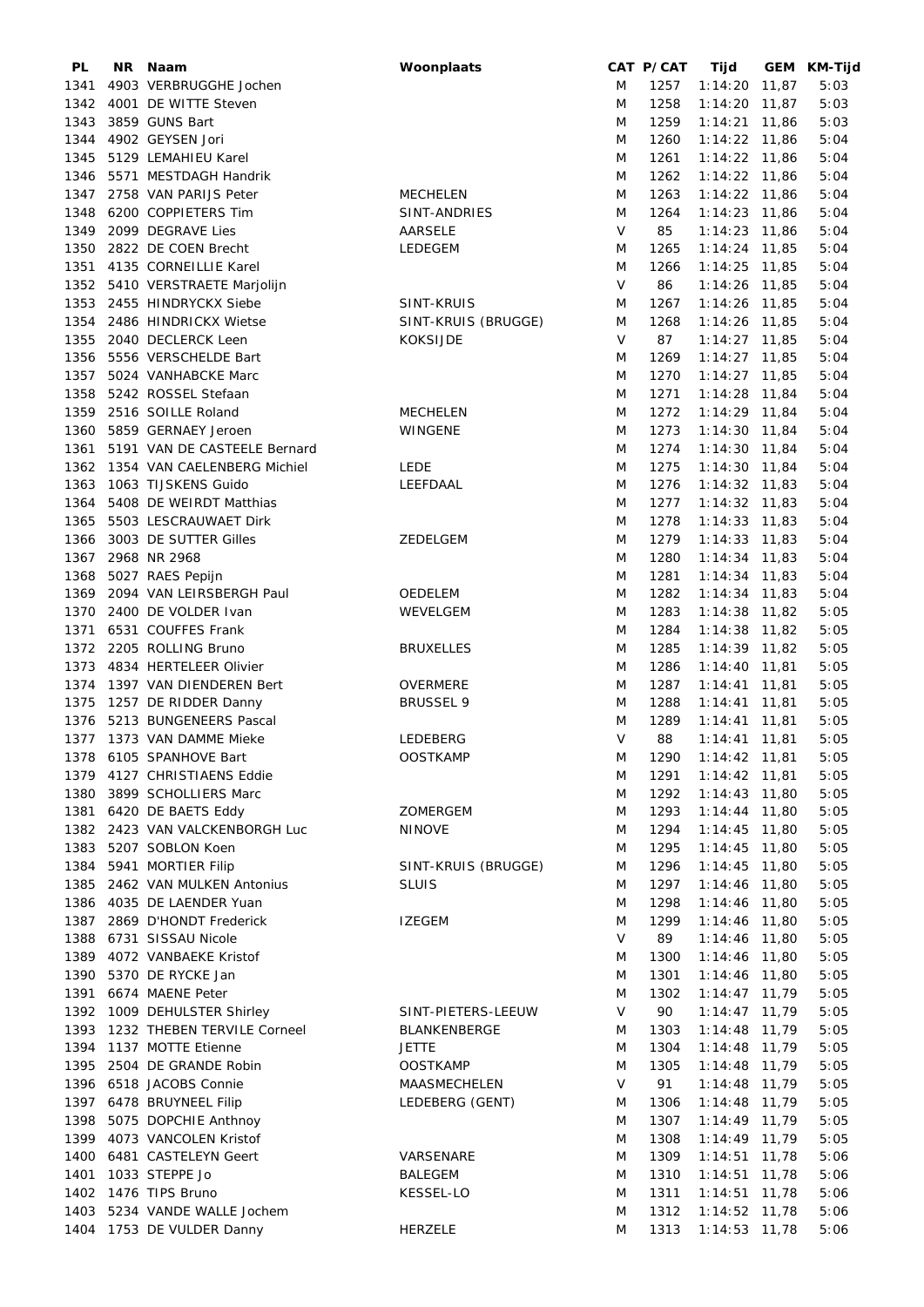| PL   | NR Naam                             | Woonplaats            |        | CAT P/CAT | Tijd            | GEM KM-Tijd |
|------|-------------------------------------|-----------------------|--------|-----------|-----------------|-------------|
| 1405 | 2380 SARLET Antoon                  | ASSEBROEK             | M      | 1314      | $1:14:53$ 11,78 | 5:06        |
| 1406 | 1117 SLABBAERT Tom                  | <b>ZELE</b>           | M      | 1315      | $1:14:54$ 11,78 | 5:06        |
|      | 1407 4727 HEYDRICKX Wouter          |                       | M      | 1316      | $1:14:54$ 11,78 | 5:06        |
| 1408 | 6339 VANDERSNICKT Gilles            | <b>ASSEBROEK</b>      | M      | 1317      | $1:14:56$ 11,77 | 5:06        |
|      |                                     |                       |        |           |                 |             |
| 1409 | 5215 DE KESEL Tom                   |                       | M      | 1318      | $1:14:58$ 11,77 | 5:06        |
| 1410 | 4899 OTT Ria                        |                       | V      | 92        | $1:14:58$ 11,77 | 5:06        |
| 1411 | 2391 TROCH Filip                    | <b>MENEN</b>          | M      | 1319      | 1:14:59 11,76   | 5:06        |
| 1412 | 1305 VAN STEENBERGHE Roel           | <b>ZULTE</b>          | M      | 1320      | 1:14:59 11,76   | 5:06        |
| 1413 | 5834 DUPONT Bart                    | SINT-MICHIELS         | M      | 1321      | 1:14:59 11,76   | 5:06        |
| 1414 | 2390 DE PRYCKER Koen                | <b>ROESELARE</b>      | M      | 1322      | 1:15:00 11,76   | 5:06        |
| 1415 | 3992 CLAEYS Jeroen                  |                       | M      | 1323      | 1:15:00 11,76   | 5:06        |
|      |                                     |                       | V      |           |                 |             |
|      | 1416 5218 VERSCHUEREN Tamara        |                       |        | 93        | 1:15:00 11,76   | 5:06        |
| 1417 | 2806 LAURIDSEN Carsten              | <b>IXELLES</b>        | M      | 1324      | 1:15:01 11,76   | 5:06        |
|      | 1418 5244 ROTSAERT Martine          |                       | V      | 94        | 1:15:02 11,75   | 5:06        |
|      | 1419 4045 VERNAUT Mike              |                       | M      | 1325      | 1:15:02 11,75   | 5:06        |
|      | 1420 6322 MALENGIER Bryan           | <b>ASSEBROEK</b>      | M      | 1326      | $1:15:03$ 11,75 | 5:06        |
| 1421 | 4952 SOENEN Martin                  |                       | M      | 1327      | $1:15:03$ 11,75 | 5:06        |
| 1422 | 2528 RIEMAECKER Catharina           | KNOKKE-HEIST          | V      | 95        | $1:15:04$ 11,75 | 5:06        |
| 1423 | 2529 FINCIOEN Ronny                 | KNOKKE-HEIST          | M      | 1328      | $1:15:05$ 11,75 | 5:06        |
| 1424 | 2086 DEVLIEGHE Dirk                 | KNOKKE-HEIST          | M      | 1329      | 1:15:06 11,74   | 5:07        |
|      |                                     |                       |        |           |                 |             |
| 1425 | 1779 DE GROEVE Ronny                | HEUSDEN (O.-VL.)      | M      | 1330      | 1:15:06 11,74   | 5:07        |
|      | 1426 5822 GEVAERT Francis           | <b>BRUGGE</b>         | M      | 1331      | 1:15:06 11,74   | 5:07        |
|      | 1427 3908 DEGRAEVE Michiel          |                       | M      | 1332      | 1:15:06 11,74   | 5:07        |
| 1428 | 1880 VAN ESCH Stephan               | HEUSDEN-ZOLDER        | M      | 1333      | $1:15:07$ 11,74 | 5:07        |
|      | 1429 6138 VAN PARYS Koen            | <b>BEERNEM</b>        | M      | 1334      | 1:15:08 11,74   | 5:07        |
|      | 1430 5308 VANSEVENANT Hannes        |                       | M      | 1335      | $1:15:10$ 11,73 | 5:07        |
| 1431 | 3953 ABEL Johan                     |                       | M      | 1336      | $1:15:10$ 11,73 | 5:07        |
| 1432 | 1815 BRACKE Yves                    | <b>ERTVELDE</b>       | M      | 1337      | $1:15:10$ 11,73 | 5:07        |
| 1433 | 1495 BAETEN Pieter                  | <b>ZULTE</b>          | M      | 1338      | $1:15:12$ 11,73 | 5:07        |
|      |                                     |                       |        |           |                 |             |
|      | 1434 5404 DE VOORGHT Bernard        |                       | M      | 1339      | $1:15:13$ 11,73 | 5:07        |
|      | 1435 6021 LOUAGIE Henk              | SINT-MICHIELS         | M      | 1340      | $1:15:14$ 11,72 | 5:07        |
|      | 1436 2594 FIGUERDA Jorge            | <b>KAPELLEN</b>       | M      | 1341      | $1:15:14$ 11,72 | 5:07        |
|      | 1437 6748 STEVENS Peter             |                       | M      | 1342      | $1:15:15$ 11,72 | 5:07        |
|      | 1438 1642 SCHOUW Danielle           | <b>CULEMBORG</b>      | $\vee$ | 96        | $1:15:15$ 11,72 | 5:07        |
|      | 1439 6749 DEMEULENAERE Jeroen       |                       | M      | 1343      | $1:15:15$ 11,72 | 5:07        |
|      | 1440 6107 VIERSTRAETE Maarten       | <b>HEULE</b>          | M      | 1344      | $1:15:15$ 11,72 | 5:07        |
|      | 1441 6066 DE WILDE Mitch            | <b>SIJSELE</b>        | M      | 1345      | $1:15:16$ 11,72 | 5:07        |
|      | 1442 4099 RASSCHAERT Dirk           |                       | M      | 1346      | 1:15:16 11,72   | 5:07        |
|      | 1443 1900 KERCKHOVE Koen            | <b>BRUGGE</b>         |        |           |                 |             |
|      |                                     |                       | M      | 1347      | $1:15:16$ 11,72 | 5:07        |
|      | 1444 2650 DE CRAEYE Geert           | LIERDE                | M      | 1348      | $1:15:17$ 11,72 | 5:07        |
|      | 1445 5837 DE WEERDT Eric            | ASSEBROEK             | M      | 1349      | $1:15:17$ 11,72 | 5:07        |
|      | 1446 5226 DE CUYPER Simon           |                       | M      | 1350      | $1:15:17$ 11,72 | 5:07        |
|      | 1447 4965 VAN CALCK Marc            |                       | M      | 1351      | $1:15:18$ 11,71 | 5:07        |
|      | 1448 1845 BEVERNAGE Annick          | DENDERHOUTEM          | V      | 97        | $1:15:19$ 11,71 | 5:07        |
|      | 1449 1057 VALET Andre               | ARLON                 | M      | 1352      | $1:15:19$ 11,71 | 5:07        |
|      | 1450 4986 VAN DAMME Dimitry         |                       | M      | 1353      | $1:15:22$ 11,70 | 5:08        |
| 1451 | 1298 VAN LANDUYT Jens               | NIEUWERKERKEN (AALST) | M      | 1354      | $1:15:22$ 11,70 | 5:08        |
|      | 1452 5462 ACKAERT Christof          |                       | M      | 1355      | $1:15:23$ 11,70 | 5:08        |
|      |                                     |                       |        |           |                 |             |
|      | 1453 4741 CLAEYS Pierre             |                       | M      | 1356      | $1:15:25$ 11,70 | 5:08        |
|      | 1454 2677 VAN DER STICHELEN Stefaan | ZOTTEGEM              | M      | 1357      | 1:15:25 11,70   | 5:08        |
|      | 1455 5128 DETAERE Rafael            |                       | M      | 1358      | 1:15:27 11,69   | 5:08        |
|      | 1456 6184 SCHELSTRAETE Nico         | ADEGEM                | M      | 1359      | $1:15:27$ 11,69 | 5:08        |
|      | 1457 6465 DE GRAEVE Leslie          | SINT-ANDRIES          | V      | 98        | $1:15:29$ 11,68 | 5:08        |
|      | 1458 5981 SOULLIAERT Hans           | <b>OOSTKAMP</b>       | M      | 1360      | $1:15:29$ 11,68 | 5:08        |
|      | 1459 2283 AERTGEERTS Bert           | TESSENDERLO           | M      | 1361      | $1:15:29$ 11,68 | 5:08        |
|      | 1460 1645 ALLY Dirk                 | <b>HOOGLEDE</b>       | M      | 1362      | $1:15:30$ 11,68 | 5:08        |
| 1461 | 5204 DEVOOGHT Dieter                |                       | M      | 1363      | $1:15:30$ 11,68 | 5:08        |
|      | 1462 5662 VANDEWALLE Daan           | SINT-ANDRIES          | M      | 1364      | $1:15:31$ 11,68 | 5:08        |
|      |                                     |                       |        |           |                 |             |
|      | 1463 5615 WEYTS Hans                | ST KRUIS BRUGGE       | M      | 1365      | $1:15:32$ 11,68 | 5:08        |
|      | 1464 6125 DELRUE Danny              | SINT-ANDRIES          | M      | 1366      | $1:15:32$ 11,68 | 5:08        |
|      | 1465 2143 MARCELIS Jean             | AALST                 | M      | 1367      | $1:15:34$ 11,67 | 5:08        |
|      | 1466 1461 DEFORCHE Karel            | <b>IZEGEM</b>         | M      | 1368      | $1:15:35$ 11,67 | 5:09        |
|      | 1467 1201 DE MUYNCK Anthony         | AALTER                | M      | 1369      | $1:15:35$ 11,67 | 5:09        |
|      | 1468 6676 STANDAERT Martine         |                       | V      | 99        | $1:15:36$ 11,67 | 5:09        |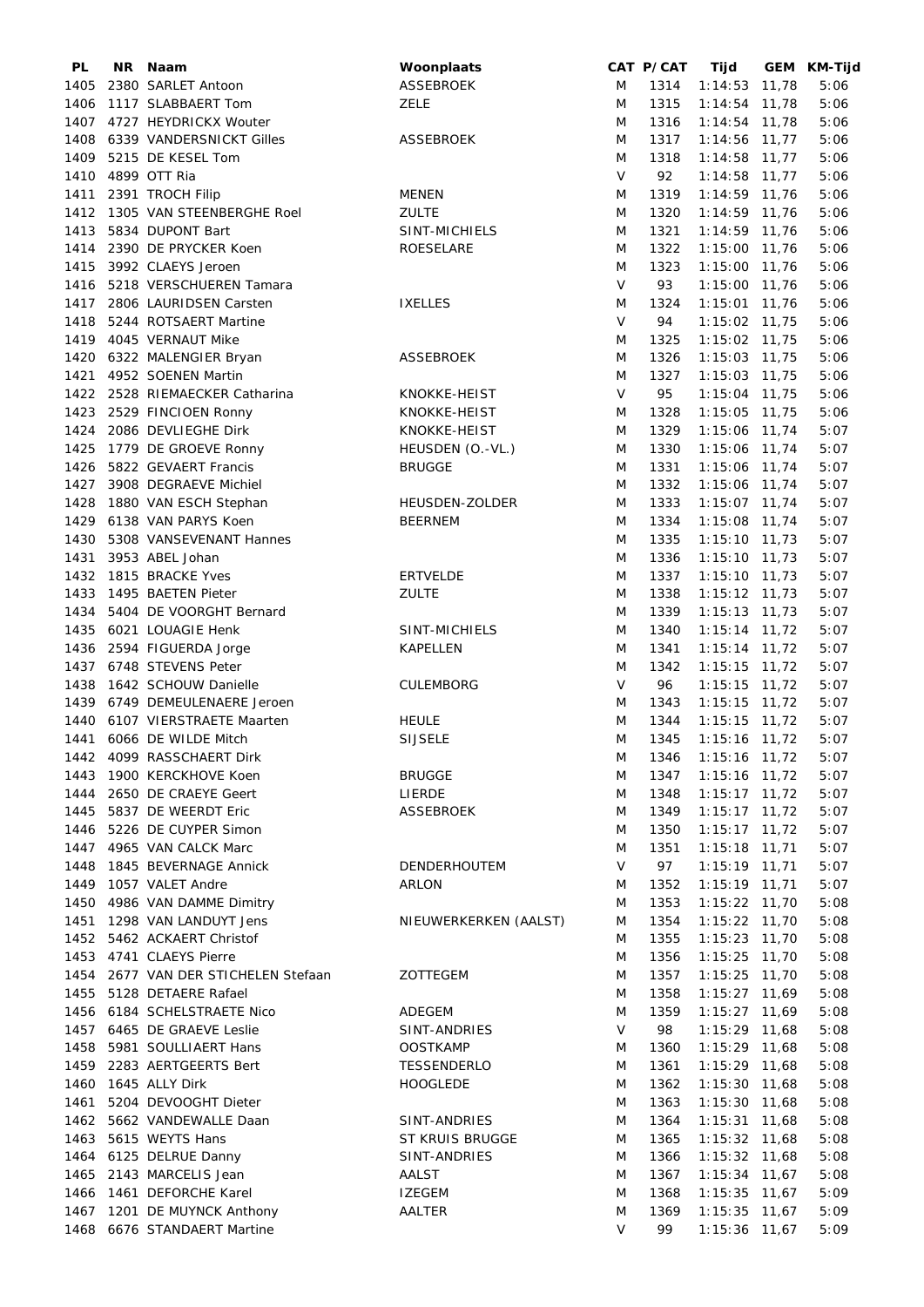| PL   | NR. | Naam                             | Woonplaats               |        | CAT P/CAT | Tijd               | GEM KM-Tijd |
|------|-----|----------------------------------|--------------------------|--------|-----------|--------------------|-------------|
| 1469 |     | 1361 VERHAEGEN Leo               | <b>MERCHTEM</b>          | M      | 1370      | $1:15:37$ 11,66    | 5:09        |
| 1470 |     | 1406 DEWAELE Didier              | KNOKKE-HEIST             | M      | 1371      | $1:15:37$ 11,66    | 5:09        |
| 1471 |     | 4041 VAN NEVEL Yvan              |                          | M      | 1372      | 1:15:38 11,66      | 5:09        |
|      |     | 1472 4910 VRIELINCK Marijke      |                          | V      | 100       | 1:15:39 11,66      | 5:09        |
| 1473 |     | 4701 SEBASTIAAN Dauw             |                          | M      | 1373      | 1:15:40 11,66      | 5:09        |
| 1474 |     | 6715 LOGGHE Frederic             |                          | M      | 1374      | 1:15:40 11,66      | 5:09        |
|      |     |                                  |                          |        |           |                    |             |
| 1475 |     | 4131 NR 4131                     |                          | M      | 1375      | $1:15:40$ 11,66    | 5:09        |
| 1476 |     | 5688 GHILLEBERT Patrick          | <b>BRUGGE</b>            | M      | 1376      | $1:15:40$ 11,66    | 5:09        |
| 1477 |     | 4037 REYERS Manuel               |                          | M      | 1377      | 1:15:40 11,66      | 5:09        |
| 1478 |     | 6286 VERVALLE Melanie            | VELDEGEM                 | $\vee$ | 101       | $1:15:42$ 11,65    | 5:09        |
| 1479 |     | 4783 BRUSSEEL Guy                |                          | M      | 1378      | $1:15:42$ 11,65    | 5:09        |
| 1480 |     | 5087 DE MAERTELAERE Caroline     |                          | $\vee$ | 102       | $1:15:44$ 11,65    | 5:09        |
| 1481 |     | 2619 DEUWEL Rudy                 | <b>EVERGEM</b>           | M      | 1379      | $1:15:44$ 11,65    | 5:09        |
|      |     | 1482 6291 WELLENS Dimi           | <b>BRUGGE</b>            | M      | 1380      | $1:15:44$ 11,65    | 5:09        |
| 1483 |     | 4142 DALLE Jean-Louis            |                          | M      | 1381      | $1:15:44$ 11,65    | 5:09        |
|      |     |                                  |                          |        |           |                    |             |
| 1484 |     | 3981 BAERT Tom                   |                          | M      | 1382      | $1:15:45$ 11,64    | 5:09        |
| 1485 |     | 2897 JOYE Jeroen                 | SINT-KRUIS (BRUGGE)      | M      | 1383      | $1:15:46$ 11,64    | 5:09        |
| 1486 |     | 1867 VANEECKHOUT Davy            | ANZEGEM                  | M      | 1384      | $1:15:47$ 11,64    | 5:09        |
| 1487 |     | 2654 DEBONTRIDDER Agnes          | <b>GOOIK</b>             | V      | 103       | $1:15:47$ 11,64    | 5:09        |
| 1488 |     | 5078 AMIJS Tom                   |                          | M      | 1385      | $1:15:47$ 11,64    | 5:09        |
| 1489 |     | 1006 MELMOUX Berry               | MALDEGEM                 | M      | 1386      | $1:15:47$ 11,64    | 5:09        |
| 1490 |     | 2090 MORTIER Dieter              | <b>BEERNEM</b>           | M      | 1387      | $1:15:48$ 11,64    | 5:09        |
|      |     | 1491 4912 VENS Hans              |                          | M      | 1388      | $1:15:49$ 11,63    | 5:09        |
|      |     | 1492 6502 SAP Julie              |                          | $\vee$ | 104       | $1:15:50$ 11,63    | 5:10        |
|      |     |                                  | WINGENE                  |        |           |                    |             |
| 1493 |     | 1152 KEIRENS Andy                | LEBBEKE                  | M      | 1389      | $1:15:50$ 11,63    | 5:10        |
| 1494 |     | 4173 COUDEVILLE Jan              |                          | M      | 1390      | $1:15:52$ 11,63    | 5:10        |
| 1495 |     | 5106 VANNESTE Bernard            |                          | M      | 1391      | $1:15:52$ 11,63    | 5:10        |
| 1496 |     | 1146 CAMPS Ilse                  | PAAL                     | V      | 105       | 1:15:52 11,63      | 5:10        |
| 1497 |     | 1638 ALPAERT Frans               | <b>CROISSY SUR SEINE</b> | M      | 1392      | $1:15:52$ 11,63    | 5:10        |
| 1498 |     | 1758 WAUTERS Wim                 | AALST                    | M      | 1393      | $1:15:53$ 11,62    | 5:10        |
| 1499 |     | 3044 VERMEIRE Pieter             | <b>BRUGGE</b>            | M      | 1394      | $1:15:53$ 11,62    | 5:10        |
| 1500 |     | 4824 VAN MOORTEL Christophe      |                          | M      | 1395      | 1:15:54 11,62      | 5:10        |
| 1501 |     | 5309 DESCHUYTER Nicolas          |                          | M      | 1396      | 1:15:54 11,62      | 5:10        |
|      |     |                                  |                          |        |           |                    |             |
|      |     | 1502 6095 CAESTECKER Laurens     | <b>BRUGGE</b>            | M      | 1397      | $1:15:54$ 11,62    | 5:10        |
| 1503 |     | 5494 REYS Steve                  |                          | M      | 1398      | $1:15:55$ 11,62    | 5:10        |
| 1504 |     | 1928 DE BROONE Korneel           | <b>ZEDELGEM</b>          | M      | 1399      | $1:15:55$ 11,62    | 5:10        |
|      |     | 1505 6692 DECONINCK Lieve        |                          | $\vee$ | 106       | $1:15:55$ 11,62    | 5:10        |
|      |     | 1506 2818 DE COCKER Jacques      | <b>OOSTERZELE</b>        | M      |           | 1400 1:15:56 11,62 | 5:10        |
|      |     | 1507 2527 VAN RAEPENBUSCH Jackie | KNOKKE-HEIST             | M      | 1401      | 1:15:57 11,61      | 5:10        |
|      |     | 1508 6373 MESTDAGH Gilles        | SINT-ANDRIES             | M      | 1402      | $1:15:57$ 11,61    | 5:10        |
|      |     | 1509 4034 PILLE Nicolas          |                          | M      | 1403      | $1:15:58$ 11,61    | 5:10        |
|      |     | 1510 2766 MARCUS Gunther         | <b>BRUGGE</b>            | M      | 1404      | $1:15:59$ 11,61    | 5:10        |
|      |     | 1511 1368 GODDYN Sophie          | <b>BREDENE</b>           | V      | 107       | $1:15:59$ 11,61    | 5:10        |
|      |     |                                  |                          |        |           |                    |             |
|      |     | 1512 1260 LONCKE Frankie         | LISSEWEGE                | M      | 1405      | $1:16:00$ 11,61    | 5:10        |
|      |     | 1513 4771 PIEMONTE Lorenzo       |                          | M      | 1406      | $1:16:00$ 11,61    | 5:10        |
|      |     | 1514 4308 ALLEMEERSCH Greet      |                          | V      | 108       | $1:16:01$ 11,60    | 5:10        |
| 1515 |     | 5969 MEIRE Serge                 | ASSEBROEK                | M      | 1407      | $1:16:02$ 11,60    | 5:10        |
|      |     | 1516 1875 ROOBAERT Jos           | AALST                    | M      | 1408      | $1:16:03$ 11,60    | 5:10        |
|      |     | 1517 5610 JACXSENS Luk           | VARSENARE                | M      | 1409      | $1:16:03$ 11,60    | 5:10        |
| 1518 |     | 1744 INNEGRAEVE Dimitri          | <b>BRUGGE</b>            | M      | 1410      | 1:16:04 11,60      | 5:10        |
| 1519 |     | 1676 VANPOUCKE Marleen           | OEDELEM                  | V      | 109       | 1:16:04 11,60      | 5:10        |
| 1520 |     | 3000 CLAEYS Sharon               |                          |        | 1411      |                    |             |
|      |     |                                  | OEDELEM                  | M      |           | 1:16:04 11,60      | 5:10        |
| 1521 |     | 5972 PYFFEROEN Bart              | VARSENARE                | M      | 1412      | 1:16:04 11,60      | 5:10        |
|      |     | 1522 4065 DENYS Eric             |                          | M      | 1413      | $1:16:05$ 11,59    | 5:11        |
|      |     | 1523 1421 AUDENAERT Ruben        | <b>GENT</b>              | M      | 1414      | $1:16:05$ 11,59    | 5:11        |
| 1524 |     | 5481 ZEENAENE Pieter             |                          | M      | 1415      | 1:16:05 11,59      | 5:11        |
| 1525 |     | 4991 DE JONGHE Thomas            |                          | M      | 1416      | 1:16:07 11,59      | 5:11        |
|      |     | 1526 2631 CARTREUL Annelies      | <b>IZEGEM</b>            | $\vee$ | 110       | $1:16:07$ 11,59    | 5:11        |
|      |     | 1527 2216 VOLBRECHT Guy          | <b>BRUGGE</b>            | M      | 1417      | 1:16:07 11,59      | 5:11        |
|      |     | 1528 2111 BOEYAERT Peter         | <b>OOSTKAMP</b>          | M      | 1418      | 1:16:08 11,58      | 5:11        |
|      |     | 1529 5974 BASSOUNE Mo            | <b>OOSTENDE</b>          |        |           |                    | 5:11        |
|      |     |                                  |                          | M      | 1419      | $1:16:08$ 11,58    |             |
|      |     | 1530 6410 DE CLOEDT Thibault     | SINT-ANDRIES             | M      | 1420      | 1:16:09 11,58      | 5:11        |
|      |     | 1531 4819 WYSEUR Marc            |                          | M      | 1421      | $1:16:10$ 11,58    | 5:11        |
|      |     | 1532 1525 LEMMENS Ivo            | SINT-MARTENS-LATEM       | M      | 1422      | $1:16:10$ 11,58    | 5:11        |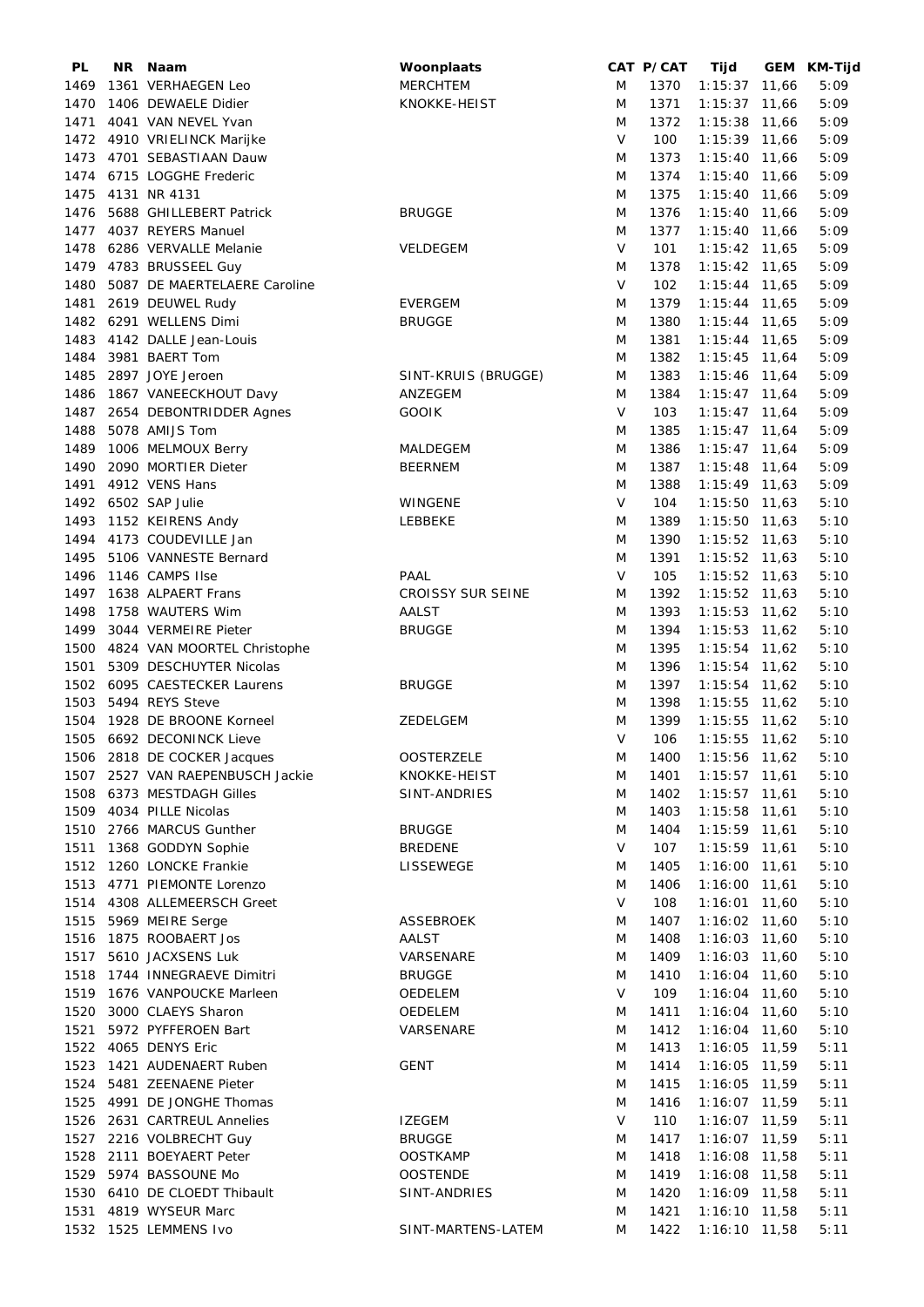| PL   | NR. | Naam                              | Woonplaats          |   | CAT P/CAT | Tijd            |       | GEM KM-Tijd |
|------|-----|-----------------------------------|---------------------|---|-----------|-----------------|-------|-------------|
| 1533 |     | 2166 DEN HERDER Hugo              | ERPE-MERE           | M | 1423      | 1:16:11         | 11,58 | 5:11        |
| 1534 |     | 2770 DE BOIS Erwin                | SINT-ANDRIES        | M | 1424      | 1:16:11         | 11,58 | 5:11        |
| 1535 |     | 5156 MARTENS Rik                  |                     | M | 1425      | $1:16:12$ 11,57 |       | 5:11        |
| 1536 |     | 5140 DE COSTER Robert             |                     | M | 1426      | $1:16:13$ 11,57 |       | 5:11        |
| 1537 |     | 5786 BOYDENS Wim                  | <b>OOSTKAMP</b>     | M | 1427      | $1:16:14$ 11,57 |       | 5:11        |
| 1538 |     | 5224 MUYS Pascal                  |                     | M | 1428      | $1:16:15$ 11,57 |       | 5:11        |
|      |     |                                   |                     |   |           |                 |       |             |
| 1539 |     | 6787 WINTEKOGEL Hilde             |                     | V | 111       | $1:16:15$ 11,57 |       | 5:11        |
| 1540 |     | 4243 DE JONGH Walter              |                     | M | 1429      | $1:16:16$ 11,56 |       | 5:11        |
| 1541 |     | 1517 SEGAERT Jurgen               | JABBEKE             | M | 1430      | $1:16:17$ 11,56 |       | 5:11        |
| 1542 |     | 4010 VERHAEGE Olivier             |                     | M | 1431      | 1:16:18 11,56   |       | 5:11        |
| 1543 |     | 1273 DE JAEGER Steven             | MALDEGEM            | M | 1432      | 1:16:18 11,56   |       | 5:11        |
| 1544 |     | 1367 VAN GORP Alfons              | LICHTAART           | M | 1433      | $1:16:20$ 11,55 |       | 5:12        |
| 1545 |     | 4009 THYS Luk                     |                     | M | 1434      | 1:16:20 11,55   |       | 5:12        |
| 1546 |     | 1166 DE BOEVER Kristof            | <b>LOCHRISTI</b>    | M | 1435      | 1:16:20 11,55   |       | 5:12        |
| 1547 |     | 1040 VAN LAERE Lode               | <b>GENT</b>         | M | 1436      | $1:16:20$ 11,55 |       | 5:12        |
| 1548 |     | 2215 DOOMS Steven                 | ZWIJNAARDE          | M | 1437      | $1:16:20$ 11,55 |       | 5:12        |
| 1549 |     | 1034 WISSE Johan                  | <b>KNOKKE HEIST</b> | M | 1438      | $1:16:21$ 11,55 |       | 5:12        |
|      |     |                                   |                     |   | 1439      |                 |       |             |
| 1550 |     | 4930 DE BACKER Kris               |                     | M |           | $1:16:21$ 11,55 |       | 5:12        |
| 1551 |     | 1359 VAN EYNDE Donaat             | <b>LOKEREN</b>      | M | 1440      | $1:16:22$ 11,55 |       | 5:12        |
| 1552 |     | 6158 SCHOUTEERE Luc               | SINT-ANDRIES        | M | 1441      | $1:16:22$ 11,55 |       | 5:12        |
| 1553 |     | 2350 AALVOET Maarten              | LEDEGEM             | M | 1442      | $1:16:22$ 11,55 |       | 5:12        |
| 1554 |     | 1718 DEMUYNCK Tom                 | LENDELEDE           | M | 1443      | $1:16:22$ 11,55 |       | 5:12        |
| 1555 |     | 4168 DE MULDER Guido              |                     | M | 1444      | $1:16:23$ 11,55 |       | 5:12        |
|      |     | 1556 2498 EYCKMANS Eric           | <b>VORST</b>        | M | 1445      | $1:16:25$ 11,54 |       | 5:12        |
|      |     | 1557 4706 MADOU Tom               |                     | M | 1446      | $1:16:27$ 11,54 |       | 5:12        |
| 1558 |     | 6679 LOGGHE Kris                  |                     | M | 1447      | $1:16:27$ 11,54 |       | 5:12        |
| 1559 |     | 4194 AERNOUT Henk                 |                     | M | 1448      | $1:16:29$ 11,53 |       | 5:12        |
| 1560 |     | 2377 POUBLON Paul                 | <b>DUDZELE</b>      | M | 1449      | $1:16:30$ 11,53 |       | 5:12        |
|      |     |                                   |                     |   |           |                 |       |             |
| 1561 |     | 6136 DENOLF Kurt                  | <b>KNOKKE</b>       | M | 1450      | $1:16:30$ 11,53 |       | 5:12        |
| 1562 |     | 6109 VAN ROYEN Sven               | VARSENARE           | M | 1451      | $1:16:31$ 11,53 |       | 5:12        |
| 1563 |     | 2688 MEULEMAN Peter               | <b>BEVEREN-WAAS</b> | M | 1452      | $1:16:31$ 11,53 |       | 5:12        |
|      |     | 1564 6661 VANSTEELANDT Johan      |                     | M | 1453      | $1:16:32$ 11,52 |       | 5:12        |
| 1565 |     | 1743 HULSBOSCH Werner             | KAPELLE-OP-DEN-BOS  | M | 1454      | $1:16:32$ 11,52 |       | 5:12        |
|      |     | 1566 2597 WAREMOES Noel           | ZOTTEGEM            | M | 1455      | $1:16:32$ 11,52 |       | 5:12        |
|      |     | 1567 2604 DERNAUCOURT Marijke     | ZOTTEGEM            | V | 112       | $1:16:32$ 11,52 |       | 5:12        |
| 1568 |     | 2655 ELINCKX Rudy                 | LENNIK              | M | 1456      | $1:16:32$ 11,52 |       | 5:12        |
|      |     | 1569 2339 DESCHEPPER Filip        | <b>BRUGGE 3</b>     | M | 1457      | 1:16:33 11,52   |       | 5:12        |
|      |     | 1570 2880 MERCHIERS Pascal        | ZWALM               | M | 1458      | $1:16:34$ 11,52 |       | 5:13        |
|      |     | 1571 4949 CERCET Christiaan       |                     | M | 1459      | $1:16:35$ 11,52 |       | 5:13        |
|      |     | 1572 1085 GRECK Andre             | NIEUWPOORT          | M | 1460      | $1:16:35$ 11,52 |       | 5:13        |
|      |     |                                   |                     |   |           |                 |       |             |
|      |     | 1573 4250 JUOCZYC Lucien          |                     | M | 1461      | $1:16:36$ 11,51 |       | 5:13        |
|      |     | 1574 5558 VAN DE KERCKHAVE Pieter |                     | M | 1462      | $1:16:36$ 11,51 |       | 5:13        |
|      |     | 1575 2003 GOOSSENS Martine        | OUDENAARDE          | V | 113       | $1:16:37$ 11,51 |       | 5:13        |
|      |     | 1576 5994 MASSELUS Bert           | SINT-KRUIS (BRUGGE) | M | 1463      | $1:16:39$ 11,51 |       | 5:13        |
|      |     | 1577 1851 KERWYN Yves             | HEUSDEN (O.-VL.)    | M | 1464      | $1:16:40$ 11,50 |       | 5:13        |
| 1578 |     | 1385 MARBAIX Lucien               | <b>BRUXELLES 18</b> | M | 1465      | $1:16:40$ 11,50 |       | 5:13        |
| 1579 |     | 2870 DE BUCK Willem               | AARTRIJKE           | M | 1466      | $1:16:40$ 11,50 |       | 5:13        |
|      |     | 1580 5076 LICOPPE Muc             |                     | M | 1467      | $1:16:42$ 11,50 |       | 5:13        |
| 1581 |     | 5932 MACOURS Kristof              | <b>BRUGGE</b>       | M | 1468      | $1:16:42$ 11,50 |       | 5:13        |
|      |     | 1582 2357 VANDECAPELLE Sem        | <b>BEERNEM</b>      | M | 1469      | $1:16:43$ 11,50 |       | 5:13        |
| 1583 |     | 1334 NEYT Manuella                | LOKEREN             | V | 114       | $1:16:44$ 11,49 |       | 5:13        |
| 1584 |     | 979 HONLET Michel                 |                     | M | 1470      | $1:16:45$ 11,49 |       | 5:13        |
|      |     |                                   |                     |   |           |                 |       |             |
| 1585 |     | 2324 ROOSE Vicky                  | <b>GENT</b>         | V | 115       | $1:16:46$ 11,49 |       | 5:13        |
|      |     | 1586 2207 BOSTYN Koen             | <b>DIKSMUIDE</b>    | M | 1471      | $1:16:47$ 11,49 |       | 5:13        |
|      |     | 1587 1727 DEVROYE Kim             | WINGENE             | M | 1472      | $1:16:48$ 11,48 |       | 5:13        |
| 1588 |     | 3852 VANDAELE Pieter              |                     | M | 1473      | $1:16:48$ 11,48 |       | 5:13        |
|      |     | 1589 5237 SCHELLENS Ivan          |                     | M | 1474      | $1:16:49$ 11,48 |       | 5:14        |
|      |     | 1590 4028 VAN DE MAELE Griet      |                     | V | 116       | $1:16:49$ 11,48 |       | 5:14        |
| 1591 |     | 5581 VANDEWIELE Rik               |                     | M | 1475      | $1:16:49$ 11,48 |       | 5:14        |
|      |     | 1592 5124 LOMÉE Tom               |                     | M | 1476      | $1:16:49$ 11,48 |       | 5:14        |
|      |     | 1593 1654 WILLE Mieke             | <b>NINOVE</b>       | V | 117       | $1:16:49$ 11,48 |       | 5:14        |
|      |     | 1594 2356 BEEKAERT Jakob          | DADIZELE            | M | 1477      | $1:16:50$ 11,48 |       | 5:14        |
|      |     | 1595 2126 DEBOT Dirk              | TENAT               | M | 1478      | $1:16:50$ 11,48 |       | 5:14        |
|      |     | 1596 5482 PIETERS Jean Claude     |                     | M | 1479      | $1:16:50$ 11,48 |       | 5:14        |
|      |     |                                   |                     |   |           |                 |       |             |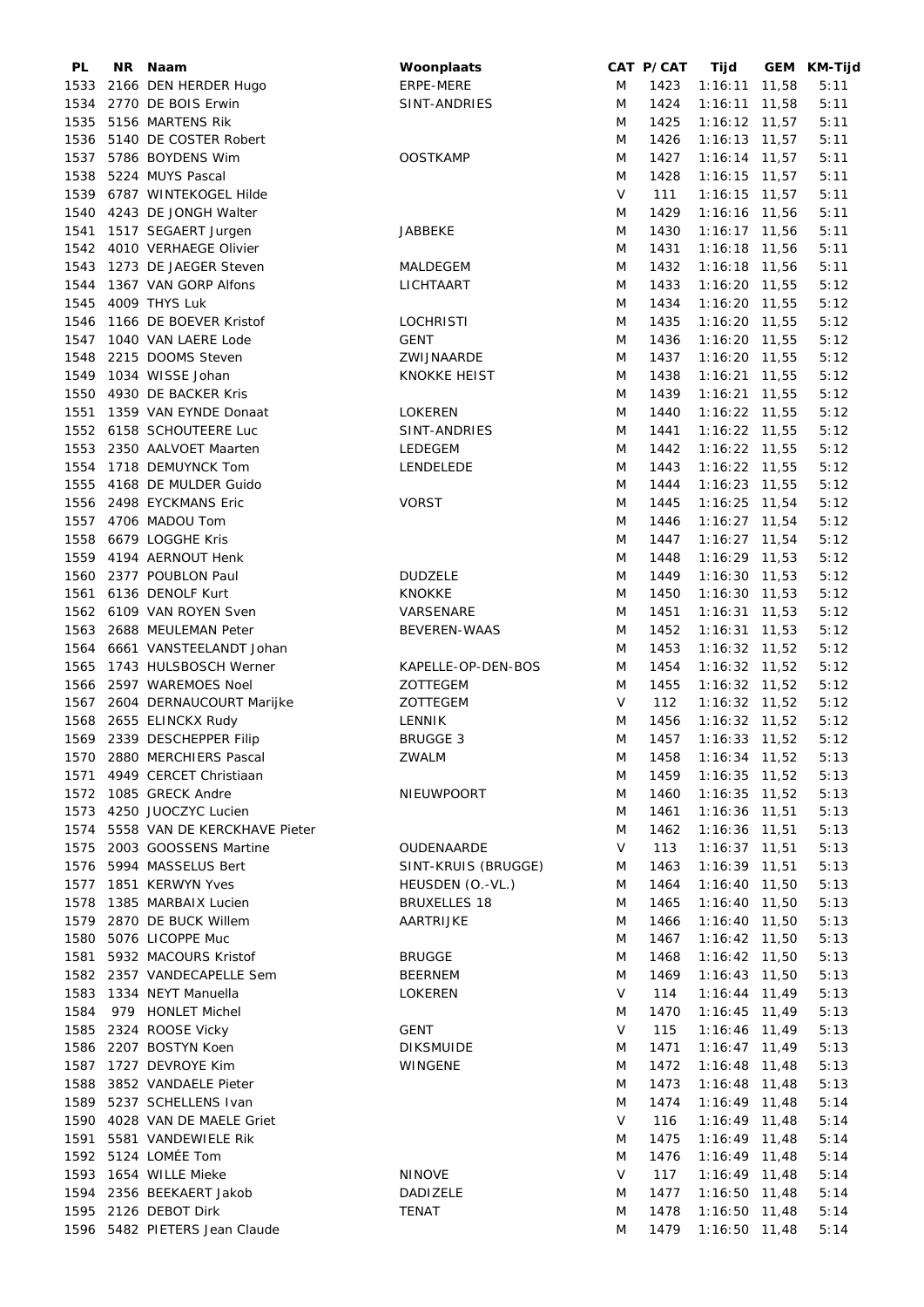| PL   | NR. | Naam                         | Woonplaats          |        | CAT P/CAT | Tijd            | GEM KM-Tijd |
|------|-----|------------------------------|---------------------|--------|-----------|-----------------|-------------|
| 1597 |     | 2259 STEVENS Siemen          | SINT-KRUIS (BRUGGE) | M      | 1480      | $1:16:50$ 11,48 | 5:14        |
| 1598 |     | 6147 SOMERS Tony             | JABBEKE             | M      | 1481      | $1:16:50$ 11,48 | 5:14        |
| 1599 |     | 1842 SCHATTEMAN Hugo         | LOKEREN             | M      | 1482      | $1:16:52$ 11,47 | 5:14        |
| 1600 |     | 5136 VERHAEGEN Jan           |                     | M      | 1483      | $1:16:53$ 11,47 | 5:14        |
| 1601 |     | 6653 VAN HOLLEBEKE Ellen     |                     | V      | 118       | $1:16:54$ 11,47 | 5:14        |
| 1602 |     | 5036 BREUNIG Aaron           |                     | M      | 1484      |                 | 5:14        |
|      |     |                              |                     |        |           | $1:16:55$ 11,47 |             |
| 1603 |     | 6724 CLAEYS Karel            |                     | M      | 1485      | $1:16:55$ 11,47 | 5:14        |
| 1604 |     | 4115 COLEMONS Arnaud         |                     | M      | 1486      | 1:16:56 11,46   | 5:14        |
| 1605 |     | 1905 DEBROUX Janick          | LANDEN              | V      | 119       | 1:16:56 11,46   | 5:14        |
| 1606 |     | 6577 VAN DEN BERGHE Sandra   |                     | V      | 120       | $1:16:57$ 11,46 | 5:14        |
| 1607 |     | 2367 SWIMBERGHE Jani         | <b>SIJSELE</b>      | M      | 1487      | $1:16:57$ 11,46 | 5:14        |
| 1608 |     | 1581 VERHOESTRAETE Jo        | WAREGEM             | M      | 1488      | $1:16:57$ 11,46 | 5:14        |
| 1609 |     | 2270 CORNET Gregory          | AARTRIJKE           | M      | 1489      | 1:16:58 11,46   | 5:14        |
| 1610 |     | 6151 HONDEKYN Dries          | VARSENARE           | M      | 1490      | 1:16:58 11,46   | 5:14        |
| 1611 |     | 1441 PEETERS Jasmien         | ANTWERPEN           | V      | 121       | 1:16:58 11,46   | 5:14        |
| 1612 |     | 2497 VERSCHELDEN Marc        | MEERBEKE            | M      | 1491      | 1:16:58 11,46   | 5:14        |
| 1613 |     | 5142 VERBAUWHEDE Patrick     |                     | M      | 1492      | 1:16:59 11,46   | 5:14        |
|      |     | 4129 SEGHERS Veerle          |                     | V      | 122       | 1:16:59 11,46   |             |
| 1614 |     |                              |                     |        |           |                 | 5:14        |
| 1615 |     | 2069 JANSSENS Franky         | ZWANKENDAMME        | V      | 123       | $1:17:00$ 11,45 | 5:14        |
| 1616 |     | 4088 HENSCHOOTE Dries        |                     | M      | 1493      | $1:17:01$ 11,45 | 5:14        |
| 1617 |     | 6295 BASSLE Febe             | <b>BRUGGE</b>       | $\vee$ | 124       | $1:17:02$ 11,45 | 5:14        |
| 1618 |     | 2879 DEFLO Gino              | WEVELGEM            | M      | 1494      | $1:17:02$ 11,45 | 5:14        |
| 1619 |     | 2433 DE CLERCQ Aime          | <b>GENT</b>         | M      | 1495      | $1:17:02$ 11,45 | 5:14        |
| 1620 |     | 1801 DAUCHOT Jean-Louis      | <b>BRUXELLES 15</b> | M      | 1496      | $1:17:04$ 11,44 | 5:15        |
| 1621 |     | 4767 ALLAERT Patrick         |                     | M      | 1497      | $1:17:04$ 11,44 | 5:15        |
| 1622 |     | 5978 DE SLOOVERE Johan       | <b>BLANKENBERGE</b> | M      | 1498      | $1:17:05$ 11,44 | 5:15        |
| 1623 |     | 1019 DENIJS Hans             | OEDELEM             | M      | 1499      | $1:17:06$ 11,44 | 5:15        |
| 1624 |     | 2155 ROGGEMAN Chris          | <b>HERDERSEM</b>    | M      | 1500      | $1:17:06$ 11,44 | 5:15        |
|      |     | 5314 DERUYTER Stefaan        |                     |        |           |                 |             |
| 1625 |     |                              |                     | M      | 1501      | $1:17:07$ 11,44 | 5:15        |
| 1626 |     | 4158 VAN GUYSE Dirk          |                     | M      | 1502      | $1:17:08$ 11,43 | 5:15        |
| 1627 |     | 4027 POTTIER Wouter          |                     | M      | 1503      | $1:17:08$ 11,43 | 5:15        |
| 1628 |     | 982 BERT Joost               |                     | M      | 1504      | $1:17:08$ 11,43 | 5:15        |
| 1629 |     | 4806 DE JONCKHEERE Patrick   |                     | M      | 1505      | $1:17:08$ 11,43 | 5:15        |
| 1630 |     | 5040 VANDEWEGHE Ruben        |                     | M      | 1506      | $1:17:09$ 11,43 | 5:15        |
| 1631 |     | 2476 VANHOYWEGHEN Tom        | LEBBEKE             | M      | 1507      | $1:17:11$ 11,43 | 5:15        |
| 1632 |     | 1510 VAN ENGELANDT Martine   | VLAMERTINGE         | V      | 125       | $1:17:12$ 11,42 | 5:15        |
|      |     | 1633 2893 DE MUYNCK Jo       | <b>NEVELE</b>       | M      | 1508      | $1:17:13$ 11,42 | 5:15        |
|      |     | 1634 1846 DEPAUW Luc         | <b>WAMBEEK</b>      | M      | 1509      | 1:17:14 11,42   | 5:15        |
|      |     | 1635 1781 SCHEPENS Hugo      | AALST               | M      | 1510      | $1:17:15$ 11,42 | 5:15        |
|      |     | 1636 2305 GEERTS Pol         | <b>MEERLE</b>       | M      | 1511      | $1:17:16$ 11,42 | 5:15        |
|      |     |                              |                     |        |           |                 |             |
|      |     | 1637 1215 DEVLOO Pieter      | VLIERZELE           | M      | 1512      | $1:17:16$ 11,42 | 5:15        |
|      |     | 1638 5776 DEVINCK Philip     | KNOKKE-HEIST        | M      | 1513      | $1:17:16$ 11,42 | 5:15        |
|      |     | 1639 1036 GROBET Peter       | <b>HEVERLEE</b>     | M      | 1514      | $1:17:17$ 11,41 | 5:15        |
| 1640 |     | 5850 GOETHALS Frederik       | <b>OOSTAKKER</b>    | M      | 1515      | $1:17:17$ 11,41 | 5:15        |
| 1641 |     | 3958 NAN Alejandro           |                     | M      | 1516      | $1:17:18$ 11,41 | 5:16        |
| 1642 |     | 5506 LANDUYT Freddy          |                     | M      | 1517      | $1:17:19$ 11,41 | 5:16        |
|      |     | 1643 1254 DELANGHE Andre     | <b>VEURNE</b>       | M      | 1518      | $1:17:20$ 11,41 | 5:16        |
| 1644 |     | 4766 VAN CALENBERGH Boris    |                     | M      | 1519      | $1:17:20$ 11,41 | 5:16        |
| 1645 |     | 6057 COTTYN Damy             | SINT-ANDRIES        | V      | 126       | $1:17:21$ 11,40 | 5:16        |
|      |     | 1646 2637 GANTOIS Lieven     | <b>IZEGEM</b>       | M      | 1520      | $1:17:21$ 11,40 | 5:16        |
|      |     | 1647 5378 DESMIT Johan       |                     | M      | 1521      | $1:17:22$ 11,40 | 5:16        |
|      |     |                              |                     |        |           |                 |             |
|      |     | 1648 6358 DEKETELAERE Yngwie | ASSEBROEK           | M      | 1522      | $1:17:22$ 11,40 | 5:16        |
|      |     | 1649 5643 VAN LOOCK Mark     | <b>BRUGGE</b>       | M      | 1523      | $1:17:23$ 11,40 | 5:16        |
|      |     | 1650 5840 VANHAUTER Tonny    | SINT-KRUIS (BRUGGE) | M      | 1524      | $1:17:25$ 11,39 | 5:16        |
|      |     | 1651 2547 VENS Hannelore     | VARSENARE           | V      | 127       | $1:17:26$ 11,39 | 5:16        |
|      |     | 1652 6794 VANDERKEILEN Peter |                     | M      | 1525      | 1:17:26 11,39   | 5:16        |
|      |     | 1653 2436 STRAGIER Pascal    | <b>GENT</b>         | M      | 1526      | 1:17:26 11,39   | 5:16        |
| 1654 |     | 6078 VANDIERENDONCK Philippe | KNOKKE-HEIST        | M      | 1527      | $1:17:27$ 11,39 | 5:16        |
| 1655 |     | 1947 BONTZOS Fabien          | <b>KNOKKE</b>       | M      | 1528      | $1:17:27$ 11,39 | 5:16        |
| 1656 |     | 973 BATTEL Mathijs           |                     | M      | 1529      | $1:17:28$ 11,39 | 5:16        |
| 1657 |     | 6452 D'HONT Johan            | MALDEGEM            | M      | 1530      | 1:17:28 11,39   | 5:16        |
|      |     | 1658 1886 BOUWENS Guy        | <b>KNOKKE</b>       | M      | 1531      | $1:17:28$ 11,39 | 5:16        |
|      |     | 1659 5155 VAN EEGHEM Jurgen  |                     | M      | 1532      | $1:17:28$ 11,39 | 5:16        |
|      |     |                              |                     |        |           |                 |             |
| 1660 |     | 5000 GOOSSENS Kurt           |                     | M      | 1533      | 1:17:29 11,38   | 5:16        |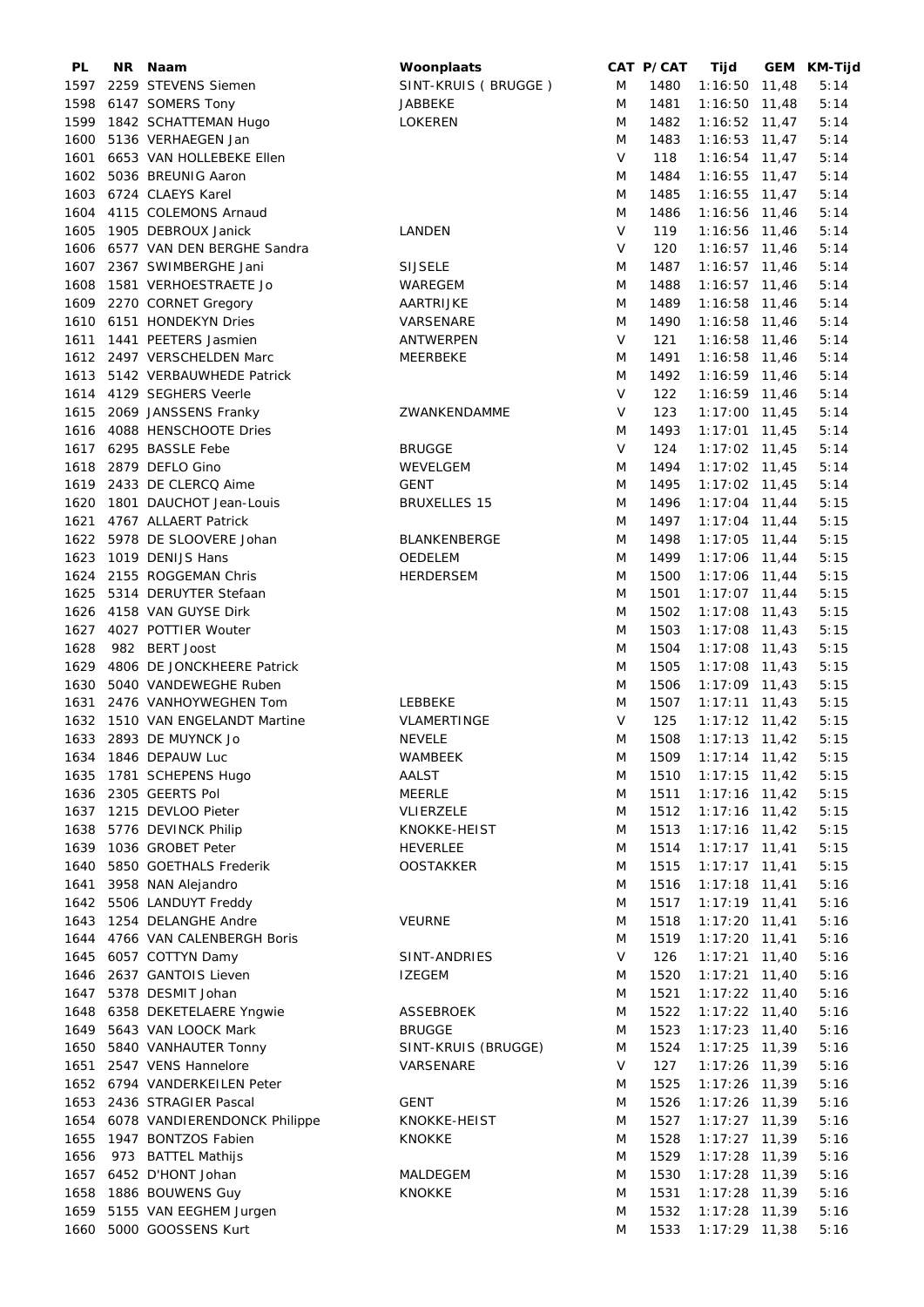| PL   | NR | Naam                            | Woonplaats          |        | CAT P/CAT | Tijd            | GEM KM-Tijd |
|------|----|---------------------------------|---------------------|--------|-----------|-----------------|-------------|
| 1661 |    | 6104 DENDOOVEN Annick           | <b>KOKSIJDE</b>     | V      | 128       | $1:17:29$ 11,38 | 5:16        |
|      |    | 1662 2779 VAN UYTFANG Sam       | MOERZEKE            | M      | 1534      | $1:17:29$ 11,38 | 5:16        |
|      |    | 1663 5179 DE JAEGHER Johan      |                     | M      | 1535      | $1:17:29$ 11,38 | 5:16        |
| 1664 |    | 2765 RYDANT Gunter              | ASSE                | M      | 1536      | $1:17:29$ 11,38 | 5:16        |
| 1665 |    | 2838 ROMBAUT Lies               | SINT-ANDRIES        | V      | 129       | $1:17:29$ 11,38 | 5:16        |
| 1666 |    | 5180 VANHESTE Pieter            |                     | M      | 1537      | $1:17:29$ 11,38 | 5:16        |
|      |    |                                 |                     |        |           |                 |             |
| 1667 |    | 2073 DEWOLFS Lieve              | BLANKENBERGE        | V      | 130       | $1:17:29$ 11,38 | 5:16        |
| 1668 |    | 2548 DUPONT Mathia              | SINT-KRUIS (BRUGGE) | V      | 131       | $1:17:30$ 11,38 | 5:16        |
| 1669 |    | 5620 BEELE Vincent              | <b>KOKSIJDE</b>     | M      | 1538      | 1:17:30 11,38   | 5:16        |
| 1670 |    | 5604 JONSCHER Stephanie         | SINT-KRUIS (BRUGGE) | V      | 132       | $1:17:31$ 11,38 | 5:16        |
| 1671 |    | 1720 VAN ROSSEM Pieter          | AALST               | M      | 1539      | $1:17:32$ 11,38 | 5:16        |
|      |    | 1672 1943 MEULEMEESTER Sander   | SINT-KRUIS (BRUGGE) | M      | 1540      | $1:17:34$ 11,37 | 5:17        |
|      |    | 1673 5133 OTTIY Danny           |                     | M      | 1541      | $1:17:34$ 11,37 | 5:17        |
| 1674 |    | 2117 VANDERJEUGD Marie-Ann      | MEERBEKE            | V      | 133       | $1:17:35$ 11,37 | 5:17        |
|      |    | 1675 4281 DECLOEDT Pieter       |                     | M      | 1542      | $1:17:36$ 11,37 | 5:17        |
|      |    |                                 |                     |        |           |                 |             |
| 1676 |    | 2077 MICHELS Marc               | EREMBODEGEM         | M      | 1543      | $1:17:37$ 11,36 | 5:17        |
| 1677 |    | 2708 DE BRABANDERE Christophe   | <b>OOSTKAMP</b>     | M      | 1544      | $1:17:37$ 11,36 | 5:17        |
| 1678 |    | 6079 DESCAMPS Peter             | <b>LOPPEM</b>       | M      | 1545      | $1:17:37$ 11,36 | 5:17        |
| 1679 |    | 2794 DRUWEL Joeri               | <b>ASSEBROEK</b>    | M      | 1546      | $1:17:37$ 11,36 | 5:17        |
| 1680 |    | 4979 CLEVERS Chris              |                     | M      | 1547      | $1:17:38$ 11,36 | 5:17        |
| 1681 |    | 6022 HAENEBALCKE Adelbrecht     | GENT                | M      | 1548      | $1:17:38$ 11,36 | 5:17        |
|      |    | 1682 3065 VERDUYN Eddy          | <b>DAMME</b>        | M      | 1549      | $1:17:39$ 11,36 | 5:17        |
|      |    | 1683 4738 SEGERS Frank          |                     | M      | 1550      | $1:17:40$ 11,36 | 5:17        |
|      |    |                                 |                     |        |           |                 |             |
| 1684 |    | 2724 VELGHE Annick              | <b>TORHOUT</b>      | V      | 134       | $1:17:40$ 11,36 | 5:17        |
| 1685 |    | 1648 VANDERYSE Leen             | <b>HOOGLEDE</b>     | V      | 135       | $1:17:41$ 11,35 | 5:17        |
| 1686 |    | 1183 GHELDOF Hans               | SINT-ANDRIES        | M      | 1551      | $1:17:41$ 11,35 | 5:17        |
| 1687 |    | 5903 RYCKEBUSCH Lisa            | <b>OOSTKAMP</b>     | V      | 136       | $1:17:41$ 11,35 | 5:17        |
| 1688 |    | 5902 RYCKEBUSCH Johan           | <b>OOSTKAMP</b>     | M      | 1552      | $1:17:42$ 11,35 | 5:17        |
| 1689 |    | 5748 DE VILDER Peter            | VARSENARE           | M      | 1553      | $1:17:42$ 11,35 | 5:17        |
|      |    | 1690 6539 DE COENSEL Rudi       |                     | M      | 1554      | $1:17:42$ 11,35 | 5:17        |
| 1691 |    | 5533 SCHELLENS Hugo             |                     | M      | 1555      | $1:17:43$ 11,35 | 5:17        |
|      |    | 1692 6530 LAFAUT Matthias       |                     | M      | 1556      |                 | 5:17        |
|      |    |                                 |                     |        |           | $1:17:43$ 11,35 |             |
|      |    | 1693 5545 COENS Kenneth         |                     | M      | 1557      | $1:17:44$ 11,35 | 5:17        |
|      |    | 1694 2956 DEDEYNE Katrien       | <b>OOSTENDE</b>     | V      | 137       | $1:17:44$ 11,35 | 5:17        |
|      |    | 1695 4075 LAURENT Dieter        |                     | M      | 1558      | $1:17:45$ 11,34 | 5:17        |
|      |    | 1696 3969 D'HAENINCK Nathalie   |                     | $\vee$ | 138       | $1:17:45$ 11,34 | 5:17        |
|      |    | 1697 6583 ANSEEUW Marc          |                     | M      | 1559      | $1:17:45$ 11,34 | 5:17        |
|      |    | 1698 5340 NR 5340               |                     | M      | 1560      | $1:17:46$ 11,34 | 5:17        |
|      |    | 1699 6315 GUISEZ Tanguy         | SINT-ANDRIES        | M      | 1561      | $1:17:46$ 11,34 | 5:17        |
|      |    | 1700 1180 SCHOTTE Nathalie      | LEMBEKE             | V      | 139       | $1:17:46$ 11,34 | 5:17        |
|      |    | 1701 1931 DE CALUWE Joran       | SINT-ANDRIES        | M      | 1562      | $1:17:47$ 11,34 |             |
|      |    |                                 |                     |        |           |                 | 5:17        |
|      |    | 1702 1274 VAN DEN BOSSCHE Johny | <b>SIJSELE</b>      | M      | 1563      | $1:17:47$ 11,34 | 5:17        |
|      |    | 1703 6043 HEYNDRICKX Philip     | MOERKERKE           | M      | 1564      | $1:17:48$ 11,34 | 5:18        |
|      |    | 1704 2326 DE CLERCK Lukas       | SINT-KRUIS (BRUGGE) | M      | 1565      | $1:17:48$ 11,34 | 5:18        |
|      |    | 1705 2096 VERMORKEN Christianne | NIEUWVLIET          | V      | 140       | $1:17:50$ 11,33 | 5:18        |
|      |    | 1706 2112 LE BACQ Steve         | AFFLIGEM            | M      | 1566      | $1:17:50$ 11,33 | 5:18        |
|      |    | 1707 2353 WAEGE Rens            | KNOKKE-HEIST        | M      | 1567      | $1:17:50$ 11,33 | 5:18        |
|      |    | 1708 5707 DE PAUW Dirk          | ERPE-MERE           | M      | 1568      | $1:17:53$ 11,32 | 5:18        |
|      |    | 1709 2201 SCHOUPPE Marc         | ASSE                | M      | 1569      | $1:17:53$ 11,32 | 5:18        |
|      |    |                                 |                     |        |           |                 |             |
|      |    | 1710 5947 TERNOEY Kristof       | SINT-MICHIELS       | M      | 1570      | $1:17:53$ 11,32 | 5:18        |
|      |    | 1711 1864 VANBAELENBERGHE Koen  | <b>BRUGGE</b>       | M      | 1571      | $1:17:53$ 11,32 | 5:18        |
|      |    | 1712 4731 VANHESSCHE Tom        |                     | M      | 1572      | $1:17:53$ 11,32 | 5:18        |
|      |    | 1713 6375 MOSAR Gilles          | SINT-KRUIS (BRUGGE) | M      | 1573      | $1:17:54$ 11,32 | 5:18        |
|      |    | 1714 6007 VERMANDEL Yvette      | <b>BRUGGE</b>       | V      | 141       | $1:17:54$ 11,32 | 5:18        |
|      |    | 1715 2079 VERSTAPPEN Nancy      | HEIST AAN ZEE       | V      | 142       | $1:17:54$ 11,32 | 5:18        |
|      |    | 1716 2544 VANDEN DRIESSCHE Rita | SNELLEGEM           | V      | 143       | $1:17:55$ 11,32 | 5:18        |
|      |    | 1717 5444 HUYGHE Patrik         |                     | M      | 1574      | $1:17:55$ 11,32 | 5:18        |
|      |    |                                 |                     |        |           |                 |             |
|      |    | 1718 5443 DESPIERE Alexander    |                     | M      | 1575      | 1:17:55 11,32   | 5:18        |
|      |    | 1719 1924 CHERLET Nicholas      | BLANKENBERGE        | M      | 1576      | $1:17:55$ 11,32 | 5:18        |
|      |    | 1720 1393 BOI Robbie            | <b>BRUGGE</b>       | M      | 1577      | $1:17:55$ 11,32 | 5:18        |
| 1721 |    | 5007 DEMULDER Steve             |                     | M      | 1578      | $1:17:55$ 11,32 | 5:18        |
|      |    | 1722 6603 DEPREZ Annick         |                     | V      | 144       | $1:17:55$ 11,32 | 5:18        |
|      |    | 1723 1241 DERAEDT Henk          | SINT-ANDRIES        | M      | 1579      | $1:17:56$ 11,32 | 5:18        |
|      |    | 1724 2542 NIESS Emmanuel        | <b>SIJSELE</b>      | M      | 1580      | $1:17:56$ 11,32 | 5:18        |
|      |    |                                 |                     |        |           |                 |             |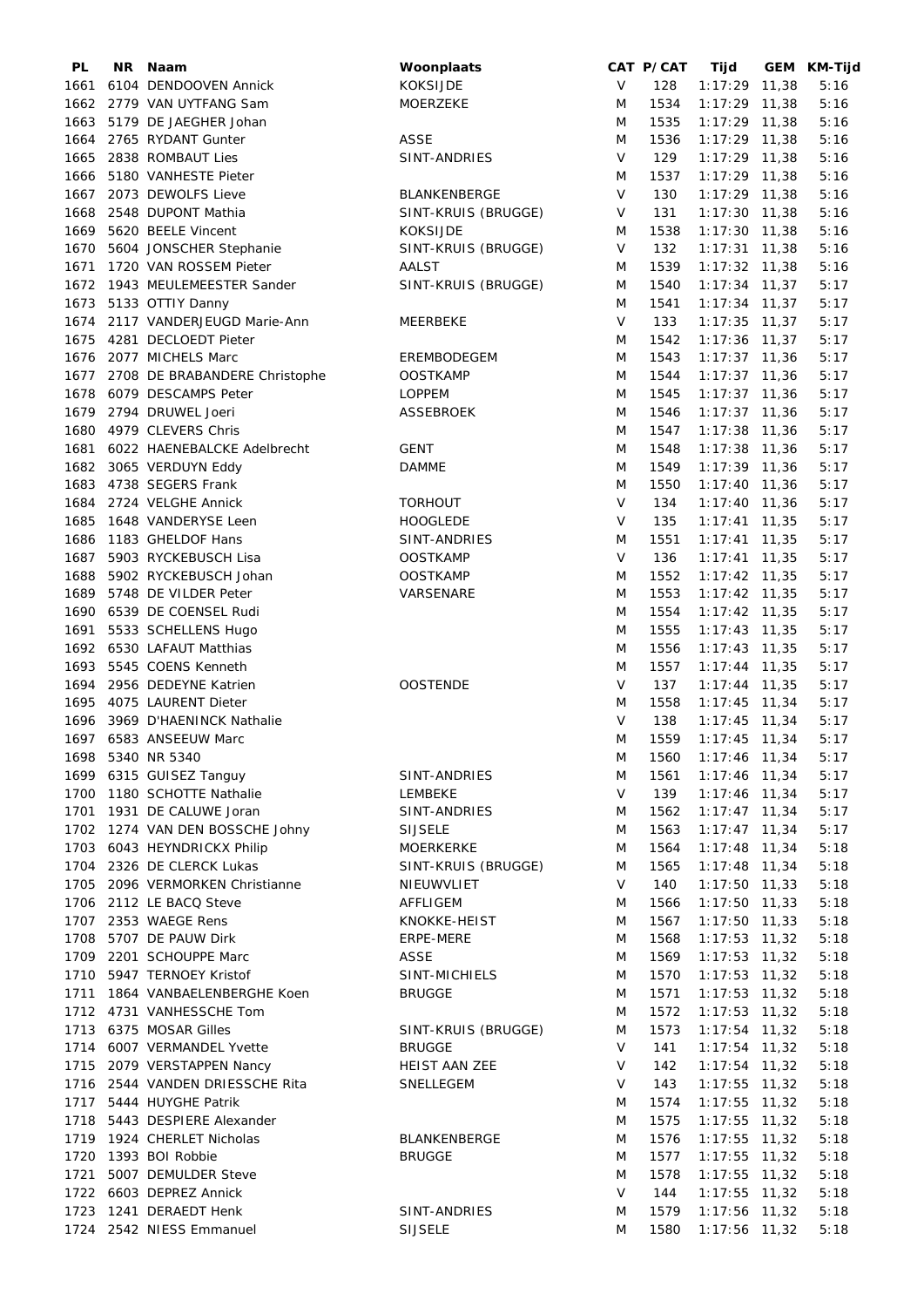| PL   | NR. | Naam                         | Woonplaats          |             | CAT P/CAT | Tijd            | GEM KM-Tijd |
|------|-----|------------------------------|---------------------|-------------|-----------|-----------------|-------------|
| 1725 |     | 2066 COSYN Jurgen            | <b>HERZELE</b>      | M           | 1581      | $1:17:56$ 11,32 | 5:18        |
| 1726 |     | 302 SERRUYS Philippe         | <b>BRUGGE</b>       | M           | 1582      | $1:17:57$ 11,31 | 5:18        |
| 1727 |     | 2519 COENJAERTS Elien        | <b>ASSEBROEK</b>    | V           | 145       | $1:17:58$ 11,31 | 5:18        |
| 1728 |     | 1737 NEYRYNCK Kurt           | MERELBEKE           | M           | 1583      | $1:17:58$ 11,31 | 5:18        |
| 1729 |     | 5151 MUSSCHOOT Sofie         |                     | V           | 146       | $1:17:58$ 11,31 | 5:18        |
| 1730 |     | 6048 TIMMERMAN Sandra        | <b>OOSTENDE</b>     | $\vee$      | 147       | $1:17:58$ 11,31 | 5:18        |
|      |     |                              |                     |             |           |                 |             |
| 1731 |     | 6786 VANDENBROUCKE Chris     |                     | M           | 1584      | $1:17:58$ 11,31 | 5:18        |
| 1732 |     | 5505 WILLEMS Robbe           |                     | M           | 1585      | 1:17:58 11,31   | 5:18        |
| 1733 |     | 299 KOOYMANS Georges         | RIJKEVORSEL         | M           | 1586      | 1:18:00 11,31   | 5:18        |
| 1734 |     | 2523 VERSCHOREN Tuur         | SINT-ANDRIES        | M           | 1587      | 1:18:01 11,31   | 5:18        |
| 1735 |     | 4751 LOOS Chris              |                     | M           | 1588      | 1:18:01 11,31   | 5:18        |
| 1736 |     | 5985 LANNOO Carl             | VARSENARE           | M           | 1589      | $1:18:01$ 11,31 | 5:18        |
| 1737 |     | 5281 CREVITS Sandra          |                     | $\vee$      | 148       | $1:18:03$ 11,30 | 5:19        |
| 1738 |     | 5282 VALKENBORGHS Danny      |                     | M           | 1590      | 1:18:04 11,30   | 5:19        |
| 1739 |     | 2570 VANDENBERGHE Charlotte  | <b>JABBEKE</b>      | $\vee$      | 149       | 1:18:06 11,29   | 5:19        |
| 1740 |     | 2578 DE NOLF Johan           | SINT-DENIJS-WESTREM | M           | 1591      | 1:18:06 11,29   | 5:19        |
| 1741 |     | 2577 BRUNEEL Roland          | <b>GENT</b>         | M           | 1592      | 1:18:07 11,29   | 5:19        |
|      |     |                              |                     | V           |           |                 |             |
| 1742 |     | 2582 ROOSEN Krista           | <b>DRONGEN</b>      |             | 150       | 1:18:07 11,29   | 5:19        |
| 1743 |     | 2580 VERMAERKE Jos           | EKE                 | M           | 1593      | 1:18:07 11,29   | 5:19        |
| 1744 |     | 4109 VANDELANOTTE Henri      |                     | M           | 1594      | 1:18:08 11,29   | 5:19        |
| 1745 |     | 1713 DEBLAERE Filip          | SINT-ANDRIES        | M           | 1595      | $1:18:11$ 11,28 | 5:19        |
| 1746 |     | 4002 VILLE Jeroen            |                     | M           | 1596      | $1:18:11$ 11,28 | 5:19        |
|      |     | 1747 1049 GOUWIJ Daniel      | <b>HOUTAVE</b>      | M           | 1597      | $1:18:11$ 11,28 | 5:19        |
| 1748 |     | 4320 RAVELO Kenneth          |                     | M           | 1598      | $1:18:12$ 11,28 | 5:19        |
| 1749 |     | 2197 MUSSCHE Guido           | <b>ASSEBROEK</b>    | M           | 1599      | $1:18:13$ 11,28 | 5:19        |
| 1750 |     | 1143 DEVOS Caroline          | <b>KORTEMARK</b>    | V           | 151       | $1:18:13$ 11,28 | 5:19        |
| 1751 |     | 3007 GRUWEZ Miguel           | SINT-MICHIELS       | M           | 1600      | $1:18:14$ 11,27 | 5:19        |
| 1752 |     | 4900 NR 4900                 |                     | M           | 1601      | $1:18:15$ 11,27 | 5:19        |
|      |     |                              |                     |             |           |                 |             |
| 1753 |     | 4995 FONTEYNE Olivier        |                     | M           | 1602      | $1:18:15$ 11,27 | 5:19        |
| 1754 |     | 4786 MAES Ivan               |                     | M           | 1603      | 1:18:16 11,27   | 5:19        |
| 1755 |     | 4927 POESMANS Tien           |                     | M           | 1604      | 1:18:16 11,27   | 5:19        |
| 1756 |     | 4702 GEYSEN Jo               |                     | M           | 1605      | 1:18:16 11,27   | 5:19        |
| 1757 |     | 5119 VANDEVYNERE Bruno       |                     | M           | 1606      | $1:18:17$ 11,27 | 5:20        |
| 1758 |     | 2009 MAROTI Agnes            | <b>BEERNEM</b>      | V           | 152       | $1:18:17$ 11,27 | 5:20        |
| 1759 |     | 4802 LOGGHE Liesbeth         |                     | $\vee$      | 153       | 1:18:18 11,26   | 5:20        |
| 1760 |     | 2388 VANDEWALLE Peter        | <b>KORTEMARK</b>    | M           | 1607      | 1:18:18 11,26   | 5:20        |
| 1761 |     | 5466 MARIEN Bart             |                     | M           | 1608      | $1:18:18$ 11,26 | 5:20        |
|      |     | 1762 6480 CAPELLE Wim        | <b>ASSEBROEK</b>    | M           | 1609      | $1:18:19$ 11,26 | 5:20        |
|      |     | 1763 2868 LAPIERRE Marc      | OEDELEM             | M           | 1610      | $1:18:19$ 11,26 | 5:20        |
|      |     | 1764 2591 VAN CLEEF Yves     | KAPELLEN (ANTW.)    | M           | 1611      | $1:18:20$ 11,26 | 5:20        |
|      |     |                              |                     |             |           |                 |             |
|      |     | 1765 4976 VAN DE VELDE Geert |                     | M           | 1612      | $1:18:21$ 11,26 | 5:20        |
|      |     | 1766 4134 WILL Pieter        |                     | M           | 1613      | $1:18:22$ 11,25 | 5:20        |
|      |     | 1767 6185 SCHOENAERS Geert   | ROESELARE           | M           | 1614      | $1:18:22$ 11,25 | 5:20        |
| 1768 |     | 4137 PERNU Kari              |                     | M           | 1615      | $1:18:23$ 11,25 | 5:20        |
|      |     | 1769 2320 DE VOS Mate        | <b>LOKEREN</b>      | M           | 1616      | $1:18:23$ 11,25 | 5:20        |
|      |     | 1770 2714 LARDINOIT Denis    | <b>GENT</b>         | M           | 1617      | $1:18:25$ 11,25 | 5:20        |
| 1771 |     | 6611 DEROO Marnix            |                     | M           | 1618      | $1:18:26$ 11,25 | 5:20        |
|      |     | 1772 6364 GHILLEBERT Stef    | <b>BRUGGE</b>       | M           | 1619      | 1:18:26 11,25   | 5:20        |
| 1773 |     | 1717 DEMUYNCK Mathias        | LENDELEDE           | M           | 1620      | $1:18:27$ 11,24 | 5:20        |
| 1774 |     | 6666 PIETERS Maarten         |                     | M           | 1621      | 1:18:28 11,24   | 5:20        |
| 1775 |     | 2244 DREESSEN Kristel        | BERCHEM (ANTW.)     | V           | 154       | $1:18:29$ 11,24 | 5:20        |
| 1776 |     | 5983 COULIER Luc             | <b>VEURNE</b>       |             | 1622      |                 | 5:20        |
|      |     |                              |                     | M<br>$\vee$ |           | 1:18:29 11,24   |             |
|      |     | 1777 6560 VANSEVENANT Annick |                     |             | 155       | 1:18:29 11,24   | 5:20        |
| 1778 |     | 1755 DECOSTER Jos            | LEDEBERG            | M           | 1623      | $1:18:29$ 11,24 | 5:20        |
|      |     | 1779 4032 MOREEUW Thijs      |                     | M           | 1624      | $1:18:29$ 11,24 | 5:20        |
| 1780 |     | 2199 SACREAS Emile           | LANDEN              | M           | 1625      | 1:18:30 11,24   | 5:20        |
| 1781 |     | 5750 DE VRIESE An            | SINT-KRUIS (BRUGGE) | $\vee$      | 156       | $1:18:31$ 11,23 | 5:20        |
|      |     | 1782 5146 MPOTOS Spyrino     |                     | M           | 1626      | $1:18:31$ 11,23 | 5:20        |
|      |     | 1783 4793 AMBUHL Vincent     |                     | M           | 1627      | $1:18:31$ 11,23 | 5:20        |
|      |     | 1784 3993 BOONE Bruno        |                     | M           | 1628      | $1:18:32$ 11,23 | 5:21        |
|      |     | 1785 3972 WAERT Erwin        |                     | M           | 1629      | $1:18:33$ 11,23 | 5:21        |
|      |     | 1786 2088 DEVREESE Dimitri   | WAREGEM             | M           | 1630      | $1:18:34$ 11,23 | 5:21        |
| 1787 |     | 960 SYMOENS Nicole           |                     | $\vee$      | 157       | $1:18:35$ 11,22 | 5:21        |
|      |     | 1788 1122 SYMOENS Gustaaf    | <b>STEKENE</b>      | M           | 1631      |                 |             |
|      |     |                              |                     |             |           | $1:18:35$ 11,22 | 5:21        |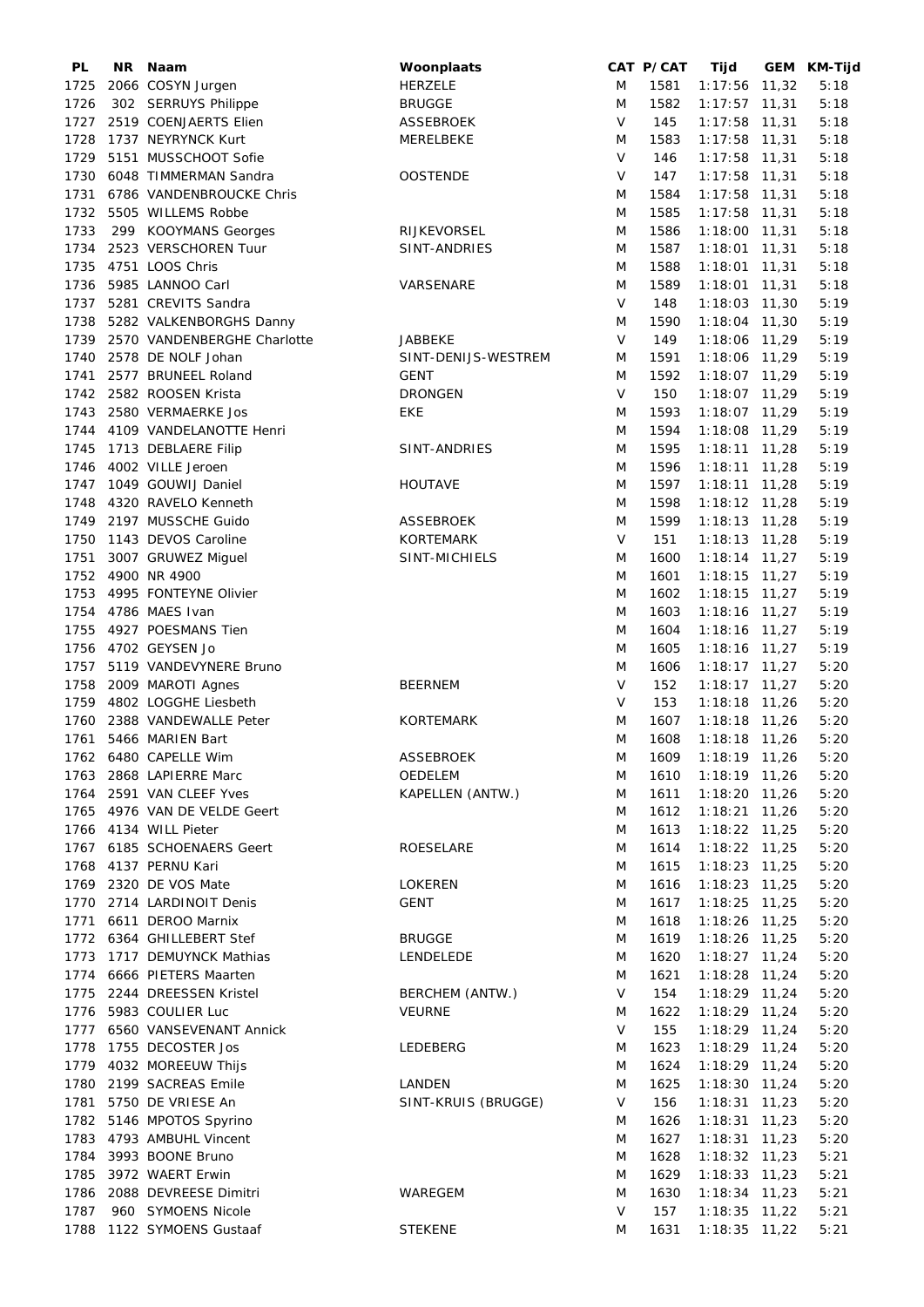| PL   | NR | Naam                          | Woonplaats          |        | CAT P/CAT | Tijd            |       | GEM KM-Tijd |
|------|----|-------------------------------|---------------------|--------|-----------|-----------------|-------|-------------|
| 1789 |    | 6093 MAES Piet                | ZEDELGEM            | M      | 1632      | $1:18:35$ 11,22 |       | 5:21        |
| 1790 |    | 6092 VAN DAMME Peter          | AARTSELAAR          | M      | 1633      | $1:18:35$ 11,22 |       | 5:21        |
|      |    | 1791 6242 VAN MOORTEL Olivier | <b>ASSEBROEK</b>    | M      | 1634      | $1:18:36$ 11,22 |       | 5:21        |
|      |    | 1792 6782 DE VRIEZE Erwin     |                     | M      | 1635      | $1:18:36$ 11,22 |       | 5:21        |
| 1793 |    | 1716 DEMUYNCK David           | <b>ELSENE</b>       | M      | 1636      | 1:18:36         | 11,22 | 5:21        |
| 1794 |    | 5315 DENDAUW Dieter           |                     | M      | 1637      | 1:18:36 11,22   |       | 5:21        |
|      |    |                               |                     |        |           |                 |       |             |
| 1795 |    | 4172 DORTCH Ada               |                     | $\vee$ | 158       | $1:18:37$ 11,22 |       | 5:21        |
|      |    | 1796 2554 DUMALIN Simon       | SINT-MICHIELS       | M      | 1638      | $1:18:37$ 11,22 |       | 5:21        |
| 1797 |    | 5732 VERRECAS Ellen           | SINT-KRUIS (BRUGGE) | $\vee$ | 159       | $1:18:37$ 11,22 |       | 5:21        |
| 1798 |    | 1309 VETS Eddy                | <b>PUTTE</b>        | M      | 1639      | $1:18:37$ 11,22 |       | 5:21        |
| 1799 |    | 2776 VOSTERS Jan              | <b>RAVELS</b>       | M      | 1640      | $1:18:38$ 11,22 |       | 5:21        |
|      |    | 1800 6469 LAGROU Marc         | <b>ROKSEM</b>       | M      | 1641      | $1:18:38$ 11,22 |       | 5:21        |
|      |    | 1801 5804 DE TURCK Danny      | GERAARDSBERGEN      | M      | 1642      | $1:18:39$ 11,21 |       | 5:21        |
| 1802 |    | 5805 VAN HEGHE Marleen        | SCHENDELBEKE        | V      | 160       | $1:18:39$ 11,21 |       | 5:21        |
| 1803 |    | 2203 KNOCKAERT Tom            | <b>DILBEEK</b>      | M      | 1643      | $1:18:39$ 11,21 |       | 5:21        |
| 1804 |    | 6474 DE SOUZA NUNES Marcia    | <b>BLANKENBERGE</b> | $\vee$ | 161       | $1:18:39$ 11,21 |       | 5:21        |
| 1805 |    | 5790 BUYSE Christophe         | <b>BRUGGE</b>       | M      | 1644      | $1:18:41$ 11,21 |       | 5:21        |
| 1806 |    | 2204 WERBROUCK Laurent        | <b>TORHOUT</b>      | M      | 1645      | $1:18:41$ 11,21 |       | 5:21        |
| 1807 |    | 5032 GIUSTI Robert            |                     |        |           | $1:18:42$ 11,21 |       |             |
|      |    |                               |                     | M      | 1646      |                 |       | 5:21        |
| 1808 |    | 5844 VAN PAEMEL Luc           | SINT-ANDRIES        | M      | 1647      | $1:18:42$ 11,21 |       | 5:21        |
| 1809 |    | 5070 VERFAILLIE Marc          |                     | M      | 1648      | $1:18:42$ 11,21 |       | 5:21        |
|      |    | 1810 6246 CRAEYE Michel       | <b>BRUGGE</b>       | M      | 1649      | $1:18:43$ 11,20 |       | 5:21        |
| 1811 |    | 1526 VERBEKE Siegfried        | DE HAAN             | M      | 1650      | $1:18:43$ 11,20 |       | 5:21        |
| 1812 |    | 3038 STEEMAN Stijn            | <b>GENT</b>         | M      | 1651      | $1:18:43$ 11,20 |       | 5:21        |
| 1813 |    | 6754 LEGEIN Sebastien         |                     | M      | 1652      | 1:18:46 11,20   |       | 5:21        |
| 1814 |    | 4708 LOONES Joke              |                     | V      | 162       | 1:18:46 11,20   |       | 5:21        |
| 1815 |    | 1307 HEBBRECHT Greta          | MARIAKERKE (GENT)   | V      | 163       | $1:18:46$ 11,20 |       | 5:21        |
| 1816 |    | 6382 REMAUT Arin              | <b>BRUGGE</b>       | M      | 1653      | $1:18:47$ 11,20 |       | 5:22        |
| 1817 |    | 5068 SMOYT Ronald             |                     | M      | 1654      | $1:18:47$ 11,20 |       | 5:22        |
|      |    | 5348 GRAULUS Thomas           |                     |        |           |                 |       | 5:22        |
| 1818 |    |                               |                     | M      | 1655      | $1:18:48$ 11,19 |       |             |
| 1819 |    | 5618 TRONCKAY Kristof         | <b>JABBEKE</b>      | M      | 1656      | $1:18:48$ 11,19 |       | 5:22        |
|      |    | 1820 4765 CAUWELIER Filip     |                     | M      | 1657      | $1:18:49$ 11,19 |       | 5:22        |
| 1821 |    | 2150 ROGGEMAN Lieve           | <b>AALST</b>        | V      | 164       | $1:18:49$ 11,19 |       | 5:22        |
|      |    | 1822 6194 VERMEERSCH Michel   | VELDEGEM            | M      | 1658      | $1:18:49$ 11,19 |       | 5:22        |
|      |    | 1823 2440 RENNEBOOG Chris     | AALST               | $\vee$ | 165       | $1:18:49$ 11,19 |       | 5:22        |
|      |    | 1824 1243 BONTE Bart          | <b>AALTER</b>       | M      | 1659      | $1:18:50$ 11,19 |       | 5:22        |
|      |    | 1825 2047 BOECKX Christophe   | <b>OOSTAKKER</b>    | M      | 1660      | $1:18:51$ 11,19 |       | 5:22        |
|      |    | 1826 1347 MESTDAGH Frederic   | MARIAKERKE          | M      | 1661      | $1:18:51$ 11,19 |       | 5:22        |
| 1827 |    | 3856 VERHEYEN Michael         |                     | M      | 1662      | 1:18:51 11,19   |       | 5:22        |
| 1828 |    | 4020 THERRY Benedikt          |                     | M      | 1663      | $1:18:51$ 11,19 |       | 5:22        |
|      |    | 1829 4275 SCHARLE Bart        |                     | M      | 1664      | $1:18:52$ 11,18 |       | 5:22        |
|      |    | 1830 5425 DECLERCK Alain      |                     | M      | 1665      | $1:18:53$ 11,18 |       | 5:22        |
| 1831 |    | 2164 OTTOEY Leslie            | <b>MERE</b>         | M      | 1666      | $1:18:54$ 11,18 |       | 5:22        |
|      |    |                               |                     |        |           |                 |       |             |
|      |    | 1832 4955 HEUTEM Rudy         |                     | M      | 1667      | $1:18:55$ 11,18 |       | 5:22        |
|      |    | 1833 2211 EECKELAERT Guido    | KRUIBEKE            | M      | 1668      | $1:18:55$ 11,18 |       | 5:22        |
| 1834 |    | 1529 BONNE Davy               | <b>EDEGEM</b>       | M      | 1669      | 1:18:55         | 11,18 | 5:22        |
| 1835 |    | 1663 HUYS Thomas              | <b>GENK</b>         | M      | 1670      | $1:18:56$ 11,17 |       | 5:22        |
| 1836 |    | 1984 VANHEE Cedric            | <b>DAMME</b>        | M      | 1671      | 1:18:56         | 11,17 | 5:22        |
| 1837 |    | 1921 BRACKE Niels             | ASSEBROEK           | M      | 1672      | 1:18:56         | 11,17 | 5:22        |
| 1838 |    | 5712 PYCK Kristel             | VARSENARE           | V      | 166       | $1:18:57$ 11,17 |       | 5:22        |
| 1839 |    | 1290 LOOTENS Jozef            | <b>OOSTENDE</b>     | M      | 1673      | $1:18:57$ 11,17 |       | 5:22        |
| 1840 |    | 5386 DE CONINCK Marnix        |                     | M      | 1674      | $1:18:58$ 11,17 |       | 5:22        |
| 1841 |    | 269 VAN ACKER Antoon          | <b>RUDDERVOORDE</b> | M      | 1675      | $1:18:58$ 11,17 |       | 5:22        |
| 1842 |    | 5362 DE CLERCQ Peter          |                     | M      | 1676      | $1:18:58$ 11,17 |       | 5:22        |
| 1843 |    | 267 SALEMBIER Sven            | <b>RUDDERVOORDE</b> | M      | 1677      | $1:18:59$ 11,17 |       | 5:22        |
| 1844 |    | 1413 VANHAECKE Elke           | <b>GENT</b>         | $\vee$ | 167       |                 |       |             |
|      |    |                               |                     |        |           | $1:18:59$ 11,17 |       | 5:22        |
| 1845 |    | 2575 CORTEN Jean-Louis        | VELDEGEM            | M      | 1678      | $1:19:00$ 11,16 |       | 5:22        |
| 1846 |    | 5061 DEMAREST Joost           |                     | M      | 1679      | 1:19:00         | 11,16 | 5:22        |
| 1847 |    | 2299 VAN DE VYVER Luc         | DESTELBERGEN        | M      | 1680      | 1:19:01         | 11,16 | 5:23        |
| 1848 |    | 4317 DE BLEECKER Sarah        |                     | V      | 168       | 1:19:01         | 11,16 | 5:23        |
| 1849 |    | 2248 DE WILDEMAN Ward         | <b>ASSENEDE</b>     | M      | 1681      | 1:19:01         | 11,16 | 5:23        |
|      |    | 1850 6532 GEESASDYN Isabel    |                     | $\vee$ | 169       | $1:19:03$ 11,16 |       | 5:23        |
|      |    | 1851 6031 HASPESLAGH Matthias | SINT-KRUIS          | M      | 1682      | $1:19:03$ 11,16 |       | 5:23        |
|      |    | 1852 4968 DELNESTE Michele    |                     | $\vee$ | 170       | 1:19:03 11,16   |       | 5:23        |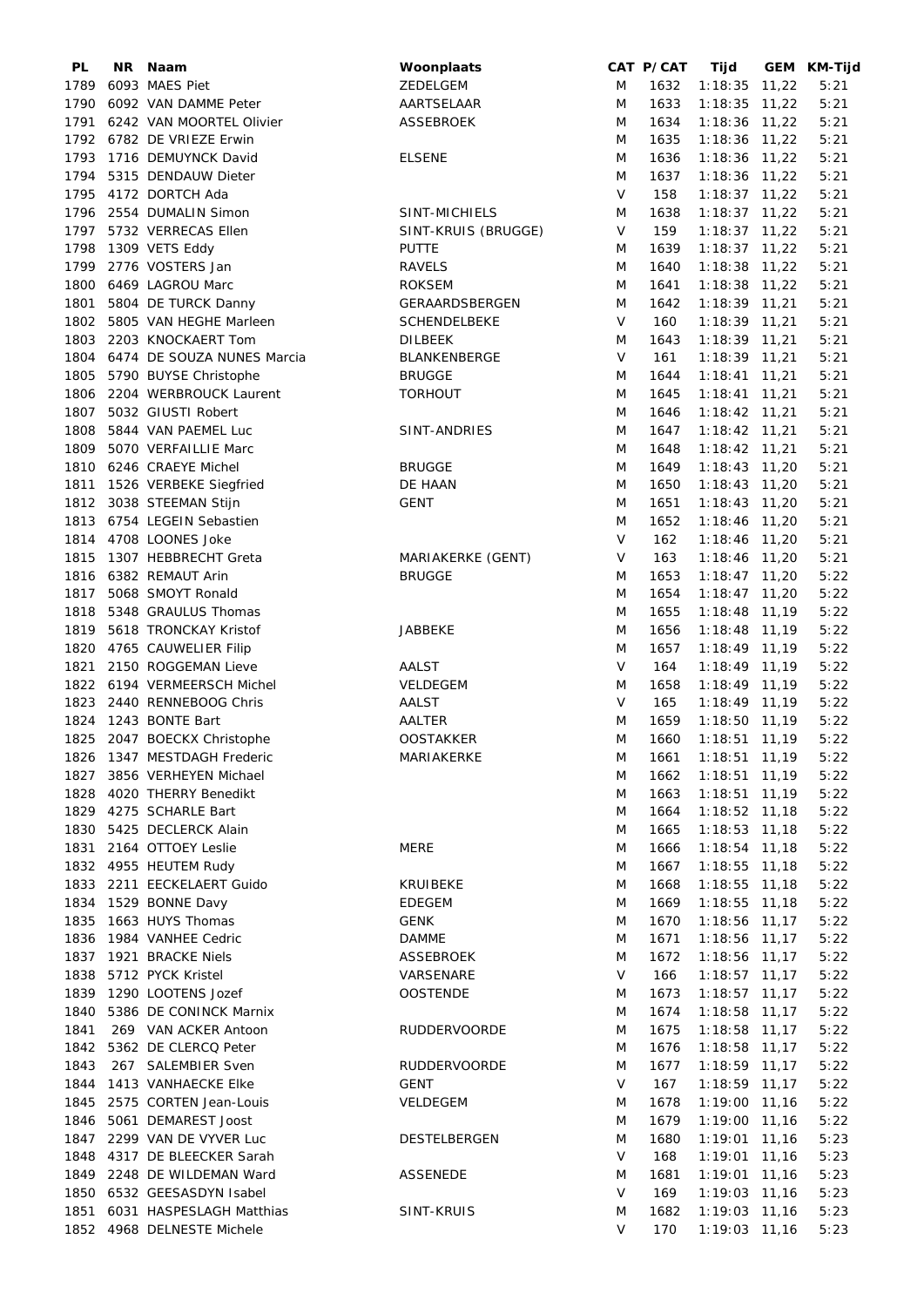| PL   | NR Naam                          | Woonplaats           |        | CAT P/CAT | Tijd               | GEM KM-Tijd |
|------|----------------------------------|----------------------|--------|-----------|--------------------|-------------|
| 1853 | 5730 VERSTRYNGE Martine          | <b>BEERNEM</b>       | V      | 171       | $1:19:03$ 11,16    | 5:23        |
| 1854 | 1500 JANSSENS Vincent            | <b>BRUSSEL</b>       | M      | 1683      | 1:19:04 11,16      | 5:23        |
| 1855 | 5639 TAFFE Michel                | SINT-ANDRIES         | M      | 1684      | 1:19:06 11,15      | 5:23        |
|      | 1856 2963 NR 2963                |                      | M      | 1685      | 1:19:06 11,15      | 5:23        |
|      | 1857 2774 HEYVAERT Kathleen      | HAALTERT             | V      | 172       | 1:19:06 11,15      | 5:23        |
| 1858 | 3876 CATTOOR Danny               |                      | M      | 1686      | $1:19:07$ 11,15    | 5:23        |
|      |                                  |                      | $\vee$ |           |                    |             |
| 1859 | 4315 VAN THIELEN Erika           |                      |        | 173       | $1:19:07$ 11,15    | 5:23        |
| 1860 | 4847 VAN LAEKEN Loic             |                      | M      | 1687      | 1:19:07 11,15      | 5:23        |
| 1861 | 6005 DE WILDE Maria              | <b>LOKEREN</b>       | V      | 174       | 1:19:08 11,15      | 5:23        |
|      | 1862 4733 BOUCQUET Jean-Pierre   |                      | M      | 1688      | $1:19:09$ 11,14    | 5:23        |
| 1863 | 5793 BLAUWET Erik                | JABBEKE              | M      | 1689      | $1:19:09$ 11,14    | 5:23        |
|      | 1864 4089 AYSSENS Dimitri        |                      | M      | 1690      | 1:19:09 11,14      | 5:23        |
| 1865 | 1734 VANDENDRIESSCHE Freddy      | <b>RUISELEDE</b>     | M      | 1691      | $1:19:09$ 11,14    | 5:23        |
|      | 1866 2645 VERMEIRE Christine     | SINT-KRUIS (BRUGGE)  | V      | 175       | 1:19:09 11,14      | 5:23        |
|      | 1867 2311 MUYLAERT Hedwig        | AALST                | M      | 1692      | $1:19:10$ 11,14    | 5:23        |
| 1868 | 2777 PASTOOR Cees                | <b>MAARSSEN</b>      | M      | 1693      | $1:19:10$ 11,14    | 5:23        |
| 1869 | 2328 VAN DAMME Joris             | <b>TEMSE</b>         | M      | 1694      | $1:19:11$ 11,14    | 5:23        |
| 1870 | 1982 VAN DEN DRIESSCHE Sander    | <b>BRUGGE</b>        | M      | 1695      | $1:19:11$ 11,14    | 5:23        |
|      |                                  |                      |        |           |                    |             |
| 1871 | 2115 DELEERSNYDER Philippe       | KNOKKE-HEIST         | M      | 1696      | $1:19:11$ 11,14    | 5:23        |
| 1872 | 1605 BEELE Carlos                | <b>OOSTDUINKERKE</b> | M      | 1697      | $1:19:11$ 11,14    | 5:23        |
| 1873 | 1477 DESTREE Jonathan            | <b>ETTERBEEK</b>     | M      | 1698      | $1:19:11$ 11,14    | 5:23        |
|      | 1874 2753 HAEGEMAN Wouter        | <b>GENT</b>          | M      | 1699      | $1:19:11$ 11,14    | 5:23        |
|      | 1875 2954 BUGGENHOUT Jean Pierre | <b>NINOVE</b>        | M      | 1700      | $1:19:11$ 11,14    | 5:23        |
|      | 1876 2573 GARRE Tijl             | <b>BRUGGE</b>        | M      | 1701      | $1:19:12$ 11,14    | 5:23        |
|      | 1877 2563 VAN GENT Bert          | SNELLEGEM            | M      | 1702      | $1:19:13$ 11,13    | 5:23        |
| 1878 | 5433 VERSTRAETE Lieven           |                      | M      | 1703      | $1:19:14$ 11,13    | 5:23        |
| 1879 | 219 DENEFFE Julien               | CHAUMONT-GISTOUX     | M      | 1704      | $1:19:15$ 11,13    | 5:23        |
| 1880 | 4268 MAES Hedwig                 |                      | M      | 1705      | $1:19:15$ 11,13    | 5:23        |
| 1881 | 5135 VAN DE WEGHE Carlos         |                      | M      | 1706      | $1:19:15$ 11,13    | 5:23        |
|      |                                  |                      | M      |           |                    | 5:24        |
| 1882 | 4070 DELLAERT Koen               |                      |        | 1707      | $1:19:16$ 11,13    |             |
| 1883 | 4143 CLAEYS Fabien               |                      | M      | 1708      | $1:19:16$ 11,13    | 5:24        |
| 1884 | 4069 LANSZWEERT Sabine           |                      | $\vee$ | 176       | $1:19:16$ 11,13    | 5:24        |
| 1885 | 5202 BEKEMANS Thomas             |                      | M      | 1709      | $1:19:17$ 11,12    | 5:24        |
| 1886 | 1213 VAN DAELE Wim               | <b>BERLARE</b>       | M      | 1710      | $1:19:17$ 11,12    | 5:24        |
| 1887 | 5092 DE SPIEGELEER Kurt          |                      | M      | 1711      | $1:19:18$ 11,12    | 5:24        |
| 1888 | 2224 TANGHE Vanessa              | <b>NEVELE</b>        | V      | 177       | $1:19:18$ 11,12    | 5:24        |
|      | 1889 3884 SHIEPERS Jos           |                      | M      | 1712      | $1:19:18$ 11,12    | 5:24        |
|      | 1890 6773 DESANGHERE Hans        |                      | M      |           | 1713 1:19:18 11,12 | 5:24        |
|      | 1891 4048 POELS Steven           |                      | M      | 1714      | $1:19:18$ 11,12    | 5:24        |
|      | 1892 1979 VANDEKERCKHOVE Brecht  | <b>DIKSMUIDE</b>     | M      | 1715      | $1:19:19$ 11,12    | 5:24        |
|      | 1893 6691 PARYS Roel             |                      | M      | 1716      | $1:19:20$ 11,12    | 5:24        |
|      | 1894 2530 TAVEIRNE Eve           | <b>BRUGGE</b>        | V      | 178       | $1:19:20$ 11,12    | 5:24        |
|      |                                  |                      |        | 1717      |                    | 5:24        |
|      | 1895 4749 DE WISPELAERE Willy    |                      | M      |           | $1:19:22$ 11,11    |             |
|      | 1896 2571 DESMET Maarten         | SINT-ANDRIES         | M      | 1718      | $1:19:23$ 11,11    | 5:24        |
|      | 1897 1710 COPPENS Anneleen       | <b>AALST</b>         | V      | 179       | $1:19:23$ 11,11    | 5:24        |
| 1898 | 1711 COPPENS Greet               | AALST                | V      | 180       | $1:19:23$ 11,11    | 5:24        |
| 1899 | 3053 SWIMBERGHE Franky           | SINT-KRUIS (BRUGGE)  | M      | 1719      | $1:19:24$ 11,11    | 5:24        |
| 1900 | 1723 REUSE Eric                  | <b>NINOVE</b>        | M      | 1720      | $1:19:24$ 11,11    | 5:24        |
| 1901 | 4943 SCHEPERS Johan              |                      | M      | 1721      | $1:19:25$ 11,11    | 5:24        |
|      | 1902 5325 BOGAERTS Berlinda      |                      | V      | 181       | $1:19:25$ 11,11    | 5:24        |
|      | 1903 2971 VANDEN ABEELE Luc      | ASSEBROEK            | M      | 1722      | $1:19:27$ 11,10    | 5:24        |
|      | 1904 5865 PIETERS Patrick        | <b>OOSTDUINKERKE</b> | M      | 1723      | $1:19:27$ 11,10    | 5:24        |
| 1905 | 5666 VANDENBROELE Karel          | SINT-MICHIELS        | M      | 1724      | $1:19:27$ 11,10    | 5:24        |
|      | 1906 5143 VAN NEVEL Nele         |                      | V      | 182       | $1:19:27$ 11,10    | 5:24        |
|      | 1907 6516 BUFFEL Luc             | DE PINTE             | M      | 1725      | $1:19:29$ 11,10    | 5:24        |
|      |                                  |                      |        |           |                    |             |
| 1908 | 5548 INGELBRECHT Pieter-Jan      |                      | M      | 1726      | 1:19:30 11,09      | 5:24        |
| 1909 | 300 VAN HET GROENEWOUD Leander   | SINT-KRUIS (BRUGGE)  | M      | 1727      | 1:19:30 11,09      | 5:24        |
|      | 1910 5562 MMOERMAN Patrick       |                      | M      | 1728      | $1:19:31$ 11,09    | 5:25        |
|      | 1911 2312 LANTSOGHT Tom          | <b>BRUGGE</b>        | M      | 1729      | 1:19:32 11,09      | 5:25        |
|      | 1912 1355 DE WILDE Joost         | ZWIJNAARDE           | M      | 1730      | 1:19:34 11,09      | 5:25        |
|      | 1913 4758 VERSELE Vincent        |                      | M      | 1731      | 1:19:34 11,09      | 5:25        |
|      | 1914 2262 PROVOOST Nathalie      | BLANKENBERGE         | V      | 183       | $1:19:34$ 11,09    | 5:25        |
|      | 1915 4136 VANDEWALLE Kim         |                      | M      | 1732      | $1:19:35$ 11,08    | 5:25        |
|      | 1916 4801 VERHEERE Kobe          |                      | M      | 1733      | $1:19:35$ 11,08    | 5:25        |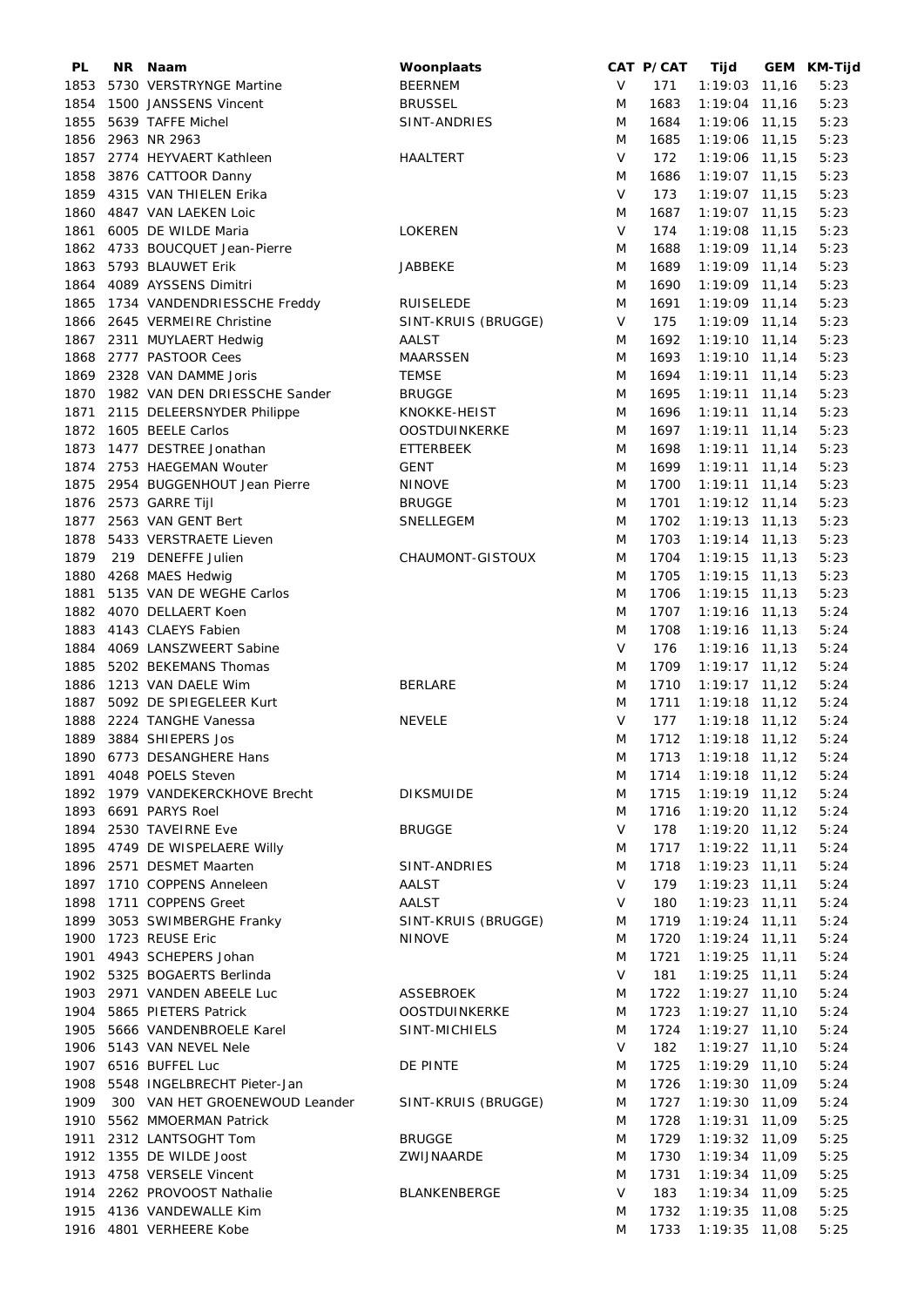| PL   | NR Naam                        | Woonplaats          |        | CAT P/CAT | Tijd               | GEM KM-Tijd |
|------|--------------------------------|---------------------|--------|-----------|--------------------|-------------|
| 1917 | 5913 DEVOS Dieter              | ROESELARE           | M      | 1734      | $1:19:35$ 11,08    | 5:25        |
| 1918 | 1234 VAN NEVEL Kristof         | ADEGEM              | M      | 1735      | $1:19:35$ 11,08    | 5:25        |
|      | 1919 6214 D'HOORE Jimmy        | SNELLEGEM           | M      | 1736      | 1:19:36 11,08      | 5:25        |
|      | 1920 2304 VANLIEFDE Hermes     | <b>BRUGGE</b>       | M      | 1737      | 1:19:36 11,08      | 5:25        |
| 1921 | 5578 CARNEY Jacques            |                     | M      | 1738      | $1:19:37$ 11,08    | 5:25        |
|      | 1922 5739 AERNOUT Peter        |                     |        |           |                    |             |
|      |                                | SINT-MICHIELS       | M      | 1739      | $1:19:37$ 11,08    | 5:25        |
| 1923 | 4176 MAES Patrick              |                     | M      | 1740      | 1:19:38 11,08      | 5:25        |
|      | 1924 2006 MOTTE Frederic       | <b>NIVELLES</b>     | M      | 1741      | 1:19:38 11,08      | 5:25        |
| 1925 | 2225 VERTONGHEN Andy           | <b>LOKEREN</b>      | M      | 1742      | 1:19:38 11,08      | 5:25        |
|      | 1926 6660 KIPS Stefan          |                     | M      | 1743      | $1:19:39$ 11,07    | 5:25        |
|      | 1927 4944 PRAET Ronny          |                     | M      | 1744      | $1:19:39$ 11,07    | 5:25        |
| 1928 | 2691 DE MEESTER Pieter         | <b>BRUGGE</b>       | M      | 1745      | $1:19:40$ 11,07    | 5:25        |
|      | 1929 2506 COUCKE Inge          | ASSEBROEK           | $\vee$ | 184       | $1:19:41$ 11,07    | 5:25        |
| 1930 | 1465 ROELS Karen               | WETTEREN            | $\vee$ | 185       | $1:19:41$ 11,07    | 5:25        |
| 1931 | 1481 DE JAEGER Carl            | DENDERMONDE         | M      | 1746      | $1:19:41$ 11,07    | 5:25        |
|      | 1932 6386 VANSEVEREN Royghe    | <b>BRUGGE</b>       | M      | 1747      | 1:19:43 11,06      | 5:25        |
|      | 1933 6453 DESCHACHT Leen       | <b>OOSTKAMP</b>     | $\vee$ | 186       | $1:19:43$ 11,06    | 5:25        |
| 1934 | 5791 VERLEYE Christine         | SINT-MICHIELS       | V      | 187       | 1:19:43 11,06      | 5:25        |
| 1935 | 6395 MEULEWATER Stijn          | <b>OOSTKAMP</b>     | M      | 1748      | $1:19:44$ 11,06    | 5:25        |
|      |                                |                     |        |           |                    |             |
|      | 1936 2741 CLAEYS Filip         | SINT-LAUREINS       | M      | 1749      | 1:19:44 11,06      | 5:25        |
|      | 1937 1986 VEREECKE Joran       | SINT-MICHIELS       | M      | 1750      | $1:19:44$ 11,06    | 5:25        |
| 1938 | 4047 POELS Luk                 |                     | M      | 1751      | $1:19:45$ 11,06    | 5:26        |
| 1939 | 1870 VAN CAUWENBERGH Pieter    | MOLENBEEK-WERSBEEK  | M      | 1752      | $1:19:45$ 11,06    | 5:26        |
| 1940 | 1528 BLOCK Ronny               | <b>EDEGEM</b>       | M      | 1753      | $1:19:45$ 11,06    | 5:26        |
| 1941 | 3950 DE WAELE Christophe       |                     | M      | 1754      | 1:19:46 11,06      | 5:26        |
|      | 1942 6280 SCHALENBIER Kevin    | SINT-MICHIELS       | M      | 1755      | $1:19:48$ 11,05    | 5:26        |
| 1943 | 5278 GOEDERTIER Christian      |                     | M      | 1756      | $1:19:48$ 11,05    | 5:26        |
| 1944 | 5022 VAN NEYGEN Michael        |                     | M      | 1757      | 1:19:50 11,05      | 5:26        |
| 1945 | 1897 DE SUTTER Philip          | WAASMUNSTER         | M      | 1758      | 1:19:50 11,05      | 5:26        |
| 1946 | 2725 VAN DOORSLAER Ludo        | MERKSEM (ANTW.)     | M      | 1759      | $1:19:51$ 11,05    | 5:26        |
|      | 1947 6760 LOOTENS Glenn        |                     | M      | 1760      | 1:19:51 11,05      | 5:26        |
| 1948 | 2863 MICHIELS Greet            | ASSE                | $\vee$ | 188       |                    | 5:26        |
|      |                                |                     |        |           | 1:19:51 11,05      |             |
| 1949 | 1898 DEMEY Carl                | <b>ELVERSELE</b>    | M      | 1761      | 1:19:51 11,05      | 5:26        |
| 1950 | 5291 HEREMANS Addy             |                     | M      | 1762      | $1:19:51$ 11,05    | 5:26        |
|      | 1951 4049 DHOKER An            |                     | $\vee$ | 189       | 1:19:52 11,04      | 5:26        |
|      | 1952 2914 DESIMPEL Maarten     | <b>MORTSEL</b>      | M      | 1763      | 1:19:52 11,04      | 5:26        |
|      | 1953 4055 DECOENE David        |                     | M      | 1764      | 1:19:52 11,04      | 5:26        |
|      | 1954 5158 IGODT Pieter         |                     | M      |           | 1765 1:19:52 11,04 | 5:26        |
|      | 1955 6267 TIERENTEYN Nick      | <b>BRUGGE</b>       | M      | 1766      | $1:19:53$ 11,04    | 5:26        |
|      | 1956 1896 TIERENTEYN Nico      | <b>BRUGGE</b>       | M      | 1767      | $1:19:53$ 11,04    | 5:26        |
|      | 1957 5752 STAELENS Sabine      | DE PANNE            | V      | 190       | $1:19:53$ 11,04    | 5:26        |
|      | 1958 5935 NOTE Koen            | SINT-ANDRIES        | M      | 1768      | $1:19:53$ 11,04    | 5:26        |
|      | 1959 4161 HANSSENS Josianna    |                     | V      | 191       | $1:19:54$ 11,04    | 5:26        |
|      | 1960 6030 VAN DAELE Luc        | <b>RUDDERVOORDE</b> | M      | 1769      | $1:19:54$ 11,04    | 5:26        |
|      | 1961 5394 VAN RANST Willem     |                     | M      | 1770      | 1:19:54 11,04      | 5:26        |
|      | 1962 6704 DE KNOCK Johan       |                     | M      | 1771      | $1:19:55$ 11,04    | 5:26        |
|      | 1963 2167 VAN RANSBEEK Martine | AALST               | $\vee$ | 192       | $1:19:56$ 11,03    | 5:26        |
|      |                                |                     |        | 1772      | 1:19:56 11,03      |             |
|      | 1964 5053 PLANCKAERT Wouter    |                     | M      |           |                    | 5:26        |
|      | 1965 5397 DELKORD Marc         |                     | M      | 1773      | 1:19:56 11,03      | 5:26        |
|      | 1966 5054 PLANCKAERT Els       |                     | V      | 193       | $1:19:57$ 11,03    | 5:26        |
|      | 1967 5849 CORTEBORST Geert     | SINT-ANDRIES        | M      | 1774      | $1:19:57$ 11,03    | 5:26        |
|      | 1968 4724 VERBIEST Steven      |                     | M      | 1775      | 1:19:58 11,03      | 5:26        |
|      | 1969 1172 DE VRIENDT Paul      | SINT-ANDRIES        | M      | 1776      | $1:19:58$ 11,03    | 5:26        |
|      | 1970 1859 VANZIELEGHEM Pascal  | SINT-ANDRIES        | M      | 1777      | 1:19:58 11,03      | 5:26        |
|      | 1971 5914 OOSTERLING Sjaak     | <b>BRESKENS</b>     | M      | 1778      | $1:19:59$ 11,03    | 5:26        |
|      | 1972 2875 DE SPIEGELEER Paul   | <b>OOSTERZELE</b>   | M      | 1779      | $1:20:00$ 11,03    | 5:27        |
|      | 1973 6154 MEERT Vicky          | <b>BRUGGE</b>       | V      | 194       | $1:20:00$ 11,03    | 5:27        |
|      | 1974 6493 STEEN Katrien        | <b>MOERE</b>        | M      | 1780      | $1:20:00$ 11,03    | 5:27        |
|      | 1975 6153 MEERT Jonas          | <b>KLEMSKERKE</b>   | M      | 1781      | $1:20:00$ 11,03    | 5:27        |
|      | 1976 1628 VAN 'T LAND Erwin    | <b>STERREBEEK</b>   | M      | 1782      | $1:20:01$ 11,02    | 5:27        |
|      | 1977 1762 GOUDEZEUNE Frederik  | <b>OOSTEEKLO</b>    | M      | 1783      | 1:20:02 11,02      | 5:27        |
|      | 1978 2410 VAN DER GUCHT Erika  | SINT-NIKLAAS        | V      | 195       | 1:20:02 11,02      | 5:27        |
|      |                                |                     |        |           |                    |             |
|      | 1979 2068 HAUSPIE Geert        | <b>IEPER</b>        | M      | 1784      | $1:20:03$ 11,02    | 5:27        |
| 1980 | 984 DE MEESTER Peter           |                     | M      | 1785      | $1:20:04$ 11,02    | 5:27        |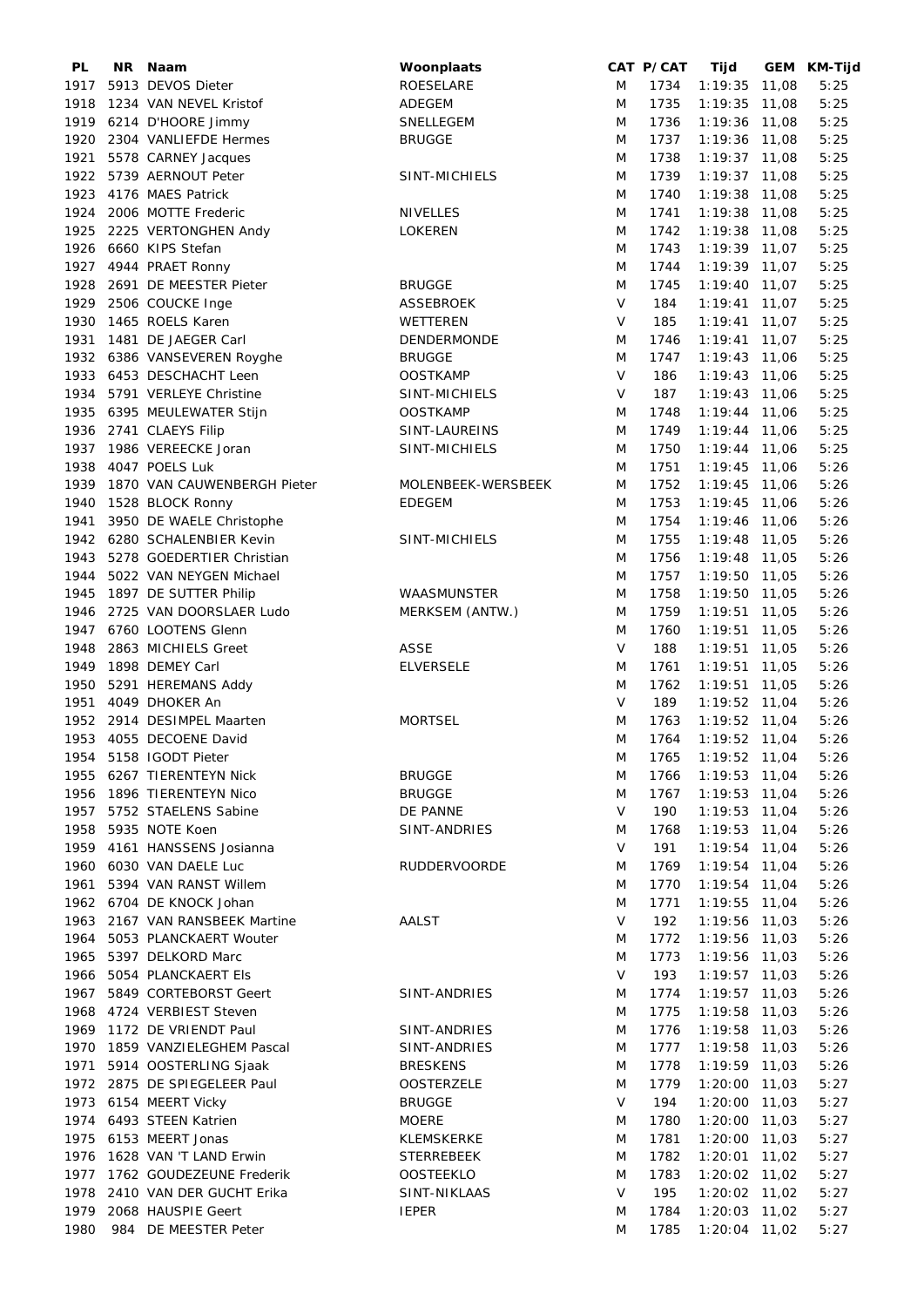| PL   | NR. | Naam                             | Woonplaats          |        | CAT P/CAT | Tijd            | GEM KM-Tijd |
|------|-----|----------------------------------|---------------------|--------|-----------|-----------------|-------------|
| 1981 |     | 2136 LAMMENS Ann                 | DENDERWINDEKE       | V      | 196       | $1:20:04$ 11,02 | 5:27        |
| 1982 |     | 6597 LONNEVILLE Pieter           |                     | M      | 1786      | $1:20:04$ 11,02 | 5:27        |
| 1983 |     | 6680 MULLER Jan                  |                     | M      | 1787      | $1:20:04$ 11,02 | 5:27        |
| 1984 |     | 5134 VAN IMPE Yvan               |                     | M      | 1788      | $1:20:05$ 11,01 | 5:27        |
| 1985 |     | 2458 QUATAERT Emmy               | RETRANCHEMENT       | V      | 197       | $1:20:05$ 11,01 | 5:27        |
|      |     | 1986 5324 MEIRE Jeannot          |                     | M      | 1789      | 1:20:06 11,01   | 5:27        |
|      |     |                                  |                     |        |           |                 |             |
| 1987 |     | 2543 VANROOSE Jan                | <b>BRUGGE</b>       | M      | 1790      | $1:20:07$ 11,01 | 5:27        |
| 1988 |     | 4054 VAN DE WALLE Brigitte       |                     | V      | 198       | $1:20:07$ 11,01 | 5:27        |
| 1989 |     | 6580 LUCKER Gerlinde             |                     | V      | 199       | 1:20:08 11,01   | 5:27        |
| 1990 |     | 5904 D'HONDT Kurt                | OOSTKERKE (DAMME)   | M      | 1791      | $1:20:08$ 11,01 | 5:27        |
| 1991 |     | 2044 VAN DAMME Carlos            | <b>OOSTAKKER</b>    | M      | 1792      | 1:20:09 11,00   | 5:27        |
| 1992 |     | 2033 SMET Priya                  | GRIMBERGEN          | $\vee$ | 200       | $1:20:10$ 11,00 | 5:27        |
| 1993 |     | 5855 DAVELOOSE Dirk              | <b>ASSEBROEK</b>    | M      | 1793      | $1:20:10$ 11,00 | 5:27        |
|      |     | 1994 4831 VEIREMAN Kris          |                     | M      | 1794      | $1:20:10$ 11,00 | 5:27        |
| 1995 |     | 4300 DE BRABANDERE Karl          |                     | M      | 1795      | $1:20:10$ 11,00 | 5:27        |
|      |     | 1996 4016 TORRES MIRAILLES Felix |                     | M      | 1796      | $1:20:11$ 11,00 | 5:27        |
| 1997 |     | 4924 DE BACKER Bie               |                     | $\vee$ | 201       | $1:20:11$ 11,00 | 5:27        |
| 1998 |     | 2095 DELARUE Peter               | ADEGEM              | M      | 1797      | $1:20:13$ 11,00 | 5:27        |
| 1999 |     | 4312 RYCKAERT Kurt               |                     | M      | 1798      | $1:20:13$ 11,00 | 5:27        |
|      |     |                                  |                     |        |           |                 |             |
| 2000 |     | 6428 CALLEWAERT Marnix           | <b>BRUGGE</b>       | M      | 1799      | 1:20:14 10,99   | 5:27        |
| 2001 |     | 6009 VANDEWIELE Tom              | SINT-ANDRIES        | M      | 1800      | 1:20:14 10,99   | 5:27        |
| 2002 |     | 966 DE WAELE Philippe            |                     | M      | 1801      | $1:20:14$ 10,99 | 5:27        |
| 2003 |     | 3854 BISSCHOPS Patrick           |                     | M      | 1802      | $1:20:16$ 10,99 | 5:28        |
| 2004 |     | 2241 VAN HYFTE Maarten           | <b>ERTVELDE</b>     | M      | 1803      | 1:20:16 10,99   | 5:28        |
| 2005 |     | 4844 DEBAKKER Thomas             |                     | M      | 1804      | 1:20:17 10,99   | 5:28        |
| 2006 |     | 5554 PHILIPS Richard             |                     | M      | 1805      | $1:20:18$ 10,98 | 5:28        |
| 2007 |     | 5896 STRUBBE Ann                 | <b>BEERNEM</b>      | V      | 202       | $1:20:19$ 10,98 | 5:28        |
| 2008 |     | 2624 VAN POUCKE Ronny            | MERELBEKE           | M      | 1806      | $1:20:19$ 10,98 | 5:28        |
| 2009 |     | 5542 FEYS Andreas                |                     | M      | 1807      | $1:20:19$ 10,98 | 5:28        |
| 2010 |     | 2242 LUCAS Patrick               |                     |        |           |                 |             |
|      |     |                                  | <b>OOSTENDE</b>     | M      | 1808      | 1:20:20 10,98   | 5:28        |
| 2011 |     | 4316 DE GREEF Ines               |                     | V      | 203       | $1:20:20$ 10,98 | 5:28        |
|      |     | 2012 1522 DEWAELE Nicolas        | <b>KNOKKE</b>       | M      | 1809      | $1:20:21$ 10,98 | 5:28        |
| 2013 |     | 1861 MOULIN Sander               | WEVELGEM            | M      | 1810      | $1:20:23$ 10,97 | 5:28        |
|      |     | 2014 4155 VANDENBEMPT Joris      |                     | M      | 1811      | $1:20:23$ 10,97 | 5:28        |
| 2015 |     | 1038 DEFRUYT Laurens             | <b>RUDDERVOORDE</b> | M      | 1812      | $1:20:24$ 10,97 | 5:28        |
| 2016 |     | 5003 VERHEIRE Marnix             |                     | M      | 1813      | $1:20:25$ 10,97 | 5:28        |
|      |     | 2017 6402 ROELS Jan              | <b>AARTRIJKE</b>    | M      | 1814      | $1:20:25$ 10,97 | 5:28        |
|      |     | 2018 2054 BOUDEWYN Inge          | MOORSELE            | V      | 204       | $1:20:26$ 10,97 | 5:28        |
|      |     | 2019 4307 DEFORCHE Wouter        |                     | M      | 1815      | $1:20:26$ 10,97 | 5:28        |
|      |     | 2020 3855 BAETENS Britt          |                     | V      | 205       | $1:20:26$ 10,97 | 5:28        |
| 2021 |     | 5238 DE MEYER Leo                |                     | M      | 1816      | 1:20:26 10,97   | 5:28        |
|      |     |                                  | <b>KOKSIJDE</b>     | V      | 206       | 1:20:29 10,96   | 5:29        |
|      |     | 2022 6100 DEBRUYNE Kathy         |                     |        |           |                 |             |
|      |     | 2023 5163 HUART Ann              |                     | V      | 207       | $1:20:30$ 10,96 | 5:29        |
|      |     | 2024 6792 VAN VLIET Adri         |                     | M      | 1817      | $1:20:30$ 10,96 | 5:29        |
|      |     | 2025 4985 DEMUYNCK Pieter        |                     | M      | 1818      | $1:20:31$ 10,95 | 5:29        |
|      |     | 2026 2106 VAN COPPENHOLLE Geert  | ZOTTEGEM            | M      | 1819      | $1:20:31$ 10,95 | 5:29        |
|      |     | 2027 5318 DE VOOGT Freddy        |                     | M      | 1820      | $1:20:31$ 10,95 | 5:29        |
|      |     | 2028 1194 RAMPART Davy           | <b>BRASSCHAAT</b>   | M      | 1821      | $1:20:32$ 10,95 | 5:29        |
|      |     | 2029 1823 DEKNOPPER Karel        | SINT-AGATHA-BERCHEM | M      | 1822      | $1:20:33$ 10,95 | 5:29        |
|      |     | 2030 1985 VAN STEVENS Jakob      | OEDELEM             | M      | 1823      | $1:20:33$ 10,95 | 5:29        |
|      |     | 2031 2524 TITECA Robbe           | <b>BRUGGE</b>       | M      | 1824      | $1:20:33$ 10,95 | 5:29        |
|      |     | 2032 6170 BATSLEER Hilde         | <b>DAMME</b>        | V      | 208       | $1:20:34$ 10,95 | 5:29        |
|      |     | 2033 6188 TAMSIN Heidi           | SIJSELE             | V      | 209       | 1:20:34 10,95   | 5:29        |
|      |     | 2034 1295 MOREELS Dirk           |                     | M      | 1825      | $1:20:35$ 10,95 | 5:29        |
|      |     |                                  | OUDENAARDE          |        |           |                 |             |
|      |     | 2035 2348 DELOOF Jordi           | <b>OOSTKAMP</b>     | M      | 1826      | $1:20:36$ 10,94 | 5:29        |
|      |     | 2036 5461 REMORY Nico            |                     | M      | 1827      | $1:20:37$ 10,94 | 5:29        |
|      |     | 2037 1156 MAES Philip            | <b>BRUGGE</b>       | M      | 1828      | $1:20:39$ 10,94 | 5:29        |
| 2038 |     | 5746 KNOCKAERT Roger             | <b>OOSTKAMP</b>     | M      | 1829      | $1:20:39$ 10,94 | 5:29        |
| 2039 |     | 3059 WILLEMS Geert               | <b>SIJSELE</b>      | M      | 1830      | $1:20:39$ 10,94 | 5:29        |
| 2040 |     | 2307 LE PAIR Jeffrey             | ZOETERMEER          | M      | 1831      | $1:20:40$ 10,93 | 5:29        |
| 2041 |     | 5028 CATHOIR Etienne             |                     | M      | 1832      | $1:20:40$ 10,93 | 5:29        |
|      |     | 2042 6398 KERCKAERT Sam          | SINT-MICHIELS       | M      | 1833      | $1:20:40$ 10,93 | 5:29        |
|      |     | 2043 5117 NEELS Yves             |                     | M      | 1834      | $1:20:40$ 10,93 | 5:29        |
|      |     | 2044 2990 DE CLERCQ Claudine     | <b>SLIJPE</b>       | V      | 210       | $1:20:41$ 10,93 | 5:29        |
|      |     |                                  |                     |        |           |                 |             |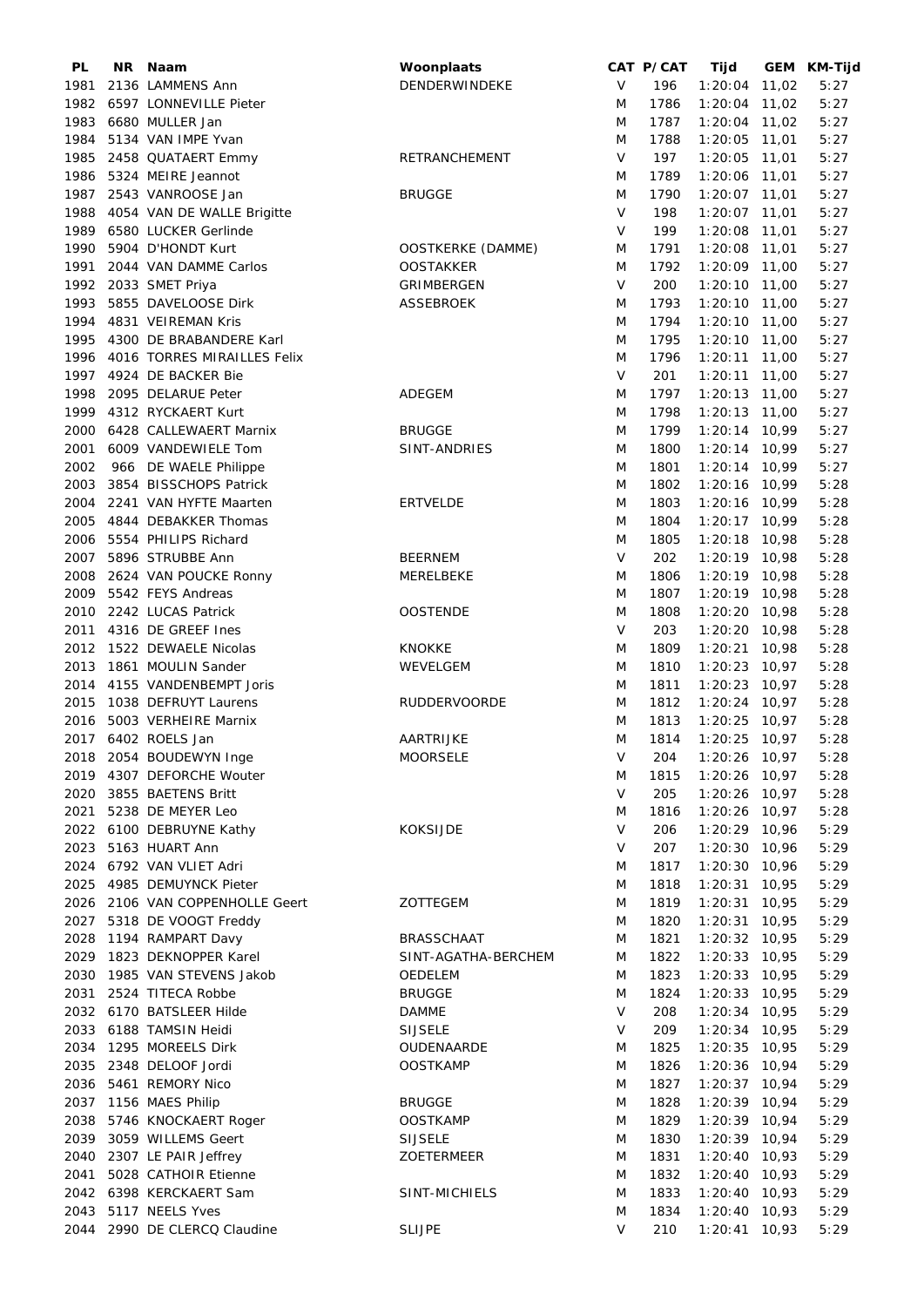| PL   | NR. | Naam                                | Woonplaats           |           | CAT P/CAT   | Tijd                           | GEM KM-Tijd |
|------|-----|-------------------------------------|----------------------|-----------|-------------|--------------------------------|-------------|
| 2045 |     | 5683 COEL Wanne                     | <b>LOPPEM</b>        | M         | 1835        | $1:20:41$ 10,93                | 5:29        |
| 2046 |     | 5882 DE BLAERE Ruben                | SINT-ANDRIES         | M         | 1836        | $1:20:41$ 10,93                | 5:29        |
| 2047 |     | 1356 BLANCKAERT Jeroen              | ZWIJNAARDE           | M         | 1837        | $1:20:41$ 10,93                | 5:29        |
| 2048 |     | 5881 DE BLAERE John                 | SINT-ANDRIES         | M         | 1838        | $1:20:42$ 10,93                | 5:29        |
| 2049 |     | 5827 COEL Thierry                   | SINT-ANDRIES         | M         | 1839        | $1:20:42$ 10,93                | 5:29        |
| 2050 |     | 2454 PRIEM Matthias                 | NIEUWPOORT           | M         | 1840        | $1:20:43$ 10,93                | 5:29        |
| 2051 |     | 1588 SCHUURBIERS Timo               | <b>BREDA</b>         | M         | 1841        | $1:20:43$ 10,93                | 5:29        |
| 2052 |     | 2665 KEPPENS Rik                    | HEMELVEERDEGEM       | M         | 1842        | $1:20:43$ 10,93                | 5:29        |
| 2053 |     | 2648 DE BRAEKELEER Marnic           | SINT-MARTENS-LIERDE  | M         | 1843        | $1:20:43$ 10,93                | 5:29        |
| 2054 |     | 2387 SEYS Erik                      | <b>DIKSMUIDE</b>     | M         | 1844        | $1:20:43$ 10,93                | 5:29        |
| 2055 |     | 4080 BORMS Dominique                |                      | M         | 1845        | $1:20:44$ 10,92                | 5:30        |
|      |     | 2056 6563 LAMBERT Andy              |                      | M         | 1846        | $1:20:45$ 10,92                | 5:30        |
| 2057 |     | 1863 HOORELBEKE Patrick             | <b>OOSTKAMP</b>      | M         | 1847        | $1:20:45$ 10,92                | 5:30        |
| 2058 |     | 2222 BOUTON Chris                   | SINT-KRUIS (BRUGGE)  | M         | 1848        | $1:20:46$ 10,92                | 5:30        |
|      |     |                                     |                      | $\vee$    | 211         |                                | 5:30        |
|      |     | 2059 1879 OROLE Marina              | <b>MOL</b>           |           |             | 1:20:46 10,92                  |             |
| 2060 |     | 2098 TETAERT Anthony                | <b>BRUGGE</b>        | M         | 1849        | $1:20:46$ 10,92                | 5:30        |
| 2061 |     | 5623 VERCOUTTER Miguel              | <b>VEURNE</b>        | M         | 1850        | $1:20:47$ 10,92                | 5:30        |
|      |     | 2062 6367 JANSSENS Jeffrey          | <b>ASSEBROEK</b>     | M         | 1851        | $1:20:47$ 10,92                | 5:30        |
| 2063 |     | 6719 DE MUYT Steven                 |                      | M         | 1852        | $1:20:48$ 10,92                | 5:30        |
| 2064 |     | 5419 VERBURGH Danny                 |                      | M         | 1853        | $1:20:48$ 10,92                | 5:30        |
| 2065 |     | 5074 VANDEWALLE Tiemon              |                      | M         | 1854        | $1:20:49$ 10,91                | 5:30        |
| 2066 |     | 2005 BAERT Christophe               | <b>KOKSIJDE</b>      | M         | 1855        | 1:20:50 10,91                  | 5:30        |
|      |     | 2067 6316 GUISEZ Xavier             | SINT-ANDRIES         | M         | 1856        | 1:20:50 10,91                  | 5:30        |
| 2068 |     | 1544 VERSLUYS Geert                 | <b>BREDENE</b>       | M         | 1857        | $1:20:51$ 10,91                | 5:30        |
|      |     | 2069 5792 VANDERSMISSEN Jean-Marc   | <b>DAMME</b>         | M         | 1858        | 1:20:52 10,91                  | 5:30        |
| 2070 |     | 4822 SAUVAGE Dieter                 |                      | M         | 1859        | $1:20:52$ 10,91                | 5:30        |
| 2071 |     | 6380 PROVOOST Nathan                | <b>DUDZELE</b>       | M         | 1860        | $1:20:53$ 10,90                | 5:30        |
|      |     | 2072 6353 DE COCK Kevin             | SINT-KRUIS (BRUGGE)  | M         | 1861        | $1:20:53$ 10,90                | 5:30        |
| 2073 |     | 1644 COSTERS Luc                    | <b>OPWIJK</b>        | M         | 1862        | $1:20:53$ 10,90                | 5:30        |
| 2074 |     | 1637 LE COMTE Germain               | <b>NIJLEN</b>        | M         | 1863        | $1:20:54$ 10,90                | 5:30        |
| 2075 |     | 1783 DEGERLID Stein                 | DESTELBERGEN         | M         | 1864        | 1:20:56 10,90                  | 5:30        |
|      |     | 2076 4094 DE MAN Joris              |                      | M         | 1865        | 1:20:56 10,90                  | 5:30        |
|      |     | 2077 4242 VANWESENBLEECK Franck     |                      | M         | 1866        | 1:20:57 10,90                  | 5:30        |
|      |     | 2078 6585 VAN ACKER John            |                      | M         | 1867        | $1:20:57$ 10,90                | 5:30        |
|      |     | 2079 5922 SANDER Olivier            | <b>OOSTKAMP</b>      | M         | 1868        | $1:20:57$ 10,90                | 5:30        |
|      |     | 2080 1855 DEVOS Gorik               | <b>RONSE</b>         | M         | 1869        | 1:20:58 10,89                  | 5:30        |
| 2081 |     | 2229 VANSTEENKISTE Jordy            | WENDUINE             | M         | 1870        | 1:20:58 10,89                  | 5:30        |
|      |     | 2082 4840 DELOOF Wouter             |                      | M         | 1871        | 1:20:58 10,89                  | 5:30        |
|      |     | 2083 2198 ASNONG Chris              | <b>VELM</b>          | M         | 1872        | 1:20:58 10,89                  | 5:30        |
|      |     |                                     |                      |           |             |                                |             |
|      |     | 2084 1551 DENYS Claude              | HARELBEKE            | M<br>V    | 1873<br>212 | 1:20:59 10,89<br>1:20:59 10,89 | 5:31        |
|      |     | 2085 2072 VAN DER HEYDEN Fanny      | <b>OUD-HEVERLEE</b>  |           |             |                                | 5:31        |
|      |     | 2086 2200 STERCKX Nick              | <b>ATTENHOVEN</b>    | M         | 1874        | 1:20:59 10,89                  | 5:31        |
|      |     | 2087 1435 REMAUT Paul               | <b>BRUGGE</b>        | M         | 1875        | $1:20:59$ 10,89                | 5:31        |
| 2088 |     | 1007 KOENDERS Frankie               | KAPELLEN (ANTW.)     | M         | 1876        | 1:20:59 10,89                  | 5:31        |
|      |     | 2089 1404 VANSTEENKISTE Chris       | SINT-AMANDSBERG      | M         | 1877        | $1:21:00$ 10,89                | 5:31        |
|      |     | 2090 1930 DEBOO Matthias            | WENDUINE             | M         | 1878        | $1:21:00$ 10,89                | 5:31        |
| 2091 |     | 5884 CHEROUTRE Trees                | SINT-MARTENS-LATEM   | M         | 1879        | $1:21:01$ 10,89                | 5:31        |
|      |     | 2092 5723 FRANCOIS Ann              | <b>OOSTENDE</b>      | ${\sf V}$ | 213         | $1:21:02$ 10,88                | 5:31        |
|      |     | 2093 5248 MACHTELINGS Ludo          |                      | M         | 1880        | $1:21:02$ 10,88                | 5:31        |
|      |     | 2094 4183 DE MAREZ Frans            |                      | M         | 1881        | $1:21:03$ 10,88                | 5:31        |
|      |     | 2095 2317 DE LAERE Jeffrey          | SINT-JORIS (BEERNEM) | M         | 1882        | $1:21:03$ 10,88                | 5:31        |
|      |     | 2096 5565 COENS Kevin               |                      | M         | 1883        | 1:21:03 10,88                  | 5:31        |
|      |     | 2097 2427 VERHAEGHE Han             | <b>BRUGGE</b>        | M         | 1884        | 1:21:04 10,88                  | 5:31        |
|      |     | 2098 2780 VANDEWALLE Cindy          | RENINGELST           | V         | 214         | $1:21:04$ 10,88                | 5:31        |
|      |     | 2099 6050 MAHIEU Gwijde             | <b>ASSEBROEK</b>     | M         | 1885        | $1:21:04$ 10,88                | 5:31        |
|      |     | 2100 1503 VAN LIEFFERINGE Jean-Paul | <b>NINOVE</b>        | M         | 1886        | $1:21:04$ 10,88                | 5:31        |
|      |     | 2101 4848 DELODDERE Jean            |                      | M         | 1887        | $1:21:04$ 10,88                | 5:31        |
|      |     | 2102 1348 DE CRAENE Martine         | GENT (DRONGEN)       | V         | 215         | $1:21:06$ 10,88                | 5:31        |
|      |     | 2103 2828 BOUTON Jakob              | SINT-KRUIS           | M         | 1888        | $1:21:06$ 10,88                | 5:31        |
| 2104 |     | 5361 CORDIER Hans                   |                      | M         | 1889        | $1:21:07$ 10,87                | 5:31        |
|      |     | 2105 5523 DHONT Matthias            |                      | M         | 1890        | $1:21:07$ 10,87                | 5:31        |
|      |     | 2106 2381 PANNY Johan               | DILBEEK              | M         | 1891        | $1:21:07$ 10,87                | 5:31        |
|      |     | 2107 1719 THEYS Mathias             | LISSEWEGE            | M         | 1892        | $1:21:07$ 10,87                | 5:31        |
|      |     | 2108 1771 COOLS Marc                | SINT-NIKLAAS         | M         | 1893        | $1:21:07$ 10,87                | 5:31        |
|      |     |                                     |                      |           |             |                                |             |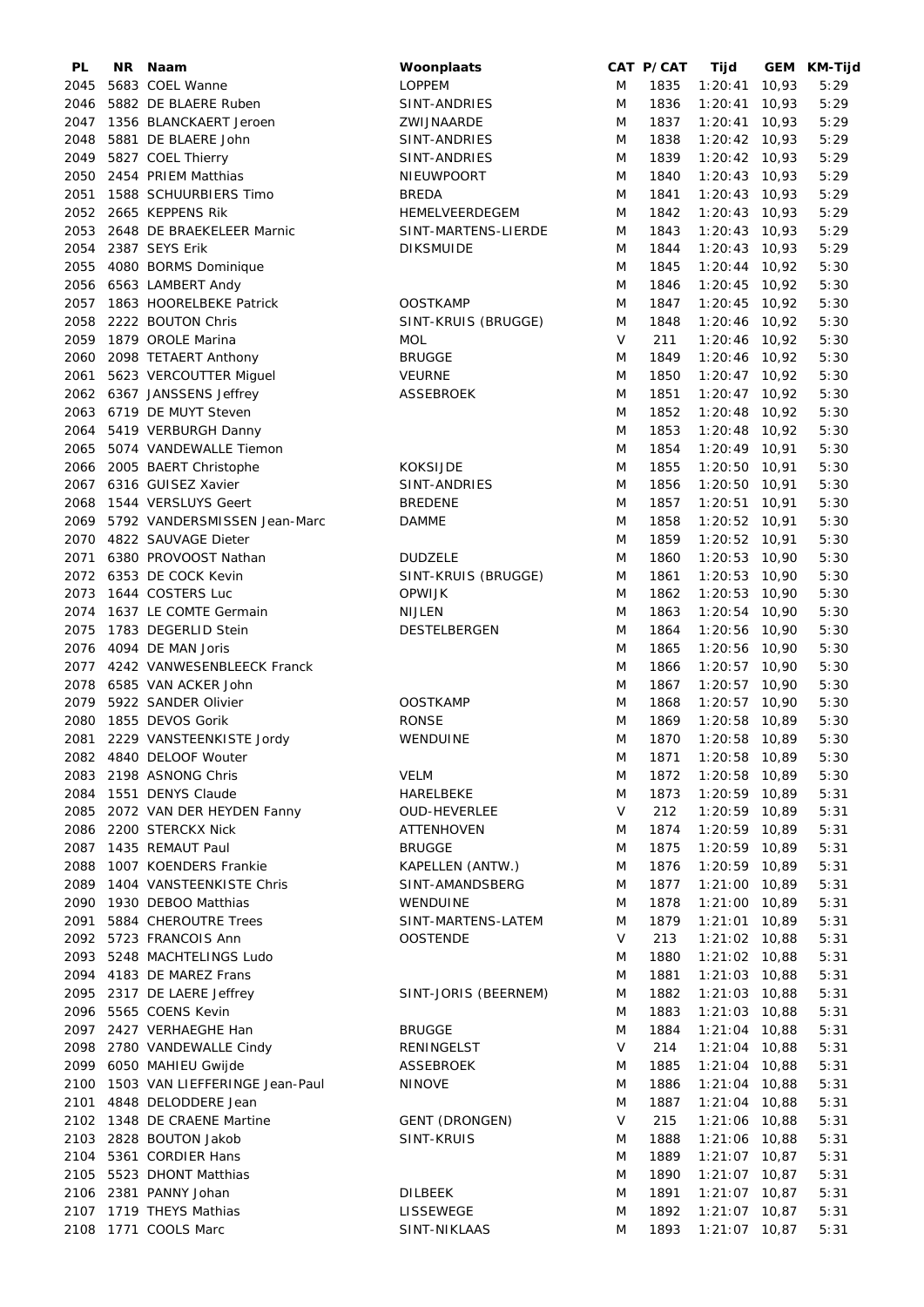| PL   | NR Naam                         | Woonplaats          |        | CAT P/CAT | Tijd            | GEM KM-Tijd |
|------|---------------------------------|---------------------|--------|-----------|-----------------|-------------|
| 2109 | 4978 MAENHOUT Ann               |                     | V      | 216       | $1:21:08$ 10,87 | 5:31        |
|      | 2110 6517 BENOOT Paul           | SNELLEGEM           | M      | 1894      | $1:21:08$ 10,87 | 5:31        |
|      | 2111 2856 DEVRIESE Wim          | <b>ZINGEM</b>       | M      | 1895      | $1:21:09$ 10,87 | 5:31        |
|      | 2112 2102 LYCKE Hans            | ST. MICHIELS        | M      | 1896      | $1:21:09$ 10,87 | 5:31        |
| 2113 | 282 DE CRAENE Laurette          | <b>WAARSCHOOT</b>   | V      | 217       | $1:21:09$ 10.87 | 5:31        |
| 2114 | 5107 COLLIS Christian           |                     | M      | 1897      | $1:21:09$ 10.87 | 5:31        |
| 2115 | 1835 VAN OUTRYVE Sebastien      | <b>RUDDERVOORDE</b> | M      | 1898      | $1:21:09$ 10,87 | 5:31        |
| 2116 | 3858 CORNELISSENS Ekke          |                     | M      | 1899      | $1:21:10$ 10,87 | 5:31        |
| 2117 | 1493 VELEZ Carlos Andres        | MALDEGEM            | M      | 1900      | $1:21:11$ 10,86 | 5:31        |
| 2118 | 5847 SYRYN Filip                | VARSENARE           | M      | 1901      | $1:21:12$ 10,86 | 5:31        |
|      | 2119 6510 DECLOEDT Frank        | SINT-ANDRIES        | M      | 1902      | $1:21:12$ 10,86 | 5:31        |
| 2120 | 1891 VERMAEL Franky             | ZEEBRUGGE           | M      | 1903      | $1:21:12$ 10,86 | 5:31        |
| 2121 | 1860 MOULIN Joris               | WEVELGEM            | M      | 1904      | $1:21:12$ 10,86 | 5:31        |
|      | 2122 5451 NEIRLANT Ria          |                     | $\vee$ | 218       | $1:21:13$ 10,86 | 5:31        |
|      | 2123 1463 VANHONSEBROUCK Jo     | KNOKKE-HEIST        | M      | 1905      | $1:21:13$ 10,86 | 5:31        |
|      |                                 |                     |        |           |                 | 5:31        |
| 2124 | 3851 LAUREYS Thomas             |                     | M      | 1906      | $1:21:13$ 10,86 |             |
|      | 2125 6767 VANDENABEELE Piet     |                     | M      | 1907      | $1:21:13$ 10,86 | 5:31        |
|      | 2126 6457 HOUTAVE Louis         | <b>BRUGGE</b>       | M      | 1908      | $1:21:13$ 10,86 | 5:31        |
|      | 2127 1150 CLAUS Xantaan         | <b>VOSSENHOL</b>    | M      | 1909      | $1:21:14$ 10,86 | 5:32        |
|      | 2128 2798 SUPPLY Merijn         | <b>GENT</b>         | M      | 1910      | $1:21:15$ 10,86 | 5:32        |
|      | 2129 6090 HASPESLAGH Thomas     | SINT-MICHIELS       | M      | 1911      | $1:21:15$ 10,86 | 5:32        |
|      | 2130 1813 WELLEKENS Chris       | AALST               | M      | 1912      | $1:21:15$ 10,86 | 5:32        |
|      | 2131 3878 VANSIERENSOCNK Jacke  |                     | M      | 1913      | $1:21:15$ 10,86 | 5:32        |
|      | 2132 6720 MAES Arne             |                     | M      | 1914      | $1:21:16$ 10,85 | 5:32        |
|      | 2133 6634 CLAERHOUT Eveline     |                     | $\vee$ | 219       | $1:21:17$ 10,85 | 5:32        |
|      | 2134 5186 STEVENS Ludo          |                     | M      | 1915      | $1:21:17$ 10,85 | 5:32        |
| 2135 | 5621 BOSCH Mieke                | <b>KOKSIJDE</b>     | V      | 220       | $1:21:17$ 10,85 | 5:32        |
| 2136 | 1303 DELMULLE Marleen           | WORTEGEM-PSETEGEM   | V      | 221       | $1:21:17$ 10,85 | 5:32        |
|      | 2137 2087 DELAERE Kristof       | SINT-ELOOIS-WINKEL  | M      | 1916      | $1:21:18$ 10,85 | 5:32        |
|      | 2138 2752 WILLEMS Conny         | <b>GENT</b>         | V      | 222       | $1:21:18$ 10,85 | 5:32        |
|      | 2139 5622 FIERENS Wim           | <b>KOKSIJDE</b>     | M      | 1917      | $1:21:19$ 10,85 | 5:32        |
| 2140 | 5088 FERNANDEZ KROHN Niels      |                     | M      | 1918      | $1:21:19$ 10,85 | 5:32        |
|      | 2141 1636 VAN MIEGHEM Paul      | <b>HAALTERT</b>     | M      | 1919      | $1:21:19$ 10,85 | 5:32        |
|      | 2142 5427 ANOE Thomas           |                     | M      | 1920      | $1:21:20$ 10,84 | 5:32        |
|      | 2143 4799 DE GROOTE Marnix      |                     | M      | 1921      | $1:21:20$ 10,84 | 5:32        |
|      | 2144 2569 BROES Lowiese         | <b>BRUGGE</b>       | V      | 223       | $1:21:21$ 10,84 | 5:32        |
|      | 2145 6225 KERCKENAERE Chris     | VARSENARE           | M      | 1922      | $1:21:22$ 10,84 | 5:32        |
|      |                                 |                     |        |           | $1:21:22$ 10,84 |             |
|      | 2146 1527 CIETERS Jan           | WAREGEM             | M      | 1923      |                 | 5:32        |
|      | 2147 2257 VANDENBUSSCHE Steven  | <b>HOOGLEDE</b>     | M      | 1924      | $1:21:23$ 10,84 | 5:32        |
|      | 2148 3026 DEMEYERE Ben          | ASSEBROEK           | M      | 1925      | $1:21:23$ 10,84 | 5:32        |
|      | 2149 1424 THYS Leen             | <b>SCHILDE</b>      | M      | 1926      | $1:21:24$ 10,84 | 5:32        |
|      | 2150 5154 LEMIERE Jurgen        |                     | M      | 1927      | $1:21:24$ 10,84 | 5:32        |
|      | 2151 6791 MOERKERKE Jan         |                     | M      | 1928      | $1:21:25$ 10,83 | 5:32        |
|      | 2152 1732 DE BAERDEMAEKER Geert | <b>OOSTWINKEL</b>   | M      | 1929      | $1:21:26$ 10,83 | 5:32        |
|      | 2153 1339 BERLAEN Roel          | <b>ZULTE</b>        | M      | 1930      | $1:21:26$ 10,83 | 5:32        |
|      | 2154 2837 VAN GOMPEL Willy      | <b>KESSEL-LO</b>    | M      | 1931      | $1:21:26$ 10,83 | 5:32        |
|      | 2155 5138 STIEPERAERE Eva       |                     | V      | 224       | $1:21:27$ 10,83 | 5:32        |
|      | 2156 5139 DESMET Sofie          |                     | V      | 225       | $1:21:27$ 10,83 | 5:32        |
| 2157 | 967 VAN KEYMOLEN Rudi           |                     | M      | 1932      | $1:21:28$ 10,83 | 5:33        |
|      | 2158 5235 WAUTERS Gina          |                     | V      | 226       | $1:21:28$ 10,83 | 5:33        |
|      | 2159 5471 VYNCKE Charlotte      |                     | V      | 227       | $1:21:30$ 10,82 | 5:33        |
|      | 2160 6313 DESMIDT Frederik      | BLANKENBERGE        | M      | 1933      | $1:21:30$ 10,82 | 5:33        |
|      | 2161 5299 ROEGES Pauline        |                     | V      | 228       | $1:21:30$ 10,82 | 5:33        |
|      | 2162 1014 DE JAEGHER Krist      | WAREGEM             | M      | 1934      | $1:21:31$ 10,82 | 5:33        |
|      | 2163 4285 BRAILLY Jean-Marie    |                     | M      | 1935      | $1:21:31$ 10,82 | 5:33        |
|      | 2164 4302 DE VISSCHER Frank     |                     | M      | 1936      | $1:21:32$ 10,82 | 5:33        |
|      | 2165 2157 BURSENS Paul          | AALST               | M      | 1937      | $1:21:32$ 10,82 | 5:33        |
|      | 2166 3902 DEMON Robbrecht       |                     |        | 1938      |                 |             |
|      |                                 |                     | M      |           | $1:21:32$ 10,82 | 5:33        |
|      | 2167 3888 VAN GENOO Samme       |                     | M      | 1939      | $1:21:32$ 10,82 | 5:33        |
|      | 2168 5150 VAN ACKER Wesley      |                     | M      | 1940      | $1:21:33$ 10,82 | 5:33        |
|      | 2169 6489 VAN HULLE Koen        | <b>MOERKERKE</b>    | M      | 1941      | $1:21:33$ 10,82 | 5:33        |
|      | 2170 1944 MISSINE Arne          | <b>LOPPEM</b>       | M      | 1942      | $1:21:34$ 10,81 | 5:33        |
|      | 2171 5703 SLAGMULDER Stephanie  | SINT-ANDRIES        | V      | 229       | $1:21:34$ 10,81 | 5:33        |
|      | 2172 2614 VANDENBROUCKE Lieven  | VARSENARE           | M      | 1943      | $1:21:35$ 10,81 | 5:33        |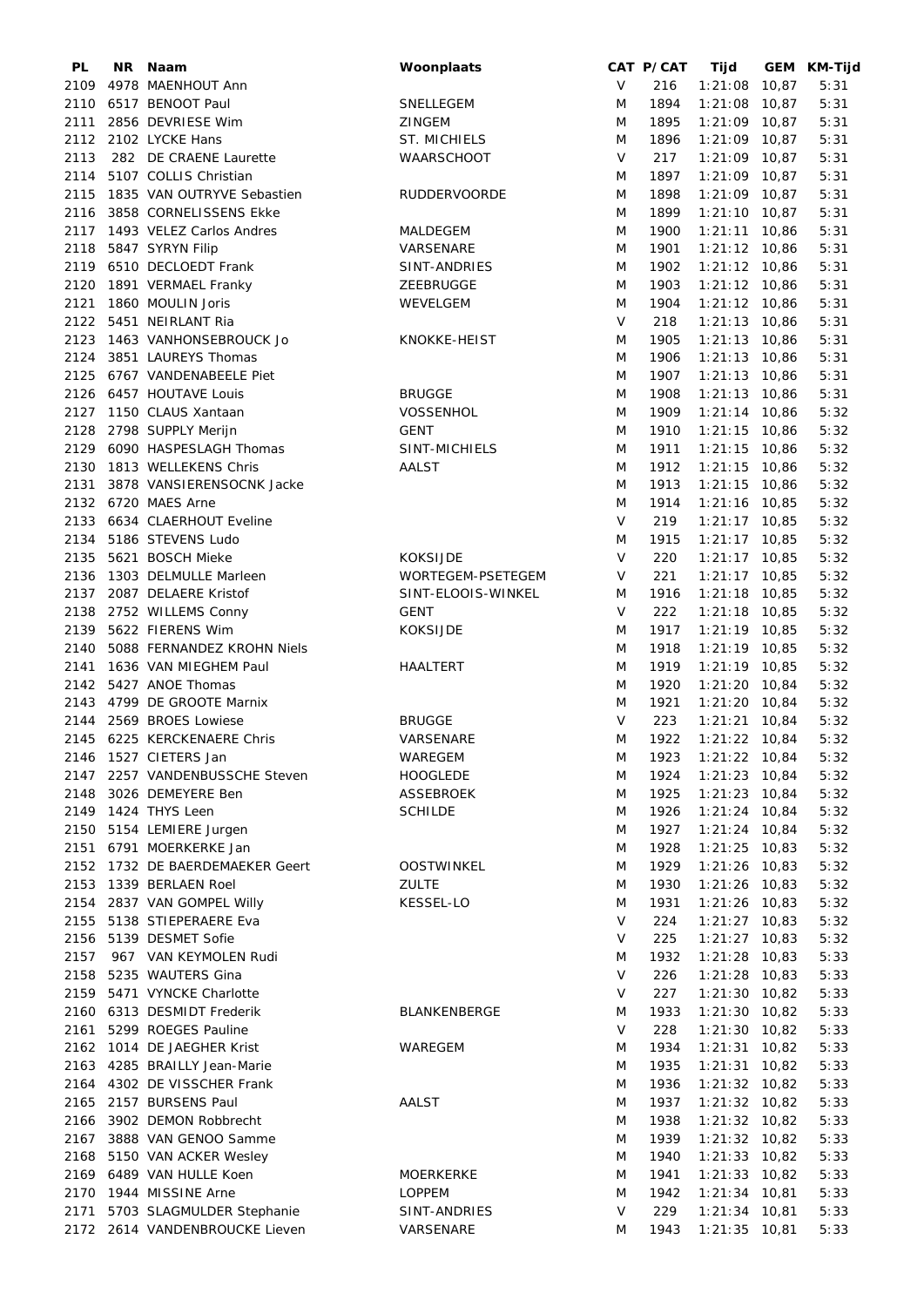| PL   | NR Naam                          | Woonplaats          |        | CAT P/CAT | Tijd            | GEM KM-Tijd |
|------|----------------------------------|---------------------|--------|-----------|-----------------|-------------|
| 2173 | 5953 VAN NECK Filip              | <b>BLANKENBERGE</b> | M      | 1944      | $1:21:36$ 10,81 | 5:33        |
| 2174 | 4788 DE LATTER Rudi              |                     | M      | 1945      | $1:21:37$ 10,81 | 5:33        |
| 2175 | 2596 VAN CAENEGEM Geert          | ZOTTEGEM            | M      | 1946      | $1:21:38$ 10,80 | 5:33        |
|      | 2176 5544 VANDAMME Marnix        |                     | M      | 1947      | $1:21:38$ 10,80 | 5:33        |
|      | 2177 5543 VANDABRE Dartin        |                     | M      | 1948      | $1:21:38$ 10,80 | 5:33        |
| 2178 | 5682 COUWELIER Sep               | <b>VELDEGEM</b>     | M      | 1949      | $1:21:38$ 10,80 | 5:33        |
|      | 2179 5755 CLAEYS Christophe      | <b>BRUGGE</b>       | M      | 1950      | $1:21:40$ 10,80 | 5:33        |
| 2180 | 5661 VANHOLLEBEKE Samme          | SINT-KRUIS (BRUGGE) | M      | 1951      | $1:21:41$ 10,80 | 5:33        |
|      |                                  |                     | V      |           |                 |             |
| 2181 | 2058 VALEPYN Ingrid              | MAARKEDAL           |        | 230       | $1:21:42$ 10,80 | 5:33        |
|      | 2182 1998 CHEYNS Patrick         | OUDENAARDE          | M      | 1952      | $1:21:42$ 10,80 | 5:33        |
| 2183 | 1999 PENNINCK Ignace             | WORTEGEM/PETEGEM    | M      | 1953      | $1:21:42$ 10,80 | 5:33        |
| 2184 | 6504 DUCLOS Anne                 | ZEDELGEM            | V      | 231       | $1:21:43$ 10,79 | 5:34        |
| 2185 | 5004 FREISEN Monique             |                     | V      | 232       | $1:21:43$ 10,79 | 5:34        |
| 2186 | 3873 VYNCKE Johan                |                     | M      | 1954      | $1:21:43$ 10,79 | 5:34        |
|      | 2187 4865 WIJFELS Peter          |                     | M      | 1955      | $1:21:44$ 10,79 | 5:34        |
| 2188 | 2075 WUYTACK Britt               | SINT-NIKLAAS        | $\vee$ | 233       | $1:21:44$ 10,79 | 5:34        |
| 2189 | 6086 SAELENS Wim                 | <b>URSEL</b>        | M      | 1956      | $1:21:45$ 10,79 | 5:34        |
| 2190 | 1366 DE POOTER Erwin             | <b>MECHELEN</b>     | M      | 1957      | $1:21:45$ 10,79 | 5:34        |
| 2191 | 1466 DOMS Benny                  | KAPELLE-OP-DEN-BOS  | M      | 1958      | $1:21:45$ 10,79 | 5:34        |
| 2192 | 4750 DE VRIESE Hans              |                     | M      | 1959      | $1:21:45$ 10.79 | 5:34        |
| 2193 | 977 LAUWERYS Nicholas            |                     | M      | 1960      | $1:21:46$ 10,79 | 5:34        |
| 2194 | 4956 HEENE Edwin                 |                     | M      | 1961      | $1:21:46$ 10,79 | 5:34        |
|      |                                  |                     |        |           |                 |             |
| 2195 | 6076 HAST Mario                  | <b>LOPPEM</b>       | M      | 1962      | $1:21:47$ 10,78 | 5:34        |
| 2196 | 4874 DE WISPELAERE Bjorn         |                     | M      | 1963      | $1:21:49$ 10,78 | 5:34        |
| 2197 | 4875 CAMBIE Karim                |                     | M      | 1964      | $1:21:49$ 10,78 | 5:34        |
| 2198 | 2185 COUPPE Huguette             | ROESELARE           | V      | 234       | $1:21:49$ 10,78 | 5:34        |
| 2199 | 4873 NR 4873                     |                     | M      | 1965      | $1:21:50$ 10,78 | 5:34        |
| 2200 | 1220 MOUS Tine                   | <b>VILVOORDE</b>    | V      | 235       | $1:21:50$ 10,78 | 5:34        |
| 2201 | 2243 VERMANDER Frederik          | <b>BRUXELLES 1</b>  | M      | 1966      | $1:21:50$ 10,78 | 5:34        |
|      | 2202 1392 BATSLE Dieter          | <b>GENTBRUGGE</b>   | M      | 1967      | $1:21:50$ 10,78 | 5:34        |
| 2203 | 5576 REYNAERT Eva                |                     | $\vee$ | 236       | $1:21:51$ 10,78 | 5:34        |
| 2204 | 5657 VERHAEGHE Nika              | <b>OOSTKAMP</b>     | V      | 237       | $1:21:51$ 10,78 | 5:34        |
| 2205 | 5079 DIERICKX Maxim              |                     | M      | 1968      | $1:21:51$ 10,78 | 5:34        |
|      | 2206 1685 VANDER SCHUEREN Anneke | ZWIJNAARDE          | V      | 238       | $1:21:51$ 10,78 | 5:34        |
|      | 2207 5412 BLOMME Sabine          |                     | V      | 239       | $1:21:51$ 10,78 | 5:34        |
| 2208 | 1443 LECLUYSE Jurgen             | <b>BRUGGE</b>       | M      | 1969      | $1:21:51$ 10,78 | 5:34        |
|      | 2209 1336 STERK Nancy            | WILRIJK (ANTW.)     | $\vee$ | 240       | $1:21:51$ 10,78 | 5:34        |
|      | 2210 2316 GIJSEL Frank           | <b>SLUIS</b>        | M      | 1970      | $1:21:52$ 10,77 | 5:34        |
|      | 2211 1599 MOURISSE Silvie        |                     | V      |           |                 |             |
|      |                                  | WENDUINE            |        | 241       | $1:21:52$ 10,77 | 5:34        |
|      | 2212 1761 TANGHE Sabine          | BLANKENBERGE        | V      | 242       | $1:21:52$ 10,77 | 5:34        |
|      | 2213 2743 DE WIT Daniel          | ZAVENTEM            | M      | 1971      | $1:21:52$ 10,77 | 5:34        |
|      | 2214 1641 SIECKELINCK Davy       | ST-KATELIJNE-WAVER  | M      | 1972      | $1:21:53$ 10,77 | 5:34        |
|      | 2215 5635 NEYENS Jules           | BLANKENBERGE        | M      | 1973      | $1:21:53$ 10,77 | 5:34        |
|      | 2216 2976 DE KLERCK Bernard      | <b>BRUGGE</b>       | M      | 1974      | $1:21:54$ 10,77 | 5:34        |
|      | 2217 4726 DECOSTER Frederik      |                     | M      | 1975      | $1:21:54$ 10,77 | 5:34        |
|      | 2218 2620 LATEUR Hugo            | WONDELGEM           | M      | 1976      | $1:21:54$ 10,77 | 5:34        |
|      | 2219 6571 DEPREZ Werner          |                     | M      | 1977      | $1:21:55$ 10,77 | 5:34        |
|      | 2220 6651 BUSSCHE Heidi          |                     | V      | 243       | $1:21:55$ 10,77 | 5:34        |
|      | 2221 3979 CALLIER Rik            |                     | M      | 1978      | $1:21:55$ 10,77 | 5:34        |
|      | 2222 3900 SIERENS Marc           |                     | M      | 1979      | $1:21:55$ 10,77 | 5:34        |
|      | 2223 2962 NR 2962                |                     | M      | 1980      | $1:21:57$ 10,76 | 5:34        |
|      | 2224 5619 RENDERS Greet          | <b>KOKSIJDE</b>     | V      | 244       | $1:21:57$ 10,76 | 5:34        |
|      | 2225 1977 VAN PRAET Stan         | <b>RUDDERVOORDE</b> | M      | 1981      | 1:21:57 10,76   | 5:34        |
|      | 2226 1444 VRIELYNCK Jan          | ZEEBRUGGE           | M      | 1982      | $1:21:57$ 10,76 | 5:34        |
|      | 2227 6182 MOYAERT Freddy         | WINGENE             | M      | 1983      | $1:21:57$ 10,76 | 5:34        |
|      | 2228 2890 DEBOU Els              | <b>TORHOUT</b>      | V      | 245       | $1:21:57$ 10,76 | 5:34        |
|      |                                  |                     | V      |           |                 |             |
|      | 2229 2885 DELANGHE Katrien       | <b>TORHOUT</b>      | V      | 246       | $1:21:57$ 10,76 | 5:34        |
|      | 2230 4913 WILDEMEERSCH Nathalie  |                     |        | 247       | $1:21:57$ 10,76 | 5:34        |
| 2231 | 5125 POTULIEGE Niek              |                     | M      | 1984      | $1:21:58$ 10,76 | 5:35        |
|      | 2232 1917 AMPE Frederik          | <b>BRUGGE</b>       | M      | 1985      | $1:21:58$ 10,76 | 5:35        |
|      | 2233 5851 DE RYCKER Marinka      | <b>BRUGGE</b>       | V      | 248       | $1:21:58$ 10,76 | 5:35        |
|      | 2234 1980 VANDENBUSSCHE Floortje | SINT-MICHIELS       | V      | 249       | $1:21:59$ 10,76 | 5:35        |
|      | 2235 5870 DEMEYERE Luc           | VELDEGEM            | M      | 1986      | $1:21:59$ 10,76 | 5:35        |
|      | 2236 1934 DUMON Michiel          | ASSEBROEK           | M      | 1987      | $1:21:59$ 10,76 | 5:35        |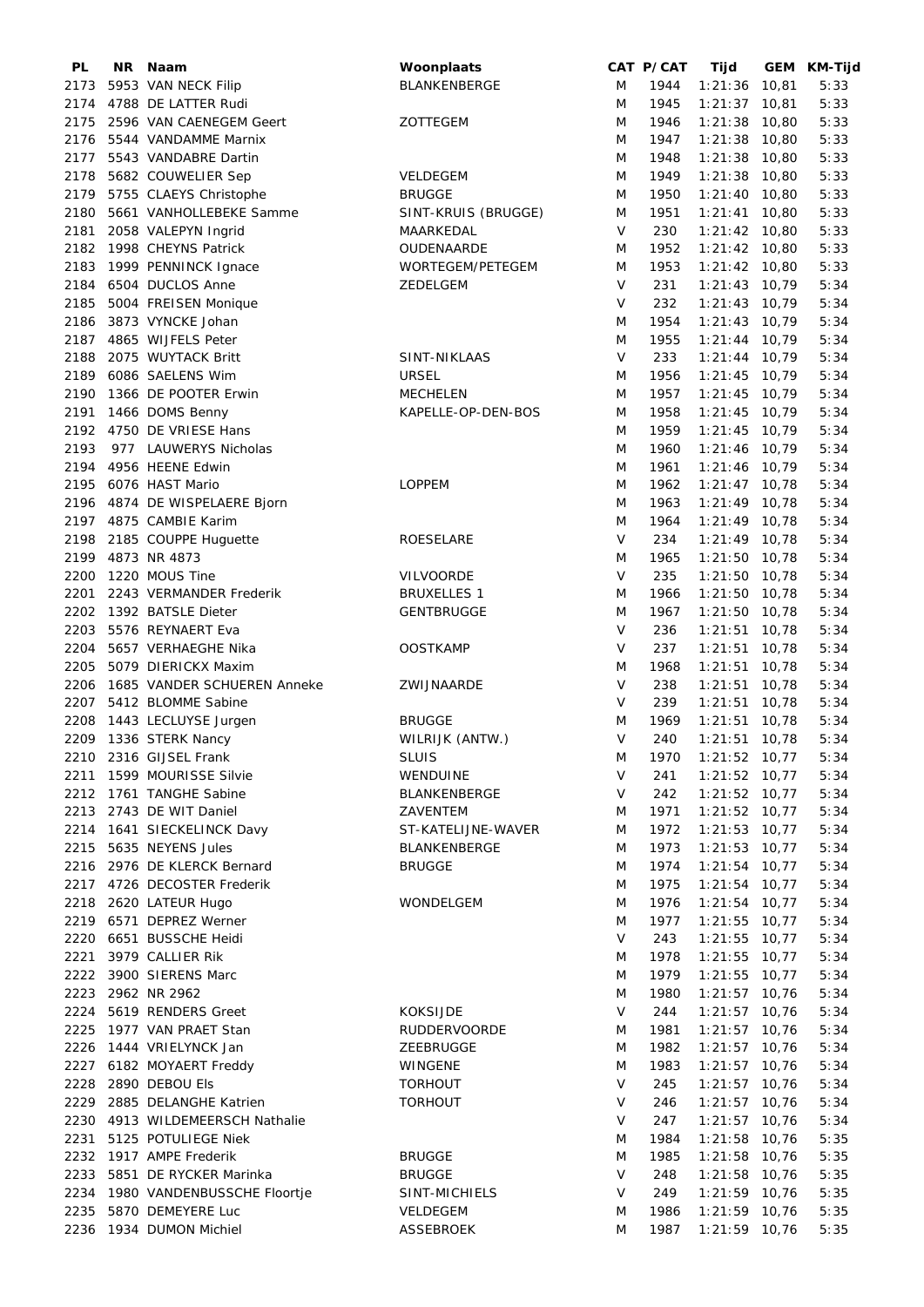| PL   | NR I | Naam                            | Woonplaats        |        | CAT P/CAT | Tijd            |       | GEM KM-Tijd |
|------|------|---------------------------------|-------------------|--------|-----------|-----------------|-------|-------------|
| 2237 |      | 5388 DE RAES Tino               |                   | M      | 1988      | 1:22:00 10,76   |       | 5:35        |
| 2238 |      | 5216 VAN DEN BERGHE Bart        |                   | M      | 1989      | 1:22:00 10,76   |       | 5:35        |
| 2239 |      | 5975 PILE Pantaleone            | SINT-ANDRIES      | M      | 1990      | $1:22:01$ 10,75 |       | 5:35        |
| 2240 |      | 2925 DEVOS Wim                  | SINT-AMANDSBERG   | M      | 1991      | $1:22:01$ 10,75 |       | 5:35        |
| 2241 |      | 4057 WERMIERT Jean-Claude       |                   | M      | 1992      | $1:22:01$ 10,75 |       | 5:35        |
| 2242 |      | 6766 DE MEULENAERE Rik          |                   | M      | 1993      | 1:22:02 10,75   |       | 5:35        |
|      |      |                                 |                   |        |           |                 |       |             |
| 2243 |      | 4983 HEIRWEG Geoffrey           |                   | M      | 1994      | $1:22:02$ 10,75 |       | 5:35        |
| 2244 |      | 5564 DEBAUT Hans                |                   | M      | 1995      | 1:22:03 10,75   |       | 5:35        |
| 2245 |      | 5205 DE KOCKER Ellen            |                   | M      | 1996      | 1:22:03 10,75   |       | 5:35        |
| 2246 |      | 3957 GUILINI Pascal             |                   | M      | 1997      | $1:22:03$ 10,75 |       | 5:35        |
| 2247 |      | 5808 DE PAUW Hedwig             | <b>BEERNEM</b>    | M      | 1998      | $1:22:03$ 10,75 |       | 5:35        |
| 2248 |      | 3970 DEMEY Rufin                |                   | M      | 1999      | $1:22:04$ 10,75 |       | 5:35        |
|      |      | 2249 6775 BONTE Herlinde        |                   | V      | 250       | $1:22:04$ 10,75 |       | 5:35        |
| 2250 |      | 6211 VANSLAMBROUCK Herman       | <b>IZEGEM</b>     | M      | 2000      | $1:22:05$ 10,75 |       | 5:35        |
|      |      | 2251 6253 VAN STAPEL Kris       | STEENOKKERZEEL    | M      | 2001      | $1:22:08$ 10,74 |       | 5:35        |
|      |      |                                 |                   |        |           |                 |       | 5:35        |
| 2252 |      | 5721 HENDRICKX David            | <b>GEEL</b>       | M      | 2002      | $1:22:08$ 10,74 |       |             |
| 2253 |      | 5719 VAN SCHOORISSE Evy         | <b>KNESSELARE</b> | V      | 251       | $1:22:09$ 10,74 |       | 5:35        |
| 2254 |      | 4936 CERISIER Werner            |                   | M      | 2003      | $1:22:10$ 10,73 |       | 5:35        |
| 2255 |      | 2808 GYSELINCK Matthias         | <b>BRUGGE</b>     | M      | 2004      | $1:22:10$ 10,73 |       | 5:35        |
| 2256 |      | 5767 RAMON Thiara               | SINT-MICHIELS     | M      | 2005      | $1:22:10$ 10,73 |       | 5:35        |
| 2257 |      | 2603 VAN DE WIELE Christa       | ZOTTEGEM          | $\vee$ | 252       | $1:22:11$ 10,73 |       | 5:35        |
| 2258 |      | 1086 STROOMER Marleen           | NIBBIXWOUD        | V      | 253       | $1:22:12$ 10,73 |       | 5:36        |
| 2259 |      | 4725 ACKX Tom                   |                   | M      | 2006      | $1:22:12$ 10,73 |       | 5:36        |
| 2260 |      | 6765 GEMIETS Rita               |                   | M      | 2007      | $1:22:12$ 10,73 |       | 5:36        |
|      |      |                                 |                   |        |           |                 |       | 5:36        |
| 2261 |      | 6764 MASSELUS Jean Pierre       |                   | M      | 2008      | $1:22:13$ 10,73 |       |             |
|      |      | 2262 6565 MOUTTON Michiel       |                   | M      | 2009      | $1:22:13$ 10,73 |       | 5:36        |
| 2263 |      | 2482 MOENS John                 | <b>LOKEREN</b>    | M      | 2010      | $1:22:15$ 10,72 |       | 5:36        |
| 2264 |      | 1970 STRUBBE Maarten            | <b>OOSTKAMP</b>   | M      | 2011      | $1:22:15$ 10,72 |       | 5:36        |
| 2265 |      | 1940 LARUE Brecht               | <b>DIKSMUIDE</b>  | M      | 2012      | $1:22:15$ 10,72 |       | 5:36        |
| 2266 |      | 6581 DEBEVERE Stefaan           |                   | M      | 2013      | $1:22:16$ 10,72 |       | 5:36        |
| 2267 |      | 1131 VERLEYSEN Geert            | <b>EEKLO</b>      | M      | 2014      | $1:22:16$ 10,72 |       | 5:36        |
|      |      | 2268 6459 DEMEYERE Nele         | SINT-MICHIELS     | V      | 254       | $1:22:16$ 10,72 |       | 5:36        |
|      |      | 2269 6461 SCHELLING Ruben       | KLUISBERGEN       | M      | 2015      | $1:22:17$ 10,72 |       | 5:36        |
| 2270 |      | 5811 DEBRUYNE Paul              | <b>BEERNEM</b>    | M      | 2016      | $1:22:18$ 10,72 |       | 5:36        |
|      |      |                                 |                   |        |           |                 |       |             |
|      |      | 2271 1217 VAN CANNEYT Tim       | <b>OUDERGEM</b>   | M      | 2017      | $1:22:18$ 10,72 |       | 5:36        |
|      |      | 2272 2791 BORSTLAP Arne         | MERKSEM (ANTW.)   | M      | 2018      | $1:22:18$ 10,72 |       | 5:36        |
|      |      | 2273 4245 MARYSSAEL Philippe    |                   | M      | 2019      | $1:22:19$ 10,71 |       | 5:36        |
|      |      | 2274 6537 DE COENSEL Jan        |                   | M      | 2020      | 1:22:19 10,71   |       | 5:36        |
|      |      | 2275 1171 VERHAEGEN Guido       | LEBBEKE           | M      | 2021      | $1:22:19$ 10,71 |       | 5:36        |
|      |      | 2276 5062 VERSCHOORE Frank      |                   | M      | 2022      | $1:22:19$ 10,71 |       | 5:36        |
|      |      | 2277 5455 DE BROUWERE Adriaan   |                   | M      | 2023      | $1:22:20$ 10,71 |       | 5:36        |
|      |      | 2278 6555 TANGE Paul            |                   | M      | 2024      | $1:22:20$ 10,71 |       | 5:36        |
|      |      | 2279 5766 BREUNIG Els           | SINT-ANDRIES      | V      | 255       | $1:22:21$ 10,71 |       | 5:36        |
| 2280 |      | 4923 DEMEULENAERE Rik           |                   | M      | 2025      | $1:22:21$ 10,71 |       | 5:36        |
|      |      |                                 |                   |        |           |                 |       |             |
| 2281 |      | 5065 BEIRNAERT Chris            |                   | M      | 2026      | 1:22:21         | 10,71 | 5:36        |
|      |      | 2282 2151 PIJCKE Christine      | AALST             | V      | 256       | $1:22:21$ 10,71 |       | 5:36        |
|      |      | 2283 4763 TOELEN Leen           |                   | V      | 257       | 1:22:22 10,71   |       | 5:36        |
|      |      | 2284 6536 KESENNE Joannes       |                   | M      | 2027      | 1:22:23 10,71   |       | 5:36        |
| 2285 |      | 3864 LEROY David                |                   | M      | 2028      | 1:22:23 10,71   |       | 5:36        |
|      |      | 2286 1115 FOULON Sofie          | <b>KORTRIJK</b>   | V      | 258       | 1:22:23 10,71   |       | 5:36        |
| 2287 |      | 1116 VANDECASTEELE Steven       | <b>KORTRIJK</b>   | M      | 2029      | $1:22:24$ 10,70 |       | 5:36        |
|      |      | 2288 5590 DANOLF Bert           |                   | M      | 2030      | 1:22:24 10,70   |       | 5:36        |
|      |      | 2289 5829 VAN DEN BERGHE Philip | <b>BRUGGE</b>     | M      | 2031      | $1:22:24$ 10,70 |       | 5:36        |
|      |      |                                 |                   |        |           |                 |       |             |
|      |      | 2290 2444 DECLERCQ Bart         | <b>MECHELEN</b>   | M      | 2032      | $1:22:24$ 10,70 |       | 5:36        |
|      |      | 2291 2698 CORNELIS Kathleen     | <b>BERLARE</b>    | V      | 259       | $1:22:25$ 10,70 |       | 5:36        |
|      |      | 2292 1557 BRUTSAERT Sofie       | <b>KORTRIJK</b>   | V      | 260       | $1:22:25$ 10,70 |       | 5:36        |
| 2293 |      | 2233 ROGIEST Olivier            | <b>KORTRIJK</b>   | M      | 2033      | $1:22:25$ 10,70 |       | 5:36        |
| 2294 |      | 5905 TANGHE Filip               | <b>BEERNEM</b>    | M      | 2034      | 1:22:25 10,70   |       | 5:36        |
|      |      | 2295 1485 VANPOUCKE Jos         | <b>KORTRIJK</b>   | M      | 2035      | $1:22:25$ 10,70 |       | 5:36        |
| 2296 |      | 5654 MEULEMEESTER Steven        | SINT-ANDRIES      | M      | 2036      | $1:22:26$ 10,70 |       | 5:36        |
| 2297 |      | 6687 JANSSOONE Nils             |                   | M      | 2037      | 1:22:26 10,70   |       | 5:36        |
| 2298 |      | 1759 GEVAERT Jurgen             | SINT-GILLIS       | M      | 2038      | 1:22:27 10,70   |       | 5:37        |
| 2299 |      | 6237 GOUWY Jurgen               | <b>KOKSIJDE</b>   | M      | 2039      | 1:22:28 10,70   |       | 5:37        |
|      |      |                                 |                   |        |           |                 |       |             |
| 2300 |      | 6013 WAERENBURGH Christine      | SINT-MICHIELS     | V      | 261       | 1:22:28 10,70   |       | 5:37        |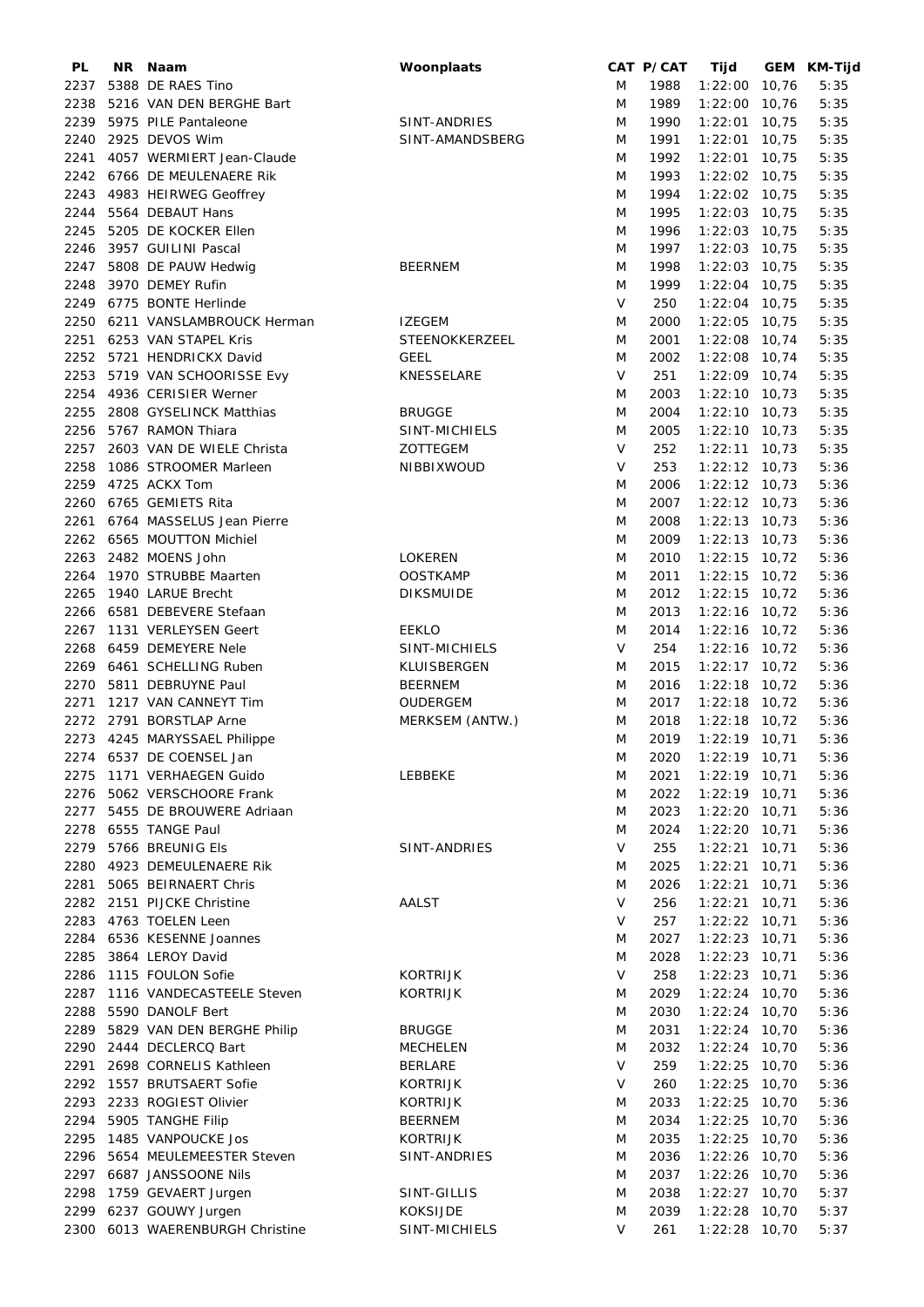| PL   | NR Naam                           | Woonplaats                |        | CAT P/CAT | Tijd            | GEM KM-Tijd |
|------|-----------------------------------|---------------------------|--------|-----------|-----------------|-------------|
| 2301 | 6742 DOBBELS Claudine             |                           | V      | 262       | $1:22:28$ 10,70 | 5:37        |
| 2302 | 5484 DESMIDT Nathan               |                           | M      | 2040      | 1:22:29 10,69   | 5:37        |
| 2303 | 5222 VAN POUCKE Veronique         |                           | V      | 263       | $1:22:29$ 10,69 | 5:37        |
| 2304 | 1724 REUSE Jean                   | <b>NINOVE</b>             | M      | 2041      | $1:22:30$ 10,69 | 5:37        |
| 2305 | 5252 COENE Sofie                  |                           | V      | 264       | $1:22:30$ 10,69 | 5:37        |
| 2306 | 5915 BAKKER Anja                  | <b>BRESKENS</b>           | V      | 265       | $1:22:30$ 10,69 | 5:37        |
|      |                                   |                           | V      |           |                 | 5:37        |
| 2307 | 2406 DESAEVER Carmen              | SINT-NIKLAAS              |        | 266       | $1:22:31$ 10,69 |             |
| 2308 | 5531 ANCKAERT Koenraad            |                           | M      | 2042      | $1:22:31$ 10,69 | 5:37        |
| 2309 | 5602 LALOO Jurgen                 | <b>BRUGGE</b>             | M      | 2043      | $1:22:31$ 10,69 | 5:37        |
| 2310 | 2583 VAN DEN BERGH Leen           | <b>LOKEREN</b>            | V      | 267       | $1:22:32$ 10,69 | 5:37        |
| 2311 | 6442 VANDEPITTE Filip             | <b>OOSTKAMP</b>           | M      | 2044      | $1:22:32$ 10,69 | 5:37        |
| 2312 | 4056 MAHIEU Wim                   |                           | M      | 2045      | 1:22:33 10,68   | 5:37        |
| 2313 | 5934 NOTE Leen                    | <b>OOSTKAMP</b>           | V      | 268       | $1:22:33$ 10,68 | 5:37        |
| 2314 | 971 LOBBESTAEL Sofie              |                           | V      | 269       | $1:22:33$ 10,68 | 5:37        |
| 2315 | 4122 VAN DOORNE Linda             |                           | V      | 270       | $1:22:34$ 10,68 | 5:37        |
|      | 2316 6062 LAMMENS Gilbert         | VARSENARE                 | M      | 2046      | $1:22:34$ 10,68 | 5:37        |
|      | 2317 2786 MYLLE Evelien           | <b>OOSTERZELE</b>         | $\vee$ | 271       | $1:22:34$ 10,68 | 5:37        |
| 2318 | 6283 LAMBREGT Maxim               | SINT-ANDRIES              | M      | 2047      | $1:22:35$ 10,68 | 5:37        |
| 2319 | 6096 VANDENBERGHE Martine         | <b>KOKSIJDE</b>           | V      | 272       | $1:22:36$ 10,68 | 5:37        |
|      |                                   |                           |        |           |                 |             |
| 2320 | 1763 VAN MELE Helena              | SINT-NIKLAAS              | M      | 2048      | 1:22:36 10,68   | 5:37        |
| 2321 | 2138 LE NOIR Serge                | <b>OUTER</b>              | M      | 2049      | $1:22:36$ 10,68 | 5:37        |
|      | 2322 1621 MORTIER Sofie           | <b>WONDELGEM</b>          | $\vee$ | 273       | $1:22:37$ 10,68 | 5:37        |
| 2323 | 1632 HUYGHE Nicole                | SINT-MARTENS-LEERNE       | V      | 274       | $1:22:37$ 10,68 | 5:37        |
| 2324 | 1876 DEWULF Kristien              | DE HAAN                   | V      | 275       | $1:22:37$ 10,68 | 5:37        |
| 2325 | 964 BRUNEEL Einald                |                           | M      | 2050      | $1:22:37$ 10,68 | 5:37        |
| 2326 | 4832 SYS Anthony                  |                           | M      | 2051      | $1:22:38$ 10,67 | 5:37        |
| 2327 | 5194 MOUNISSE Victor              |                           | M      | 2052      | $1:22:38$ 10,67 | 5:37        |
| 2328 | 3068 JODTS Katrien                | SINT-KRUIS (BRUGGE)       | V      | 276       | $1:22:40$ 10,67 | 5:37        |
| 2329 | 6385 VANSASSENBROECK Jelle        | <b>BRUGGE</b>             | M      | 2053      | $1:22:41$ 10,67 | 5:37        |
|      |                                   |                           |        |           |                 |             |
| 2330 | 6176 DEPREZ Koen                  | SINT-ANDRIES              | M      | 2054      | $1:22:41$ 10,67 | 5:37        |
| 2331 | 2609 LEJEUNE Geoffrey             | <b>RONSE</b>              | M      | 2055      | $1:22:41$ 10,67 | 5:37        |
|      | 2332 5751 DEVELDER Sien           | SINT-ANDRIES              | $\vee$ | 277       | $1:22:42$ 10,67 | 5:38        |
| 2333 | 5268 DESOMER Tobias               |                           | M      | 2056      | $1:22:42$ 10,67 | 5:38        |
|      | 2334 5605 VANSTEENHUYSE Bert      | <b>OEDELEM</b>            | M      | 2057      | $1:22:42$ 10,67 | 5:38        |
| 2335 | 1360 SUY Lieve                    | LOKEREN                   | V      | 278       | $1:22:42$ 10,67 | 5:38        |
|      | 2336 6305 DECOENE Nathalie        | <b>JABBEKE</b>            | V      | 279       | $1:22:42$ 10,67 | 5:38        |
|      | 2337 1777 BAUWENS Greta           | <b>LOKEREN</b>            | $\vee$ | 280       | $1:22:42$ 10,67 | 5:38        |
|      | 2338 6337 RYCK Mikael             | JABBEKE                   | M      | 2058      | $1:22:42$ 10,67 | 5:38        |
|      | 2339 6525 HOPPE Stefaan           | <b>DUDZELE</b>            | M      | 2059      | $1:22:43$ 10,66 | 5:38        |
|      | 2340 3039 JESPERS Dirk            | <b>BORGERHOUT (ANTW.)</b> | M      | 2060      | $1:22:43$ 10,66 | 5:38        |
|      | 2341 1907 MEULEMAN Nathalie       | <b>OOSTKAMP</b>           | V      | 281       | $1:22:45$ 10,66 | 5:38        |
|      | 2342 1216 FOCQUET Annie           | VLIERZELE                 | V      | 282       | $1:22:45$ 10,66 | 5:38        |
|      | 2343 2696 DE CEUNINCK Maarten     |                           |        | 2061      | 1:22:45 10,66   |             |
|      |                                   | SINT-KRUIS (BRUGGE)       | M      |           |                 | 5:38        |
|      | 2344 3997 RAMMERLAERE Patrick     |                           | M      | 2062      | $1:22:48$ 10,65 | 5:38        |
| 2345 | 5005 DUMAREZ Lesley               |                           | M      | 2063      | $1:22:48$ 10,65 | 5:38        |
|      | 2346 2502 VAN DAMME Jan           | SINT-KRUIS (BRUGGE)       | M      | 2064      | $1:22:49$ 10,65 | 5:38        |
|      | 2347 3857 CEULEERS Rudi           |                           | M      | 2065      | $1:22:50$ 10,65 | 5:38        |
|      | 2348 2227 MEESSCHAERT Guy         | WENDUINE                  | M      | 2066      | 1:22:50 10,65   | 5:38        |
|      | 2349 6015 VANDERHISPALLIE IIse    | SINT-ANDRIES              | V      | 283       | 1:22:52 10,64   | 5:38        |
|      | 2350 4011 VAN RYCKEGHEM Marc      |                           | M      | 2067      | $1:22:52$ 10,64 | 5:38        |
| 2351 | 5925 DUBOIS Inge                  | <b>OOSTKAMP</b>           | $\vee$ | 284       | $1:22:53$ 10,64 | 5:38        |
|      | 2352 1409 VERNIEUWE Arnold        | SINT-ANDRIES              | M      | 2068      | 1:22:54 10,64   | 5:38        |
|      | 2353 6216 MAVEAU Lieve            | <b>OOSTKAMP</b>           | V      | 285       | 1:22:56 10,64   | 5:39        |
|      | 2354 6752 GERMONPREZ Natacha      |                           | V      | 286       | $1:22:56$ 10,64 | 5:39        |
|      | 2355 2253 STEVENS Aaron           | SINT-KRUIS (BRUGGE)       | M      | 2069      | $1:22:56$ 10,64 | 5:39        |
|      |                                   |                           |        |           |                 |             |
|      | 2356 6179 FRYNS Joeri             | SINT-ANDRIES              | M      | 2070      | $1:22:56$ 10,64 | 5:39        |
| 2357 | 962 DE GRANDE Bjorn               |                           | M      | 2071      | $1:22:56$ 10,64 | 5:39        |
|      | 2358 6458 CLAEYS Veronique        | SINT-MICHIELS             | V      | 287       | 1:22:57 10,63   | 5:39        |
|      | 2359 4166 DE GELISSEN Marie-Paule |                           | V      | 288       | $1:22:57$ 10,63 | 5:39        |
|      | 2360 5495 HEYVAERTS Dirk          |                           | M      | 2072      | $1:22:57$ 10,63 | 5:39        |
| 2361 | 5676 FOROG TAFARI Joshua          | SINT-MICHIELS             | M      | 2073      | $1:22:57$ 10,63 | 5:39        |
|      | 2362 2092 MOREELS Joske           | OUDENAARDE                | V      | 289       | $1:22:57$ 10,63 | 5:39        |
|      | 2363 5193 MOURISSA Stephan        |                           | M      | 2074      | $1:22:58$ 10,63 | 5:39        |
|      | 2364 1091 GEVENS Eddy             | ASSEBROEK                 | M      | 2075      | $1:22:58$ 10,63 | 5:39        |
|      |                                   |                           |        |           |                 |             |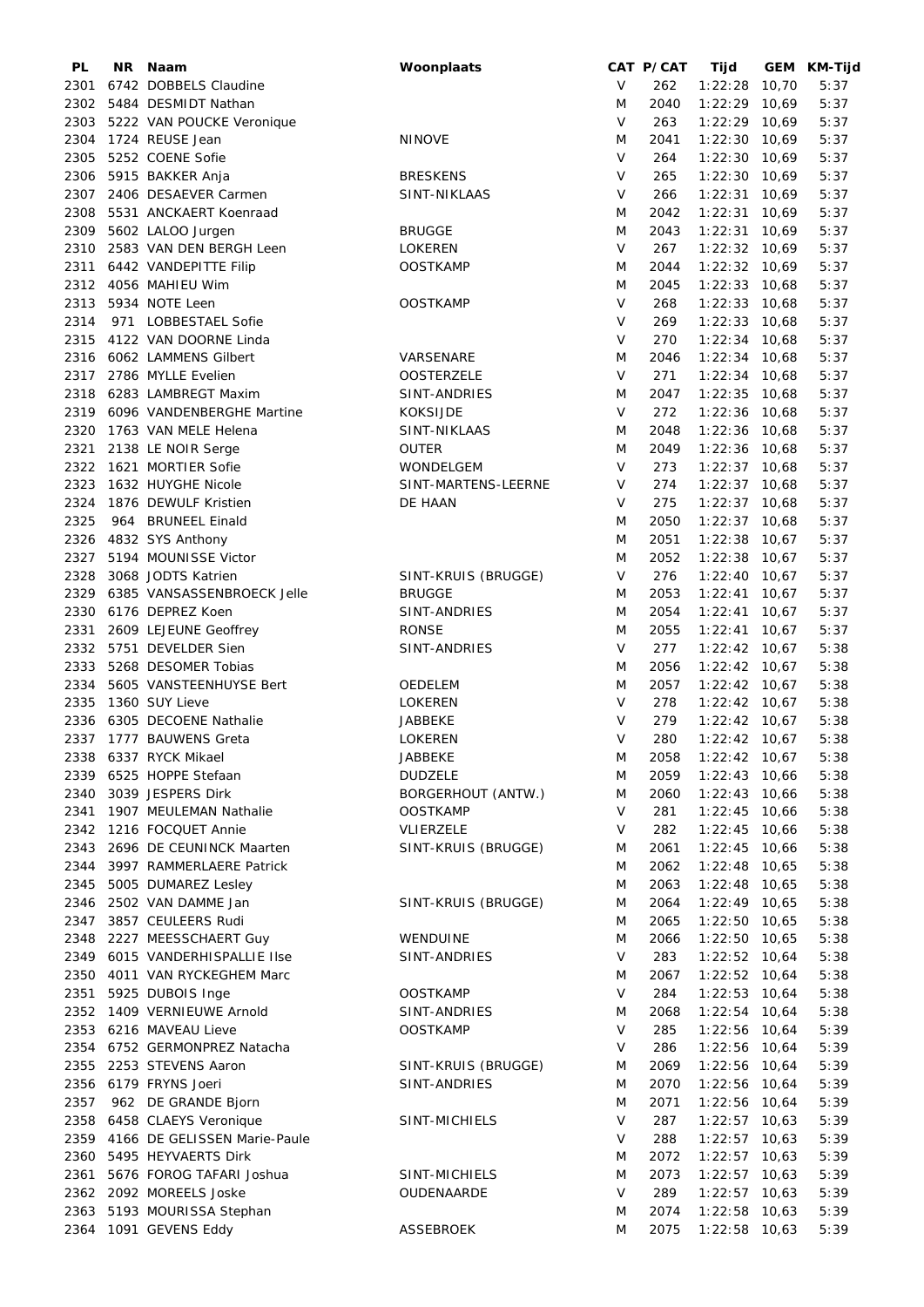| PL   | NR | Naam                             | Woonplaats            |        | CAT P/CAT | Tijd            | GEM KM-Tijd |
|------|----|----------------------------------|-----------------------|--------|-----------|-----------------|-------------|
| 2365 |    | 2881 JOYE Dirk                   | ST KRUIS (BRUGGE)     | M      | 2076      | $1:22:58$ 10,63 | 5:39        |
| 2366 |    | 3866 VANDENHAUTE Kevin           |                       | M      | 2077      | $1:22:58$ 10,63 | 5:39        |
| 2367 |    | 5327 DE GRANDE Carl              |                       | M      | 2078      | $1:22:59$ 10,63 | 5:39        |
| 2368 |    | 6320 LAFORCE Dries               | <b>HERTSBERGE</b>     | M      | 2079      | $1:22:59$ 10,63 | 5:39        |
| 2369 |    | 4827 VERCRUYSE Morgane           |                       | V      | 290       | $1:22:59$ 10,63 | 5:39        |
| 2370 |    | 2732 MEULEMAN Karina             | MERE                  | V      | 291       | $1:22:59$ 10,63 | 5:39        |
|      |    |                                  |                       |        |           |                 |             |
| 2371 |    | 2441 TAETS Eline                 | <b>BAVIKHOVE</b>      | V      | 292       | $1:23:00$ 10,63 | 5:39        |
|      |    | 2372 2030 ADRIAENSSENS Jef       | SINT_KRUIS            | M      | 2080      | $1:23:00$ 10,63 | 5:39        |
| 2373 |    | 1607 JANSSENS Johan              | AALST                 | M      | 2081      | $1:23:00$ 10,63 | 5:39        |
| 2374 |    | 2483 VAN HOECKE Karien           | <b>LOKEREN</b>        | V      | 293       | $1:23:01$ 10,62 | 5:39        |
| 2375 |    | 1651 GHEYLE Luc                  | SINT-KRUIS            | M      | 2082      | $1:23:01$ 10,62 | 5:39        |
|      |    | 2376 1610 SONCK Elsy             | EREMBODEGEM           | $\vee$ | 294       | $1:23:01$ 10,62 | 5:39        |
|      |    | 2377 4818 DHONDT Werner          |                       | M      | 2083      | $1:23:01$ 10,62 | 5:39        |
| 2378 |    | 5089 CLAERBOUT Peter             |                       | M      | 2084      | $1:23:01$ 10,62 | 5:39        |
| 2379 |    | 5094 JACOBS Gert                 |                       | M      | 2085      | $1:23:02$ 10,62 | 5:39        |
| 2380 |    | 2849 DE BRUYNE Fabienne          | TIELT                 | $\vee$ | 295       | $1:23:02$ 10,62 | 5:39        |
| 2381 |    | 3962 DEN HAESE Dirk              |                       | M      | 2086      | $1:23:02$ 10,62 | 5:39        |
| 2382 |    | 5183 MEERSSCHART Marc            |                       | M      | 2087      | $1:23:02$ 10,62 | 5:39        |
|      |    |                                  |                       |        |           |                 |             |
| 2383 |    | 5440 VANHAUTER Wim               |                       | M      | 2088      | $1:23:03$ 10,62 | 5:39        |
| 2384 |    | 2364 SCHERPEREEL Ward            | <b>ASSEBROEK</b>      | M      | 2089      | $1:23:04$ 10,62 | 5:39        |
| 2385 |    | 5189 VERHELSTE Liesbeth          |                       | V      | 296       | $1:23:05$ 10,62 | 5:39        |
|      |    | 2386 2439 HUIGH Wim              | CADZAND               | M      | 2090      | $1:23:05$ 10,62 | 5:39        |
| 2387 |    | 2672 TRESIGNIE Bart              | <b>OETINGEN</b>       | M      | 2091      | $1:23:05$ 10,62 | 5:39        |
| 2388 |    | 5221 VANDENBUSSCHE Willy         |                       | M      | 2092      | 1:23:06 10,61   | 5:39        |
| 2389 |    | 4067 BAERT Tom                   |                       | M      | 2093      | $1:23:06$ 10,61 | 5:39        |
| 2390 |    | 2050 DAVID Thierry               | SINT-KRUIS (BRUGGE)   | M      | 2094      | $1:23:08$ 10,61 | 5:39        |
| 2391 |    | 5821 BOENS Patrick               | JABBEKE               | M      | 2095      | $1:23:08$ 10,61 | 5:39        |
| 2392 |    | 1782 VAN HESPEN Jozef            | <b>GIJZEGEM</b>       | M      | 2096      | 1:23:09 10,61   | 5:39        |
| 2393 |    |                                  |                       | V      |           |                 | 5:39        |
|      |    | 2001 DE GROOTE Fanny             | OUDENAARDE            |        | 297       | $1:23:09$ 10,61 |             |
| 2394 |    | 3041 VANDECAVEYE Eve             | MARKE (KORTRIJK)      | V      | 298       | $1:23:09$ 10,61 | 5:39        |
|      |    | 2395 6499 MATTHIJS Danny         | NIEUWERKERKEN (AALST) | M      | 2097      | $1:23:10$ 10,61 | 5:39        |
|      |    | 2396 2685 BORTELS Katrien        | SINT-GENESIUS-RODE    | $\vee$ | 299       | $1:23:10$ 10,61 | 5:39        |
|      |    | 2397 1408 MUYLAERT Gerrit        | <b>IMPE</b>           | M      | 2098      | $1:23:10$ 10,61 | 5:39        |
|      |    | 2398 1488 VANDEN BILCKE Vincent  | ZEDELGEM              | M      | 2099      | $1:23:11$ 10,60 | 5:40        |
| 2399 |    | 3028 DE CLERCQ Alex              | MERELBEKE             | M      | 2100      | $1:23:11$ 10,60 | 5:40        |
| 2400 |    | 6599 VERMEERSCH Hannes           |                       | $\vee$ | 300       | $1:23:11$ 10,60 | 5:40        |
| 2401 |    | 1945 HAELS Lieve                 | <b>DRONGEN</b>        | $\vee$ | 301       | $1:23:12$ 10,60 | 5:40        |
|      |    | 2402 5198 WEEMAES Tom            |                       | M      | 2101      | $1:23:12$ 10,60 | 5:40        |
|      |    | 2403 5469 DIELEMAN Frederik      |                       | M      | 2102      | 1:23:13 10,60   | 5:40        |
|      |    | 2404 5470 DIELEMAN Celine        |                       | V      | 302       | $1:23:13$ 10,60 | 5:40        |
|      |    |                                  |                       |        |           |                 |             |
|      |    | 2405 5046 OOSTERLYNCK Diederik   |                       | M      | 2103      | $1:23:13$ 10,60 | 5:40        |
|      |    | 2406 5047 OOSTERLYNCK Aurelie    |                       | V      | 303       | $1:23:13$ 10,60 | 5:40        |
|      |    | 2407 3877 MEERT Patrick          |                       | M      | 2104      | $1:23:14$ 10,60 | 5:40        |
|      |    | 2408 5764 DESTROOPER Marjanne    | <b>ASSEBROEK</b>      | V      | 304       | $1:23:14$ 10,60 | 5:40        |
|      |    | 2409 6558 VERMEERSCH Lien        |                       | V      | 305       | $1:23:14$ 10,60 | 5:40        |
|      |    | 2410 2509 LAUKENS Noel           | X.                    | M      | 2105      | $1:23:15$ 10,59 | 5:40        |
| 2411 |    | 1052 GREGOOR Tamara              | HOUTHALEN OOST        | V      | 306       | $1:23:15$ 10,59 | 5:40        |
|      |    | 2412 6132 DE LAERE Johan         | <b>BRUGGE</b>         | M      | 2106      | 1:23:16 10,59   | 5:40        |
|      |    | 2413 1414 VERLEYE Stein          | SINT-KRUIS            | M      | 2107      | $1:23:16$ 10,59 | 5:40        |
|      |    | 2414 5673 GILIS Wim              | SINT-ANDRIES          | M      | 2108      | $1:23:16$ 10,59 | 5:40        |
|      |    | 2415 2589 VAN TROOS Mieke        | <b>DRONGEN</b>        | $\vee$ | 307       | $1:23:17$ 10,59 | 5:40        |
|      |    | 2416 4957 WILLEMS Isabelle       |                       | V      | 308       | $1:23:17$ 10,59 | 5:40        |
|      |    | 301 VERHELLE Ivan                | <b>BRUGGE</b>         | M      | 2109      |                 |             |
| 2417 |    |                                  |                       |        |           | $1:23:18$ 10,59 | 5:40        |
|      |    | 2418 5550 BLIECK Marc            |                       | M      | 2110      | $1:23:18$ 10,59 | 5:40        |
|      |    | 2419 6301 DALLE Fabian           | <b>ASSEBROEK</b>      | M      | 2111      | $1:23:19$ 10,59 | 5:40        |
|      |    | 2420 4103 LEGEIN Hans            |                       | M      | 2112      | $1:23:19$ 10,59 | 5:40        |
|      |    | 2421 2450 VANTIEGHEM Thomas      | <b>DUDZELE</b>        | M      | 2113      | $1:23:20$ 10,58 | 5:40        |
|      |    | 2422 5653 HEYTENS Bart           | <b>OOSTAKKER</b>      | M      | 2114      | $1:23:20$ 10,58 | 5:40        |
| 2423 |    | 5006 VANDEGEHUCHTE Wim           |                       | M      | 2115      | $1:23:20$ 10,58 | 5:40        |
|      |    | 2424 4885 HOLDERBEKE Arne        |                       | M      | 2116      | $1:23:21$ 10,58 | 5:40        |
|      |    | 2425 4981 VAN RYCKEGHEM Christel |                       | V      | 309       | $1:23:21$ 10,58 | 5:40        |
|      |    | 2426 1474 STROUVEN Valere        | HALEN                 | M      | 2117      | 1:23:22 10,58   | 5:40        |
|      |    | 2427 1190 TEERLINCK Pol          | <b>BRUGGE</b>         | M      | 2118      | $1:23:23$ 10,58 | 5:40        |
|      |    | 2428 3872 SMETS Johnny           |                       | M      | 2119      | 1:23:23 10,58   | 5:40        |
|      |    |                                  |                       |        |           |                 |             |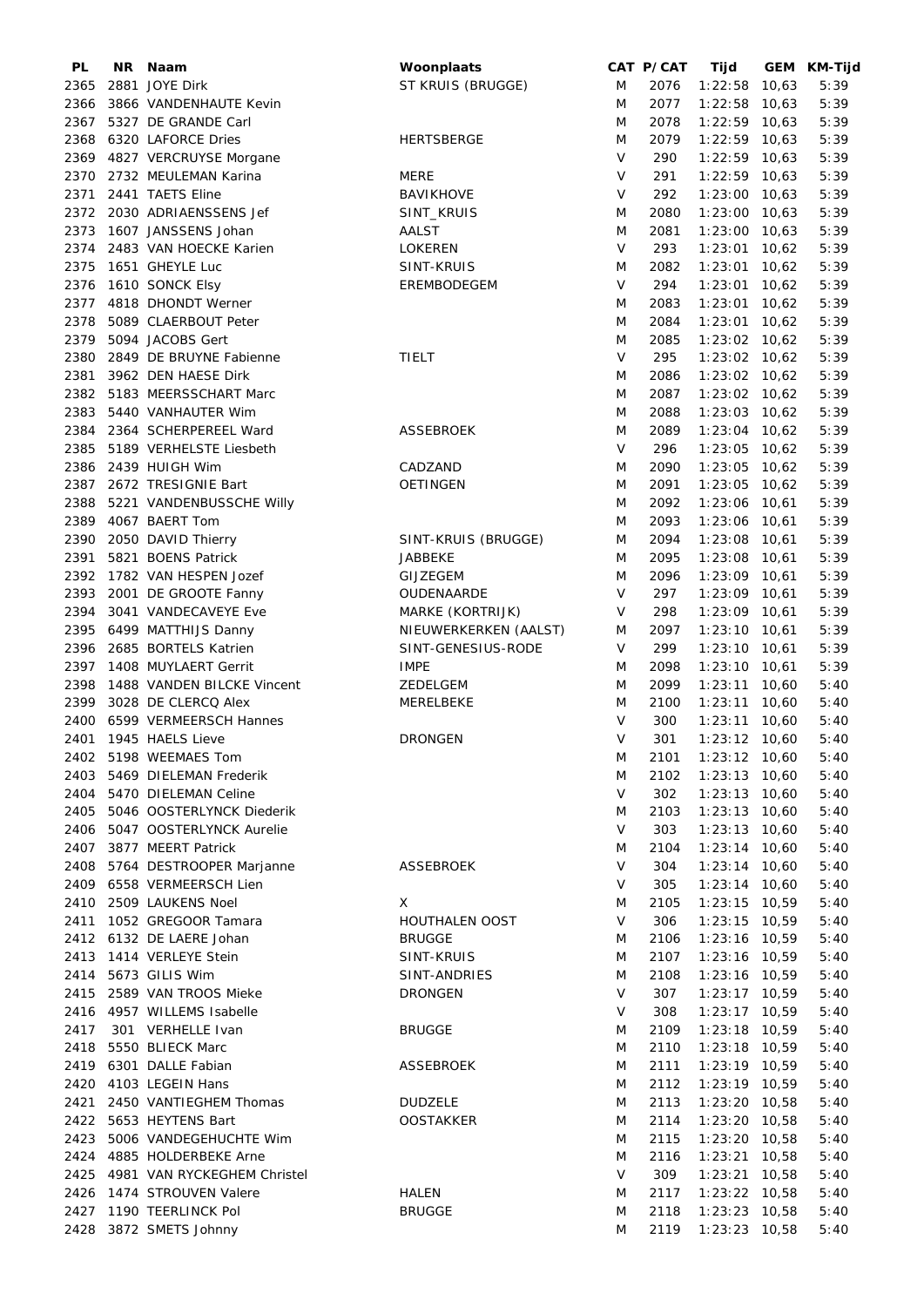| PL   | NR Naam                          | Woonplaats        |        | CAT P/CAT | Tijd            | GEM KM-Tijd |
|------|----------------------------------|-------------------|--------|-----------|-----------------|-------------|
| 2429 | 1554 BERNIERE Guy                | <b>JURBISE</b>    | M      | 2120      | $1:23:23$ 10,58 | 5:40        |
| 2430 | 4193 DE STOBBELEIE Katleen       |                   | V      | 310       | $1:23:24$ 10,58 | 5:40        |
|      | 2431 2531 DE LOOF Pierre         | <b>BRUGGE</b>     | M      | 2121      | $1:23:25$ 10,57 | 5:40        |
|      | 2432 5130 WILLOEKX Etienne       |                   | M      | 2122      | $1:23:25$ 10,57 | 5:40        |
| 2433 | 5504 YSENBRANDT Johan            |                   | M      | 2123      | $1:23:26$ 10,57 | 5:41        |
| 2434 | 6215 WYCKSTANDT Brecht           | <b>OOSTKAMP</b>   |        | 2124      | $1:23:26$ 10,57 | 5:41        |
|      |                                  |                   | M      |           |                 |             |
| 2435 | 963 SCHROEYERS Herold            |                   | M      | 2125      | $1:23:26$ 10,57 | 5:41        |
| 2436 | 2161 BRUSSELMANS Maggy           | <b>HERDERSEM</b>  | V      | 311       | $1:23:27$ 10,57 | 5:41        |
|      | 2437 6265 DE BLIECK Ruben        | <b>BEERNEM</b>    | M      | 2126      | $1:23:27$ 10,57 | 5:41        |
| 2438 | 2673 VAN DE VIJVER Clement       | ST MARIA LIERDE   | M      | 2127      | $1:23:28$ 10,57 | 5:41        |
| 2439 | 2623 VAN PAEMEL Sabine           | LIERDE            | V      | 312       | $1:23:28$ 10,57 | 5:41        |
|      | 2440 6148 VANDENABEELE Vincent   | WINGENE           | M      | 2128      | $1:23:28$ 10,57 | 5:41        |
| 2441 | 2846 KIEKEPOOS Urbain            | <b>AALST</b>      | M      | 2129      | $1:23:29$ 10,56 | 5:41        |
|      | 2442 1709 CALLEBAUT Griet        | HAALTERT          | V      | 313       | $1:23:29$ 10,56 | 5:41        |
|      | 2443 4795 GERETSHAUSER Rainer    |                   | M      | 2130      | $1:23:30$ 10,56 | 5:41        |
|      |                                  |                   |        |           |                 |             |
|      | 2444 4748 VANDEHDORPHE Fernand   |                   | M      | 2131      | $1:23:30$ 10,56 | 5:41        |
|      | 2445 1693 GRENELLE Kevin         | SINT-MICHIELS     | M      | 2132      | $1:23:30$ 10,56 | 5:41        |
|      | 2446 6758 VAN ACKER Martin       |                   | M      | 2133      | $1:23:30$ 10,56 | 5:41        |
|      | 2447 2610 BASTIEU Bruce          | <b>RONSE</b>      | M      | 2134      | $1:23:31$ 10,56 | 5:41        |
| 2448 | 5788 STEELANDT Gauthier          | SINT-MICHIELS     | M      | 2135      | $1:23:31$ 10,56 | 5:41        |
|      | 2449 6319 HUYGHE Tim             | <b>BRUGGE</b>     | M      | 2136      | $1:23:31$ 10,56 | 5:41        |
|      | 2450 1768 HIMBRECHT Diana        | RUMBEKE           | $\vee$ | 314       | $1:23:31$ 10,56 | 5:41        |
|      | 2451 1293 ROGIERS Katrien        | ROESELARE         | $\vee$ | 315       | $1:23:31$ 10,56 | 5:41        |
|      |                                  |                   |        |           |                 |             |
|      | 2452 1520 VERLEYE Nele           | KNOKKE-HEIST      | V      | 316       | $1:23:32$ 10,56 | 5:41        |
| 2453 | 3955 DUMON Gino                  |                   | M      | 2137      | $1:23:32$ 10,56 | 5:41        |
| 2454 | 4287 NR 4287                     |                   | M      | 2138      | $1:23:33$ 10,56 | 5:41        |
| 2455 | 2617 BOUCKAERT Johan             | <b>BRUGGE</b>     | M      | 2139      | $1:23:33$ 10,56 | 5:41        |
| 2456 | 1403 VANSTEENKISTE Tom           | SINT-AMANDSBERG   | M      | 2140      | $1:23:33$ 10,56 | 5:41        |
| 2457 | 602 LOOS Jeroen                  |                   | M      | 2141      | $1:23:33$ 10,56 | 5:41        |
| 2458 | 5372 VAN RYCKEGHEM Veerle        |                   | V      | 317       | $1:23:34$ 10,55 | 5:41        |
| 2459 | 5187 WILLEMARCK Patrick          |                   | M      | 2142      | $1:23:35$ 10,55 | 5:41        |
|      | 2460 5637 WITTEVRONGEL Monique   | BLANKENBERGE      | V      | 318       | $1:23:35$ 10,55 | 5:41        |
|      |                                  |                   |        |           |                 |             |
|      | 2461 2904 QUAGHEBEUR Bert        | OOSTNIEUWKERKE    | M      | 2143      | $1:23:35$ 10,55 | 5:41        |
|      | 2462 2539 FRANCO Yves            | VARSENARE         | M      | 2144      | $1:23:35$ 10,55 | 5:41        |
|      | 2463 5883 SAMYN Paul             | SINT-MICHIELS     | M      | 2145      | $1:23:36$ 10,55 | 5:41        |
|      | 2464 2607 DE PRIL Ilse           | <b>HERZELE</b>    | V      | 319       | $1:23:36$ 10,55 | 5:41        |
|      | 2465 2240 VOESTERZOONS Eddie     | POLLARE           | M      | 2146      | $1:23:36$ 10,55 | 5:41        |
|      | 2466 5713 DENOLF Jan             | VARSENARE         | M      | 2147      | 1:23:36 10,55   | 5:41        |
|      | 2467 4058 MATTON Sandy           |                   | V      | 320       | $1:23:37$ 10,55 | 5:41        |
|      | 2468 1678 MEIJER Martijn         | ROTTERDAM         | M      | 2148      | $1:23:37$ 10,55 | 5:41        |
|      | 2469 2757 VAN HOORNICK Frederiek | <b>BRUGGE</b>     | M      | 2149      | $1:23:37$ 10,55 | 5:41        |
|      | 2470 6311 GELDOF Leander         | <b>BRUGGE</b>     |        | 2150      |                 | 5:41        |
|      |                                  |                   | M      |           | $1:23:37$ 10,55 |             |
| 2471 | 5633 PICEU Kurt                  | <b>OOSTKAMP</b>   | M      | 2151      | $1:23:37$ 10,55 | 5:41        |
| 2472 | 1703 DEKIMPE Piet                | <b>BRUGGE</b>     | M      | 2152      | $1:23:39$ 10,54 | 5:41        |
| 2473 | 1284 MULLIER Mieke               | <b>BRUGGE</b>     | V      | 321       | $1:23:39$ 10,54 | 5:41        |
| 2474 | 6466 LAMMENS Roland              | BRUGGE            | M      | 2153      | $1:23:39$ 10,54 | 5:41        |
| 2475 | 4093 KUNDT Augustijn             |                   | M      | 2154      | $1:23:40$ 10,54 | 5:41        |
|      | 2476 5483 DE MAN Luc             |                   | M      | 2155      | $1:23:40$ 10,54 | 5:41        |
|      | 2477 6044 DE BLEECKER Michel     | <b>DAMME</b>      | M      | 2156      | $1:23:40$ 10,54 | 5:41        |
| 2478 | 4967 BULCKAERT Wouter            |                   | M      | 2157      | $1:23:41$ 10,54 | 5:42        |
|      |                                  |                   | V      |           |                 |             |
|      | 2479 2694 DEPRET Lieve           | <b>ASSE</b>       |        | 322       | $1:23:42$ 10,54 | 5:42        |
|      | 2480 5109 VANGAEVER Peter        |                   | M      | 2158      | $1:23:42$ 10,54 | 5:42        |
|      | 2481 1182 VANHAECKE Luc          | ZINGEM            | M      | 2159      | $1:23:42$ 10,54 | 5:42        |
|      | 2482 1873 PRUVOST Lidwine        | ZEDELGEM          | V      | 323       | $1:23:42$ 10,54 | 5:42        |
|      | 2483 6350 BUYL Charlotte         | <b>BRUGGE</b>     | V      | 324       | $1:23:43$ 10,54 | 5:42        |
|      | 2484 6027 SNAUWAERT Brigitte     | KNOKKE            | V      | 325       | $1:23:44$ 10,53 | 5:42        |
|      | 2485 5199 JOOSSE Emiel           |                   | M      | 2160      | $1:23:44$ 10,53 | 5:42        |
|      | 2486 2414 VAN BUNDER Patricia    | <b>TEMSE</b>      | $\vee$ | 326       | $1:23:45$ 10,53 | 5:42        |
|      | 2487 6576 CAURA Liselot          |                   | $\vee$ | 327       | $1:23:45$ 10,53 | 5:42        |
|      |                                  |                   |        |           |                 |             |
| 2488 | 2355 DE BRABANDER Jolien         | <b>LAPSCHEURE</b> | $\vee$ | 328       | $1:23:45$ 10,53 | 5:42        |
| 2489 | 2801 VLAMINCK Conny              | <b>OOSTENDE</b>   | V      | 329       | $1:23:45$ 10,53 | 5:42        |
|      | 2490 1504 DE BOCK Florence       | <b>NINOVE</b>     | V      | 330       | $1:23:45$ 10,53 | 5:42        |
|      | 2491 5789 BUYSE Jean-Pierre      | <b>BRUGGE</b>     | M      | 2161      | $1:23:45$ 10,53 | 5:42        |
|      | 2492 4167 VERELST Hans           |                   | M      | 2162      | 1:23:46 10,53   | 5:42        |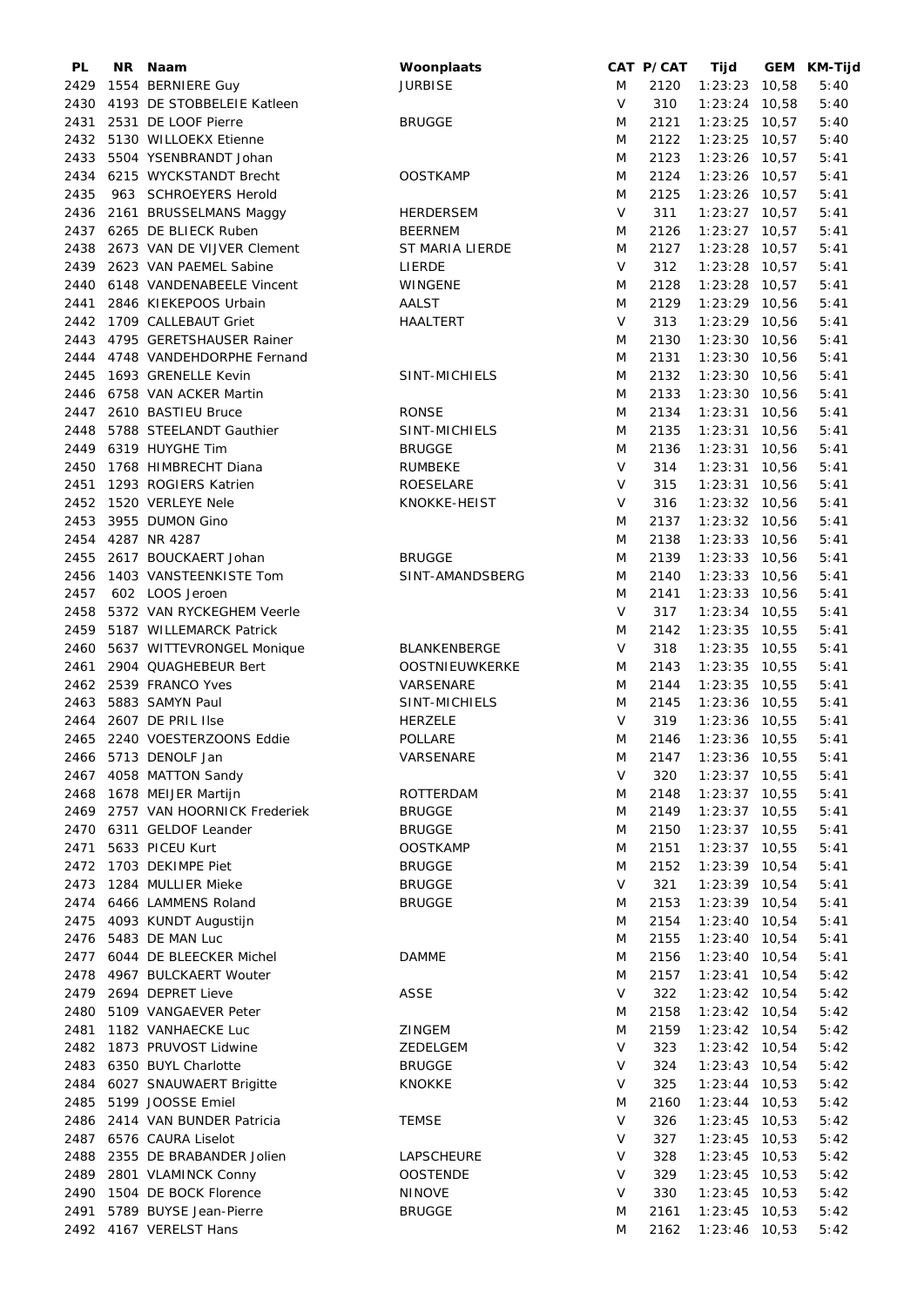| PL   | NR. | Naam                             | Woonplaats             |        | CAT P/CAT | Tijd            |       | GEM KM-Tijd |
|------|-----|----------------------------------|------------------------|--------|-----------|-----------------|-------|-------------|
| 2493 |     | 2411 LEMAGIE Danny               | SINT-NIKLAAS           | M      | 2163      | 1:23:46         | 10,53 | 5:42        |
| 2494 |     | 1688 DE HANDSCHUTTER Miet        | SINT-NIKLAAS           | V      | 331       | $1:23:46$ 10,53 |       | 5:42        |
| 2495 |     | 2403 WAUMAN Patrick              | <b>TEMSE</b>           | M      | 2164      | $1:23:46$ 10,53 |       | 5:42        |
| 2496 |     | 5253 DE SMET Tom                 |                        | M      | 2165      | $1:23:46$ 10,53 |       | 5:42        |
| 2497 |     | 4932 WILLEMS Steven              |                        | M      | 2166      | $1:23:47$ 10,53 |       | 5:42        |
| 2498 |     | 6735 VAN REMTHERGEM Geert        |                        | M      | 2167      | $1:23:47$ 10,53 |       | 5:42        |
|      |     |                                  |                        |        |           |                 |       |             |
|      |     | 2499 4971 VAN HOLDER Davy        |                        | M      | 2168      | $1:23:47$ 10,53 |       | 5:42        |
| 2500 |     | 4972 PIETERS Lisbeth             |                        | V      | 332       | $1:23:48$ 10,53 |       | 5:42        |
| 2501 |     | 4862 BORTELS Hugo                |                        | M      | 2169      | $1:23:48$ 10,53 |       | 5:42        |
| 2502 |     | 1238 ROELS Wim                   | <b>DILBEEK</b>         | M      | 2170      | $1:23:49$ 10,52 |       | 5:42        |
| 2503 |     | 2334 ANTHONISSEN Joris           | <b>KORTRIJK</b>        | M      | 2171      | $1:23:49$ 10,52 |       | 5:42        |
| 2504 |     | 5083 SIMON Jacques               |                        | M      | 2172      | $1:23:49$ 10,52 |       | 5:42        |
| 2505 |     | 5148 DE CLERCQ Koen              |                        | M      | 2173      | 1:23:50 10,52   |       | 5:42        |
|      |     | 2506 4251 HUBRECHT Beatrijs      |                        | V      | 333       | $1:23:50$ 10,52 |       | 5:42        |
| 2507 |     | 1620 JACQUES Martin              | ST.-MICHIELS           | M      | 2174      | $1:23:51$ 10,52 |       | 5:42        |
| 2508 |     | 5313 NACHTEGAELE Bjorn           |                        | M      | 2175      | $1:23:51$ 10,52 |       | 5:42        |
| 2509 |     | 1205 MAES Gwijde                 | SINT-ANDRIES           | M      | 2176      | $1:23:53$ 10,51 |       | 5:42        |
| 2510 |     | 4082 DERAEVE Stefanie            |                        | $\vee$ | 334       | $1:23:53$ 10,51 |       | 5:42        |
| 2511 |     | 5369 SLOS Ann                    |                        | V      | 335       | $1:23:54$ 10,51 |       | 5:42        |
| 2512 |     | 3978 DE WITTE Jeroen             |                        | M      | 2177      | $1:23:55$ 10,51 |       | 5:43        |
|      |     |                                  |                        |        |           |                 |       |             |
| 2513 |     | 250 DEFOOR Danny                 | <b>BRASSCHAAT</b>      | M      | 2178      | 1:23:56 10,51   |       | 5:43        |
| 2514 |     | 1669 MAHIEU Magalie              | <b>OOSTKAMP</b>        | V      | 336       | $1:23:57$ 10,51 |       | 5:43        |
| 2515 |     | 3984 VAN GUCHT Filip             |                        | M      | 2179      | $1:23:57$ 10,51 |       | 5:43        |
| 2516 |     | 3983 PASSEMIERS Bart             |                        | M      | 2180      | $1:23:58$ 10,50 |       | 5:43        |
| 2517 |     | 2887 RIGOLE Pieter               | AALTER                 | M      | 2181      | 1:23:59 10,50   |       | 5:43        |
| 2518 |     | 5609 JONCKHEERE Nadine           | SINT-ANDRIES           | $\vee$ | 337       | 1:23:59 10,50   |       | 5:43        |
| 2519 |     | 2435 VANDEWEGHE Barbara          | SINT-ANDRIES           | V      | 338       | $1:23:59$ 10,50 |       | 5:43        |
| 2520 |     | 3057 TEERLINCK Jorina            | ASSEBROEK              | V      | 339       | $1:24:01$ 10,50 |       | 5:43        |
| 2521 |     | 5992 DEVINCK Martine             | KNOKKE-HEIST           | V      | 340       | $1:24:01$ 10,50 |       | 5:43        |
|      |     | 2522 6744 VAN HOEVE Philippe     |                        | M      | 2182      | $1:24:02$ 10,50 |       | 5:43        |
| 2523 |     | 4828 DEKETELAERE Willem          |                        | M      | 2183      | $1:24:04$ 10,49 |       | 5:43        |
|      |     | 2524 4746 VERVALLE Bart          |                        | M      | 2184      | $1:24:04$ 10,49 |       | 5:43        |
| 2525 |     | 5783 VAN DEN STEEN EIS           | <b>BRUGGE</b>          | V      | 341       | $1:24:05$ 10,49 |       | 5:43        |
|      |     | 2526 4323 TAGHON Jan             |                        |        | 2185      | $1:24:05$ 10,49 |       | 5:43        |
|      |     |                                  |                        | M      |           |                 |       |             |
| 2527 |     | 1340 KIMPE Jan                   | <b>ZULTE</b>           | M      | 2186      | $1:24:05$ 10,49 |       | 5:43        |
| 2528 |     | 2002 PIERRE Guy                  | <b>BRAINE L'ALLEUD</b> | M      | 2187      | 1:24:06 10,49   |       | 5:43        |
|      |     | 2529 2273 LELIAERT Matthias      | <b>BRUGGE</b>          | M      | 2188      | 1:24:06 10,49   |       | 5:43        |
|      |     | 2530 1277 CALLENS Frederick      | <b>IEPER</b>           | M      | 2189      | 1:24:06 10,49   |       | 5:43        |
|      |     | 2531 6515 DEHAENE Stijn          | SINT-ANDRIES           | M      | 2190      | $1:24:07$ 10,49 |       | 5:43        |
|      |     | 2532 3966 VAN ROEY Wauter        |                        | M      | 2191      | $1:24:07$ 10,49 |       | 5:43        |
|      |     | 2533 4813 DHYNCK Udri            |                        | M      | 2192      | $1:24:08$ 10,48 |       | 5:43        |
| 2534 |     | 1658 TANT Jonas                  | ZUIENKERKE             | M      | 2193      | $1:24:09$ 10,48 |       | 5:43        |
| 2535 |     | 230 DE PAUW Hilde                | SINT-NIKLAAS           | V      | 342       | $1:24:09$ 10,48 |       | 5:43        |
| 2536 |     | 5726 DEWEERDT Daniel             | HEIST-AAN-ZEE          | M      | 2194      | $1:24:10$ 10,48 |       | 5:44        |
|      |     | 2537 1035 DEPAUW Kurt            | EERNEGEM               | M      | 2195      | $1:24:10$ 10,48 |       | 5:44        |
|      |     | 2538 2797 MOROBE Jan             | <b>BRUGGE</b>          | M      | 2196      | $1:24:10$ 10,48 |       | 5:44        |
|      |     | 2539 5239 GODDERIS Stijn         |                        | M      | 2197      | $1:24:10$ 10,48 |       | 5:44        |
|      |     | 2540 6547 BEERNAERT Nathalie     |                        | V      | 343       | $1:24:10$ 10,48 |       | 5:44        |
| 2541 |     | 4081 DERAEVE Sofie               |                        | M      | 2198      | $1:24:11$ 10,48 |       | 5:44        |
|      |     |                                  |                        |        |           |                 |       |             |
|      |     | 2542 2944 WERBROUCK Hans         | ASSEBROEK              | M      | 2199      | $1:24:13$ 10,47 |       | 5:44        |
|      |     | 2543 2759 DECLERCK Luk           | TIELT                  | M      | 2200      | $1:24:13$ 10,47 |       | 5:44        |
|      |     | 2544 5377 GEVAERT Jannes         |                        | M      | 2201      | $1:24:15$ 10,47 |       | 5:44        |
|      |     | 2545 2795 DE BRUYNE Johnny       | ASSEBROEK              | M      | 2202      | $1:24:15$ 10,47 |       | 5:44        |
|      |     | 2546 6017 DOYEZ Olivier          | VELDEGEM               | M      | 2203      | $1:24:16$ 10,47 |       | 5:44        |
|      |     | 2547 5376 GEVAERT Tom            |                        | M      | 2204      | $1:24:16$ 10,47 |       | 5:44        |
|      |     | 2548 6562 BAELDE Jan             |                        | M      | 2205      | $1:24:16$ 10,47 |       | 5:44        |
|      |     | 2549 5164 MAEREVOET Peter        |                        | M      | 2206      | $1:24:17$ 10,46 |       | 5:44        |
|      |     | 2550 2579 INGHELBRECHT Veronique | <b>GENTBRUGGE</b>      | $\vee$ | 344       | $1:24:18$ 10,46 |       | 5:44        |
| 2551 |     | 2217 NEUTENS Kitty               | <b>BRUGGE</b>          | V      | 345       | $1:24:19$ 10,46 |       | 5:44        |
|      |     | 2552 4756 VANDEVELDE Rudy        |                        | M      | 2207      | $1:24:19$ 10,46 |       | 5:44        |
| 2553 |     | 5863 COUCKE Cedric               | <b>BEERNEM</b>         | M      | 2208      | 1:24:19 10,46   |       | 5:44        |
| 2554 |     | 1810 SCHOORE Henk                | <b>ASSEBROEK</b>       | M      | 2209      | $1:24:20$ 10,46 |       | 5:44        |
|      |     | 2555 4838 DE WITTE Jonas         |                        | M      | 2210      | $1:24:20$ 10,46 |       | 5:44        |
|      |     | 2556 1342 HOOREWEGHE Hans        | AALTER                 | M      | 2211      | $1:24:21$ 10,46 |       | 5:44        |
|      |     |                                  |                        |        |           |                 |       |             |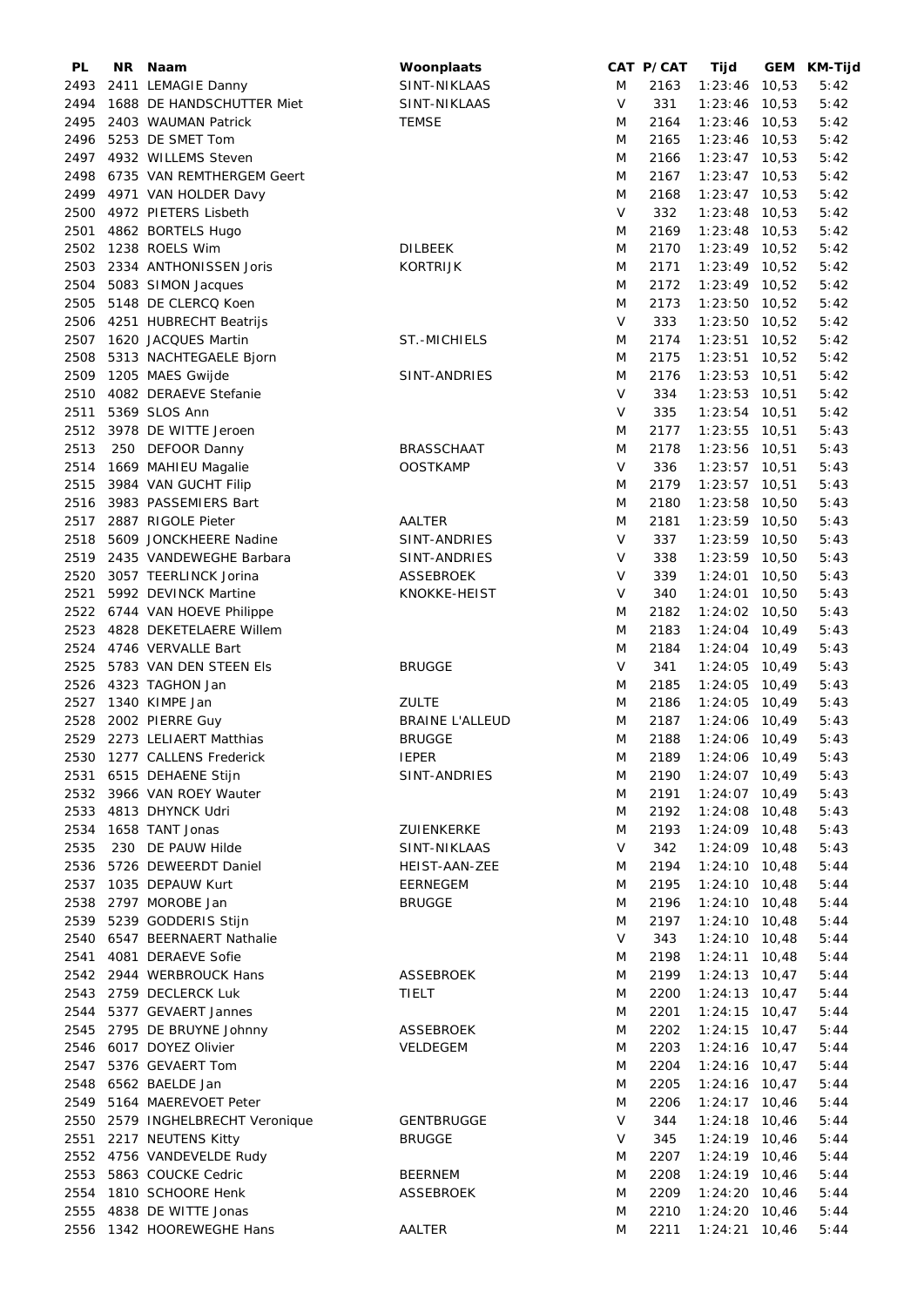| PL   | NR. | Naam                           | Woonplaats            |        | CAT P/CAT | Tijd            | GEM KM-Tijd |
|------|-----|--------------------------------|-----------------------|--------|-----------|-----------------|-------------|
| 2557 |     | 4709 DIDDEM Albrecht           |                       | M      | 2212      | $1:24:22$ 10,45 | 5:44        |
| 2558 |     | 4085 LORRENTOP Marina          |                       | $\vee$ | 346       | $1:24:22$ 10,45 | 5:44        |
| 2559 |     | 5528 STEELANDT Cindy           |                       | V      | 347       | $1:24:22$ 10,45 | 5:44        |
| 2560 |     | 6501 MAENE Sighild             | VELDEGEM              | M      | 2213      | $1:24:23$ 10,45 | 5:44        |
| 2561 |     | 2842 DESMEDT Jasper            | SINT-KRUIS            | M      | 2214      | $1:24:23$ 10,45 | 5:44        |
| 2562 |     | 2105 VERWEIRE Filip            | <b>BASSEVELDE</b>     | M      | 2215      | $1:24:23$ 10,45 | 5:44        |
|      |     |                                |                       |        |           |                 | 5:45        |
| 2563 |     | 5802 LAMBERT Wim               | <b>ASSEBROEK</b>      | M      | 2216      | $1:24:25$ 10,45 |             |
| 2564 |     | 2042 BUYSE Isabel              | VARSENARE             | V      | 348       | $1:24:26$ 10,45 | 5:45        |
| 2565 |     | 1838 LAMPAERT Fee              | <b>EEKLO</b>          | V      | 349       | $1:24:26$ 10,45 | 5:45        |
| 2566 |     | 4954 SCHELOEMAN Bjorn          |                       | M      | 2217      | $1:24:26$ 10,45 | 5:45        |
| 2567 |     | 5200 VAN DE SWALUW Ronald      |                       | M      | 2218      | $1:24:27$ 10,44 | 5:45        |
| 2568 |     | 6053 VAN CAILLE Luc            | SINT-KRUIS (BRUGGE)   | M      | 2219      | $1:24:27$ 10,44 | 5:45        |
| 2569 |     | 6196 WILLE Roger               | <b>OOSTKAMP</b>       | M      | 2220      | $1:24:28$ 10,44 | 5:45        |
| 2570 |     | 2840 DECALUWE Bart             | <b>SCHELDERODE</b>    | M      | 2221      | $1:24:28$ 10,44 | 5:45        |
| 2571 |     | 2379 HUYSKENS Patrick          | <b>BORGERHOUT</b>     | M      | 2222      | $1:24:28$ 10,44 | 5:45        |
| 2572 |     | 2851 VANDIJSTADT Johan         | <b>ELEWIJT</b>        | M      | 2223      | $1:24:28$ 10,44 | 5:45        |
| 2573 |     | 5342 HELSEN Ann                |                       | $\vee$ | 350       | $1:24:29$ 10,44 | 5:45        |
| 2574 |     | 1147 VAN HIJFTE Wouter         | <b>BRUGGE</b>         | M      | 2224      | $1:24:29$ 10,44 | 5:45        |
|      |     |                                |                       | V      | 351       |                 |             |
| 2575 |     | 5345 BRYSSE Vanessa            |                       |        |           | $1:24:29$ 10,44 | 5:45        |
| 2576 |     | 5955 VANWELDEN Arne            | <b>ASSEBROEK</b>      | M      | 2225      | $1:24:29$ 10,44 | 5:45        |
| 2577 |     | 1576 VAN BRUSSEL Georges       | <b>LOCHRISTI</b>      | M      | 2226      | $1:24:29$ 10,44 | 5:45        |
| 2578 |     | 5551 VAN ROYE Tom              |                       | M      | 2227      | $1:24:30$ 10,44 | 5:45        |
|      |     | 2579 6592 TAMPERE Sander       |                       | M      | 2228      | $1:24:30$ 10,44 | 5:45        |
|      |     | 2580 6429 FIEMS Marleen        | SINT-MICHIELS         | V      | 352       | $1:24:31$ 10,44 | 5:45        |
| 2581 |     | 4849 SKOOTMANS Dries           |                       | M      | 2229      | $1:24:31$ 10,44 | 5:45        |
| 2582 |     | 1081 BLYAERT Veronique         | DEINZE                | V      | 353       | $1:24:31$ 10,44 | 5:45        |
| 2583 |     | 2984 DECROOS Bart              | SINT-MICHIELS         | M      | 2230      | $1:24:33$ 10,43 | 5:45        |
| 2584 |     | 6418 VERMEERSCH Steven         | <b>BEERNEM</b>        | M      | 2231      | $1:24:33$ 10,43 | 5:45        |
| 2585 |     | 5839 DAYER Rudy                | <b>ASSEBROEK</b>      | M      | 2232      | $1:24:33$ 10,43 | 5:45        |
|      |     |                                |                       |        | 2233      |                 |             |
| 2586 |     | 6392 PINNOO Rik                | <b>KORTRIJK</b>       | M      |           | $1:24:35$ 10,43 | 5:45        |
| 2587 |     | 1534 RAAIJMAKERS Adrie         | ETTEN-LEUR            | M      | 2234      | $1:24:35$ 10,43 | 5:45        |
| 2588 |     | 2768 HELDERWEIT Nancy          | LOCHRISTI             | $\vee$ | 354       | $1:24:36$ 10,43 | 5:45        |
| 2589 |     | 2183 DE KEYSER Frederik        | SINT-ANDRIES          | M      | 2235      | $1:24:36$ 10,43 | 5:45        |
| 2590 |     | 1345 BAERT Leen                | MARIAKERKE            | V      | 355       | $1:24:36$ 10,43 | 5:45        |
| 2591 |     | 1475 VAN AVERMAET Patrick      | MOLENBEEK-WERSBEEK    | M      | 2236      | $1:24:37$ 10,42 | 5:45        |
| 2592 |     | 3885 PRUÛOST Nikolaas          |                       | M      | 2237      | $1:24:37$ 10,42 | 5:45        |
|      |     | 2593 2640 MORLION Rene         | <b>BRUGGE</b>         | M      | 2238      | $1:24:38$ 10,42 | 5:45        |
|      |     | 2594 6605 PYPROPS Peter        |                       | M      | 2239      | $1:24:38$ 10,42 | 5:45        |
|      |     | 2595 1482 MOROBE Filip         | <b>BRUGGE</b>         | M      | 2240      | $1:24:39$ 10,42 | 5:46        |
|      |     | 2596 1451 SIERENS Hendrik      | <b>KESSEL-LO</b>      | M      | 2241      | $1:24:39$ 10,42 | 5:46        |
|      |     | 2597 2746 VANDEN BUSSCHE Filip | NIEUWMUNSTER          | M      | 2242      | $1:24:39$ 10,42 | 5:46        |
|      |     | 2598 6098 PHILIPPART Veronique | DE PANNE              | V      | 356       | $1:24:39$ 10,42 | 5:46        |
|      |     |                                |                       |        |           |                 |             |
|      |     | 2599 5185 VERMEERSCH Steve     |                       | M      | 2243      | $1:24:40$ 10,42 | 5:46        |
| 2600 |     | 1683 BECU Annelies             | BEERNEM               | V      | 357       | $1:24:41$ 10,42 | 5:46        |
| 2601 |     | 5184 PION Inge                 |                       | V      | 358       | $1:24:41$ 10,42 | 5:46        |
|      |     | 2602 2437 LEGEIN Stephanie     | <b>VEURNE</b>         | V      | 359       | $1:24:42$ 10,41 | 5:46        |
| 2603 |     | 1074 ROULIN Karen              | <b>GRAND SACONNEX</b> | V      | 360       | $1:24:42$ 10,41 | 5:46        |
| 2604 |     | 1764 VAN VLIERBERGHE Evelien   | NIEUWKERKEN-WAAS      | V      | 361       | $1:24:44$ 10,41 | 5:46        |
| 2605 |     | 6750 CLEMENT Thomas            |                       | M      | 2244      | $1:24:44$ 10,41 | 5:46        |
| 2606 |     | 6165 VERSCHEURE Wannes         | <b>BRUGGE</b>         | M      | 2245      | $1:24:44$ 10,41 | 5:46        |
| 2607 |     | 1321 FLAMENT Filip             | WEVELGEM              | M      | 2246      | $1:24:44$ 10,41 | 5:46        |
| 2608 |     | 627 WALCKE Tobias              |                       | M      | 2247      | $1:24:44$ 10,41 | 5:46        |
| 2609 |     | 1951 SCHOOFS John              | <b>DEURNE</b>         | M      | 2248      | $1:24:46$ 10,41 | 5:46        |
| 2610 |     | 1058 DE PRE Jean-Dominique     | MALDEGEMKLEIT         | M      | 2249      | $1:24:48$ 10,40 | 5:46        |
| 2611 |     | 614 DE WULF Annick             | X                     | V      | 362       | $1:24:49$ 10,40 | 5:46        |
|      |     |                                |                       |        |           |                 |             |
| 2612 |     | 2905 BREUNIG Caroline          | <b>BRUGGE</b>         | V      | 363       | $1:24:49$ 10,40 | 5:46        |
| 2613 |     | 2977 DEVENYNS Mark             | SINT-ANDRIES          | M      | 2250      | $1:24:49$ 10,40 | 5:46        |
| 2614 |     | 5490 DE CRAEMER Anneleen       |                       | M      | 2251      | $1:24:50$ 10,40 | 5:46        |
|      |     | 2615 1844 VAN SNICK Hilmar     | DENDERHOUTEM          | M      | 2252      | $1:24:50$ 10,40 | 5:46        |
|      |     | 2616 5513 VANDER PLAETSE Geert |                       | M      | 2253      | $1:24:51$ 10,39 | 5:46        |
|      |     | 2617 2995 FEYS Pierre          | <b>BRUGGE</b>         | M      | 2254      | $1:24:51$ 10,39 | 5:46        |
|      |     | 2618 5819 VANMASSENHOVE Katty  | DE HAAN               | V      | 364       | $1:24:53$ 10,39 | 5:46        |
|      |     | 2619 6707 KERSTELEYN Geert     |                       | M      | 2255      | $1:24:54$ 10,39 | 5:47        |
|      |     | 2620 4931 FIEUWS Lieve         |                       | V      | 365       | $1:24:55$ 10,39 | 5:47        |
|      |     |                                |                       |        |           |                 |             |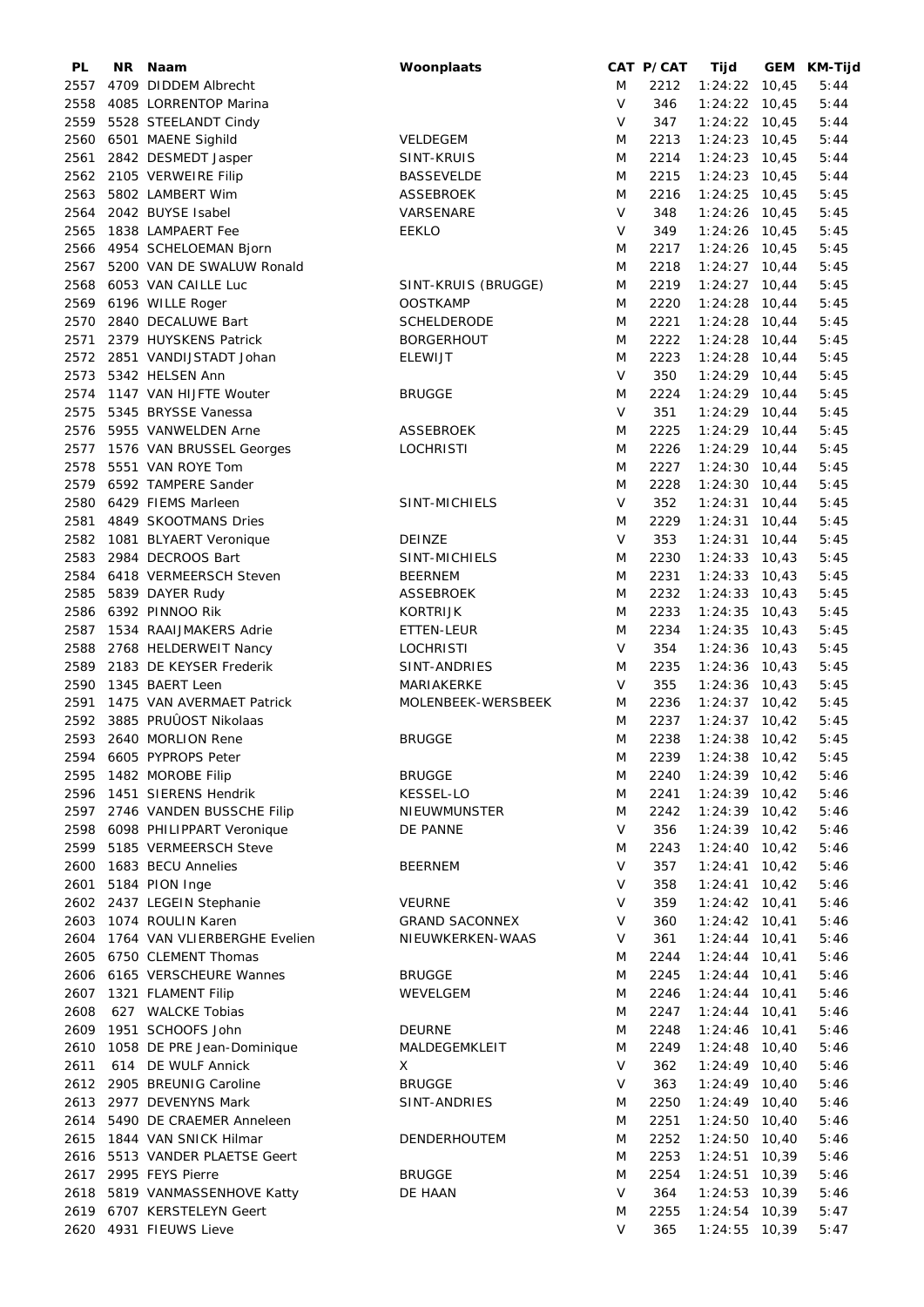| PL   | NR Naam                       | Woonplaats          |   | CAT P/CAT | Tijd            | GEM KM-Tijd |
|------|-------------------------------|---------------------|---|-----------|-----------------|-------------|
| 2621 | 3883 RESPRELS Koen            |                     | M | 2256      | $1:24:57$ 10,38 | 5:47        |
| 2622 | 6036 POELVOORDE Francis       | <b>BRUGGE</b>       | M | 2257      | $1:24:58$ 10,38 | 5:47        |
| 2623 | 6035 MUSSCHE Tom              | SINT-ANDRIES        | M | 2258      | $1:24:58$ 10,38 | 5:47        |
| 2624 | 6566 CLOET Koenraad           |                     | M | 2259      | $1:24:58$ 10,38 | 5:47        |
| 2625 | 3004 DECADT Sarah             | <b>VEURNE</b>       | V | 366       | $1:24:58$ 10,38 | 5:47        |
| 2626 | 2998 BALDUYCK Nele            | MOORSLEDE           | V | 367       | $1:24:58$ 10,38 | 5:47        |
|      |                               |                     |   |           |                 |             |
| 2627 | 2689 BEUNNENS Jan             | EERNGEGEM           | M | 2260      | $1:24:59$ 10,38 | 5:47        |
| 2628 | 5456 VERHENC Nico             |                     | M | 2261      | $1:25:00$ 10,38 | 5:47        |
| 2629 | 624 DELAMAYE Daniel           |                     | M | 2262      | 1:25:00 10,38   | 5:47        |
| 2630 | 2517 CAUWELS Lore             | <b>ASSEBROEK</b>    | V | 368       | $1:25:01$ 10,37 | 5:47        |
| 2631 | 4029 DHAENS Jeroen            |                     | M | 2263      | $1:25:02$ 10,37 | 5:47        |
|      | 2632 5052 ACCOE Pascal        |                     | M | 2264      | 1:25:02 10,37   | 5:47        |
|      | 2633 6130 MAES Florian        | <b>ASSEBROEK</b>    | M | 2265      | 1:25:02 10,37   | 5:47        |
| 2634 | 2256 STEVENS Laurens          | SINT-KRUIS (BRUGGE) | M | 2266      | 1:25:02 10,37   | 5:47        |
|      | 2635 6669 BEKAERT Celine      |                     | V | 369       | $1:25:02$ 10,37 | 5:47        |
|      |                               |                     |   |           |                 |             |
|      | 2636 6705 DE JAEGER Dirk      |                     | M | 2267      | $1:25:03$ 10,37 | 5:47        |
|      | 2637 6706 DE SCHEPPER Georges |                     | M | 2268      | $1:25:03$ 10,37 | 5:47        |
| 2638 | 6240 GUENAR Mohamed           | <b>BRUGGE</b>       | M | 2269      | $1:25:03$ 10,37 | 5:47        |
| 2639 | 3033 DANEELS Dimitri          | <b>VURSTE</b>       | M | 2270      | $1:25:05$ 10,37 | 5:47        |
| 2640 | 1126 TEERLINCK Erik           | <b>BRUGGE</b>       | M | 2271      | 1:25:06 10,36   | 5:47        |
| 2641 | 3037 VAN HAUTEM Gian          | <b>HANSBEKE</b>     | M | 2272      | $1:25:07$ 10,36 | 5:47        |
|      | 2642 2866 BERTELOOT Tijl      | <b>OOSTKAMP</b>     | M | 2273      | $1:25:07$ 10,36 | 5:47        |
| 2643 | 5591 VAN DEN BUSSCHE Jens     |                     | M | 2274      | $1:25:07$ 10,36 | 5:47        |
| 2644 | 5219 VERMINCK William         |                     | M | 2275      | $1:25:08$ 10,36 | 5:47        |
|      |                               |                     |   |           |                 |             |
| 2645 | 5626 MOERMAN Fabienne         | KOOLKERKE           | V | 370       | $1:25:08$ 10,36 | 5:47        |
| 2646 | 5435 DEMEYERE Alex            |                     | M | 2276      | $1:25:08$ 10,36 | 5:47        |
| 2647 | 3027 DE CLERCQ Ruben          | MERELBEKE           | M | 2277      | 1:25:08 10,36   | 5:47        |
| 2648 | 1847 JANSSENS Karen           | <b>BRUSSEL</b>      | V | 371       | 1:25:09 10,36   | 5:48        |
| 2649 | 5059 ADAM Natacha             |                     | V | 372       | $1:25:10$ 10,36 | 5:48        |
| 2650 | 1467 FIERS Bob                | <b>HEVER</b>        | M | 2278      | $1:25:12$ 10,35 | 5:48        |
| 2651 | 4715 DEVOS Simon              |                     | M | 2279      | $1:25:13$ 10,35 | 5:48        |
|      | 2652 3052 VANHAECKE Seppe     | <b>BRUGGE</b>       | M | 2280      | $1:25:14$ 10,35 | 5:48        |
|      | 2653 4304 REUY Yves           |                     | M | 2281      | $1:25:14$ 10,35 | 5:48        |
|      |                               |                     |   |           |                 |             |
|      | 2654 1224 GEERAERT Helder     | AALBEKE             | M | 2282      | $1:25:15$ 10,35 | 5:48        |
|      | 2655 6390 DANGREAU Geert      | <b>OOSTENDE</b>     | M | 2283      | 1:25:16 10,34   | 5:48        |
|      | 2656 2929 BOON Tim            | <b>ANTWERPEN 3</b>  | M | 2284      | $1:25:17$ 10,34 | 5:48        |
|      | 2657 5813 MARTENS Lies        | <b>ASSEBROEK</b>    | V | 373       | $1:25:17$ 10,34 | 5:48        |
|      | 2658 1108 SIMOENS Stef        | ANDERLECHT          | M | 2285      | $1:25:18$ 10,34 | 5:48        |
|      | 2659 1287 CLAEYS Jean-Pierre  | WAASMUNSTER         | M | 2286      | $1:25:18$ 10,34 | 5:48        |
|      | 2660 1430 VOSSE Dominique     | RAMSKAPELLE         | V | 374       | $1:25:19$ 10,34 | 5:48        |
|      | 2661 5115 VERREWAERE Pieter   |                     | M | 2287      | $1:25:19$ 10,34 | 5:48        |
|      | 2662 1429 DUVIVIER Benoit     | RAMSKAPELLE         | M | 2288      | $1:25:20$ 10,34 | 5:48        |
|      |                               |                     | V |           |                 |             |
|      | 2663 1800 GIELEN Katrien      | ZEDELGEM            |   | 375       | 1:25:20 10,34   | 5:48        |
| 2664 | 5093 STEVENS Brian            |                     | M | 2289      | $1:25:21$ 10,33 | 5:48        |
|      | 2665 1512 WAUTERS Liliane     | <b>BUGGENHOUT</b>   | V | 376       | $1:25:21$ 10,33 | 5:48        |
|      | 2666 5861 STRUBBE Marc        | KNOKKE HEIST        | M | 2290      | $1:25:21$ 10,33 | 5:48        |
|      | 2667 4946 HOORNAERT Patrick   |                     | M | 2291      | $1:25:21$ 10,33 | 5:48        |
|      | 2668 2710 VERSYCK Pieter      | ZUIENKERKE          | M | 2292      | $1:25:21$ 10,33 | 5:48        |
|      | 2669 1472 VERMEIRE Sylvie     | SINT-ANDRIES        | V | 377       | $1:25:22$ 10,33 | 5:48        |
|      | 2670 2644 VAN BELLE Anne      | <b>BRUGGE</b>       | V | 378       | $1:25:23$ 10,33 | 5:49        |
|      | 2671 6234 PROVE Emiel         | SINT-ANDRIES        |   | 2293      | $1:25:23$ 10,33 |             |
|      |                               |                     | Μ |           |                 | 5:49        |
|      | 2672 5293 DEBAERE Arne        |                     | Μ | 2294      | $1:25:23$ 10,33 | 5:49        |
|      | 2673 6624 WILLAERT Klaas      |                     | M | 2295      | $1:25:24$ 10,33 | 5:49        |
|      | 2674 3912 RUTTERS Bert        |                     | M | 2296      | $1:25:24$ 10,33 | 5:49        |
|      | 2675 2915 STUYTS Yorick       | <b>LOPPEM</b>       | M | 2297      | $1:25:24$ 10,33 | 5:49        |
|      | 2676 2810 WALL Alex           | HILTON, DERBYSHIRE  | M | 2298      | $1:25:24$ 10,33 | 5:49        |
|      | 2677 5552 BERTREM Dries       |                     | M | 2299      | $1:25:24$ 10,33 | 5:49        |
| 2678 | 3006 DEVENYNS Henric          | SINT-MICHIELS       | Μ | 2300      | $1:25:24$ 10,33 | 5:49        |
| 2679 | 5971 NEIRYNCK Reggy           | <b>OOSTKAMP</b>     | M | 2301      | $1:25:25$ 10,33 | 5:49        |
| 2680 | 622 BOCK Stefan               | <b>BRUXELLES</b>    | M | 2302      | $1:25:25$ 10,33 | 5:49        |
|      |                               |                     |   |           |                 |             |
| 2681 | 6755 VAN DE VELDE Herman      |                     | M | 2303      | $1:25:25$ 10,33 | 5:49        |
|      | 2682 2985 DECROOS Laura       | SINT-ANDRIES        | V | 379       | 1:25:26 10,32   | 5:49        |
|      | 2683 6431 LANNOYE Hans        | <b>DIKSMUIDE</b>    | M | 2304      | $1:25:26$ 10,32 | 5:49        |
|      | 2684 2948 LELIAERT Hilde      | BLANKENBERGE        | V | 380       | $1:25:26$ 10,32 | 5:49        |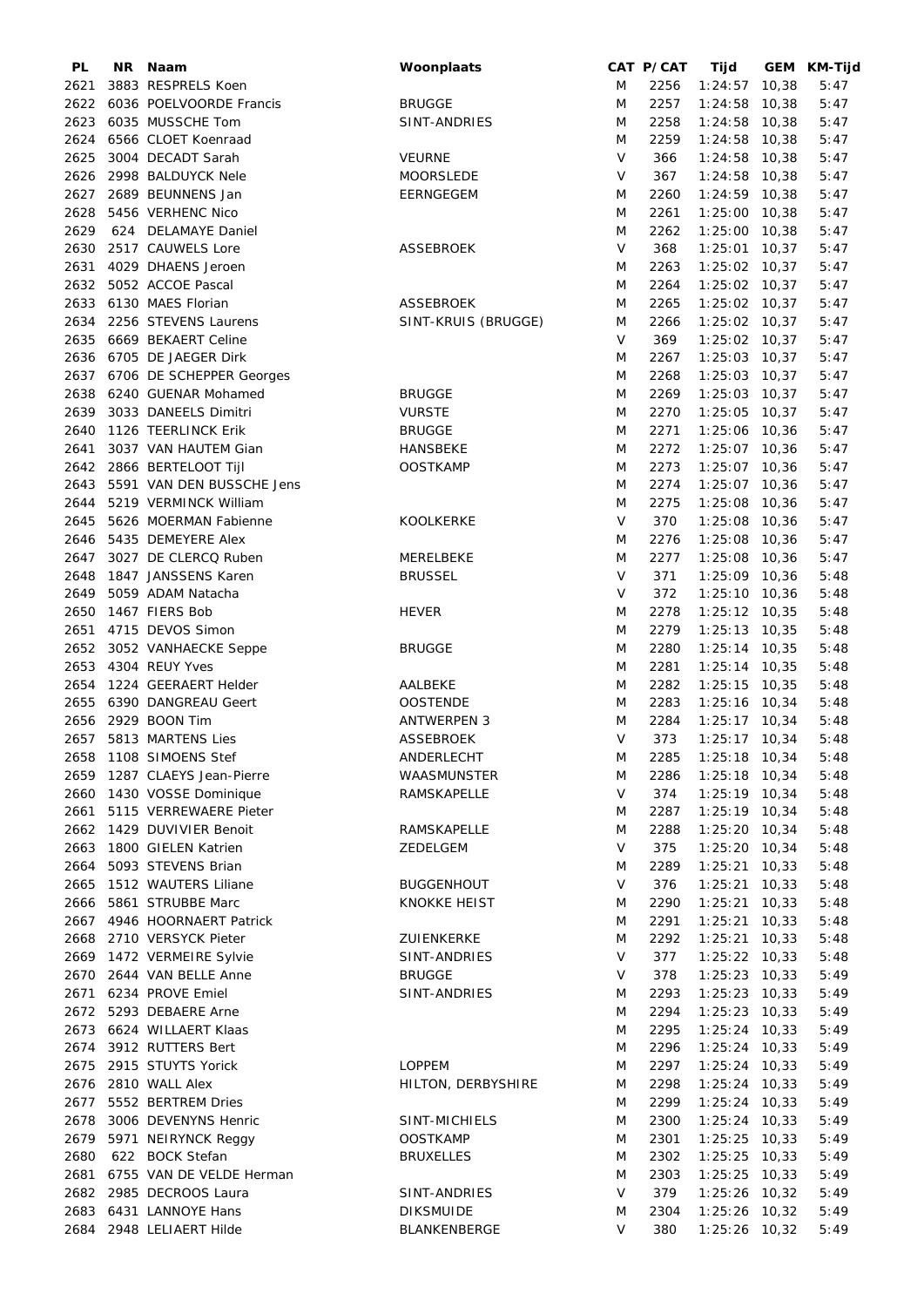| PL   | NR Naam                         | Woonplaats          |        | CAT P/CAT | Tijd               | GEM KM-Tijd |
|------|---------------------------------|---------------------|--------|-----------|--------------------|-------------|
| 2685 | 2187 FERMAUT Sylvie             | ASSEBROEK           | V      | 381       | $1:25:27$ 10,32    | 5:49        |
| 2686 | 2191 BOUTTELGIER Caroline       | <b>DIKSMUIDE</b>    | V      | 382       | $1:25:27$ 10,32    | 5:49        |
| 2687 | 2134 DE BACEKR Lieve            | MEERBEKE            | V      | 383       | $1:25:28$ 10,32    | 5:49        |
| 2688 | 6675 DEFORCHE Steven            |                     | M      | 2305      | $1:25:28$ 10,32    | 5:49        |
| 2689 | 6443 LONGUEVILLE Killian        | <b>OOSTKAMP</b>     | M      | 2306      | $1:25:28$ 10,32    | 5:49        |
| 2690 | 1042 VANDERSTEEGEN Koen         | <b>TURNHOUT</b>     | M      | 2307      | $1:25:29$ 10,32    | 5:49        |
|      |                                 |                     |        |           |                    |             |
|      | 2691 2193 VAN ACCOLEYEN Peter   | LEDE                | M      | 2308      | $1:25:29$ 10,32    | 5:49        |
|      | 2692 4782 LAMMERTYN Martin      |                     | M      | 2309      | $1:25:30$ 10,32    | 5:49        |
| 2693 | 2076 CALLEEUW Jessie            | SINT-MICHIELS       | $\vee$ | 384       | $1:25:30$ 10,32    | 5:49        |
| 2694 | 3881 VAN DEN KERKHOVE Saskia    |                     | $\vee$ | 385       | $1:25:31$ 10,31    | 5:49        |
| 2695 | 4776 DE LOOF Elien              |                     | V      | 386       | $1:25:31$ 10,31    | 5:49        |
| 2696 | 5647 LEFEVERE Stefanie          | SINT-ANDRIES        | V      | 387       | $1:25:33$ 10,31    | 5:49        |
|      | 2697 6178 DIET Jurgen           | ZEDELGEM            | M      | 2310      | $1:25:33$ $10,31$  | 5:49        |
| 2698 | 1405 CALLE Thor                 | LOVENDEGEM          | M      | 2311      | $1:25:34$ 10,31    | 5:49        |
|      | 2699 1439 THYSMAN Guy           | <b>TEMSE</b>        | M      | 2312      | $1:25:34$ 10,31    | 5:49        |
|      | 2700 6595 VAN DE MAELE Jef      |                     | M      | 2313      | $1:25:35$ 10,31    | 5:49        |
|      | 2701 2934 VAN SCHOOR Lize       | <b>BRECHT</b>       | V      | 388       | $1:25:35$ 10,31    | 5:49        |
|      | 2702 2761 VANDE VELDE Johan     | <b>BUGGENHOUT</b>   | M      | 2314      | $1:25:35$ 10,31    | 5:49        |
|      | 2703 6727 OPDEBEECK Jeroen      |                     |        |           |                    |             |
|      |                                 |                     | M      | 2315      | $1:25:35$ 10,31    | 5:49        |
| 2704 | 4191 DE CRAEMER Thomas          |                     | M      | 2316      | $1:25:36$ 10,30    | 5:49        |
| 2705 | 2871 VAN DEN BOSSCHE Rudy       | <b>WONDELGEM</b>    | M      | 2317      | $1:25:37$ 10,30    | 5:49        |
| 2706 | 4711 STERKEN Mieke              |                     | $\vee$ | 389       | $1:25:37$ 10,30    | 5:49        |
|      | 2707 5357 MESTDAGH Veerle       |                     | V      | 390       | $1:25:38$ 10,30    | 5:50        |
| 2708 | 3964 DE PRIJCKER Tim            |                     | M      | 2318      | $1:25:38$ 10,30    | 5:50        |
|      | 2709 4110 BLOMME Stijn          |                     | M      | 2319      | $1:25:38$ 10,30    | 5:50        |
|      | 2710 6709 MEULEMAN Bianca       |                     | V      | 391       | $1:25:38$ 10,30    | 5:50        |
|      | 2711 5420 VANDEN ABEELE Marilyn |                     | V      | 392       | $1:25:38$ 10,30    | 5:50        |
| 2712 | 1023 VERHAEGHE Jean-Pierre      | <b>IZEGEM</b>       | M      | 2320      | $1:25:39$ 10,30    | 5:50        |
| 2713 | 2438 DE GROOTE Eddy             | ZWALM               | M      | 2321      | $1:25:39$ 10,30    | 5:50        |
|      |                                 |                     |        |           |                    |             |
| 2714 | 4854 VIJVERMAN Francky          |                     | M      | 2322      | $1:25:40$ 10,30    | 5:50        |
| 2715 | 2369 MOELAERT Katrien           | <b>BEERNEM</b>      | V      | 393       | $1:25:40$ 10,30    | 5:50        |
| 2716 | 1396 DERISON Bram               | <b>VILVOORDE</b>    | M      | 2323      | $1:25:40$ 10,30    | 5:50        |
| 2717 | 4963 VANROOSE Dick              |                     | M      | 2324      | $1:25:41$ 10,29    | 5:50        |
| 2718 | 1981 VANDENBUSSCHE Giovanni     | LENDELEDE           | M      | 2325      | $1:25:42$ 10,29    | 5:50        |
| 2719 | 5056 BENOOT Dirk                |                     | M      | 2326      | 1:25:42 10,29      | 5:50        |
| 2720 | 1097 INGELBRECHT Bart           | SINT-KRUIS (BRUGGE) | M      | 2327      | $1:25:42$ 10,29    | 5:50        |
|      | 2721 4942 DE MOITIE Jef         |                     | M      | 2328      | $1:25:43$ 10,29    | 5:50        |
|      | 2722 1245 VAN DER SANDEN Dirk   | KEERBERGEN          | M      |           | 2329 1:25:43 10,29 | 5:50        |
| 2723 | 972 SCHILLENAERT Niels          |                     | M      | 2330      | $1:25:43$ 10,29    | 5:50        |
|      | 2724 2108 LEMMENS Sven          | WILSELE             | M      | 2331      | $1:25:44$ 10,29    | 5:50        |
| 2725 | 2147 SANDERS Guido              | <b>MOORSEL</b>      | M      | 2332      | $1:25:45$ 10,29    | 5:50        |
| 2726 | 1456 VANDENBERGHE Melanie       | DE HAAN             | V      | 394       | $1:25:45$ 10,29    | 5:50        |
|      | 2727 1549 PIETERS Dirk          |                     |        |           |                    |             |
|      |                                 | LEBBEKE             | M      | 2333      | $1:25:46$ 10,28    | 5:50        |
| 2728 | 5037 DECRAENE Hannes            |                     | M      | 2334      | $1:25:46$ 10,28    | 5:50        |
|      | 2729 5312 DESMET Kevin          |                     | M      | 2335      | $1:25:46$ 10,28    | 5:50        |
|      | 2730 4841 CAENEPEEL Christophe  |                     | M      | 2336      | $1:25:46$ 10,28    | 5:50        |
|      | 2731 5939 CASTELEYN Bieke       | ZEDELGEM            | V      | 395       | $1:25:46$ 10,28    | 5:50        |
|      | 2732 5869 DEMEYERE Frank        | <b>BRUGGE</b>       | M      | 2337      | $1:25:47$ 10,28    | 5:50        |
| 2733 | 1473 STRUYVE Steven             | <b>WERVIK</b>       | M      | 2338      | $1:25:47$ 10,28    | 5:50        |
| 2734 | 6699 LUMBEEK Astrid             |                     | V      | 396       | $1:25:47$ 10,28    | 5:50        |
| 2735 | 4051 WACKAERTS Patrick          |                     | M      | 2339      | 1:25:48 10,28      | 5:50        |
| 2736 | 2718 LOOS Tom                   | <b>BRUGGE</b>       | M      | 2340      | 1:25:49 10,28      | 5:50        |
| 2737 | 2726 LOOS Bram                  | <b>BRUGGE</b>       | M      | 2341      | $1:25:49$ 10,28    | 5:50        |
| 2738 | 2744 LOOS Peter                 | <b>BRUGGE</b>       | M      | 2342      | $1:25:51$ 10,27    | 5:50        |
|      | 2739 4984 VAN SAET Joris        |                     | M      | 2343      | $1:25:52$ 10,27    | 5:50        |
| 2740 | 6256 SNAUWAERT Ben              | <b>EEKLO</b>        | M      | 2344      | $1:25:53$ 10,27    | 5:51        |
|      |                                 |                     |        |           |                    |             |
|      | 2741 6628 ROELS Toos            |                     | V      | 397       | 1:25:54 10,27      | 5:51        |
|      | 2742 5144 LAGROU Matthias       |                     | M      | 2345      | $1:25:54$ 10,27    | 5:51        |
|      | 2743 2152 VAN DE PUTTE Bart     | X                   | M      | 2346      | 1:25:55 10,27      | 5:51        |
| 2744 | 2149 PEIRLINCK Bart             | <b>HERDERSEM</b>    | M      | 2347      | $1:25:55$ 10,27    | 5:51        |
| 2745 | 1825 SERCU Stefaan              | <b>BRUGGE</b>       | M      | 2348      | 1:25:56 10,26      | 5:51        |
|      | 2746 6685 VAN LOOY Tania        |                     | V      | 398       | 1:25:56 10,26      | 5:51        |
|      | 2747 4180 VAN MERRIS Philippe   |                     | M      | 2349      | $1:25:57$ 10,26    | 5:51        |
|      | 2748 2845 CASSIMAN Maxim        | <b>ERPE</b>         | M      | 2350      | $1:25:57$ 10,26    | 5:51        |
|      |                                 |                     |        |           |                    |             |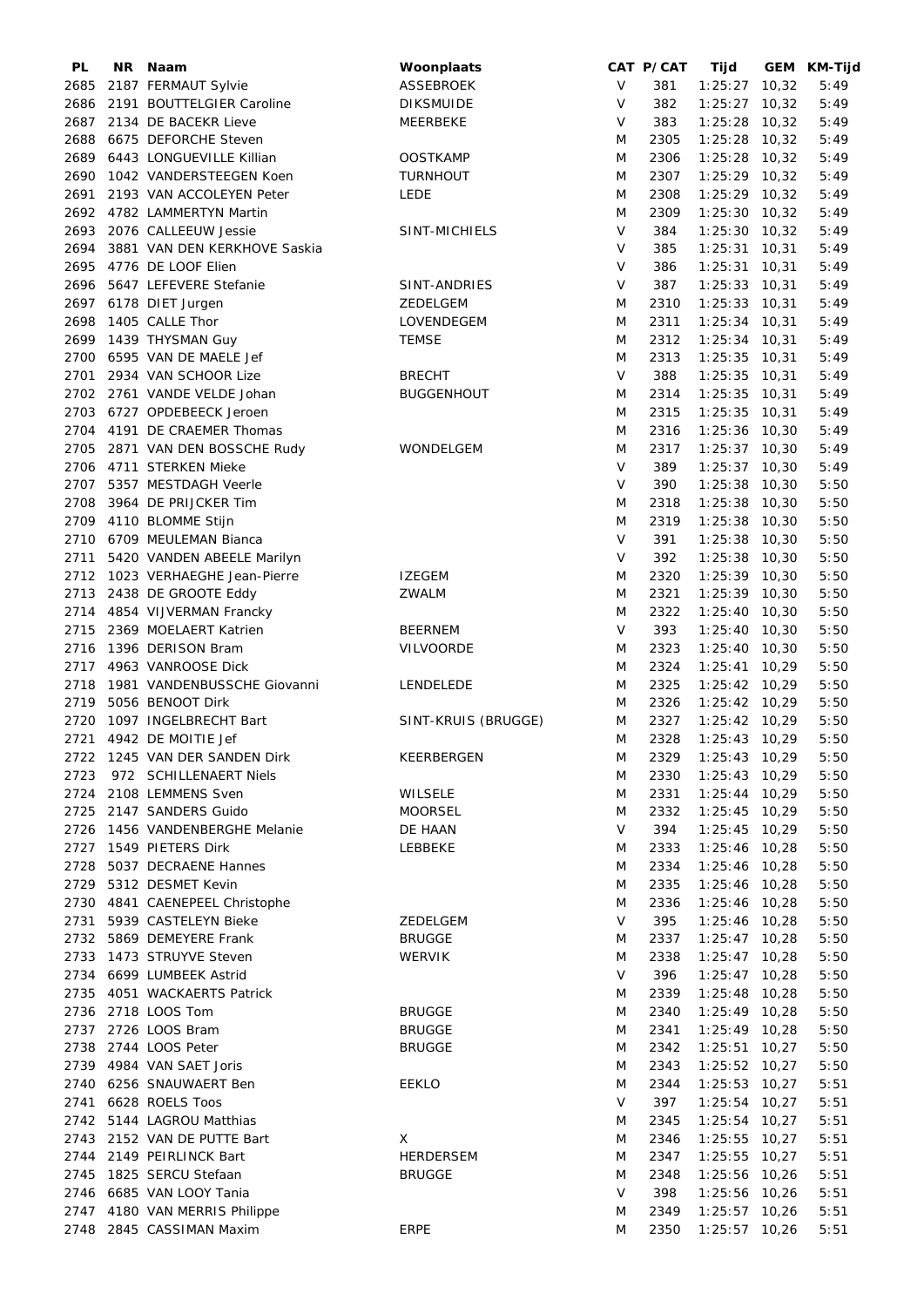| PL   | NR. | Naam                            | Woonplaats          |             | CAT P/CAT | Tijd            | GEM KM-Tijd |
|------|-----|---------------------------------|---------------------|-------------|-----------|-----------------|-------------|
| 2749 |     | 4994 DE KEYSER Roland           |                     | M           | 2351      | 1:25:58 10,26   | 5:51        |
| 2750 |     | 5787 DUMONT Sander              | SINT-ANDRIES        | M           | 2352      | $1:25:59$ 10,26 | 5:51        |
|      |     | 2751 5402 HENDRICKX Jens        |                     | M           | 2353      | $1:25:59$ 10,26 | 5:51        |
|      |     | 2752 1659 VAN DE STEENE Diane   | <b>DRONGEN</b>      | V           | 399       | 1:25:59 10,26   | 5:51        |
| 2753 |     | 5337 KEIRSEBICLK Kristof        |                     | M           | 2354      | 1:26:00 10,26   | 5:51        |
| 2754 |     | 2368 LAMMENS Marcel             | <b>BRUGGE</b>       | M           | 2355      | 1:26:00 10,26   | 5:51        |
| 2755 |     | 6482 PARDO Pascal               | <b>BRUGGE</b>       | M           | 2356      | $1:26:00$ 10,26 | 5:51        |
| 2756 |     | 3054 SWIMBERGHE Niels           | <b>ASSEBROEK</b>    | M           | 2357      | $1:26:01$ 10,25 | 5:51        |
| 2757 |     | 5365 DUYCK Christophe           |                     | M           | 2358      | $1:26:01$ 10,25 | 5:51        |
| 2758 |     | 1866 VAN DEN BRANDE Kris        | <b>PUTTE</b>        | M           | 2359      | $1:26:01$ 10,25 | 5:51        |
| 2759 |     | 4770 L'HEVEDER Ronan            |                     | M           | 2360      | $1:26:03$ 10,25 | 5:51        |
| 2760 |     | 4719 BIEBAUW Michel             |                     | M           | 2361      | $1:26:03$ 10,25 | 5:51        |
| 2761 |     | 3869 BOGAERT Kathleen           |                     | $\vee$      | 400       | 1:26:05 10,25   | 5:51        |
| 2762 |     | 3870 DE NEVE Erwin              |                     | M           | 2362      | $1:26:05$ 10,25 | 5:51        |
|      |     |                                 |                     |             |           |                 |             |
| 2763 |     | 5175 VANDENDRIESSCHE Jeroen     |                     | M           | 2363      | 1:26:06 10,24   | 5:51        |
| 2764 |     | 2036 MORTIER Arthur             | <b>BEERNEM</b>      | M           | 2364      | $1:26:06$ 10,24 | 5:51        |
| 2765 |     | 4876 VANDENBUSSCHE Wim          |                     | M           | 2365      | 1:26:06 10,24   | 5:51        |
| 2766 |     | 2853 MOERMAN Anita              | <b>MOORSELE</b>     | $\vee$      | 401       | $1:26:07$ 10,24 | 5:51        |
| 2767 |     | 2264 HOWE Gary                  | <b>BRUSSEL</b>      | M           | 2366      | $1:26:07$ 10,24 | 5:51        |
| 2768 |     | 5979 SAMYN Edwin                | HERTSBERGE          | M           | 2367      | $1:26:08$ 10,24 | 5:52        |
|      |     | 2769 2267 ROUSSEAU Peter        | ROESELARE           | M           | 2368      | $1:26:08$ 10,24 | 5:52        |
| 2770 |     | 6208 SCHOTTE Leon               | SNELLEGEM           | M           | 2369      | 1:26:08 10,24   | 5:52        |
| 2771 |     | 6088 ANDRIES Jurgen             | <b>BRUGGE</b>       | M           | 2370      | 1:26:09 10,24   | 5:52        |
| 2772 |     | 3061 DEVEEN Francis             | SINT-ANDRIES        | M           | 2371      | 1:26:09 10,24   | 5:52        |
| 2773 |     | 1151 DECLERCQ Frederic          | <b>DUDZELE</b>      | M           | 2372      | 1:26:09 10,24   | 5:52        |
| 2774 |     | 6439 VANTHORRE Yentl            | <b>ASSEBROEK</b>    | M           | 2373      | $1:26:10$ 10,24 | 5:52        |
| 2775 |     | 2487 LAMBRECHT Jens             | <b>BRUGGE</b>       | M           | 2374      | $1:26:10$ 10,24 | 5:52        |
| 2776 |     | 6533 VAN PARYS Jonathan         |                     | M           | 2375      | $1:26:10$ 10,24 | 5:52        |
| 2777 |     | 6534 VERHELSE Jonas             |                     | M           | 2376      | $1:26:10$ 10,24 | 5:52        |
| 2778 |     | 1881 VERBRUGGHE Jurgen          | SINT-KRUIS (BRUGGE) | M           | 2377      | $1:26:10$ 10,24 | 5:52        |
| 2779 |     | 2622 VAN DER SPIEGEL Paul       | <b>GENT</b>         | M           | 2378      | $1:26:10$ 10,24 | 5:52        |
| 2780 |     | 1357 MERTENS Stefan             | <b>EDEGEM</b>       | M           | 2379      | $1:26:11$ 10,23 | 5:52        |
| 2781 |     | 2335 GOOSSENS Robbe             | <b>BRUGGE</b>       | M           | 2380      | $1:26:11$ 10,23 | 5:52        |
|      |     | 2782 5724 ROTSAERT Michel       | KNESSELARE          | M           | 2381      | $1:26:12$ 10,23 | 5:52        |
| 2783 |     | 1595 WECKX Peter                | LOMMEL              | M           | 2382      | $1:26:12$ 10,23 | 5:52        |
|      |     | 2784 5297 SCHACHT Carlos        |                     |             |           |                 |             |
|      |     |                                 |                     | M<br>$\vee$ | 2383      | $1:26:13$ 10,23 | 5:52        |
|      |     | 2785 5799 EECKHOUT Damienne     | SINT-ANDRIES        |             | 402       | $1:26:13$ 10,23 | 5:52        |
|      |     | 2786 1545 COX Nele              | GENT                | V           | 403       | $1:26:13$ 10,23 | 5:52        |
|      |     | 2787 6451 ROSSENEU Serge        | <b>ASSEBROEK</b>    | M           | 2384      | $1:26:13$ 10,23 | 5:52        |
|      |     | 2788 1539 VAN TUYCKOM Charlotte | DE HAAN             | V           | 404       | $1:26:13$ 10,23 | 5:52        |
|      |     | 2789 6511 VANDEN BUSSCHE Marc   | MALDEGEM            | M           | 2385      | $1:26:14$ 10,23 | 5:52        |
| 2790 |     | 1374 KERKAERT Barbara           | MOERKERKE           | M           | 2386      | $1:26:14$ 10,23 | 5:52        |
|      |     | 2791 1187 BUTAYE Katelijne      | ROESELARE           | V           | 405       | $1:26:14$ 10,23 | 5:52        |
|      |     | 2792 6492 VAN STEENKISTE Rik    | ASSEBROEK           | M           | 2387      | $1:26:14$ 10,23 | 5:52        |
|      |     | 2793 2855 DEN HAERYNCK Liesbeth | AARTSELAAR          | V           | 406       | $1:26:14$ 10,23 | 5:52        |
|      |     | 2794 2145 BORMS Elke            | EREMBODEGEM         | V           | 407       | $1:26:14$ 10,23 | 5:52        |
|      |     | 2795 4938 DEDEURWAERDER Marijn  |                     | M           | 2388      | $1:26:15$ 10,23 | 5:52        |
|      |     | 2796 4257 DEVLIEGER Steve       |                     | M           | 2389      | $1:26:16$ 10,22 | 5:52        |
|      |     | 2797 1612 DENIS Roberto         | <b>BRUXELLES</b>    | M           | 2390      | $1:26:17$ 10,22 | 5:52        |
| 2798 |     | 1594 BRIDOUX Daniel             | STROMBEEK-BEVER     | M           | 2391      | $1:26:17$ 10,22 | 5:52        |
| 2799 |     | 2020 BEALES Robert              | PINNER, MIDDX       | M           | 2392      | $1:26:20$ 10,22 | 5:52        |
| 2800 |     | 1104 COOLS Erwin                | ARENDONK            | M           | 2393      | $1:26:20$ 10,22 | 5:52        |
| 2801 |     | 1830 BUYSE Vincent              | ASSEBROEK           | M           | 2394      | $1:26:21$ 10,21 | 5:52        |
|      |     | 2802 2964 NR 2964               |                     | M           | 2395      | $1:26:21$ 10,21 | 5:52        |
| 2803 |     | 2162 GUILLEMYN Bernadette       | <b>AALST</b>        | V           | 408       | $1:26:21$ 10,21 | 5:52        |
| 2804 |     | 5634 SABBE Dimitri              | ASSEBROEK           | M           | 2396      | $1:26:22$ 10,21 | 5:53        |
| 2805 |     | 2815 HOCEPIED Christian         | DE HAAN             | M           | 2397      | $1:26:22$ 10,21 | 5:53        |
|      |     |                                 |                     | V           |           |                 |             |
|      |     | 2806 1953 VERMEIRE Christine    | BLANKENBERGE        |             | 409       | $1:26:23$ 10,21 | 5:53        |
|      |     | 2807 5157 DE LILLE Bertrand     |                     | M           | 2398      | $1:26:25$ 10,21 | 5:53        |
| 2808 |     | 2826 NESLANY Jean               | <b>GENT</b>         | M           | 2399      | $1:26:25$ 10,21 | 5:53        |
| 2809 |     | 3879 VAN LAERE Sarah            |                     | V           | 410       | $1:26:26$ 10,20 | 5:53        |
|      |     | 2810 6591 DE KESEL Nele         |                     | V           | 411       | $1:26:26$ 10,20 | 5:53        |
| 2811 |     | 5685 GERMONPREZ Lucas           | <b>HERTSBERGE</b>   | M           | 2400      | $1:26:26$ 10,20 | 5:53        |
|      |     | 2812 3880 DEROOVER Filip        |                     | M           | 2401      | $1:26:26$ 10,20 | 5:53        |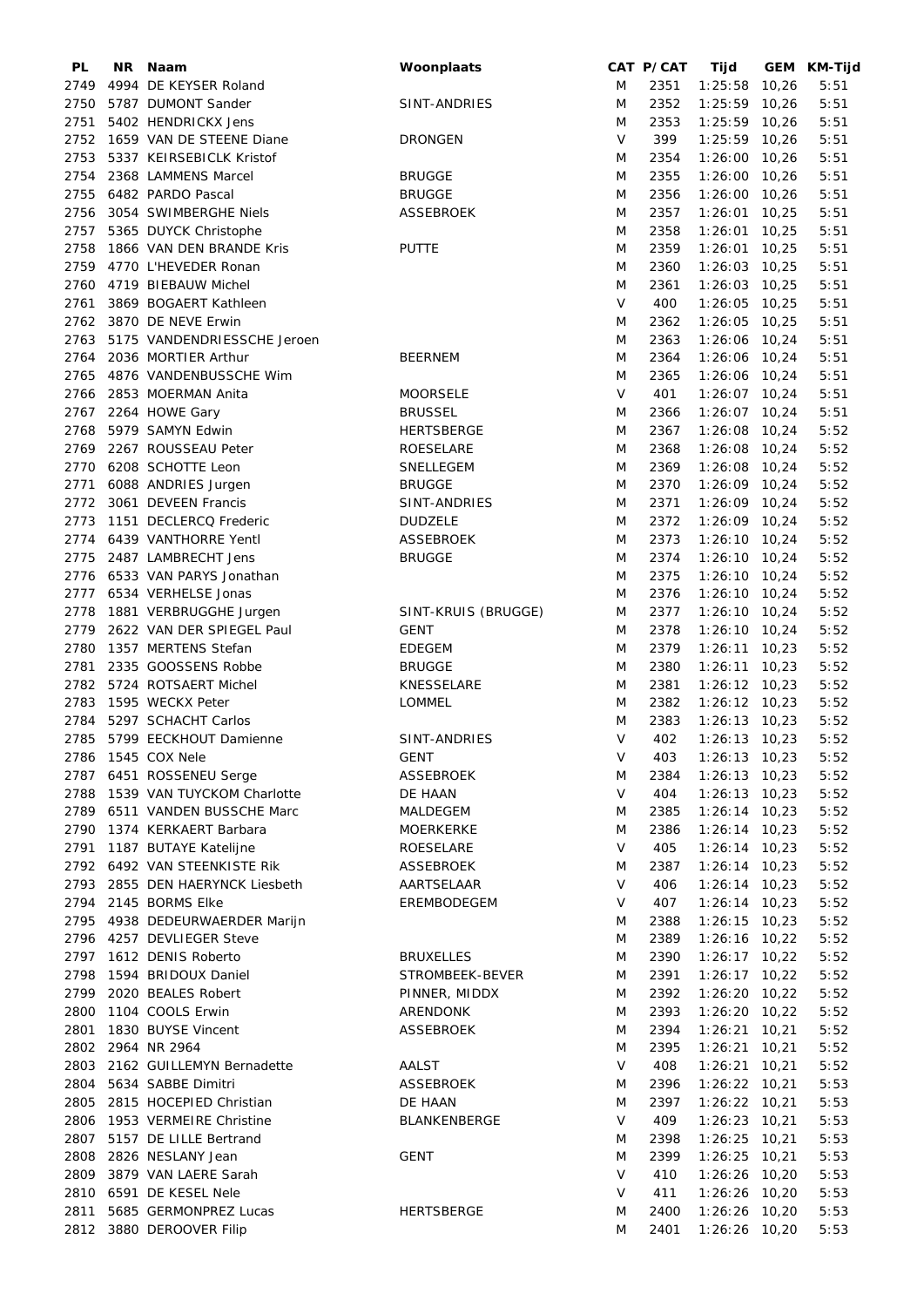| PL   | NR. | Naam                             | Woonplaats          |        | CAT P/CAT | Tijd            | GEM KM-Tijd |
|------|-----|----------------------------------|---------------------|--------|-----------|-----------------|-------------|
| 2813 |     | 5684 GERMONPREZ Piet             | <b>HERTSBERGE</b>   | M      | 2402      | $1:26:26$ 10,20 | 5:53        |
| 2814 |     | 4778 KESSELS Brigina             |                     | V      | 412       | $1:26:27$ 10,20 | 5:53        |
| 2815 |     | 2067 DENAYER Peter               | <b>HERZELE</b>      | M      | 2403      | $1:26:28$ 10,20 | 5:53        |
| 2816 |     | 1955 ENGELS Gwen                 | <b>DUDZELE</b>      | M      | 2404      | $1:26:28$ 10,20 | 5:53        |
|      |     | 2817 2992 FIEUWS Arthur          | <b>OOSTKAMP</b>     | M      | 2405      | 1:26:28 10,20   | 5:53        |
| 2818 |     | 2397 DECOUTERE Werner            | <b>DIKSMUIDE</b>    | M      | 2406      | 1:26:28 10,20   | 5:53        |
|      |     |                                  |                     |        |           |                 |             |
| 2819 |     | 5964 SUWIER Stijn                | <b>VEURNE</b>       | M      | 2407      | $1:26:28$ 10,20 | 5:53        |
| 2820 |     | 4003 DE BRUYN Bruno              |                     | M      | 2408      | $1:26:29$ 10,20 | 5:53        |
| 2821 |     | 4734 VAN DEN BERGHE Ann          |                     | V      | 413       | 1:26:30 10,20   | 5:53        |
| 2822 |     | 5521 BAAS Bram                   |                     | M      | 2409      | $1:26:30$ 10,20 | 5:53        |
| 2823 |     | 4098 DENY Frederik               |                     | M      | 2410      | $1:26:30$ 10,20 | 5:53        |
| 2824 |     | 2978 VANDERBEKEN Filip           | ZWEVEGEM            | M      | 2411      | $1:26:30$ 10,20 | 5:53        |
| 2825 |     | 5249 KINDT David                 |                     | M      | 2412      | $1:26:31$ 10,19 | 5:53        |
|      |     | 2826 6113 D'HOEST Bram           | <b>ASSEBROEK</b>    | M      | 2413      | $1:26:31$ 10,19 | 5:53        |
| 2827 |     | 3980 DE BAENE Koen               |                     | M      | 2414      | $1:26:32$ 10,19 | 5:53        |
| 2828 |     | 1380 HEYVAERT Carine             | <b>OPWIJK</b>       | V      | 414       | $1:26:33$ 10,19 | 5:53        |
| 2829 |     | 4718 WILDEMEERSCH Steve          |                     | M      | 2415      | $1:26:33$ 10,19 | 5:53        |
| 2830 |     | 2667 MERCKX Mia                  | <b>GOOIK</b>        | $\vee$ | 415       | $1:26:33$ 10,19 | 5:53        |
| 2831 |     | 2553 ANSEEUW Jens                |                     |        |           | $1:26:34$ 10,19 |             |
|      |     |                                  | ZEDELGEM            | M      | 2416      |                 | 5:53        |
| 2832 |     | 3886 DE BRABANDERE Koen          |                     | M      | 2417      | $1:26:34$ 10,19 | 5:53        |
| 2833 |     | 5491 CUVELIER Jan                |                     | M      | 2418      | $1:26:35$ 10,19 | 5:53        |
| 2834 |     | 1281 TAVERNIER Stephan           | <b>MOLLEM</b>       | M      | 2419      | $1:26:36$ 10,18 | 5:53        |
| 2835 |     | 2129 DAESELEIRE Sylvie           | <b>MELLE</b>        | V      | 416       | $1:26:36$ 10,18 | 5:53        |
| 2836 |     | 1882 GOEMINNE Pascal             | <b>SOIGNIES</b>     | M      | 2420      | $1:26:36$ 10,18 | 5:53        |
| 2837 |     | 5097 DE BLOCK Peter              |                     | M      | 2421      | $1:26:37$ 10,18 | 5:54        |
| 2838 |     | 6615 TIMMERMAN Didier            |                     | M      | 2422      | $1:26:39$ 10,18 | 5:54        |
| 2839 |     | 5907 DEJAEGER Bart               | MALDEGEM            | M      | 2423      | $1:26:39$ 10,18 | 5:54        |
| 2840 |     | 2133 VERHOEYEN Anja              | <b>NINOVE</b>       | V      | 417       | $1:26:39$ 10,18 | 5:54        |
| 2841 |     | 158 VAN DER BIEST Danny          | AALST               | M      | 2424      | $1:26:41$ 10,17 | 5:54        |
|      |     |                                  |                     |        |           |                 |             |
| 2842 |     | 6700 DEPREZ Kristof              |                     | M      | 2425      | $1:26:41$ 10,17 | 5:54        |
| 2843 |     | 1796 VAN HULLE Patrik            | OEDELEM             | M      | 2426      | $1:26:41$ 10,17 | 5:54        |
| 2844 |     | 3008 HALLEWAERT Steven           | <b>HOOGLEDE</b>     | M      | 2427      | $1:26:41$ 10,17 | 5:54        |
| 2845 |     | 6642 DE VYLDER Bruno             |                     | M      | 2428      | $1:26:42$ 10,17 | 5:54        |
| 2846 |     | 4111 VAN DEN BROECK Luc          |                     | M      | 2429      | $1:26:43$ 10,17 | 5:54        |
| 2847 |     | 5251 LANDUYT Flor                |                     | V      | 418       | $1:26:43$ 10,17 | 5:54        |
|      |     | 2848 6243 DE BRABANDERE Jean-Luc | <b>ASSEBROEK</b>    | M      | 2430      | $1:26:43$ 10,17 | 5:54        |
|      |     | 2849 5965 SUWIER Bram            | <b>VEURNE</b>       | M      | 2431      | $1:26:45$ 10,17 | 5:54        |
|      |     | 2850 6514 BEIRENS Kristel        | <b>STALHILLE</b>    |        | $V$ 419   | $1:26:46$ 10,17 | 5:54        |
|      |     | 2851 5298 FALEPIJN Severine      |                     | V      | 420       | $1:26:47$ 10,16 | 5:54        |
|      |     | 2852 1852 MADOU Bob              | <b>OOSTKAMP</b>     | M      | 2432      | $1:26:48$ 10,16 | 5:54        |
|      |     | 2853 5567 SOMERS Larine          |                     | V      | 421       | $1:26:48$ 10,16 | 5:54        |
|      |     | 2854 1344 CLEPKENS Jan           | OUDENAARDE          |        | 2433      | $1:26:49$ 10,16 |             |
|      |     |                                  |                     | M      |           |                 | 5:54        |
|      |     | 2855 2314 LEMMENS Mattia         | KAPELLEN            | M      | 2434      | $1:26:49$ 10,16 | 5:54        |
|      |     | 2856 4804 VANSALBROUCK Greet     |                     | V      | 422       | $1:26:50$ 10,16 | 5:54        |
|      |     | 2857 2480 VANHAVERBEKE Karolien  | ASSEBROEK           | V      | 423       | $1:26:50$ 10,16 | 5:54        |
|      |     | 2858 6303 DALLE Koen             | SINT-KRUIS (BRUGGE) | M      | 2435      | $1:26:50$ 10,16 | 5:54        |
| 2859 |     | 5898 BERTREM Mieke               | SINT-ANDRIES        | V      | 424       | $1:26:51$ 10,16 | 5:54        |
|      |     | 2860 2376 DUPONT Matthias        | ASSEBROEK           | M      | 2436      | $1:26:51$ 10,16 | 5:54        |
| 2861 |     | 6008 PETRY Thomas                | <b>BRUGGE</b>       | M      | 2437      | $1:26:51$ 10,16 | 5:54        |
|      |     | 2862 4990 CLEMENT Jean-Pierre    |                     | M      | 2438      | $1:26:52$ 10,15 | 5:55        |
|      |     | 2863 3863 VANSTEENKISTE Annick   |                     | V      | 425       | $1:26:53$ 10,15 | 5:55        |
|      |     | 2864 3887 BORIAU Marc            |                     | Μ      | 2439      | $1:26:53$ 10,15 | 5:55        |
|      |     | 2865 5103 SÜBNUTZ Kathi          |                     | V      | 426       | $1:26:53$ 10,15 | 5:55        |
|      |     | 2866 5104 SÜBNUTH Lutz           |                     |        | 2440      | $1:26:53$ 10,15 | 5:55        |
|      |     |                                  |                     | M      |           |                 |             |
|      |     | 2867 3461 GEYSELS Kris           |                     | M      | 2441      | $1:26:55$ 10,15 | 5:55        |
|      |     | 2868 6470 VAN EKERT Frieda       | <b>OOSTKAMP</b>     | V      | 427       | $1:26:55$ 10,15 | 5:55        |
|      |     | 2869 2952 GIELEN Jozef           | OVERPELT            | M      | 2442      | $1:26:55$ 10,15 | 5:55        |
|      |     | 2870 2928 VAN POUCKE Sylvie      | WAREGEM             | V      | 428       | $1:26:55$ 10,15 | 5:55        |
| 2871 |     | 2793 WULLAERT Carmen             | <b>KORTRIJK</b>     | V      | 429       | $1:26:56$ 10,15 | 5:55        |
|      |     | 2872 1908 DERUWE Gino            | WAARDAMME           | M      | 2443      | $1:26:57$ 10,14 | 5:55        |
|      |     | 2873 2608 DE CLERCQ Nadine       | ZOTTEGEM            | V      | 430       | $1:26:58$ 10,14 | 5:55        |
|      |     | 2874 2717 VANCANNEYT Greet       | <b>DIKSMUIDE</b>    | V      | 431       | $1:26:59$ 10,14 | 5:55        |
| 2875 |     | 2906 WINTER Thibaut              | LILLE               | M      | 2444      | $1:26:59$ 10,14 | 5:55        |
|      |     | 2876 1191 DE SECK Jerome         | WENDUINE            | M      | 2445      | $1:26:59$ 10,14 | 5:55        |
|      |     |                                  |                     |        |           |                 |             |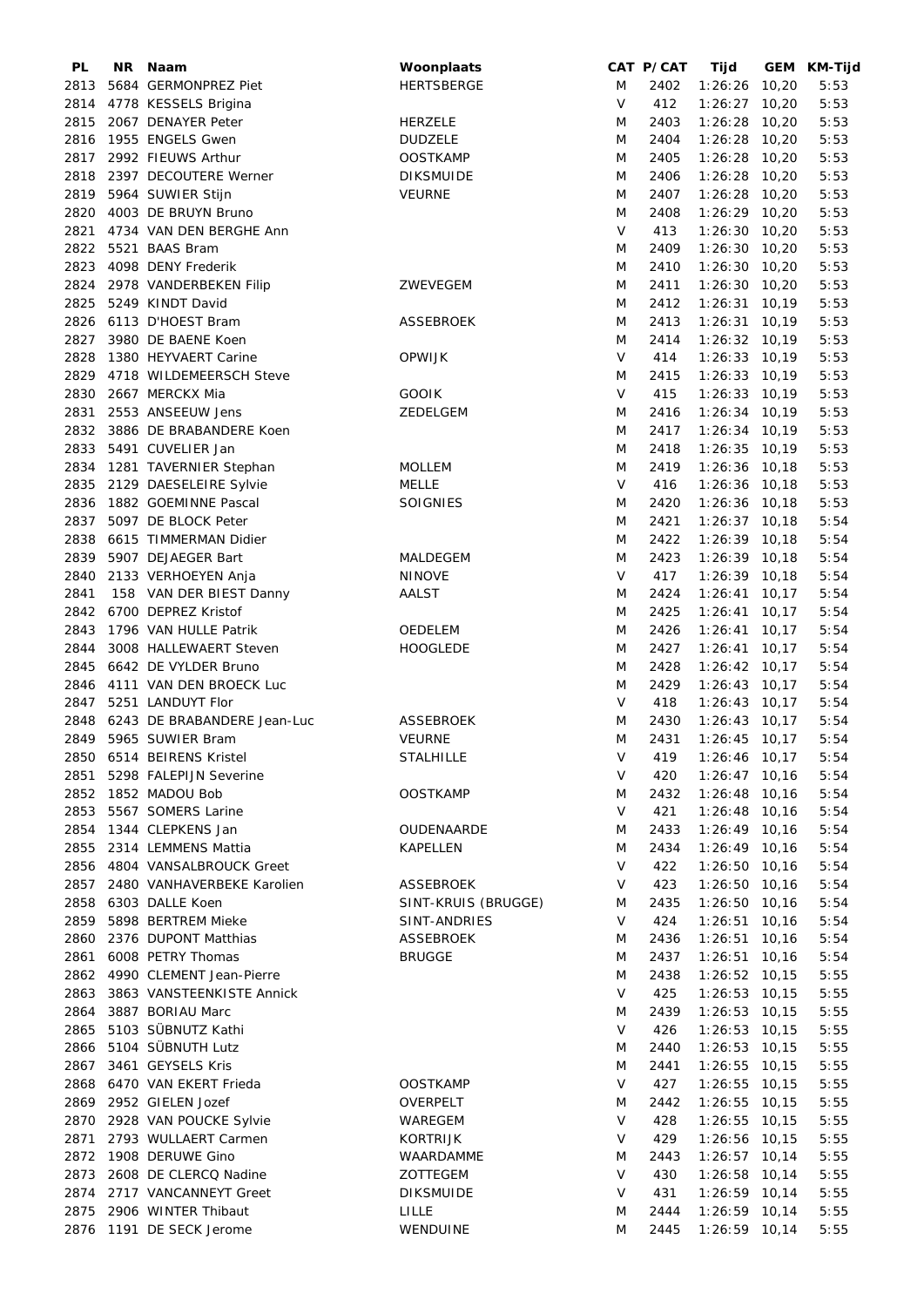| PL   | NR. | Naam                            | Woonplaats             |        | CAT P/CAT | Tijd            | GEM KM-Tijd |
|------|-----|---------------------------------|------------------------|--------|-----------|-----------------|-------------|
| 2877 |     | 4159 COCKMARTIN Chris           |                        | M      | 2446      | $1:26:59$ 10,14 | 5:55        |
| 2878 |     | 3910 DE BACKER Marnix           |                        | M      | 2447      | 1:27:00 10,14   | 5:55        |
| 2879 |     | 6271 VANHOORNE Valentijn        | <b>DIKSMUIDE</b>       | M      | 2448      | $1:27:01$ 10,14 | 5:55        |
| 2880 |     | 6230 DE CALUWE Johan            | SINT-ANDRIES           | M      | 2449      | $1:27:02$ 10,13 | 5:55        |
| 2881 |     | 5828 VAN DEN BERGHE Bram        | <b>BRUGGE</b>          | M      | 2450      | $1:27:03$ 10,13 | 5:55        |
| 2882 |     | 4860 BERDEN Rohnny              |                        | M      | 2451      | $1:27:04$ 10,13 | 5:55        |
| 2883 |     |                                 |                        |        |           |                 |             |
|      |     | 2973 PEUTEMAN Joan              | SINT-ANDRIES           | M      | 2452      | $1:27:04$ 10,13 | 5:55        |
| 2884 |     | 4156 CMPERS Aski                |                        | V      | 432       | $1:27:04$ 10,13 | 5:55        |
| 2885 |     | 5174 THYSSEN Ann                |                        | V      | 433       | $1:27:04$ 10,13 | 5:55        |
| 2886 |     | 4078 DE MAERSCHALCK Jan         |                        | M      | 2453      | $1:27:04$ 10,13 | 5:55        |
| 2887 |     | 2835 DE COOMAN Kathleen         | SINT-LIEVENS-HOUTEM    | V      | 434       | $1:27:05$ 10,13 | 5:55        |
| 2888 |     | 2212 SIJS Renato                | ST-ANDRIES             | M      | 2454      | $1:27:06$ 10,13 | 5:56        |
| 2889 |     | 5734 DECEUNINCK Sofie           | <b>BRUGGE</b>          | V      | 435       | $1:27:06$ 10,13 | 5:56        |
|      |     | 2890 6244 VANDENBUSSCHE Willy   | SINT-MICHIELS          | M      | 2455      | $1:27:06$ 10,13 | 5:56        |
| 2891 |     | 5897 VAN CANNEYT Koen           | SINT-ANDRIES           | M      | 2456      | $1:27:06$ 10,13 | 5:56        |
| 2892 |     | 2959 NR 2959                    |                        | M      | 2457      | $1:27:07$ 10,12 | 5:56        |
| 2893 |     | 1047 ROSSEEL Johan              | WESTOUTER              | M      | 2458      | $1:27:07$ 10,12 | 5:56        |
| 2894 |     | 2325 DE CLERCK Hans             | <b>ST-KRUIS BRUGGE</b> | M      | 2459      | $1:27:08$ 10,12 | 5:56        |
| 2895 |     | 1145 BRISSINCK Daniel           | <b>OOSTENDE</b>        | M      | 2460      | $1:27:08$ 10,12 | 5:56        |
|      |     |                                 |                        |        |           |                 |             |
| 2896 |     | 2676 VAN DER STICHELEN Caroline | SINT-MARTENS-LIERDE    | $\vee$ | 436       | $1:27:08$ 10,12 | 5:56        |
| 2897 |     | 2453 ANNAERT Lilyane            | <b>LEDE</b>            | V      | 437       | $1:27:09$ 10,12 | 5:56        |
| 2898 |     | 2628 VANPENVENAEYGE Gerda       | LIERDE                 | $\vee$ | 438       | $1:27:09$ 10,12 | 5:56        |
| 2899 |     | 3893 MANDERICK Sonja            |                        | V      | 439       | $1:27:10$ 10,12 | 5:56        |
| 2900 |     | 5675 PERNEEL Mauro              | ZEDELGEM               | M      | 2461      | $1:27:11$ 10,12 | 5:56        |
|      |     | 2901 6174 DE GROOTE Bert        | SINT-ANDRIES           | M      | 2462      | $1:27:11$ 10,12 | 5:56        |
| 2902 |     | 5363 VAN EEGHEM Lien            |                        | V      | 440       | $1:27:11$ 10,12 | 5:56        |
| 2903 |     | 6168 SPEGELAERE Filip           | SINT-ANDRIES           | M      | 2463      | $1:27:12$ 10,11 | 5:56        |
| 2904 |     | 6169 DEMAREST Filip             | VARSENARE              | M      | 2464      | $1:27:12$ 10,11 | 5:56        |
| 2905 |     | 2405 MEERSMAN William           | NIEUWKERKEN-WAAS       | M      | 2465      | $1:27:13$ 10,11 | 5:56        |
|      |     |                                 |                        |        |           |                 |             |
|      |     | 2906 6435 LINGIER Mathieu       | <b>KOOLKERKE</b>       | M      | 2466      | $1:27:14$ 10,11 | 5:56        |
|      |     | 2907 5380 PANNY Inbert          |                        | M      | 2467      | $1:27:14$ 10,11 | 5:56        |
| 2908 |     | 5642 COLLA Paul                 | SINT-MICHIELS          | M      | 2468      | $1:27:15$ 10,11 | 5:56        |
| 2909 |     | 3889 VERVYNCK Lieven            |                        | M      | 2469      | $1:27:15$ 10,11 | 5:56        |
| 2910 |     | 5848 SUWIER Marc                | <b>VEURNE</b>          | M      | 2470      | $1:27:16$ 10,11 | 5:56        |
|      |     | 2911 1590 RYELANDT Gunther      | SINT-KRUIS (BRUGGE)    | M      | 2471      | $1:27:16$ 10,11 | 5:56        |
|      |     | 2912 6667 COLLET Luk            |                        | M      | 2472      | $1:27:16$ 10,11 | 5:56        |
|      |     | 2913 5379 DE BOT Robin          |                        | M      | 2473      | $1:27:16$ 10,11 | 5:56        |
|      |     | 2914 1262 ABRAMS Rita           | LEMBEEK                |        | $V$ 441   | $1:27:16$ 10,11 | 5:56        |
|      |     | 2915 6329 VANDEWALLE Wout       | SINT-ANDRIES           | M      | 2474      | $1:27:17$ 10,11 | 5:56        |
|      |     | 2916 2792 FERYN Geert           | <b>DIKSMUIDE</b>       | M      | 2475      | $1:27:17$ 10,11 | 5:56        |
|      |     | 2917 1997 VERSLYPE Lize         | ALVERINGEM             | V      | 442       | $1:27:17$ 10,11 | 5:56        |
|      |     | 2918 6545 SERGANT Bjorn         |                        |        | 2476      | $1:27:18$ 10,10 | 5:56        |
|      |     |                                 |                        | M      |           |                 |             |
|      |     | 2919 4789 LOMBAERT Walter       |                        | M      | 2477      | $1:27:18$ 10,10 | 5:56        |
| 2920 |     | 5290 ALLAERT IIse               |                        | V      | 443       | $1:27:19$ 10,10 | 5:56        |
| 2921 |     | 5391 JACOBS Gerd                |                        | M      | 2478      | $1:27:19$ 10,10 | 5:56        |
|      |     | 2922 4097 DE SMEDT Wouter       |                        | M      | 2479      | $1:27:20$ 10,10 | 5:56        |
| 2923 |     | 5389 DE BOECK Toon              |                        | M      | 2480      | $1:27:20$ 10,10 | 5:56        |
| 2924 |     | 1668 DE KESEL Stijn             | <b>BRUGGE</b>          | M      | 2481      | $1:27:21$ 10,10 | 5:57        |
| 2925 |     | 2318 HOLVOET Chantal            | WEVELGEM               | V      | 444       | $1:27:22$ 10,10 | 5:57        |
|      |     | 2926 2362 BEERNAERT Ben         | SINT-ANDRIES           | M      | 2482      | $1:27:22$ 10,10 | 5:57        |
| 2927 |     | 974 LIEFHOOGHE Geert            |                        | M      | 2483      | $1:27:23$ 10,09 | 5:57        |
| 2928 |     | 4772 MAERTENS Johan             |                        | M      | 2484      | $1:27:23$ 10,09 | 5:57        |
|      |     | 2929 5949 BUFFEL Marc           | VARSENARE              | M      | 2485      | $1:27:24$ 10,09 | 5:57        |
|      |     |                                 |                        | V      |           |                 |             |
|      |     | 2930 2683 BORTELS Heidi         | SINT-GENESIUS-RODE     |        | 445       | $1:27:24$ 10,09 | 5:57        |
| 2931 |     | 2363 VERMEIRE Laurens           | <b>RUDDERVOORDE</b>    | M      | 2486      | $1:27:24$ 10,09 | 5:57        |
|      |     | 2932 4025 LOGGHE Charlotte      |                        | V      | 446       | $1:27:24$ 10,09 | 5:57        |
|      |     | 2933 1445 DE SMEDT Georges      | LEBBEKE                | M      | 2487      | $1:27:24$ 10,09 | 5:57        |
| 2934 |     | 2615 VANDENBERGHE Jacques       | ASSEBROEK              | M      | 2488      | 1:27:24 10,09   | 5:57        |
| 2935 |     | 6089 BOULAY Severine            | <b>RUDDERVOORDE</b>    | V      | 447       | $1:27:25$ 10,09 | 5:57        |
|      |     | 2936 6777 DESCHEENAECKER Thijs  |                        | M      | 2489      | $1:27:26$ 10,09 | 5:57        |
| 2937 |     | 2588 ANDREJEWSKI Ginette        | MARIAKERKE (GENT)      | V      | 448       | $1:27:26$ 10,09 | 5:57        |
| 2938 |     | 4852 CROUSEL Olivier            |                        | M      | 2490      | $1:27:26$ 10,09 | 5:57        |
|      |     | 2939 6357 DEHOUCK Arnaud        | ASSEBROEK              | M      | 2491      | $1:27:27$ 10,09 | 5:57        |
|      |     | 2940 6342 VERLINDEN Dorian      | <b>ASSEBROEK</b>       | M      | 2492      | $1:27:27$ 10,09 | 5:57        |
|      |     |                                 |                        |        |           |                 |             |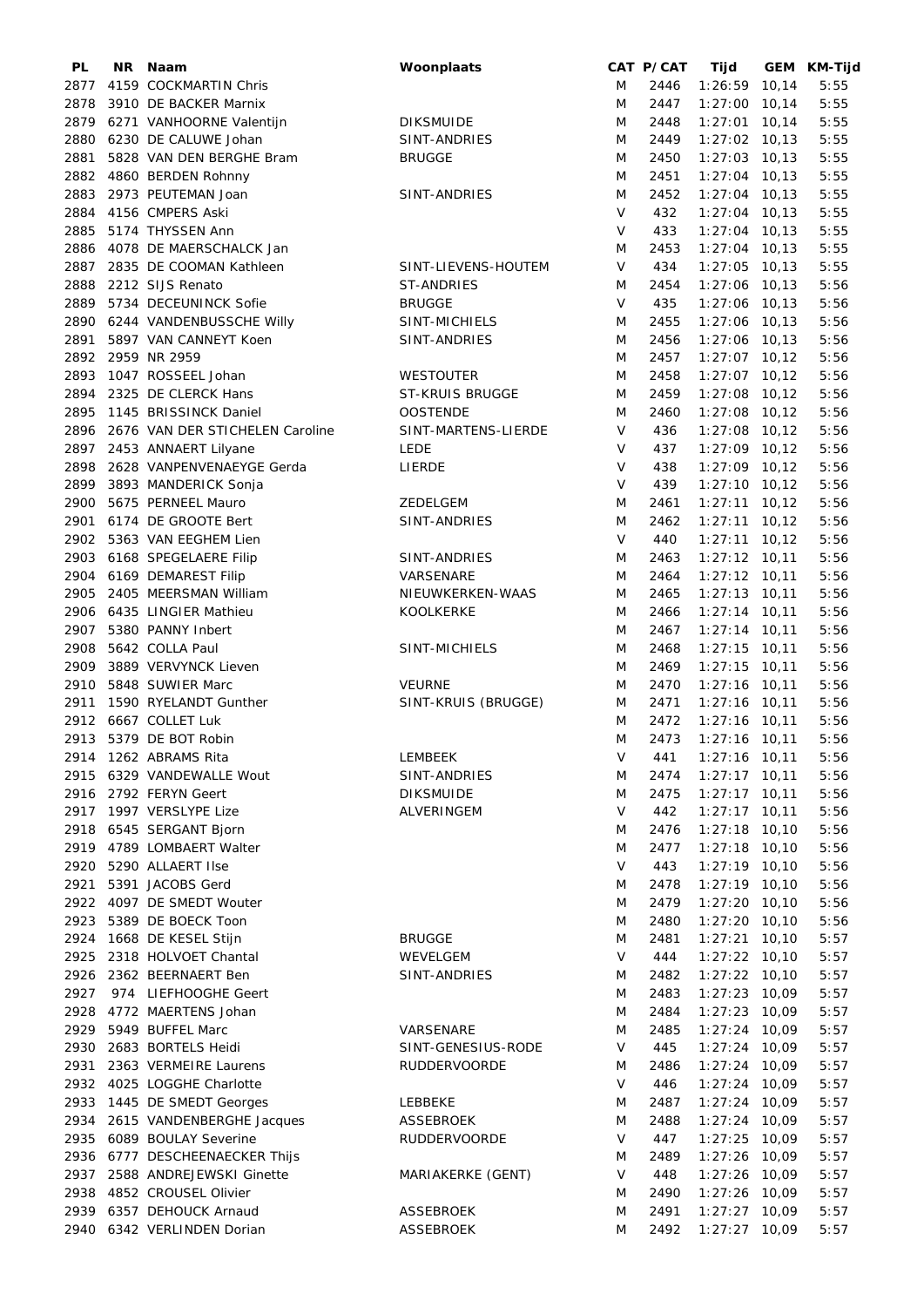| PL   | NR Naam                          | Woonplaats          |        | CAT P/CAT | Tijd            | GEM KM-Tijd |
|------|----------------------------------|---------------------|--------|-----------|-----------------|-------------|
| 2941 | 1062 VOS Rita                    | LEEFDAAL            | V      | 449       | $1:27:28$ 10,08 | 5:57        |
| 2942 | 2872 MOERMAN Jacqueline          | WEVELGEM            | V      | 450       | $1:27:29$ 10,08 | 5:57        |
| 2943 | 5017 VAN NIJEN Leo               |                     | M      | 2493      | $1:27:29$ 10,08 | 5:57        |
| 2944 | 2282 COUDEVILLE Claudia          | JABBEKE             | V      | 451       | $1:27:30$ 10,08 | 5:57        |
| 2945 | 6627 DE WITTE Gino               |                     | M      | 2494      | $1:27:31$ 10,08 | 5:57        |
|      |                                  |                     |        |           |                 |             |
| 2946 | 2053 BEIRENS Nancy               | <b>JABBEKE</b>      | V      | 452       | $1:27:31$ 10,08 | 5:57        |
|      | 2947 5415 VAN GYSEGEM Ouduin     |                     | M      | 2495      | $1:27:32$ 10,08 | 5:57        |
| 2948 | 6484 SALENS Sabine               | ZOMERGEM            | V      | 453       | $1:27:34$ 10,07 | 5:57        |
| 2949 | 2488 DE BAETS Chantal            | <b>DEURLE</b>       | V      | 454       | $1:27:35$ 10,07 | 5:57        |
| 2950 | 5359 VAN ROBAEYS Anna            |                     | V      | 455       | $1:27:36$ 10,07 | 5:58        |
| 2951 | 1299 CALLE Bianca                | <b>ST-NIKLAAS</b>   | V      | 456       | $1:27:37$ 10,07 | 5:58        |
| 2952 | 4857 VAN ROMPAY Katrien          |                     | V      | 457       | $1:27:38$ 10,06 | 5:58        |
| 2953 | 6554 GELDOF Marc                 |                     | M      | 2496      | $1:27:39$ 10,06 | 5:58        |
|      | 2954 4922 DEMEULENAERE Dries     |                     | M      | 2497      | $1:27:41$ 10,06 | 5:58        |
| 2955 | 5016 SMETS Nic                   |                     | M      | 2498      | $1:27:41$ 10,06 | 5:58        |
|      |                                  |                     |        |           |                 |             |
|      | 2956 4021 DE BRABANDERE Vincent  |                     | M      | 2499      | $1:27:41$ 10,06 | 5:58        |
| 2957 | 5617 LANCKRIET Linda             | SINT-ANDRIES        | V      | 458       | $1:27:42$ 10,06 | 5:58        |
|      | 2958 6569 DENDUYVER Franky       |                     | M      | 2500      | $1:27:42$ 10,06 | 5:58        |
| 2959 | 4024 VERSTRAETEN Wim             |                     | M      | 2501      | $1:27:43$ 10,06 | 5:58        |
| 2960 | 5990 LOENDERS Leen               | SINT-ANDRIES        | $\vee$ | 459       | $1:27:44$ 10,05 | 5:58        |
| 2961 | 2987 CAPPELLE Chris              | SINT-KRUIS (BRUGGE) | V      | 460       | $1:27:44$ 10,05 | 5:58        |
| 2962 | 2130 JACQUES Joost               | <b>NINOVE</b>       | M      | 2502      | $1:27:44$ 10,05 | 5:58        |
| 2963 | 606 DEBRUYNE Hans                |                     | M      | 2503      | $1:27:45$ 10,05 | 5:58        |
| 2964 | 6400 HUWEL Mieke                 | <b>SIJSELE</b>      | V      | 461       | $1:27:45$ 10,05 | 5:58        |
|      |                                  |                     |        |           |                 |             |
| 2965 | 2986 DESMET Etienne              | SINT-KRUIS (BRUGGE) | M      | 2504      | $1:27:45$ 10,05 | 5:58        |
|      | 2966 6399 VANDECASTEELE Dominiek | <b>DAMME</b>        | M      | 2505      | $1:27:45$ 10,05 | 5:58        |
|      | 2967 2189 DESAEVER Jan           | SINT-ANDRIES        | M      | 2506      | $1:27:45$ 10,05 | 5:58        |
| 2968 | 5660 STROEF Ann                  | SINT-ANDRIES        | V      | 462       | $1:27:45$ 10,05 | 5:58        |
|      | 2969 6462 TAFFE Elodie           | SINT-ANDRIES        | V      | 463       | $1:27:45$ 10,05 | 5:58        |
| 2970 | 1806 UNION Hilde                 | DEINZE-ZEVEREN      | V      | 464       | $1:27:46$ 10,05 | 5:58        |
| 2971 | 6023 DE BOEVER Hilde             | <b>GENT</b>         | V      | 465       | $1:27:46$ 10,05 | 5:58        |
|      | 2972 6648 DE COPTE Jochim        |                     | M      | 2507      | $1:27:46$ 10,05 | 5:58        |
| 2973 | 5383 DAVELOOSE Kaatje            |                     | $\vee$ | 466       | $1:27:48$ 10,05 | 5:58        |
|      | 2974 1935 HAERTS Maxim           | <b>KNESSELARE</b>   |        | 2508      | $1:27:48$ 10,05 | 5:58        |
|      |                                  |                     | M      |           |                 |             |
| 2975 | 2354 MAES Thibaut                | INGELMUNSTER        | M      | 2509      | $1:27:48$ 10,05 | 5:58        |
|      | 2976 1972 TANGE Thomas           | <b>MOERKERKE</b>    | M      | 2510      | $1:27:49$ 10,04 | 5:58        |
|      | 2977 6463 TAFFE Chloe            | <b>BRUGGE</b>       | $\vee$ | 467       | 1:27:50 10,04   | 5:59        |
|      | 2978 4246 VAN DE STEENE Johan    |                     | M      | 2511      | $1:27:51$ 10,04 | 5:59        |
| 2979 | 961 DE MEERSMAN Luc              |                     | M      | 2512      | $1:27:51$ 10,04 | 5:59        |
| 2980 | 5777 CHIELENS Ciska              | KNOKKE-HEIST        | V      | 468       | $1:27:52$ 10,04 | 5:59        |
| 2981 | 4720 DOBBELS Marleen             |                     | V      | 469       | $1:27:52$ 10,04 | 5:59        |
| 2982 | 6683 PEEME Lieve                 |                     | V      | 470       | $1:27:54$ 10,03 | 5:59        |
| 2983 | 5149 PRAILLE Daan                |                     | M      | 2513      | $1:27:54$ 10,03 | 5:59        |
| 2984 | 5888 TANGHE Nathalie             | <b>BEERNEM</b>      | V      | 471       | $1:27:54$ 10,03 | 5:59        |
|      |                                  |                     |        |           |                 |             |
| 2985 | 1593 ILLEGEMS Francois           | HINGENE-BORNEM      | M      | 2514      | $1:27:54$ 10,03 | 5:59        |
| 2986 | 2404 COCKELBERGH Patty           | SINT-NIKLAAS        | V      | 472       | $1:27:55$ 10,03 | 5:59        |
|      | 2987 5708 VANHAVERBEKE Jan       | <b>HERTSBERGE</b>   | M      | 2515      | $1:27:56$ 10,03 | 5:59        |
|      | 2988 5428 VERPOORTER Betty       |                     | V      | 473       | $1:27:56$ 10,03 | 5:59        |
|      | 2989 1696 BAUWENS Christine      | <b>BELSELE</b>      | V      | 474       | $1:27:56$ 10,03 | 5:59        |
| 2990 | 1868 DEVOGHEL Diederik           | <b>BRUGGE</b>       | M      | 2516      | $1:27:56$ 10,03 | 5:59        |
| 2991 | 4284 NOICU Andra                 |                     | V      | 475       | $1:27:56$ 10,03 | 5:59        |
|      | 2992 1491 VAN OUTRYVE Frederic   | <b>RUDDERVOORDE</b> | M      | 2517      | 1:27:56 10,03   | 5:59        |
|      | 2993 4754 MADDENS Fien           |                     | V      | 476       | 1:27:57 10,03   | 5:59        |
|      | 2994 2938 COENE Isabelle         |                     | V      | 477       |                 |             |
|      |                                  | OEDELEM             |        |           | $1:27:57$ 10,03 | 5:59        |
| 2995 | 1899 SYS Sara                    | <b>LOPPEM</b>       | V      | 478       | $1:27:57$ 10,03 | 5:59        |
|      | 2996 5535 BALLEGEER David        |                     | M      | 2518      | $1:27:58$ 10,03 | 5:59        |
|      | 2997 5468 CLOET Anne             |                     | V      | 479       | $1:27:58$ 10,03 | 5:59        |
|      | 2998 4728 DE CALUWE Mania        |                     | V      | 480       | $1:27:58$ 10,03 | 5:59        |
|      | 2999 4030 DE MAERE Joeri         |                     | M      | 2519      | $1:27:58$ 10,03 | 5:59        |
|      | 3000 2716 REYNAERT Ronny         | SINT-KRUIS          | M      | 2520      | $1:27:59$ 10,02 | 5:59        |
| 3001 | 5570 DEROUS Julie                |                     | V      | 481       | $1:27:59$ 10,02 | 5:59        |
|      | 3002 5569 LONCKE Justine         |                     | V      | 482       | $1:27:59$ 10,02 | 5:59        |
|      | 3003 2171 MOENS Pascal           | ERPE-MERE           | M      | 2521      | $1:28:00$ 10,02 | 5:59        |
|      | 3004 1596 MARTENS Johan          | KNOKKE-HEIST        | M      | 2522      | $1:28:01$ 10,02 | 5:59        |
|      |                                  |                     |        |           |                 |             |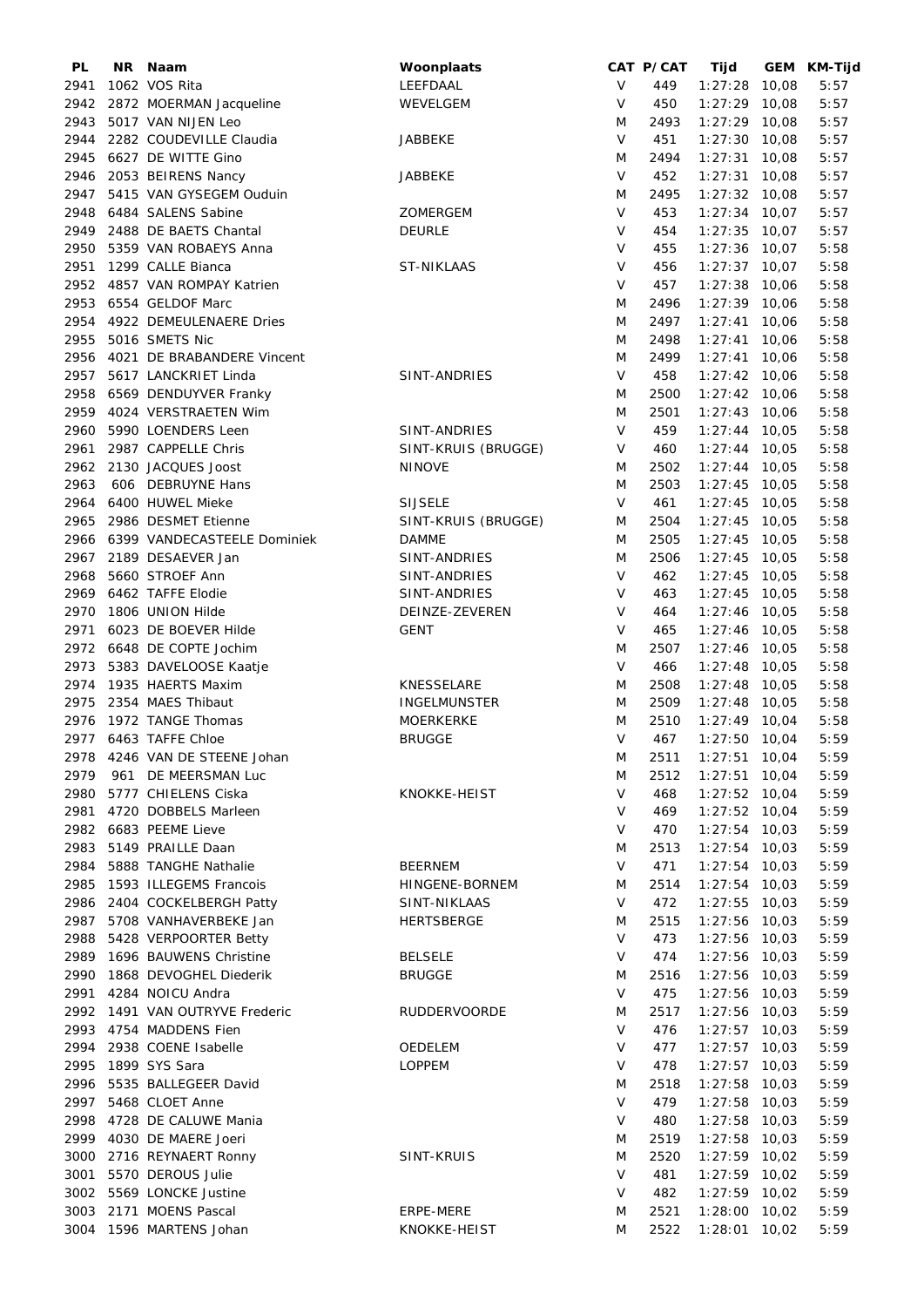| PL           | NR. | Naam                                              | Woonplaats                  |        | CAT P/CAT    | Tijd               |                | GEM KM-Tijd  |
|--------------|-----|---------------------------------------------------|-----------------------------|--------|--------------|--------------------|----------------|--------------|
| 3005         |     | 4309 POPPEL Sylvie                                |                             | V      | 483          | 1:28:02 10,02      |                | 5:59         |
| 3006         |     | 4850 PIETERS Sara                                 |                             | V      | 484          | $1:28:02$ 10,02    |                | 5:59         |
| 3007         |     | 6756 BOGAERT Goedele                              |                             | $\vee$ | 485          | $1:28:02$ 10,02    |                | 5:59         |
| 3008         |     | 1990 DE RIDDER Ann                                | OEDELEM                     | V      | 486          | $1:28:03$ 10,02    |                | 5:59         |
| 3009         |     | 2127 LAHAYE Martine                               | SINT-KATHERINA-LOMBEEK      | $\vee$ | 487          | 1:28:04            | 10,02          | 5:59         |
| 3010         |     | 2132 BARBE Gudrun                                 | <b>NINOVE</b>               | V      | 488          | 1:28:04            | 10,02          | 5:59         |
| 3011         |     | 1026 DESMAELE Tina                                | <b>BRUGGE</b>               | V      | 489          | $1:28:04$ 10,02    |                | 5:59         |
| 3012         |     | 1067 DURET Veronique                              | ST.JULIEN EN GENEVOIS       | V      | 490          | 1:28:05            | 10,01          | 6:00         |
| 3013         |     | 5080 VANDEWALLE Luc                               |                             | M      | 2523         | 1:28:05            | 10,01          | 6:00         |
| 3014         |     | 2751 SWINNEN Tom                                  | RIJMENAM                    | M      | 2524         | 1:28:06            | 10,01          | 6:00         |
| 3015         |     | 5289 DERUYDER Georges                             |                             | M      | 2525         | 1:28:06            | 10,01          | 6:00         |
|              |     | 3016 4762 DE BONT Ben                             |                             | M      | 2526         | 1:28:06            | 10,01          | 6:00         |
| 3017         |     | 2778 MATON Peter                                  | TIELT                       | M      | 2527         | 1:28:07 10,01      |                | 6:00         |
| 3018         |     | 4953 VANLANDUYT Els                               |                             | M      | 2528         | 1:28:08            | 10,01          | 6:00         |
|              |     | 3019 5167 DEKLERCK Michiel                        |                             | M      | 2529         | 1:28:08 10,01      |                | 6:00         |
| 3020         |     | 5223 VAN DEN HENDE Bruno                          |                             | M      | 2530         | 1:28:08            | 10,01          | 6:00         |
| 3021         |     | 1462 NOWAK Rudi                                   | NIEUWKERKEN-WAAS            | M      | 2531         | 1:28:09 10,01      |                | 6:00         |
| 3022         |     | 2814 GILS Greet                                   | LEUVEN                      | V      | 491          | 1:28:09 10,01      |                | 6:00         |
| 3023         |     | 2820 DESLOOVERE Kaat                              | PELLENBERG                  | M      | 2532         | 1:28:09            | 10,01          | 6:00         |
| 3024         |     | 5082 VAN HEULE Dalin                              |                             | V      | 492          | 1:28:10            | 10,00          | 6:00         |
| 3025         |     | 2080 GOETHALS Christine                           | SINT-NIKLAAS                | V      | 493          | 1:28:13            | 10,00          | 6:00         |
| 3026<br>3027 |     | 2636 DEWAELE Filip<br>4139 VAN DEN BROECK Bert    | SINT-ANDRIES                | M<br>M | 2533<br>2534 | 1:28:13<br>1:28:13 | 10,00<br>10,00 | 6:00<br>6:00 |
| 3028         |     | 5058 JANSSENS Marc                                |                             | M      | 2535         | 1:28:15            | 9,99           | 6:00         |
| 3029         |     | 1433 DE COENE Ewout                               | <b>GENT</b>                 | M      | 2536         | 1:28:16            | 9,99           | 6:00         |
| 3030         |     | 6423 REUBENS Kristof                              | ROESELARE                   | M      | 2537         | 1:28:17            | 9,99           | 6:00         |
| 3031         |     | 5211 DE RAEYMAEKERS Nelly                         |                             | V      | 494          | 1:28:17            | 9,99           | 6:00         |
| 3032         |     | 1252 RAEPSAET Els                                 | <b>ZOTTEGEM</b>             | V      | 495          | 1:28:18            | 9,99           | 6:00         |
| 3033         |     | 1929 DE LETTER Paul                               | SINT-ANDRIES                | M      | 2538         | 1:28:19            | 9,99           | 6:00         |
| 3034         |     | 610 JACOBS Joeri                                  | X                           | M      | 2539         | 1:28:20            | 9,98           | 6:01         |
| 3035         |     | 2464 DEMEY Bjorn                                  | ZEDELGEM                    | M      | 2540         | 1:28:20            | 9,98           | 6:01         |
| 3036         |     | 1452 HERMANS Sabine                               | <b>SCHOTEN</b>              | V      | 496          | 1:28:20            | 9,98           | 6:01         |
| 3037         |     | 1453 VAN SWEEVELDT EIke                           | <b>SCHOTEN</b>              | V      | 497          | 1:28:20            | 9,98           | 6:01         |
| 3038         |     | 4934 GALLEIN Roeland                              |                             | M      | 2541         | 1:28:20            | 9,98           | 6:01         |
| 3039         |     | 2103 HELLEMOND Peter                              | <b>GENTBRUGGE</b>           | M      | 2542         | 1:28:21            | 9,98           | 6:01         |
|              |     | 3040 6672 VERHENNE Sofie                          |                             | V      | 498          | 1:28:21            | 9,98           | 6:01         |
|              |     | 3041 6673 VANMESTE Pauline                        |                             | V      | 499          | 1:28:21            | 9,98           | 6:01         |
|              |     | 3042 1407 DE BRUYNE Katia                         | <b>IMPE</b>                 | V      | 500          | 1:28:22            | 9,98           | 6:01         |
|              |     | 3043 1687 VANDENBOSCH Thomas                      | <b>ASSEBROEK</b>            | M      | 2543         | 1:28:22            | 9,98           | 6:01         |
|              |     | 3044 6102 VINDEVOGEL Laurence                     | <b>KOKSIJDE</b>             | V      | 501          | 1:28:23            | 9,98           | 6:01         |
|              |     | 3045 5081 VAN RANST Mietje                        |                             | V      | 502          | 1:28:24            | 9,98           | 6:01         |
|              |     | 3046 2014 TEETAERT Christine                      | <b>BRUGGE</b>               | V      | 503          | 1:28:25            | 9,98           | 6:01         |
|              |     | 3047 4909 DUNERY Norert                           |                             | M      | 2544         | 1:28:25            | 9,98           | 6:01         |
|              |     | 3048 5655 CLAEYS Koen                             | SINT-ANDRIES                | M      | 2545         | 1:28:26            | 9,97           | 6:01         |
|              |     | 3049 5774 DESUTTER Valerie                        | <b>KNOKKE HEIST</b>         | V      | 504          | 1:28:27            | 9,97           | 6:01         |
|              |     | 3050 5778 LARIDON Krista                          | KNOKKE-HEIST                | V      | 505          | 1:28:27            | 9,97           | 6:01         |
|              |     | 3051 4152 MOONS Jaak                              |                             | M      | 2546         | 1:28:27            | 9,97           | 6:01         |
|              |     | 3052 2285 SOETE Hitoshi                           | ROESELARE                   | M      | 2547         | 1:28:28            | 9,97           | 6:01         |
|              |     | 3053 2874 VANDEN EYNDE Sonja                      | <b>BALEN</b>                | V      | 506          | 1:28:29            | 9,97           | 6:01         |
|              |     | 3054 2883 PEYS Guy                                | BALEN                       | M      | 2548         | 1:28:29            | 9,97           | 6:01         |
|              |     | 3055 2192 PRIEM Jessie                            | SINT-ANDRIES                | $\vee$ | 507          | 1:28:30            | 9,97           | 6:01         |
|              |     | 3056 5638 SCHOTTE Christophe                      | <b>BRUGGE</b>               | M      | 2549         | 1:28:30            | 9,97           | 6:01         |
|              |     | 3057 1738 BOELENS Eva                             | AALTER                      | $\vee$ | 508          | 1:28:30            | 9,97           | 6:01         |
| 3058         |     | 1991 KERCKHOVE Katrien<br>3059 5906 DEBRUYNE Leen | VARSENARE<br><b>BEERNEM</b> | V<br>V | 509<br>510   | 1:28:33<br>1:28:33 | 9,96<br>9,96   | 6:01<br>6:01 |
|              |     | 3060 5926 JACOBS Guy                              | <b>BRUGGE</b>               | M      | 2550         | 1:28:33            | 9,96           | 6:01         |
| 3061         |     | 5760 DELVINQIUERE Caroline                        | <b>JABBEKE</b>              | $\vee$ | 511          | 1:28:33            | 9,96           | 6:01         |
|              |     | 3062 2418 DERVEAUX Katrien                        | DENDERMONDE                 | V      | 512          | 1:28:34            | 9,96           | 6:01         |
|              |     | 3063 4780 DE VOS Bruno                            |                             | M      | 2551         | 1:28:36            | 9,95           | 6:02         |
| 3064         |     | 1370 VANKERSSCHAEVER Annelies                     | <b>OPWIJK</b>               | M      | 2552         | 1:28:36            | 9,95           | 6:02         |
|              |     | 3065 2135 SANCZUK Veronique                       | WAARBEKE                    | $\vee$ | 513          | 1:28:37            | 9,95           | 6:02         |
|              |     | 3066 2137 GOESSENS Els                            | <b>OUTER</b>                | V      | 514          | 1:28:37            | 9,95           | 6:02         |
| 3067         |     | 4120 GOESSENS Johan                               |                             | M      | 2553         | 1:28:38            | 9,95           | 6:02         |
| 3068         |     | 4820 MORTIER Rik                                  |                             | M      | 2554         | 1:28:39            | 9,95           | 6:02         |
|              |     |                                                   |                             |        |              |                    |                |              |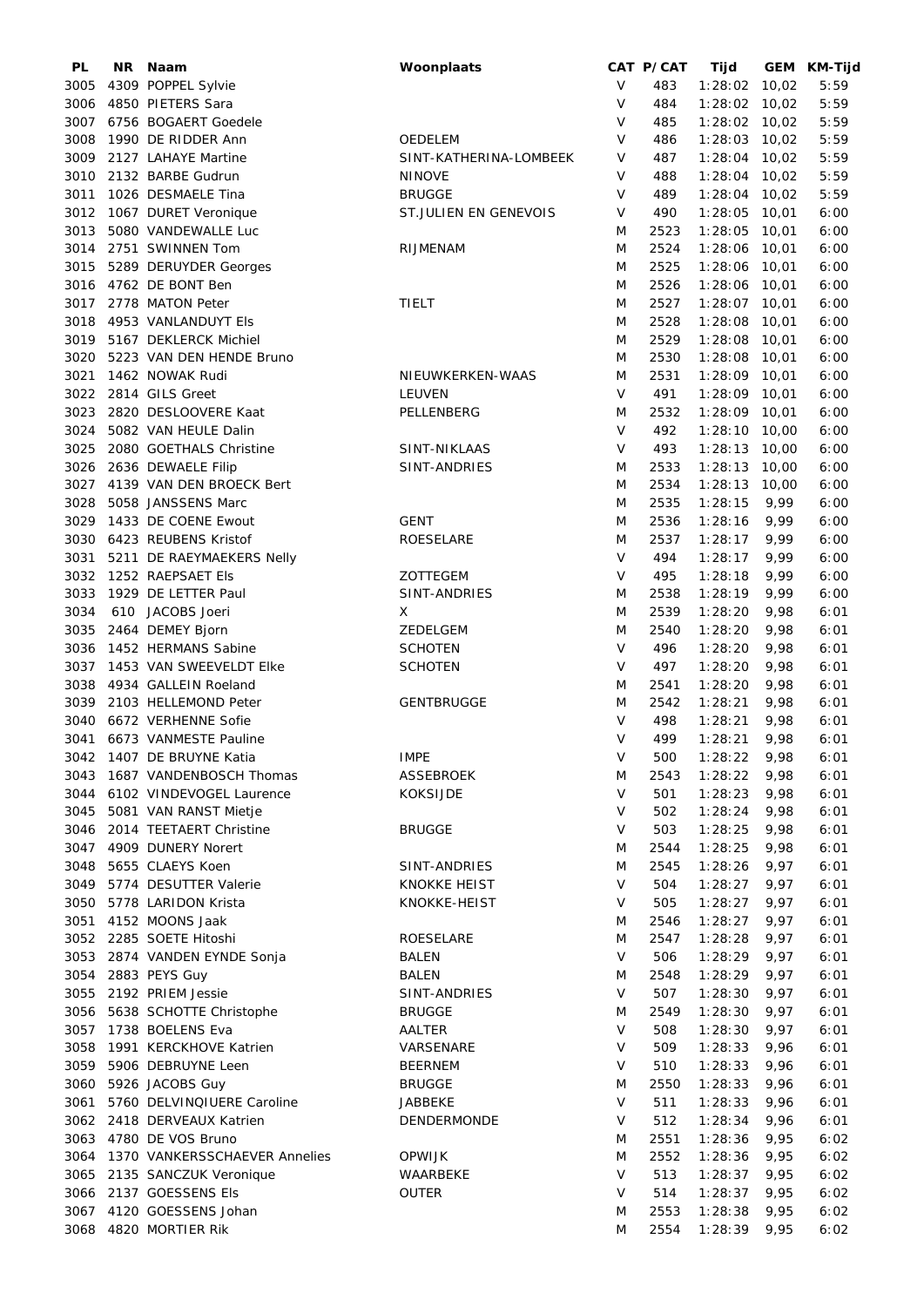| PL   | NR. | Naam                          | Woonplaats          |         | CAT P/CAT | Tijd    |      | GEM KM-Tijd |
|------|-----|-------------------------------|---------------------|---------|-----------|---------|------|-------------|
| 3069 |     | 4973 LAMONT Dries             |                     | M       | 2555      | 1:28:39 | 9,95 | 6:02        |
| 3070 |     | 5858 GERNAEY Geert            | WINGENE             | M       | 2556      | 1:28:40 | 9,95 | 6:02        |
| 3071 |     | 6239 VANDECASTEELE Daniel     | JABBEKE             | M       | 2557      | 1:28:40 | 9,95 | 6:02        |
| 3072 |     | 1697 DE SCHEPPER Annemie      | SINT-NIKLAAS        | V       | 515       | 1:28:41 | 9,95 | 6:02        |
| 3073 |     | 6330 VANHOUTTE Filip          | SINT-KRUIS (BRUGGE) | M       | 2558      | 1:28:41 | 9,95 | 6:02        |
| 3074 |     | 5417 DELEPIERRE Geert         |                     | M       | 2559      | 1:28:41 | 9,95 | 6:02        |
| 3075 |     | 6771 MUS Bjorn                |                     | M       | 2560      | 1:28:42 | 9,94 | 6:02        |
| 3076 |     | 5011 CELI Katrien             |                     | V       | 516       | 1:28:42 | 9,94 | 6:02        |
|      |     |                               | <b>PAMEL</b>        |         |           |         |      |             |
| 3077 |     | 1446 RAGER Francois           |                     | M       | 2561      | 1:28:43 | 9,94 | 6:02        |
| 3078 |     | 5532 ROSIER Philipe           |                     | M       | 2562      | 1:28:44 | 9,94 | 6:02        |
| 3079 |     | 2565 DEBOO Matthias           | <b>BRUGGE</b>       | M       | 2563      | 1:28:44 | 9,94 | 6:02        |
| 3080 |     | 4113 STRUBBE Kenneth          |                     | M       | 2564      | 1:28:46 | 9,94 | 6:02        |
| 3081 |     | 2909 MASSANT Rudy             | <b>VILVOORDE</b>    | M       | 2565      | 1:28:46 | 9,94 | 6:02        |
|      |     | 3082 1604 DE BRUYNE Els       | <b>BEERNEM</b>      | V       | 517       | 1:28:47 | 9,93 | 6:02        |
| 3083 |     | 5838 PITTERY Patrick          | SINT-ANDRIES-BRUGGE | M       | 2566      | 1:28:48 | 9,93 | 6:02        |
| 3084 |     | 5230 DE SAEGER Line           |                     | V       | 518       | 1:28:48 | 9,93 | 6:02        |
| 3085 |     | 6496 VAN PARYS Hendrik        | <b>BEERNEM</b>      | M       | 2567      | 1:28:51 | 9,93 | 6:03        |
| 3086 |     | 4773 ANDRIES Rony             |                     | M       | 2568      | 1:28:52 | 9,92 | 6:03        |
| 3087 |     | 4871 D'HAESE Mike             |                     | M       | 2569      | 1:28:52 | 9,92 | 6:03        |
| 3088 |     | 5434 DEPOORTER Wencke         |                     | V       | 519       | 1:28:52 | 9,92 | 6:03        |
| 3089 |     | 6449 TAPIA Rufino             | <b>BRUGGE</b>       | M       | 2570      | 1:28:52 | 9,92 | 6:03        |
| 3090 |     | 1193 PECKELBEEN Rita          | KNOKKE-HEIST        | V       | 520       | 1:28:53 | 9,92 | 6:03        |
| 3091 |     | 1877 DE BIE Ronny             | <b>BRASSCHAAT</b>   | M       | 2571      | 1:28:54 | 9,92 | 6:03        |
| 3092 |     | 2078 DHAENENS Herman          | DESTELBERGEN        | M       | 2572      | 1:28:56 | 9,92 | 6:03        |
|      |     |                               |                     |         | 2573      |         |      |             |
| 3093 |     | 5961 DECOCK Joffrey           | <b>ASSEBROEK</b>    | M       |           | 1:28:56 | 9,92 | 6:03        |
| 3094 |     | 5830 VERMEERSCH Heidi         | <b>BRUGGE</b>       | V       | 521       | 1:28:57 | 9,92 | 6:03        |
| 3095 |     | 5446 ONGENAE Elke             |                     | V       | 522       | 1:28:57 | 9,92 | 6:03        |
| 3096 |     | 5747 VANDOOREN Stefaan        | <b>BRUGGE</b>       | M       | 2574      | 1:28:57 | 9,92 | 6:03        |
| 3097 |     | 2156 VERLEYSEN Greet          | EREMBODEGEM         | V       | 523       | 1:28:58 | 9,91 | 6:03        |
| 3098 |     | 4774 DE RIJCKE Jessy          |                     | $\vee$  | 524       | 1:28:58 | 9,91 | 6:03        |
| 3099 |     | 4893 WILLEMS Geertje          |                     | $\vee$  | 525       | 1:28:59 | 9,91 | 6:03        |
|      |     | 3100 6540 VANDELAMOTTE Sylvie |                     | $\vee$  | 526       | 1:28:59 | 9,91 | 6:03        |
|      |     | 3101 6541 GHYSEL Christophe   |                     | M       | 2575      | 1:28:59 | 9,91 | 6:03        |
|      |     | 3102 1246 TASSIGNON Bart      | <b>BRUSSEL 3</b>    | M       | 2576      | 1:29:00 | 9,91 | 6:03        |
|      |     | 3103 6543 GHYSEL Walter       |                     | M       | 2577      | 1:29:00 | 9,91 | 6:03        |
| 3104 |     | 2413 PARDAEN Christine        | <b>TEMSE</b>        | V       | 527       | 1:29:00 | 9,91 | 6:03        |
|      |     | 3105 2412 WEEMAES Patricia    | <b>TEMSE</b>        | V       | 528       | 1:29:00 | 9,91 | 6:03        |
|      |     | 3106 4182 DIRVEN Annemie      |                     | V       | 529       | 1:29:01 | 9,91 | 6:03        |
|      |     | 3107 6468 RAMMELAERE Tim      | OEDELEM             | M       | 2578      | 1:29:01 | 9,91 | 6:03        |
|      |     | 3108 6641 DEVRIENDI Trees     |                     | V       | 530       | 1:29:01 | 9,91 | 6:03        |
|      |     | 3109 6464 VERWIMP Bart        | <b>BRUGGE</b>       | M       | 2579      | 1:29:02 | 9,91 | 6:03        |
|      |     | 3110 6467 COGGE Salvator      | <b>OEDELEM</b>      | M       | 2580      | 1:29:02 | 9,91 | 6:03        |
| 3111 |     | 1078 VAN DEN DRIESSCHE Ralph  | <b>IDDERGEM</b>     | M       | 2581      | 1:29:02 | 9,91 | 6:03        |
|      |     | 3112 1616 SPELIERS Guy        | <b>BREDENE</b>      | M       | 2582      | 1:29:03 | 9,90 | 6:03        |
|      |     | 3113 4846 VERHELST Pascale    |                     | V       |           |         |      |             |
|      |     |                               |                     |         | 531       | 1:29:03 | 9,90 | 6:03        |
|      |     | 3114 6582 HENS Yannick        |                     | M       | 2583      | 1:29:04 | 9,90 | 6:04        |
|      |     | 3115 2711 DESPEGHEL Philip    | <b>BRUGGE</b>       | M       | 2584      | 1:29:05 | 9,90 | 6:04        |
|      |     | 3116 1328 DEGRIECK Caroline   | ASPELARE            | V       | 532       | 1:29:06 | 9,90 | 6:04        |
|      |     | 3117 5806 STEVENS Caroline    | <b>KNOKKE HEIST</b> | V       | 533       | 1:29:06 | 9,90 | 6:04        |
| 3118 |     | 1015 NOLLET Kevin             | <b>ASSEBROEK</b>    | M       | 2585      | 1:29:07 | 9,90 | 6:04        |
|      |     | 3119 2703 FLAMAND Christel    | <b>KNOKKE HEIST</b> | $\sf V$ | 534       | 1:29:07 | 9,90 | 6:04        |
|      |     | 3120 1798 THIENPONDT Mieke    | <b>ASSEBROEK</b>    | V       | 535       | 1:29:07 | 9,90 | 6:04        |
|      |     | 3121 6397 TAPIA Melina        | <b>BRUGGE</b>       | V       | 536       | 1:29:07 | 9,90 | 6:04        |
|      |     | 3122 5121 BIRGIT Debels       |                     | V       | 537       | 1:29:07 | 9,90 | 6:04        |
|      |     | 3123 1611 PELCKMANS Virginie  | ANTWERPEN           | V       | 538       | 1:29:08 | 9,90 | 6:04        |
|      |     | 3124 6302 CLAEYS Martin       | <b>BRUGGE</b>       | M       | 2586      | 1:29:09 | 9,89 | 6:04        |
| 3125 |     | 1460 VERSCHUEREN Peter        | OUDENAARDE          | M       | 2587      | 1:29:09 | 9,89 | 6:04        |
| 3126 |     | 5825 SIMOENS Michel           | SINT-ANDRIES        | M       | 2588      | 1:29:10 | 9,89 | 6:04        |
| 3127 |     | 1197 MAES Raf                 | <b>OOSTENDE</b>     | M       | 2589      | 1:29:10 | 9,89 | 6:04        |
| 3128 |     | 5307 STAELENS Joeri           |                     | M       | 2590      | 1:29:10 | 9,89 | 6:04        |
| 3129 |     | 5857 VAN PAEMEL Regine        | MARIAKERKE (GENT)   | $\vee$  | 539       | 1:29:11 | 9,89 | 6:04        |
| 3130 |     | 5856 VAN ACKER Wim            | MARIAKERKE (GENT)   | M       | 2591      | 1:29:11 | 9,89 | 6:04        |
| 3131 |     | 6391 MUS Dominique            | <b>BRUGGE</b>       | M       | 2592      | 1:29:12 | 9,89 | 6:04        |
|      |     | 3132 1160 VANDEBUERIE Joke    | SINT-ANDRIES        | V       | 540       | 1:29:12 | 9,89 | 6:04        |
|      |     |                               |                     |         |           |         |      |             |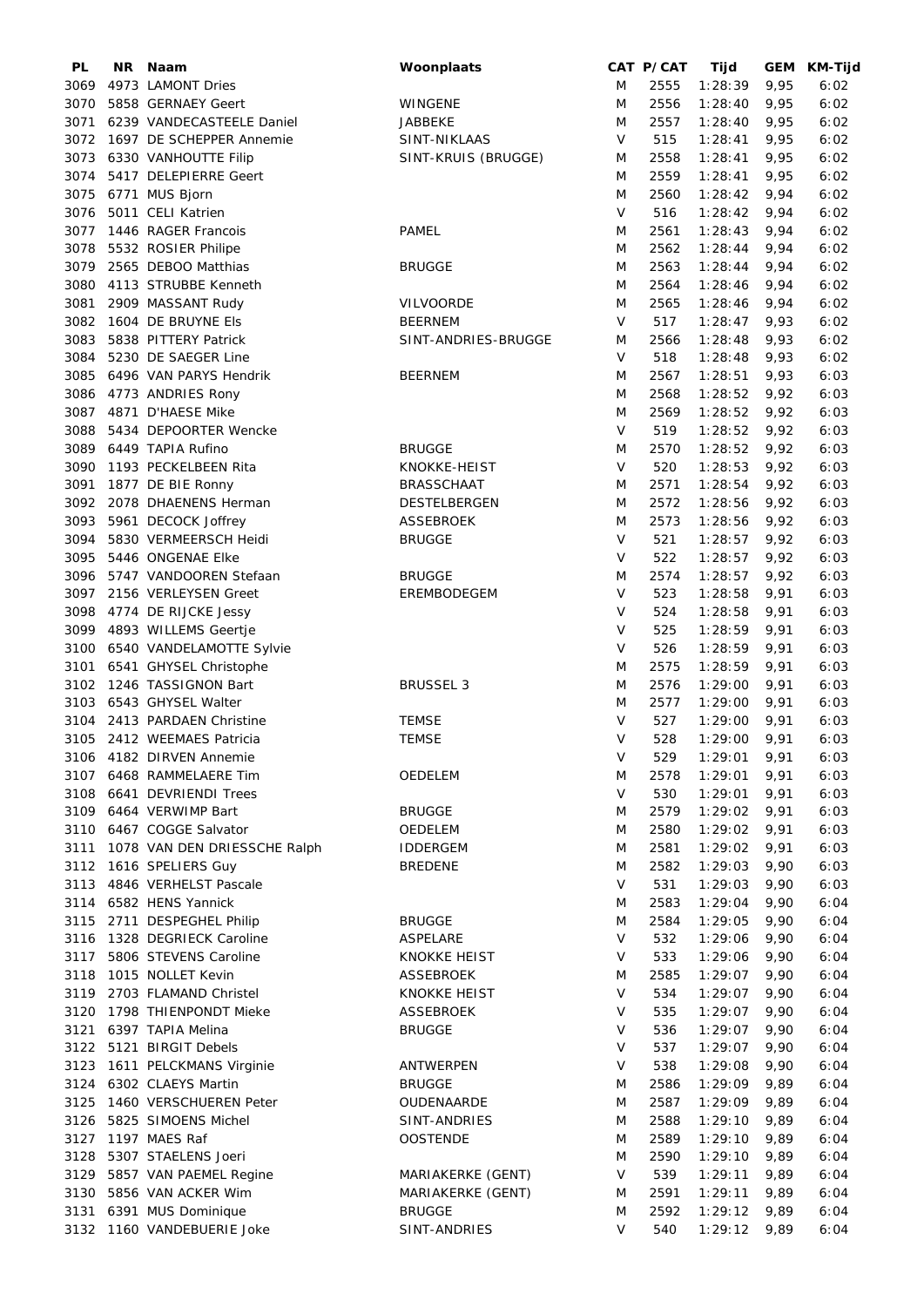| PL   | <b>NR</b> | Naam                             | Woonplaats          |        | CAT P/CAT | Tijd    |      | GEM KM-Tijd |
|------|-----------|----------------------------------|---------------------|--------|-----------|---------|------|-------------|
| 3133 |           | 6433 BILLIET Franky              | <b>BRUGGE</b>       | M      | 2593      | 1:29:12 | 9,89 | 6:04        |
| 3134 |           | 4052 DEVINCK Bruno               |                     | M      | 2594      | 1:29:13 | 9,89 | 6:04        |
| 3135 |           | 6729 PATTYN Bart                 |                     | M      | 2595      | 1:29:13 | 9,89 | 6:04        |
| 3136 |           | 1401 GIJSELS Inge                | <b>BORSBEKE</b>     | V      | 541       | 1:29:15 | 9,88 | 6:04        |
| 3137 |           | 5304 CLYBOOW Rudi                |                     | M      | 2596      | 1:29:16 | 9,88 | 6:04        |
| 3138 |           | 1402 VANOPDENBOSCH Christel      | <b>BASSILLY</b>     | V      | 542       | 1:29:17 | 9,88 | 6:04        |
|      |           |                                  |                     |        |           |         |      |             |
| 3139 |           | 2011 STROO Peter                 | <b>WESTREM</b>      | M      | 2597      | 1:29:17 | 9,88 | 6:04        |
| 3140 |           | 6173 DAENINCK Kelly              | <b>BEERNEM</b>      | V      | 543       | 1:29:18 | 9,88 | 6:04        |
| 3141 |           | 1660 VANDEN BRANDE IIse          | <b>IDDERGEM</b>     | V      | 544       | 1:29:18 | 9,88 | 6:04        |
| 3142 |           | 5541 GERLO Manon                 |                     | V      | 545       | 1:29:19 | 9,87 | 6:05        |
| 3143 |           | 4881 CEULENAERE Camille          |                     | V      | 546       | 1:29:19 | 9,87 | 6:05        |
| 3144 |           | 5212 FRANCK Francois             |                     | M      | 2598      | 1:29:19 | 9,87 | 6:05        |
| 3145 |           | 5411 STRAGIER Ruben              |                     | M      | 2599      | 1:29:20 | 9,87 | 6:05        |
|      |           | 3146 6654 DE CUYPER Pascal       |                     | M      | 2600      | 1:29:21 | 9,87 | 6:05        |
| 3147 |           | 1498 CALLAERT Philippe           | <b>BAARDEGEM</b>    | M      | 2601      | 1:29:22 | 9,87 | 6:05        |
| 3148 |           | 6762 SANDERS Dieter              |                     | M      | 2602      | 1:29:24 | 9,87 | 6:05        |
|      |           | 3149 6590 CHRISTIAENS Lode       |                     | M      | 2603      | 1:29:24 | 9,87 | 6:05        |
| 3150 |           | 1872 BOONE Brigitte              | <b>SLIJPE</b>       | V      | 547       | 1:29:25 | 9,86 | 6:05        |
|      |           | 1304 PEETERS Henri-Bernard       | <b>MACHELEN</b>     |        |           |         |      |             |
| 3151 |           |                                  |                     | M      | 2604      | 1:29:25 | 9,86 | 6:05        |
| 3152 |           | 6071 HULPIA Bob                  | RUDDERVOORDE        | M      | 2605      | 1:29:25 | 9,86 | 6:05        |
| 3153 |           | 6575 DESCHEPPER Laurette         |                     | $\vee$ | 548       | 1:29:26 | 9,86 | 6:05        |
| 3154 |           | 5306 STAELENS Lien               |                     | V      | 549       | 1:29:27 | 9,86 | 6:05        |
| 3155 |           | 6198 CLAEYS Jean-Pierre          | <b>BRUGGE</b>       | M      | 2606      | 1:29:28 | 9,86 | 6:05        |
| 3156 |           | 1865 DECLERCQ Heidi              | <b>KUURNE</b>       | V      | 550       | 1:29:28 | 9,86 | 6:05        |
|      |           | 3157 6796 DEWEVER Jean-Paul      |                     | M      | 2607      | 1:29:28 | 9,86 | 6:05        |
| 3158 |           | 5627 DRIESSCHAERT Alex           | VARSENARE           | M      | 2608      | 1:29:29 | 9,86 | 6:05        |
| 3159 |           | 5901 VAN CANNEYT Steven          | SINT-ANDRIES        | M      | 2609      | 1:29:29 | 9,86 | 6:05        |
| 3160 |           | 2093 DEDRIE Lobke                | SINT-MICHIELS       | V      | 551       | 1:29:31 | 9,85 | 6:05        |
| 3161 |           | 6069 VANDERMOERE Stefaan         | VARSENARE           | M      | 2610      | 1:29:31 | 9,85 | 6:05        |
|      |           |                                  |                     |        |           |         |      |             |
| 3162 |           | 1411 SIMOENS Leen                | SINT-KRUIS          | V      | 552       | 1:29:32 | 9,85 | 6:05        |
| 3163 |           | 2218 VAN VLIERBERGHE Tom         | <b>KALKEN</b>       | M      | 2611      | 1:29:32 | 9,85 | 6:05        |
| 3164 |           | 2630 BUFFEL Rita                 | <b>RUDDERVOORDE</b> | $\vee$ | 553       | 1:29:33 | 9,85 | 6:06        |
| 3165 |           | 4717 CARETTE Dorine              |                     | V      | 554       | 1:29:33 | 9,85 | 6:06        |
| 3166 |           | 5895 MECHELAERE Kris             | <b>ASSEBROEK</b>    | M      | 2612      | 1:29:33 | 9,85 | 6:06        |
| 3167 |           | 1780 WYNANTS Alain               | DE HAAN             | M      | 2613      | 1:29:35 | 9,85 | 6:06        |
| 3168 |           | 4896 DE COSTER Ghislain          |                     | V      | 555       | 1:29:35 | 9,85 | 6:06        |
|      |           | 3169 2261 DENOO Geert            | <b>RUDDERVOORDE</b> | M      | 2614      | 1:29:36 | 9,84 | 6:06        |
|      |           | 3170 6607 FIERENS Leen           |                     | V      | 556       | 1:29:36 | 9,84 | 6:06        |
|      |           | 3171 4835 BRUGGRAEVE Peter       |                     | M      | 2615      | 1:29:37 | 9,84 | 6:06        |
|      |           | 3172 4179 TERRYN Rik             |                     | M      | 2616      | 1:29:37 | 9,84 | 6:06        |
|      |           | 3173 5807 DE RUWE Nico           | SINT-MICHIELS       | M      | 2617      | 1:29:38 | 9,84 | 6:06        |
|      |           | 3174 2372 VERLINDE Chantal       | BLANKENBERGE        | V      | 557       | 1:29:38 |      | 6:06        |
|      |           |                                  |                     |        |           |         | 9,84 |             |
|      |           | 3175 1690 VERCRUYSSE Timmy       | JABBEKE             | M      | 2618      | 1:29:39 | 9,84 | 6:06        |
|      |           | 3176 2269 VANDENCATOORE David    | AARTRIJKE           | M      | 2619      | 1:29:39 | 9,84 | 6:06        |
|      |           | 3177 5987 HALSBERGHE Stephan     | SINT-MICHIELS       | M      | 2620      | 1:29:40 | 9,84 | 6:06        |
|      |           | 3178 5181 HALAERT Wouter         |                     | M      | 2621      | 1:29:40 | 9,84 | 6:06        |
|      |           | 3179 5986 MALENGIER Carmen       | SINT-MICHIELS       | V      | 558       | 1:29:40 | 9,84 | 6:06        |
|      |           | 3180 5988 HALSBERGHE Ruben       | SINT-MICHIELS       | M      | 2622      | 1:29:40 | 9,84 | 6:06        |
| 3181 |           | 6054 HENCKENS Theo               | SINT-ANDRIES        | M      | 2623      | 1:29:41 | 9,83 | 6:06        |
|      |           | 3182 4950 DEVRIENDT Werner       |                     | M      | 2624      | 1:29:42 | 9,83 | 6:06        |
|      |           | 3183 6422 STURBOIS Pieter        | <b>EERNEGEM</b>     | M      | 2625      | 1:29:42 | 9,83 | 6:06        |
|      |           | 3184 6279 CATRY Oliver           | LO-RENINGE          | M      | 2626      | 1:29:42 | 9,83 | 6:06        |
|      |           | 3185 5182 VANHAVERBEKE Kristien  |                     | V      | 559       | 1:29:42 | 9,83 | 6:06        |
|      |           |                                  |                     |        |           |         |      |             |
|      |           | 3186 5583 VAN DEN BOSSCHE Pieter |                     | M      | 2627      | 1:29:43 | 9,83 | 6:06        |
|      |           | 3187 1279 BOGAERT Filip          | BERLARE             | M      | 2628      | 1:29:44 | 9,83 | 6:06        |
| 3188 |           | 1046 RASSCHAERT Philippe         | <b>BERLARE</b>      | M      | 2629      | 1:29:44 | 9,83 | 6:06        |
| 3189 |           | 4108 LEEMANS Tim                 |                     | M      | 2630      | 1:29:44 | 9,83 | 6:06        |
| 3190 |           | 981 SOETENS IIse                 |                     | V      | 560       | 1:29:46 | 9,83 | 6:06        |
| 3191 |           | 4898 VAN VLIERBERGHE Carina      |                     | V      | 561       | 1:29:47 | 9,82 | 6:06        |
| 3192 |           | 6616 GELDOF Eddy                 |                     | M      | 2631      | 1:29:47 | 9,82 | 6:06        |
|      |           | 3193 6712 VAN HECKE Marleen      |                     | V      | 562       | 1:29:48 | 9,82 | 6:07        |
|      |           | 3194 5931 JOOSTEN Filip          | <b>ASSEBROEK</b>    | M      | 2632      | 1:29:49 | 9,82 | 6:07        |
|      |           | 3195 5930 BALTENS Rudy           | <b>ASSEBROEK</b>    | M      | 2633      | 1:29:49 | 9,82 | 6:07        |
|      |           | 3196 2210 DAENEKINDT Thomas      | KESSEL-LO           | M      | 2634      | 1:29:50 | 9,82 | 6:07        |
|      |           |                                  |                     |        |           |         |      |             |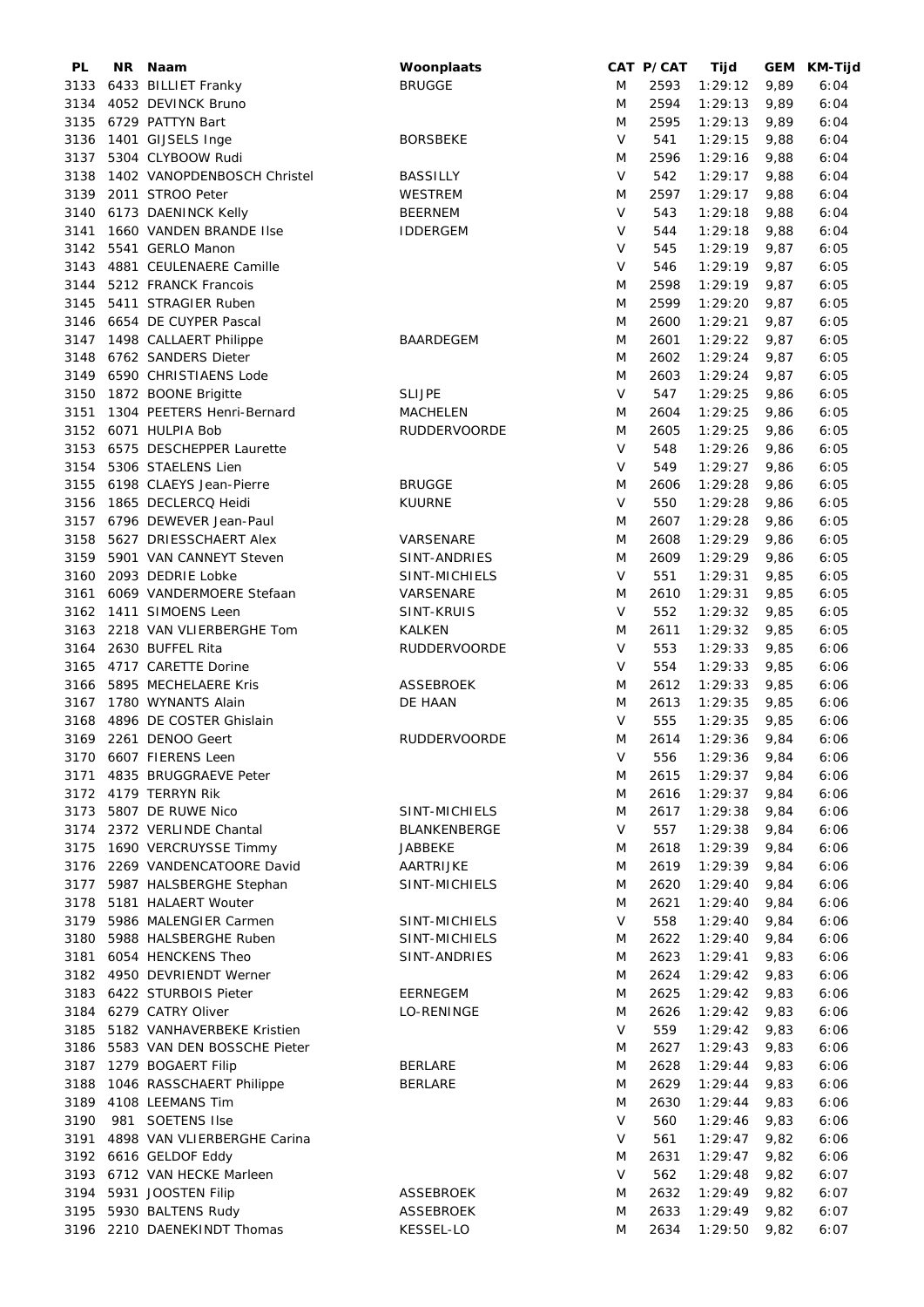| <b>PL</b> | NR I | Naam                         | Woonplaats          |        | CAT P/CAT | Tijd    |      | GEM KM-Tijd |
|-----------|------|------------------------------|---------------------|--------|-----------|---------|------|-------------|
| 3197      |      | 5116 VANCANNEYT Simon        |                     | M      | 2635      | 1:29:50 | 9,82 | 6:07        |
| 3198      |      | 2209 VAN SEVEREN Sigrid      | <b>KESSEL-LO</b>    | V      | 563       | 1:29:50 | 9,82 | 6:07        |
| 3199      |      | 1840 TOUSSEYN Thomas         | <b>HEVERLEE</b>     | M      | 2636      | 1:29:51 | 9,82 | 6:07        |
| 3200      |      | 2158 DIERICKX Martine        | <b>AALST</b>        | V      | 564       | 1:29:51 | 9,82 | 6:07        |
| 3201      |      | 6446 DEMAERTELAERE Sofie     | SINT-KRUIS (BRUGGE) | V      | 565       | 1:29:51 | 9,82 | 6:07        |
| 3202      |      | 4153 HOSTE Ruben             |                     | Μ      | 2637      | 1:29:52 | 9,81 | 6:07        |
|           |      |                              |                     |        |           |         |      |             |
| 3203      |      | 5646 SARLET Eddy             | <b>BRUGGE</b>       | M      | 2638      | 1:29:53 | 9,81 | 6:07        |
|           |      | 3204 6122 VAN ACKER Sofie    | <b>BRUGGE</b>       | V      | 566       | 1:29:54 | 9,81 | 6:07        |
| 3205      |      | 2659 GODERIS Liselotte       | LIERDE              | V      | 567       | 1:29:54 | 9,81 | 6:07        |
| 3206      |      | 2657 GODERIS Bart            | LIERDE              | M      | 2639      | 1:29:54 | 9,81 | 6:07        |
|           |      | 3207 4914 BEAUMONT Bart      |                     | M      | 2640      | 1:29:54 | 9,81 | 6:07        |
| 3208      |      | 6049 MAES Sarah              | <b>BRUGGE</b>       | V      | 568       | 1:29:54 | 9,81 | 6:07        |
| 3209      |      | 1059 DE BUCK Ann             | MALDEGEM KLEIT      | V      | 569       | 1:29:55 | 9,81 | 6:07        |
| 3210      |      | 2010 DELMOTTE Maarten        | <b>BRUGGE</b>       | M      | 2641      | 1:29:56 | 9,81 | 6:07        |
| 3211      |      | 5999 LAMBRECHT Mathieu       | ROESELARE           | M      | 2642      | 1:29:57 | 9,81 | 6:07        |
| 3212      |      | 5924 SAUER Kate              | SINT-ANDRIES        | $\vee$ | 570       | 1:29:58 | 9,80 | 6:07        |
| 3213      |      | 1702 DHAESE Sofie            | ZWIJNAARDE          | V      | 571       | 1:29:59 | 9,80 | 6:07        |
|           |      |                              |                     |        |           |         |      |             |
| 3214      |      | 5966 INSLEGERS Stefan        | <b>DAMME</b>        | M      | 2643      | 1:29:59 | 9,80 | 6:07        |
| 3215      |      | 3963 PAUWELS Barbara         |                     | V      | 572       | 1:30:01 | 9,80 | 6:07        |
| 3216      |      | 5280 JANSSEN Philippe        |                     | M      | 2644      | 1:30:01 | 9,80 | 6:07        |
| 3217      |      | 1969 STEEN Tomas             | <b>JABBEKE</b>      | M      | 2645      | 1:30:02 | 9,80 | 6:07        |
|           |      | 3218 6233 JANSSENS Sofie     | <b>ST-ANDRIES</b>   | V      | 573       | 1:30:02 | 9,80 | 6:07        |
|           |      | 3219 6231 DE LOOF Hans       | SINT-ANDRIES        | M      | 2646      | 1:30:02 | 9,80 | 6:07        |
|           |      | 3220 6232 VERCAMMEN Ann      | SINT-ANDRIES        | V      | 574       | 1:30:02 | 9,80 | 6:07        |
| 3221      |      | 6276 VAN WAELEGHEM Niels     | <b>BRUGGE</b>       | M      | 2647      | 1:30:02 | 9,80 | 6:07        |
| 3222      |      | 6034 MAHIE Daniel            | <b>BLANKENBERGE</b> | M      | 2648      | 1:30:03 | 9,79 | 6:08        |
| 3223      |      | 6273 KERKHOVE Milane         | <b>BRUGGE</b>       | V      | 575       | 1:30:03 | 9,79 | 6:08        |
| 3224      |      | 2664 JACOBS Inge             | <b>OETINGEN</b>     | V      | 576       | 1:30:04 | 9,79 | 6:08        |
|           |      |                              |                     |        |           |         |      |             |
| 3225      |      | 2844 MASSANT Mark            | <b>VILVOORDE</b>    | M      | 2649      | 1:30:05 | 9,79 | 6:08        |
| 3226      |      | 1809 PONNET Bjorn            | <b>BORSBEKE</b>     | M      | 2650      | 1:30:05 | 9,79 | 6:08        |
| 3227      |      | 6348 BURKE Wout              | <b>ASSEBROEK</b>    | M      | 2651      | 1:30:08 | 9,79 | 6:08        |
| 3228      |      | 5048 SMET Dirk               |                     | M      | 2652      | 1:30:10 | 9,78 | 6:08        |
| 3229      |      | 2799 VANDERSCHELDE Renilde   | LEFFINGE            | V      | 577       | 1:30:11 | 9,78 | 6:08        |
|           |      | 3230 5560 DOORNAERT Luc      |                     | M      | 2653      | 1:30:11 | 9,78 | 6:08        |
| 3231      |      | 2800 VANDENBROUCKE Ginette   | OUDENBURG           | V      | 578       | 1:30:11 | 9,78 | 6:08        |
|           |      | 3232 5561 VERSCHUEREN Franky |                     | M      | 2654      | 1:30:11 | 9,78 | 6:08        |
|           |      | 3233 5195 POURISSE Marie     |                     | $\vee$ | 579       | 1:30:12 | 9,78 | 6:08        |
|           |      | 3234 1778 DEBEUF Veerle      | <b>TORHOUT</b>      | V      | 580       | 1:30:12 | 9,78 | 6:08        |
|           |      | 3235 5693 ORLANS Eveline     | ZERKEGEM            | V      | 581       | 1:30:12 | 9,78 | 6:08        |
|           |      | 3236 6159 LASAT Luc          | <b>OUDENBURG</b>    | M      | 2655      | 1:30:12 | 9,78 | 6:08        |
|           |      | 3237 4753 DEDEYNE Gert       |                     |        |           |         |      |             |
|           |      |                              |                     | M      | 2656      | 1:30:14 | 9,77 | 6:08        |
|           |      | 3238 5478 KARPEZ Dominiek    |                     | M      | 2657      | 1:30:15 | 9,77 | 6:08        |
|           |      | 3239 1089 VAN CALSTER Jeff   | <b>BEGIJNENDIJK</b> | M      | 2658      | 1:30:15 | 9,77 | 6:08        |
| 3240      |      | 1833 DESCAMPS Wendy          | LEDE                | V      | 582       | 1:30:17 | 9,77 | 6:09        |
| 3241      |      | 1834 COOREMAN Peter          | LEDE                | M      | 2659      | 1:30:17 | 9,77 | 6:09        |
| 3242      |      | 2467 VAN KERSCHAVER Frederik | SINT-KRUIS (BRUGGE) | M      | 2660      | 1:30:19 | 9,77 | 6:09        |
|           |      | 3243 2139 JACOBS Eric        | <b>OUTER</b>        | M      | 2661      | 1:30:19 | 9,77 | 6:09        |
|           |      | 3244 5170 LEDERER Xavier     |                     | M      | 2662      | 1:30:19 | 9,77 | 6:09        |
| 3245      |      | 1821 MINNE Myriam            | <b>LOCHRISTI</b>    | V      | 583       | 1:30:19 | 9,77 | 6:09        |
|           |      | 3246 1568 HAUTOT Christophe  | <b>BRUSSEL</b>      | M      | 2663      | 1:30:20 | 9,76 | 6:09        |
|           |      | 3247 5928 WILLEMS Chantal    | <b>MECHELEN</b>     | V      | 584       | 1:30:21 | 9,76 | 6:09        |
|           |      | 3248 6183 RASPOET Wim        | SINT-MICHIELS       | M      | 2664      | 1:30:21 | 9,76 | 6:09        |
|           |      |                              |                     |        |           |         |      |             |
|           |      | 3249 2341 VANDEGHINSTE Jonas | <b>BRUGGE</b>       | M      | 2665      | 1:30:21 | 9,76 | 6:09        |
|           |      | 3250 5867 DELIE Tom          | <b>OOSTKAMP</b>     | M      | 2666      | 1:30:21 | 9,76 | 6:09        |
|           |      | 3251 1692 KUSHIRO Akira      | <b>GENT</b>         | M      | 2667      | 1:30:22 | 9,76 | 6:09        |
|           |      | 3252 6270 DEJONGHE Tom       | <b>DIKSMUIDE</b>    | M      | 2668      | 1:30:22 | 9,76 | 6:09        |
|           |      | 3253 4858 SAMSON Aime        |                     | M      | 2669      | 1:30:23 | 9,76 | 6:09        |
| 3254      |      | 4870 CLAUS Laurent           |                     | M      | 2670      | 1:30:23 | 9,76 | 6:09        |
| 3255      |      | 1296 VAN STRIJTHEM Hilde     | OUDENAARDE          | V      | 585       | 1:30:23 | 9,76 | 6:09        |
|           |      | 3256 2824 VAN GOMPEL Dorien  | <b>KESSEL-LO</b>    | V      | 586       | 1:30:23 | 9,76 | 6:09        |
|           |      | 3257 6245 VERSTRAETE Willy   | WONDELGEM           | M      | 2671      | 1:30:24 | 9,76 | 6:09        |
|           |      | 3258 2451 BORSUS Jean-Marie  | GREZ-DOICEAU        | M      | 2672      | 1:30:25 | 9,75 | 6:09        |
|           |      | 3259 2473 DE MOITIE Bart     | <b>ASSEBROEK</b>    | M      | 2673      | 1:30:26 | 9,75 | 6:09        |
|           |      | 3260 5900 VAN CANNEYT Wouter | SINT-ANDRIES        | M      | 2674      | 1:30:26 | 9,75 | 6:09        |
|           |      |                              |                     |        |           |         |      |             |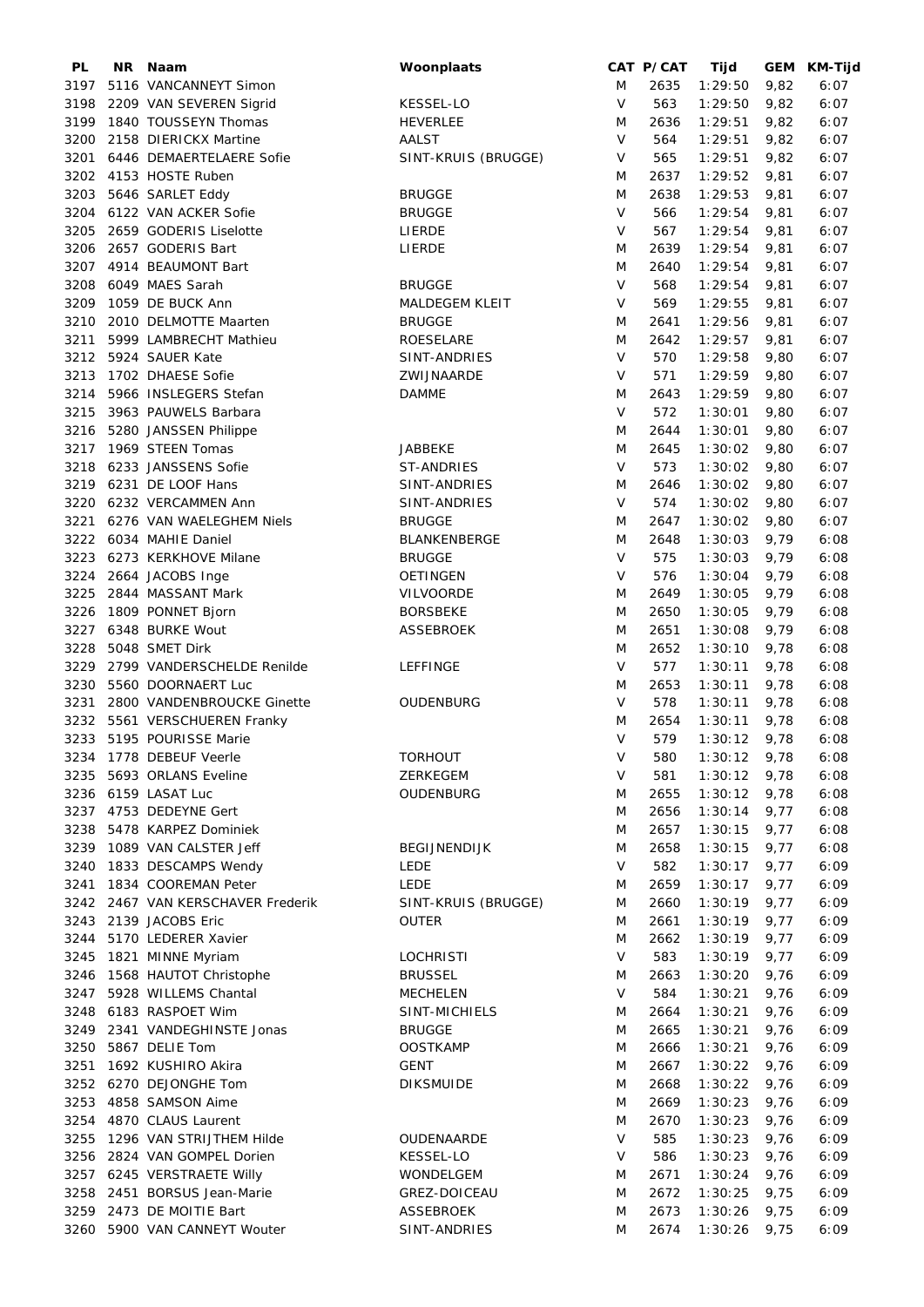| PL   | NR. | Naam                          | Woonplaats          |              | CAT P/CAT | Tijd    |      | GEM KM-Tijd |
|------|-----|-------------------------------|---------------------|--------------|-----------|---------|------|-------------|
| 3261 |     | 2551 DE WULF Nathalie         | ASSEBROEK           | V            | 587       | 1:30:27 | 9,75 | 6:09        |
| 3262 |     | 5177 MORIAN Marleen           |                     | V            | 588       | 1:30:27 | 9,75 | 6:09        |
| 3263 |     | 2616 CARDON Angelique         | <b>NOKERE</b>       | V            | 589       | 1:30:27 | 9,75 | 6:09        |
| 3264 |     | 2365 VAN PAEMEL Tim           | <b>BEERNEM</b>      | M            | 2675      | 1:30:28 | 9,75 | 6:09        |
| 3265 |     | 1725 MAENHOUDT Bertrand       | KNOKKE-HEIST        | M            | 2676      | 1:30:28 | 9,75 | 6:09        |
| 3266 |     | 1383 SIMON Aurore             | <b>LOPPEM</b>       | $\mathsf{V}$ | 590       | 1:30:30 | 9,75 | 6:09        |
| 3267 |     | 6640 BULTYNCK Dirk            |                     | M            | 2677      | 1:30:30 | 9,75 | 6:09        |
| 3268 |     | 2618 AMPE Ann                 | SINT-KRUIS (BRUGGE) | V            | 591       | 1:30:31 | 9,74 | 6:09        |
|      |     |                               |                     |              |           |         |      |             |
| 3269 |     | 2342 TIMMERMAN Siebe          | SINT-ANDRIES        | M            | 2678      | 1:30:32 | 9,74 | 6:10        |
| 3270 |     | 2663 JACOBS Ilse              | <b>GOOIK</b>        | V            | 592       | 1:30:33 | 9,74 | 6:10        |
| 3271 |     | 2972 VANDEN ABEELE Jeroen     | ASSEBROEK           | M            | 2679      | 1:30:33 | 9,74 | 6:10        |
| 3272 |     | 1682 VAN DEN BERGH Christoph  | DENDERHOUTEM        | M            | 2680      | 1:30:34 | 9,74 | 6:10        |
| 3273 |     | 6209 MUS Dany                 | SINT-KRUIS          | M            | 2681      | 1:30:34 | 9,74 | 6:10        |
| 3274 |     | 6210 DESCHACHT Ria            | SINT-KRUIS          | V            | 593       | 1:30:34 | 9,74 | 6:10        |
| 3275 |     | 5347 ARNOUT Bert              |                     | M            | 2682      | 1:30:34 | 9,74 | 6:10        |
| 3276 |     | 4066 VAN DEN BOSSCHE Dimitri  |                     | M            | 2683      | 1:30:36 | 9,74 | 6:10        |
| 3277 |     | 2004 BAERT Virginie           | <b>VEURNE</b>       | $\vee$       | 594       | 1:30:37 | 9,73 | 6:10        |
| 3278 |     | 1351 WYNENDAELE Joris         | <b>GENT</b>         | M            | 2684      | 1:30:37 | 9,73 | 6:10        |
| 3279 |     | 6366 DE COSTER Ronny          | <b>BRUGGE</b>       | M            | 2685      | 1:30:38 | 9,73 | 6:10        |
| 3280 |     | 2329 DEMARET Eileen           | SINT-AMANDSBERG     | $\vee$       | 595       | 1:30:38 | 9,73 | 6:10        |
| 3281 |     | 6645 HARRI Marina             |                     | V            | 596       | 1:30:38 | 9,73 | 6:10        |
|      |     | 3282 6559 LAUWERS Ann         |                     | V            | 597       | 1:30:38 | 9,73 | 6:10        |
|      |     |                               |                     |              |           |         |      |             |
| 3283 |     | 3991 AERTS Jan                |                     | M            | 2686      | 1:30:40 | 9,73 | 6:10        |
| 3284 |     | 4959 POPELIER Lisa            |                     | V            | 598       | 1:30:41 | 9,73 | 6:10        |
| 3285 |     | 4928 GERNAEY Stefanie         |                     | V            | 599       | 1:30:42 | 9,72 | 6:10        |
| 3286 |     | 1041 VAN LAERE Frank          | LEBBEKE             | M            | 2687      | 1:30:45 | 9,72 | 6:10        |
| 3287 |     | 4162 BROUKE Pieter            |                     | M            | 2688      | 1:30:45 | 9,72 | 6:10        |
| 3288 |     | 2816 GOOSSENS Frank           | OORDEGEM            | M            | 2689      | 1:30:45 | 9,72 | 6:10        |
| 3289 |     | 5524 BRAECHEVELT Sandra       |                     | V            | 600       | 1:30:47 | 9,72 | 6:11        |
| 3290 |     | 5525 DESCHEPPER Gerco         |                     | M            | 2690      | 1:30:47 | 9,72 | 6:11        |
| 3291 |     | 2671 TIMMERMAN Christine      | <b>OETINGEN</b>     | $\vee$       | 601       | 1:30:47 | 9,72 | 6:11        |
| 3292 |     | 4104 BONDUEL Kris             |                     | M            | 2691      | 1:30:47 | 9,72 | 6:11        |
| 3293 |     | 4190 DHAESE Maurice           |                     | M            | 2692      | 1:30:47 | 9,72 | 6:11        |
| 3294 |     | 5392 VAN EVELGEHEM Nico       |                     | M            | 2693      | 1:30:48 | 9,71 | 6:11        |
|      |     | 3295 5126 WERBROUCK Geert     |                     | M            | 2694      | 1:30:48 | 9,71 | 6:11        |
|      |     | 3296 2848 DE CRAEMER Eddy     | TIELT               | M            | 2695      | 1:30:50 | 9,71 | 6:11        |
|      |     | 3297 1932 DECLERCQ Frederik   | <b>GELUWE</b>       | M            | 2696      | 1:30:50 | 9,71 | 6:11        |
|      |     | 3298 2804 LELIAERT Kristof    | <b>DAMME</b>        | M            | 2697      | 1:30:50 | 9,71 | 6:11        |
|      |     |                               |                     |              |           |         |      |             |
|      |     | 3299 2321 CRAMPE Patricia     | SINT-MARTENS-LATEM  | V            | 602       | 1:30:50 | 9,71 | 6:11        |
|      |     | 3300 5459 MOLLET Simon        |                     | M            | 2698      | 1:30:51 | 9,71 | 6:11        |
|      |     | 3301 5458 MOLLET Pascal       |                     | M            | 2699      | 1:30:51 | 9,71 | 6:11        |
|      |     | 3302 3058 VANTHORRE Dimitri   | ASSEBROEK           | M            | 2700      | 1:30:51 | 9,71 | 6:11        |
|      |     | 3303 1733 HOSTE Wim           | ROOSDAAL            | M            | 2701      | 1:30:51 | 9,71 | 6:11        |
|      |     | 3304 6082 SMOLDERS Johan      | SINT-KRUIS (BRUGGE) | M            | 2702      | 1:30:53 | 9,70 | 6:11        |
| 3305 |     | 1428 CLAEYS Marleen           | ZUIENKERKE          | V            | 603       | 1:30:53 | 9,70 | 6:11        |
|      |     | 3306 5540 VANDENBERGHE Stefan |                     | M            | 2703      | 1:30:53 | 9,70 | 6:11        |
|      |     | 3307 1936 HILLEBRANDT Jonas   | <b>DIKSMUIDE</b>    | M            | 2704      | 1:30:56 | 9,70 | 6:11        |
|      |     | 3308 5737 MAES Annick         | SINT-KRUIS (BRUGGE) | V            | 604       | 1:30:57 | 9,70 | 6:11        |
|      |     | 3309 5587 WYSEUR Marianne     |                     | V            | 605       | 1:30:58 | 9,70 | 6:11        |
|      |     | 3310 5809 DE SMIDT M.         | <b>BEERNEM</b>      | M            | 2705      | 1:31:01 | 9,69 | 6:11        |
| 3311 |     | 5431 MORTIER Vanessa          |                     | V            | 606       | 1:31:01 | 9,69 | 6:11        |
|      |     | 3312 6204 GUNST Ellen         | <b>BRUGGE</b>       | V            | 607       | 1:31:02 | 9,69 | 6:12        |
|      |     | 3313 1675 VERHAEGHE Corinne   | <b>BRUGGE</b>       | $\vee$       | 608       | 1:31:02 | 9,69 | 6:12        |
|      |     | 3314 4851 VAN STEEN Didier    |                     | M            | 2706      | 1:31:02 | 9,69 | 6:12        |
|      |     | 3315 6249 DEMAREST Bie        | SINT-ANDRIES        | $\vee$       | 609       | 1:31:03 | 9,69 | 6:12        |
|      |     |                               |                     |              |           |         |      |             |
|      |     | 3316 2787 DE CRAEMER Tony     | HOUTHULST           | M            | 2707      | 1:31:04 | 9,69 | 6:12        |
|      |     | 3317 1728 GOETHALS An         | <b>ASSEBROEK</b>    | $\vee$       | 610       | 1:31:04 | 9,69 | 6:12        |
|      |     | 3318 5498 PYCK Steven         |                     | M            | 2708      | 1:31:06 | 9,68 | 6:12        |
|      |     | 3319 6658 VANDENBROELE Axel   |                     | M            | 2709      | 1:31:07 | 9,68 | 6:12        |
|      |     | 3320 6646 ROUSSEFF Thais      |                     | $\vee$       | 611       | 1:31:07 | 9,68 | 6:12        |
| 3321 |     | 6659 VANCAILLIS Karine        |                     | V            | 612       | 1:31:07 | 9,68 | 6:12        |
|      |     | 3322 5346 DUFOORT Geert       |                     | M            | 2710      | 1:31:07 | 9,68 | 6:12        |
|      |     | 3323 2865 DESMET Thomas       | ZWEVEGEM            | M            | 2711      | 1:31:08 | 9,68 | 6:12        |
|      |     | 3324 4276 LOBELA Paul         |                     | M            | 2712      | 1:31:08 | 9,68 | 6:12        |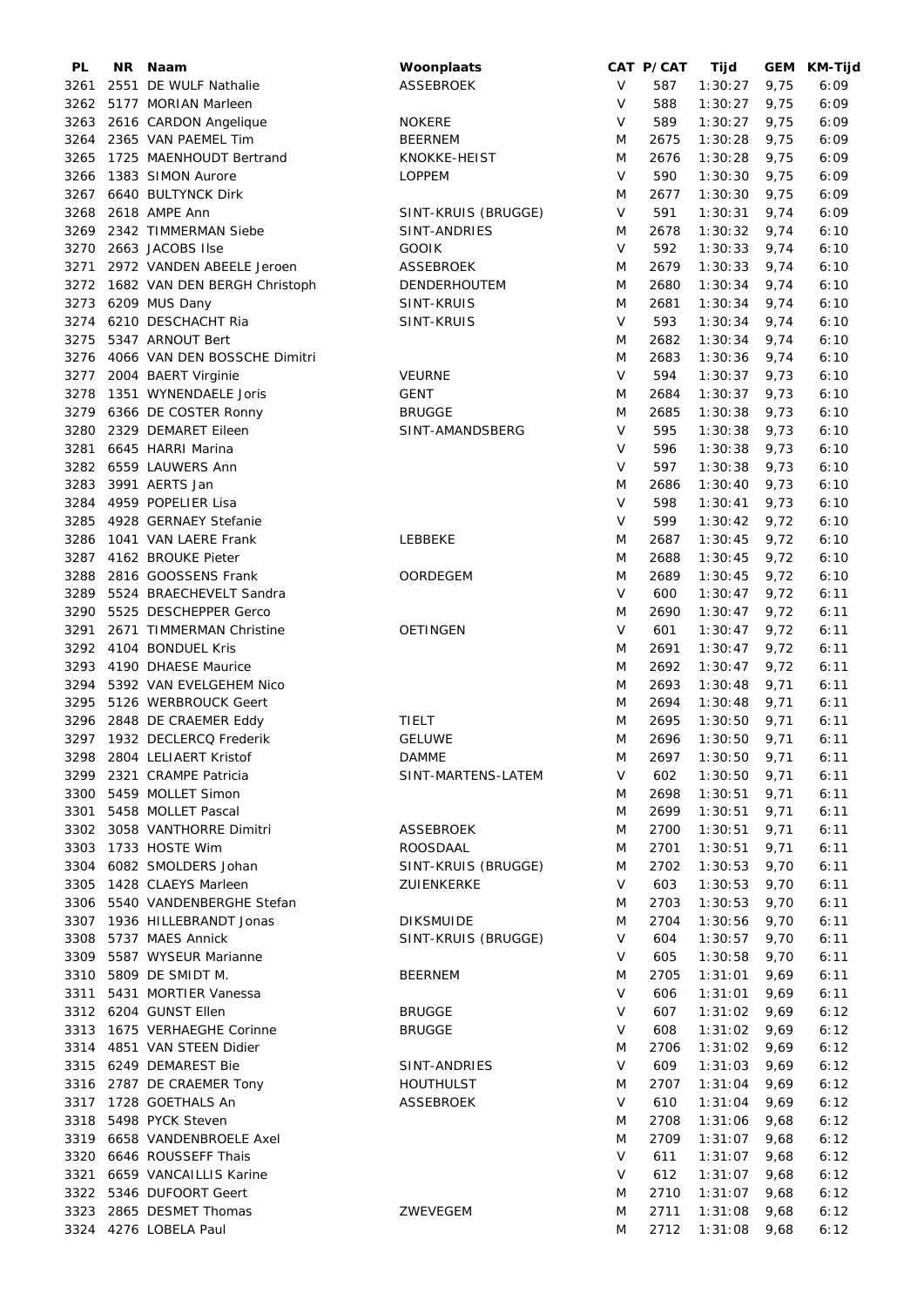| PL   | NR. | Naam                        | Woonplaats          |        | CAT P/CAT | Tijd    |      | GEM KM-Tijd |
|------|-----|-----------------------------|---------------------|--------|-----------|---------|------|-------------|
| 3325 |     | 6374 MOSAR Louis            | SINT-KRUIS (BRUGGE) | M      | 2713      | 1:31:09 | 9,68 | 6:12        |
| 3326 |     | 4260 STAINDAERT Stefanie    |                     | V      | 613       | 1:31:09 | 9,68 | 6:12        |
| 3327 |     | 1051 HOSTYN Frederik        | HARELBEKE           | M      | 2714      | 1:31:09 | 9,68 | 6:12        |
| 3328 |     | 6610 CHRISTIAENS Marc       |                     | M      | 2715      | 1:31:09 | 9,68 | 6:12        |
| 3329 |     | 6260 DUQUESNE Aaron         | WEVELGEM            | M      | 2716      | 1:31:09 | 9,68 | 6:12        |
| 3330 |     | 6264 HEYTENS Bertus         | WEVELGEM            | M      | 2717      | 1:31:10 | 9,67 | 6:12        |
| 3331 |     | 4747 LAHESMAA Laura         |                     | V      | 614       | 1:31:11 | 9,67 | 6:12        |
| 3332 |     | 2669 ROOBAERT Isabel        | <b>OETINGEN</b>     | V      | 615       | 1:31:11 | 9,67 | 6:12        |
| 3333 |     | 6332 VAN LANGENHOVE Helena  | <b>ASSEBROEK</b>    | V      | 616       | 1:31:12 | 9,67 | 6:12        |
| 3334 |     | 1988 VERRECAS Sandokan      | <b>BRUGGE</b>       | M      | 2718      | 1:31:12 | 9,67 | 6:12        |
| 3335 |     | 4863 CLINCKE Danny          |                     | M      | 2719      | 1:31:14 | 9,67 | 6:12        |
| 3336 |     | 6772 CKX Steven             |                     | M      | 2720      | 1:31:14 | 9,67 | 6:12        |
|      |     | 3337 6115 SEYS Veerle       | <b>BRUGGE</b>       | V      | 617       | 1:31:14 | 9,67 | 6:12        |
|      |     | 3338 6341 VERGOOTE Jasper   | VARSENARE           | M      | 2721      | 1:31:15 | 9,67 | 6:12        |
| 3339 |     | 5862 LAUWERS Trees          | <b>KNOKKE HEIST</b> | V      | 618       | 1:31:15 | 9,67 | 6:12        |
|      |     | 3340 4941 PROVOOST Tom      |                     | M      | 2722      | 1:31:15 | 9,67 | 6:12        |
| 3341 |     | 2142 VANDAELE Caroline      | <b>NINOVE</b>       | V      | 619       | 1:31:16 | 9,66 | 6:13        |
|      |     | 3342 6202 DE CUYPER Steven  | <b>SIJSELE</b>      | M      | 2723      | 1:31:16 | 9,66 | 6:13        |
| 3343 |     | 5137 DETOMBE Geert          |                     | M      | 2724      | 1:31:18 | 9,66 | 6:13        |
|      |     |                             |                     | $\vee$ |           |         |      |             |
| 3344 |     | 5890 VANDERMEERSCH Mieke    | <b>OOSTKAMP</b>     |        | 620       | 1:31:18 | 9,66 | 6:13        |
| 3345 |     | 4083 JAHN Fabien            |                     | M      | 2725      | 1:31:19 | 9,66 | 6:13        |
| 3346 |     | 5010 CLAEYS Lisa            |                     | V      | 621       | 1:31:20 | 9,66 | 6:13        |
| 3347 |     | 4090 TRAUWEELS Bart         |                     | M      | 2726      | 1:31:20 | 9,66 | 6:13        |
| 3348 |     | 1787 DEVOGHEL Sybren        | SINT-KRUIS (BRUGGE) | M      | 2727      | 1:31:21 | 9,66 | 6:13        |
| 3349 |     | 2534 CORNILLIE Bram         | SINT-ANDRIES        | M      | 2728      | 1:31:22 | 9,65 | 6:13        |
| 3350 |     | 1269 CNUDDE William         | <b>EEKLO</b>        | M      | 2729      | 1:31:22 | 9,65 | 6:13        |
| 3351 |     | 1271 VAN DEN BOSSCHE Carine | <b>EEKLO</b>        | V      | 622       | 1:31:22 | 9,65 | 6:13        |
| 3352 |     | 2587 GYSELINCK Dirk         | MARIAKERKE (GENT)   | M      | 2730      | 1:31:22 | 9,65 | 6:13        |
| 3353 |     | 629 HEYMAN Regis            | <b>HOOGLEDE</b>     | M      | 2731      | 1:31:25 | 9,65 | 6:13        |
| 3354 |     | 2343 NYFFELS Yentl          | DADIZELE            | M      | 2732      | 1:31:25 | 9,65 | 6:13        |
| 3355 |     | 978 ADAMS Lieven            |                     | M      | 2733      | 1:31:25 | 9,65 | 6:13        |
| 3356 |     | 2707 SCHELPE Siska          | <b>OOSTKAMP</b>     | V      | 623       | 1:31:25 | 9,65 | 6:13        |
| 3357 |     | 6759 ZUTTERMAN Jean-Pierre  |                     | M      | 2734      | 1:31:26 | 9,65 | 6:13        |
| 3358 |     | 6763 LEMAHIEN Myriam        |                     | M      | 2735      | 1:31:26 | 9,65 | 6:13        |
| 3359 |     | 1894 WULLAERT Inge          | WILSELE             | V      | 624       | 1:31:28 | 9,64 | 6:13        |
|      |     | 3360 1922 CAES Roy          | ROESELARE           | M      | 2736      | 1:31:28 | 9,64 | 6:13        |
| 3361 |     | 2513 FRANCO Caroline        | VARSENARE           | V      | 625       | 1:31:30 | 9,64 | 6:13        |
|      |     | 3362 1731 BONTE Benedicte   | DAMME               | V —    | 626       | 1:31:31 | 9,64 | 6:14        |
|      |     | 3363 5265 BEAUMAM Nathalie  |                     | V      | 627       | 1:31:31 | 9,64 | 6:14        |
| 3364 |     | 6626 DE SOMERE Sophie       |                     | V      | 628       | 1:31:33 | 9,63 | 6:14        |
| 3365 |     | 1480 VAN DEN KIEBOOM Bart   | LENS-SAINT-SERVAIS  | M      | 2737      | 1:31:34 | 9,63 | 6:14        |
| 3366 |     | 6476 VERSTRAETE Sam         | VELZEKE-RUDDERSHOVE | M      | 2738      | 1:31:34 | 9,63 | 6:14        |
| 3367 |     | 5424 DESMET-VANDAMME Franky |                     | M      | 2739      | 1:31:35 | 9,63 | 6:14        |
| 3368 |     | 1054 HAMERLINCK Jean Pierre | <b>DEURLE</b>       | M      | 2740      | 1:31:36 | 9,63 | 6:14        |
| 3369 |     | 5463 MARICON Alain          |                     | M      | 2741      | 1:31:41 | 9,62 | 6:14        |
|      |     | 3370 5780 DEWACHTER Anne    | <b>BRUGGE</b>       | M      | 2742      | 1:31:42 | 9,62 | 6:14        |
| 3371 |     | 2148 PEIRLINCK Robert       | <b>HERDERSEM</b>    | M      | 2743      | 1:31:43 | 9,62 | 6:14        |
|      |     | 3372 2474 NEIRINCKX Marleen | KNOKKE-HEIST        | V      | 629       | 1:31:43 | 9,62 | 6:14        |
| 3373 |     | 1118 DEBRUYNE Serge         | WEVELGEM            | M      | 2744      | 1:31:43 | 9,62 | 6:14        |
| 3374 |     | 6070 BRUYER Michel          | <b>ASSEBROEK</b>    | M      | 2745      | 1:31:45 | 9,61 | 6:14        |
| 3375 |     | 6010 DECUYPER Veerle        | DE HAAN             | V      | 630       | 1:31:45 | 9,61 | 6:14        |
| 3376 |     | 6011 VANDEVOORDE Yves       | VLISSEGEM           | M      | 2746      | 1:31:45 | 9,61 | 6:14        |
| 3377 |     |                             |                     | M      | 2747      |         |      |             |
|      |     | 4264 VANDORPE Stephan       |                     |        |           | 1:31:45 | 9,61 | 6:14        |
| 3378 |     | 6795 HUYS Philippe          |                     | M      | 2748      | 1:31:46 | 9,61 | 6:15        |
|      |     | 3379 5090 DELAENDER Katrien |                     | V      | 631       | 1:31:48 | 9,61 | 6:15        |
| 3380 |     | 1267 PENNY Guy              | <b>OOSTWINKEL</b>   | M      | 2749      | 1:31:48 | 9,61 | 6:15        |
| 3381 |     | 5868 VERHELST Annemie       | <b>BRUGGE</b>       | V      | 632       | 1:31:49 | 9,61 | 6:15        |
| 3382 |     | 5422 WELVAERT Miguel        |                     | M      | 2750      | 1:31:49 | 9,61 | 6:15        |
| 3383 |     | 2029 LUYCKX Stefaan         | <b>ROESELARE</b>    | M      | 2751      | 1:31:49 | 9,61 | 6:15        |
| 3384 |     | 6207 GERARD Astrid          | SINT-MICHIELS       | V      | 633       | 1:31:50 | 9,60 | 6:15        |
| 3385 |     | 1647 CAPPELIER Magda        | <b>BLANKENBERGE</b> | V      | 634       | 1:31:51 | 9,60 | 6:15        |
| 3386 |     | 1159 GROENENDIJK Frits      | BRUGGE-ASSEBROEK    | M      | 2752      | 1:31:53 | 9,60 | 6:15        |
| 3387 |     | 4126 HOOFTMAN Christel      |                     | V      | 635       | 1:31:53 | 9,60 | 6:15        |
|      |     | 3388 5344 VANHEERS Sigrun   |                     | V      | 636       | 1:31:53 | 9,60 | 6:15        |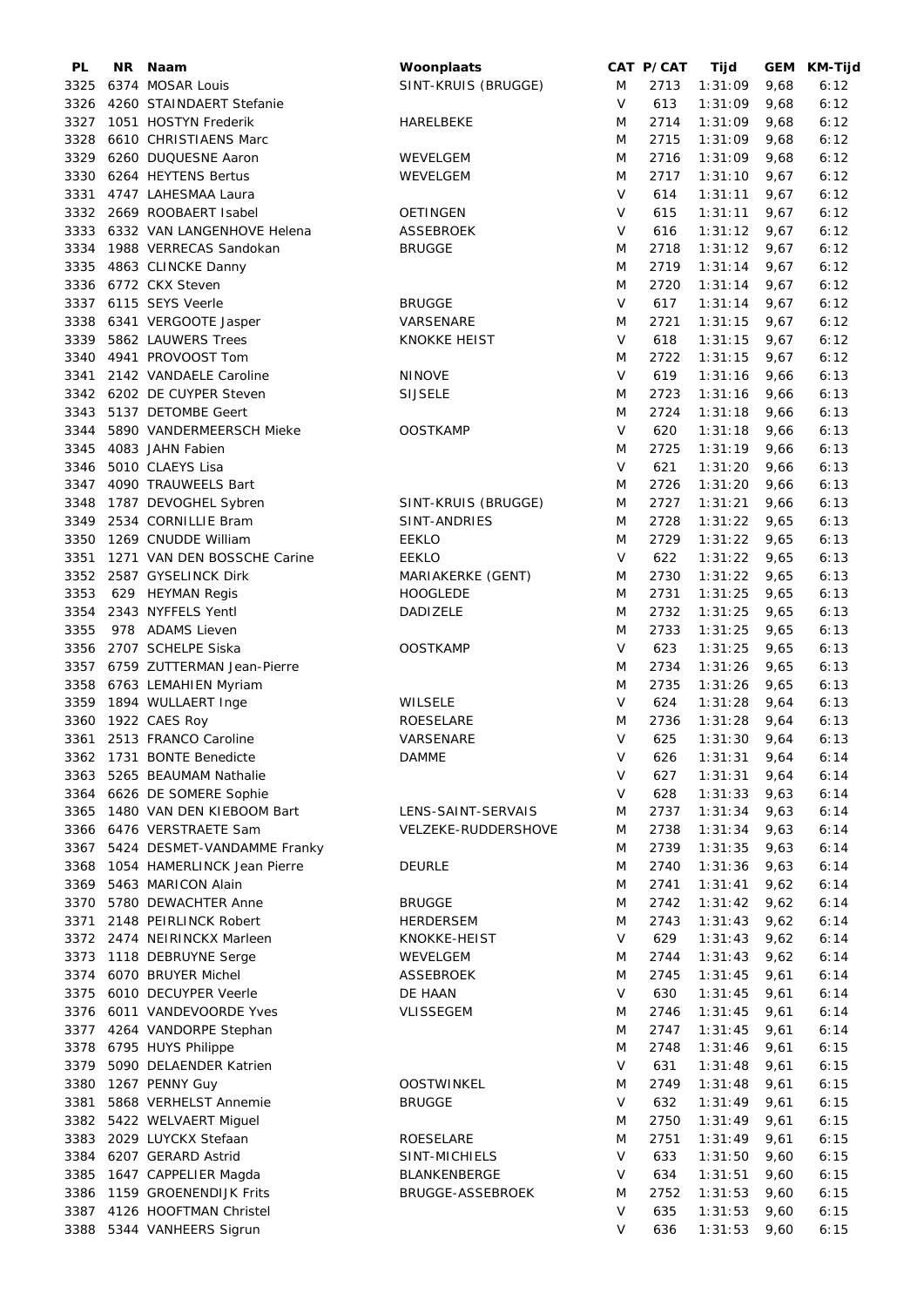| PL   | <b>NR</b> | Naam                            | Woonplaats           |        | CAT P/CAT | Tijd    |      | GEM KM-Tijd |
|------|-----------|---------------------------------|----------------------|--------|-----------|---------|------|-------------|
| 3389 |           | 6037 COVEMAEKER Jurgen          | <b>BRUGGE</b>        | M      | 2753      | 1:31:54 | 9,60 | 6:15        |
| 3390 |           | 4759 MULLAERT Cecile            |                      | $\vee$ | 637       | 1:31:55 | 9,60 | 6:15        |
| 3391 |           | 2947 DEMEERSSEMAN Hans          | VARSENARE            | M      | 2754      | 1:31:55 | 9,60 | 6:15        |
|      |           | 3392 6633 CLAERHOUT Barbara     |                      | V      | 638       | 1:31:55 | 9,60 | 6:15        |
| 3393 |           | 1812 MUTON Mieke                | <b>OOSTDUINKERKE</b> | V      | 639       | 1:31:55 | 9,60 | 6:15        |
| 3394 |           | 6142 LEPOUDRE Hubert            | MIDDELKERKE          | M      | 2755      | 1:31:56 | 9,59 | 6:15        |
|      |           |                                 |                      |        |           |         |      |             |
| 3395 |           | 1288 BADISCO Lydie              | <b>HERZELE</b>       | V      | 640       | 1:31:57 | 9,59 | 6:15        |
|      |           | 3396 6714 GYSELEN Hans          |                      | M      | 2756      | 1:31:58 | 9,59 | 6:15        |
| 3397 |           | 4960 ALLEMEERSCH Guy            |                      | M      | 2757      | 1:31:58 | 9,59 | 6:15        |
| 3398 |           | 1871 OSCE Marijke               | SINT-GILLIS          | V      | 641       | 1:31:59 | 9,59 | 6:15        |
| 3399 |           | 4079 WERREBROUCK Pieter         |                      | Μ      | 2758      | 1:31:59 | 9,59 | 6:15        |
| 3400 |           | 4015 MULIER Tiele               |                      | M      | 2759      | 1:32:00 | 9,59 | 6:16        |
| 3401 |           | 1523 PROOT Luc                  | <b>OOSTKAMP</b>      | M      | 2760      | 1:32:03 | 9,58 | 6:16        |
|      |           | 3402 2832 RACQUET Martine       | <b>ASSE</b>          | V      | 642       | 1:32:03 | 9,58 | 6:16        |
|      |           | 3403 4271 VAN RIET Pieter       |                      | Μ      | 2761      | 1:32:03 | 9,58 | 6:16        |
| 3404 |           | 2461 DE MESMAEKER Geert         | <b>ASSE</b>          | M      | 2762      | 1:32:04 | 9,58 | 6:16        |
| 3405 |           | 2496 ENGELS Nancy               | <b>ASSE</b>          | $\vee$ | 643       | 1:32:04 | 9,58 | 6:16        |
| 3406 |           | 5952 DE ZUTTER Carine           | BLANKENBERGE         | V      | 644       | 1:32:06 | 9,58 | 6:16        |
| 3407 |           | 1283 BLONDEEL Johan             | <b>BRUGGE</b>        | M      | 2763      | 1:32:06 | 9,58 | 6:16        |
|      |           |                                 |                      |        |           |         |      |             |
| 3408 |           | 2700 DE CEUNINCK Jeroen         | <b>ASSEBROEK</b>     | M      | 2764      | 1:32:07 | 9,57 | 6:16        |
| 3409 |           | 6421 VANDENBUSSCHE Ronny        | OEDELEM              | M      | 2765      | 1:32:07 | 9,57 | 6:16        |
| 3410 |           | 2074 GHEERAERT Inne             | <b>BRUGGE</b>        | $\vee$ | 645       | 1:32:09 | 9,57 | 6:16        |
| 3411 |           | 1850 NI MHURCHI Neasa           | <b>BRUXELLES 6</b>   | V      | 646       | 1:32:09 | 9,57 | 6:16        |
| 3412 |           | 2027 BUTLER Jackie              | YEADING, MIDDX       | V      | 647       | 1:32:10 | 9,57 | 6:16        |
| 3413 |           | 4114 DUSOLEIL Severine          |                      | V      | 648       | 1:32:12 | 9,57 | 6:16        |
| 3414 |           | 4843 DEBACKER Bart              |                      | M      | 2766      | 1:32:12 | 9,57 | 6:16        |
| 3415 |           | 6678 DE SCHEEMAECKER Rudy       |                      | M      | 2767      | 1:32:13 | 9,56 | 6:16        |
| 3416 |           | 2043 VANNESTE Buny              | <b>GULLEGEM</b>      | M      | 2768      | 1:32:13 | 9,56 | 6:16        |
| 3417 |           | 5283 BORIAN Nathalie            |                      | V      | 649       | 1:32:13 | 9,56 | 6:16        |
| 3418 |           | 1420 VAN HOYE Kim               | <b>EEKLO</b>         | V      | 650       | 1:32:13 | 9,56 | 6:16        |
| 3419 |           | 1418 VANDEN HERREWEGEN Hilde    | <b>EEKLO</b>         | V      | 651       | 1:32:13 | 9,56 | 6:16        |
| 3420 |           | 1726 VAN IN Jo                  | ASSEBROEK            | M      | 2769      | 1:32:13 | 9,56 | 6:16        |
|      |           |                                 |                      | V      |           |         |      |             |
| 3421 |           | 1888 DELCOURT Chantal           | <b>THIEUSIES</b>     |        | 652       | 1:32:14 | 9,56 | 6:16        |
|      |           | 3422 1239 VAN OOTEGHEM Geertrui | SINT-ANDRIES         | V      | 653       | 1:32:14 | 9,56 | 6:16        |
|      |           | 3423 6761 VAN DE PITTE Dirk     |                      | M      | 2770      | 1:32:15 | 9,56 | 6:17        |
|      |           | 3424 5323 HOORNAERT Robert      |                      | M      | 2771      | 1:32:15 | 9,56 | 6:17        |
|      |           | 3425 5096 DE BLOCK Francois     |                      | M      | 2772      | 1:32:17 | 9,56 | 6:17        |
|      |           | 3426 2477 DE BOI Nicky          | KNOKKE-HEIST         |        | V 654     | 1:32:19 | 9,55 | 6:17        |
|      |           | 3427 4736 VAN BIERVLIET Claire  |                      | V      | 655       | 1:32:19 | 9,55 | 6:17        |
|      |           | 3428 6129 YSENBRANDT Marjan     | VARSENARE            | V      | 656       | 1:32:20 | 9,55 | 6:17        |
|      |           | 3429 1109 LAMBRECHT Paul        | <b>OOSTKAMP</b>      | Μ      | 2773      | 1:32:20 | 9,55 | 6:17        |
|      |           | 3430 6180 IDE Geert             | ROESELARE            | M      | 2774      | 1:32:21 | 9,55 | 6:17        |
| 3431 |           | 1331 POLFLIET Sylvie            | <b>EVERGEM</b>       | V      | 657       | 1:32:21 | 9,55 | 6:17        |
|      |           | 3432 6217 ACOU Veroniek         | <b>VEURNE</b>        | V      | 658       | 1:32:22 | 9,55 | 6:17        |
|      |           | 3433 3014 THIJS Kevin           | VLISSEGEM            | Μ      | 2775      | 1:32:22 | 9,55 | 6:17        |
|      |           | 3434 2107 DESRUMAUX Wilfried    | SINT-KRUIS-BRUGGE    | Μ      | 2776      | 1:32:22 | 9,55 | 6:17        |
|      |           | 3435 6259 PLUQUET Sven          | DENTERGEM            | M      | 2777      | 1:32:23 | 9,55 | 6:17        |
|      |           | 3436 6061 SCHOLLIER Marijke     | VARSENARE            | V      | 659       |         | 9,55 | 6:17        |
|      |           |                                 |                      |        |           | 1:32:24 |      |             |
|      |           | 3437 5316 MICHIELS Dominiek     |                      | M      | 2778      | 1:32:24 | 9,55 | 6:17        |
|      |           | 3438 5485 MINNE Anne            |                      | V      | 660       | 1:32:24 | 9,55 | 6:17        |
|      |           | 3439 6335 PETERS Carl           | <b>BRUGGE</b>        | M      | 2779      | 1:32:24 | 9,55 | 6:17        |
|      |           | 3440 4999 BEYDEN Jessica        |                      | V      | 661       | 1:32:25 | 9,54 | 6:17        |
|      |           | 3441 3891 DE WEIRDT Bart        |                      | Μ      | 2780      | 1:32:26 | 9,54 | 6:17        |
|      |           | 3442 5352 HOSEE Marc            |                      | M      | 2781      | 1:32:26 | 9,54 | 6:17        |
|      |           | 3443 5035 VANDEVLDE Andy        |                      | M      | 2782      | 1:32:27 | 9,54 | 6:17        |
|      |           | 3444 1954 WALCARIUS Laurence    | <b>LOPPEM</b>        | V      | 662       | 1:32:28 | 9,54 | 6:17        |
|      |           | 3445 5477 BARRAT Bruno          |                      | Μ      | 2783      | 1:32:29 | 9,54 | 6:17        |
|      |           | 3446 5102 LANDUYT Ansa          |                      | V      | 663       | 1:32:29 | 9,54 | 6:17        |
|      |           | 3447 2292 VERHAERT Walter       | <b>BELSELE</b>       | M      | 2784      | 1:32:31 | 9,53 | 6:18        |
| 3448 |           | 2097 VERMORKEN Ree              | NIEUWVLIET           | M      | 2785      | 1:32:32 | 9,53 | 6:18        |
| 3449 |           | 6362 DU PAN Jim                 | SINT-ANDRIES         | M      | 2786      | 1:32:33 | 9,53 | 6:18        |
| 3450 |           | 2735 OCKIER Lore                | <b>RUDDERVOORDE</b>  | V      | 664       | 1:32:34 | 9,53 | 6:18        |
|      |           |                                 |                      |        |           |         |      |             |
|      |           | 3451 4258 BONVARLEZ Rubi        |                      | M      | 2787      | 1:32:34 | 9,53 | 6:18        |
|      |           | 3452 2550 SCHEEMAEKER Nadine    | VARSENARE            | V      | 665       | 1:32:35 | 9,53 | 6:18        |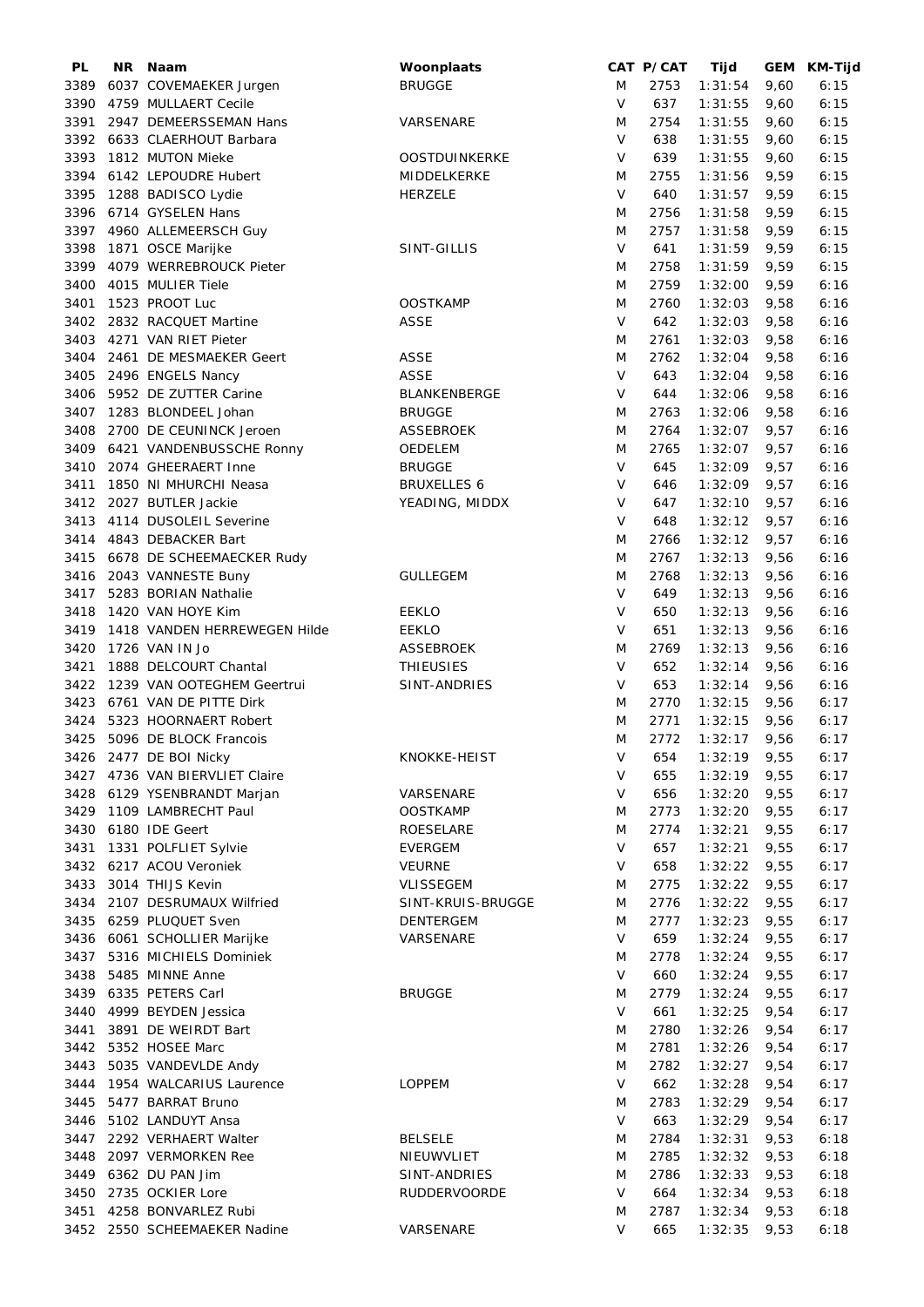| PL   | NR. | Naam                               | Woonplaats          |         | CAT P/CAT | Tijd    |      | GEM KM-Tijd |
|------|-----|------------------------------------|---------------------|---------|-----------|---------|------|-------------|
| 3453 |     | 2485 VAN ASSCHE Ivo                | <b>MORTSEL</b>      | M       | 2788      | 1:32:35 | 9,53 | 6:18        |
| 3454 |     | 5873 GHEYSEN Guido                 | VARSENARE           | M       | 2789      | 1:32:38 | 9,52 | 6:18        |
| 3455 |     | 6001 VANHEE Frederik               | <b>ROKSEM</b>       | M       | 2790      | 1:32:39 | 9,52 | 6:18        |
| 3456 |     | 4288 SCHEIRSEN Marc                |                     | M       | 2791      | 1:32:39 | 9,52 | 6:18        |
| 3457 |     | 5716 VANLERBERGHE Kaat             | VARSENARE           | V       | 666       | 1:32:39 | 9,52 | 6:18        |
| 3458 |     | 6579 LUCKER Bernard                |                     | M       | 2792      | 1:32:40 | 9,52 | 6:18        |
|      |     |                                    |                     |         |           |         |      |             |
| 3459 |     | 4879 CLAUWAERT Peter               |                     | M       | 2793      | 1:32:43 | 9,51 | 6:18        |
| 3460 |     | 5768 VERBEIREN Jan                 | <b>BRUGGE</b>       | M       | 2794      | 1:32:43 | 9,51 | 6:18        |
| 3461 |     | 4092 VANHOUTTE Stijn               |                     | M       | 2795      | 1:32:44 | 9,51 | 6:19        |
|      |     | 3462 6586 VERDIEVEL Ronny          |                     | M       | 2796      | 1:32:45 | 9,51 | 6:19        |
| 3463 |     | 1507 VAN DEN BROECK Leni           | <b>EEKLO</b>        | $\sf V$ | 667       | 1:32:46 | 9,51 | 6:19        |
| 3464 |     | 1730 BONTE Katharina               | ROOSDAAL            | V       | 668       | 1:32:46 | 9,51 | 6:19        |
| 3465 |     | 1056 LEEMANS Marleen               | <b>BEIGEM</b>       | V       | 669       | 1:32:47 | 9,51 | 6:19        |
| 3466 |     | 5147 BOUDENS Joachim               |                     | M       | 2797      | 1:32:49 | 9,50 | 6:19        |
| 3467 |     | 5231 THIELS Johan                  |                     | M       | 2798      | 1:32:49 | 9,50 | 6:19        |
| 3468 |     | 6190 VAN DAELE Myriam              | <b>OOSTKAMP</b>     | M       | 2799      | 1:32:51 | 9,50 | 6:19        |
|      |     | 3469 6355 BROIDIOI Bart            |                     | M       |           |         |      |             |
|      |     |                                    | SNAASKERKE          |         | 2800      | 1:32:52 | 9,50 | 6:19        |
| 3470 |     | 6114 CLAEYS Lindsay                | SINT-KRUIS (BRUGGE) | $\vee$  | 670       | 1:32:57 | 9,49 | 6:19        |
| 3471 |     | 1168 CATTOOR Nele                  | LOKEREN             | V       | 671       | 1:33:00 | 9,48 | 6:20        |
| 3472 |     | 1325 BUYLE Josee                   | <b>OPWIJK</b>       | V       | 672       | 1:33:02 | 9,48 | 6:20        |
| 3473 |     | 1619 VAN MEIR Eddy                 | <b>ANTWERPEN 2</b>  | M       | 2801      | 1:33:03 | 9,48 | 6:20        |
| 3474 |     | 1478 DE BRUYNE Annelies            | <b>OPWIJK</b>       | $\vee$  | 673       | 1:33:03 | 9,48 | 6:20        |
| 3475 |     | 4867 DESCHUYTER Errolland          |                     | M       | 2802      | 1:33:05 | 9,48 | 6:20        |
| 3476 |     | 1857 VAN QUATHEM Peter             | <b>ICHTEGEM</b>     | M       | 2803      | 1:33:06 | 9,47 | 6:20        |
| 3477 |     | 6091 HEIRBRANDT Luc                | <b>HANSBEKE</b>     | M       | 2804      | 1:33:06 | 9,47 | 6:20        |
| 3478 |     | 5920 CATTRYSSE Gino                | <b>BREDENE</b>      | M       | 2805      | 1:33:06 | 9,47 | 6:20        |
| 3479 |     | 1212 BLUMENTAL Albert              | <b>BRUSSEL</b>      | M       | 2806      | 1:33:07 | 9,47 | 6:20        |
|      |     |                                    |                     |         |           |         |      |             |
| 3480 |     | 1043 VANDERSTEEGEN Bart            | <b>TURNHOUT</b>     | M       | 2807      | 1:33:07 | 9,47 | 6:20        |
| 3481 |     | 2021 BUTLER Deborah                | RUISLIP, MIDDX      | V       | 674       | 1:33:07 | 9,47 | 6:20        |
| 3482 |     | 6094 GARRE Nathalie                | AALTER              | V       | 675       | 1:33:07 | 9,47 | 6:20        |
| 3483 |     | 2785 VANHOVE Tony                  | <b>OOSTERZELE</b>   | M       | 2808      | 1:33:08 | 9,47 | 6:20        |
| 3484 |     | 6164 VAN POUCKE Inge               | VARSENARE           | $\vee$  | 676       | 1:33:08 | 9,47 | 6:20        |
| 3485 |     | 2911 QUIN Sebastien                | LILLE               | M       | 2809      | 1:33:09 | 9,47 | 6:20        |
| 3486 |     | 630 KUSSELER Sen                   |                     | M       | 2810      | 1:33:09 | 9,47 | 6:20        |
|      |     | 3487 6696 DEBRUYNE Ann             |                     | V       | 677       | 1:33:09 | 9,47 | 6:20        |
| 3488 |     | 5453 DUYCK Lieven                  |                     | M       | 2811      | 1:33:09 | 9,47 | 6:20        |
|      |     | 3489 1925 COOL Jordi               | <b>OEDELEM</b>      | M       | 2812      | 1:33:09 | 9,47 | 6:20        |
|      |     | 3490 2889 JOYE Robbert             | ST-KRUIS (BRUGGE)   | M       | 2813      | 1:33:11 | 9,47 | 6:20        |
|      |     |                                    |                     |         |           |         |      |             |
|      |     | 3491 6770 VANLERSBERGHE Pieter     |                     | M       | 2814      | 1:33:11 | 9,47 | 6:20        |
|      |     | 3492 1625 PIERLOOT Katty           | <b>OPWIJK</b>       | V       | 678       | 1:33:11 | 9,47 | 6:20        |
|      |     | 3493 1363 WILLEMS Viviane          | <b>MERCHTEM</b>     | V       | 679       | 1:33:12 | 9,46 | 6:20        |
|      |     | 3494 5686 VANBESIEN Tom            | SINT-ANDRIES        | M       | 2815      | 1:33:14 | 9,46 | 6:21        |
|      |     | 3495 4084 DE VESTER Filip          |                     | M       | 2816      | 1:33:14 | 9,46 | 6:21        |
|      |     | 3496 1415 SIMOENS Sabine           | SINT-ANDRIES        | V       | 680       | 1:33:15 | 9,46 | 6:21        |
|      |     | 3497 2358 BEUTEN Sietske           | <b>ST.ANDRIES</b>   | V       | 681       | 1:33:17 | 9,46 | 6:21        |
|      |     | 3498 2360 VANGHELUWE Silke         | LICHTERVELDE        | V       | 682       | 1:33:17 | 9,46 | 6:21        |
|      |     | 3499 4019 THERRY Michiel           |                     | M       | 2817      | 1:33:17 | 9,46 | 6:21        |
|      |     | 3500 5534 BLOMMAERT Jan            |                     | M       | 2818      | 1:33:18 | 9,45 | 6:21        |
|      |     | 3501 2160 VERHULST Kristiaan       | HOFSTADE (O.-VL.)   | M       | 2819      | 1:33:18 | 9,45 | 6:21        |
|      |     | 3502 2723 VANLERBERGHE Nicolas     | HARELBEKE           | M       | 2820      | 1:33:18 | 9,45 | 6:21        |
|      |     |                                    |                     |         |           |         |      |             |
|      |     | 3503 1323 VAN THIENEN Frans        | <b>OPWIJK</b>       | M       | 2821      | 1:33:19 | 9,45 | 6:21        |
|      |     | 3504 2266 VAN DEN HEUVEL Christine | <b>MOLLEM</b>       | $\vee$  | 683       | 1:33:20 | 9,45 | 6:21        |
| 3505 |     | 2286 VAN DE VELDE Vera             | <b>MOLLEM</b>       | V       | 684       | 1:33:20 | 9,45 | 6:21        |
|      |     | 3506 4091 BUYCK Emely              |                     | V       | 685       | 1:33:21 | 9,45 | 6:21        |
|      |     | 3507 2921 COURDAIN Isabelle        | <b>HOUTHULST</b>    | V       | 686       | 1:33:23 | 9,44 | 6:21        |
| 3508 |     | 1457 MUSEEUW Franky                | DE HAAN             | M       | 2822      | 1:33:25 | 9,44 | 6:21        |
|      |     | 3509 1053 DEMIL Frank              | LEMBEEK             | M       | 2823      | 1:33:25 | 9,44 | 6:21        |
| 3510 |     | 5520 MEERSCANAERT Maarten          |                     | M       | 2824      | 1:33:26 | 9,44 | 6:21        |
| 3511 |     | 6528 BARBER Anne-Marie             |                     | V       | 687       | 1:33:27 | 9,44 | 6:21        |
|      |     | 3512 4937 PEETERS Daniel           |                     | M       | 2825      | 1:33:29 | 9,43 | 6:22        |
|      |     | 3513 5479 DOBBELAERE Dirk          |                     | M       | 2826      | 1:33:29 | 9,43 | 6:22        |
|      |     | 3514 4989 DESPEGAEL Guy            |                     | M       | 2827      | 1:33:30 | 9,43 | 6:22        |
|      |     |                                    |                     |         |           |         |      |             |
|      |     | 3515 2859 CASTELEYN Gino           | <b>ICHTEGEM</b>     | M       | 2828      | 1:33:30 | 9,43 | 6:22        |
|      |     | 3516 6040 VANDEPUTTE Catharina     | SINT-KRUIS (BRUGGE) | V       | 688       | 1:33:32 | 9,43 | 6:22        |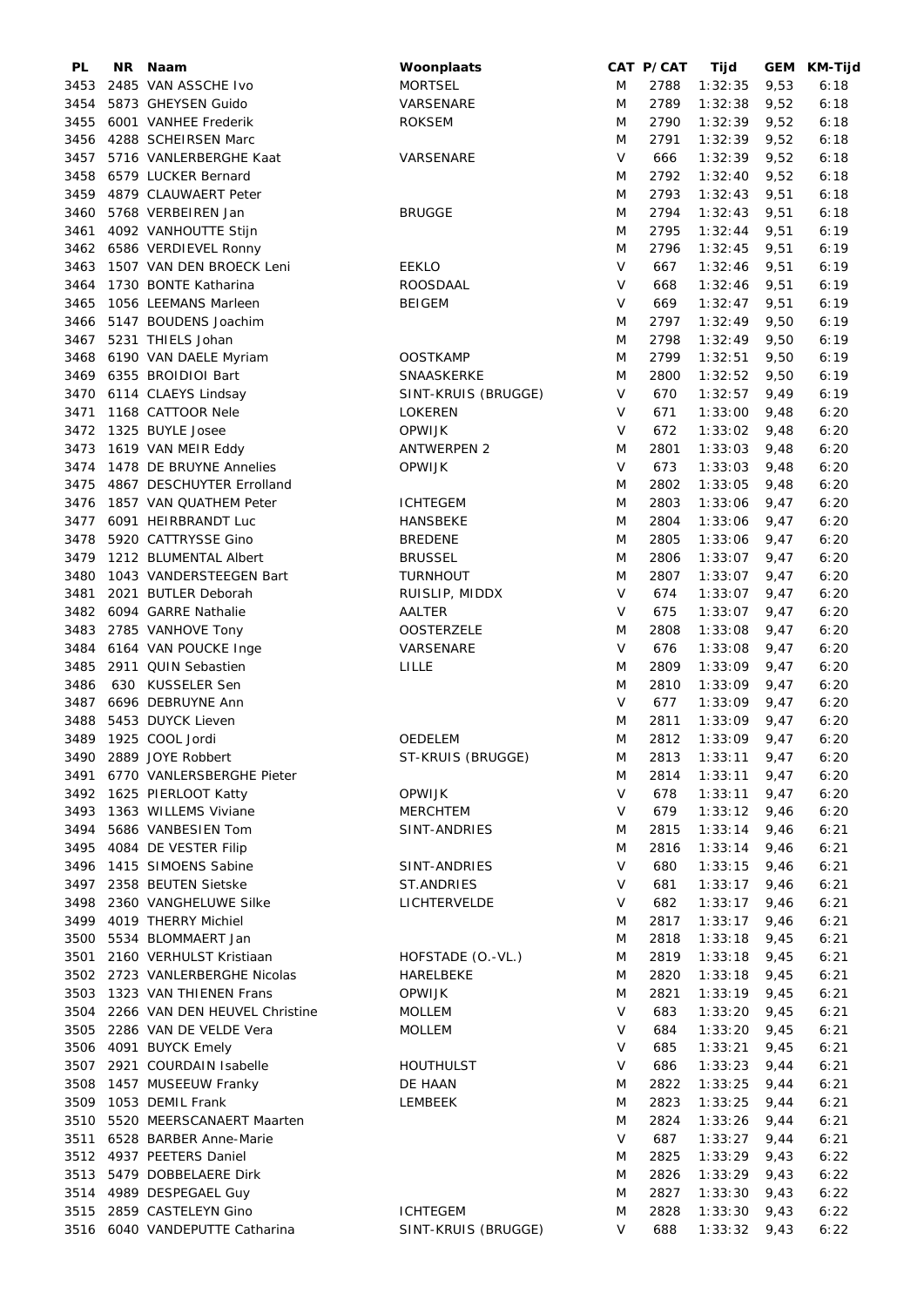| PL   | NR Naam                       | Woonplaats          |              | CAT P/CAT | Tijd           |      | GEM KM-Tijd |
|------|-------------------------------|---------------------|--------------|-----------|----------------|------|-------------|
| 3517 | 6024 BUYSSCHAERT Charlotte    | SINT-ANDRIES        | $\vee$       | 689       | 1:33:32        | 9,43 | 6:22        |
| 3518 | 1559 FIEMS Mieke              | SINT-ANDRIES        | V            | 690       | 1:33:33        | 9,43 | 6:22        |
| 3519 | 2970 NR 2970                  |                     | M            | 2829      | 1:33:33        | 9,43 | 6:22        |
| 3520 | 6379 PROVE Quinten            | SINT-ANDRIES        | M            | 2830      | 1:33:33        | 9,43 | 6:22        |
| 3521 | 2678 VAN HELLEPUTTE Guido     | LIERDE              | M            | 2831      | 1:33:34        | 9,43 | 6:22        |
|      |                               |                     |              |           |                |      |             |
|      | 3522 6336 VERKOUILLE Kevin    | <b>BRUGGE</b>       | M            | 2832      | 1:33:34        | 9,43 | 6:22        |
| 3523 | 1087 VERBOVEN Mireille        | <b>VILVOORDE</b>    | $\vee$       | 691       | 1:33:35        | 9,42 | 6:22        |
| 3524 | 2071 DE KINDER Ann            | GRIMBERGEN          | V            | 692       | 1:33:35        | 9,42 | 6:22        |
| 3525 | 2537 TSHITENGE Severine       | <b>BRUGGE</b>       | $\vee$       | 693       | 1:33:35        | 9,42 | 6:22        |
| 3526 | 2536 TSHITENGE Marie          | <b>BRUGGE</b>       | $\mathsf{V}$ | 694       | 1:33:35        | 9,42 | 6:22        |
| 3527 | 5963 PAULY Dagmar             | SINT-ANDRIES        | V            | 695       | 1:33:36        | 9,42 | 6:22        |
| 3528 | 1375 DE NEVE Carine           | MARIAKERKE (GENT)   | $\vee$       | 696       | 1:33:36        | 9,42 | 6:22        |
| 3529 | 1543 VERBERGHT Martine        | MARIAKERKE          | V            | 697       | 1:33:36        | 9,42 | 6:22        |
| 3530 | 2737 LEFEBURE Barbara         | <b>OOSTKAMP</b>     | $\vee$       | 698       | 1:33:36        | 9,42 | 6:22        |
| 3531 | 6028 VAN LOOCKE Gerda         | <b>BRUGGE</b>       | $\vee$       | 699       | 1:33:37        | 9,42 | 6:22        |
|      |                               |                     |              |           |                |      |             |
|      | 3532 1223 SLOCK Dirk          | AALTER              | M            | 2833      | 1:33:39        | 9,42 | 6:22        |
| 3533 | 2557 QUINTEIN Stefanie        | LISSEWEGE           | $\vee$       | 700       | 1:33:41        | 9,41 | 6:22        |
| 3534 | 2558 JACXSENS Nielt           | <b>KNOKKE</b>       | M            | 2834      | 1:33:41        | 9,41 | 6:22        |
| 3535 | 5210 DILLEN Tom               |                     | M            | 2835      | 1:33:41        | 9,41 | 6:22        |
|      | 3536 6368 LAMPENS Arthur      | OEDELEM             | M            | 2836      | 1:33:42        | 9,41 | 6:22        |
| 3537 | 5123 WIJNEN Tom               |                     | M            | 2837      | 1:33:42        | 9,41 | 6:22        |
| 3538 | 2060 BONNET Eric              | <b>GENT</b>         | M            | 2838      | 1:33:42        | 9,41 | 6:22        |
| 3539 | 6434 VLAEMINCK Jan            | ASSEBROEK           | M            | 2839      | 1:33:42        | 9,41 | 6:22        |
| 3540 | 604 NEIRYNCK Ann              |                     | $\vee$       | 701       | 1:33:43        | 9,41 | 6:23        |
|      |                               |                     |              |           |                |      |             |
| 3541 | 1893 VERMEIRE Stijn           | <b>OOSTKAMP</b>     | $\vee$       | 702       | 1:33:43        | 9,41 | 6:23        |
|      | 3542 1892 GEEURICKX Jos       | <b>OOSTKAMP</b>     | M            | 2840      | 1:33:43        | 9,41 | 6:23        |
|      | 3543 6346 BOGAERTS Lisa       | <b>BRUGGE</b>       | $\vee$       | 703       | 1:33:44        | 9,41 | 6:23        |
| 3544 | 1170 VAN HEIRSEELE Brenda     | <b>GENT</b>         | M            | 2841      | 1:33:44        | 9,41 | 6:23        |
| 3545 | 6387 VAN VLIERBERGHE Hanne    | <b>LOPPEM</b>       | ${\sf V}$    | 704       | 1:33:44        | 9,41 | 6:23        |
| 3546 | 2919 HUGAERT Jente            | <b>ARDOOIE</b>      | $\vee$       | 705       | 1:33:47        | 9,40 | 6:23        |
| 3547 | 2679 BLIECK Steven            | <b>ARDOOIE</b>      | M            | 2842      | 1:33:47        | 9,40 | 6:23        |
| 3548 | 5872 GHEYSEN Freja            | VARSENARE           | $\vee$       | 706       | 1:33:47        | 9,40 | 6:23        |
| 3549 | 2931 DECOSTER Joshua          | ROESELARE           | M            | 2843      | 1:33:49        | 9,40 | 6:23        |
|      |                               |                     |              |           |                |      |             |
| 3550 | 6503 VAN HOVE Lucie           | SINT-ANDRIES        | $\vee$       | 707       | 1:33:49        | 9,40 | 6:23        |
| 3551 | 5549 CUKELIER Mieke           |                     | V            | 708       | 1:33:49        | 9,40 | 6:23        |
|      | 3552 5758 BAUWENS Gerda       | SINT-KRUIS (BRUGGE) | V            | 709       | 1:33:49        | 9,40 | 6:23        |
|      | 3553 2401 DENDAUW Kathleen    | <b>OEKENE</b>       | $\vee$       | 710       | 1:33:51        | 9,40 | 6:23        |
|      | 3554 6099 BAKEROOT Christophe | KOKSIJDE            | M            | 2844      | $1:33:51$ 9,40 |      | 6:23        |
|      | 3555 5727 DELAERE Bart        | WEVELGEM            | M            | 2845      | 1:33:52        | 9,40 | 6:23        |
|      | 3556 6228 GOEMINNE Marianne   | ZUIENKERKE          | V            | 711       | 1:33:53        | 9,39 | 6:23        |
|      | 3557 2593 DE KIMPE Hermine    | KAPELLEN (ANTW.)    | V            | 712       | 1:33:53        | 9,39 | 6:23        |
|      | 3558 2590 BOGERS Margot       | KAPELLEN (ANTW.)    | V            | 713       | 1:33:53        | 9,39 | 6:23        |
|      |                               |                     | V            | 714       | 1:33:54        |      |             |
| 3559 | 4866 LOOS Yoni                |                     |              |           |                | 9,39 | 6:23        |
|      | 3560 2595 LAMBRECHTS Veerle   | KAPELLEN (ANTW.)    | V            | 715       | 1:33:54        | 9,39 | 6:23        |
| 3561 | 6695 SCHOONBAERT Fabienne     |                     | V            | 716       | 1:33:55        | 9,39 | 6:23        |
|      | 3562 5667 VANDENBROELE Inge   | SINT-MICHIELS       | V            | 717       | 1:33:55        | 9,39 | 6:23        |
|      | 3563 3066 VERMEULEN Damienne  | <b>DAMME</b>        | V            | 718       | 1:33:56        | 9,39 | 6:23        |
| 3564 | 2459 HAUTEKIET Bruno          | <b>BORSBEEK</b>     | M            | 2846      | 1:33:58        | 9,39 | 6:24        |
|      | 3565 2460 COSEMANS Gie        | <b>BORSBEEK</b>     | M            | 2847      | 1:33:58        | 9,39 | 6:24        |
|      | 3566 2546 VAN MEENEN Annelie  | <b>HERTSBERGE</b>   | M            | 2848      | 1:33:59        | 9,38 | 6:24        |
|      | 3567 2545 AFSCHRIFT Lien      | KNOKKE-HEIST        | $\vee$       | 719       | 1:33:59        | 9,38 | 6:24        |
|      |                               |                     |              |           |                |      |             |
|      | 3568 2319 GOVAERT Chris       | <b>ASSEBROEK</b>    | M            | 2849      | 1:33:59        | 9,38 | 6:24        |
|      | 3569 5277 MESTDAGH Koen       |                     | M            | 2850      | 1:33:59        | 9,38 | 6:24        |
|      | 3570 6746 GEERDYN An-Sofie    |                     | V            | 720       | 1:34:00        | 9,38 | 6:24        |
| 3571 | 6745 VANDAMME Caroline        |                     | V            | 721       | 1:34:00        | 9,38 | 6:24        |
|      | 3572 2656 GENETELLO Els       | LIERDE              | V            | 722       | 1:34:00        | 9,38 | 6:24        |
|      | 3573 2419 DE BOECK Toon       | DENDERMONDE         | M            | 2851      | 1:34:00        | 9,38 | 6:24        |
| 3574 | 2658 GODERIS Ewoud            | LIERDE              | M            | 2852      | 1:34:00        | 9,38 | 6:24        |
| 3575 | 1075 VAN DIEVOORT Luc         | DENDERWINDEKE       | M            | 2853      | 1:34:01        | 9,38 | 6:24        |
|      | 3576 2415 HENDRICKX Alfons    | SINT-NIKLAAS        | M            | 2854      | 1:34:02        | 9,38 | 6:24        |
|      | 3577 5960 VERGUCHT Frank      | <b>BRUGGE</b>       | M            | 2855      | 1:34:06        | 9,37 | 6:24        |
|      |                               |                     |              |           |                |      |             |
| 3578 | 1330 VAN DENABEELE Guy        | <b>ANTWERPEN 2</b>  | M            | 2856      | 1:34:08        | 9,37 | 6:24        |
| 3579 | 4815 COBBAERT Pedro           |                     | M            | 2857      | 1:34:10        | 9,37 | 6:24        |
|      | 3580 1740 FERYN Tania         | <b>BEIGEM</b>       | V            | 723       | 1:34:10        | 9,37 | 6:24        |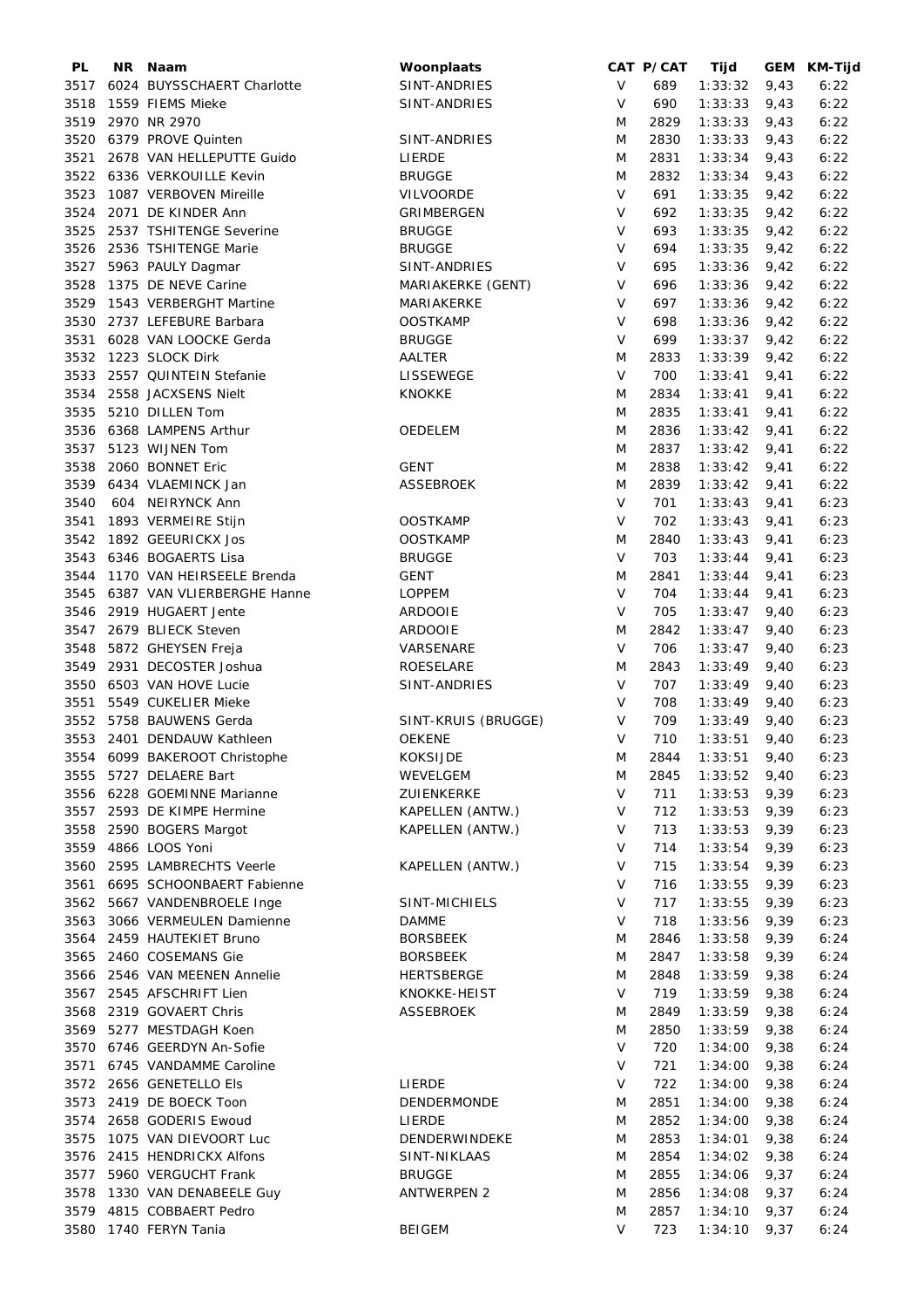| <b>PL</b> | NR Naam                         | Woonplaats           |        | CAT P/CAT | Tijd    |      | GEM KM-Tijd |
|-----------|---------------------------------|----------------------|--------|-----------|---------|------|-------------|
| 3581      | 5517 THIENBONDT Yves            |                      | M      | 2858      | 1:34:11 | 9,36 | 6:24        |
| 3582      | 5518 VAN AERDE Clive            |                      | M      | 2859      | 1:34:11 | 9,36 | 6:24        |
| 3583      | 2747 BOTERBERG Kristof          | AALST                | M      | 2860      | 1:34:12 | 9,36 | 6:24        |
| 3584      | 5161 MAET Peter                 |                      | M      | 2861      | 1:34:13 | 9,36 | 6:25        |
| 3585      | 6401 LESCROART Hans             | <b>BRUGGE</b>        | M      | 2862      | 1:34:15 | 9,36 | 6:25        |
| 3586      | 6144 HELDERWEIRT Francine       | AARTRIJKE            | V      | 724       | 1:34:15 | 9,36 | 6:25        |
|           |                                 |                      |        |           |         |      |             |
|           | 3587 2018 DAVIDSON Kathy        | RUISLIP, MIDDX       | V      | 725       | 1:34:15 | 9,36 | 6:25        |
| 3588      | 6638 VERBEKE Marleen            |                      | V      | 726       | 1:34:17 | 9,35 | 6:25        |
| 3589      | 1037 MAES Walter                | DEURNE (ANTW.)       | M      | 2863      | 1:34:18 | 9,35 | 6:25        |
| 3590      | 5659 VANHOLLEBEKE Yvan          | SINT-KRUIS (BRUGGE)  | M      | 2864      | 1:34:20 | 9,35 | 6:25        |
| 3591      | 1230 DEMOL Jean-Marie           | <b>HALLE</b>         | M      | 2865      | 1:34:21 | 9,35 | 6:25        |
|           | 3592 2811 WALL Gary             | HILTON, DERBYSHIRE   | M      | 2866      | 1:34:21 | 9,35 | 6:25        |
| 3593      | 4884 ROELS Luc                  |                      | M      | 2867      | 1:34:22 | 9,35 | 6:25        |
| 3594      | 4883 VERSTRAETE Francis         |                      | M      | 2868      | 1:34:23 | 9,34 | 6:25        |
| 3595      | 5270 LARIBI Moufidu             |                      | M      | 2869      | 1:34:23 | 9,34 | 6:25        |
|           |                                 |                      | $\vee$ | 727       |         |      |             |
| 3596      | 5295 MOERMAN Martine            |                      |        |           | 1:34:24 | 9,34 | 6:25        |
| 3597      | 6684 MEURISSE Isabel            |                      | V      | 728       | 1:34:24 | 9,34 | 6:25        |
| 3598      | 4038 BRAIN Simon                |                      | M      | 2870      | 1:34:26 | 9,34 | 6:25        |
| 3599      | 3018 DHONDT Tibo                | <b>BRUGGE</b>        | M      | 2871      | 1:34:27 | 9,34 | 6:26        |
| 3600      | 2601 REYNVOET Rita              | <b>HERZELE</b>       | $\vee$ | 729       | 1:34:27 | 9,34 | 6:26        |
| 3601      | 1600 VAN EECKHOUT Ingrid        | <b>OPWIJK</b>        | V      | 730       | 1:34:27 | 9,34 | 6:26        |
|           | 3602 2235 CLAEYS Edward         | ZEDELGEM             | M      | 2872      | 1:34:28 | 9,34 | 6:26        |
| 3603      | 5429 CLEMENT Isabelle           |                      | V      | 731       | 1:34:30 | 9,33 | 6:26        |
| 3604      | 3019 DE MEYER Sien              | ZEDELGEM             | V      | 732       | 1:34:30 | 9,33 | 6:26        |
|           |                                 |                      |        |           |         |      |             |
| 3605      | 5232 TSHITENGE Mulume           |                      | M      | 2873      | 1:34:33 | 9,33 | 6:26        |
| 3606      | 5704 LAMBRECHT Benedicte        | SINT-ANDRIES         | V      | 733       | 1:34:34 | 9,33 | 6:26        |
| 3607      | 4244 VOLDE Guerino              |                      | M      | 2874      | 1:34:34 | 9,33 | 6:26        |
| 3608      | 2922 MEERSCHAUT Christel        | <b>BALEGEM</b>       | V      | 734       | 1:34:35 | 9,33 | 6:26        |
| 3609      | 5321 DECUYPER Sofie             |                      | V      | 735       | 1:34:35 | 9,33 | 6:26        |
| 3610      | 6798 DOBBELAERE Daniel          |                      | M      | 2875      | 1:34:36 | 9,32 | 6:26        |
| 3611      | 6621 DELBRASSINE Yves           |                      | M      | 2876      | 1:34:36 | 9,32 | 6:26        |
|           | 3612 2975 CALU Matthieu         | <b>OOSTENDE</b>      | M      | 2877      | 1:34:37 | 9,32 | 6:26        |
| 3613      | 1001 DE SCHAMP Korneel          | <b>HOOGLEDE</b>      | M      | 2878      | 1:34:37 | 9,32 | 6:26        |
|           | 3614 1913 VAN DE VOORDE David   | <b>LEBBEKE</b>       | M      | 2879      | 1:34:37 | 9,32 | 6:26        |
|           |                                 |                      |        |           |         |      |             |
| 3615      | 1912 WIJNS Steven               | <b>BUGGENHOUT</b>    | M      | 2880      | 1:34:37 | 9,32 | 6:26        |
| 3616      | 5690 MEULEMEESTER Didrik        | <b>LOPPEM</b>        | M      | 2881      | 1:34:37 | 9,32 | 6:26        |
|           | 3617 1008 DE SCHAMP Marc        | HOOGLEDE             | M      | 2882      | 1:34:37 | 9,32 | 6:26        |
|           | 3618 6409 MARTELEZ Els          | <b>TORHOUT</b>       |        | V 736     | 1:34:38 | 9,32 | 6:26        |
|           | 3619 5718 PEERE Leo             | SINT-KRUIS (BRUGGE)  | M      | 2883      | 1:34:38 | 9,32 | 6:26        |
|           | 3620 6328 VANDERCRUYSSEN Sander | SINT-ANDRIES         | M      | 2884      | 1:34:38 | 9,32 | 6:26        |
|           | 3621 6736 STORME Karin          |                      | V      | 737       | 1:34:38 | 9,32 | 6:26        |
|           | 3622 1389 IMBO Michele          | SINT-ANDRIES         | V      | 738       | 1:34:39 | 9,32 | 6:26        |
|           | 3623 1587 VAN DEN HAUWE Ellen   | <b>WICHELEN</b>      | V      | 739       | 1:34:40 | 9,32 | 6:26        |
|           | 3624 1585 DOOMS Myriam          | <b>WICHELEN</b>      | V      | 740       |         |      |             |
|           |                                 |                      |        |           | 1:34:40 | 9,32 | 6:26        |
|           | 3625 1390 BESSEMS Ilse          | AALTER               | V      | 741       | 1:34:41 | 9,32 | 6:26        |
|           | 3626 1431 HEYVAERTS Anita       | ASSEBROEK            | V      | 742       | 1:34:41 | 9,32 | 6:26        |
|           | 3627 1630 VAN MERRIS Stephan    | <b>DAMME</b>         | M      | 2885      | 1:34:42 | 9,31 | 6:27        |
|           | 3628 1633 COCQUYT Lut           | <b>DAMME</b>         | V      | 743       | 1:34:42 | 9,31 | 6:27        |
|           | 3629 6307 DELESIE Bo            | <b>BRUGGE</b>        | V      | 744       | 1:34:43 | 9,31 | 6:27        |
|           | 3630 6300 BUYL Marie            | <b>BRUGGE</b>        | V      | 745       | 1:34:43 | 9,31 | 6:27        |
|           | 3631 6308 DELESIE Pascal        | <b>BRUGGE</b>        | M      | 2886      | 1:34:43 | 9,31 | 6:27        |
|           | 3632 4006 VAN DER STEEN Karin   |                      | V      | 746       | 1:34:43 | 9,31 | 6:27        |
|           |                                 |                      |        |           |         |      |             |
|           | 3633 1615 DE VOS Isabelle       | ERONDEGEM            | M      | 2887      | 1:34:45 | 9,31 | 6:27        |
|           | 3634 1883 BEAUSART Anne-Marie   | <b>CUESMES</b>       | V      | 747       | 1:34:46 | 9,31 | 6:27        |
|           | 3635 6041 VERHELST Vanessa      | SINT-ANDRIES         | V      | 748       | 1:34:48 | 9,30 | 6:27        |
|           | 3636 6601 DE BACKER Bruno       |                      | M      | 2888      | 1:34:48 | 9,30 | 6:27        |
|           | 3637 2276 EECKHOUDT Sabine      | LEDE                 | V      | 749       | 1:34:49 | 9,30 | 6:27        |
|           | 3638 2278 BEERENS Ann           | ERPE-MERE            | V      | 750       | 1:34:49 | 9,30 | 6:27        |
|           | 3639 6175 DEPONDT Martine       | SINT-ANDRIES         | V      | 751       | 1:34:49 | 9,30 | 6:27        |
|           | 3640 6427 CARLIER Fabian        | <b>BRUGGE</b>        | M      | 2889      | 1:34:50 | 9,30 | 6:27        |
|           | 3641 6378 POLLET Gijs           | <b>ASSEBROEK</b>     | M      | 2890      | 1:34:51 | 9,30 | 6:27        |
|           | 3642 1606 PLADYS Rita           | <b>OOSTDUINKERKE</b> | V      | 752       |         |      |             |
|           |                                 |                      |        |           | 1:34:51 | 9,30 | 6:27        |
|           | 3643 6564 LOOTENS Paul          |                      | M      | 2891      | 1:34:52 | 9,30 | 6:27        |
|           | 3644 3921 NR 3921               |                      | M      | 2892      | 1:34:53 | 9,30 | 6:27        |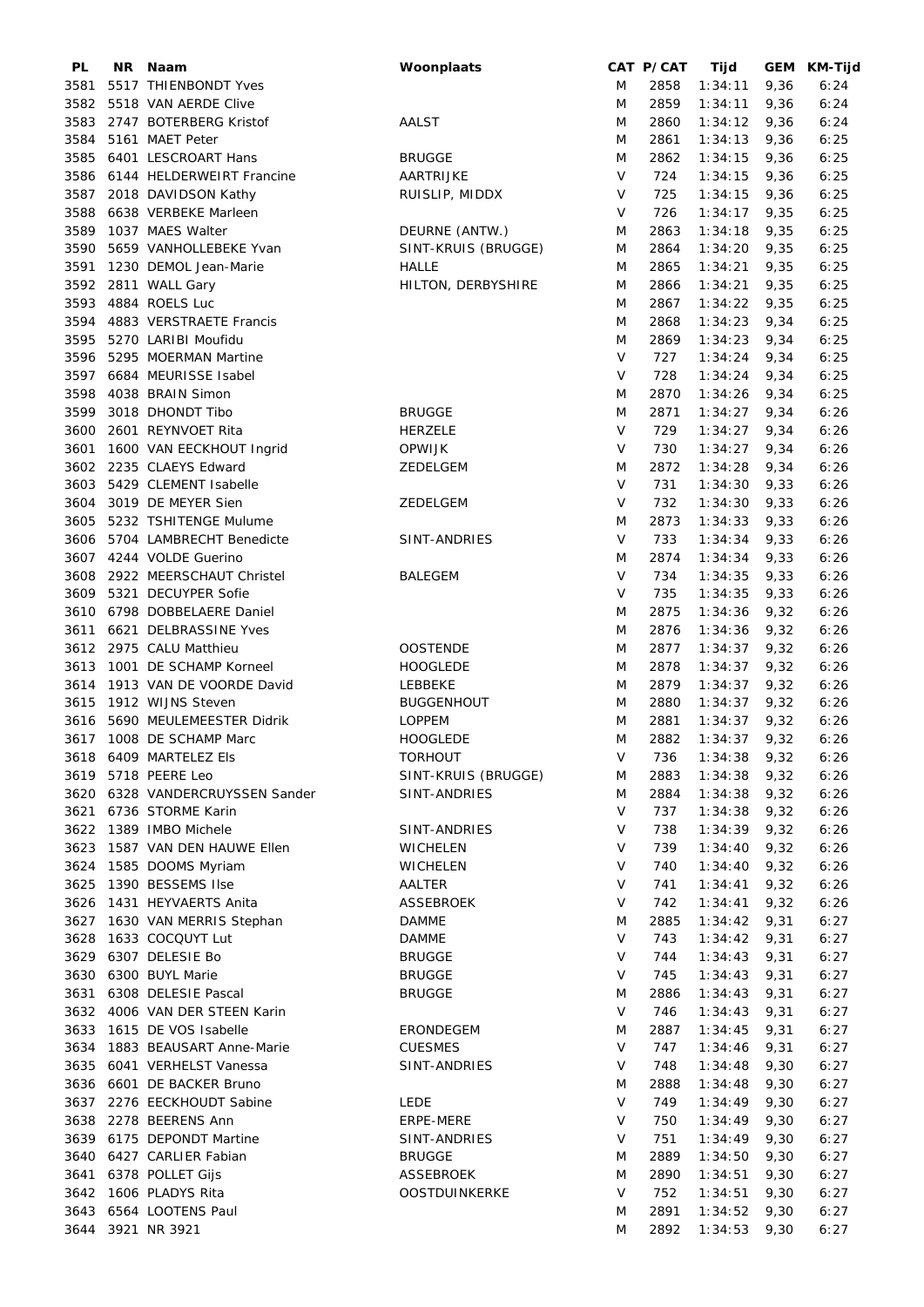| PL   | NR. | Naam                           | Woonplaats         |        | CAT P/CAT | Tijd           |      | GEM KM-Tijd |
|------|-----|--------------------------------|--------------------|--------|-----------|----------------|------|-------------|
| 3645 |     | 1179 PEETERS Saskia            | <b>DILBEEK</b>     | V      | 753       | 1:34:53        | 9,30 | 6:27        |
| 3646 |     | 5240 VAREWYK Nick              |                    | M      | 2893      | 1:34:53        | 9,30 | 6:27        |
|      |     | 3647 6293 NR 6293              |                    | M      | 2894      | 1:34:54        | 9,29 | 6:27        |
| 3648 |     | 1853 MEYNEN Jan                | DE PINTE           | M      | 2895      | 1:34:54        | 9,29 | 6:27        |
| 3649 |     | 1301 RIVERS Joseph             | ZONNEBEKE          | M      | 2896      | 1:34:55        | 9,29 | 6:27        |
| 3650 |     | 2298 COTTYN Johannes           | HARELBEKE          | M      | 2897      | 1:34:56        | 9,29 | 6:27        |
|      |     |                                |                    |        |           |                |      |             |
| 3651 |     | 1270 VERBEKE Jean-Claude       | <b>OOSTENDE</b>    | M      | 2898      | 1:34:56        | 9,29 | 6:27        |
| 3652 |     | 2153 VAN IMPE Mimi             | HOFSTADE (O.-VL.)  | V      | 754       | 1:34:57        | 9,29 | 6:28        |
| 3653 |     | 5696 LEYS Ingrid               | OEDELEM            | V      | 755       | 1:34:58        | 9,29 | 6:28        |
| 3654 |     | 1575 SIERENS Maurice           | AALTER             | M      | 2899      | 1:34:59        | 9,29 | 6:28        |
| 3655 |     | 5257 LAMBERT Rik               |                    | M      | 2900      | 1:34:59        | 9,29 | 6:28        |
|      |     | 3656 6778 MEUSER Valerie       |                    | $\vee$ | 756       | 1:35:03        | 9,28 | 6:28        |
|      |     | 3657 5927 VANDEVELDE Erling    | <b>MECHELEN</b>    | M      | 2901      | 1:35:03        | 9,28 | 6:28        |
|      |     | 3658 4805 BRENTIENS Erwin      |                    | M      | 2902      | 1:35:05        | 9,28 | 6:28        |
|      |     | 5816 DE CLERCK Pierrette       |                    | $\vee$ | 757       |                |      | 6:28        |
| 3659 |     |                                | <b>ASSEBROEK</b>   |        |           | 1:35:05        | 9,28 |             |
| 3660 |     | 1579 DE VLEESSCHAUWER Marnix   | <b>ASSENEDE</b>    | M      | 2903      | 1:35:05        | 9,28 | 6:28        |
| 3661 |     | 3060 WILLEMS Tania             | <b>SIJSELE</b>     | $\vee$ | 758       | 1:35:06        | 9,27 | 6:28        |
| 3662 |     | 5384 VANKERSCHAVER Steffi      |                    | V      | 759       | 1:35:07        | 9,27 | 6:28        |
| 3663 |     | 6612 FRAEYHAN Danny            |                    | M      | 2904      | 1:35:07        | 9,27 | 6:28        |
| 3664 |     | 3029 LEMMENS Jessica           | <b>BOTTELARE</b>   | $\vee$ | 760       | 1:35:07        | 9,27 | 6:28        |
| 3665 |     | 2598 DE SUTTER Rita            | ZOTTEGEM           | V      | 761       | 1:35:09        | 9,27 | 6:28        |
| 3666 |     | 1624 BRUIN Jantina             | <b>BERGEN NH</b>   | M      | 2905      | 1:35:10        | 9,27 | 6:28        |
|      |     | 3667 2315 DELOOF Hannelore     |                    | $\vee$ | 762       |                |      |             |
|      |     |                                | <b>LOPPEM</b>      |        |           | 1:35:10        | 9,27 | 6:28        |
| 3668 |     | 5385 CORTY Nina                |                    | V      | 763       | 1:35:10        | 9,27 | 6:28        |
|      |     | 3669 6219 VAN WYNSBERGHE Eline | <b>BRUGGE</b>      | V      | 764       | 1:35:11        | 9,27 | 6:29        |
|      |     | 3670 6220 VAN WYNSBERGHE Jan   | <b>BRUGGE</b>      | M      | 2906      | 1:35:11        | 9,27 | 6:29        |
| 3671 |     | 2489 VANDEMAELE Lieselot       | <b>DILBEEK</b>     | $\vee$ | 765       | 1:35:12        | 9,26 | 6:29        |
|      |     | 3672 2490 DE BAERDEMAEKER Evy  | WAARSCHOOT         | V      | 766       | 1:35:12        | 9,26 | 6:29        |
| 3673 |     | 4891 BOEY Joris                |                    | M      | 2907      | 1:35:14        | 9,26 | 6:29        |
|      |     | 3674 2447 VAN DAELE Muriel     | SINT-ANDRIES       | V      | 767       | 1:35:15        | 9,26 | 6:29        |
| 3675 |     |                                | <b>DILBEEK</b>     | M      | 2908      | 1:35:16        | 9,26 | 6:29        |
|      |     | 1181 CORNET Christoph          |                    |        |           |                |      |             |
|      |     | 3676 6722 SCHUTZ Frederick     |                    | M      | 2909      | 1:35:16        | 9,26 | 6:29        |
|      |     | 3677 2745 COCQUYT Carine       | ZEEBRUGGE (BRUGGE) | V      | 768       | 1:35:18        | 9,25 | 6:29        |
| 3678 |     | 1650 COPPENS Ann               | <b>BRUGGE</b>      | V      | 769       | 1:35:18        | 9,25 | 6:29        |
| 3679 |     | 1105 VANDERHEYDEN Jozef        | <b>KOERSEL</b>     | M      | 2910      | 1:35:19        | 9,25 | 6:29        |
| 3680 |     | 4050 NEUTENS Geert             |                    | M      | 2911      | 1:35:19        | 9,25 | 6:29        |
| 3681 |     | 5679 LANCEL Gwen               | <b>LOPPEM</b>      | $\vee$ | 770       | 1:35:20        | 9,25 | 6:29        |
|      |     | 3682 5681 GHYS Sophia          | <b>BREDENE</b>     | V      | 771       | 1:35:20        | 9,25 | 6:29        |
|      |     | 3683 3036 VAN DELSEN Jonas     |                    |        |           |                |      |             |
|      |     |                                | <b>HEVERLEE</b>    | M      | 2912      | $1:35:22$ 9,25 |      | 6:29        |
|      |     | 3684 2841 CORNELIS Pierre      | HERDERSEM          | M      | 2913      | 1:35:23        | 9,25 | 6:29        |
|      |     | 3685 5474 CORNEILLE Cazhy      |                    | V      | 772       | 1:35:23        | 9,25 | 6:29        |
|      |     | 3686 2807 LEGEIN Stefaan       | <b>BREDENE</b>     | M      | 2914      | 1:35:23        | 9,25 | 6:29        |
|      |     | 3687 5473 DE GRANDE Valerie    |                    | V      | 773       | 1:35:23        | 9,25 | 6:29        |
|      |     | 3688 2941 WARMOES Josiane      | <b>LEFFINGE</b>    | V      | 774       | 1:35:24        | 9,25 | 6:29        |
|      |     | 3689 4917 DE SUTTER Gregh      |                    | M      | 2915      | 1:35:25        | 9,24 | 6:29        |
|      |     | 3690 6405 WELLENS Hans         | SINT-MICHIELS      | M      | 2916      | 1:35:25        | 9,24 | 6:29        |
|      |     | 3691 2056 VAN LEIRSBERGHE Kurt | <b>OOSTKAMP</b>    | M      | 2917      | 1:35:27        |      | 6:30        |
|      |     |                                |                    |        |           |                | 9,24 |             |
|      |     | 3692 3952 VERINI Carla         |                    | V      | 775       | 1:35:27        | 9,24 | 6:30        |
|      |     | 3693 2055 LEGROE Els           | <b>OOSTKAMP</b>    | $\vee$ | 776       | 1:35:27        | 9,24 | 6:30        |
|      |     | 3694 4013 BEECKMAN Ann         |                    | V      | 777       | 1:35:28        | 9,24 | 6:30        |
|      |     | 3695 1617 D'HULST Ghislain     | <b>ESTAIMPUIS</b>  | M      | 2918      | 1:35:28        | 9,24 | 6:30        |
|      |     | 3696 6163 SCHOUTEERE Natascha  | <b>OOSTKAMP</b>    | V      | 778       | 1:35:29        | 9,24 | 6:30        |
|      |     | 3697 5141 WERBROUCK An         |                    | V      | 779       | 1:35:30        | 9,24 | 6:30        |
|      |     | 3698 1251 MICHIELS Steven      | GENT               | M      | 2919      | 1:35:32        | 9,23 | 6:30        |
|      |     | 3699 2994 COUDEVILLE Pol       | ASSEBROEK          | M      | 2920      | 1:35:32        | 9,23 | 6:30        |
|      |     |                                |                    |        |           |                |      |             |
|      |     | 3700 1388 DE SUTTER Mieke      | BALEGEM            | $\vee$ | 780       | 1:35:33        | 9,23 | 6:30        |
|      |     | 3701 2540 FRANCO Hugo          | VARSENARE          | M      | 2921      | 1:35:33        | 9,23 | 6:30        |
|      |     | 3702 2448 CASTELEYN Frederic   | <b>GISTEL</b>      | M      | 2922      | 1:35:34        | 9,23 | 6:30        |
|      |     | 3703 2237 LATEUR Frederik      | <b>SCHAERBEEK</b>  | M      | 2923      | 1:35:34        | 9,23 | 6:30        |
|      |     | 3704 3012 PROVOOST Melanie     | LISSEWEGE          | V      | 781       | 1:35:36        | 9,23 | 6:30        |
|      |     | 3705 4286 VAN LIERDE Olivier   |                    | M      | 2924      | 1:35:36        | 9,23 | 6:30        |
|      |     | 3706 2979 CLAEYS Kurt          | JABBEKE            | M      | 2925      | 1:35:37        | 9,22 | 6:30        |
|      |     | 3707 2431 KNOCKAERT Henk       | <b>DUDZELE</b>     | M      | 2926      | 1:35:37        | 9,22 | 6:30        |
|      |     |                                |                    |        |           |                |      |             |
|      |     | 3708 6269 TANGHE Pieter        | <b>KOKSIJDE</b>    | M      | 2927      | 1:35:38        | 9,22 | 6:30        |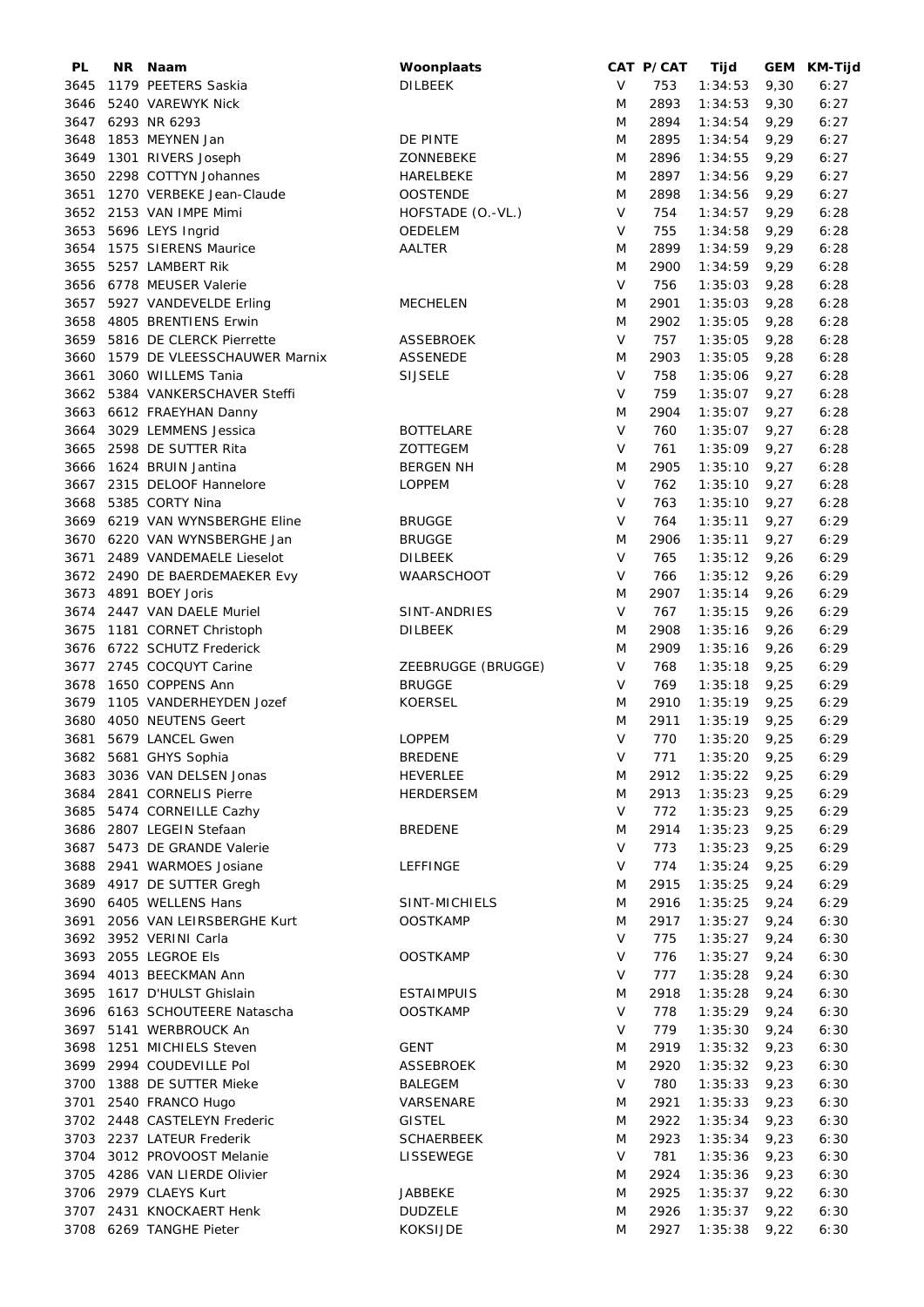| PL   | NR. | Naam                           | Woonplaats             |        | CAT P/CAT | Tijd           |      | GEM KM-Tijd |
|------|-----|--------------------------------|------------------------|--------|-----------|----------------|------|-------------|
| 3709 |     | 6166 VERVISCH Martine          | <b>BRUGGE</b>          | V      | 782       | 1:35:38        | 9,22 | 6:30        |
|      |     | 3710 6258 VERBAUWEN Kimberly   | BLANKENBERGE           | V      | 783       | 1:35:39        | 9,22 | 6:30        |
| 3711 |     | 6629 VANHOVE Sophie            |                        | V      | 784       | 1:35:39        | 9,22 | 6:30        |
|      |     | 3712 6630 GHYSEL Friedl        |                        | V      | 785       | 1:35:39        | 9,22 | 6:30        |
| 3713 |     | 4918 ROGUSSARH Guy             |                        | M      | 2928      | 1:35:39        | 9,22 | 6:30        |
|      |     | 3714 6274 VERMEIRE Bjorn       | SINT-KRUIS (BRUGGE)    | M      | 2929      | 1:35:39        | 9,22 | 6:30        |
|      |     |                                |                        |        |           |                |      |             |
| 3715 |     | 2812 WALL Jack                 | HILTON, DERBYSHIRE     | M      | 2930      | 1:35:40        | 9,22 | 6:30        |
|      |     | 3716 2750 VERROENS Katelijne   | BLANKENBERGE           | V      | 786       | 1:35:40        | 9,22 | 6:30        |
| 3717 |     | 2961 NR 2961                   |                        | M      | 2931      | 1:35:42        | 9,22 | 6:31        |
| 3718 |     | 1399 VAN DEN BOSSCHE Katelijne | SINT-MICHIELS (BRUGGE) | V      | 787       | 1:35:42        | 9,22 | 6:31        |
|      |     | 3719 4916 DE KEYSER Jan        |                        | M      | 2932      | 1:35:42        | 9,22 | 6:31        |
| 3720 |     | 3916 VAN EENHOOGE Dirk         |                        | M      | 2933      | 1:35:44        | 9,21 | 6:31        |
|      |     | 3721 6236 DEROO Sabine         | SINT-ANDRIES           | $\vee$ | 788       | 1:35:47        | 9,21 | 6:31        |
|      |     | 3722 2917 OTTEVAERE Lieve      | <b>HOREBEKE</b>        | M      | 2934      | 1:35:47        | 9,21 | 6:31        |
| 3723 |     | 2064 VERLEDENS Jochen          | <b>OEDELEM</b>         | M      | 2935      | 1:35:47        | 9,21 | 6:31        |
| 3724 |     | 2500 VERSTRAETE Ine            | <b>ASSEBROEK</b>       | $\vee$ | 789       | 1:35:47        | 9,21 | 6:31        |
| 3725 |     | 1341 CLEEREN Christophe        | <b>BRUGGE</b>          | M      | 2936      | 1:35:48        | 9,21 | 6:31        |
| 3726 |     | 3959 PETICCIOH Patrick         |                        | M      | 2937      | 1:35:49        | 9,21 | 6:31        |
|      |     |                                |                        |        |           |                |      |             |
| 3727 |     | 6497 VERLEYE Pia               | <b>HERTSBERGE</b>      | V      | 790       | 1:35:51        | 9,20 | 6:31        |
| 3728 |     | 5921 ROOSE Luc                 | <b>DUDZELE</b>         | M      | 2938      | 1:35:51        | 9,20 | 6:31        |
| 3729 |     | 5042 DE MEYERE Natascha        |                        | $\vee$ | 791       | 1:35:58        | 9,19 | 6:32        |
|      |     | 3730 1297 SAELENS Franky       | <b>OOSTERZELE</b>      | M      | 2939      | 1:35:58        | 9,19 | 6:32        |
| 3731 |     | 5936 NOTE Pieter               | <b>BRUGGE</b>          | M      | 2940      | 1:35:58        | 9,19 | 6:32        |
|      |     | 3732 6521 VANDECASTEELE Selien | SINT-KRUIS (BRUGGE)    | V      | 792       | 1:35:59        | 9,19 | 6:32        |
| 3733 |     | 1562 MATTHIJS Liesbet          | <b>OORDEGEM</b>        | V      | 793       | 1:35:59        | 9,19 | 6:32        |
|      |     | 3734 5430 BREYNE Veronique     |                        | V      | 794       | 1:36:03        | 9,18 | 6:32        |
| 3735 |     | 1489 ROELS Geraldine           | <b>RUDDERVOORDE</b>    | V      | 795       | 1:36:04        | 9,18 | 6:32        |
| 3736 |     | 4988 JOSIANS Symons            |                        | V      | 796       | 1:36:04        | 9,18 | 6:32        |
| 3737 |     | 1261 ROOS Kevin                | VARSENARE              | M      | 2941      | 1:36:05        | 9,18 | 6:32        |
|      |     |                                |                        |        |           |                |      |             |
| 3738 |     | 6600 OMMESLAG Sarah            |                        | V      | 797       | 1:36:06        | 9,18 | 6:32        |
| 3739 |     | 2124 WALRAVENS Annelies        | MEERBEKE               | V      | 798       | 1:36:06        | 9,18 | 6:32        |
|      |     | 3740 4157 VAN HOOMISSEN Anne   |                        | $\vee$ | 799       | 1:36:07        | 9,18 | 6:32        |
| 3741 |     | 2125 DE PELSMAEKER Jeff        | <b>HELDERGEM</b>       | M      | 2942      | 1:36:07        | 9,18 | 6:32        |
|      |     | 3742 4826 VERCRUYSE Didier     |                        | M      | 2943      | 1:36:08        | 9,17 | 6:32        |
| 3743 |     | 5729 WOUTERS Hilde             | <b>BRUGGE</b>          | V      | 800       | 1:36:09        | 9,17 | 6:32        |
| 3744 |     | 5356 CLAEYS Peter              |                        | M      | 2944      | 1:36:10        | 9,17 | 6:33        |
| 3745 |     | 5021 VAN NAYGEN Johan          |                        | M      | 2945      | 1:36:11        | 9,17 | 6:33        |
|      |     | 3746 3875 DEMUYNCK Therese     |                        | V      | 801       | 1:36:13        | 9,17 | 6:33        |
|      |     | 3747 3067 DERUDDER Annick      | <b>SIJSELE</b>         | V      | 802       | 1:36:14        | 9,17 | 6:33        |
| 3748 |     | 5632 DE WOLF Saskia            | <b>GENT</b>            | V      | 803       | 1:36:14        | 9,17 | 6:33        |
| 3749 |     | 2884 LAPAEGE Caroline          | ZWALM                  | V      | 804       | 1:36:14        | 9,17 | 6:33        |
|      |     |                                |                        |        |           |                |      |             |
|      |     | 3750 6444 FEYS Tommy           | <b>SLUIS</b>           | M      | 2946      | 1:36:15        | 9,16 | 6:33        |
|      |     | 3751 2442 VANHAVERBEKE Kathy   | ROESELARE              | V      | 805       | 1:36:15        | 9,16 | 6:33        |
|      |     | 3752 1154 CONSTANT Joris       | WINGENE                | M      | 2947      | 1:36:16        | 9,16 | 6:33        |
| 3753 |     | 6003 TYBERGHEIN Patrick        | <b>BREDENE</b>         | M      | 2948      | 1:36:16        | 9,16 | 6:33        |
| 3754 |     | 6004 TOUTENEL Anne-Marie       | <b>BREDENE</b>         | V      | 806       | 1:36:16        | 9,16 | 6:33        |
| 3755 |     | 5360 TALPE Fernand             |                        | M      | 2949      | 1:36:17        | 9,16 | 6:33        |
|      |     | 3756 1772 SEGERS Els           | <b>ENAME</b>           | V      | 807       | 1:36:17        | 9,16 | 6:33        |
| 3757 |     | 5259 BOONE Delphine            |                        | V      | 808       | 1:36:18        | 9,16 | 6:33        |
|      |     | 3758 5403 VANHOOREN Niek       |                        | M      | 2950      | 1:36:21        | 9,15 | 6:33        |
|      |     | 3759 6587 DELOOF Benedicte     |                        | V      | 809       | 1:36:23        | 9,15 | 6:33        |
|      |     | 3760 4810 TYVAERT Kelly        |                        | V      | 810       | 1:36:23        | 9,15 | 6:33        |
| 3761 |     | 4811 TYVAERT Christiaan        |                        | M      | 2951      | 1:36:23        | 9,15 | 6:33        |
|      |     | 3762 1789 CAMPENS Sofie        | <b>EPPEGEM</b>         | V      | 811       | 1:36:26        |      | 6:34        |
|      |     |                                |                        |        |           |                | 9,15 |             |
|      |     | 3763 4933 GALLEIN Peter        |                        | M      | 2952      | 1:36:26        | 9,15 | 6:34        |
| 3764 |     | 2114 PROOT Walter              | SINT-KRUIS (BRUGGE)    | M      | 2953      | 1:36:26        | 9,15 | 6:34        |
|      |     | 3765 6588 BUSSCHOP Dirk        |                        | M      | 2954      | 1:36:26        | 9,15 | 6:34        |
| 3766 |     | 6000 BORREY Inge               | <b>ASSEBROEK</b>       | V      | 812       | 1:36:26        | 9,15 | 6:34        |
| 3767 |     | 6740 KERRENS Sandrine          |                        | V      | 813       | 1:36:26        | 9,15 | 6:34        |
| 3768 |     | 5864 SCHOTTE Hilde             | <b>HILDE</b>           | V      | 814       | 1:36:27        | 9,14 | 6:34        |
| 3769 |     | 5002 DE BRABANDER Juzef        |                        | M      | 2955      | 1:36:27        | 9,14 | 6:34        |
|      |     | 3770 1483 VANMARCKE Gwenda     | <b>BRUGGE</b>          | V      | 815       | 1:36:27        | 9,14 | 6:34        |
| 3771 |     | 2083 ROGIERS Murielle          | MERELBEKE              | V      | 816       | 1:36:28        | 9,14 | 6:34        |
|      |     | 3772 5131 VANPOUCKE Guido      |                        | M      | 2956      | $1:36:28$ 9,14 |      | 6:34        |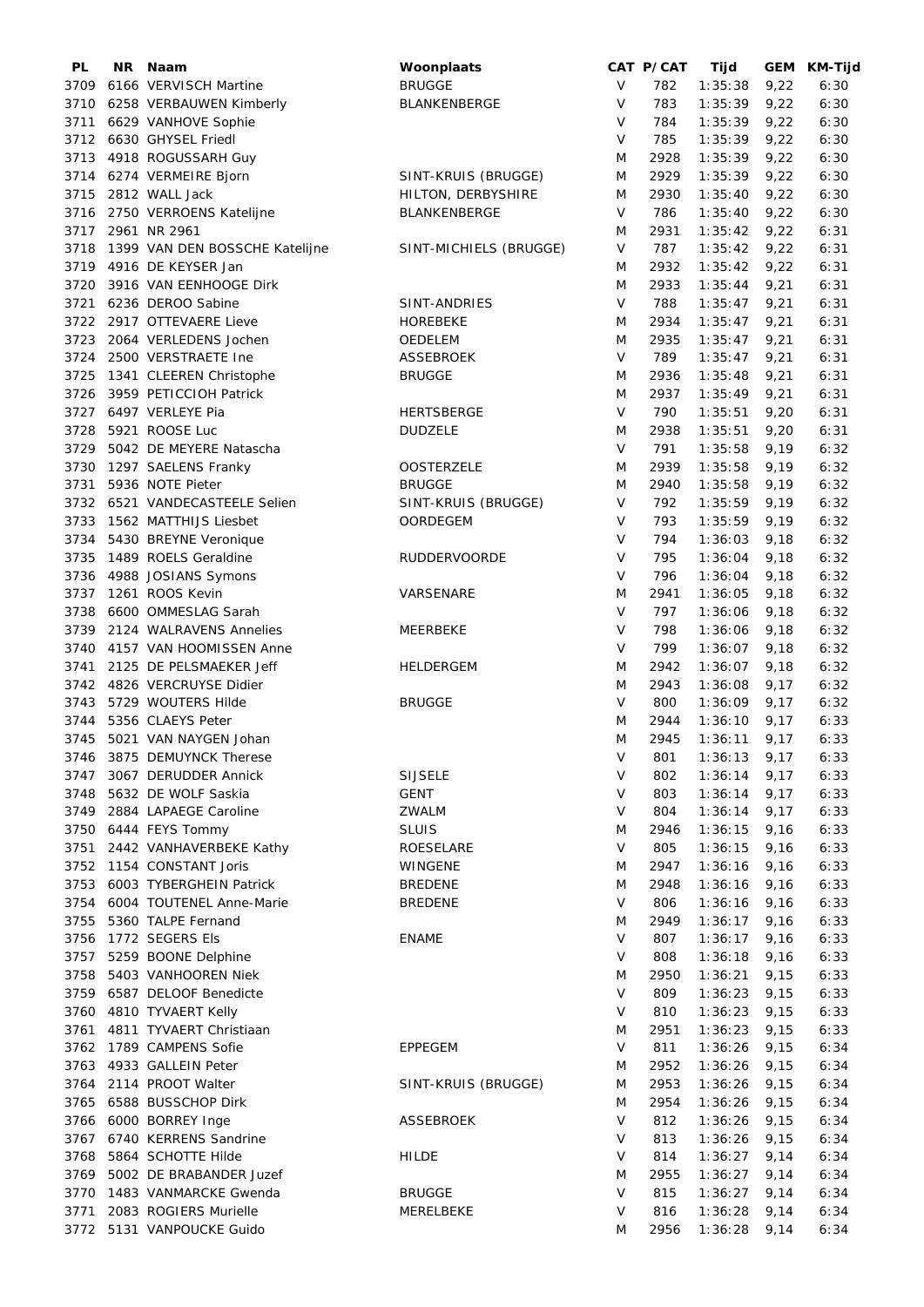| PL   | NR. | Naam                              | Woonplaats          |        | CAT P/CAT | Tijd    |      | GEM KM-Tijd |
|------|-----|-----------------------------------|---------------------|--------|-----------|---------|------|-------------|
| 3773 |     | 2833 DEWAGTERE Karel              | JABBEKE             | M      | 2957      | 1:36:28 | 9,14 | 6:34        |
| 3774 |     | 4101 VERBEIEREN Karolien          |                     | $\vee$ | 817       | 1:36:28 | 9,14 | 6:34        |
| 3775 |     | 5457 VERHAEGHE Lore               |                     | V      | 818       | 1:36:29 | 9,14 | 6:34        |
| 3776 |     | 1700 VERBRUGGEN Rena              | KRUIBEKE            | V      | 819       | 1:36:29 | 9,14 | 6:34        |
|      |     |                                   |                     |        |           |         |      |             |
| 3777 |     | 5606 STICHELBOUT Barbara          | <b>AALBEKE</b>      | V      | 820       | 1:36:29 | 9,14 | 6:34        |
| 3778 |     | 4713 MICHIELSENS Jos              |                     | M      | 2958      | 1:36:30 | 9,14 | 6:34        |
| 3779 |     | 3043 DEPOORTER Alain              | SINT-MICHIELS       | M      | 2959      | 1:36:31 | 9,14 | 6:34        |
| 3780 |     | 5272 EYLENBOSCH IIse              |                     | V      | 821       | 1:36:32 | 9,14 | 6:34        |
| 3781 |     | 1858 SCHOUTEERE Cynthia           | <b>OOSTKAMP</b>     | V      | 822       | 1:36:34 | 9,13 | 6:34        |
| 3782 |     | 2873 BOON Elke                    | <b>ST MICHIELS</b>  | V      | 823       | 1:36:35 | 9,13 | 6:34        |
| 3783 |     | 4012 DELOOF Kristien              |                     | $\vee$ | 824       |         |      | 6:34        |
|      |     |                                   |                     |        |           | 1:36:36 | 9,13 |             |
| 3784 |     | 5300 VANDECASTEELE Stien          |                     | V      | 825       | 1:36:37 | 9,13 | 6:34        |
| 3785 |     | 1915 DE CORTE Francine            | ZOMERGEM            | V      | 826       | 1:36:40 | 9,12 | 6:35        |
| 3786 |     | 3956 BOESSENS Steven              |                     | M      | 2960      | 1:36:40 | 9,12 | 6:35        |
|      |     | 3787 6487 DE MEY Bart             | <b>ASSEBROEK</b>    | M      | 2961      | 1:36:40 | 9,12 | 6:35        |
| 3788 |     | 2386 HANSSENS Katrien             | HARELBEKE           | $\vee$ | 827       | 1:36:40 | 9,12 | 6:35        |
| 3789 |     | 2385 HANSSENS Patrick             | WILRIJK (ANTW.)     | M      | 2962      | 1:36:41 | 9,12 | 6:35        |
| 3790 |     |                                   |                     | V      | 828       |         |      |             |
|      |     | 3914 DEJONGHE Marianne            |                     |        |           | 1:36:43 | 9,12 | 6:35        |
| 3791 |     | 4723 FRAEYMAN Boos                |                     | M      | 2963      | 1:36:43 | 9,12 | 6:35        |
| 3792 |     | 4722 RASSCHAERT Nancy             |                     | V      | 829       | 1:36:44 | 9,12 | 6:35        |
| 3793 |     | 5951 DUMOULIN Katrien             | <b>ASSEBROEK</b>    | V      | 830       | 1:36:44 | 9,12 | 6:35        |
| 3794 |     | 2789 DE GROOTE Kathleen           | <b>BRUGGE</b>       | V      | 831       | 1:36:46 | 9,11 | 6:35        |
| 3795 |     | 5114 VERREWAERE Marc              |                     | M      | 2964      | 1:36:48 | 9,11 | 6:35        |
|      |     | 3796 2980 VAN LOO Frances         | ZERKEGEM            | V      | 832       | 1:36:49 | 9,11 | 6:35        |
|      |     |                                   |                     |        |           |         |      |             |
|      |     | 3797 6432 DRIESENS Geertrui       | SINT-KRUIS (BRUGGE) | V      | 833       | 1:36:51 | 9,11 | 6:35        |
| 3798 |     | 1302 RIVERS Jack                  | ZONNEBEKE           | M      | 2965      | 1:36:51 | 9,11 | 6:35        |
| 3799 |     | 1540 PRESTON Anne                 | SOUTHAMPTON         | V      | 834       | 1:36:52 | 9,11 | 6:35        |
| 3800 |     | 2945 GEVAERT Sofie                | <b>OOSTKAMP</b>     | V      | 835       | 1:36:54 | 9,10 | 6:36        |
| 3801 |     | 6019 NR 6019                      |                     | M      | 2966      | 1:36:57 | 9,10 | 6:36        |
| 3802 |     | 5742 VROMAN Filip                 | <b>OOSTKAMP</b>     | M      | 2967      | 1:36:57 | 9,10 | 6:36        |
| 3803 |     | 628 RAMBOUR Julius                | <b>ASSEBROEK</b>    | M      | 2968      | 1:36:58 | 9,10 | 6:36        |
|      |     |                                   |                     |        |           |         |      |             |
| 3804 |     | 1664 DE BACKER Barbara            | <b>AALST</b>        | V      | 836       | 1:36:58 | 9,10 | 6:36        |
| 3805 |     | 1027 VAN HALLEWIJN Filip          | AALTER              | M      | 2969      | 1:36:59 | 9,09 | 6:36        |
|      |     | 3806 4787 NR 4787                 |                     | M      | 2970      | 1:37:00 | 9,09 | 6:36        |
| 3807 |     | 1699 DE MOOR Irma                 | <b>TEMSE</b>        | V      | 837       | 1:37:03 | 9,09 | 6:36        |
| 3808 |     | 1686 VAN CLEEMPUT Roland          | SINT-NIKLAAS        | M      | 2971      | 1:37:04 | 9,09 | 6:36        |
|      |     | 3809 1698 THYSSEN Romy            | SINT-NIKLAAS        | $\vee$ | 838       | 1:37:04 | 9,09 | 6:36        |
|      |     | 3810 5911 VANDER BRUGGHEN Michael | <b>OOSTKAMP</b>     | M      | 2972      | 1:37:06 | 9,08 | 6:36        |
|      |     |                                   |                     |        |           |         |      |             |
| 3811 |     | 5303 ZWERTVAGHER Laura            |                     | V      | 839       | 1:37:07 | 9,08 | 6:36        |
|      |     | 3812 1706 VAN BAEL Luc            | <b>BONHEIDEN</b>    | M      | 2973      | 1:37:07 | 9,08 | 6:36        |
|      |     | 3813 2576 REYBROUCK Annemie       | <b>SIJSELE</b>      | V      | 840       | 1:37:08 | 9,08 | 6:36        |
|      |     | 3814 5060 HEUTEN Carine           |                     | V      | 841       | 1:37:09 | 9,08 | 6:37        |
|      |     | 3815 2935 DEPYPERE Jeroen         | <b>BRUGGE</b>       | Μ      | 2974      | 1:37:09 | 9,08 | 6:37        |
|      |     | 3816 4005 DE SWAEF Peter          |                     | M      | 2975      | 1:37:09 | 9,08 | 6:37        |
|      |     | 3817 6649 DE BUCK Fanny           |                     | V      | 842       | 1:37:09 | 9,08 | 6:37        |
|      |     |                                   |                     |        |           |         |      |             |
| 3818 |     | 2772 DE BRUYNE Lotte              | <b>GENT</b>         | V      | 843       | 1:37:10 | 9,08 | 6:37        |
|      |     | 3819 4792 SORGELOOS Albert        |                     | M      | 2976      | 1:37:11 | 9,08 | 6:37        |
| 3820 |     | 6637 DEWULF Inge                  |                     | V      | 844       | 1:37:14 | 9,07 | 6:37        |
| 3821 |     | 2625 TAVEIRNE Sofie               | SINT-KRUIS (BRUGGE) | V      | 845       | 1:37:15 | 9,07 | 6:37        |
|      |     | 3822 5555 BOSSU Célestine         |                     | V      | 846       | 1:37:16 | 9,07 | 6:37        |
|      |     | 3823 6181 KEMPINCK Frederick      | ZEDELGEM            | M      | 2977      | 1:37:16 | 9,07 | 6:37        |
|      |     | 3824 6177 DEVINCK Bruno           | <b>BRUGGE</b>       | M      | 2978      | 1:37:17 | 9,07 | 6:37        |
|      |     |                                   |                     |        |           |         |      |             |
|      |     | 3825 2402 DE WILDE Paul           | <b>TEMSE</b>        | M      | 2979      | 1:37:17 | 9,07 | 6:37        |
|      |     | 3826 2621 MEULEBROUCK Meike       | SINT-KRUIS (BRUGGE) | V      | 847       | 1:37:18 | 9,06 | 6:37        |
|      |     | 3827 5933 HUYVAERT Robert         | DE PANNE            | M      | 2980      | 1:37:18 | 9,06 | 6:37        |
|      |     | 3828 4812 DESCHUYTER Davy         |                     | M      | 2981      | 1:37:18 | 9,06 | 6:37        |
|      |     | 3829 4775 POTS Ronny              |                     | M      | 2982      | 1:37:20 | 9,06 | 6:37        |
| 3830 |     | 2858 WATTEYNE Johan               | WEVELGEM            | M      | 2983      | 1:37:21 | 9,06 | 6:37        |
| 3831 |     | 2258 KNOCKAERT Pieter             | VELDEGEM            | M      | 2984      | 1:37:21 | 9,06 | 6:37        |
|      |     | 5644 REYBROUCK Ann                |                     | V      |           |         |      |             |
| 3832 |     |                                   | <b>BRUGGE</b>       |        | 848       | 1:37:22 | 9,06 | 6:37        |
|      |     | 3833 1784 DEPRAETERE Barbara      | <b>ASSEBROEK</b>    | V      | 849       | 1:37:23 | 9,06 | 6:37        |
|      |     | 3834 1785 SCHOCKAERT Dirk         | <b>ASSEBROEK</b>    | Μ      | 2985      | 1:37:23 | 9,06 | 6:37        |
|      |     | 3835 1332 WIJNANT Guy             | <b>KERKSKEN</b>     | M      | 2986      | 1:37:23 | 9,06 | 6:37        |
|      |     | 3836 1756 LAUREYS Katrien         | SINT-KRUIS (BRUGGE) | V      | 850       | 1:37:25 | 9,05 | 6:38        |
|      |     |                                   |                     |        |           |         |      |             |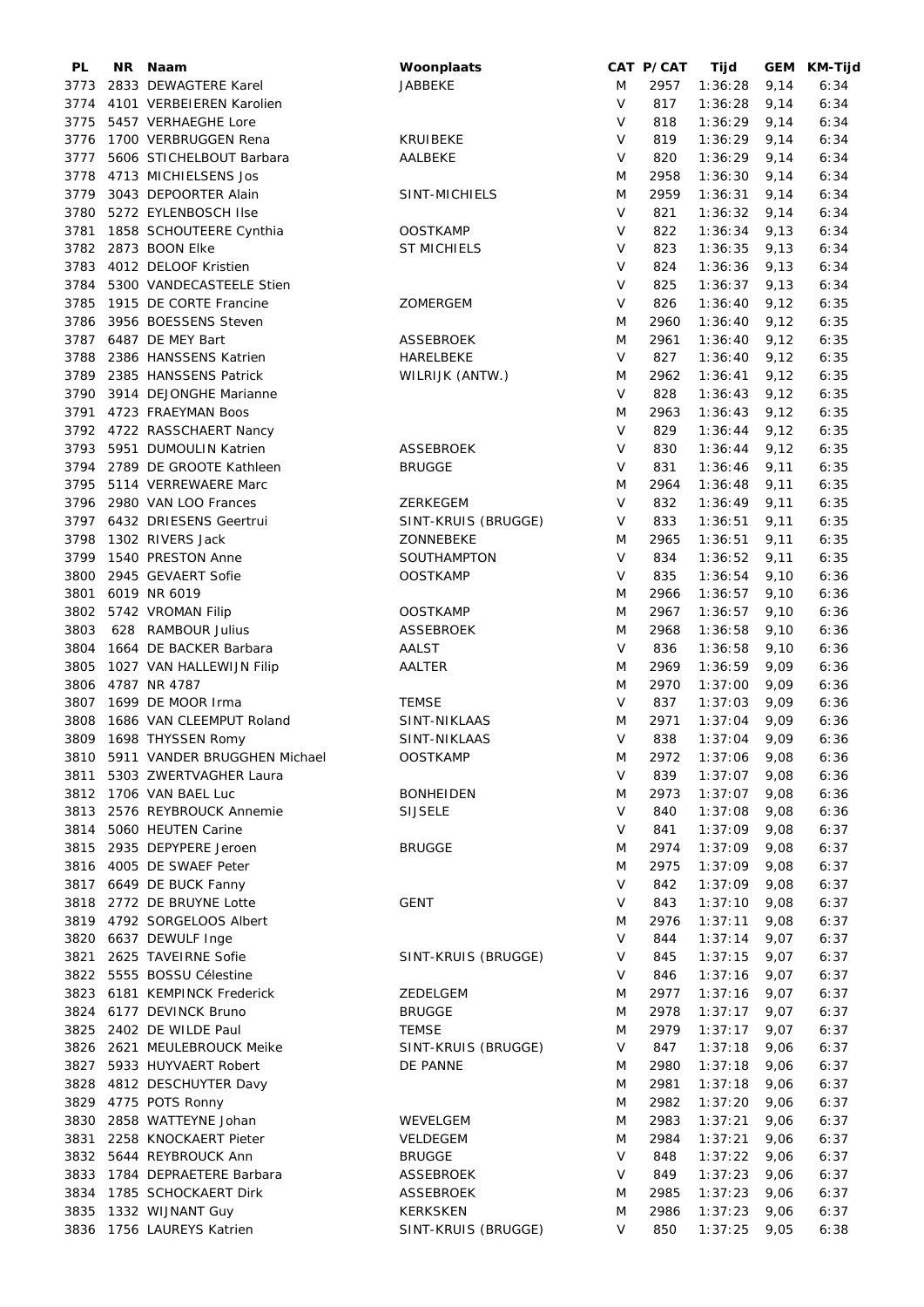| PL   | NR. | Naam                           | Woonplaats          |        | CAT P/CAT | Tijd    |      | GEM KM-Tijd |
|------|-----|--------------------------------|---------------------|--------|-----------|---------|------|-------------|
| 3837 |     | 1333 HOUTMAN Marc              | <b>WELLE</b>        | M      | 2987      | 1:37:25 | 9,05 | 6:38        |
| 3838 |     | 1811 MASURE Marc               | OOSTDUINKERKE       | M      | 2988      | 1:37:29 | 9,05 | 6:38        |
| 3839 |     | 5486 MINNE Raf                 |                     | M      | 2989      | 1:37:31 | 9,04 | 6:38        |
| 3840 |     | 5948 LAMBRECHT Bruno           | <b>HERTSBERGE</b>   | M      | 2990      | 1:37:32 | 9,04 | 6:38        |
| 3841 |     | 6596 LEENKNECHT Anja           |                     | $\vee$ | 851       | 1:37:33 | 9,04 | 6:38        |
| 3842 |     | 6598 VANRAFELGHEM Lien         |                     | V      | 852       | 1:37:33 | 9,04 | 6:38        |
|      |     |                                |                     |        |           |         |      |             |
| 3843 |     | 3905 PIENS Andre               |                     | M      | 2991      | 1:37:39 | 9,03 | 6:39        |
| 3844 |     | 4313 SOETE Natacha             |                     | V      | 853       | 1:37:40 | 9,03 | 6:39        |
| 3845 |     | 2024 DERIEMAEKER Marnix        | MEULEBEKE           | M      | 2992      | 1:37:41 | 9,03 | 6:39        |
| 3846 |     | 4274 VYNCKE Veerle             |                     | V      | 854       | 1:37:41 | 9,03 | 6:39        |
| 3847 |     | 4919 ROSISSART Eva             |                     | $\vee$ | 855       | 1:37:42 | 9,03 | 6:39        |
| 3848 |     | 1195 ROMBOUT Vanessa           | <b>BRASSCHAAT</b>   | V      | 856       | 1:37:42 | 9,03 | 6:39        |
| 3849 |     | 3999 NEIRYNCK Celine           |                     | V      | 857       | 1:37:43 | 9,03 | 6:39        |
| 3850 |     | 5929 VERBEKE Hein              | <b>ASSEBROEK</b>    | M      | 2993      | 1:37:43 | 9,03 | 6:39        |
| 3851 |     | 1470 CALLENS Veronique         | WEVELGEM            | $\vee$ | 858       | 1:37:45 | 9,02 | 6:39        |
| 3852 |     | 1535 DE ZEGHER Geertrui        | <b>KORTRIJK</b>     | V      | 859       | 1:37:45 | 9,02 | 6:39        |
|      |     |                                |                     |        |           |         |      |             |
| 3853 |     | 2896 CORVELYN Benny            | KNESSELARE          | M      | 2994      | 1:37:48 | 9,02 | 6:39        |
| 3854 |     | 6294 ALEXANDER Jodie           | WINGENE             | $\vee$ | 860       | 1:37:48 | 9,02 | 6:39        |
| 3855 |     | 5962 DIERICKX IIse             | SINT-ANDRIES        | V      | 861       | 1:37:49 | 9,02 | 6:39        |
| 3856 |     | 5033 MAES Jenny                |                     | V      | 862       | 1:37:49 | 9,02 | 6:39        |
| 3857 |     | 2781 DURANT Karolien           | <b>MOERZEKE</b>     | V      | 863       | 1:37:51 | 9,01 | 6:39        |
| 3858 |     | 2468 KEERMAN Stefanie          | <b>OOSTKAMP</b>     | V      | 864       | 1:37:52 | 9,01 | 6:39        |
| 3859 |     | 4939 MOUTMONT Miquel           |                     | M      | 2995      | 1:37:53 | 9,01 | 6:40        |
| 3860 |     | 1207 GABRIELS Arne             | AARSCHOT            | M      | 2996      | 1:37:53 | 9,01 | 6:40        |
|      |     |                                |                     | M      | 2997      |         |      |             |
| 3861 |     | 6226 D'HONDT Stijn             | SINT-MICHIELS       |        |           | 1:37:54 | 9,01 | 6:40        |
| 3862 |     | 1364 BAETEN Ward               | <b>ZULTE</b>        | M      | 2998      | 1:37:54 | 9,01 | 6:40        |
| 3863 |     | 1765 GUNS Christine            | <b>BEVEREN-WAAS</b> | V      | 865       | 1:37:55 | 9,01 | 6:40        |
| 3864 |     | 1946 MESTACH Tine              | <b>DRONGEN</b>      | V      | 866       | 1:37:56 | 9,01 | 6:40        |
| 3865 |     | 6029 SERREYN Myriam            | MIDDELBURG          | V      | 867       | 1:37:57 | 9,00 | 6:40        |
| 3866 |     | 1029 VAN CUTSEM Els            | <b>DILBEEK</b>      | V      | 868       | 1:37:59 | 9,00 | 6:40        |
| 3867 |     | 1795 STIENNON Karine           | TERNAT              | $\vee$ | 869       | 1:37:59 | 9,00 | 6:40        |
| 3868 |     | 2434 DELOOF Martine            | OEDELEM             | $\vee$ | 870       | 1:38:00 | 9,00 | 6:40        |
| 3869 |     | 2923 GERBOSCH Veerle           | <b>GAVERE</b>       | V      | 871       | 1:38:01 | 9,00 | 6:40        |
| 3870 |     | 6063 VANHOVE Chantal           | <b>LOPPEM</b>       | V      | 872       | 1:38:04 | 8,99 | 6:40        |
|      |     |                                |                     |        |           |         |      |             |
| 3871 |     | 5105 DECUYPER Famke            |                     | V      | 873       | 1:38:04 | 8,99 | 6:40        |
| 3872 |     | 5188 CLAERHOUT Stijn           |                     | M      | 2999      | 1:38:05 | 8,99 | 6:40        |
|      |     | 3873 5294 VERSPILLE Kristin    |                     | $\vee$ | 874       | 1:38:05 | 8,99 | 6:40        |
|      |     | 3874 3967 MEULEMAN Carine      |                     | V      | 875       | 1:38:05 | 8,99 | 6:40        |
|      |     | 3875 6490 ASPESLAGH Lore       | VARSENARE           | V      | 876       | 1:38:06 | 8,99 | 6:40        |
|      |     | 3876 2208 DELO Gerda           | ASSE                | V      | 877       | 1:38:08 | 8,99 | 6:41        |
|      |     | 3877 1910 VAN TITTELBOOM Chris | <b>OOSTERZELE</b>   | M      | 3000      | 1:38:09 | 8,99 | 6:41        |
|      |     | 3878 5833 ASPESLAGH Geert      | VARSENARE           | M      | 3001      | 1:38:09 | 8,99 | 6:41        |
|      |     | 3879 5765 DE ROEST Kathleen    | OEDELEM             | V      | 878       | 1:38:10 | 8,98 | 6:41        |
|      |     | 3880 5733 VAN TROOS Ann        | OEDELEM             | V      | 879       |         |      |             |
|      |     |                                |                     |        |           | 1:38:10 | 8,98 | 6:41        |
|      |     | 3881 6333 VANRENTERGHEM Nadine | <b>BRUGGE</b>       | V      | 880       | 1:38:11 | 8,98 | 6:41        |
|      |     | 3882 2449 DENEYER Kerlijne     | KORTRIJK            | V      | 881       | 1:38:11 | 8,98 | 6:41        |
|      |     | 3883 1048 DOSFEL Ann           | <b>MECHELEN</b>     | V      | 882       | 1:38:11 | 8,98 | 6:41        |
| 3884 |     | 5098 MERTENS Yves              |                     | M      | 3002      | 1:38:13 | 8,98 | 6:41        |
|      |     | 3885 5326 DERYCKERE Marie-Rose |                     | V      | 883       | 1:38:14 | 8,98 | 6:41        |
|      |     | 3886 6520 CUVELIER Pascale     | <b>BRUGGE</b>       | V      | 884       | 1:38:15 | 8,98 | 6:41        |
|      |     | 3887 2900 BONCQUET Liesbet     | ASSEBROEK           | V      | 885       | 1:38:15 | 8,98 | 6:41        |
|      |     | 3888 6519 DEPOORTER Pascal     | <b>BRUGGE</b>       | M      | 3003      | 1:38:16 | 8,98 | 6:41        |
| 3889 |     | 127 ROGGEMAN Liesbeth          | <b>ELVERSELE</b>    | V      | 886       | 1:38:17 | 8,97 | 6:41        |
|      |     |                                |                     |        |           |         |      |             |
| 3890 |     | 2128 VERHOEYEN Peggy           | OUTER               | M      | 3004      | 1:38:18 | 8,97 | 6:41        |
| 3891 |     | 2070 LUCA Jan                  | <b>GENT</b>         | M      | 3005      | 1:38:18 | 8,97 | 6:41        |
|      |     | 3892 2159 VAN DEN BERGHE Lieve | AALST               | M      | 3006      | 1:38:18 | 8,97 | 6:41        |
|      |     | 3893 1715 DE GRAVE Frederic    | LEUVEN              | M      | 3007      | 1:38:19 | 8,97 | 6:41        |
| 3894 |     | 1714 DE GOLS Tom               | <b>LONDON</b>       | Μ      | 3008      | 1:38:19 | 8,97 | 6:41        |
| 3895 |     | 4185 VERWILGEN Ivan            |                     | M      | 3009      | 1:38:20 | 8,97 | 6:41        |
|      |     | 3896 4266 DE BRABANDER Martien |                     | M      | 3010      | 1:38:20 | 8,97 | 6:41        |
| 3897 |     | 2382 LANSSENS Vincent          | SINT-ANDRIES        | Μ      | 3011      | 1:38:20 | 8,97 | 6:41        |
|      |     | 3898 1346 DEBEER Katrien       | BEVEREN AA NDE YZER | V      | 887       | 1:38:21 | 8,97 | 6:41        |
|      |     |                                |                     |        |           |         |      |             |
|      |     | 3899 6326 SEVENHANT Jessy      | <b>ASSEBROEK</b>    | V      | 888       | 1:38:21 | 8,97 | 6:41        |
|      |     | 3900 2349 HAUSSERMANN Tristan  | <b>BRUGGE</b>       | M      | 3012      | 1:38:22 | 8,97 | 6:41        |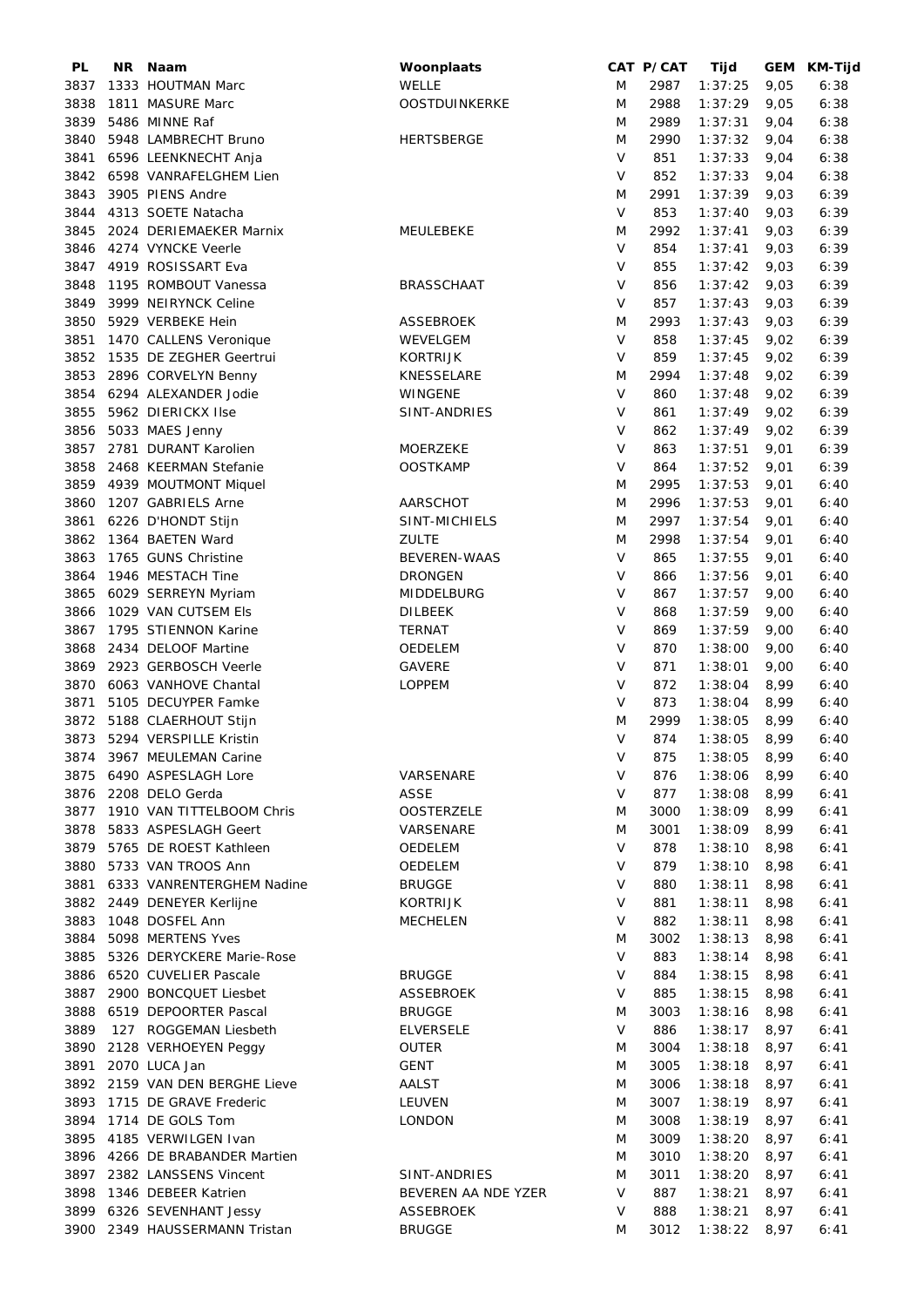| PL   | NR Naam                        | Woonplaats           |        | CAT P/CAT | Tijd           |      | GEM KM-Tijd |
|------|--------------------------------|----------------------|--------|-----------|----------------|------|-------------|
| 3901 | 1513 BONTE Roger               | DEINZE               | M      | 3013      | 1:38:22        | 8,97 | 6:41        |
| 3902 | 6479 VAN DAMME Kathleen        | VARSENARE            | V      | 889       | 1:38:23        | 8,96 | 6:42        |
| 3903 | 6448 DERDEYN Noel              | <b>OOSTKAMP</b>      | M      | 3014      | 1:38:24        | 8,96 | 6:42        |
| 3904 | 1410 VAN DEN BOSSCHE Pieter    | <b>SCHOTEN</b>       | M      | 3015      | 1:38:24        | 8,96 | 6:42        |
| 3905 | 4062 VAN DYCK Elaine           |                      | V      | 890       | 1:38:24        | 8,96 | 6:42        |
| 3906 | 2559 LIBERT Dimitri            | ASSEBROEK            | M      | 3016      | 1:38:24        | 8,96 | 6:42        |
| 3907 | 5586 MAHIEU Silke              |                      | $\vee$ | 891       | 1:38:24        | 8,96 | 6:42        |
| 3908 | 4106 PAREYN Silke              |                      | V      | 892       | 1:38:24        | 8,96 | 6:42        |
| 3909 | 4105 BONDUEL Jozefien          |                      | V      | 893       | 1:38:24        | 8,96 | 6:42        |
|      |                                |                      |        |           |                |      |             |
| 3910 | 5585 WALGRAEVE Astrid          |                      | V      | 894       | 1:38:24        | 8,96 | 6:42        |
| 3911 | 3013 STAELENS Gael             | VARSENARE            | $\vee$ | 895       | 1:38:24        | 8,96 | 6:42        |
| 3912 | 4704 DEMEULENAERE Ann          |                      | V      | 896       | 1:38:27        | 8,96 | 6:42        |
| 3913 | 1848 VANDENPLAS Viktor         | <b>BRUSSEL</b>       | M      | 3017      | 1:38:28        | 8,96 | 6:42        |
| 3914 | 1508 PATTYN Lode               | SINT-LIEVENS-HOUTEM  | M      | 3018      | 1:38:36        | 8,95 | 6:42        |
| 3915 | 6134 QUINTENS Heidi            | SINT-KRUIS (BRUGGE)  | V      | 897       | 1:38:37        | 8,94 | 6:43        |
| 3916 | 1250 MORLION Bart              | <b>VEURNE</b>        | M      | 3019      | 1:38:39        | 8,94 | 6:43        |
| 3917 | 2038 LEPER Ludo                | <b>VEURNE</b>        | M      | 3020      | 1:38:39        | 8,94 | 6:43        |
| 3918 | 5269 VAN ACKER Nathalie        |                      | $\vee$ | 898       | 1:38:39        | 8,94 | 6:43        |
| 3919 | 5118 SLINBROUCK Opheline       |                      | V      | 899       | 1:38:40        | 8,94 | 6:43        |
| 3920 | 4123 VERSTRAETE Marc           |                      | M      | 3021      | 1:38:46        | 8,93 | 6:43        |
| 3921 | 4833 DE MEY Colin              |                      | M      | 3022      | 1:38:50        | 8,92 | 6:43        |
|      | 3922 2966 NR 2966              |                      | M      | 3023      | 1:38:50        | 8,92 | 6:43        |
| 3923 | 2407 COCKELBERGH Katrien       | SINT-NIKLAAS         | V      | 900       | 1:38:51        | 8,92 | 6:43        |
|      |                                |                      |        |           |                |      |             |
| 3924 | 5501 VAN HECKE Paul            |                      | M      | 3024      | 1:38:52        | 8,92 | 6:44        |
| 3925 | 5608 BAEKE Jo                  | SINT-ANDRIES         | M      | 3025      | 1:38:54        | 8,92 | 6:44        |
| 3926 | 1992 VANDENBERGHE Lieve        | SINT-KRUIS (BRUGGE)  | V      | 901       | 1:38:54        | 8,92 | 6:44        |
| 3927 | 5754 DUCHI Rita                | <b>BRUGGE</b>        | V      | 902       | 1:38:54        | 8,92 | 6:44        |
| 3928 | 2503 DECEUNINCK Riet           | <b>ASSEBROEK</b>     | V      | 903       | 1:38:57        | 8,91 | 6:44        |
| 3929 | 4911 MOSTAERT Jan              |                      | M      | 3026      | 1:38:58        | 8,91 | 6:44        |
| 3930 | 5893 VERSTRAETE Martine        | ASSEBROEK            | M      | 3027      | 1:38:58        | 8,91 | 6:44        |
| 3931 | 2470 VAN DEN BILCKE Klaartje   | SINT-JORIS (BEERNEM) | V      | 904       | 1:39:00        | 8,91 | 6:44        |
|      | 3932 6549 DECEUNINCK Ann       |                      | V      | 905       | 1:39:01        | 8,91 | 6:44        |
| 3933 | 1020 GOEMINNE Sabine           | WINGENE              | V      | 906       | 1:39:01        | 8,91 | 6:44        |
|      | 3934 2472 VAN HYFTE Evelyne    | KNESSELARE           | V      | 907       | 1:39:01        | 8,91 | 6:44        |
|      | 3935 2429 TANGHE Gudrun        | <b>BEERNEM</b>       | V      | 908       | 1:39:01        | 8,91 | 6:44        |
|      | 3936 5112 NOLLET Marleen       |                      | V      | 909       | 1:39:02        | 8,91 | 6:44        |
|      | 3937 5110 GOSSENS Lieve        |                      | $\vee$ | 910       | 1:39:02        | 8,91 | 6:44        |
|      | 3938 5111 VANDEWALLE Thérèse   |                      | V      | 911       | $1:39:02$ 8,91 |      | 6:44        |
|      | 3939 6354 DE RYCKE Silke       |                      | V      |           |                |      |             |
|      |                                | ZEDELGEM             |        | 912       | 1:39:03        | 8,90 | 6:44        |
|      | 3940 6359 DEPAEPE Jane         | <b>BRUGGE</b>        | V      | 913       | 1:39:03        | 8,90 | 6:44        |
| 3941 | 1499 DUSAUCHOIT Tine           | <b>BRUSSEL</b>       | V      | 914       | 1:39:04        | 8,90 | 6:44        |
|      | 3942 6257 GALLE Michael        | <b>BRUGGE</b>        | M      | 3028      | 1:39:05        | 8,90 | 6:44        |
| 3943 | 5018 DEGUYT Frank              |                      | M      | 3029      | 1:39:07        | 8,90 | 6:45        |
| 3944 | 1684 COGHE Marleen             | OEDELEM              | V      | 915       | 1:39:13        | 8,89 | 6:45        |
| 3945 | 2729 DE CRAEMER Greet          | SINT-KRUIS           | V      | 916       | 1:39:13        | 8,89 | 6:45        |
| 3946 | 5310 GRAMMENS Dieter           |                      | M      | 3030      | 1:39:15        | 8,89 | 6:45        |
| 3947 | 6450 GRAMMENS Luc              | <b>ASSEBROEK</b>     | M      | 3031      | 1:39:15        | 8,89 | 6:45        |
| 3948 | 6486 CHIELENS Chiel            | ST MICHIELS BRUGGE   | M      | 3032      | 1:39:16        | 8,89 | 6:45        |
| 3949 | 1580 DE PAUW Lieve             | ASSENEDE             | V      | 917       | 1:39:21        | 8,88 | 6:46        |
| 3950 | 5720 VAN SCHOORISSE Johan      | KNESSELARE           | M      | 3033      | 1:39:21        | 8,88 | 6:46        |
| 3951 | 2100 VAN KEIRSBILCK Kim        | AARSELE              | V      | 918       | 1:39:22        | 8,88 | 6:46        |
|      | 3952 2629 WYNANT Luc           | <b>KESTER</b>        | M      | 3034      | 1:39:22        | 8,88 | 6:46        |
| 3953 | 2653 DE RIDDER Sheila          | <b>KESTER</b>        | V      | 919       | 1:39:23        | 8,87 | 6:46        |
|      | 3954 4958 DELODDER Katrien     |                      | V      | 920       | 1:39:25        | 8,87 | 6:46        |
| 3955 | 5172 DE KEMPE Mark             |                      | M      | 3035      | 1:39:27        | 8,87 | 6:46        |
|      | 3956 6415 DEKETELAERE Brigitte | WAARDAMME            | V      | 921       | 1:39:27        | 8,87 | 6:46        |
| 3957 | 1011 HERREMANS Peter           | SINT-PIETERS-LEEUW   |        | 3036      | 1:39:27        |      | 6:46        |
|      |                                |                      | M      |           |                | 8,87 |             |
| 3958 | 6414 BODE Alain                | WAARDAMME            | M      | 3037      | 1:39:27        | 8,87 | 6:46        |
| 3959 | 2974 CATTOOR Katrien           | OUDENBURG            | V      | 922       | 1:39:31        | 8,86 | 6:46        |
| 3960 | 6604 DAERDEN Jurgen            |                      | M      | 3038      | 1:39:31        | 8,86 | 6:46        |
| 3961 | 2084 DE FAUW Kristie           | VELDEGEM             | V      | 923       | 1:39:32        | 8,86 | 6:46        |
|      | 3962 5409 STRAGIER Manu        |                      | M      | 3039      | 1:39:33        | 8,86 | 6:46        |
|      | 3963 1088 D'HERDE Ann          | DENDERWINDEKE        | V      | 924       | 1:39:34        | 8,86 | 6:46        |
|      | 3964 2946 TEETAERT Christine   | VARSENARE            | V      | 925       | 1:39:36        | 8,86 | 6:47        |
|      |                                |                      |        |           |                |      |             |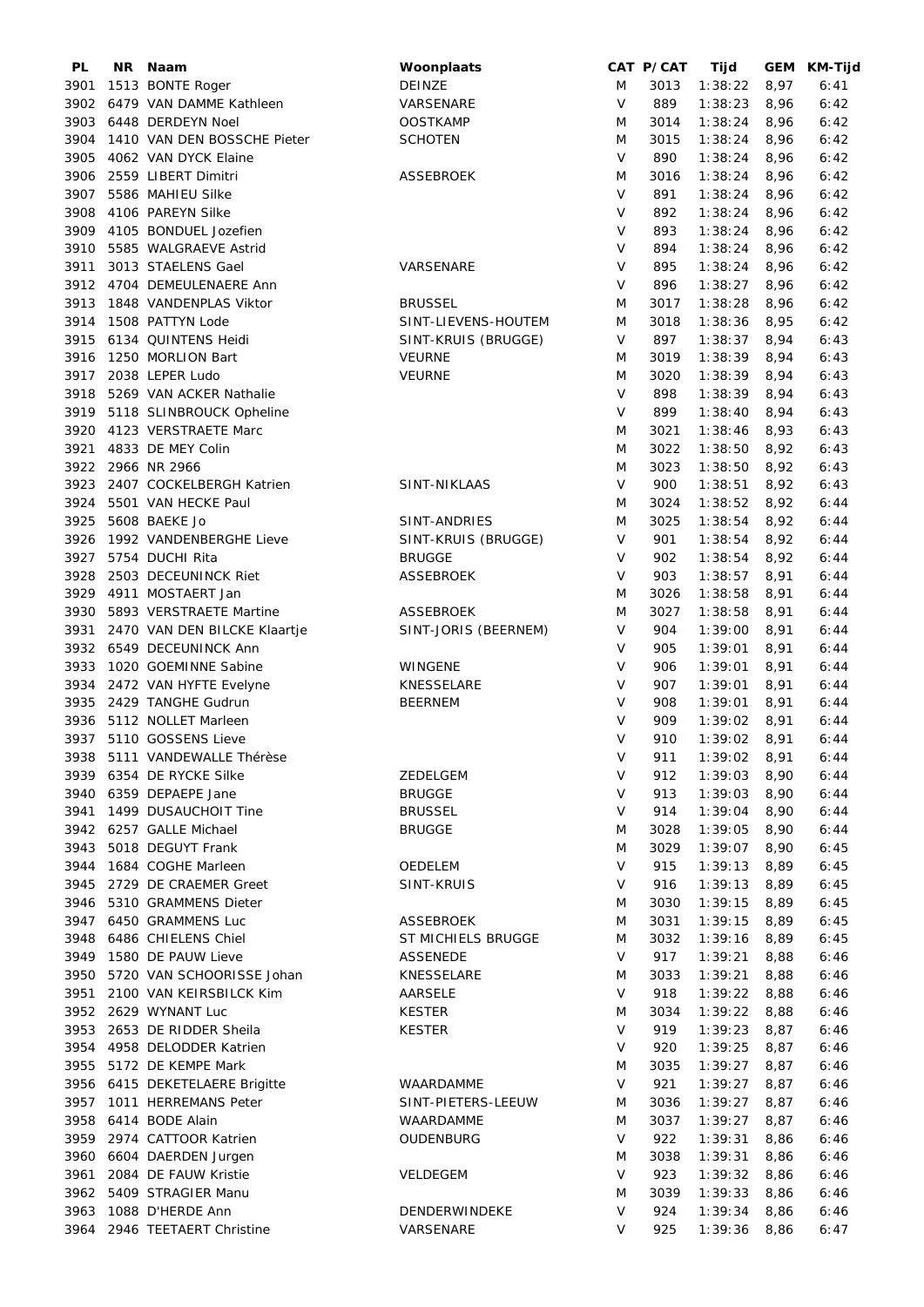| PL   | ΝR | Naam                                  | Woonplaats             |        | CAT P/CAT | Tijd    |      | GEM KM-Tijd |
|------|----|---------------------------------------|------------------------|--------|-----------|---------|------|-------------|
| 3965 |    | 4259 GRAVETH Berry                    |                        | M      | 3040      | 1:39:38 | 8,85 | 6:47        |
| 3966 |    | 6369 LIPPENS Julie                    | SINT-KRUIS (BRUGGE)    | V      | 926       | 1:39:38 | 8,85 | 6:47        |
| 3967 |    | 1745 BELLAERT Nancy                   | <b>ASSEBROEK</b>       | V      | 927       | 1:39:39 | 8,85 | 6:47        |
| 3968 |    | 4095 FONTEYNE Dimitri                 |                        | M      | 3041      | 1:39:43 | 8,85 | 6:47        |
| 3969 |    | 5507 PEEL Leen                        |                        | V      | 928       | 1:39:44 | 8,84 | 6:47        |
| 3970 |    | 5677 VANDENBROELE Ilse                | <b>IZEGEM</b>          | $\vee$ | 929       | 1:39:45 | 8,84 | 6:47        |
| 3971 |    | 5241 DE PRETRE Kristof                |                        | M      | 3042      | 1:39:46 | 8,84 | 6:47        |
| 3972 |    | 5826 VAN RECK Lindly                  | SINT-ANDRIES           | V      | 930       | 1:39:48 | 8,84 | 6:47        |
| 3973 |    | 6743 DE FREYNE Marijke                |                        | V      | 931       | 1:39:48 | 8,84 | 6:47        |
| 3974 |    | 1565 NOTEBAERT Mieke                  | OEDELEM                | V      | 932       | 1:39:50 | 8,83 | 6:47        |
| 3975 |    | 5942 DE DEYNE Chris                   | OEDELEM                | V      | 933       | 1:39:51 | 8,83 | 6:48        |
|      |    | 3976 4992 VAN HULLE Jolien            |                        | M      | 3043      | 1:39:52 | 8,83 | 6:48        |
|      |    | 3977 5367 JONCKHEERE Koen             |                        | M      | 3044      | 1:39:52 | 8,83 | 6:48        |
| 3978 |    | 1343 CLEMENS Steve                    | <b>GISTEL</b>          | M      | 3045      | 1:39:53 | 8,83 | 6:48        |
|      |    | 3979 2426 BRUTIN Tom                  | SINT-ANDRIES           | M      | 3046      | 1:39:53 | 8,83 | 6:48        |
|      |    | 3980 6039 MESSENS Marie-Paule         | SINT-ANDRIES           | $\vee$ | 934       | 1:39:54 | 8,83 | 6:48        |
| 3981 |    | 1244 DE COEN Anne Marie               | <b>LOCHRISTI</b>       | V      | 935       | 1:39:54 | 8,83 | 6:48        |
|      |    |                                       | SINT-ANDRIES           | V      | 936       | 1:39:54 | 8,83 | 6:48        |
|      |    | 3982 6038 STALPAERT Marijke           |                        | V      | 937       |         |      |             |
| 3983 |    | 5878 VANDEWAELE Mady                  | WEVELGEM               |        |           | 1:39:55 | 8,83 | 6:48        |
| 3984 |    | 5879 RAES Filip                       | SINT-ELOOIS-WINKEL     | M      | 3047      | 1:39:55 | 8,83 | 6:48        |
| 3985 |    | 5566 SILAMKA Line                     |                        | V      | 938       | 1:39:55 | 8,83 | 6:48        |
| 3986 |    | 1077 DAEM Grietje                     | <b>IDDERGEM</b>        | V      | 939       | 1:39:55 | 8,83 | 6:48        |
| 3987 |    | 1163 TIMMERMANS Frank                 | GRIMBERGEN             | M      | 3048      | 1:39:56 | 8,83 | 6:48        |
| 3988 |    | 2495 VANNIEUWENBURG Els               | <b>BRUGGE</b>          | V      | 940       | 1:39:56 | 8,83 | 6:48        |
|      |    | 3989 5899 VAN CANNEYT Johan           | SINT-ANDRIES           | M      | 3049      | 1:39:56 | 8,83 | 6:48        |
| 3990 |    | 5416 SLABBAERT Annick                 |                        | V      | 941       | 1:39:56 | 8,83 | 6:48        |
| 3991 |    | 2219 SOETAERT Filip                   | <b>OOSTKAMP</b>        | M      | 3050      | 1:39:58 | 8,82 | 6:48        |
|      |    | 3992 2652 DE POTTER Ann               | LIERDE                 | V      | 942       | 1:39:59 | 8,82 | 6:48        |
|      |    | 3993 2888 MERCHIERS Lise              | ZWALM                  | V      | 943       | 1:40:00 | 8,82 | 6:48        |
| 3994 |    | 3865 VAN GESTEL Dominique             |                        | V      | 944       | 1:40:02 | 8,82 | 6:48        |
| 3995 |    | 969 DUYER Madelleine                  |                        | V      | 945       | 1:40:02 | 8,82 | 6:48        |
| 3996 |    | 5262 ALHYANG Wahim                    |                        | M      | 3051      | 1:40:02 | 8,82 | 6:48        |
|      |    | 3997 2647 BOTTELBOOM Linda            | <b>BRAKEL</b>          | V      | 946       | 1:40:03 | 8,82 | 6:48        |
|      |    | 3998 6334 VERHAEGHE Jonathan          | SINT-ANDRIES           | M      | 3052      | 1:40:03 | 8,82 | 6:48        |
|      |    | 3999 1989 VERSCHELDE Tuur             | OEDELEM                | M      | 3053      | 1:40:04 | 8,81 | 6:48        |
| 4000 |    | 5674 PHILIPPAERTS Linde               | SINT-KRUIS (BRUGGE)    | V      | 947       | 1:40:04 | 8,81 | 6:48        |
|      |    | 4001 2172 CILLO Dirk                  | NIEUWERKERKEN (AALST)  | M      | 3054      | 1:40:05 | 8,81 | 6:49        |
|      |    | 4002 1603 GURDEBEKE Gwenn             | LISSEWEGE              | M      | 3055      | 1:40:05 | 8,81 | 6:49        |
|      |    | 4003 6407 PLAYSIER Katrien            | SINT-ANDRIES           | V      | 948       | 1:40:06 | 8,81 | 6:49        |
|      |    | 4004 2854 MOERENHOUT Karolien         | GIJZEGEM               | V      | 949       | 1:40:07 | 8,81 | 6:49        |
| 4005 |    | 6254 LEFEVER Bruno                    | SINT-ANDRIES           | M      | 3056      | 1:40:13 | 8,80 | 6:49        |
|      |    | 4006 2022 JONCKHEERE Mieke            | ROESELARE              | V      | 950       | 1:40:13 | 8,80 | 6:49        |
| 4007 |    | 5824 DEVYNCK Hans                     | SINT-ANDRIES           | M      | 3057      | 1:40:16 | 8,80 | 6:49        |
| 4008 |    | 4821 BLONTROCK Mick                   |                        | M      | 3058      | 1:40:17 | 8,80 | 6:49        |
| 4009 |    | 5810 VAN DE WALLE Lea                 | <b>BEERNEM</b>         | V      | 951       | 1:40:25 | 8,78 | 6:50        |
|      |    | 4010 6780 VAN NEVEL Stefaan           |                        | M      | 3059      | 1:40:26 | 8,78 | 6:50        |
| 4011 |    | 6495 KNOCKAERT Jolien                 | VARSENARE              | V      | 952       | 1:40:27 | 8,78 | 6:50        |
|      |    | 4012 6494 VAN RENTERGHEM Sophie       | SINT-ANDRIES           | V      | 953       | 1:40:27 | 8,78 | 6:50        |
|      |    | 4013 2674 VAN DEN BOSSCHE Marie-Paule | ST MARIA LIERDE        | V      | 954       | 1:40:28 | 8,78 | 6:50        |
|      |    | 4014 2626 VAN WIJMEERSCH Fabienne     | LIERDE                 | V      | 955       | 1:40:28 | 8,78 | 6:50        |
|      |    | 4015 2932 SOENENS Isabelle            | <b>HOOGLEDE</b>        | V      | 956       | 1:40:31 | 8,77 | 6:50        |
|      |    | 4016 2930 CASTELEIN Frederic          | <b>HOOGLEDE</b>        | M      | 3060      | 1:40:32 | 8,77 | 6:50        |
|      |    | 4017 1174 DE MEUTER Danielle          | <b>ITTERBEEK</b>       | V      | 957       | 1:40:32 | 8,77 | 6:50        |
| 4018 |    | 2032 WILD Harry                       | <b>ICKENHAM, MIDDX</b> | M      | 3061      | 1:40:32 | 8,77 | 6:50        |
|      |    | 4019 2239 DU MONGH Anna               | POLLARE                | V      | 958       | 1:40:34 | 8,77 | 6:50        |
|      |    | 4020 6229 DUPONT Thomas               | ZUIENKERKE             | M      | 3062      | 1:40:35 | 8,77 | 6:51        |
|      |    |                                       |                        | V      |           |         |      |             |
|      |    | 4021 6317 HUWEL Lore                  | SINT-ANDRIES           |        | 959       | 1:40:35 | 8,77 | 6:51        |
|      |    | 4022 6455 MOENS Peter                 | SINT-ANDRIES           | M      | 3063      | 1:40:36 | 8,77 | 6:51        |
|      |    | 4023 1564 DE BUCK Pieter              | AARTRIJKE              | M      | 3064      | 1:40:37 | 8,77 | 6:51        |
|      |    | 4024 5353 HEYLEN Jean                 |                        | M      | 3065      | 1:40:40 | 8,76 | 6:51        |
|      |    | 4025 2748 NEYENS Etienne              | <b>BRUGGE</b>          | M      | 3066      | 1:40:41 | 8,76 | 6:51        |
|      |    | 4026 2552 DERYCKER Lien               | <b>HOUTAVE</b>         | $\vee$ | 960       | 1:40:43 | 8,76 | 6:51        |
|      |    | 4027 5330 NOE Rno                     |                        | M      | 3067      | 1:40:44 | 8,76 | 6:51        |
|      |    | 4028 6360 DEVILDER Lynn               | SINT-ANDRIES           | $\vee$ | 961       | 1:40:45 | 8,75 | 6:51        |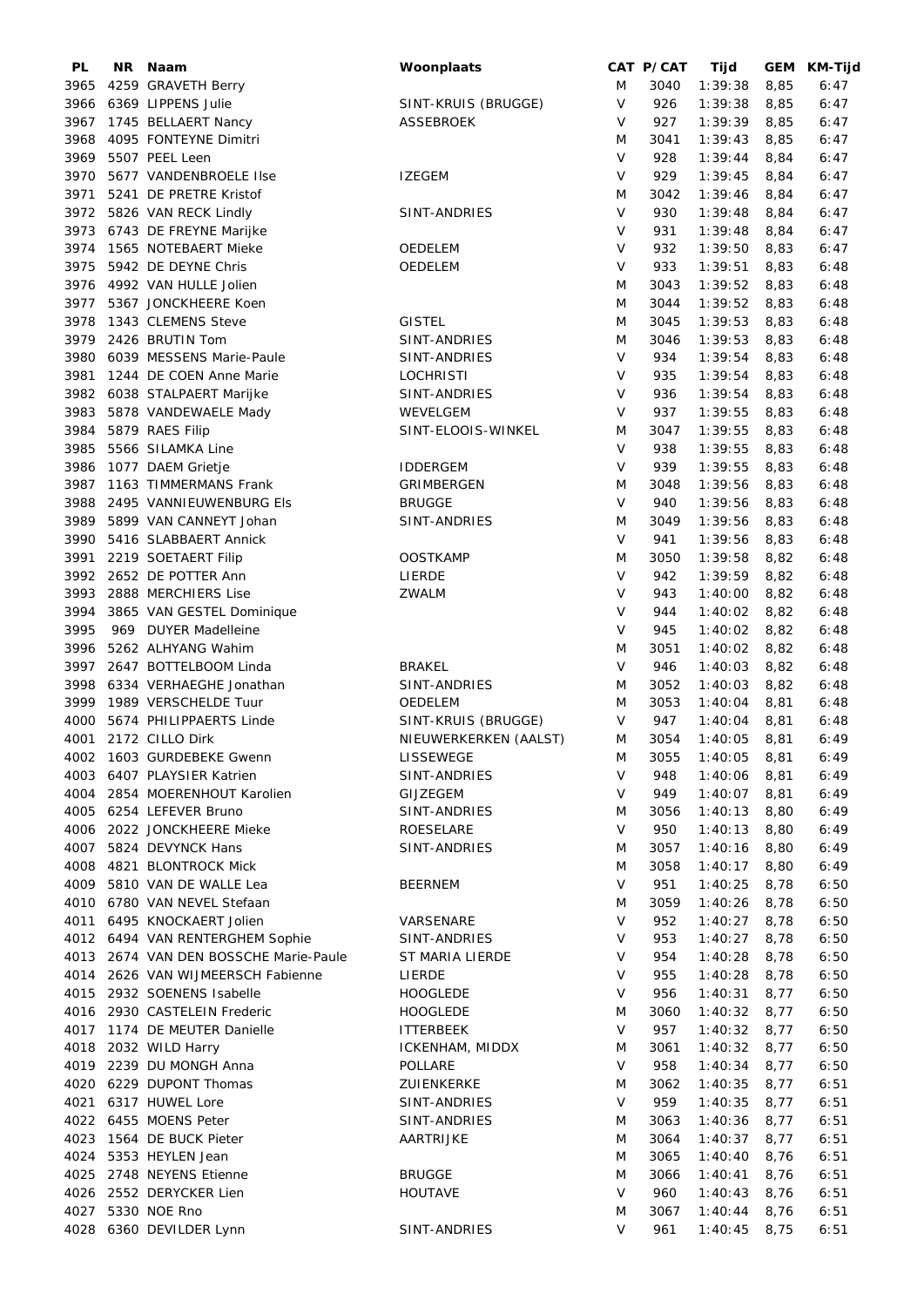| PL   | NR. | Naam                           | Woonplaats           |        | CAT P/CAT | Tijd           |      | GEM KM-Tijd |
|------|-----|--------------------------------|----------------------|--------|-----------|----------------|------|-------------|
| 4029 |     | 6456 MOENS Stefaan             | MALDEGEM             | M      | 3068      | 1:40:45        | 8,75 | 6:51        |
| 4030 |     | 1016 BEECKMAN Bart             | APPELTERRE-EICHEM    | M      | 3069      | 1:40:47        | 8,75 | 6:51        |
| 4031 |     | 987 CHIAN Annick               |                      | M      | 3070      | 1:40:47        | 8,75 | 6:51        |
| 4032 |     | 5064 CARVERS Jan               |                      | M      | 3071      | 1:40:48        | 8,75 | 6:51        |
|      |     |                                |                      |        |           |                |      |             |
| 4033 |     | 5919 DE LAERE Michel           | SINT-ANDRIES         | M      | 3072      | 1:40:53        | 8,74 | 6:52        |
| 4034 |     | 2942 MAENE Hugo                | KNOKKE-HEIST         | M      | 3073      | 1:40:53        | 8,74 | 6:52        |
| 4035 |     | 6052 SOETE Igor                | <b>BRUGGE</b>        | M      | 3074      | 1:40:54        | 8,74 | 6:52        |
| 4036 |     | 6051 DELAFONTAINE Lieve        | <b>BRUGGE</b>        | $\vee$ | 962       | 1:40:54        | 8,74 | 6:52        |
| 4037 |     | 1537 KETERS Xavier             | DE HAAN              | M      | 3075      | 1:40:55        | 8,74 | 6:52        |
| 4038 |     | 1655 VANPARYS Luc              | <b>OOSTKAMP</b>      | M      | 3076      | 1:40:57        | 8,74 | 6:52        |
| 4039 |     | 1362 DE SMEDT Erna             | <b>MERCHTEM</b>      | $\vee$ | 963       | 1:41:02        | 8,73 | 6:52        |
| 4040 |     | 4948 VANDEWOUDE Dries          |                      | M      | 3077      | 1:41:03        | 8,73 | 6:52        |
| 4041 |     | 1573 PICCAVET Inge             | LENDELEDE            | $\vee$ | 964       | 1:41:04        | 8,73 | 6:53        |
| 4042 |     | 6686 MAES Marjan               |                      | V      | 965       | 1:41:05        | 8,73 | 6:53        |
| 4043 |     | 5371 MAZYN Liesbeth            |                      | V      | 966       | 1:41:05        | 8,73 | 6:53        |
|      |     |                                |                      |        |           |                |      |             |
| 4044 |     | 1567 DE MEYER Veerle           | WAASMUNSTER          | $\vee$ | 967       | 1:41:08        | 8,72 | 6:53        |
| 4045 |     | 1031 STEVENS Mia               | WACHTEBEKE           | $\vee$ | 968       | 1:41:08        | 8,72 | 6:53        |
| 4046 |     | 1816 MOERMAN Karine            | <b>ERTVELDE</b>      | V      | 969       | 1:41:08        | 8,72 | 6:53        |
| 4047 |     | 6310 DUQUET Ward               | VARSENARE            | M      | 3078      | 1:41:09        | 8,72 | 6:53        |
| 4048 |     | 6505 BRUYNHOOGHE Jan           | ZEDELGEM             | M      | 3079      | 1:41:09        | 8,72 | 6:53        |
| 4049 |     | 6656 DEMAZIERE Michaela        |                      | $\vee$ | 970       | 1:41:11        | 8,72 | 6:53        |
| 4050 |     | 6550 VANGAMPELAERE Inge        |                      | $\vee$ | 971       | 1:41:11        | 8,72 | 6:53        |
| 4051 |     | 5785 DE CLERCK Martine         | SINT-ANDRIES         | V      | 972       | 1:41:12        | 8,72 | 6:53        |
|      |     | 4052 6376 OORLYNCK Lucas       | <b>ASSEBROEK</b>     | M      | 3080      | 1:41:13        | 8,71 | 6:53        |
| 4053 |     | 6733 BAUWENS Hans              |                      | M      | 3081      |                |      | 6:53        |
|      |     |                                |                      |        |           | 1:41:16        | 8,71 |             |
| 4054 |     | 5761 BOCXSTAEL Inge            | JABBEKE              | $\vee$ | 973       | 1:41:18        | 8,71 | 6:53        |
| 4055 |     | 6625 D'HOORE Veerle            |                      | $\vee$ | 974       | 1:41:18        | 8,71 | 6:53        |
| 4056 |     | 2190 ACOU Katrien              | ASSEBROEK            | V      | 975       | 1:41:19        | 8,71 | 6:54        |
| 4057 |     | 3047 GOBEL Michael             | DENDERMONDE          | M      | 3082      | 1:41:19        | 8,71 | 6:54        |
| 4058 |     | 2052 STRUBBE Liselot           | VELDEGEM             | $\vee$ | 976       | 1:41:20        | 8,70 | 6:54        |
| 4059 |     | 5132 SAMOY Katrien             |                      | $\vee$ | 977       | 1:41:20        | 8,70 | 6:54        |
| 4060 |     | 4043 WAUMANS Eddy              |                      | M      | 3083      | 1:41:21        | 8,70 | 6:54        |
| 4061 |     | 1501 DE LEENHEER Dominique     | MERELBEKE            | $\vee$ | 978       | 1:41:21        | 8,70 | 6:54        |
| 4062 |     | 2651 DE GEYTER Arianne         | SINT-MARTENS-LIERDE  | V      | 979       | 1:41:27        | 8,69 | 6:54        |
| 4063 |     | 5019 GILON Natascha            |                      | V      | 980       | 1:41:31        | 8,69 | 6:54        |
| 4064 |     | 1454 BOSMAN Gerd               | <b>ERWETEGEM</b>     | M      | 3084      | 1:41:32        | 8,69 | 6:54        |
|      |     |                                |                      |        |           |                |      |             |
| 4065 |     | 1353 VANHOOREWEDER Barbara     | <b>LOT</b>           | $\vee$ | 981       | 1:41:33        | 8,69 | 6:54        |
|      |     | 4066 5759 DUMON Ann            | <b>JABBEKE</b>       | $\vee$ | 982       | $1:41:33$ 8,69 |      | 6:54        |
|      |     | 4067 1653 MAERTENS Kathy       | WEVELGEM             | V      | 983       | 1:41:33        | 8,69 | 6:54        |
|      |     | 4068 2061 GLORIE Amadeo        | <b>OOSTDUINKERKE</b> | M      | 3085      | 1:41:34        | 8,68 | 6:55        |
|      |     | 4069 6384 VAN POUCKE Maarten   | <b>ASSEBROEK</b>     | M      | 3086      | 1:41:34        | 8,68 | 6:55        |
|      |     | 4070 2877 LAGAUW Jimmy         | LOMBARDSIJDE         | M      | 3087      | 1:41:36        | 8,68 | 6:55        |
| 4071 |     | 4907 BAEKE Kristin             |                      | V      | 984       | 1:41:38        | 8,68 | 6:55        |
|      |     | 4072 3960 GHEYSEN Suzy         |                      | V      | 985       | 1:41:39        | 8,68 | 6:55        |
| 4073 |     | 1626 PICQUER Christel          | LAUWE                | V      | 986       | 1:41:39        | 8,68 | 6:55        |
| 4074 |     | 5439 IEMANTS Glenn             |                      | M      | 3088      | 1:41:40        | 8,68 | 6:55        |
| 4075 |     | 2220 ROTSAERT Nathalie         | ALVERINGEM           | M      | 3089      | 1:41:42        | 8,67 | 6:55        |
|      |     |                                |                      |        |           |                |      |             |
| 4076 |     | 6732 BOSSANT Johan             |                      | M      | 3090      | 1:41:43        | 8,67 | 6:55        |
| 4077 |     | 5153 LEMIERE Fernand           |                      | M      | 3091      | 1:41:43        | 8,67 | 6:55        |
| 4078 |     | 6529 VEREAUWE Wilfried         |                      | M      | 3092      | 1:41:43        | 8,67 | 6:55        |
|      |     | 4079 6046 ROSSENU Kris         | <b>BRUGGE</b>        | M      | 3093      | 1:41:47        | 8,67 | 6:55        |
| 4080 |     | 2668 MOORTGAT Ann              | <b>OETINGEN</b>      | V      | 987       | 1:41:48        | 8,66 | 6:56        |
| 4081 |     | 2660 GREMMELPREZ Veronique     | <b>OETINGEN</b>      | V      | 988       | 1:41:48        | 8,66 | 6:56        |
|      |     | 4082 5013 VANDEKERCHHOVE Frank |                      | M      | 3094      | 1:41:50        | 8,66 | 6:56        |
|      |     | 4083 6535 DEWANCKELE Jan       |                      | M      | 3095      | 1:41:50        | 8,66 | 6:56        |
| 4084 |     | 1229 DE SUTTER Joke            | <b>OOSTERZELE</b>    | $\vee$ | 989       | 1:41:53        | 8,66 | 6:56        |
| 4085 |     | 6318 HUWEL Sien                | SINT-ANDRIES         | V      | 990       | 1:41:53        | 8,66 | 6:56        |
|      |     | 4086 6774 MAENHOUT Harve       |                      | V      | 991       | 1:41:54        |      |             |
|      |     |                                |                      |        |           |                | 8,66 | 6:56        |
|      |     | 4087 6388 VANDERSTRAETEN Lisa  | <b>KNOKKE</b>        | V      | 992       | 1:41:55        | 8,65 | 6:56        |
| 4088 |     | 3976 DE WOLF Wim               |                      | M      | 3096      | 1:41:59        | 8,65 | 6:56        |
| 4089 |     | 1805 VAN CLEEMPUT Sven         | SINT-NIKLAAS         | M      | 3097      | 1:42:00        | 8,65 | 6:56        |
| 4090 |     | 6331 VANHOUTTE Gwenny          | ASSEBROEK            | V      | 993       | 1:42:00        | 8,65 | 6:56        |
| 4091 |     | 6776 DENOYEL Alain             |                      | M      | 3098      | 1:42:01        | 8,65 | 6:56        |
|      |     | 4092 2867 ROGGEMAN Johan       | SCHELLEBELLE         | M      | 3099      | 1:42:01        | 8,65 | 6:56        |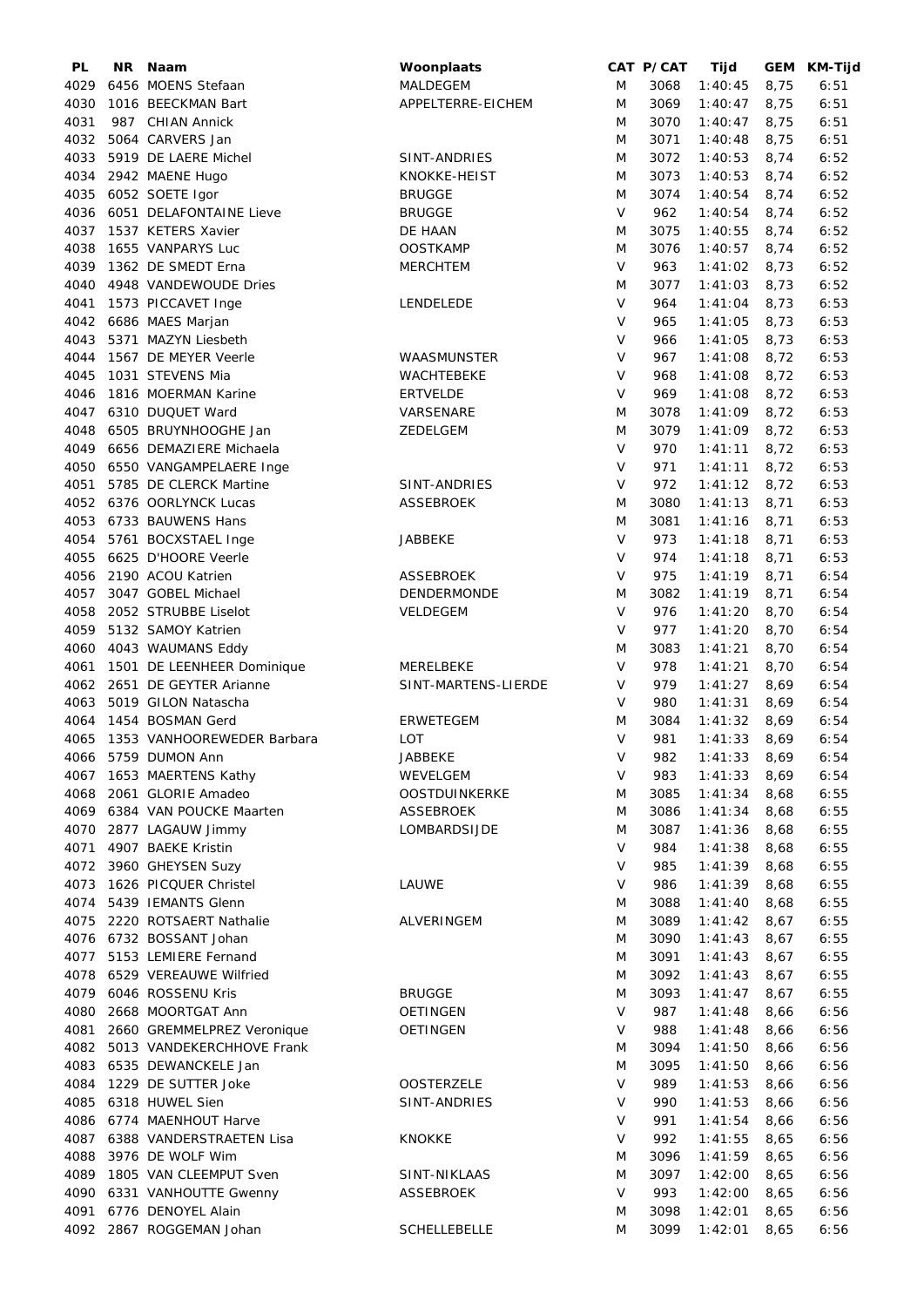| PL   | NR. | Naam                           | Woonplaats           |        | CAT P/CAT | Tijd           |      | GEM KM-Tijd  |
|------|-----|--------------------------------|----------------------|--------|-----------|----------------|------|--------------|
| 4093 |     | 1471 DE TEMMERMAN Ria          | <b>BRUGGE</b>        | V      | 994       | 1:42:04        | 8,64 | 6:57         |
| 4094 |     | 2051 DE MEYER Jan              | <b>BRUGGE</b>        | M      | 3100      | 1:42:05        | 8,64 | 6:57         |
| 4095 |     | 2951 VAN ROMPAEY Ruben         | SINT-KRUIS (BRUGGE)  | M      | 3101      | 1:42:05        | 8,64 | 6:57         |
| 4096 |     | 2754 VAN HOORNICK Stefaan      | <b>BEERNEM</b>       | M      | 3102      | 1:42:08        | 8,64 | 6:57         |
|      |     | 4097 4823 HATSE Wim            |                      | M      | 3103      | 1:42:08        | 8,64 | 6:57         |
| 4098 |     | 1376 BELING Anne-Marie         | ST-GENESIUS-RODE     | $\vee$ | 995       | 1:42:09        | 8,63 | 6:57         |
| 4099 |     | 2332 VANDEVYVER Dirk           | MOERBEKE-WAAS        | M      | 3104      | 1:42:09        | 8,63 | 6:57         |
| 4100 |     | 5607 BONJE Anja                | <b>OOSTKAMP</b>      | V      | 996       | 1:42:14        | 8,63 | 6:57         |
| 4101 |     | 1689 DEMEYERE Kenneth          | ZEDELGEM             | M      | 3105      | 1:42:17        | 8,62 | 6:57         |
| 4102 |     | 2170 BURSENS Patrick           | ERPE-MERE            | M      | 3106      | 1:42:19        | 8,62 | 6:58         |
| 4103 |     | 6296 BLOMME Katharina          | <b>BRUGGE</b>        | $\vee$ | 997       | 1:42:19        | 8,62 | 6:58         |
|      |     | 6304 DE BRUYNE Tania           |                      | $\vee$ | 998       |                |      |              |
| 4104 |     | 2852 DE LEYE Annelies          | <b>BRUGGE</b>        | $\vee$ | 999       | 1:42:20        | 8,62 | 6:58<br>6:58 |
| 4105 |     | 2296 DEBONNE Line              | <b>WERVIK</b>        | $\vee$ |           | 1:42:22        | 8,62 |              |
| 4106 |     |                                | WEVELGEM             |        | 1000      | 1:42:22        | 8,62 | 6:58         |
| 4107 |     | 2041 VANDEN ACKER Hugo         | SINT-NIKLAAS         | M      | 3107      | 1:42:24        | 8,61 | 6:58         |
| 4108 |     | 1694 VAN CLEEMPUT Patrick      | SINT-NIKLAAS         | M      | 3108      | 1:42:24        | 8,61 | 6:58         |
| 4109 |     | 6292 ADOMAKO Amber             | SINT-ANDRIES         | $\vee$ | 1001      | 1:42:24        | 8,61 | 6:58         |
| 4110 |     | 6689 MOURAUX Sabine            |                      | $\vee$ | 1002      | 1:42:25        | 8,61 | 6:58         |
| 4111 |     | 4872 DEMEYER Julie             |                      | V      | 1003      | 1:42:25        | 8,61 | 6:58         |
| 4112 |     | 5442 LEYS Dries                |                      | M      | 3109      | 1:42:25        | 8,61 | 6:58         |
| 4113 |     | 3968 DEREZ Ann                 |                      | $\vee$ | 1004      | 1:42:25        | 8,61 | 6:58         |
| 4114 |     | 4014 VANSTEENBRUGGE Giovani    |                      | M      | 3110      | 1:42:27        | 8,61 | 6:58         |
| 4115 |     | 5354 SCHOUTETEN Lien           |                      | $\vee$ | 1005      | 1:42:29        | 8,61 | 6:58         |
|      |     | 4116 5351 LIEKE Decuypere      |                      | V      | 1006      | 1:42:29        | 8,61 | 6:58         |
| 4117 |     | 1677 HUISMAN Nelly             | <b>SIJSELE</b>       | V      | 1007      | 1:42:33        | 8,60 | 6:59         |
| 4118 |     | 1582 DEGRAVE Patrick           | <b>VEURNE</b>        | M      | 3111      | 1:42:34        | 8,60 | 6:59         |
| 4119 |     | 1570 VERGOTE Ineke             | MEULEBEKE            | V      | 1008      | 1:42:35        | 8,60 | 6:59         |
| 4120 |     | 1571 VERGOTE Pieter            | MEULEBEKE            | M      | 3112      | 1:42:35        | 8,60 | 6:59         |
| 4121 |     | 1233 BUYZEN Christiaan         | ANTWERPEN            | M      | 3113      | 1:42:37        | 8,60 | 6:59         |
| 4122 |     | 1681 LUYPAERT Sonja            | LEBBEKE              | $\vee$ | 1009      | 1:42:38        | 8,59 | 6:59         |
| 4123 |     | 5845 VANDEWIELE Christophe     | <b>ASSEBROEK</b>     | M      | 3114      | 1:42:38        | 8,59 | 6:59         |
| 4124 |     | 6101 BOENS Rik                 | <b>OOSTDUINKERKE</b> | M      | 3115      | 1:42:41        | 8,59 | 6:59         |
| 4125 |     | 5343 LAMBRECHT Ann-Sophie      |                      | $\vee$ | 1010      | 1:42:41        | 8,59 | 6:59         |
|      |     | 4126 6622 SURMOUT Bert         |                      | M      | 3116      | 1:42:42        | 8,59 | 6:59         |
|      |     | 4127 6150 VIANE Jean           | <b>BRUGGE</b>        | M      | 3117      | 1:42:42        | 8,59 | 6:59         |
|      |     | 4128 6141 BILLIET Jessie       | ZEDELGEM             | V      | 1011      | 1:42:42        | 8,59 | 6:59         |
|      |     | 4129 1622 VANHOUTTE Yves       | <b>OOSTKAMP</b>      | M      | 3118      | 1:42:42        | 8,59 | 6:59         |
|      |     | 4130 5717 VAN HERCK Chris      | <b>OOSTKAMP</b>      | M      | 3119      | $1:42:43$ 8,59 |      | 6:59         |
|      |     | 4131 5738 DE VOOGT Stefaan     | <b>OOSTKAMP</b>      | M      | 3120      | 1:42:43        | 8,59 | 6:59         |
|      |     | 4132 1486 BOEVE Philippe       | <b>OOSTENDE</b>      | M      | 3121      | 1:42:44        | 8,59 | 6:59         |
|      |     | 4133 1365 DE SMEDT Nora        | <b>MERCHTEM</b>      | V      | 1012      | 1:42:45        | 8,58 | 6:59         |
|      |     | 4134 1203 SPILLEBEEN Stefie    | AARSCHOT             | $\vee$ | 1013      | 1:42:46        | 8,58 | 6:59         |
| 4135 |     | 1371 MONSIEUR Yvette           | <b>OPWIJK</b>        | $\vee$ | 1014      | 1:42:48        | 8,58 | 7:00         |
|      |     | 4136 5120 STELLEMANS Linde     |                      | $\vee$ | 1015      | 1:42:50        | 8,58 | 7:00         |
|      |     | 4137 2186 VERHEIRE Isabelle    | <b>BRUGGE</b>        | $\vee$ | 1016      | 1:42:51        | 8,58 | 7:00         |
|      |     | 4138 3915 CNOCKAERT Ruth       |                      | V      | 1017      | 1:42:52        | 8,57 | 7:00         |
| 4139 |     | 1613 COSTA DE OLIVEIRA Piedade | <b>BRUXELLES</b>     | $\vee$ | 1018      | 1:42:54        | 8,57 | 7:00         |
| 4140 |     | 1044 VAN OVERBERGHE Greet      | DEINZE               | V      | 1019      | 1:42:56        | 8,57 | 7:00         |
| 4141 |     | 2110 LAMBERT Stijn             | <b>ASSEBROEK</b>     | M      | 3122      | 1:43:05        | 8,56 | 7:01         |
| 4142 |     | 6509 CALLEWAERT Petra          | SINT-KRUIS (BRUGGE)  | $\vee$ | 1020      | 1:43:06        | 8,55 | 7:01         |
| 4143 |     | 6227 DEVISSCHER Greet          | SINT-ANDRIES         | V      | 1021      | 1:43:06        | 8,55 | 7:01         |
| 4144 |     | 2059 DESLOOVERE Elke           | DADIZELE             | $\vee$ | 1022      | 1:43:07        | 8,55 | 7:01         |
| 4145 |     | 2638 INGENITO Graziella        | <b>LOPPEM</b>        | V      | 1023      | 1:43:12        | 8,55 | 7:01         |
|      |     | 4146 6205 VANTHOURNOUT Marian  | AARTRIJKE            | $\vee$ | 1024      | 1:43:18        | 8,54 | 7:02         |
|      |     | 4147 6206 SIOEN Bruno          | AARTRIJKE            | M      | 3123      | 1:43:18        | 8,54 | 7:02         |
| 4148 |     | 5335 ZWARTJES Margaux          |                      | V      | 1025      | 1:43:19        | 8,54 | 7:02         |
|      |     | 4149 6619 CLAUS E??            |                      | M      | 3124      | 1:43:25        | 8,53 | 7:02         |
|      |     | 4150 4735 BEUSELINCK Jacques   |                      | M      | 3125      | 1:43:26        | 8,53 | 7:02         |
| 4151 |     | 5843 DE SUTTER Kathleen        | <b>ASSEBROEK</b>     | $\vee$ | 1026      | 1:43:27        | 8,53 | 7:02         |
|      |     | 4152 5366 BUSSENS Vicky        |                      | $\vee$ | 1027      | 1:43:36        | 8,51 | 7:03         |
|      |     | 4153 5668 HOLLEZ Nina          | SINT-MICHIELS        | $\vee$ | 1028      | 1:43:38        | 8,51 | 7:03         |
|      |     | 4154 5624 VAN WAELEGHEM Els    | <b>SIJSELE</b>       | $\vee$ | 1029      | 1:43:38        | 8,51 | 7:03         |
| 4155 |     | 5672 ROELANDT Dirk             | GENT                 | M      | 3126      | 1:43:38        | 8,51 | 7:03         |
|      |     | 4156 2008 PEETERS Annick       | <b>BLAASVELD</b>     | V      | 1030      | 1:43:42        | 8,51 | 7:03         |
|      |     |                                |                      |        |           |                |      |              |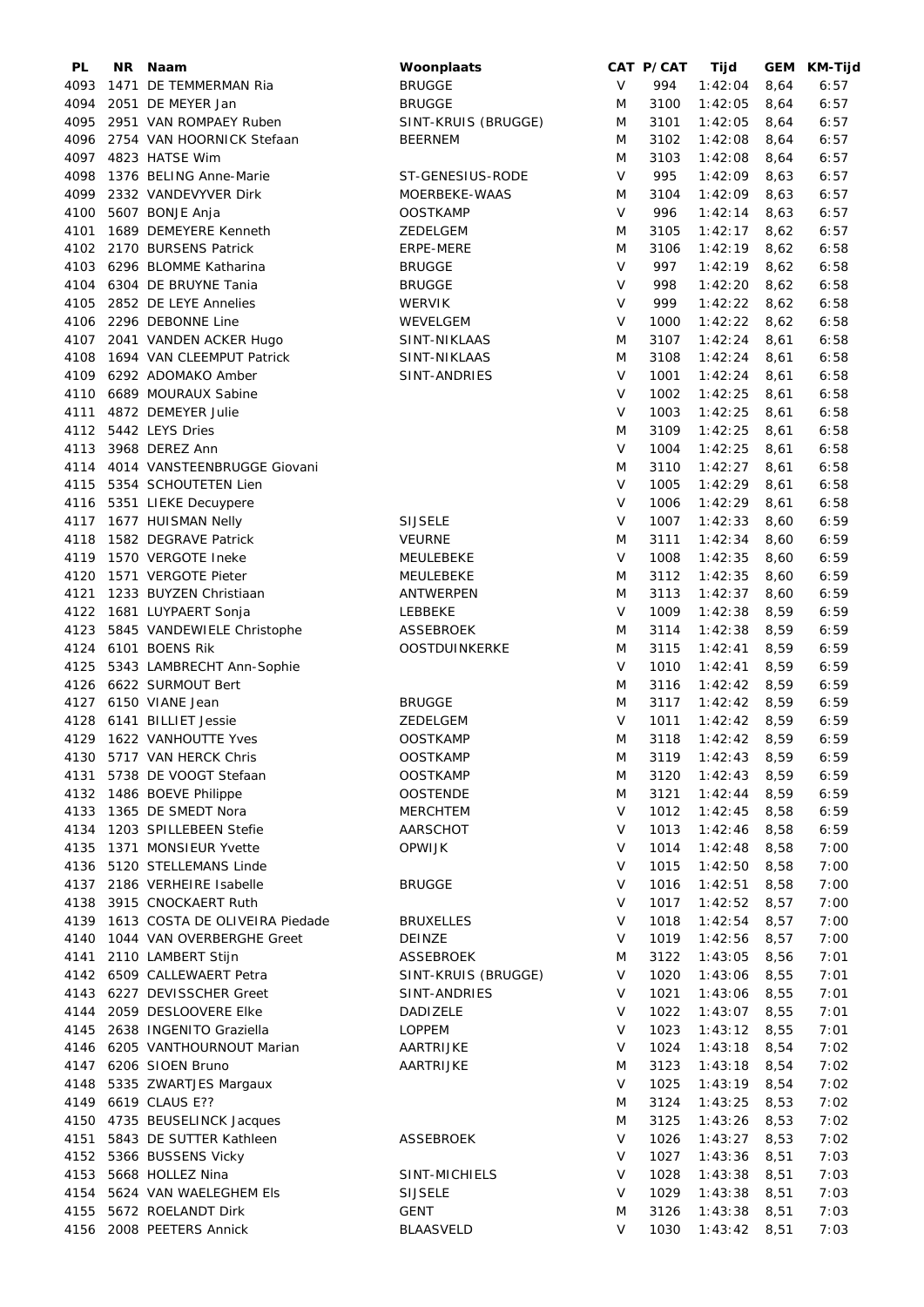| PL   | NR. | Naam                           | Woonplaats          |              | CAT P/CAT | Tijd           | GEM  | KM-Tijd |
|------|-----|--------------------------------|---------------------|--------------|-----------|----------------|------|---------|
| 4157 |     | 2861 ROELANDT Ingrid           | <b>HOFSTADE</b>     | V            | 1031      | 1:43:45        | 8,50 | 7:03    |
| 4158 |     | 2417 VAN THIENEN Annette       | EREMBODEGEM         | $\vee$       | 1032      | 1:43:48        | 8,50 | 7:04    |
|      |     | 4159 6108 LAMBREY Sophie       | POPERINGE           | V            | 1033      | 1:43:50        | 8,49 | 7:04    |
| 4160 |     | 6064 DEVOLDERE Veerle          | <b>LOPPEM</b>       | V            | 1034      | 1:43:53        | 8,49 | 7:04    |
| 4161 |     | 4272 DECONINCK Pieter          |                     | M            | 3127      | 1:43:57        | 8,48 | 7:04    |
| 4162 |     |                                |                     | $\mathsf{V}$ | 1035      |                |      | 7:05    |
|      |     | 2295 DECLERCK Joke             | <b>GULLEGEM</b>     |              |           | 1:44:03        | 8,48 |         |
| 4163 |     | 5008 TER HEERDT Tony           |                     | M            | 3128      | 1:44:03        | 8,48 | 7:05    |
| 4164 |     | 5984 DEPOORTER Mietje          | <b>VEURNE</b>       | V            | 1036      | 1:44:06        | 8,47 | 7:05    |
| 4165 |     | 6072 TILLEMAN Ann              | LISSEWEGE           | $\vee$       | 1037      | 1:44:08        | 8,47 | 7:05    |
| 4166 |     | 2981 BONTE Hilde               | SINT-ANDRIES        | $\vee$       | 1038      | 1:44:10        | 8,47 | 7:05    |
| 4167 |     | 2428 JONCKHEERE Greet          | JABBEKE             | $\vee$       | 1039      | 1:44:11        | 8,47 | 7:05    |
| 4168 |     | 6688 ROUSSEL Caroline          |                     | $\vee$       | 1040      | 1:44:12        | 8,46 | 7:05    |
| 4169 |     | 2649 DE CLERCQ Rita            | SINT-MARTENS-LIERDE | V            | 1041      | 1:44:15        | 8,46 | 7:06    |
| 4170 |     | 2662 IMSCHOOT Anja             | SINT-MARTENS-LIERDE | V            | 1042      | 1:44:15        | 8,46 | 7:06    |
| 4171 |     | 1120 DEBRUYNE Pieter           | WEVELGEM            | M            | 3129      | 1:44:16        | 8,46 | 7:06    |
|      |     | 4172 6084 DAYER Josiane        | SINT-ANDRIES        | $\vee$       | 1043      | 1:44:16        | 8,46 | 7:06    |
| 4173 |     | 6083 CLEVERS Thierry           | SINT-ANDRIES        | M            | 3130      | 1:44:17        | 8,46 | 7:06    |
| 4174 |     |                                | LOMBARDSIJDE        | $\vee$       | 1044      | 1:44:18        | 8,46 | 7:06    |
|      |     | 2878 FOLENS Nancy              |                     | $\vee$       |           |                |      |         |
| 4175 |     | 4165 CORNELIS Natasha          |                     |              | 1045      | 1:44:19        | 8,46 | 7:06    |
| 4176 |     | 5279 VANPANEL Annick           |                     | V            | 1046      | 1:44:19        | 8,46 | 7:06    |
| 4177 |     | 6047 NOLF Francky              | <b>OOSTENDE</b>     | M            | 3131      | 1:44:20        | 8,45 | 7:06    |
|      |     | 4178 6120 VAN HOUCKE Nathalie  | MALDEGEM            | $\vee$       | 1047      | 1:44:20        | 8,45 | 7:06    |
|      |     | 4179 6119 MASUREEL Caroline    | VELDEGEM            | V            | 1048      | 1:44:20        | 8,45 | 7:06    |
|      |     | 4180 6314 GOETHALS Harm        | <b>BRUGGE</b>       | M            | 3132      | 1:44:26        | 8,45 | 7:06    |
| 4181 |     | 4993 VERSTRAETE Monique        |                     | $\vee$       | 1049      | 1:44:26        | 8,45 | 7:06    |
| 4182 |     | 1153 DE BOEVER Inge            | <b>BRUGGE</b>       | V            | 1050      | 1:44:27        | 8,44 | 7:06    |
| 4183 |     | 6438 VANTHORRE Dieter          | <b>ASSEBROEK</b>    | M            | 3133      | 1:44:30        | 8,44 | 7:07    |
| 4184 |     | 6026 DUIJVEJONCK Els           | VELDEGEM            | $\vee$       | 1051      | 1:44:30        | 8,44 | 7:07    |
| 4185 |     | 6663 DUPONT Riet               |                     | $\vee$       | 1052      | 1:44:31        | 8,44 | 7:07    |
| 4186 |     |                                |                     | M            | 3134      | 1:44:33        | 8,44 | 7:07    |
|      |     | 5173 DELLAERT Eugene           |                     |              |           |                |      |         |
| 4187 |     | 5772 LIERMAN Ben               | <b>BRUGGE</b>       | M            | 3135      | 1:44:34        | 8,43 | 7:07    |
| 4188 |     | 5319 VAN DEN HEUVEL Lieve      |                     | $\vee$       | 1053      | 1:44:35        | 8,43 | 7:07    |
|      |     | 4189 5305 STAELENS Bjorn       |                     | M            | 3136      | 1:44:39        | 8,43 | 7:07    |
|      |     | 4190 5527 VERBIST Gwendy       |                     | $\vee$       | 1054      | 1:44:41        | 8,43 | 7:07    |
|      |     | 4191 4068 LEFEVRE Erna         |                     | V            | 1055      | 1:44:43        | 8,42 | 7:07    |
| 4192 |     | 5162 VANDEPUTTE Frederik       |                     | M            | 3137      | 1:44:44        | 8,42 | 7:07    |
|      |     | 4193 2290 NEECKX Frank         | <b>KONTICH</b>      | M            | 3138      | 1:44:46        | 8,42 | 7:08    |
|      |     | 4194 1516 CLAERHOUT Marijke    | ST LIEVENS HOUTEM   | V            | 1056      | $1:44:47$ 8,42 |      | 7:08    |
|      |     | 4195 4324 ROUSSEAU Frederik    |                     | M            | 3139      | 1:44:52        | 8,41 | 7:08    |
|      |     | 4196 2809 LAMBERT Philippe     | ASSEBROEK           | M            | 3140      | 1:44:55        | 8,41 | 7:08    |
|      |     | 4197 1447 THIEBAUT Kristel     | ROOSDAAL            | V            | 1057      | 1:44:56        | 8,41 | 7:08    |
|      |     | 4198 2478 JANSSENS Saskia      | <b>KALKEN</b>       | V            | 1058      | 1:44:59        | 8,40 | 7:09    |
|      |     | 4199 6784 WULLEMAN Bernice     |                     | V            | 1059      | 1:44:59        | 8,40 | 7:09    |
|      |     | 4200 1292 MOCQUET Rita         | <b>EVERE</b>        | V            | 1060      | 1:45:02        | 8,40 | 7:09    |
|      |     |                                |                     |              |           |                |      |         |
| 4201 |     | 2119 BEECKMANS Olga            | MEERBEKE            | V            | 1061      | 1:45:03        | 8,40 | 7:09    |
| 4202 |     | 1017 VANDERVEKEN Frieda        | SINT AGATHA BERCHEM | V            | 1062      | 1:45:03        | 8,40 | 7:09    |
| 4203 |     | 1140 CARDON Chris              | <b>BRUGGE</b>       | M            | 3141      | 1:45:03        | 8,40 | 7:09    |
|      |     | 4204 1142 SABBE Sam            | VARSENARE           | M            | 3142      | 1:45:03        | 8,40 | 7:09    |
|      |     | 4205 1141 BASTIJNS Jeroen      | <b>MECHELEN</b>     | M            | 3143      | 1:45:03        | 8,40 | 7:09    |
|      |     | 4206 6143 DENYS Paul           | AARTRIJKE           | M            | 3144      | 1:45:04        | 8,39 | 7:09    |
|      |     | 4207 2920 VERMEULEN Christiane | MERELBEKE           | V            | 1063      | 1:45:06        | 8,39 | 7:09    |
| 4208 |     | 2586 GOOSSENS Hilde            | <b>DRONGEN</b>      | $\vee$       | 1064      | 1:45:06        | 8,39 | 7:09    |
|      |     | 4209 2731 VANDENEEDE Koen      | GRIMBERGEN          | M            | 3145      | 1:45:11        | 8,39 | 7:09    |
|      |     | 4210 2715 VAN EYNDE Ingeborg   | <b>HUMBEEK</b>      | V            | 1065      | 1:45:12        | 8,38 | 7:09    |
|      |     | 4211 1209 ROELANDT Michel      | GROOT-BIJGAARDEN    | M            | 3146      | 1:45:16        | 8,38 | 7:10    |
| 4212 |     | 5756 TAFFE Katy                | <b>ST ANDRIES</b>   | V            | 1066      | 1:45:18        | 8,38 | 7:10    |
| 4213 |     | 1895 PEETERS Erik              | WILSELE             | M            | 3147      | 1:45:19        | 8,37 | 7:10    |
| 4214 |     | 626 VAN GOOLEN Gert            |                     | M            | 3148      | 1:45:19        | 8,37 | 7:10    |
|      |     |                                |                     |              |           |                |      |         |
| 4215 |     | 625 HUYGENS Yannick            |                     | M            | 3149      | 1:45:20        | 8,37 | 7:10    |
| 4216 |     | 1255 GEIRNAERT Gaetan          | <b>DILBEEK</b>      | M            | 3150      | 1:45:22        | 8,37 | 7:10    |
|      |     | 4217 1210 BEUTEN Philippe      | <b>BRUGGE 2</b>     | M            | 3151      | 1:45:25        | 8,37 | 7:10    |
|      |     | 4218 6157 ANTHEUNIS Valerie    | <b>BRUGGE</b>       | V            | 1067      | 1:45:28        | 8,36 | 7:10    |
|      |     | 4219 5413 DE SMYTTERE Peter    |                     | M            | 3152      | 1:45:28        | 8,36 | 7:10    |
|      |     | 4220 5414 DE BRABANDER Carine  |                     | V            | 1068      | $1:45:28$ 8,36 |      | 7:10    |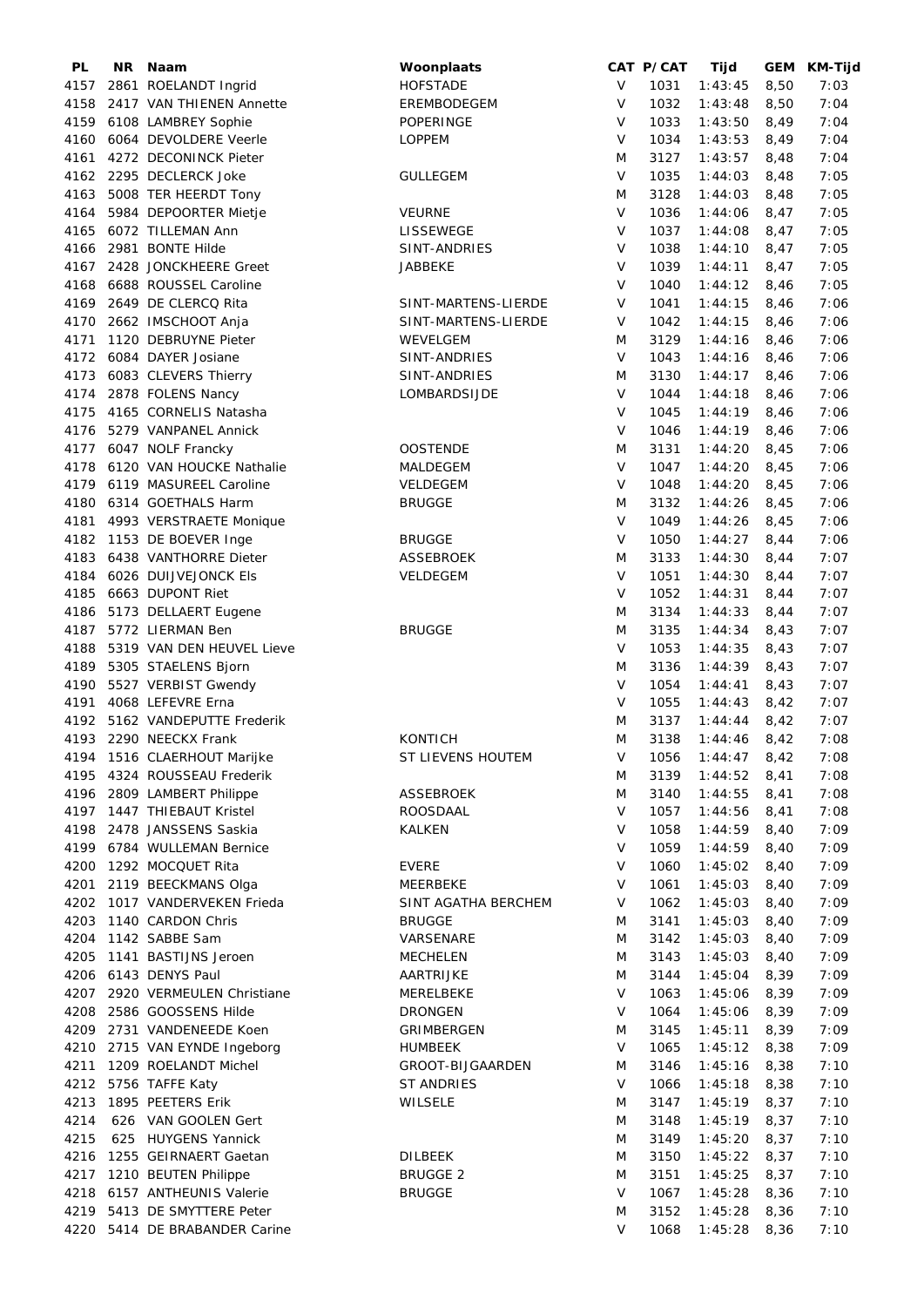| PL   | <b>NR</b> | Naam                            | Woonplaats          |              | CAT P/CAT | Tijd           |      | GEM KM-Tijd |
|------|-----------|---------------------------------|---------------------|--------------|-----------|----------------|------|-------------|
| 4221 |           | 2301 BIEREBEECK Johan           | <b>GENT</b>         | M            | 3153      | 1:45:30        | 8,36 | 7:11        |
| 4222 |           | 2331 SCHROVEN Erik              | <b>VILVOORDE</b>    | M            | 3154      | 1:45:30        | 8,36 | 7:11        |
| 4223 |           | 1965 SALALILA Igie              | <b>HOUTHULST</b>    | M            | 3155      | 1:45:32        | 8,36 | 7:11        |
|      |           | 4224 6542 VIANE Anne-Mie        |                     | V            | 1069      | 1:45:34        | 8,35 | 7:11        |
| 4225 |           | 2567 DAVID Annemie              | SINT-ANDRIES        | $\vee$       | 1070      | 1:45:34        | 8,35 | 7:11        |
| 4226 |           | 1124 TIMMERMANS Pieter          | <b>AALST</b>        | M            | 3156      | 1:45:36        | 8,35 | 7:11        |
|      |           |                                 |                     |              |           |                |      |             |
| 4227 |           | 1316 JOOS Erika                 | AALST               | $\mathsf{V}$ | 1071      | 1:45:37        | 8,35 | 7:11        |
| 4228 |           | 1652 KENIS Els                  | LAUWE               | $\sf V$      | 1072      | 1:45:38        | 8,35 | 7:11        |
| 4229 |           | 5579 SUSTRONCK Olivier          |                     | M            | 3157      | 1:45:38        | 8,35 | 7:11        |
| 4230 |           | 4163 GINNAEUE David             |                     | M            | 3158      | 1:45:39        | 8,35 | 7:11        |
| 4231 |           | 4124 VAN PARYS Charlotte        |                     | V            | 1073      | 1:45:39        | 8,35 | 7:11        |
| 4232 |           | 5225 MATTON Carl                |                     | M            | 3159      | 1:45:44        | 8,34 | 7:12        |
| 4233 |           | 5338 DE NAEYER Myriam           |                     | $\vee$       | 1074      | 1:45:44        | 8,34 | 7:12        |
| 4234 |           | 5339 BARBIER Dirk               |                     | M            | 3160      | 1:45:44        | 8,34 | 7:12        |
| 4235 |           | 5077 JANSSENS Diana             |                     | V            | 1075      | 1:46:00        | 8,32 | 7:13        |
| 4236 |           | 1869 PEETERS Laurent            | STROMBEEK-BEVER     | M            | 3161      | 1:46:01        | 8,32 | 7:13        |
| 4237 |           | 5735 PIERT Nathalie             | SINT-KRUIS (BRUGGE) | $\sf V$      | 1076      | 1:46:01        | 8,32 | 7:13        |
|      |           |                                 |                     | $\vee$       | 1077      |                |      |             |
| 4238 |           | 4117 DE MERLIER EIS             |                     |              |           | 1:46:02        | 8,32 | 7:13        |
| 4239 |           | 5695 GOUBERT Siska              | <b>BRUGGE</b>       | V            | 1078      | 1:46:03        | 8,32 | 7:13        |
| 4240 |           | 4184 SMEKENS Daisy              |                     | $\vee$       | 1079      | 1:46:04        | 8,32 | 7:13        |
| 4241 |           | 5500 DE COCK Luerèse            |                     | $\vee$       | 1080      | 1:46:06        | 8,31 | 7:13        |
|      |           | 4242 5467 POTTIE Frank          |                     | M            | 3162      | 1:46:07        | 8,31 | 7:13        |
| 4243 |           | 5311 CORIMIC Giraldo            |                     | M            | 3163      | 1:46:10        | 8,31 | 7:13        |
|      |           | 4244 1438 GUILY Christine       | HEUSDEN (O.-VL.)    | $\vee$       | 1081      | 1:46:10        | 8,31 | 7:13        |
| 4245 |           | 4768 BELLEMAUS Christina        |                     | $\vee$       | 1082      | 1:46:13        | 8,30 | 7:14        |
| 4246 |           | 1817 VERHEIRSTRAETEN Erlinden   | <b>ASSE</b>         | $\vee$       | 1083      | 1:46:14        | 8,30 | 7:14        |
| 4247 |           | 1278 BAQUET Pierre              | <b>DILBEEK</b>      | M            | 3164      | 1:46:18        | 8,30 | 7:14        |
| 4248 |           | 1276 VAN DYCKE Monique          | <b>BRUXELLES</b>    | $\vee$       | 1084      | 1:46:18        | 8,30 | 7:14        |
|      |           |                                 |                     |              |           |                |      |             |
| 4249 |           | 4107 GENTILINI Graziella        |                     | $\vee$       | 1085      | 1:46:27        | 8,29 | 7:14        |
| 4250 |           | 1531 VERLEENE Kurt              | <b>BREDENE</b>      | M            | 3165      | 1:46:29        | 8,28 | 7:15        |
| 4251 |           | 2862 DE COSTER Lien             | WINGENE             | $\vee$       | 1086      | 1:46:34        | 8,28 | 7:15        |
| 4252 |           | 1426 LEEMAN Gerda               | <b>DAMME</b>        | $\vee$       | 1087      | 1:46:46        | 8,26 | 7:16        |
| 4253 |           | 2118 DEGROOTE Hilde             | MEERBEKE            | M            | 3166      | 1:46:46        | 8,26 | 7:16        |
| 4254 |           | 2120 WETS Rita                  | MEERBEKE            | $\vee$       | 1088      | 1:46:46        | 8,26 | 7:16        |
| 4255 |           | 6589 CHRISTIAENS Annelies       |                     | V            | 1089      | 1:46:54        | 8,25 | 7:16        |
|      |           | 4256 4855 VAN DER JEUGHT Jan    |                     | M            | 3167      | 1:47:02        | 8,24 | 7:17        |
|      |           | 4257 2709 DELIRE Laurence       | <b>WATERLOO</b>     | $\vee$       | 1090      | 1:47:03        | 8,24 | 7:17        |
|      |           | 4258 6662 VANHUELE Hilde        |                     | V            | 1091      | $1:47:04$ 8,24 |      | 7:17        |
|      |           | 4259 2860 HUSTIN Muriel         | <b>BRUXELLES</b>    | V            | 1092      | 1:47:04        | 8,24 | 7:17        |
|      |           |                                 |                     |              |           |                |      |             |
|      |           | 4260 5113 STRUBBE Magda         |                     | M            | 3168      | 1:47:04        | 8,24 | 7:17        |
| 4261 |           | 1754 DECOSTER Marie-Astrid      | <b>GENT</b>         | V            | 1093      | 1:47:04        | 8,24 | 7:17        |
|      |           | 4262 4889 VAN CAUWENBERGH Serge |                     | M            | 3169      | 1:47:06        | 8,24 | 7:17        |
|      |           | 4263 6568 ALDELHOF Ludo         |                     | M            | 3170      | 1:47:08        | 8,23 | 7:17        |
|      |           | 4264 4121 VAN DORPE Jo          |                     | M            | 3171      | 1:47:14        | 8,23 | 7:18        |
|      |           | 4265 5982 NOLF Annick           | ROESELARE           | V            | 1094      | 1:47:14        | 8,23 | 7:18        |
|      |           | 4266 1831 LEMA Hilde            | <b>BISSEGEM</b>     | V            | 1095      | 1:47:18        | 8,22 | 7:18        |
|      |           | 4267 1671 VANNESTE Goran        | OEDELEM             | M            | 3172      | 1:47:19        | 8,22 | 7:18        |
|      |           | 4268 2511 VERBRUGGHE Dries      | SINT-KRUIS (BRUGGE) | M            | 3173      | 1:47:20        | 8,22 | 7:18        |
|      |           | 4269 4311 CAMPAGNE Angelique    |                     | V            | 1096      | 1:47:21        | 8,22 | 7:18        |
| 4270 |           | 3904 PIENS Bram                 |                     | M            | 3174      | 1:47:22        | 8,21 | 7:18        |
| 4271 |           | 5051 BARREMAECKER Eric          |                     |              | 3175      | 1:47:22        |      | 7:18        |
|      |           |                                 |                     | M            |           |                | 8,21 |             |
|      |           | 4272 2699 DE CEUNINCK Marc      | <b>BRUGGE</b>       | M            | 3176      | 1:47:28        | 8,21 | 7:19        |
| 4273 |           | 4187 VAN KERSCHAEVER Goedele    |                     | V            | 1097      | 1:47:32        | 8,20 | 7:19        |
|      |           | 4274 2013 DEWULF Gudrun         | ROESELARE           | $\vee$       | 1098      | 1:47:32        | 8,20 | 7:19        |
| 4275 |           | 3918 DELOOF Frederik            |                     | M            | 3177      | 1:47:32        | 8,20 | 7:19        |
|      |           | 4276 3860 DEVLOO Marianne       |                     | V            | 1099      | 1:47:34        | 8,20 | 7:19        |
|      |           | 4277 4269 DE VILLE Guido        |                     | M            | 3178      | 1:47:41        | 8,19 | 7:20        |
|      |           | 4278 5665 ROELS Sarie           | <b>ASSEBROEK</b>    | M            | 3179      | 1:47:44        | 8,19 | 7:20        |
|      |           | 4279 5852 PYCK Gerda            | SINT-ANDRIES        | $\vee$       | 1100      | 1:47:54        | 8,17 | 7:20        |
| 4280 |           | 6711 VAN MULLEM Fili^p          |                     | M            | 3180      | 1:48:07        | 8,16 | 7:21        |
| 4281 |           | 5871 DEMEYERE Danny             | AARTRIJKE           | M            | 3181      | 1:48:09        | 8,16 | 7:21        |
| 4282 |           | 1432 COCQUYT Martine            | <b>HERTSBERGE</b>   | $\vee$       | 1101      | 1:48:09        | 8,16 | 7:21        |
| 4283 |           | 5025 VANHAVERBEKE Dimitri       |                     | M            | 3182      | 1:48:11        |      | 7:22        |
|      |           |                                 |                     |              |           |                | 8,15 |             |
|      |           | 4284 6665 DEGRYSE Charlotte     |                     | V            | 1102      | 1:48:15        | 8,15 | 7:22        |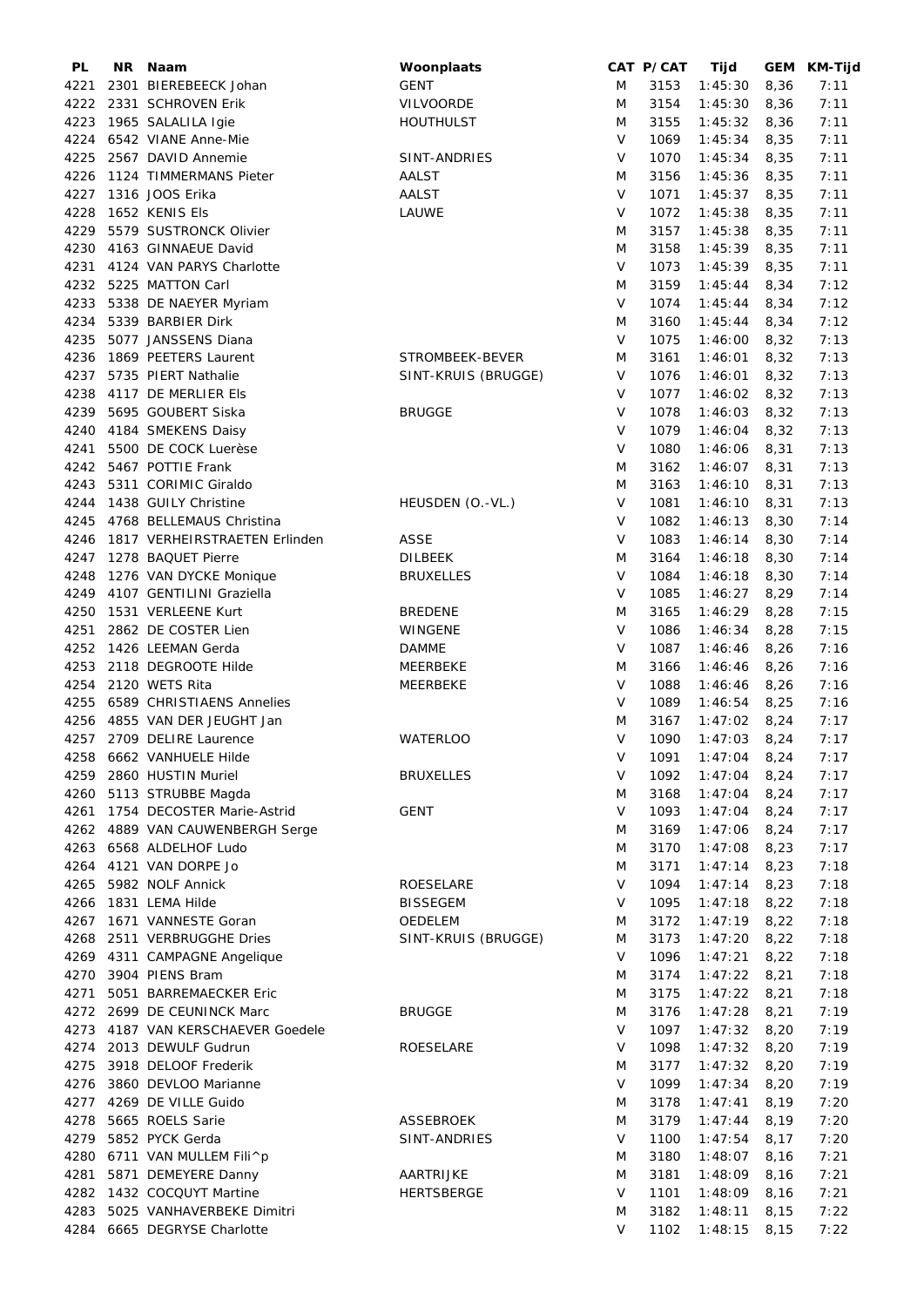| PL   | NR Naam                           | Woonplaats          |              | CAT P/CAT | Tijd           |      | GEM KM-Tijd |
|------|-----------------------------------|---------------------|--------------|-----------|----------------|------|-------------|
| 4285 | 5678 PHILIPPAERTS Merel           | ASSEBROEK           | V            | 1103      | 1:48:17        | 8,15 | 7:22        |
| 4286 | 6363 GELLINCK Jana                | SINT-MICHIELS       | V            | 1104      | 1:48:17        | 8,15 | 7:22        |
| 4287 | 1662 VERLEYE Marc                 | <b>KORTRIJK</b>     | M            | 3183      | 1:48:17        | 8,15 | 7:22        |
| 4288 | 1082 CAMBRE Luc                   | VORSELAAR           | M            | 3184      | 1:48:35        | 8,12 | 7:23        |
| 4289 | 2742 CHRISTIAENS Olivier          | <b>OOSTKAMP</b>     | M            | 3185      | 1:48:36        | 8,12 | 7:23        |
|      | 6325 NIERINCK Eliane              |                     | $\vee$       | 1105      |                |      | 7:23        |
| 4290 |                                   | <b>JABBEKE</b>      |              |           | 1:48:37        | 8,12 |             |
| 4291 | 6321 LYBEER Eva                   | SINT-MICHIELS       | $\vee$       | 1106      | 1:48:37        | 8,12 | 7:23        |
| 4292 | 6617 VANHEE Ginette               |                     | V            | 1107      | 1:48:42        | 8,11 | 7:24        |
| 4293 | 5950 DECRAMER Sofie               | SINT-ANDRIES        | V            | 1108      | 1:48:42        | 8,11 | 7:24        |
| 4294 | 2632 CATTOOR Georges              | <b>BRUGGE</b>       | M            | 3186      | 1:48:42        | 8,11 | 7:24        |
| 4295 | 2525 VAN DEYNSE Cecile            | <b>OOSTKAMP</b>     | $\vee$       | 1109      | 1:48:47        | 8,11 | 7:24        |
| 4296 | 2670 SCHOUKENS Daisy              | ANDERLECHT          | $\vee$       | 1110      | 1:48:49        | 8,11 | 7:24        |
|      | 4297 1394 SMET Tom                | SINT-GILLIS-WAAS    | M            | 3187      | 1:49:01        | 8,09 | 7:25        |
| 4298 | 2230 GEVAERT Chris                | <b>ASSEBROEK</b>    | M            | 3188      | 1:49:04        | 8,09 | 7:25        |
| 4299 | 6162 VANTHUYNE Joke               | <b>BRUGGE</b>       | $\vee$       | 1111      | 1:49:11        | 8,08 | 7:26        |
| 4300 | 6551 DOBBELS Karin                |                     | $\vee$       | 1112      | 1:49:15        | 8,07 | 7:26        |
| 4301 | 5769 BODDEZ Ann                   | JABBEKE             | $\vee$       | 1113      | 1:49:15        | 8,07 | 7:26        |
|      | 4302 5499 PYCK Jan                |                     | M            | 3189      |                | 8,07 | 7:26        |
|      |                                   |                     |              |           | 1:49:21        |      |             |
| 4303 | 5236 VERMOTE Caroline             |                     | $\vee$       | 1114      | 1:49:23        | 8,06 | 7:26        |
|      | 4304 6552 DE BRUYNE Betty         |                     | V            | 1115      | 1:49:24        | 8,06 | 7:27        |
| 4305 | 6553 ROELS Isabelle               |                     | V            | 1116      | 1:49:25        | 8,06 | 7:27        |
| 4306 | 5877 DESTICKER Leen               | SINT-ANDRIES        | V            | 1117      | 1:49:25        | 8,06 | 7:27        |
|      | 4307 5909 NEYRINCK Jan            | <b>BRUGGE</b>       | M            | 3190      | 1:49:25        | 8,06 | 7:27        |
| 4308 | 1775 SAVAT Brecht                 | <b>SIJSELE</b>      | M            | 3191      | 1:49:27        | 8,06 | 7:27        |
| 4309 | 1774 BROUX Hanne                  | <b>MOERKERKE</b>    | V            | 1118      | 1:49:27        | 8,06 | 7:27        |
| 4310 | 1162 HALLEMEERSCH Myriam          | <b>VILVOORDE</b>    | V            | 1119      | 1:49:28        | 8,06 | 7:27        |
| 4311 | 1161 DERISON Rudy                 | VILVOORDE           | M            | 3192      | 1:49:28        | 8,06 | 7:27        |
| 4312 | 1132 DE HULSTER Suzan             | GRIMBERGEN          | $\vee$       | 1120      | 1:49:28        | 8,06 | 7:27        |
| 4313 | 6491 ASPESLAGH Barbel             | VARSENARE           | M            | 3193      | 1:49:34        | 8,05 | 7:27        |
|      | 2465 VAN DEN STEEN Nele           |                     | $\vee$       | 1121      |                |      | 7:27        |
| 4314 |                                   | <b>BRUGGE</b>       |              |           | 1:49:34        | 8,05 |             |
| 4315 | 6602 DELPLACE Justine             |                     | V            | 1122      | 1:49:38        | 8,04 | 7:27        |
| 4316 | 2508 VERBEKE Justine              | ASSEBROEK           | $\mathsf{V}$ | 1123      | 1:49:50        | 8,03 | 7:28        |
| 4317 | 2627 VANDROOGENBROECK Paul        | <b>MELLE</b>        | M            | 3194      | 1:50:03        | 8,01 | 7:29        |
| 4318 | 6349 BUSSCHE Julie                | SINT-MICHIELS       | $\vee$       | 1124      | 1:50:06        | 8,01 | 7:29        |
|      | 4319 5448 CHRISTIAANS Lisa        |                     | V            | 1125      | 1:50:06        | 8,01 | 7:29        |
|      | 4320 5320 VIAENE Magda            |                     | V            | 1126      | 1:50:08        | 8,01 | 7:30        |
| 4321 | 5728 VANNESTE Judith              | LAUWE               | $\vee$       | 1127      | 1:50:18        | 8,00 | 7:30        |
|      | 4322 3032 BUYSE Sander            | <b>MOORTSELE</b>    | M            | 3195      | $1:50:25$ 7,99 |      | 7:31        |
|      | 4323 5669 SHAW Amy                | ZEDELGEM            | V            | 1128      | 1:50:28        | 7,98 | 7:31        |
|      | 4324 5169 VAN CLAEKENBERGHE Aron  |                     | M            | 3196      | 1:50:33        | 7,98 | 7:31        |
|      | 4325 3031 VAN DE VIJVER Steven    | MERELBEKE           | M            | 3197      | 1:50:35        | 7,98 | 7:31        |
|      | 4326 2686 PUYPE Marie-Christine   | <b>BRUGGE</b>       | V            | 1129      | 1:50:40        | 7,97 | 7:32        |
|      | 4327 5511 SEWOBAGODHEART Sewora   |                     | M            | 3198      | 1:50:44        | 7,97 | 7:32        |
|      |                                   |                     | V            |           |                |      |             |
|      | 4328 6327 SMEKERS Sofie           | SINT-KRUIS (BRUGGE) |              | 1130      | 1:50:48        | 7,96 | 7:32        |
| 4329 | 3030 LEMMENS Jasper               | MERELBEKE           | M            | 3199      | 1:50:52        | 7,96 | 7:33        |
|      | 4330 5509 DEBODE Jane             |                     | V            | 1131      | 1:50:54        | 7,95 | 7:33        |
| 4331 | 5510 PERNEEM Maaike               |                     | $\vee$       | 1132      | 1:50:54        | 7,95 | 7:33        |
|      | 4332 6561 VANQUIKELBERGHE Martijn |                     | M            | 3200      | 1:50:56        | 7,95 | 7:33        |
|      | 4333 6284 DEPRINCE Tom            | KOEKELARE           | M            | 3201      | 1:50:57        | 7,95 | 7:33        |
| 4334 | 4729 BONGAERTS Miet               |                     | V            | 1133      | 1:50:59        | 7,95 | 7:33        |
| 4335 | 1004 DE BAETS Saskia              | MALDEGEM            | V            | 1134      | 1:51:03        | 7,94 | 7:33        |
| 4336 | 1005 DE BAETS Heidi               | MALDEGEM            | $\vee$       | 1135      | 1:51:04        | 7,94 | 7:33        |
|      | 4337 3987 VAN EENOO Tiffany       |                     | V            | 1136      | 1:51:09        | 7,94 | 7:34        |
|      | 4338 6570 VANDENBROUCKE Gery      |                     | M            | 3202      | 1:51:15        | 7,93 | 7:34        |
|      | 4339 5977 VANHAECKE Leen          | SINT-MICHIELS       | V            | 1137      | 1:51:16        | 7,93 | 7:34        |
|      | 4340 5853 DEBACKERE Jan           | SINT-KRUIS (BRUGGE) | M            | 3203      | 1:51:17        | 7,93 | 7:34        |
| 4341 | 5671 DEBRABANDERE Dietlinde       | <b>IZEGEM</b>       | V            | 1138      | 1:51:25        | 7,92 | 7:35        |
|      | 4342 5680 GORGON Emilie           | <b>RUDDERVOORDE</b> | V            | 1139      |                |      | 7:35        |
|      |                                   |                     |              |           | 1:51:25        | 7,92 |             |
| 4343 | 2950 YSENBAERT Heidi              | <b>ASSEBROEK</b>    | V            | 1140      | 1:51:29        | 7,91 | 7:35        |
|      | 4344 1352 DE BOCK Ina             | <b>BERLARE</b>      | $\vee$       | 1141      | 1:51:42        | 7,90 | 7:36        |
|      | 4345 5715 MICHIELS Solange        | <b>BRUGGE</b>       | V            | 1142      | 1:51:43        | 7,89 | 7:36        |
| 4346 | 1670 DOBBELAERE Marie-Jeanne      | <b>OOSTKAMP</b>     | V            | 1143      | 1:51:48        | 7,89 | 7:36        |
|      | 4347 2541 HOORELBEKE Thierry      | WESTKAPELLE         | M            | 3204      | 1:51:57        | 7,88 | 7:37        |
|      | 4348 4042 DESCHOUVER Christian    |                     | M            | 3205      | 1:51:59        | 7,88 | 7:37        |